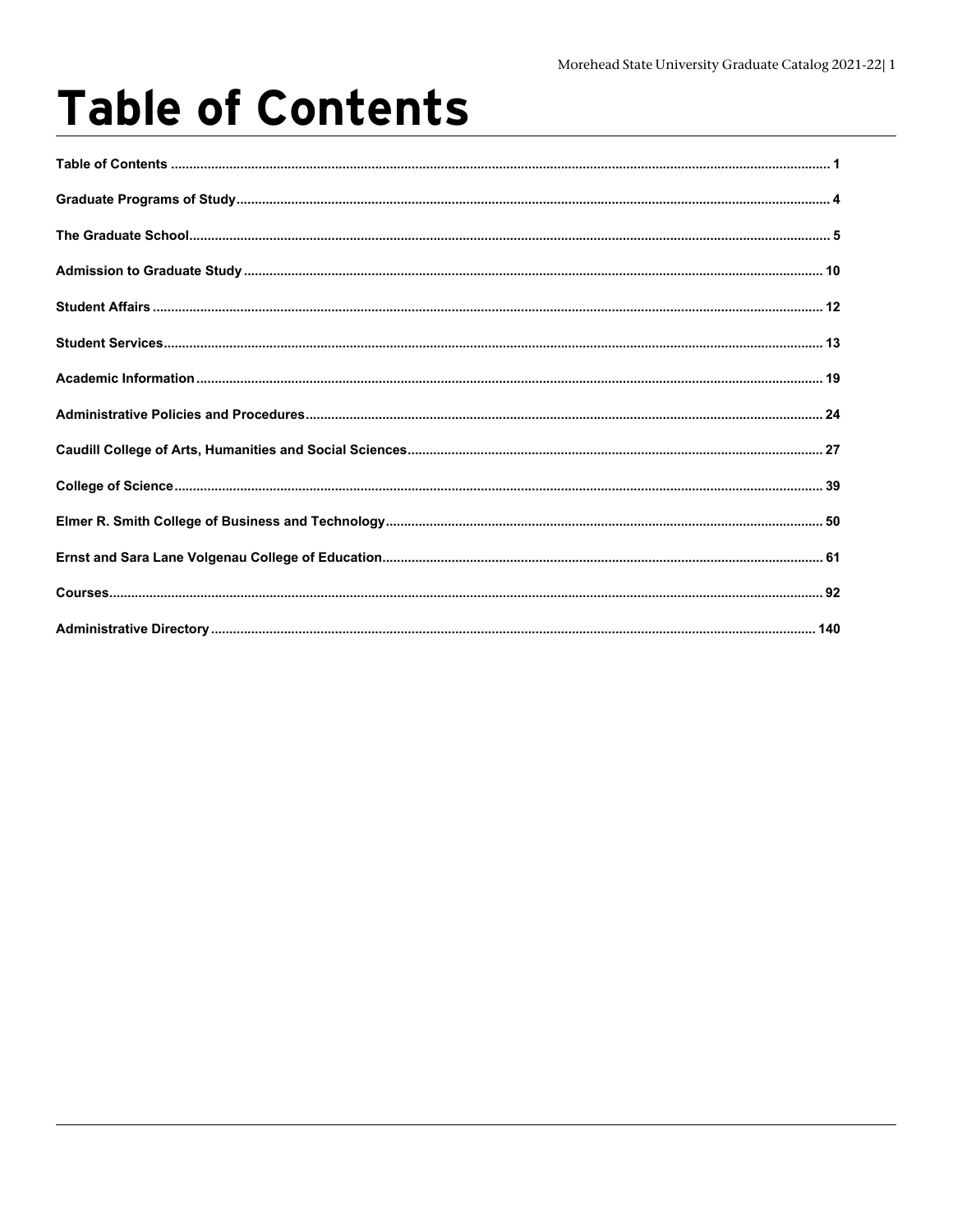2| Morehead State University 2021-2022 Graduate Catalog

2021-2022 Graduate Catalog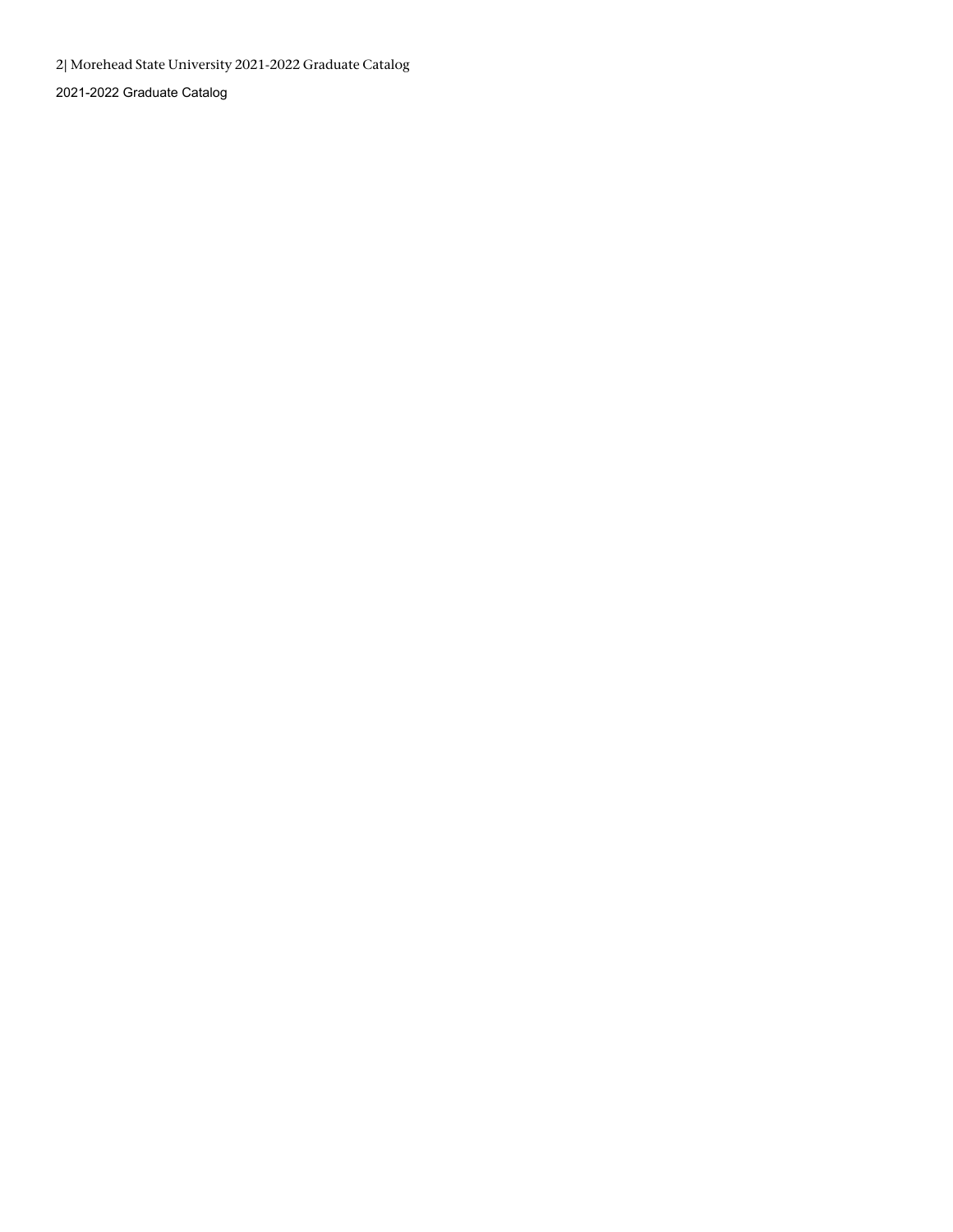# **Morehead State University Graduate Catalog 2021-22**

# Volume 83 | August 2021

## Changes

Morehead State University reserves the right to change its academic regulations, policies, fees and curricula without notice by action of the Kentucky Council on Postsecondary Education, Education Professional Standards Board, and/or the Morehead State University Board of Regents. Material included in this catalog is based on information available at the time of publication. The provisions of this listing do not constitute an expressed or implied contract between Morehead State University and any member of the student body, faculty, or general public. The provisions of this catalog are not to be regarded as an irrevocable contract between the student and the University. The University reserves the right to make and designate the effective date of changes in University policies and other regulations at any time such changes are considered to be desirable or necessary.

## Educational Data

In accordance with actions of the General Assembly of the Commonwealth of Kentucky and in cooperation with the Kentucky Council on Postsecondary Education and the Office for Education and Workforce Statistics, Morehead State University makes publicly available its education data at www.moreheadstate.edu/Administration/PPE/Institutional-Research/Institutional-Data.

## Equal Opportunity

Morehead State University is committed to providing equal educational opportunities to all persons regardless of race, color, national origin, age, religion, sex, sexual orientation, gender identity, gender expression, disabled veterans, recently separated veterans, other protected veterans, and armed forces service medal veterans, or disability in its educational programs, services, activities, employment policies, and admission of students to any program of study. In this regard the University conforms to all the laws, statutes, and regulations concerning equal employment opportunities and affirmative action. This includes: Title VI and Title VII of the Civil Rights Act of 1964, Title IX of the Education Amendments of 1972, Executive Orders 11246 and 11375, Equal Pay Act of 1963, Vietnam Era Veterans Readjustment Assistance Act of 1974, Age Discrimination in Employment Act of 1967, Sections 503 and 504 of the Rehabilitation Act of 1973, Americans with Disabilities Act of 1990, and Kentucky Revised Statutes 207.130 to 207.240; Chapter 344 and other applicable statutes. Vocational educational programs at Morehead State University supported by federal funds include industrial education, vocational agriculture, business education, and the associate degree program in nursing. Any inquiries should be addressed to: Affirmative Action Officer, Morehead State University, 301 Howell-McDowell Administration Building, Morehead, KY 40351, 606-783-2097.

## Information

The Graduate School Toll free: 1-800-585-MSU1 (6781) www.moreheadstate.edu/gradschool

## Printing

This catalog was prepared by Morehead State University and printed with state funds per KRS 57.375.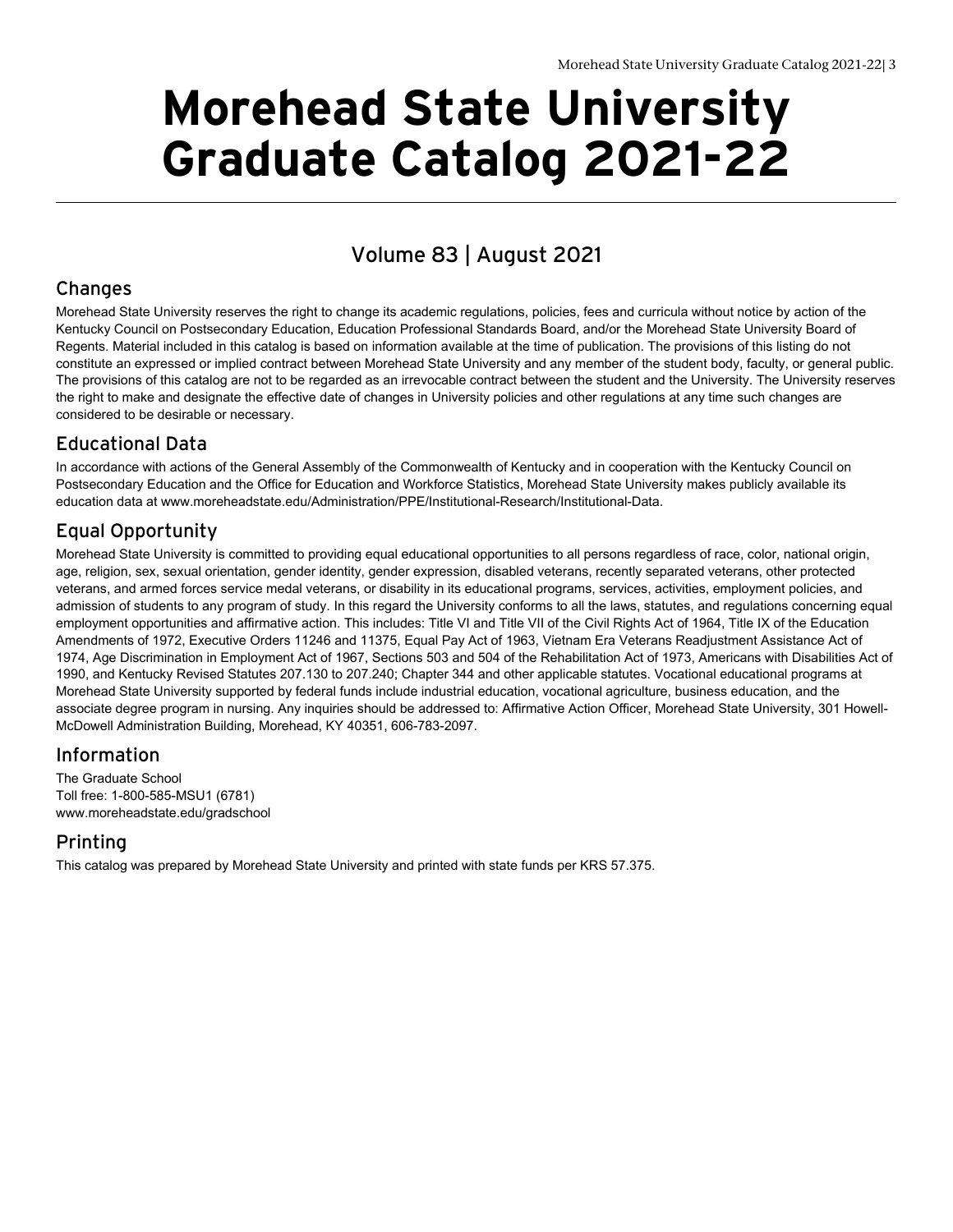# **Graduate Programs of Study**

#### Doctor of Education

- Adult and Higher Education Leadership (p. 90)\*
- Educational Technology Leadership (p. 91)\*
- P-12 Administrative Leadership (p. 91)\*

Education Specialist Degree

- Adult and Higher Education (p. 86)\*
- School Counseling (p. 87)\*
- Curriculum and Instruction (p. 88)
- Instructional Leadership (p. 87)

Master of Arts in Adult and Higher Education (p. 66)\* Master of Arts in Art

- Art Education (p. 27)
- Graphic Design (p. 27)
- Studio Art (p. 27)

Master of Arts in Advanced Educational Leadership Master of Arts in Communication (p. 32)\*

Master of Arts in Counseling (p. 69)\*

Master of Arts in Education – Educational Technology (p. 70)\* Master of Arts in Education – Teacher Leader (p. 72)

- Alternate Area (p. 73)
- Biology (p. 74)
- English (p. 74)
- Gifted Education (p. 75)
- IECE (Non-certification) (p. 75)
- Interdisciplinary P-5 (p. 75)
- Literacy Specialist Endorsement (p. 75)
- Mathematics (p. 76)
- Middle Grades 5-9 (p. 76)
- School Community Leader (Non-National Board Certification) (p. 76)
- Social Studies (p. 76)
- Special Education (p. 77)
- Master of Arts in English (p. 31)\*
- Master of Arts in Sociology (p. 37)
- Chemical Dependency (p. 37)\*
- Criminology (p. 38)\*
- General Sociology (p. 38)\*

Master of Arts in Sport Management (p. 52)\*

Master of Arts in Teaching - IECE (p. 61)

Master of Arts in Teaching - Middle Grades (5-9) (p. 63)

Master of Arts in Teaching - Secondary (p. 65)

Master of Arts in Wellness Promotion (p. 44)\*

Master of Business Administration (p. 50)\*

Master of Business Administration - Health Systems Management Concentration (p. 52)\*

Master of Music - Music Education (p. 30)\* Master of Music - Music Performance (p. 30)

## Master of Public Administration (p. 33)

• Security Studies, Intelligence and Theory Concentration (p. 34)

- Economic Development and Intergovernmental Management Concentration (p. 35)
- Counseling and Addiction Services Management Concentration (p. 35)
- Public Affairs Communication Concentration (p. 35) Master of Science in Biology (p. 42)

Master of Science in Biology - Regional Analysis and Public Policy (p. 43)

Master of Science in Biology - Biology 4+1 (p. 43)

Master of Science in Career and Technical Education

- Agriculture (p. 39)\*
- Industrial Education/Technology (p. 55)\*
- School Principal AGR (p. 41)\*
- School Principal IET (p. 58)\*

Master of Science in Engineering and Technology Management (p. 58)\*

Master of Science in Nursing – Family Nurse Practitioner, Primary Care Concentration (p. 45)\*

Master of Science in Psychology – Clinical (p. 48) Master of Science in Space Systems Engineering (p. 47)

## **Rank I Programs**

- Career and Technical Education (AGR) (p. 41)\*
- Career and Technical Education (Technology) (p. 58)\*
- Counseling (p. 80)\*
- Educational Technology (p. 81)\*
- Environmental Education Endorsement (p. 83)
- General Pedagogy (p. 83)
- Gifted Students P-12 Endorsement (p. 84)
- Literacy Specialist Endorsement (p. 85)
- TESOL (p. 85)

## **Certificate Programs**

- Director of Pupil Personnel\* (p. 88)
- Director of Special Education (p. 79)\*
- English as a Second Language Endorsement (p. 78)\*
- Gifted Education Endorsement (p. 78)
- Health Systems Leadership Certification (p. 54)\*
- Health Systems Management Certification (p. 54)\*
- Instructional Computer Technology (p. 79)\*
- Post Baccalaureate Certification in Special Education (p. 62)
- School Principal\* (p. 88)
- School Superintendent\* (p. 80)
- Supervisor of Instruction\* (p. 88)
- Teacher Leader Fifth Year (p. 77)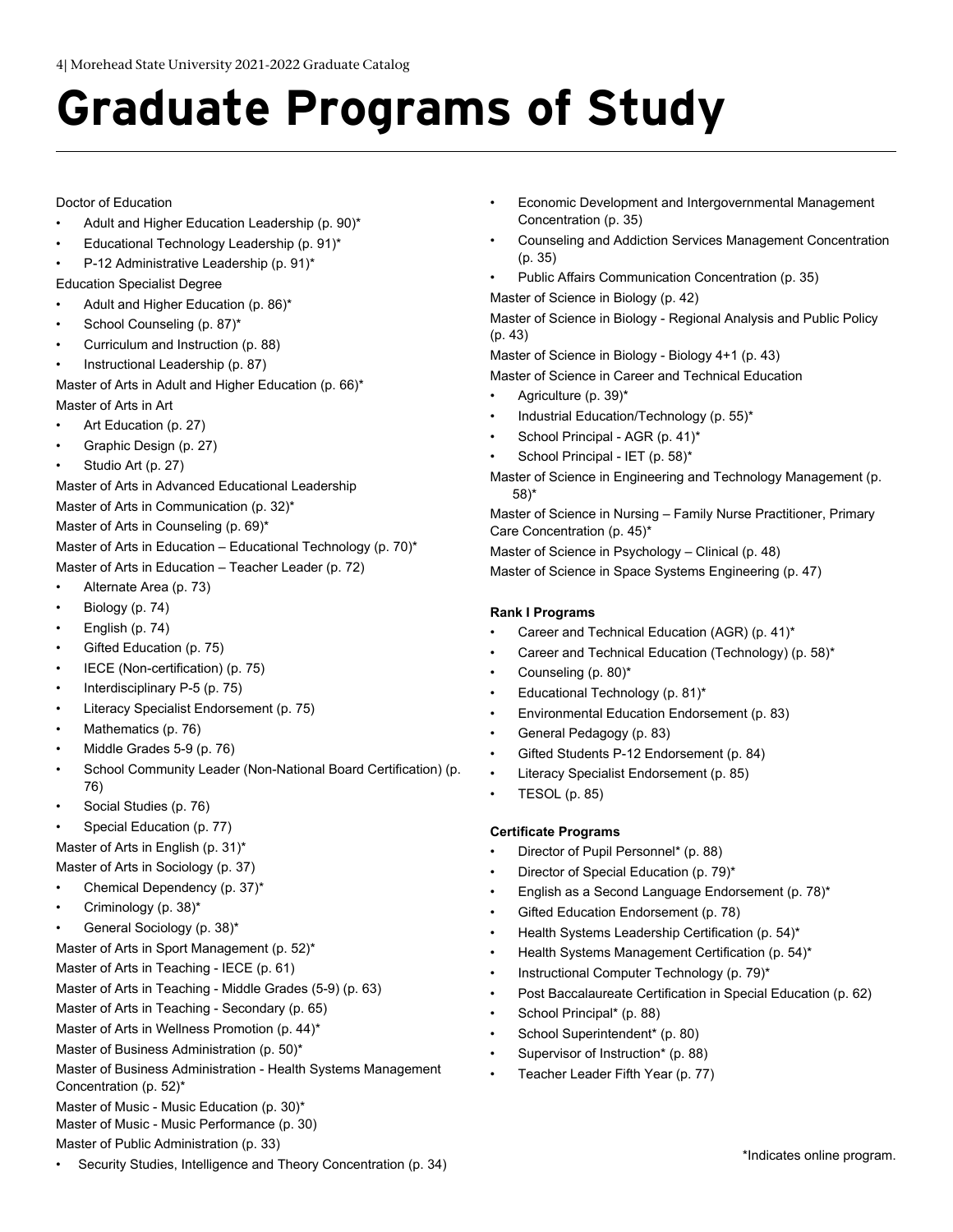# **The Graduate School**

# Graduate School Administration

## **The Director**

The Director of the Graduate School is responsible for executing policies and regulations governing graduate study.

#### **The University Graduate Committee**

The University Graduate Committee consists of two members selected from the graduate faculty of each of the four colleges, four graduate students, a member of the professional library staff, the registrar, and the director of the Graduate School or designee serving as chairperson. The committee recommends policies and regulations pertaining to graduate study; advises the Director of the Graduate School regarding the execution of these policies; and approves and reviews graduate programs, faculty and courses.

#### **Advisors**

When the graduate student is admitted to a program, an advisor from the graduate faculty is appointed. The advisor counsels the student in preparing and completing the program of graduate study. The student should consult the advisor concerning any problems that may arise in connection with his or her work.

## **Student Responsibilities**

It is the responsibility of the graduate student to become thoroughly informed about the general regulations for graduate study and the specific program of study requirements as stated in this catalog. The graduate student is expected to meet regularly with the assigned advisor to plan the graduate program. If there is a question about the assigned advisor, the student should contact the Graduate School at 606-783-2039.

The graduate student is also responsible for completing all program requirements. A plea of ignorance of the rules in requesting a waiver of the general regulations or program requirements, as stated in this catalog, will not be accepted. If an exception is made based upon extenuating circumstances, the request must be approved by the Director of the Graduate School and/or the graduate committee.

# Reminders for Master's/Non-degree Applicants

## **Graduate Program Application**

Semester prior to planned entrance. Applications are available online at www.moreheadstate.edu/apply. There is a \$30 application processing fee.

## **Graduate Record Examination (GRE)**

At the time of application or before 12 credit hours have been completed. To schedule the exam, call 1-800-GRE-CALL or visit www.ets.org/gre.

## **Graduate Management Admission Test (GMAT)**

At the time of application. To schedule the exam, call 1-800-717- GMAT or visit www.mba.com/exams/gmat.

## **Miller Analogies Test (MAT)**

At the time of application or before 12 credit hours have been completed. To schedule the exam, call the MSU Testing Center at 606-783-2526.

## **Program Evaluation**

Students should review their official Program Evaluation online or obtain a copy via their MyMoreheadState account by visiting my.moreheadstate.edu.

## **Thesis (if required by program)**

Due in the Graduate School, 701 Ginger Hall, two weeks before the end of the final semester.

## **Application for Degree/Non-degree completion**

At the beginning of the semester in which program completion is anticipated. Apply for degree completion online at www.moreheadstate.edu/Academic-Affairs/Registrar/Graduation-Information/Apply-for-Graduation. Apply for non-degree/certification completion at www.moreheadstate.edu/nondegree.

## **Comprehensive Exit Examination**

During the final semester of coursework. Contact your advisor to schedule the exam. Your advisor will provide you with information regarding the specifics for the completion of the exit examination for your program.

# About the University

Morehead State University (MSU) is a comprehensive public university with robust undergraduate and graduate programs, emerging doctoral programs, and an emphasis on regional engagement. A wide range of programs are available, with 75 graduate degree programs, plus 41 graduate-level, non-degree programs that are designed for professional educators. MSU aspires to be the best public regional university in the South through a commitment to academic excellence, student success, building productive partnerships, improving infrastructure, enhancing resources, and improving enrollment and retention.

# Campus Map and Buildings

Visit www.moreheadstate.edu/campusmap for a complete listing of campus buildings and accessibility information.

# Accreditations and Memberships

Morehead State University is accredited by the Commission on Colleges of the Southern Association of Colleges and Schools to



award associate, baccalaureate, master's and specialist degrees, as well as the Doctor of Education. Contact the Commission on Colleges at 1866 Southern Lane, Decatur, GA 30033-4097 or call 404-679-4501 for questions about the status of Morehead State University. For additional

information, visit www.moreheadstate.edu/accreditations.

• AACSB International - The Association to Advance Collegiate Schools of Business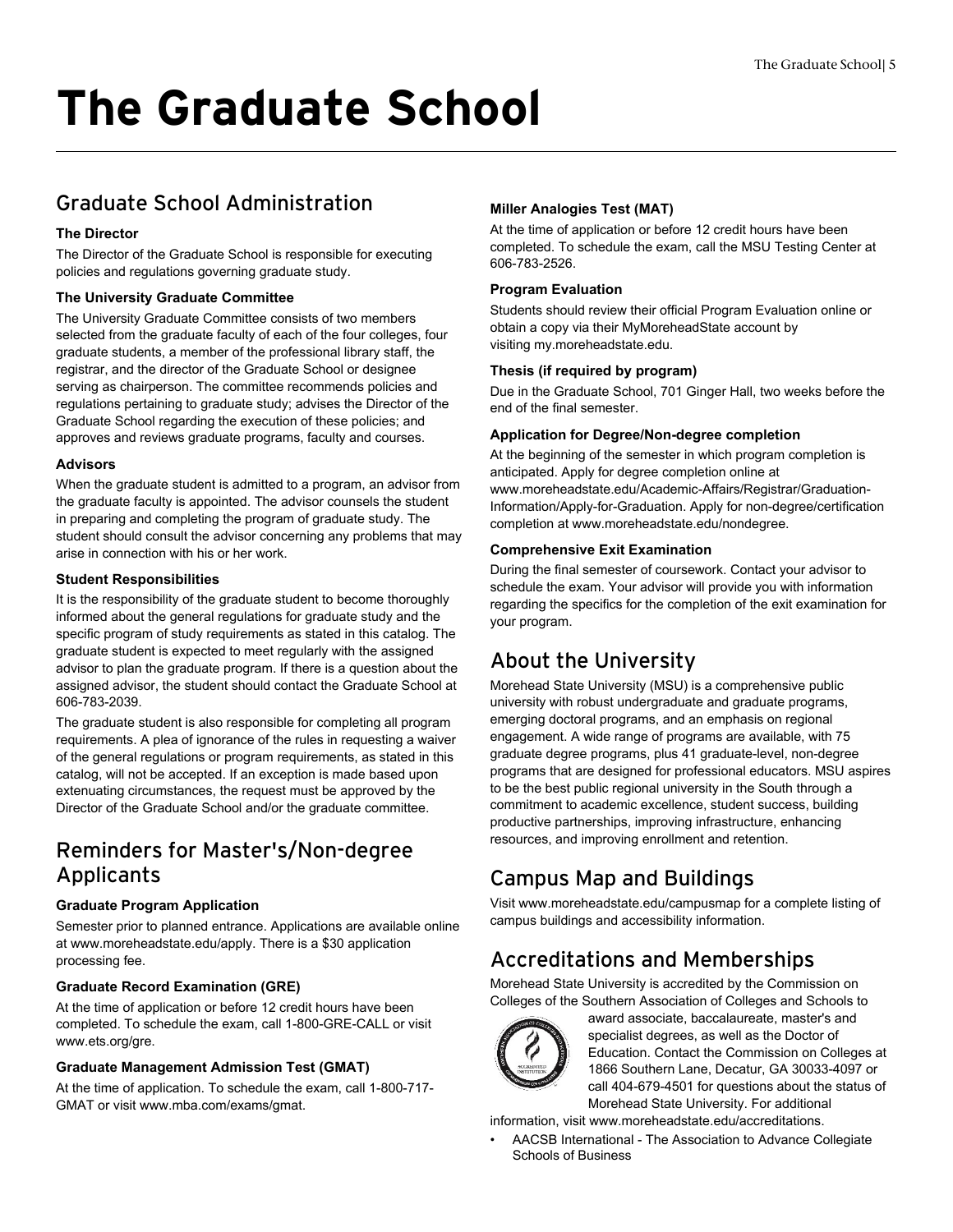#### 6| Morehead State University 2021-2022 Graduate Catalog

- American Association of Colleges for Teacher Education
- American Association of Colleges of Nursing
- American Association of State Colleges and Universities
- American Bar Association approval of Paralegal Studies
- American College Health Association
- American Council on Education
- American Registry of Radiologic Technologists
- American Technical Education Association
- American Veterinary Medical Association
- Association of Technology, Management and Applied Engineering (formerly National Association of Industrial Technology)
- Commission on Accreditation of Allied Health Education Programs/Joint Review Committee on Education in Diagnostic Medical Sonography
- Commission on Collegiate Nursing Education
- Committee on Education in Diagnostic Medical Sonography
- Committee on Education in Radiologic Technology
- Conference of Southern Graduate Schools
- Council for Opportunity in Education
- Council for the Accreditation of Educator Preparation
- Council for the Advancement and Support of Education
- Council on Collegiate Education for Nursing Southern Regional Education Board
- Council on Social Work Education Baccalaureate Level
- DANTES Defense Activity for Non-Traditional Education Support
- Gulf Coast Research Laboratory
- International Technology Education Association
- Kentucky Academy of Science
- Kentucky Allied Health Consortium
- Kentucky Association of Baccalaureate and Higher Degree Nursing Programs
- Kentucky Association of College of Music Departments
- Kentucky Council of Associate Degree Nursing
- **KentuckySpace**
- Masters in Psychology Accreditation Council, MPAC
- National Association of Industrial Technology
- National Association of Schools of Music
- National Association of Schools of Public Affairs and Administration
- National Association of Schools of Theatre
- National Commission on Accreditation
- National League for Nursing Accrediting Commission
- National Organization of Associate Degree Nursing
- Ohio River Basin Consortium
- Southern Regional Education Board
- U.S. Army Cadet Command

# SOAR: MSU Vision and Strategic Plan

## University Vision, Mission and Core Values

#### **University Vision**

We aspire to be the best public regional university in the South.

#### **Mission Statement**

As a community of lifelong learners, we will:

- Educate students for success in a global environment;
- Engage in scholarship;
- Promote diversity of people and ideas;
- Foster innovation, collaboration and creative thinking; and
- Serve our communities to improve the quality of life.

#### **Core Values**

We strive to exemplify these core values in all that we do:

- PEOPLE come first and are treated with dignity and respect;
- LIFELONG LEARNING, SCHOLARSHIP and SERVICE;
- DIVERSITY and INCLUSION of people and thought;
- EXCELLENCE, HONESTY, INTEGRITY, and TRUST.

## Student Success

Morehead State University will support student success by investing in and providing experiences that enrich academic, co-curricular, and career goals in order to prepare students for a diverse and everchanging world.

## Goal 1

## **Recruit - To recruit a diverse and engaged population of students**

Strategies:

- 1. Expand recruitment pipelines and strengthen connections for under-represented minority populations.
- Use predictive analytics to identify and guide student recruitment practices.
- 3. Expand and identify additional resources for advising and support for all transfer students.
- 4. Expand involvement of, set accountability standards for, and reward excellence by faculty and staff in the student recruitment process.
- 5. Enhance orientation initiatives.

## Goal 2

#### **Retention/Persistence and Degree Completion - To support the overall success and retention of a diverse student body** Strategies:

- 1. Provide support structures from recruitment to degree completion focused on underrepresented minority students.
- 2. Use predictive analytics to proactively identify "at-risk" students to aid in retention.
- 3. Evaluate the effectiveness of and provide sustained support for services and courses provided to underprepared students in English and math.
- 4. Utilize comprehensive tools that focus on student success by providing the opportunity for coordinated case management.
- 5. Implement High Impact Learning Practices (internships/practicums, clinical experiences, student research projects, study abroad, service learning, mentorships) with a goal of all undergraduate students participating in at least one High Impact activity.
- 6. Provide opportunities for career exploration and planning with a means for students to illustrate academic, engagement and leadership experiences throughout the educational career.
- 7. Create a first-year experience that includes meaningful academic experiences, cohort-building, leadership and civic opportunities, diversity training, career planning and financial literacy.
- 8. Expand peer mentoring/coaching groups to increase student success.
- 9. Evaluate and improve the student employment experiences to ensure meaningful work/career experiences.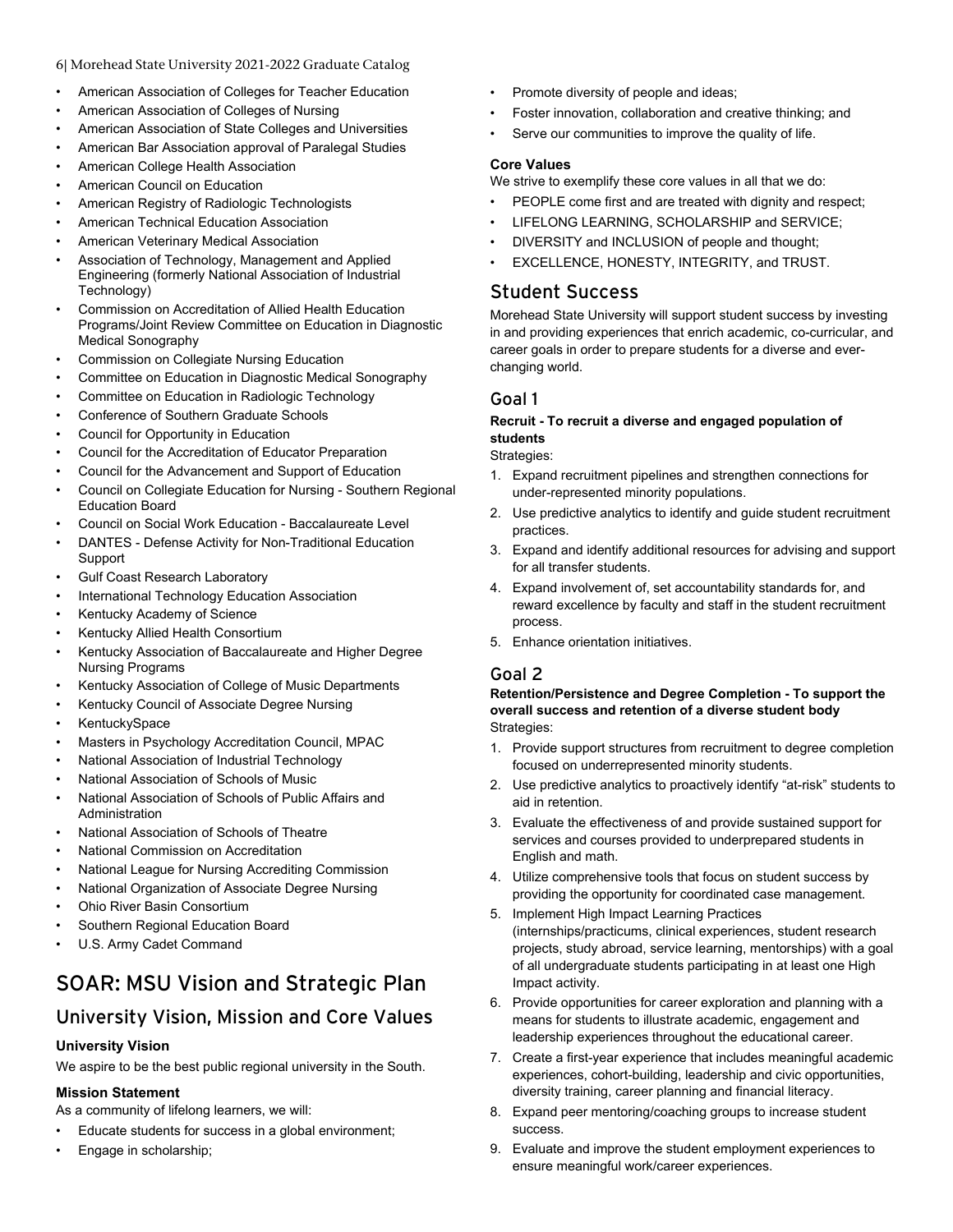- 10. Provide intentional/intrusive advising for all first-year, sophomore and other key student populations.
- 11. Develop a campus wide training model for advising (both professional and faculty advising) for all colleges.
- 12. Create and implement a Sophomore Experience.
- 13. Improve the process for identifying students who are near degree completion with financial need, distributing funds and monitoring progress of students who receive them.
- 14. Expand and invest in mental health support services for students.
- 15. Develop a model to help students navigate and assist with campus-wide communication of University policies, procedures and appropriate contacts.
- 16. Allocate adequate resources, both financial and personnel, to provide co-curricular experiences outside of the classroom to include campus life, the arts and diversity/multicultural events.
- 17. Create a communication plan that incorporates campus-wide usage of an interactive calendar.

## Academic Excellence

Morehead State University will enhance academic excellence through the scholarship and active mentorship of a well-rewarded, diverse, and dedicated faculty and staff that employ innovative, highquality academic programs and services to engage students in the culture of experiential, life-long learning, citizenship and achievement.

## Goal 1

## **Recruit, retain, and support an outstanding and diverse faculty and staff**

Strategies:

- 1. Place a priority on addressing faculty shortages in academic programs.
- 2. Offer nationally competitive faculty and staff compensation packages.
- 3. Increase departmental recurring funding for faculty development activities.
- 4. Create a centralized unit that provides resources to support faculty teaching and research.
- 5. Increase tenured and tenure-track faculty diversity through intentional recruiting approaches/practices.
- 6. Recruit, retain, and reward well-qualified faculty and staff with inclusive and diverse mindsets in thought and practice with a strong affinity for interacting with students.
- 7. Authorize and provide the necessary resources for Academic Affairs to conduct and manage faculty hiring processes.
- 8. Review and improve the onboarding training plan for faculty and staff.

## Goal 2

#### **Offer innovative, high-quality, effectively delivered academic programs that attract and retain students and promote academic success**

Strategies:

- 1. Offer courses that are of high quality, grounded in theory, and delivered with excellent pedagogy.
- 2. Develop more extensive on-campus summer programming that might include programs such as requiring underprepared students to attend the Summer Success Academy.
- 3. Enhance the Honors Program.
- 4. Evaluate current academic program offerings maintain programs that are consistent with MSU's mission, grow highquality programs and develop new programs that produce successful graduates.
- 5. Retain and provide funding for current accreditations and attainment of new accreditations.
- 6. Develop and maintain a cohesive General Education program.
- 7. Increase the number and quality of programs and courses delivered online.
- 8. Enhance the learning experience for online students, developing an engaging university experience for online students and ensuring that online faculty have proper resources and support.
- 9. Develop a robust course scheduling approach that integrates multiple terms and sessions.

## Goal 3

## **Provide coordination for high-quality, high-impact, co-curricular and experiential learning opportunities as a distinctive feature of students' learning experience**

Strategies:

- 1. Create a center for high-impact learning.
- 2. Evaluate the possibility of providing University-wide academic credit for high-impact experiences.
- 3. Develop a robust system to track student participation in all highimpact practices.
- 4. Ensure that faculty are rewarded with workload credit for participation in high-impact activities.
- 5. Ensure that departments/colleges are granted latitude in creating high-impact activities.

## Goal 4

#### **Enhance physical learning environments, core instructional infrastructure, and faculty teaching capacity** Strategies:

- 1. Create and maintain high-quality learning spaces for all academic programs.
- 2. Provide and maintain high-quality IT infrastructure and support for academic programs.

## Goal 5

#### **Foster a culture of research, scholarship and creative activity that supports and rewards faculty involvement and engages students and external partners** Strategies:

1. Develop a process to document, recognize, and disseminate faculty scholarship, research and creative activities, especially scholarly activities with students.

- 2. Enhance support for faculty research/creative capacity and output.
- 3. Increase engagement of staff in research activity by maximizing staff and related personnel supported by grant money.
- 4. Encourage cross-collaboration of faculty and staff in research endeavors through identifying existing space for interaction.
- 5. Ensure scholarly activity is valued through the development of uniform faculty evaluation plans.
- 6. Incentivize faculty scholarship by revising the indirect distribution formula to return research funds to the research accounts of the faculty members who generated those funds.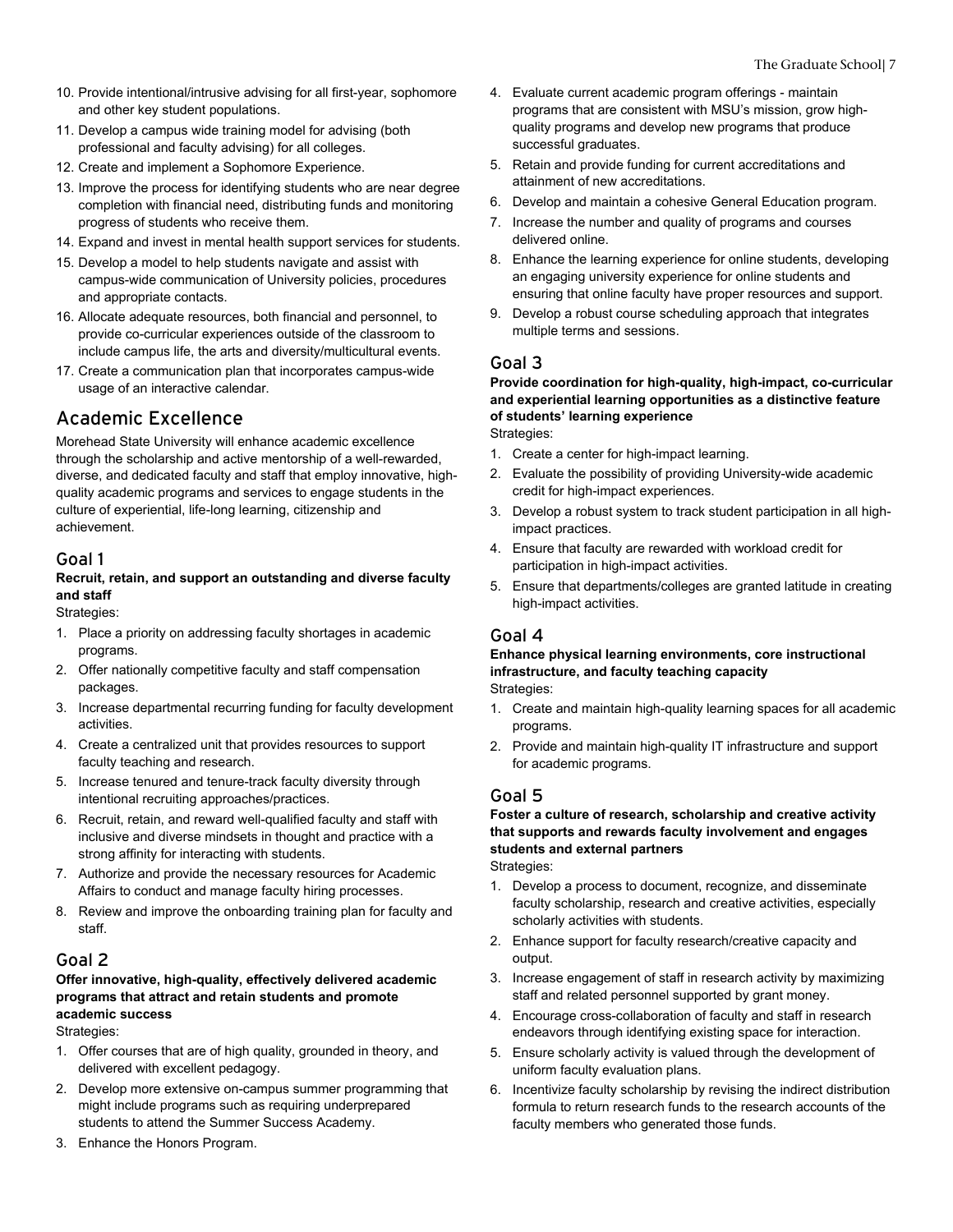## Rankings, Reputations and Regional Responsiveness

Morehead State University will engage in productive relationships with constituents in order to enhance the reputation of the University, improve the way we are ranked compared to benchmark peers, increase the private support we provide to our students and strengthen our efforts toward serving our state-defined region.

## Goal 1

## **Enhance the promotion of MSU as a highly respected university for learning and working, and continue to cultivate our reputation of excellence**

Strategies:

- 1. Clearly identify and communicate MSU's distinctive attributes to attract students, donors, faculty, staff and industry partners.
- 2. Highlight notable/successful alumni to promote MSU's distinctiveness.
- 3. Analyze and implement best practices to ensure our most effective digital presence including social media platforms and the external website.

## Goal 2

#### **Strengthen student success by cultivating increased private financial support for scholarships, experiential education, learning spaces, awards and fellowships** Strategies:

- 1. Conduct a comprehensive campaign focused on raising funds for student scholarships.
- 2. Strategically involve academic departments and faculty in fundraising efforts to enhance the quality of learning spaces throughout the campus.
- 3. Assess resources and staffing devoted to marketing and fundraising and strengthen where necessary in accordance to benchmark institutions.

## Goal 3

#### **Provide strategic engagement and service to address regional needs through strengthened and expanded partnerships** Strategies:

- 1. Coordinate and focus initiatives to support regional outreach.
- 2. Identify and support economic development opportunities to improve the standard of living in Eastern Kentucky.
- 3. Identify and address the educational needs of our service region.

## Goal 4

#### **Elevate our rankings in select national publications** Strategies:

- 1. Direct resources to campus units whose continuous improvement impact our rankings.
- 2. Increase alumni giving as a way to improve rankings.
- 3. Allocate support and resources to promote MSU's reputation (internally and among peer institutions) in academic excellence and student success.

# Outcomes (Performance-Based Funding)

Morehead State University will strengthen its financial position through alignment with the state's performance-based funding model supported by strategic resource reallocation decisions and overall sound fiscal management.

## Goal 1

**Direct resources in support of high potential return Outcomes-Based Components of P**erformance-**Based Funding Model** Strategies:

- 1. Increase support for "high-impact learning" practices to increase retention and progression rates.
- 2. Evaluate models to increase graduate enrollment including differential tuition pricing models and enhanced graduate assistant packages.
- 3. Support innovative course scheduling and program delivery models, which could enhance progression.
- 4. Invest in record-keeping technologies and processes needed to provide current and accurate information related to performance funding model metrics.

## Goal 2

## **Optimize facilities footprint**

Strategies:

- 1. Confirm that all MSU square footage is being coded correctly and explore space reallocation to maximize potential under the performance-based funding model.
- 2. Update the campus master plan based on a cost-benefit analysis of all University properties and programs.
- 3. Explore ways to generate new revenue with existing square footage through a more efficient utilization of space – including during offline periods.

## Goal 3

## **Increase targeted investment in instruction and student support services**

Strategies:

- 1. Invest in comprehensive advising tools focused on student success.
- 2. Explore models for fractionalized workloads for staff to utilize expertise and to optimize funding based on direct instructional costs in the performance funding model.
- 3. Increase investment in targeted retention programs for underrepresented minority students.

## Goal 4

#### **Increase enrollment through targeted recruitment programs** Strategies:

- 1. Increase the number of transfer students from KCTCS through an expansion of articulation/transfer agreements.
- 2. Increase the MSU matriculation of students participating in the Eagle Scholars program through more frequent and planned contact with the University faculty/staff.
- 3. Optimize the University's student scholarship program to enhance enrollment including that of out-of-state and international students.
- 4. Increase investment in merit-based scholarships for deserving Craft Academy, Governor's Scholars, Governors School for the Arts, Governors School for Entrepreneurs, and other gifted student high school program participants, specifically targeting those students who have attended programs at MSU.
- 5. Competitively position the University among regional comprehensive universities with respect to cost of attendance.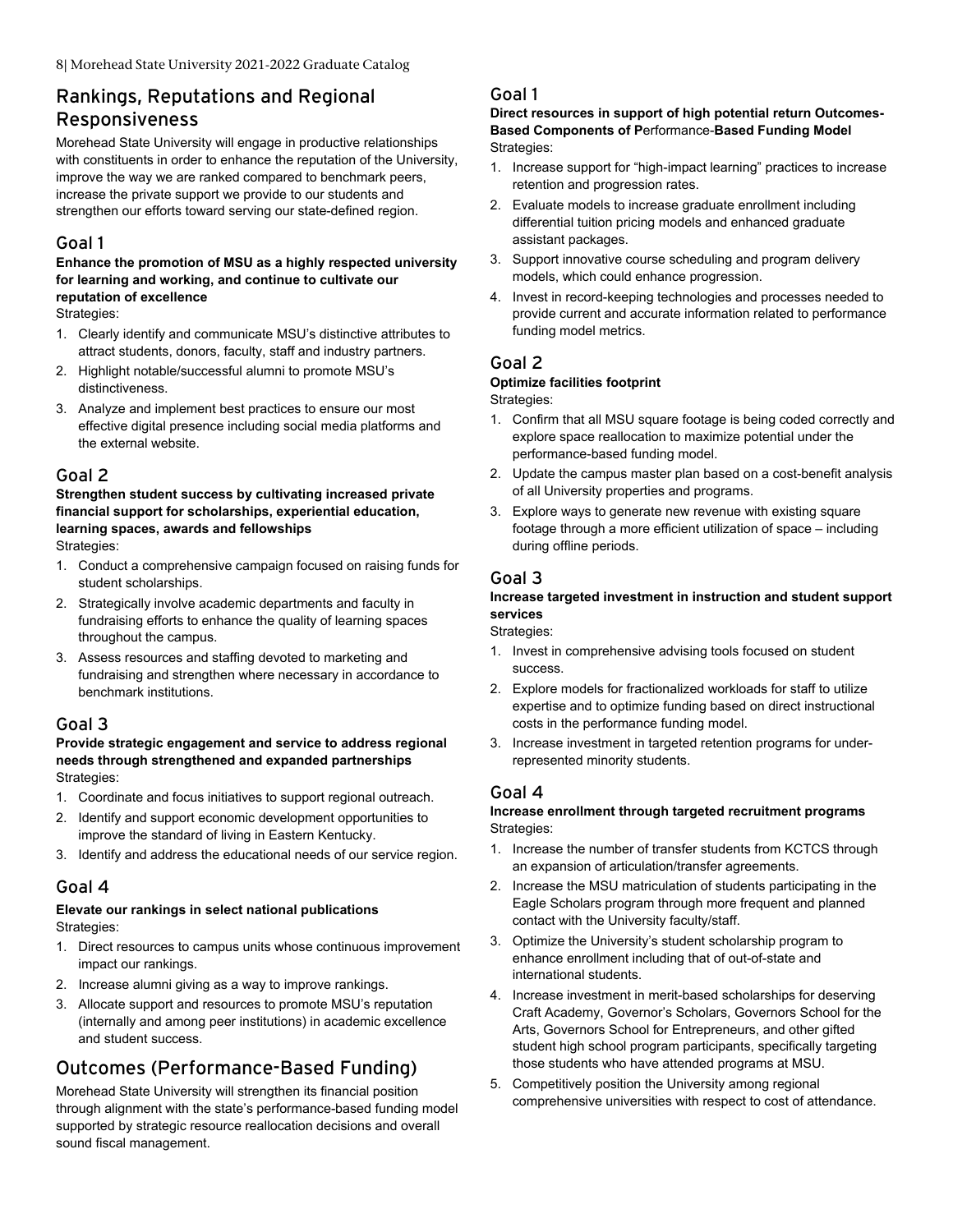## Goal 5

**Reallocate resources in support of the core University mission** Strategies:

- 1. Reallocate resources to support the "direct cost of educating students" category of the performance funding model by increasing the amount spent on actual instruction and seeking efficiencies in support areas not primarily designed to enroll students or track their academic progress.
- 2. Develop and apply a consistent process for assessing the University's portfolio of degree programs to ensure both relevance and financial viability.
- 3. Incentivize development of revenue-generating programs.
- 4. Evaluate and develop alternatives to effectively manage the University's rising pension costs.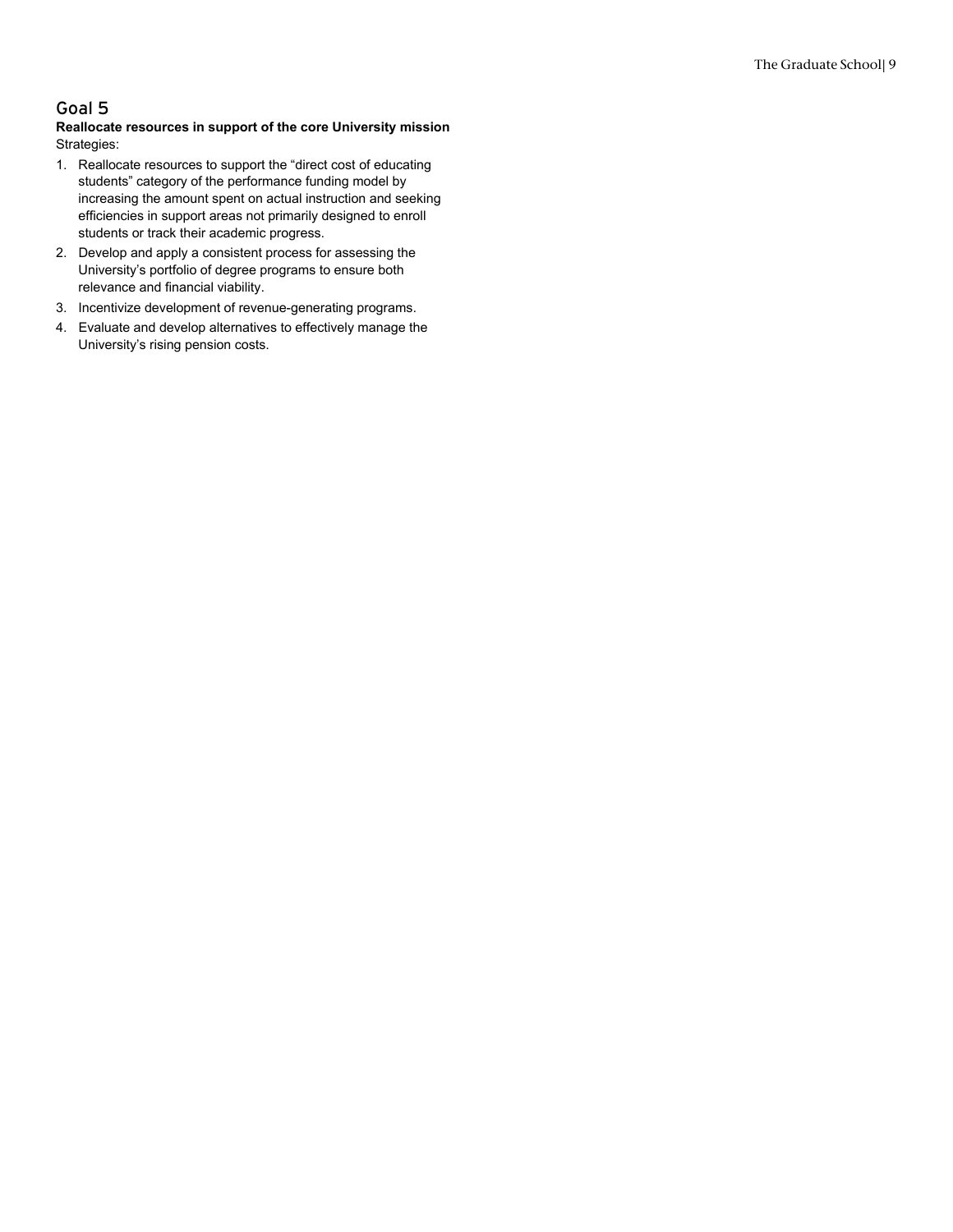# **Admission to Graduate Study**

# General Requirements

Admission to graduate study is granted to students who meet the academic requirements and who hold a baccalaureate degree from a regionally accredited institution of higher education, and to certain qualified MSU seniors. **A one-time, non-refundable \$30 application processing fee is required.** A minimum cumulative GPA of 2.5 on the baccalaureate degree awarding final transcript or a minimum cumulative GPA of 3.0 on the master's degree awarding final transcript for those who have completed a previous master's degree from a regionally accredited institution of higher education is required. However, some programs require a higher GPA. Contact the department of your major to obtain the minimum score. Minimum scores on the GRE, GMAT or MAT are established by program. Students who do not have the minimum test scores but who demonstrate exceptional scholarly activity and/or research or the potential for quality work as evidenced by a high GPA may appeal to the appropriate department chair or program director. All graduate students will be limited to 12 graduate credit hours unless they are unconditionally admitted to a graduate program. Once unconditionally admitted, the student will be responsible for completing program requirements. Departments may drop students from unapproved courses.

# Applications

Graduate School applications are to be completed online at www.moreheadstate.edu/apply. **A one-time, non-refundable \$30 application processing fee is required.** From this office, the applications are forwarded to the appropriate departments for evaluation and admission recommendations are made to the Director of the Graduate School and the official graduate admitting officer.

# Types of Admission

Students may be admitted to the Graduate School in any one of several categories:

- 1. **Unconditionally**  a student who meets the requirements for both general admission to graduate study, and for a particular program. A copy of the teaching certificate is also required for education students wishing to obtain a change in rank or to pursue additional certifications. Students are permitted to pursue coursework outlined on their program evaluations but are not permitted to take more than 12 hours of coursework outside the program to which they are admitted. Departments may drop students from unapproved courses.
- 2. **Conditionally**  a student who meets the general requirements for admission to graduate study but fails to satisfy one or more of the special requirements for admission to a particular program. This is a temporary classification and must be changed as soon as the specified conditions are satisfied. Most graduate students will be limited to 12 graduate credit hours unless they are unconditionally admitted to a graduate program.
- 3. **Unclassified**  a student who meets the requirements for admission to graduate study but does not wish to work toward a graduate program. Students admitted as unclassified will not be permitted to take more than 12 hours in any one program.

Students should note that no more than 12 credit hours of graduate credit earned as an unclassified student may later be applied toward a program upon admission to that program, and only then at the discretion of the advisor and the graduate dean.

- 4. **Attempt to Qualify**  a student whose undergraduate GPA is below 2.5 and has met the testing requirement and/or other entrance requirement. A student so admitted, after completing a maximum of 12 credit hours of graduate work with at least a GPA of 3.0, may be considered for admission to a degree program.
- 5. **Nondegree Program**  a student who wishes to do a planned graduate program that leads to renewal or additional certification but not to a degree. Prerequisites are a baccalaureate degree and a teaching certificate. The student must also meet program admission requirements.
- 6. **Visiting Student**  a student who has been admitted to a graduate program at another institution. Such a student may enroll at Morehead State University by submitting an application as a visiting student and paying the \$30 application processing fee. The graduate dean or registrar will certify that the student is in good standing and has permission to enroll for graduate work. A student can opt to submit an official transcript in lieu of the letter of good standing.
- 7. **Early Graduate School**  a Morehead State University undergraduate student who has completed 90 or more credit hours toward the completion of the baccalaureate degree may be considered for undergraduate concurrent admission to the Graduate School to enroll in graduate coursework. To be eligible for undergraduate concurrent admission, the student must have a cumulative undergraduate GPA of at least 3.0 at the time of admission and not be registered for more than 15 total hours. Students may earn a maximum of 12 graduate credit hours while holding undergraduate concurrent admission status.

The student must maintain a cumulative undergraduate GPA of at least 3.0 and a graduate GPA of at least 3.0 to continue in the Early Graduate School program. If the student drops below the 3.0 minimum GPA, he or she will not be allowed to continue in the program.

An application for Early Graduate School and an application for admission to the Graduate School for the specific program of interest should be initiated by the student. Admission to the Early Graduate School and the specific graduate program must be approved by the Director of the Graduate School and the program specific department representative. To be admitted to Early Graduate School, the student must be conditionally or unconditionally admitted to the specific graduate program to which they applied. A new Early Graduate School application must be completed and approved for each semester of graduate study as an Early Graduate School student.

Students who are enrolled in both undergraduate and graduate coursework may receive an adjustment to their financial aid. It is the responsibility of the student to contact the Office of Financial Aid to determine what changes may occur.

*Note: Due to immigration regulations, international students are not permitted participation in Early Graduate School.*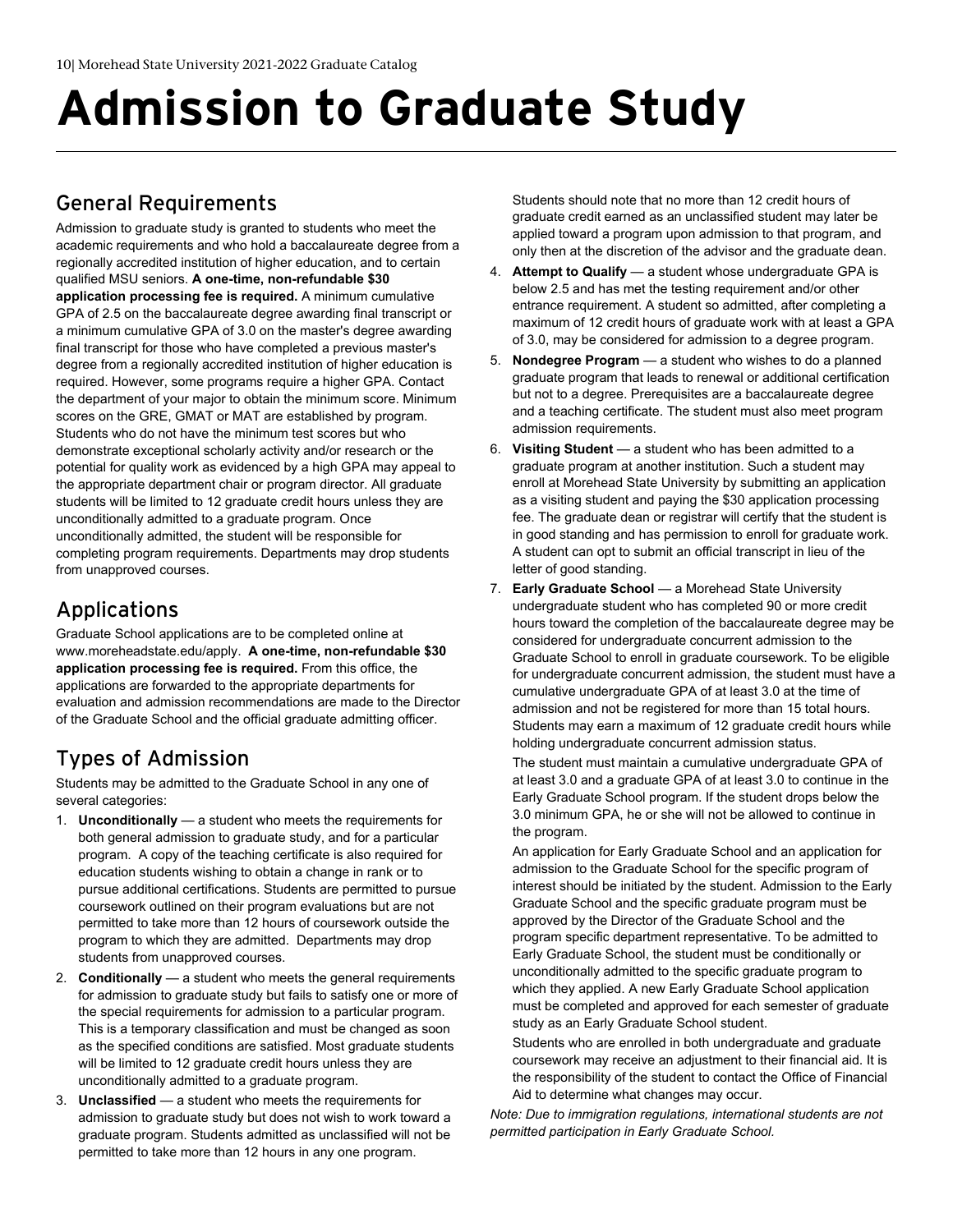# Denied Admission Policy

Students who do not meet the requirements for admission to a graduate program may appeal for special consideration when past academic performance may not be indicative of the ability to do graduate-level work or when there may be errors in supporting documentation. Guidelines for the appeals procedure are available at the Graduate School.

The Graduate School may admit students when special circumstances exist and where students can demonstrate their ability to matriculate at MSU's Graduate School.

Once students have been denied admission to a graduate program, they will not be reconsidered for the same program for one semester.

# Special Admission

#### **There are two groups of students who must meet special admission requirements:**

1. All international students must have their transcripts evaluated by an agency approved by the National Association of Credential Evaluation Services (NACES). Visit www.naces.org for additional information including a listing of approved agencies. International students who qualify for admission are required to take the English Language Institute Test of the University of Michigan, the International English Language Testing System (IELTS) or the Test of English as a Foreign Language (TOEFL) given by the Educational Testing Service. If the Michigan Test is taken, a minimum score of 82 is required. Students taking the IELTS must score a minimum of 5.5. A TOEFL score of 500 on the old testing system or 61 on the new system is required for admission to all graduate programs except the Master of Arts in Communication, Master of Business Administration, and Biology, which require a score of 525 (old system) or 70 (new system) for admission. International students who have completed a bachelor's degree from an accredited college or university in the U.S. are exempt from this requirement.

International students will be officially admitted and issued a Form I-20A only after they have passed the English test successfully, have met program admission requirements, and have submitted a statement certifying their ability to meet all financial obligations. The TOEFL examination is given regularly in most foreign countries. For further information regarding these tests, the applicant should contact the U.S. Counsel in the country of residence.

2. Graduates of non-regionally accredited colleges must meet the MSU undergraduate requirements for graduation before their applications for graduate study will be approved. If a student's undergraduate preparation is inadequate, this deficiency must be satisfied by taking designated courses that will not be counted as graduate credit. Courses at the 600-level will not be acceptable for this validation work. A minimum of 12-credit hours of credit for such work is required. This deficiency also may be satisfied by presenting a GRE score of Verbal 150 and Quantitative 141.

# Second Master's Degree

Students completing one master's degree at MSU may apply for admission to another degree program. To complete a second master's degree, a student must:

- 1. Complete a graduate application;
- 2. Meet admission requirements;
- 3. Complete a minimum of 15 new graduate credit hours of MSU residence credit in approved courses beyond the first master's

degree (additional courses may be necessary to meet the degree requirements); and

- 4. Pass a final examination.
- 5. Credit for Prior Learning may not be used for a second master's degree.

A student who enters the master's degree program after completing the non-degree fifth-year program must:

- 1. Complete a graduate application;
- 2. Meet admission requirements;
- 3. Complete a minimum of 15 new graduate credit hours of Morehead State University residence credit. In meeting specific degree requirements, a minimum of 18 credit hours will be required if only 12 credit hours of graduate work was completed for the fifth-year; and
- 4. Pass a final examination.

# Transfer Credit

Students must request an official transcript be mailed to the **Graduate School, 701 Ginger Hall, Morehead, KY 40351.**

A maximum of nine credit hours of graduate credit earned at another institution may be accepted toward meeting requirements for the graduate program provided:

- 1. The credit has been earned at an accredited graduate institution within 10 years of the date on which the graduate program requirements are completed;
- 2. The work is acceptable as credit toward a comparable program at the institution from which transfer is sought;
- 3. The courses to be transferred carry a mark of "B" or better; and
- 4. The courses are approved by the advisor, program department chair and/or coordinator and the graduate dean. Approval may be based on the evaluation of an institution using these criteria: length of the instructional term, frequency and length of class sessions, availability of library services, course syllabus and/or statement of requirements and faculty member's qualifications.

Transfer credits taken during the final semester of a program will delay program completion until official transcripts of the courses have been received in the Graduate School. To transfer a course, a course substitution form must be completed. Transfer credit does not compute in the MSU GPA. A course substitution/transfer form can be accessed at www.moreheadstate.edu/Academics/Graduate-School/Current-Students/Current-Student-and-Faculty-Forms or by contacting the Graduate School at 606-783-2039 or graduate@moreheadstate.edu.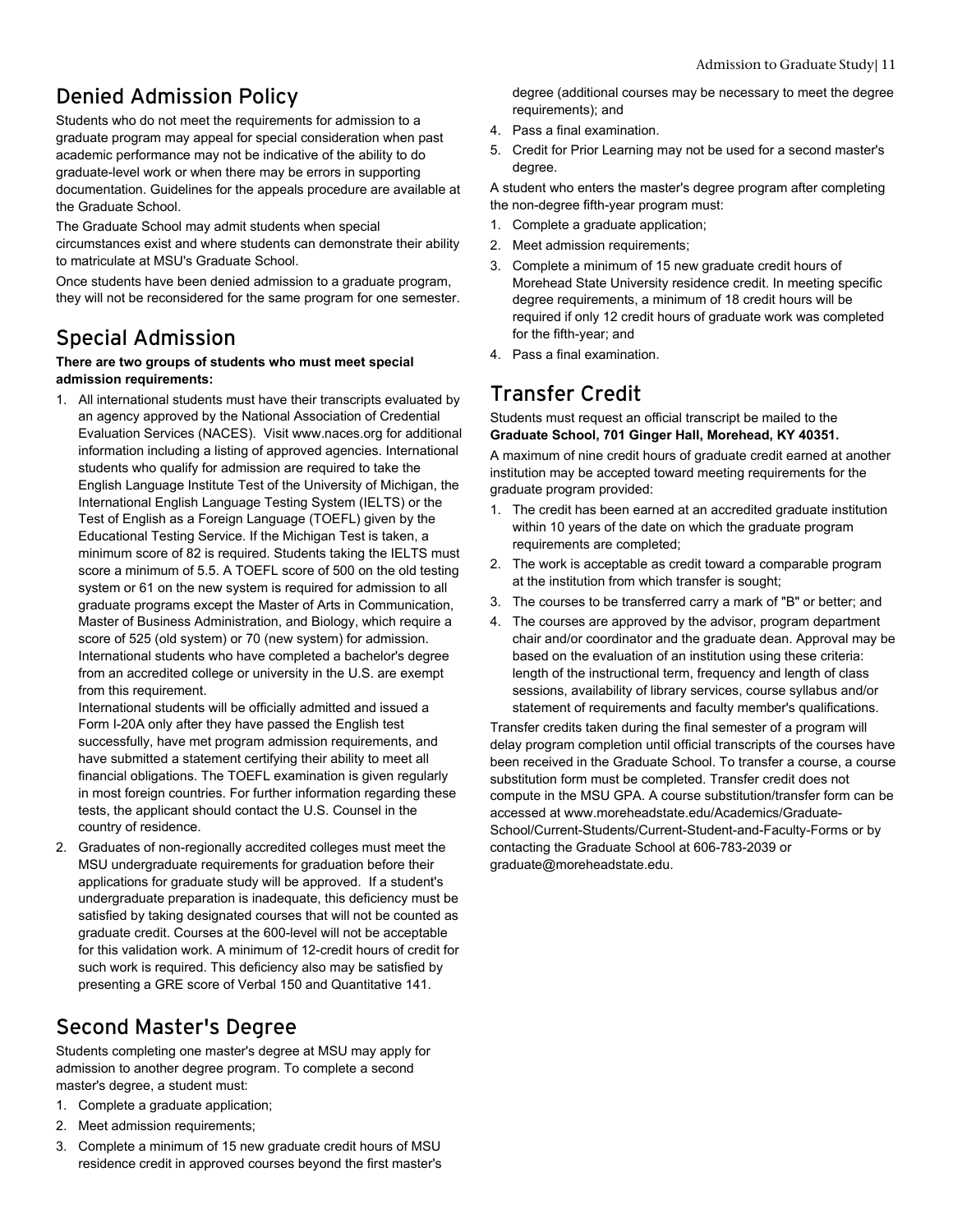# **Student Affairs**

# Housing

There is no specific on-campus housing designated for graduate students. Graduate students who desire to reside in general University housing may complete an application online. All housing arrangements should be made in advance of the term the student expects to begin graduate study, and in order for maximum availability, the application should be submitted as early as possible. To obtain a housing assignment as a graduate student, please apply online and then contact our office via email so that we can work with you to find a space to meet your needs. Part-time students must receive special permission from the Office of Student Housing to reside in University housing. Students needing living accommodations during University breaks must reside in designated break housing.

For further housing related information please visit www.moreheadstate.edu/housing or contact the Office of Student Housing via e-mail (housing@moreheadstate.edu) or via telephone (606-783-2060).

## Vehicle Registration

A valid Morehead State University parking permit is required for any motor vehicle or motorcycle operated on the campus. Registration and fee information is available from the Traffic Office of the MSU Police Department, 100 Laughlin Health Building, 606-783-2035 or at www.moreheadstate.edu/police.

# Student Activities

## Campus Recreation and Wellness

The Recreation and Wellness Center offers access to a variety of recreational and co-curricular activities. Comprehensive recreation options include instruction and participation in aquatics, outdoor adventures, intramural sports, fitness and wellness. For more information, call 606-783-2083 or visit www.moreheadstate.edu/recreation.

## Disability Services

Assistance for students with physical and/or mental disabilities is available through the Office of Disability Services in accordance with the Americans with Disabilities Act (ADA) and Section 504 of the Rehabilitation Act. Requested accommodations should relate to a functional limitation experienced as a student at the University. If accommodations are approved, they will be provided at no charge. To qualify the student will need to submit documentation of a disability from an appropriate professional and confidentially discuss their needs with the Disability Services Coordinator. While the student may pursue these services at any time, earlier contact may be in their best interests since some accommodations take longer to arrange and are not applied retroactively. For more information or to schedule an intake session, call 606-783-5188 or visit www.moreheadstate.edu/disability.

## Student Organizations

Numerous organizations offer opportunities for academic enrichment outside the classroom. Members may participate in informal

discussions with faculty and professionals, field trips and on-campus programs. For more information, contact the Office of Student Activities, Inclusion and Leadership Development at 606-783-2071 or www.moreheadstate.edu/activities.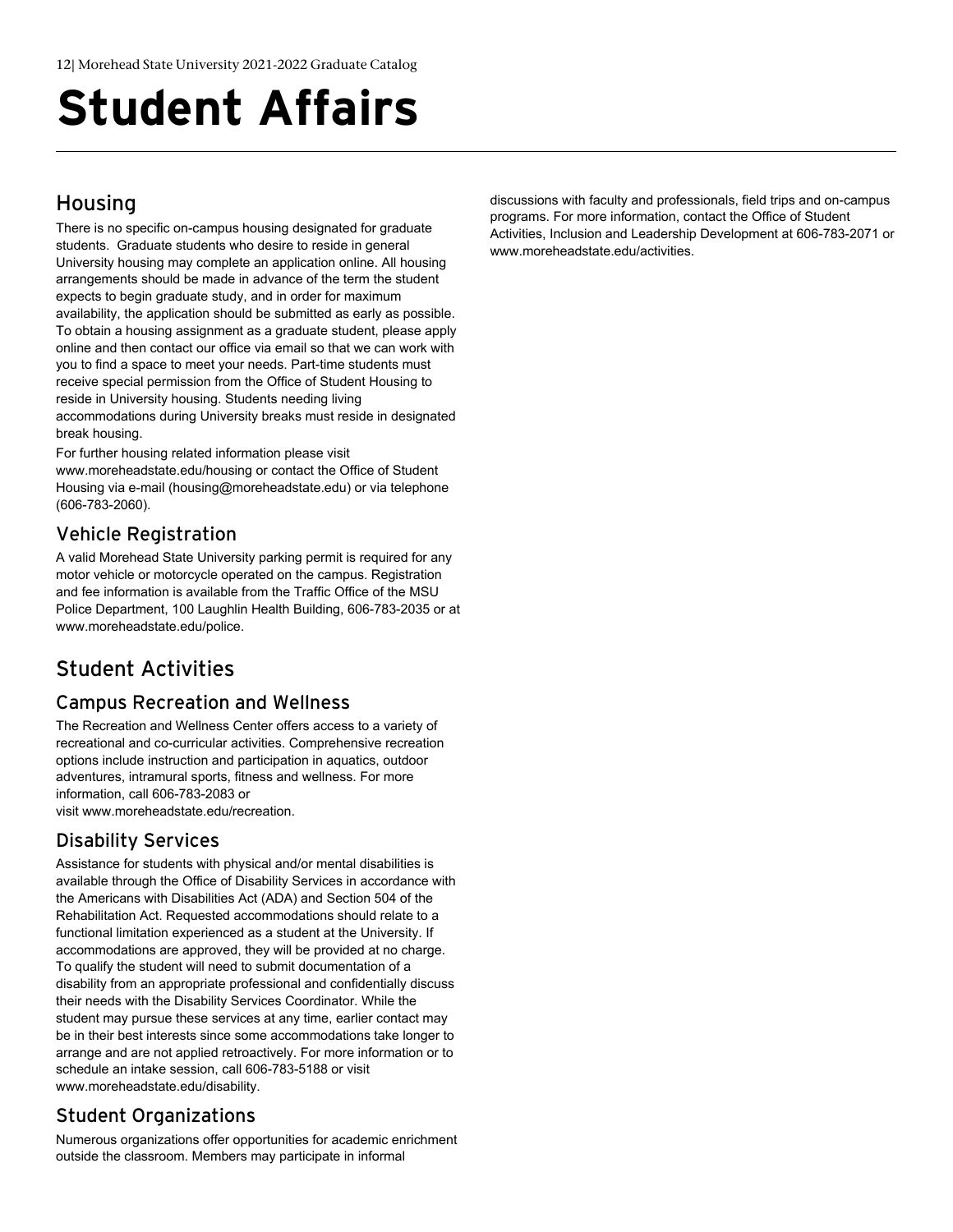# **Student Services**

# Financial Information

## Tuition and Fee Information

## Financial Responsibility Agreement

When a student registers for classes, they create a financial obligation to Morehead State University. The total semester charges (tuition, housing, meal plans, books and fees) less financial aid, scholarships, waivers, and third-party payments received for each semester result in the amount due to the University.

All students must accept a Financial Responsibility Agreement each semester and pay their balance in full or enroll in a payment plan to activate their meal plan and BeakerBucks, to allow textbook charges at the University Store, and to prevent cancellation of their class schedule.

- 1. Accept your Financial Responsibility Agreement each semester.
- 2. Pay your account in full or enroll in a payment plan (1/3 down payment required) if you have a balance due. Review the academic calendar for due dates. It is available at www.moreheadstate.edu/registrar.

#### **To "Accept" your Financial Responsibility Agreement:**

- 1. Login to MyMoreheadState at my.moreheadstate.edu.
- 2. Select the "Self-Service" link.
- 3. Select "Student Finance" and then "Financial Agreement."
- 4. Select the appropriate term, then click NEXT.
- 5. Read the agreement, then select "Accept" and click SUBMIT.

## Student Billing and Payment Information

## Pay Your Bill

You may view or pay your account online:

- 1. Login to MyMoreheadState at my.moreheadstate.edu.
- 2. Select the "Self-Service" link.
- 3. Select "Student Finance" and then "Make a Payment Payment Plan" to pay your tuition and fees in full or to enroll in a payment plan.

You may also pay your bill in person or by mail at the Office of Accounting & Financial Services (207 Howell-McDowell, Morehead, KY).

## Billing Statements

Morehead State University does not send out paper bills. Students will receive an email via their MSU email account once billing is available online via Self-Service Student Finance. It is the student's responsibility to check their MSU email account on a regular basis. After acceptance to the University, students should establish an MSU email address by visiting MyMoreheadState and selecting Eagle Account Center.

Tuition and Fee Schedule is available at

www.moreheadstate.edu/tuition. Tuition and fees are subject to change without notice by the Council on Postsecondary Education and the University's Board of Regents. Morehead State University reserves the right to deny credit based on prior payment history.

## Payment Plans

Morehead State University offers a payment plan for students who need to setup installment payments for their balance due. One-third of your balance and a \$50 installment payment fee is due at the time of enrollment. (See Academic Calendar for due dates.)

- Fall semester amount available for payment plan is divided into three payments due July/August (1<sup>st</sup> payment due at time of enrollment), September and October.
- Spring semester amount available for payment plan is divided into three payments due December/January (1<sup>st</sup> payment due at time of enrollment), February and March.
- Summer must pay account in full or enroll in a payment plan by the deadline date for each summer session. One payment plan will cover all summer sessions. (See Academic Calendar for deadlines.)
- Winter must pay account in full before the start of the session (See Academic Calendar for deadlines.)

Students must make payments as scheduled above to avoid a late payment charge at the monthly rate of 1.0% on outstanding balances and to avoid having a hold being placed on their account.

## Credit/Adjustments

Tuition, housing, and course fees may be credited to students who withdraw during certain time periods, following the start of each term. Meal plan and minimum dining club accounts may be credited in accordance with the percentages listed below or the actual account balance, whichever is smaller. All other fees are non-refundable.

## Refund Periods and Amounts

#### **Fall or Spring Semesters Refund Percentages**

| First six days of classes | 100% |
|---------------------------|------|
| Next five days of classes | 75%  |
| Next five days of classes | 50%  |
| Next five days of classes | 25%  |
|                           |      |

*No credits are given after the first 21 days of classes.*

#### **Maymester (Three-week session)**

| First two days of classes | 100% |
|---------------------------|------|
| Next one day of classes   | 75%  |
| Next one day of classes   | 50%  |
| Next one day of classes   | 25%  |
|                           |      |

*No credits are given after the first five class days of the session.*

#### **Summer I, II and Winter Sessions**

| First two days of classes | 100% |
|---------------------------|------|
| Next two days of classes  | 75%  |
| Next two days of classes  | 50%  |
| Next two days of classes  | 25%  |

*No credits are given after the first eight class days of the session.*

#### **Summer and Nine-Week Sessions**

| First four days of classes | 100% |  |
|----------------------------|------|--|
| Next two days of classes   | 75%  |  |
| Next two days of classes   | 50%  |  |
| Next two days of classes   | 25%  |  |

*No credits are given after the first 10 class days of the session.*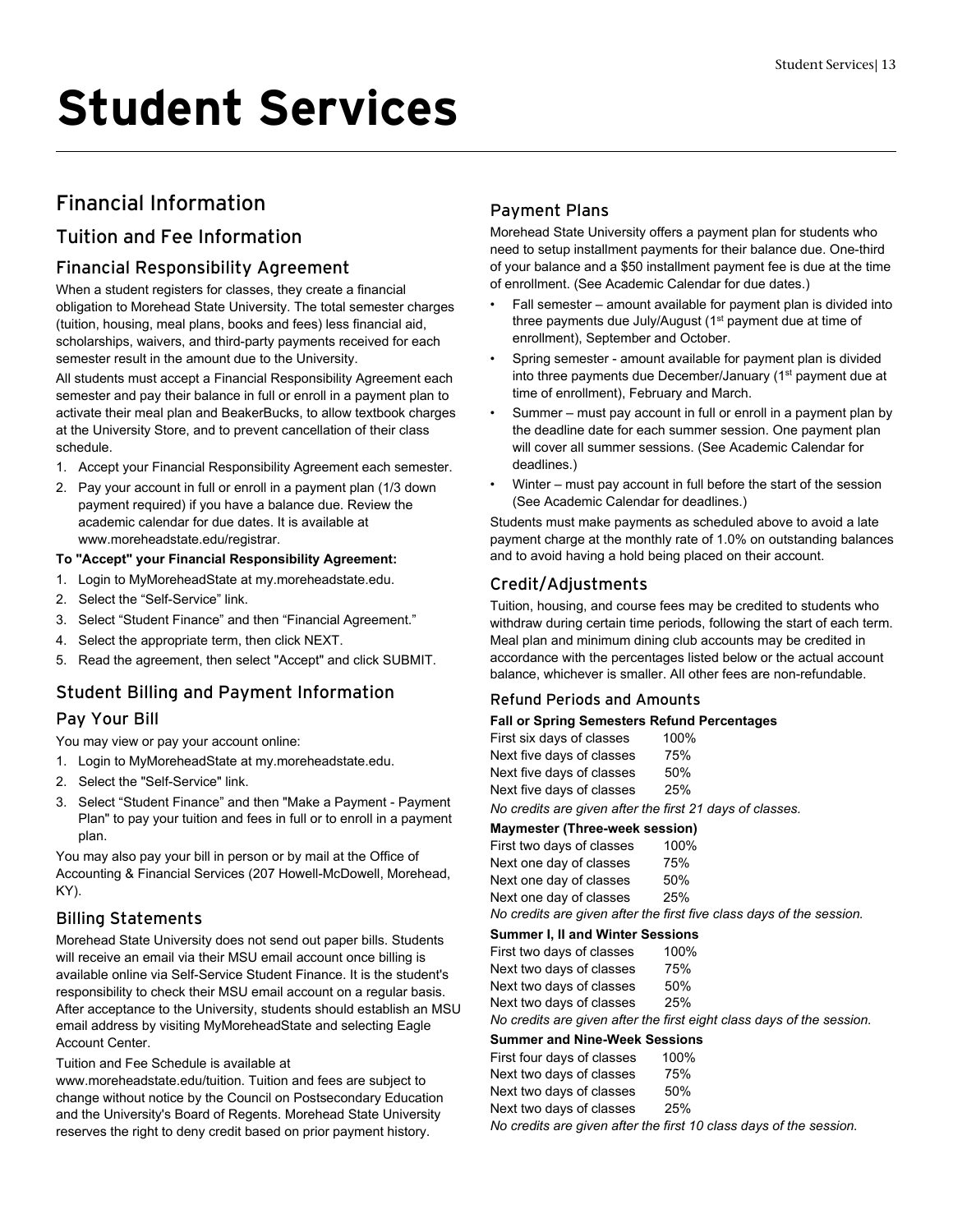## Refund Checks

A refund will be provided to you when payments (including financial aid, scholarships, and other outside sources of assistance) exceed your total charges. Students may choose to have their refunds direct deposited to the bank account of their choice. Direct deposit is strongly encouraged for student convenience.

To set up direct deposit:

- 1. Login to MyMoreheadState.
- 2. Select the "Self-Service" link.
- 3. Select "Bank Information" and "Add an Account."
- 4. Select "Activate" by the "Refund, Reimbursement & Payment Deposit" option.
- 5. Select "Next."
- 6. Enter your bank information.
- 7. Agree to the terms and conditions and submit.

Refund checks will be direct deposited two to three weeks after classes begin. If direct deposit is not set up, checks will be mailed to your permanent home address. Due to federal regulations, direct loan funds cannot be disbursed until 30 days after the first day of classes for first-time, first-year borrowers of a Federal Direct Loan.

## 1098-T Tax Information

Elect to receive your annual IRS 1098-T Tax Form electronically. This form is required to determine if you are eligible for an Education Tax Credit when you file your tax return.

- 1. Login to MyMoreheadState.
- 2. Select the "Self-Service" link.
- 3. Select "Tax Information," then select "1098 Information."
- 4. Select the option to receive your 1098 only in electronic format.
- 5. Click "Save."

## Authorized User Setup

You may set up an individual as an "authorized user" to give them access to your student financial information.

- 1. Login to MyMoreheadState.
- 2. Select the "Self-Service" link.
- 3. Select the "user options" icon.
- 4. Select "View/Add Authorized User Access."

## Financial Aid

Financial aid in the form of work and loans may be available to eligible graduate students at Morehead State University. Under the federal or institutional work-study programs, graduate students (other than those on graduate assistantships) may be employed on campus.

Low-interest federal loans available to graduate students include Federal Perkins Loans and Federal Direct Stafford Loans. Interest rates on these loans range from 5-8.25% and, in general, repayment does not begin until six to nine months after the student leaves school or ceases to be enrolled at least half-time. Eligibility and award amounts are determined based on enrollment on the last day to add a full semester class per the University's academic calendar. Students must be enrolled in at least six credit hours to receive a Federal Direct Stafford Loan.

To apply for financial aid, students must submit a Free Application for Federal Student Aid (FAFSA) online at studentaid.ed.gov/sa/fafsa.

## Financial Aid Satisfactory Progress Standards

The Higher Education Act mandated institutions of higher education establish minimum standards of "satisfactory progress" for students receiving financial assistance.

This means that a student must make progress toward obtainment of an appropriate degree or certificate during each term that the student is enrolled. These standards are applicable to all federal, state and institutional aid programs administered by Morehead State University.

To continue to receive financial aid at MSU, a student must demonstrate satisfactory academic progress by completing a minimum number of the total hours attempted, and by also maintaining a minimum GPA.

Graduate students will be considered to be making satisfactory academic progress for financial aid purposes as long as all of the following requirements are met:

- 1. A student must successfully complete a minimum of 67% of the credit hours attempted. Successful completion for this purpose is defined as receiving a "C" or better.
- 2. A student must maintain a minimum 3.0 cumulative GPA.
- A student has attempted no more than 150% of the number of hours required for his or her degree.

## Grading Policies and Procedures

The specific policies and procedures to be used in applying the satisfactory progress standards are outlined below:

- 1. Satisfactory progress will be evaluated at the end of each spring semester. (For the Federal Direct Loan, evaluation will be completed prior to the certification of the loan application.)
- 2. Hours attempted for purposes of this policy will be defined as those for which a student receives a grade of A, B, C, D, E, F, I, IP, K, P, R, U, N or W.
- 3. For graduate students, grades of D, E, F, I, IP, P, R, U, N and W will not qualify as successful completion of hours attempted.
- 4. Non-credit remedial courses, courses taken for audit, and courses in which grades of "K" or "P" are received are not figured in the calculation of a student's GPA.
- 5. If otherwise eligible, students will be given financial aid during a term in which they may be repeating a course. Financial aid can pay for the repeat of a passed class only one time.
- 6. A student who fails to maintain satisfactory progress as defined will not be permitted to receive federal, state, or institutional financial aid.

## Academic Bankruptcy

To create an opportunity for graduate students with an unacceptable grade point average to drop one semester's work from consideration for University academic program requirements. The requirements for eligibility and the operational procedures follow.

#### **Specific Conditions of Academic Bankruptcy**

The specific conditions governing the implementation of the policy on academic bankruptcy are considered as addenda to the policy statement.

- 1. The graduate student who applies for and is granted bankruptcy forfeits credit for all courses in the bankrupt semester. The grades and credit hours earned during that semester are disregarded for University graduate program requirements.
- 2. Once bankruptcy status has been granted, the decision is irreversible. Bankruptcy can't be used more than once.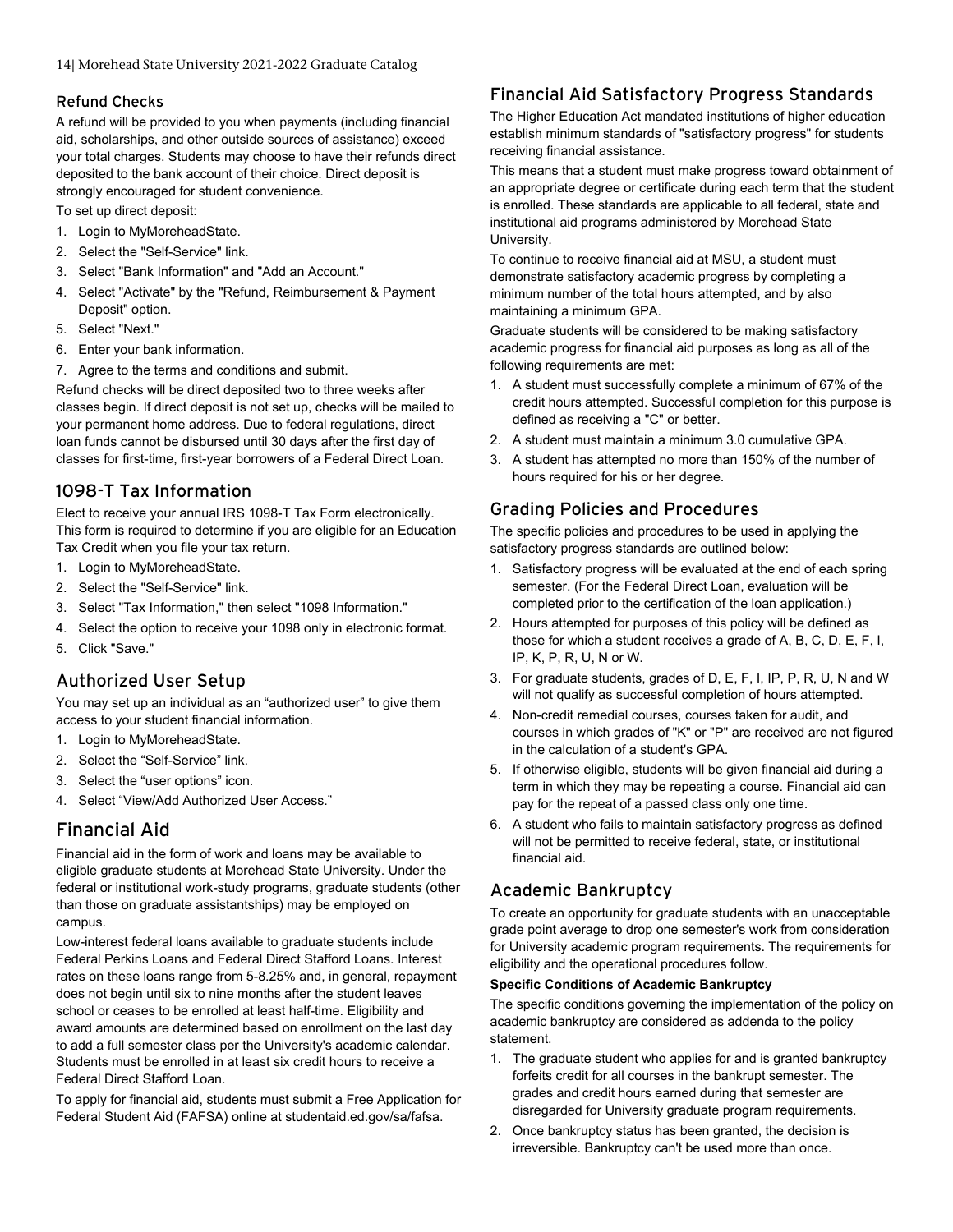3. The marks and credit hours earned during the school term in question are considered a part of the student's permanent record and will be so recorded on the transcript. A notation will be made, however, to indicate the bankruptcy and no work attempted during the term will be considered for any requirements of Morehead State University.

#### **Eligibility**

Only hours attempted at Morehead State University are considered for bankruptcy; transfer hours are excluded. The requirements for academic bankruptcy are:

- 1. The student must apply for bankruptcy before completing the graduate program at the University.
- 2. The student must have attempted a minimum of six semester hours at the University.

#### **Procedure**

To apply for academic bankruptcy, the student obtains an Academic Bankruptcy form in the Graduate School. The student is required to meet with the appropriate academic advisor or department chair/associate dean for review of the student's petition for Academic Bankruptcy.

- 1. The student will initiate action by presenting a completed application form requesting academic bankruptcy status for a specified term to the advisor or department chair/associate dean.
- 2. This form, signed by the advisor or department chair/associate dean, will be delivered to the Graduate School for verification of eligibility.
- 3. The Office of the Registrar notifies the petitioning student, advisor or department chair/associate dean by email regarding eligibility.
- 4. The petitioning student, upon notification that the request to bankrupt has been denied, has the right to appeal. Appeals of the eligibility ruling are made through the Director of the Graduate **School.**

## Appeal Procedure for Students Who Fail to Maintain Satisfactory Progress Standards for Financial Aid

Students who fail to meet satisfactory progress standards, as defined, may appeal the ruling to the Office of Financial Aid if they believe extenuating circumstances led to their failure to maintain satisfactory progress. Those desiring to appeal must do so in writing on the Unsatisfactory Academic Progress Appeal for Student Financial Aid form and must attach supporting documentation. Copies of the appeal form may be obtained in the Office of Financial Aid or online at www.moreheadstate.edu/finaidforms. Students will be notified in writing of the action taken on their appeal. Financial aid eligibility will be reinstated for all students whose appeals are approved.

## Reinstatement of Financial Aid Eligibility

Students who do not appeal or have an appeal denied can regain eligibility for financial aid by enrolling for a subsequent academic term (fall, spring or summer term) at his or her own expense, satisfying the satisfactory progress definition.

## Procedure for Determination of Student Residency Status for Fee Assessment Purposes

To apply for a change of residency, a student must complete the Application for Student Residency Reclassification for Fee

Assessment Purposes and submit it to the Office of Enrollment Services. The student will be notified of the residency status decision in writing. To view the full policy online, visit www.moreheadstate.edu/finaidforms.

## Graduate Assistantships

A number of graduate assistantships are available each year for graduate students who have been admitted unconditionally to a graduate degree program. These graduate assistantships provide a \$10,000 per year (\$5,000 per semester) stipend for the fall and spring semesters. The stipend is disbursed in bi-monthly increments on the 15th and 30th. A graduate assistant must be a full-time student who maintains a 3.0 cumulative GPA and registers for and completes at least nine graduate credit hours (600 level) but no more than 13 credit hours each semester. Twenty hours a week must be devoted to the duties of a full assistantship. While non-resident students are not required to pay out-of-state tuition, all recipients must pay the regular Kentucky resident and incidental fees as the GA award does not cover these expenses. For more detailed information, visit the Graduate School's website at www.moreheadstate.edu/Academics/Graduate-School/Graduate-Assistantships. You can also reach the Graduate School by phone at 606-783-2039.

Qualified students are eligible to receive a graduate assistantship for two years. Failure to maintain a cumulative 3.0 GPA will result in the loss of the graduate assistantship position and benefits associated with the award.

- 1. Departments planning to use graduate assistants should identify a member of the graduate faculty to coordinate the activities of the graduate assistant(s).
- 2. The faculty member should furnish each graduate assistant with a job description that outlines his/her duties. The graduate assistant must agree to these duties and sign an acceptance form.
- 3. Unless exempted by SACS standards, a graduate assistant who has teaching responsibilities must have completed at least 18 graduate credit hours in his/her teaching field and must be supervised by a graduate faculty member with teaching experience in the same field. The graduate assistant's supervision on the part of the faculty member must include inservice training and evaluation.
- 4. Any grievance must be routed through the supervising faculty, department chair or director and the graduate dean.

A student for whom English is a second language may be employed as a graduate assistant only when a test of spoken English or other reliable evidence of the applicant's proficiency in oral communication and speech indicates that his/her appointment is appropriate.

## The Science Endowment Fellowships

This endowment is available as a supplement to a graduate assistantship for an African American student in the biological sciences. You must be unconditionally admitted to a graduate degree program, enrolled as a full-time student in 600-level courses and maintain a 3.0 cumulative GPA. With the supplemental money, the GA stipend will be \$12,500 per academic year. Graduate assistant applications are available in the Office of Human Resources. Further information is available from the Department of Biology and Chemistry department chair, 606-783-2945 or Geoff Gearner, biology graduate coordinator, 606-783-2803

(g.gearner@moreheadstate.edu). Awards will be made on a first come basis with a preferred deadline of April 1.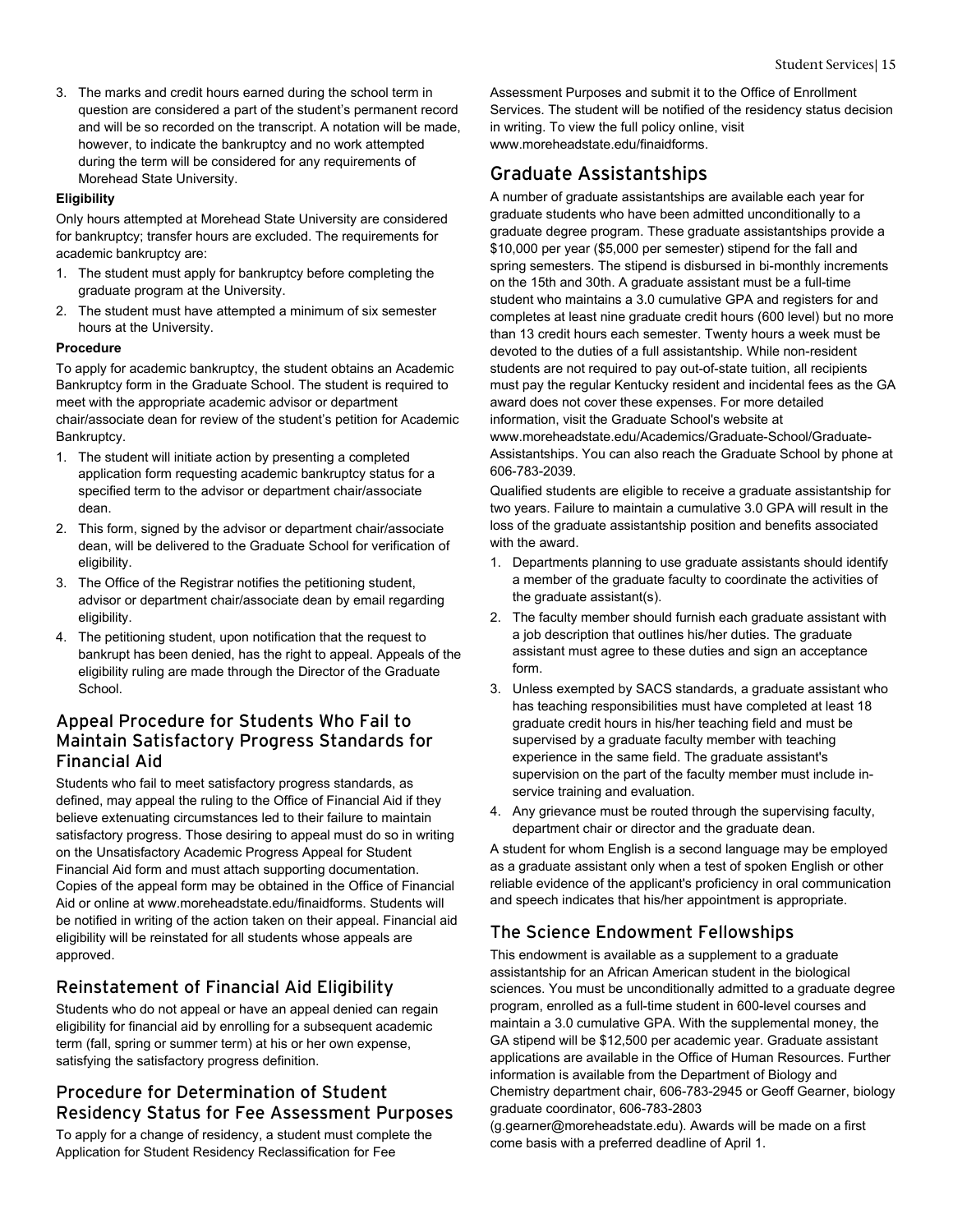## University Keys

Students employed as graduate assistants may obtain University keys necessary in the performance of their duties by initiating a request through their supervisor. Requests will be processed via the same procedures as those for other University employees except the form must indicate a date that the keys will be turned in. The MSU Police Department provides key services between the hours of 8 a.m. and 4:30 p.m., Monday through Friday.

# Student Health Services

The Office of Counseling and Health Services (CHS), located on the first floor of Allie Young Hall, provides all MSU students with mental and physical health services. The clinic is open from 8:00 a.m. to 4:30 p.m., closed daily for lunch from 12:00 p.m. to 1:00 p.m., Monday through Friday. The clinic is closed on university-observed holidays but does remain open throughout the summer. Call our clinic at 606-783-2055 to schedule an appointment.

## Medical Services

The CHS Caudill Health Clinic (medical services) is operated by St. Claire Healthcare. Medical services and treatment are billed to the student/student's insurance by St. Claire. Students are responsible for payment of the billed service/treatment and are encouraged to have health insurance. Uninsured students may apply for assistance with their medical bill through a Student Government Association fund that is held by the clinic, however this assistance is not guaranteed.

Medical services available include, but are not limited to:

- Wellness visits
- Sick visits
- **Immunizations**
- Flu shots
- Family planning
- STD testing and treatment
- Allergy injections
- Physical exams

## Mental Health Services

The CHS Counseling Clinic provides mental health services at no cost to the student. Health insurance is not required and no funds are collected from students for appointments. Any additional referrals made to other facilities from our staff for continuing treatment/referrals for mental health treatment or medication will be the responsibility of the student to pay. Mental health services

available include, but are not limited to, treatment for:

- **Depression**
- **Anxiety**
- Eating disorders
- Substance abuse
- Identity issues
- ADHD behavioral strategies
- Crisis intervention
- Other mental health disorders

## Alcohol and Other Drug Education

The professional staff of Counseling and Health Services provides a variety of prevention programming and treatment to address issues related to alcohol and substance abuse. A licensed mental health counselor serves as a coordinator for networking members of the

University community with local and regional programs and services that assist individuals with alcohol and substance abuse related problems.

## Outreach Education

Our team is available to provide information to students in a classroom setting regarding physical and mental health services as well as information regarding enrolling students without insurance into the Kentucky Medicaid program. The team can also provide handouts regarding service information and connections for the Kentucky Medicaid Program at the request of the student.

Our mental health counselors have special expertise in the realm of emotional/psychological issues, human relationships and substance abuse. This expertise is available and shared with the total university community by request through consultations, in-service training, educational programming, and class presentations on personal, social, and psychological topics.

For more information regarding these resources or to make a request for a presentation, please call the clinic at 606-783-2055 to speak with a CHS representative. Requests for presentations must be made at least two weeks in advance.

# Testing Center

The Testing Center provides information and testing services to the University and the service region. Information and registration materials on the American College Testing (ACT), Graduate Record Examination (GRE), the PRAXIS Series, the School Leadership Series, the Kentucky Principal Test, the Graduate Management Admission Test (GMAT), the Miller Analogies Test (MAT) and the Law School Admission Test (LSAT) may be obtained by contacting the Testing Center, 501A Ginger Hall, 606-783-2526. For more information, visit www.moreheadstate.edu/testing.

Information on credit for prior learning may be obtained by contacting the Office of Adult Education and College Access, 211 Education Service Bldg., 606-783-2005 or visit www.moreheadstate.edu/adulteducation.

# Additional Student Services

## Alumni Association

The mission of the Morehead State Alumni Association is to support the commitment of MSU to excellence in its academic and athletic programs, participate in the efforts of the University to attract outstanding students, and develop permanent friends and loyal supporters of the University.

All graduates and former students are encouraged to be active donors in the Alumni Association by making an annual contribution of \$25 or more to the MSU Foundation Inc.

All graduates receive University updates via our online magazine, Statement, as well as our monthly e-newsletter, eStatement. In addition, alumni receive invitations to special events and activities in the Morehead region and beyond. Active donors also receive discounts at the University Store, discounted memberships at the Recreation and Wellness Center, and access to the Alumni Scholarship – a unique scholarship available only to children, grandchildren, spouses or parents of MSU alumni.

The Alumni Association plans several annual events in an effort to engage all MSU alumni in a mutually beneficial, lifelong connection to each other, their school and the University while encouraging alumni support and guidance to advance MSU for future generations. For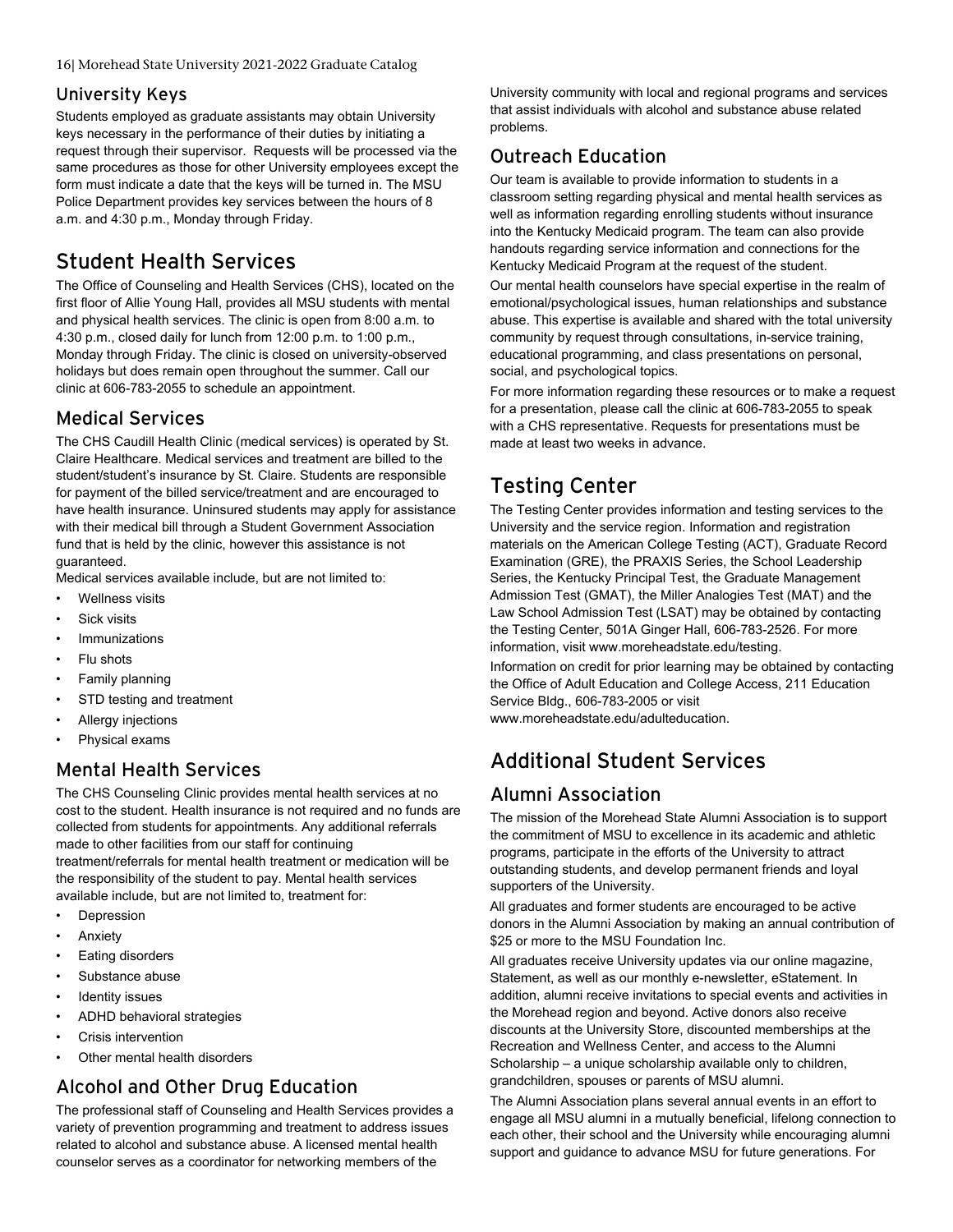more information on upcoming events and ways you can be involved with your alma mater, visit alumni.moreheadstate.edu.

## Camden-Carroll Library

Camden-Carroll Library is the information center of Morehead State University. The library's collection of books, journals, newspapers and government documents, in both print and electronic format, support the University's curriculum and provide a wealth of materials to meet students' research, recreational and personal enrichment needs. The library has public workstations located throughout the building to afford students access to a large variety of web-based resources, including the most relevant online journals and databases.

The goal of the Camden-Carroll Library is to promote information literacy skills, which include the ability to find, evaluate and use information effectively and ethically. The research services staff provides students with one-on-one help searching for and finding materials in the library and online, in person through a service desk and by appointment or remotely through virtual chat or email. Instructional services staff provides subject and assignment specific instruction for individual classes, supports First Year Seminar students and also conducts building tours. The library also offers two courses to help students improve these skills: LSIM 101: Introduction to Library Research and LSIM 201: Living in an Information Society. Through its Request & Delivery services, the library participates in state and national resource-sharing networks to deliver materials not held in Camden-Carroll Library. This includes print materials and electronic delivery of certain items.

The Regional Campus Library Services office is responsible for providing research, document delivery and instructional services to faculty and students in any of MSU's regional campuses, distance learning or internet programs.

The Learning Resource Center (LRC) is a multimedia center containing computer software, video recordings and DVDs, audio cassettes and CDs, kits and teaching aids, as well as children's literature and a preschool-grade 12 collection of textbooks and curriculum guides.

The Learning Technology Lab consists of workstations providing hardware and software for creating computer graphics, websites and presentations. The lab includes color scanners, digital cameras, video capture/edit capability, color printers and a wide variety of software packages. Staff is on hand to assist students with their technology needs.

The library is open seven days a week when classes are in session. Call 606-783-2200 to request services. For more information, visit research.moreheadstate.edu.

## Distance Education and Instructional Design

Morehead State University offers numerous distance education classes to students in the region through advanced technology. Students earn credit toward a degree by interacting with their peers and professors through interactive compressed video (ITV) and Internet classes. For more information on the courses available through distance education, contact the Office of Distance Education and Instruction Design, 100 Camden Carroll Library, 606-783-2140 or 800-585-6781, option #3.

## Regional Campus System

Morehead State University maintains regional campus centers in Ashland, Mt. Sterling, and Prestonsburg. Courses are also offered at the University Center of the Mountains in Hazard, for the purpose of providing higher education access to place-bound and time-bound students who are geographically remote from the Morehead campus.

## MSU at Ashland

1400 College Drive, Suite L272 Ashland, KY 41101 606-783-2901 606-327-1777 800-648-5370 www.moreheadstate.edu/ashland

## MSU at Mt. Sterling

Clay Community Center 3400 Indian Mound Drive Mt. Sterling, KY 40353 606-783-2078 859-499-0780 866-870-0809 www.moreheadstate.edu/mtsterling

## MSU at Prestonsburg

6 Bert Combs Drive, Box 1776 Prestonsburg, KY 41653 606-783-5421 606-886-2405 800-648-5372 www.moreheadstate.edu/prestonsburg

## University Center of the Mountains

Hazard Community and Technical College J. Marvin Jolly Classroom Center 1 Community College Drive, Hwy 15 Hazard, KY 41701 606-487-3182 800-246-7521 ext 73182 www.moreheadstate.edu/ucm

## International Student Services

The Director for International Student Services provides assistance and support during international student entry to MSU, coordination and documentation of compliance with immigration regulations and cross-cultural programs for international education. International students must consult the Office of International Student Services at the beginning of each semester to register in SEVIS and when:

- Applying to extend or change immigration status;
- Transferring to or from the University;
- Dropping classes below a full-time enrollment;
- Leaving the University for any reason;
- Accepting employment for the first time or engaging in summer employment;
- Changing residence/phone numbers;
- Seeking optional or curricular practical training;
- Applying for a Social Security number;
- Applying for a driver's license;
- Planning to leave and re-enter the United States as a current student;
- Applying for reinstatement;
- Changing from one academic level to another;
- Changing from one academic program to another; and
- Seeking dependent status for spouse and/or children.

The Director for International Student Services is available at 422 University Blvd., Morehead, KY 40351, or by calling 606-783-2096. For more detailed information concerning international students, visit www.moreheadstate.edu/iss.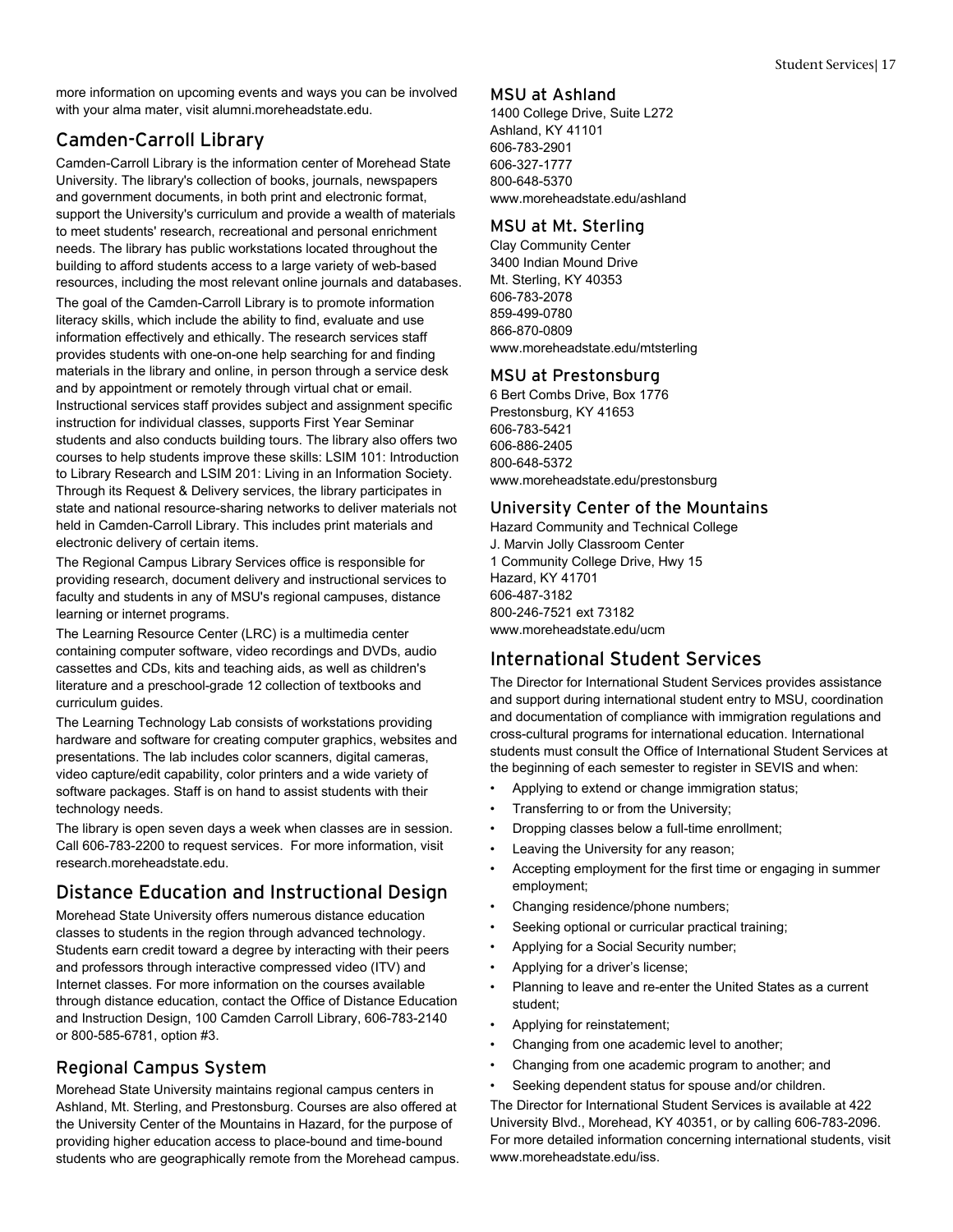## International Student Health Insurance Requirements

MSU requires regularly enrolled international students, and those dependent family members living with them in the country, to have health and accident insurance that includes a repatriation benefit. A medical benefits plan for international students is offered through a contracted agent. International students must meet the insurance requirements to complete their enrollment at Morehead State University. The International Student Services Office monitors compliance to this program and assists international students with questions relating to health insurance.

It is our experience that most health benefit policies students obtain in their home countries do not meet the minimum requirement of benefits required by the University. These requirements are a \$250,000 medical benefit (per accident/illness), \$50,000 medical evacuation benefit and a \$25,000 repatriation benefit, in addition to the policy maximum. For the University to consider a waiver of the insurance requirement, students must present an English translation of benefits with amounts converted to American currency from the insurance company. Premiums are paid on an annual basis.

## Student Publications

*The Trail Blazer*, the official student newspaper, is published weekly for free distribution on the campus. Visit The Trail Blazer online at www.thetrailblazeronline.net.

*Inscape*, the biannual literary magazine, solicits poetry, prose and other creative writing and artwork from University students. Visit Inscape online at www.moreheadstate.edu/inscape.

## Student Trip Insurance

Student trip insurance is available for students accompanying faculty and staff on University-sponsored field trips. The cost is minimal, and all applicable students are strongly encouraged to obtain this coverage prior to the date of departure.

Trip insurance is available from the Office of Environmental Health and Safety. Application forms may be obtained by calling 606-783- 2179. The completed application form must be returned to the Office of Environmental Health and Safety a minimum of 72 hours prior to the date coverage is to become effective. For students traveling outside the country, international travel identification cards may also be obtained through the Office of Environmental Health and Safety.

## Technology Resources

Morehead State University, through the Office of Information Technology, provides a variety of computing resources in support of instructional, administrative, alumni and research activities.

More than 3,000 microcomputers located in classrooms, labs and offices are replaced on a regular cycle to maintain state-of-the-art desktop technology across campus. The University maintains networked student labs/classroom facilities available to students throughout the campus. All instructional facilities, residence hall rooms and administrative facilities are attached to a newly renovated, high-speed network that provides data access. Additionally, all residence hall rooms, classroom buildings and selected commons areas across campus provide secure wireless access.

Access to student services such as course registration, financial aid processing and fee payments is available to students and prospective students through the campus portal at my.moreheadstate.edu. Residence hall students also receive free cable television service. MSU does not provide any type of telephone service to the residence halls.

## Waiver Policy

Morehead State University follows the Council on Postsecondary Education (CPE) Faculty and Staff Tuition Waiver Policy:

*An institution is not required to offer a course during an academic term unless there are a sufficient number of tuition-paying students taking the course. An institution may restrict enrollment in a course if space is not available.* 

Consistent with CPE policy, MSU classes are offered when there are sufficient tuition-paying students to do so. Students using waivers are enrolled in a class when there is sufficient capacity remaining after accounting for tuition-paying students.

While MSU is pleased to honor waivers, please keep in mind that accepting waivers does not necessarily mean a course will be offered or that a student using a waiver will be enrolled in a given course.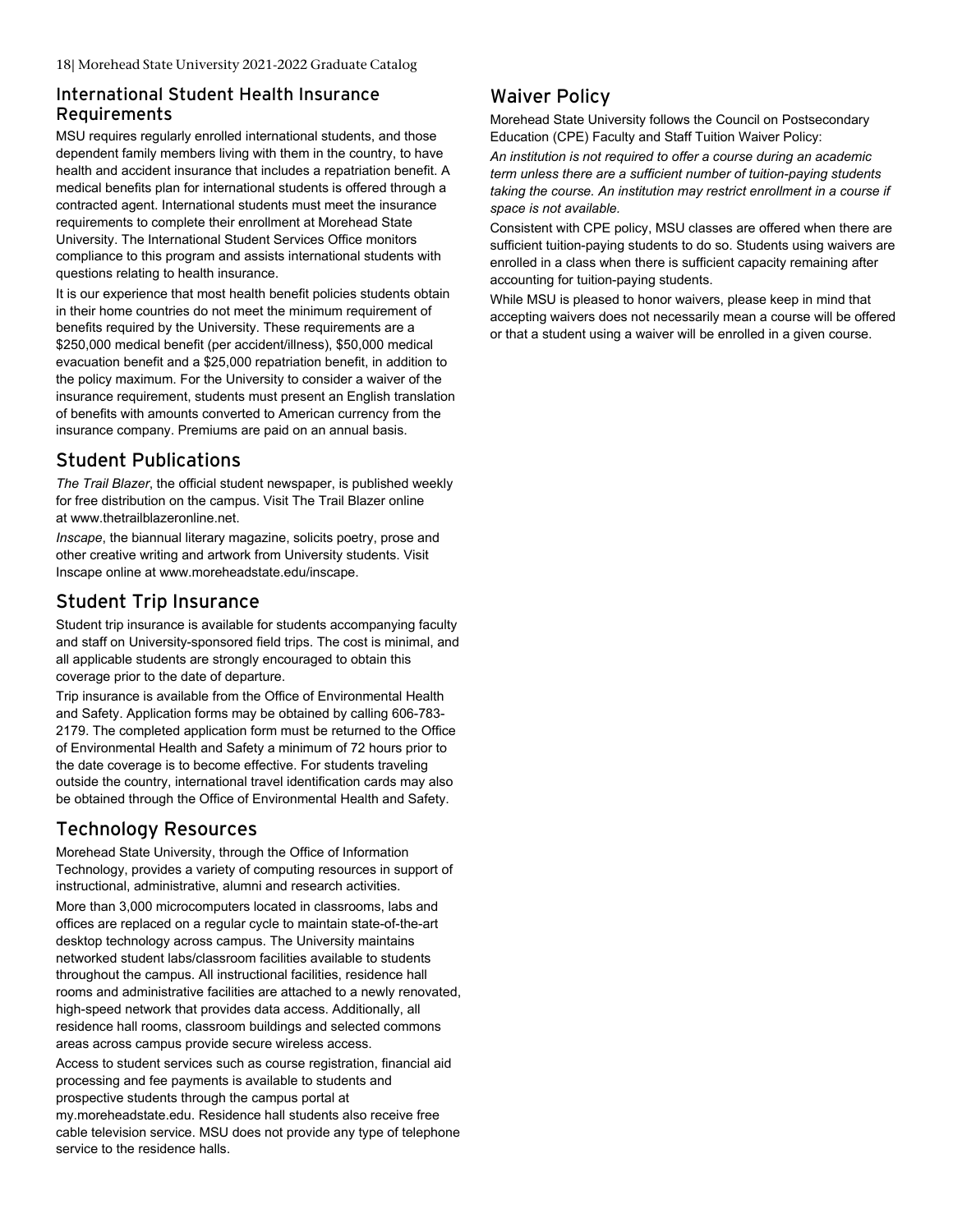# **Academic Information**

# General Academic Information

## Academic Calendars

Current academic calendars may be found by visiting the Office of the Registrar at www.moreheadstate.edu/academiccalendar.

## Attendance/Absences

Prompt and regular class attendance is the responsibility of all students. Students should be aware that excessive absenteeism, whether excused or unexcused, may affect their ability to earn a passing grade.

In the course syllabus, every instructor is required to provide his/her policy on class attendance, missed work, and any other related matters that could affect student performance. However, individual course attendance policies must comply with the policy outlined herein (i.e., individual course policies may not supersede those outlined below). If a student is absent from class because of a University excused absence, as identified in UAR 131, instructors are required to allow the student the opportunity to make up work missed in a fair and equitable manner without any reduction in the student's final grade as a direct result of such absence.

This policy does not supersede program accreditation requirements and as a result excludes all academic programs/courses that require the completion of a certain number of clock hours, as in clinical experiences, practica, or internships. The maximum number of absences for these courses will be determined by the program's associate dean, department chair, and/or coordinator in order for the program to maintain accreditation standards.

University excused absences are grouped into five categories: 1) University-Sponsored Activities; 2) Student/Family Illness/Death; 3) Military Obligations; 4) Jury Duty or Subpoena for Court Appearances; and 5) Major Religious Holidays. For additional information regarding excuses absences, see UAR 131 at www.moreheadstate.edu/uars.

## Auditing Courses

An auditor is one who enrolls and participates in a course without expecting to receive academic credit. The same registration procedure is followed and the same fees charged as for courses taken for credit. An audited course is not applicable to any degree or certificate program. Audit enrollment will not be considered a part of the minimum number of hours required to determine full-time status or normal load. Audit enrollment will be counted in determining overload.

Regular class attendance is expected of an auditor. Other course requirements, which may be obtained in writing from the instructor, will vary depending on the nature of the course. Students interested in auditing a course should contact the instructor and discuss course requirements prior to enrolling. Failure to meet audit requirements for the course may result in the auditor being withdrawn from the course at the request of the instructor with a "WY" (Audit Withdrawal) entry made on the student's transcript. A successful audit will be recorded on the transcript with the designation "Y." Any change from audit to credit must be done by the last day to add a class. Changes from credit to audit must also be done by the last day to add a class. Deadlines for change of registration status are published in the

current Directory of Classes. Refunds for withdrawals from audited courses will be prorated on the same basis as refunds for courses taken for credit.

# Changing Your Program

To change a program, the student must complete a new application and submit it to the Graduate School. No change will be effective until the application is approved by the department for admission.

## Catalog Year

Students are assigned a catalog year based on their date of admission to a graduate program. The catalog will expire after 10 years if the program is not completed. Students will have the option to change to a more recent catalog to complete their requirements for the program or may petition for additional time to complete their program due to extenuating circumstances. An extension may not be possible if significant changes have been made to the program. Students wishing to request an extension should consult their academic advisor and then make a request for an extension in writing (explaining the reason for their request) to the dean of the college in which their program resides. After consulting with appropriate stakeholders such as the graduate coordinator, graduate faculty, and the department chair/associate dean, the college dean makes a final decision and notifies the student.

## Course Load

In order to be considered a full-time graduate student, a student must maintain enrollment for at least nine semester hours during a regular semester. The maximum load for graduate students is 15 credit hours. The maximum load for any student during a winter or summer session is seven credit hours.

For additional information regarding course load, see UAR 101 at www.moreheadstate.edu/uars.

## Course Numbering

Course numbers 600s and 800s preceding a title mean the course can be taken for graduate credit only.

See UAR 102 at www.moreheadstate.edu/uars for additional information regarding course numbering.

## Course Substitution

The Course Substitution Form is to be used when a student wishes to take a different MSU course than the one listed on the Program Evaluation. The student meets with the advisor prior to taking the course. They review the course to be substituted. The advisor, department chair and graduate dean must sign the form for approval to be granted. The course to be substituted must carry a mark of "B" or better and must be relevant to the required course listed on the Program Evaluation.

# Final Examinations

Any student with more than two final examinations scheduled on any one date is entitled to have the examination for the class with the lowest catalog number rescheduled at another time during the final examination period. If a suitable arrangement cannot be made between the student and the instructor, then the next highest number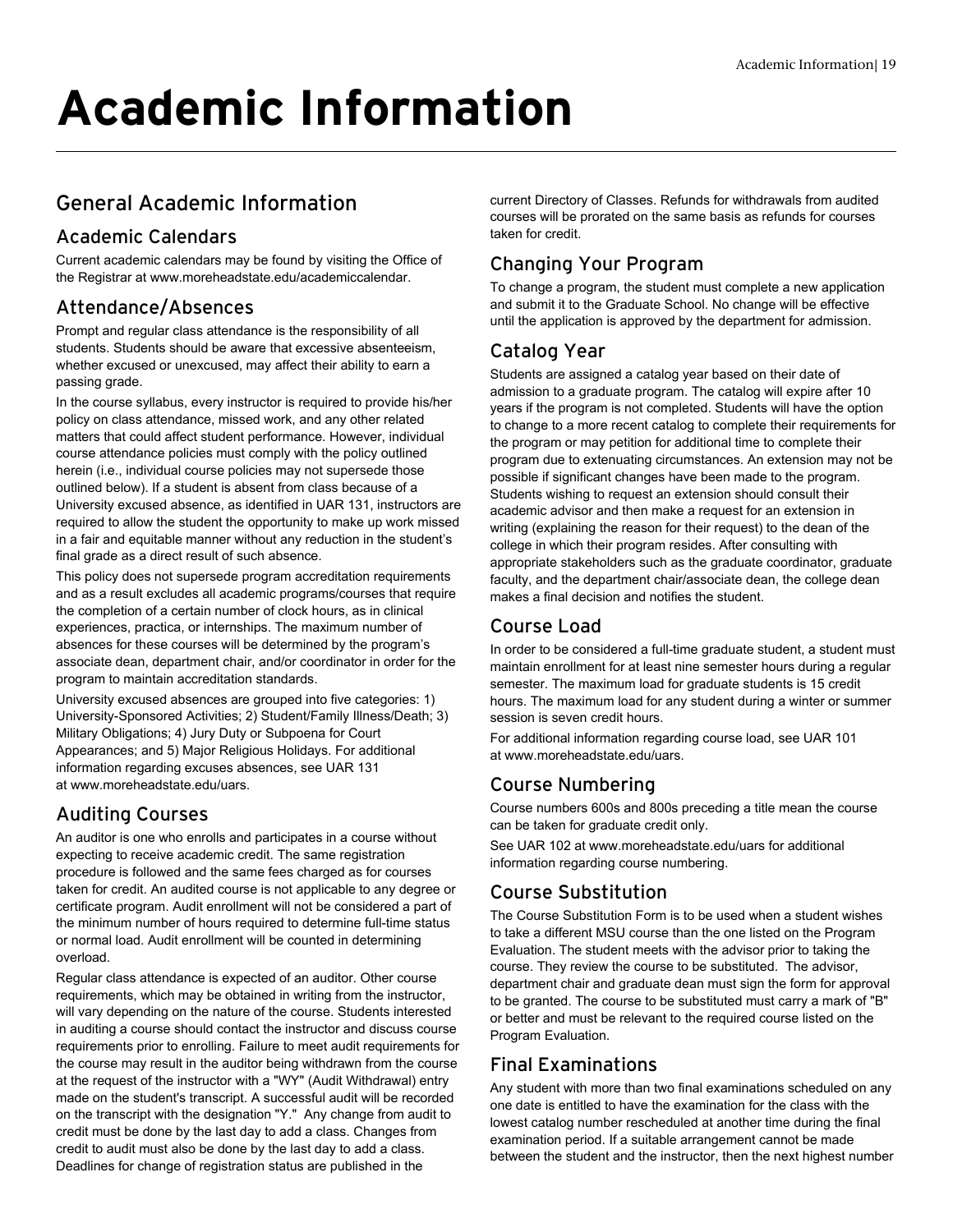#### 20| Morehead State University 2021-2022 Graduate Catalog

may be rescheduled. In case the lowest number is shared by more than one course, the one whose department prefix is first alphabetically will be rescheduled. The option to reschedule must be exercised in writing to the appropriate instructor two weeks prior to the last class meeting.

## Grade Repeat Policy

Graduate students are permitted to repeat any course regardless of the grade received. Only the grade received on the last attempt is computed in the cumulative GPA. The credit hours will be counted only once toward meeting the program requirements. The policy was implemented in 2010 and is not retroactive.

## **Transcripts**

#### **Transcript Request Policy**

- 1. Requests may be submitted online, in person, or by mail. See more information on each ordering process below.
- 2. Requests by phone are not accepted.
- 3. We do not fax transcripts.
- 4. Normal processing time is as few as 20 minutes for electronic transcripts ordered online and 48 business hours for all mailed and hold for pick-up transcript requests. Processing time may be longer during peak times.
- 5. We cannot process transcript requests for students with financial holds. If you have a financial hold, it must be cleared prior to placing your transcript order. If you are ordering your transcript online, you will be notified of the financial hold and will not be able to complete your order until the hold is cleared.
- 6. If you wish to pick up your transcript in the office you must have a photo ID.
- 7. Transcript fees per copy are:

 \$15 for on-demand requests \$8 for electronic requests \$7 for mailed requests.

## Request a Transcript in Person

- 1. Complete a transcript request form in the Registrar's office, 201 Ginger Hall.
- 2. Payment is due at the time of the request. Payments are to be made in the Office of Accounting & Financial Services in 207 Howell-McDowell. Cash or check only.
- 3. Transcripts cannot be sent electronically from in person requests. Please submit electronic requests online through the MyMoreheadState portal or the National Student Clearinghouse.
- 4. You must have a photo ID to pick up a transcript.
- 5. Transcript fees are \$7 per copy for mailed requests. On-demand transcript processing is available for \$15 per copy.

## Request a Transcript by Mail

Print the Transcript Request Form (link here) and return with check or money order to:

Office of the Registrar Morehead State University 201 Ginger Hall Morehead, KY 40351

Transcripts cannot be sent electronically from mailed in requests. For electronic requests, use one of the ordering options listed above. Transcript fees are \$7 per copy.

## Request a Transcript Online

#### **Current Students**

Current students can order their transcript from their MyMoreheadState account. Instructions for ordering via MyMoreheadState can be found at www.moreheadstate.edu/Academic-Affairs/Registrar/Transcripts.

#### **Alumni and Former Students**

Students can now order their transcript securely 24/7 through the National Student Clearinghouse at www.getmytranscript.com. Students have the option to have their transcript sent electronically, mailed, or held for pick-up in the Office of the Registrar.

Please note there is a field for both the student's MSU student ID number and social security number during the ordering process. However, only one is required to complete the order. If students are unsure of their exact dates of attendance, simply estimate.

Please note that transcripts for students who attended prior to 1985 cannot be sent electronically and may only be mailed at this time.

#### **Online Transcript Ordering Features**

Students have the ability to send their transcript to any recipient of their choice including other colleges or universities, professional organizations, employers, or themselves. They also have the option to attach up to two additional document(s) to be sent along with their official transcript. Order updates will be emailed to the student. students may also track their order online using their order number.

## Grading System

The faculty evaluates the work done by the graduate student on the following scale:

- A Superior work.
- B Average.
- C Below average but counts as graduate credit.
- D No credit allowed; computed as zero quality points in GPA calculation.
- E No credit allowed; computed as zero quality points in GPA calculation. This grade is given to a student who completed the course and earned a failing grade.
- I Work not completed by semester's end, does not compute in the GPA for the current term and credit hours or quality points earned. This grade is given only when a student has completed all but a small amount of coursework due to illness or other significant extenuating circumstances. Incompletes must be made up by midterm the following semester (summer term excluded). If course requirements are not completed by midterm of the following semester, the "I" grade becomes a failing grade. Instructors must file an Incomplete Grade Form in the College Dean's office. When entering a grade of "I" for the term, you must enter an expiration date. The expiration date for the spring term is October 15. The expiration date for the fall term is March 15.
- IP In progress. This grade is to be assigned to any 670 (Directed Research), 699 (Thesis) or 676 (Directed Study) Course *ONLY*.
- K Credit, pass-fail course credit hours earned; no quality points and not computed in GPA. This grade is given when a student passes a pass-fail course.
- N Failure, pass-fail course no quality points; computed in the GPA*.*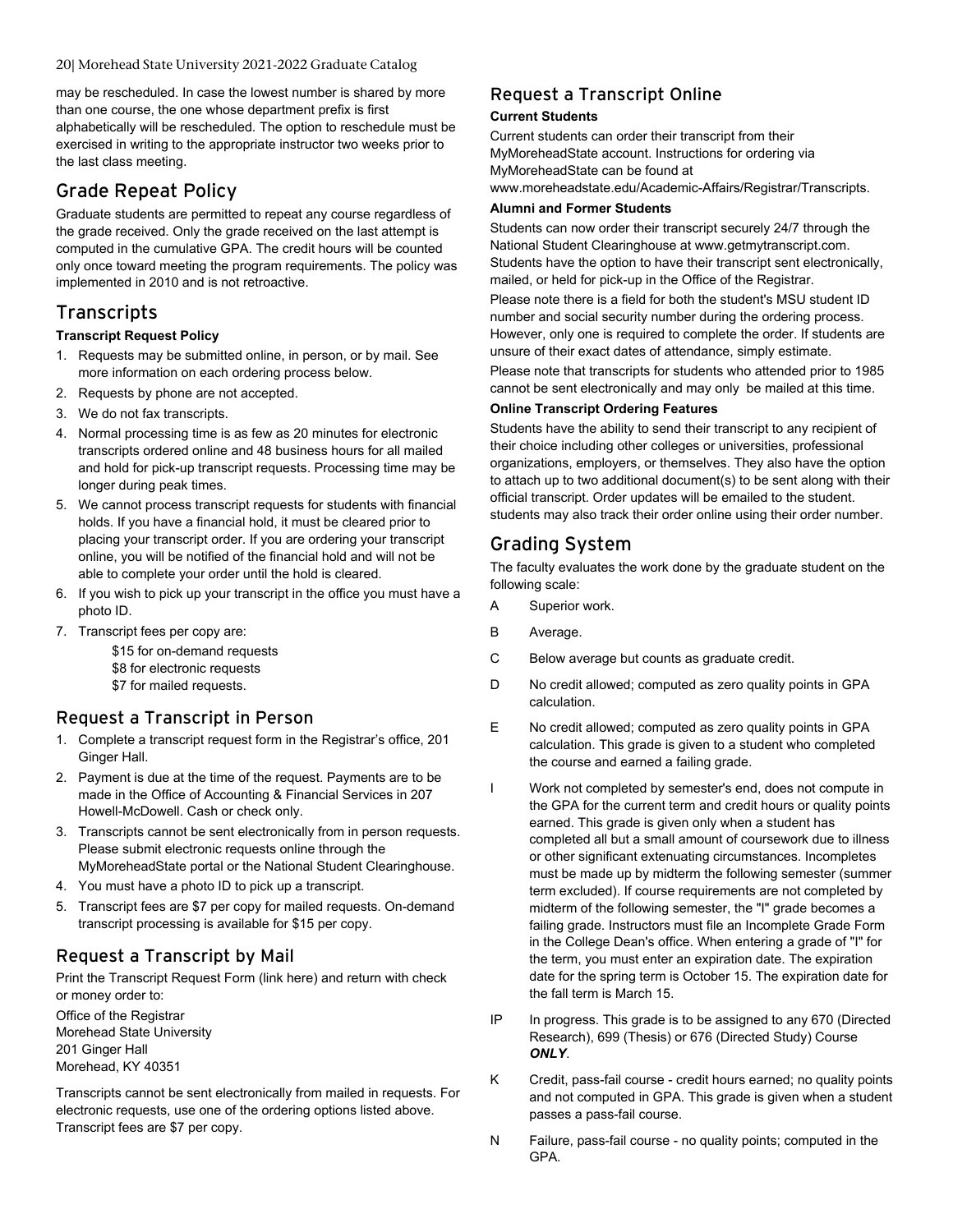- U Unofficial withdrawal. Computed as credits attempted; computed as zero quality points in GPA calculation. Given to a student who stopped attending the course, did not complete the course and did not officially withdraw from the course.
- W Withdrew officially. No hours attempted; not computed in GPA.
- WY Withdrawal from audit class. Not computed in GPA.
- Y Audit credit. No hours attempted; not computed in GPA; not applicable to degree program.

The "I" mark provides one-half semester for completion of coursework that cannot, because of extenuating circumstances, be completed by the end of the term. If the course requirements are not finished by midterm of the next semester, the "I" mark will be changed to a failing grade.

An "IP" grade is used to denote the continuation of an applied project, thesis, or major research project undertaken in lieu of a thesis. The "IP" grade may also be utilized for a three-hour 670 numbered research course that cannot be finished in one or oneand-a-half semesters. The "IP" grade must be changed to either a letter grade or "W" within the program time limit allowed for completion of a graduate degree or non-degree program. If the student is enrolled in more than one graduate program, the specific graduate degree or non-degree program that is to be completed must have no classes assigned the grade of either "I" or "IP" for the student to be awarded the degree or non-degree. An "IP" grade will remain a neutral factor in determining a student's GPA. The following graduate grades are counted in computing the GPA: A, B, C, D, E, I and U. It is recommended the "Y" audit credit be utilized for students who wish to pursue graduate credit for professional development.

## MyMoreheadState

The MyMoreheadState portal is the entryway to the various online services that Morehead State University provides to students, faculty and staff.

The following information can be accessed at My.MoreheadState.edu:

- 1. **Access Student Account Information through Self-Service** 
	- Register for course sections, pay tuition, view grades and more.
- 2. **Email and Online Courses**
	- Access your MSU email account as well as Blackboard, which serves as the online course delivery system.
- 3. **Current Events at MSU** 
	- Keep tabs on MSU news, events and other important announcements.
- 4. **Graduate School**
	- Access student forms, virtual advising center, and program completion information.

## Withdrawals

To withdraw from the University, a student must complete a withdrawal form with the Office of the Registrar. It is important for a student's academic record to reflect an official withdrawal. Entitled refunds are not made unless the withdrawal is properly recorded. If a portion of your account was paid by federal financial aid, you may have to repay a portion of these funds to the University. Please review the Return of Title IV Funds Policy for more information. To print a withdrawal form, visit www.moreheadstate.edu/registrar. Withdrawals can be faxed to 606-783-9103, emailed to registrar@moreheadstate.edu or mailed to:

Office of the Registrar Morehead State University 201 Ginger Hall Morehead, KY 40351

## Medical Withdrawal Policy

A student may request and be considered for a medical withdrawal when extraordinary circumstances, such as a serious illness or injury prevent the student from continuing classes. The medical withdrawal policy covers both physical health and mental health difficulties.

A medical withdrawal can only be approved for one semester during a student's undergraduate studies. Likewise, a medical withdrawal can only be approved for one semester during a student's graduate studies.

A medical withdrawal from the University will constitute a full withdrawal from all academic classes for the requested semester. Withdrawal from courses through the regular process should be considered prior to requesting a medical withdrawal.

A request for a medical withdrawal must be filed on or before the last day of the semester involved unless the student can provide documentation to show that it was not possible to make the request within this time frame. A medical withdrawal does not dismiss students from their financial obligations with the University. Financial obligations could include tuition and fees, housing costs, outstanding fines, repayment of financial aid, telephone bills, etc.

Application for a medical withdrawal does not guarantee that a withdrawal will be granted. All medical withdrawal requests are evaluated on an individual basis. Students may apply for a medical withdrawal by following the guidelines of UAR 130.

To print the Request for Medical Withdrawal forms,

visit www.moreheadstate.edu/Academic-Services/Academic-Affairs/Medical-Withdrawal. If you are unable to access the forms electronically or need additional assistance, contact the Office of Undergraduate Education and Student Success at 606-783-2003 or email ap@moreheadstate.edu.

# Degree and Certification Information

## Comprehensive Exit Examination

The student must pass a final comprehensive examination oral and/or written in the field of study. This examination will include the defense of the student's thesis, if one is written. For further information, contact the appropriate program coordinator or department chair.

## Degree/Non-degree Requirements

The University requirements for all doctor of education, education specialist, master's and non-degrees are:

- 1. A master's degree requires a minimum of 30 graduate credit hours. Some master's programs are more than 30 hours. For the education specialist program, a minimum of 60 hours including the master's degree must be completed. The doctor of education program requires a minimum of 60 hours beyond the master's degree including completion of a capstone.
- 2. No credit earned by correspondence or through testing programs may be applied to the requirements for the master's degree, Ed.S., Ed.D. and non-degree programs.
- 3. Residence credit is given for all MSU coursework completed on the campus, online or at the regional campus centers. Not more than nine hours of approved transferred work will be accepted toward the minimum requirements for the master's degree, Ed.S.,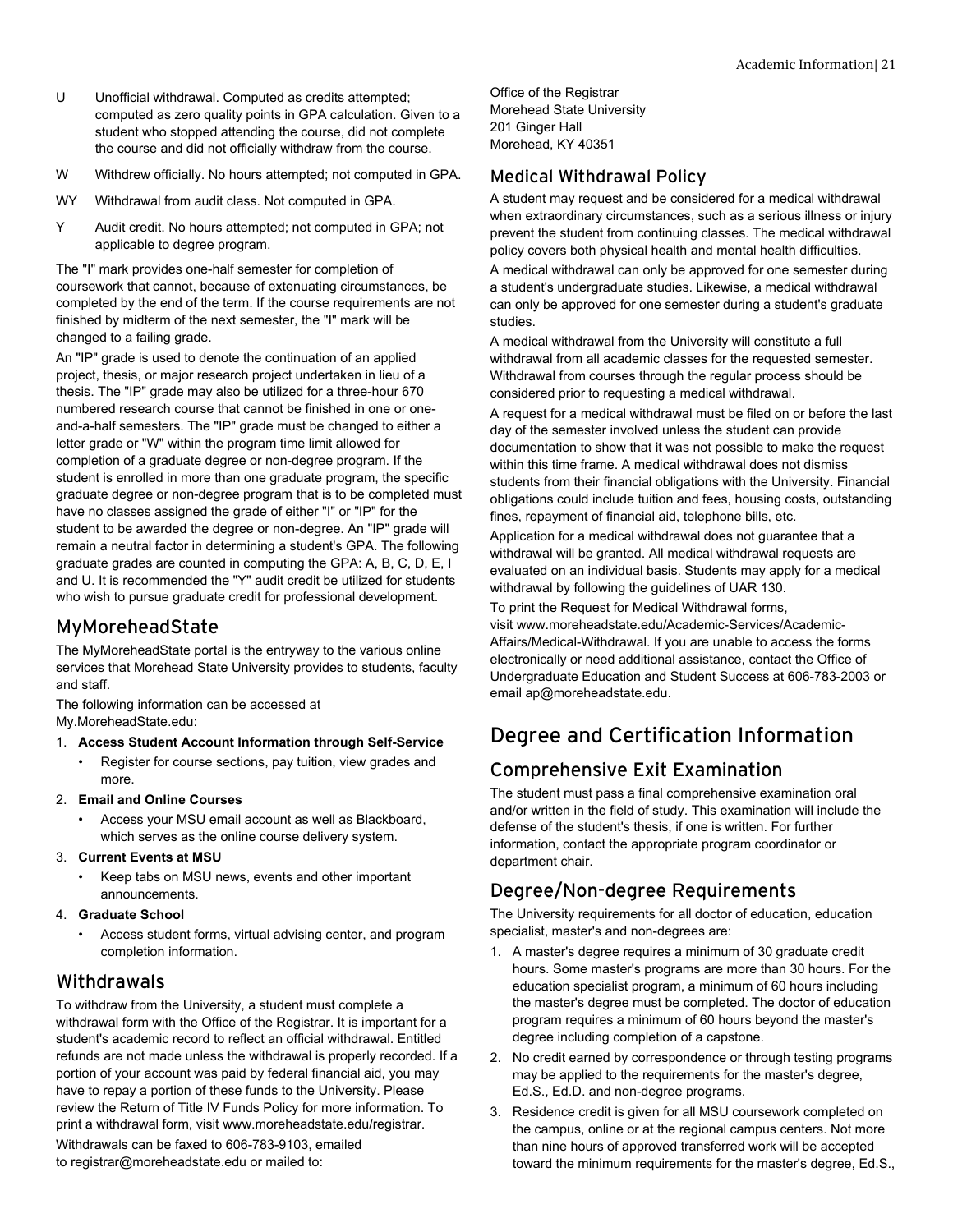#### 22| Morehead State University 2021-2022 Graduate Catalog

or non-degree programs. A maximum of 18 post-master's hours may be permitted to be transferred for the doctor of education program.

- 4. Fifty percent of the total coursework (minimum of 15 hours) must be earned in one field of study.
- 5. At least 50% of the coursework toward a graduate degree or nondegree program must be earned through instruction at Morehead State University.
- 6. A minimum cumulative GPA of 3.0 is required for the degree or non-degree, and no credit is allowed for a mark below "C."
- 7. A maximum of nine credit hours may be earned through independent study, directed study, special problems or workshops.
- 8. Satisfactory completion of a comprehensive exit examination. For specific requirements of a particular program (which may go beyond the minimum), consult the section on the appropriate program.
- 9. Must be unconditionally admitted to the program.

## Proficiency Evaluation for Teacher Certification

Experienced teachers seeking certification in an additional content area or for another grade level may request a proficiency evaluation to determine their eligibility. This is an individualized process during which appropriate University faculty will review an applicant's prior education, school-based professional development, experience, and/or other specialized training. The applicant is required to provide documentation of mastery of the critical competencies required of candidates completing the program of preparation in the field for which certification is being sought. This documentation can take a variety of forms including academic transcripts, records of in-service training, certificates, letters, work products and other documents. An applicant requesting a proficiency evaluation must obtain the proficiency evaluation form from the graduate office and submit it with a letter of application, which briefly states the basis for applicant claim of eligibility for additional certification to the chair of the department that houses the desired certification program. The applicant will meet with the chair who will conduct a preliminary review to determine eligibility. As a guide in conducting this evaluation, the chair will list on the evaluation form the core University courses required of candidates typically obtaining the desired certification. This list of courses is intended to serve as a guideline for assessing the core competencies addressed within each course.

In this process, the applicant is expected to demonstrate these competencies and not necessarily equivalences of work done in courses. Based on the guidelines provided in this meeting and outlined on the evaluation form, the applicant will develop an array of evidence aligned with the required competencies. Upon submission of the evidence, the chairperson will refer the applicant and the evidence to faculty member(s) with appropriate expertise who will review the applicant's material, request further documentation (if needed), and identify any areas of deficiency that must be addressed to obtain the requested certification.

The designated faculty member(s) will summarize the results of this process on the proficiency evaluation form. Additionally, transcripts, documentation of experience and faculty reviews of applicant's other supporting evidence (summarized in written memoranda) must be attached to the application. The faculty member(s) shall then submit the completed form and all supporting material to the appropriate

department chair who will review and forward all materials to the Graduate School.

If the chair does not concur with the faculty assessment of the applicant's competencies, the chair will meet with the applicant and the relevant faculty member(s) to resolve any concerns and finalize the proficiency evaluation. In the event that the applicant disagrees with the results of the review and this dispute cannot be resolved in meeting with the appropriate chair and the involved faculty member(s), the applicant may file a Student Grievance Form through the Office of the Provost.

From that point forward, the procedures for resolving an academic grievance outlined elsewhere in this catalog will be followed. Upon completion of all identified deficiencies and successful completion of the required PRAXIS examination(s), the graduate certification officer will submit a recommendation for the requested certification to the Education Professional Standards Board. The applicant must have received a grade of at least a "C" in any undergraduate course or at least a "B" in any graduate class that is used to demonstrate competency for a proficiency review. Since proficiency evaluation is not part of a degree program, the University's typical limitation on the number of transfer credit hours will not apply to a proficiency evaluation. Successful proficiency evaluations will not be accepted in lieu of required coursework in graduate programs.

## Rank I Change Requests

To qualify for a Rank I recommendation, the student must have 30 credit hours of approved graduate credit in addition to Rank II or 60 credit hours of approved graduate credit including a master's degree. The student must be admitted to an EPSB-approved graduate program and coursework must lead to completion of that program. For students wanting to obtain a Rank I change outside of an EPSBapproved program, contact should be made with the Kentucky Education Professional Standards Board (EPSB). The rank change would be subject to approval by that agency.

## Thesis

Prior to beginning work on a thesis, the student should obtain a copy of the official guidelines from the Graduate School, located in 701 Ginger Hall or online at

www.moreheadstate.edu/Academics/Graduate-School/Current-Students/Current-Student-and-Faculty-Forms.

After you have successfully completed the thesis defense and no later than two weeks before the degree is to be conferred, upload the **final** copy of the thesis and the "Committee Approval to Review Graduate Thesis or Applied Project" form to ProQuest. The link to ProQuest is www.etdadmin.com.

## Graduation

## Applying for Certification/Non-degree

Graduate students must file an application for completion of a nondegree certification program. In order to apply for completion, graduate students must submit an online application at www.moreheadstate.edu/nondegree or in the Graduate School, 701 Ginger Hall.

It is expected that this be done at the beginning of the term when the student plans to complete the program. Final determination of the student's eligibility rests with the certifying agency at the time of application.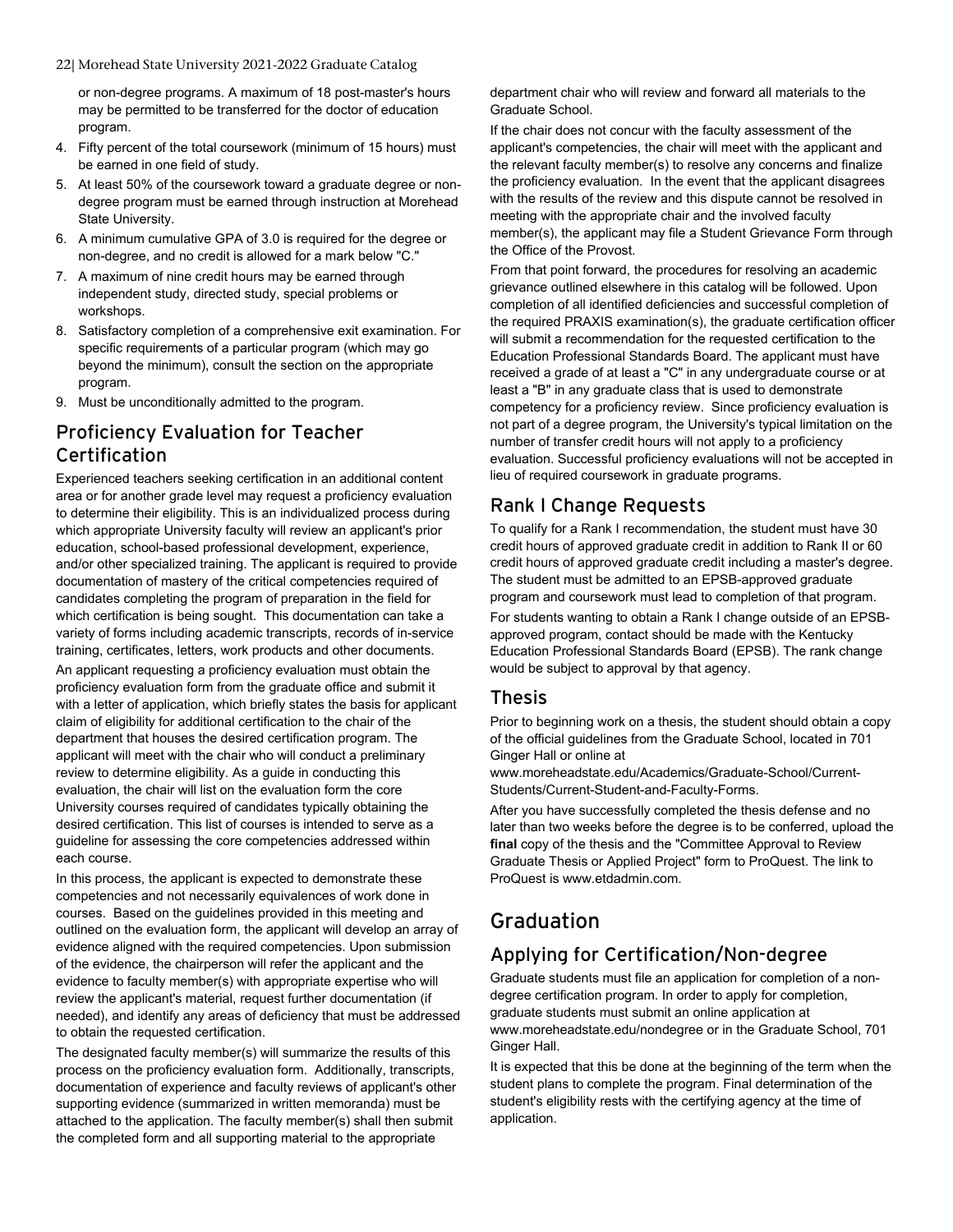#### Academic Information| 23

## Applying for Degree

Graduate students can apply for graduation online through the Self-Service portal. Instructions for applying for graduation can be found at www.moreheadstate.edu/apply-graduation.

Applications for spring and summer terms must be completed by March 15 and applications for fall and winter terms must be completed by October 15, in order to avoid a late fee, reserve your seat at commencement, and have your name printed in the commencement program. Students will receive an email in their MSU account within 72 business hours.

Commencement is observed two times during the academic year. Ceremonies are held at the end of the fall and spring terms. For additional information regarding graduation and commencement, visit www.moreheadstate.edu/graduation or contact the Graduate School at 606-783-2039.

## Commencement

Commencement exercises are held at the close of the fall and spring semesters. All students who have met degree requirements are expected to participate in the graduation exercises unless given prior permission to be absent. Forms for requesting permission to graduate in absentia are available in the Office of the Registrar, located in 201 Ginger Hall. For additional information related to commencement visit www.moreheadstate.edu/graduation.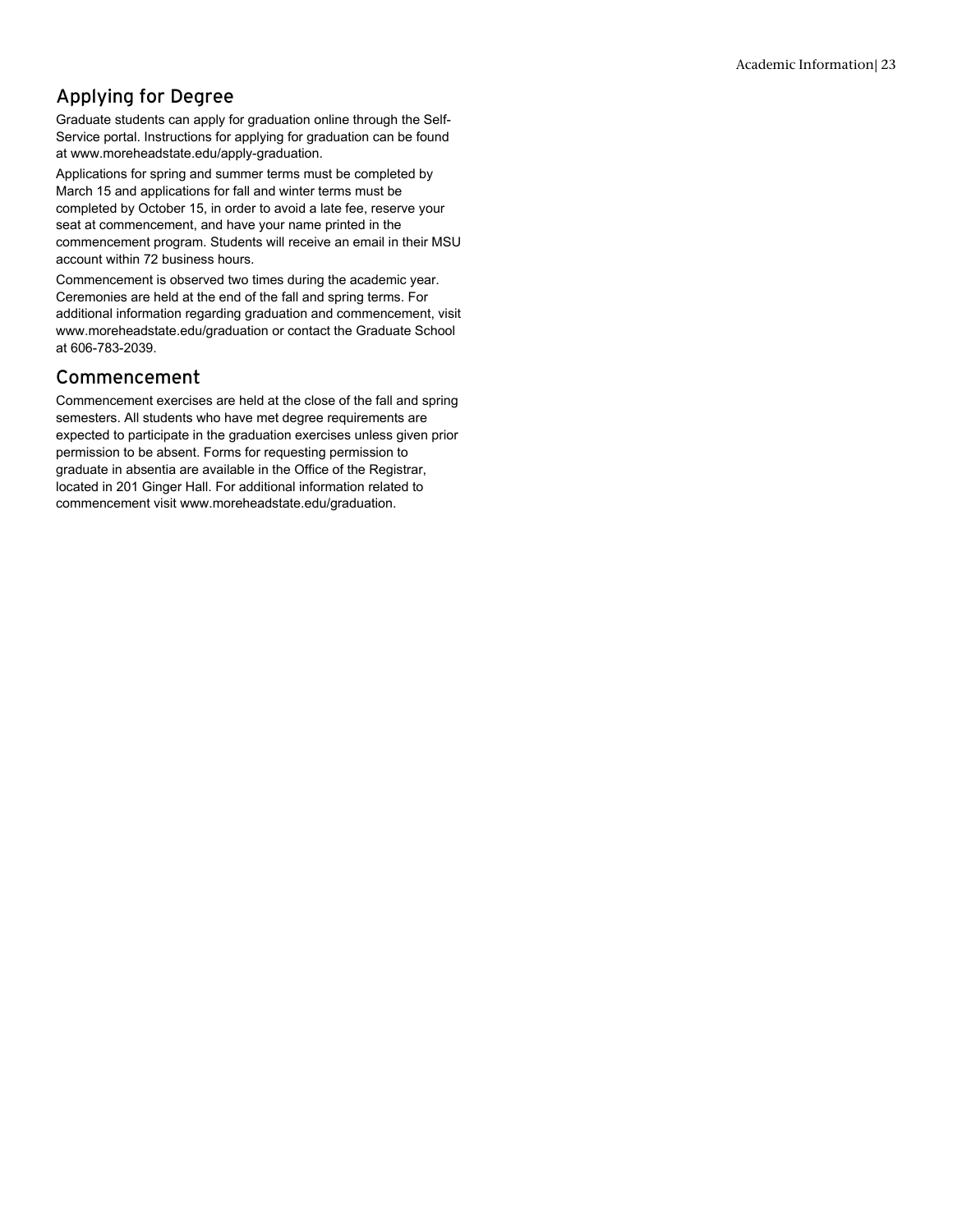# **Administrative Policies and Procedures**

# Academic Grievance Procedure

When a student has an academic dispute with a faculty member over a final grade, there are procedures that exist to resolve the complaint in the most satisfactory way for both the student and faculty member. A student may file an academic grievance for the following reasons:

- 1. Alleged prejudice on the part of the instructor that impacts the student's final course grade.
- 2. Alleged failure to follow the final grading procedure established in the course syllabus that impacts student's final course grade.
- 3. Alleged erroneous application of established grading procedures on individual assignments that impacts student's final course grade.
- 4. Alleged significant departure from the instructor's, department's, program's, college's or university's announced standards as stated in the course syllabus, catalog description and/or other written materials.
- 5. Alleged inconsistencies with University or program policy, or alleged arbitrary application of evaluation/performance standards, that results in program dismissal.

This policy requires several steps to complete the process. For detailed information concerning the grievance policy, visit UAR 112 at www.moreheadstate.edu/uars.

#### The student grievance form can be found

at www.moreheadstate.edu/Academic-Affairs/Forms-Publications. If you are unable to access the form electronically or need additional assistance, contact the Office of the Provost at 606-783-2002.

# Academic Honesty Policy

All students at Morehead State University are required to abide by accepted standards of academic honesty. Academic honesty includes doing one's own work, giving credit for the work of others and using resources appropriately.

## **Guidelines for Dealing with Acts of Academic Dishonesty**

If a faculty member suspects that a student is guilty of a breach of the standards and chooses to pursue disciplinary action through University channels, the faculty member should:

- 1. Hold a conference with the student to attempt to address the problem.
- 2. If the student is determined to be responsible, the faculty member should issue the sanction. The sanction may include failure of a particular assignment or exam, failure of a particular class, or any other appropriate disciplinary action.
- 3. If a sanction is imposed on the student, then the faculty member is expected to report in writing to the department chair the details of the incident, the results of the student/faculty member conference and the sanction issued. A copy of this report should be forwarded to the appropriate college dean and to the assistant vice president/dean of students. (The assistant vice president/dean of students is responsible for maintaining and safeguarding all University discipline records and for ensuring

their confidentiality. A central record of all acts of academic dishonesty and plagiarism ensures that a student will be held accountable for subsequent violations.)

- 4. If the assistant vice president/dean of students has previous violations of the code on file for particular student(s), this information is to be sent to the faculty member and department chair.
- 5. If the faculty member and department chair determine that the severity of the academic dishonesty or the fact or nature of previous violations by the same student(s) warrants further disciplinary action, a request for further action should be made in writing to the assistant vice president/dean of students. The assistant vice president/dean of students will review the submitted material and hold an investigative hearing with the student(s) involved. At this time, the assistant vice president/dean of students will determine if further disciplinary action is warranted.
- 6. The assistant vice president/dean of students will report, in writing, any additional disciplinary actions taken to the college dean, the department chair, the provost, the faculty member making the charges, and student(s) being charged.

Nothing in this policy shall prevent or prohibit the student(s) charged from making an appeal of the disciplinary action administered.

# Sexual Harassment/Sexual Misconduct Policy

Morehead State University takes seriously the rights of the campus community to be free from sexual harassment in all forms. The Board of Regents has adopted a policy prohibiting sexual harassment across the University that applies to students and employees alike. PG-6 provides detailed procedures for the reporting, investigation and resolution of all such complaints. Students and employees are urged to become familiar with the policy and to report harassment. To view the Sexual Harassment Policy,

visit www.moreheadstate.edu/titleix or contact the Office of Human Resources at 606-783-2097 to request an electronic or hard copy of the policy.

## Family Educational Rights and Privacy Act (FERPA)

This information is provided to notify all Morehead State University students of the rights and restrictions under the Family Educational Rights and Privacy Act of 1974 (Public Law 93-380) as amended. FERPA is also known as the "Buckley Amendment."

## Notification of Rights under FERPA for Postsecondary Institutions

The Family Educational Rights and Privacy Act (FERPA) afford eligible students certain rights with respect to their education records. (An "eligible student" under FERPA is a student who is 18 years of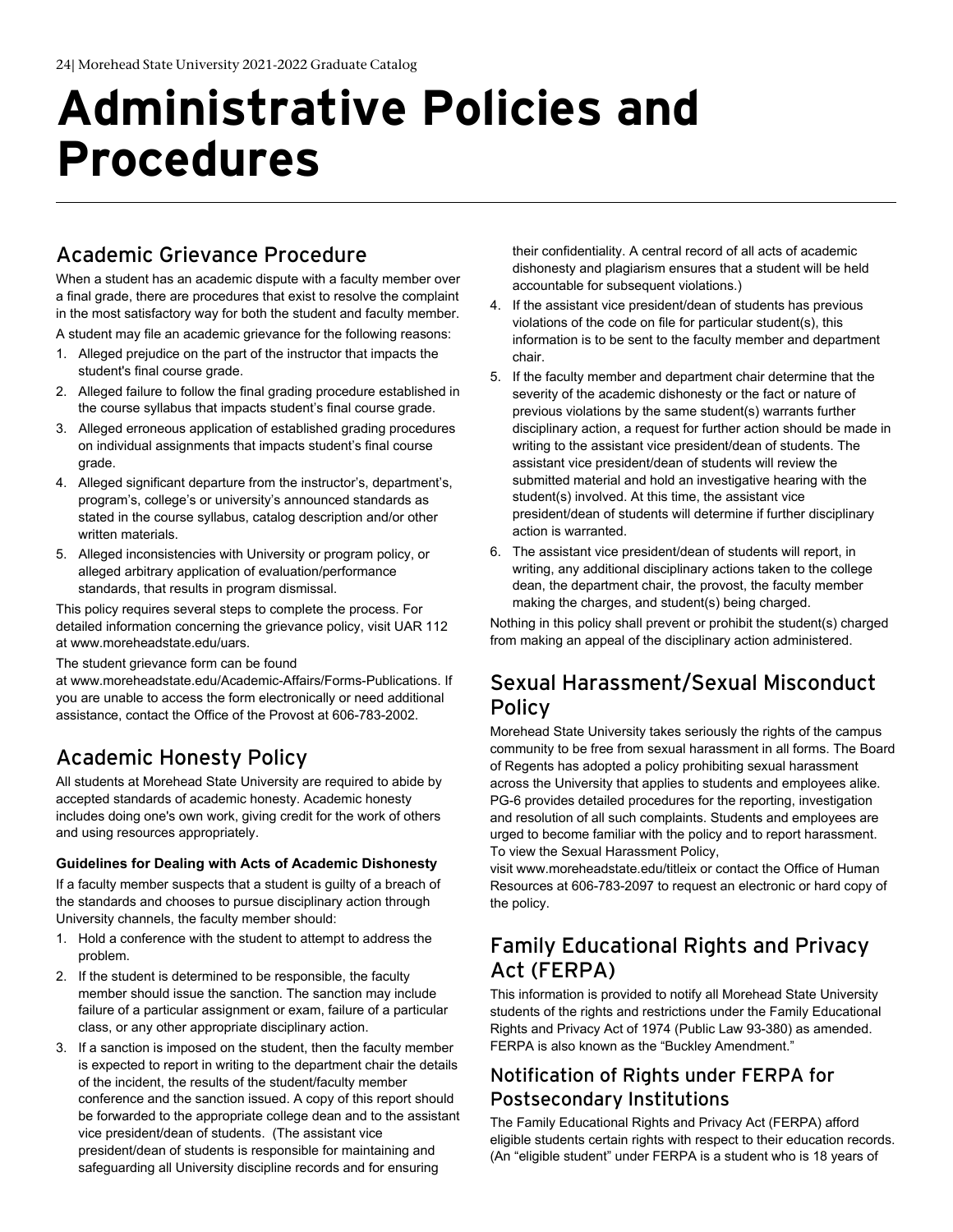age or older or who attends a postsecondary institution.) These rights include:

## The right to inspect and review the student's education records

The eligible student has the right to inspect and review the student's education records within 45 days after the day Morehead State University receives a request for access. A student should submit to the registrar, dean, head of the academic department, or other appropriate official, a written request that identifies the record(s) the student wishes to inspect. The school official will make arrangements for access and notify the student of the time and place where the records may be inspected. If the records are not maintained by the school official to whom the request was submitted, that official shall advise the student of the correct official to whom the request should be addressed.

## The right to file a complaint

The eligible student has the right to file a complaint with the U.S. Department of Education concerning alleged failures by Morehead State University to comply with the requirements of FERPA. To file a complaint, the student should contact the Family Policy Compliance Office at the following address:

Family Policy Compliance Office U.S. Department of Education 400 Maryland Avenue, SW Washington, DC 20202

## The right to provide written consent before the University discloses personally identifiable information

The eligible student has the right to provide written consent before the University discloses personally identifiable information (PII) from the student's education records, except to the extent that FERPA authorizes disclosure without consent.

The school discloses education records without a student's prior written consent under the FERPA exception for disclosure to school officials with legitimate educational interests. A school official is a person employed by Morehead State University in an administrative, supervisory, academic, research, or support staff position (including law enforcement unit personnel and health staff); a person serving on the board of regents; or a student serving on an official committee, such as a disciplinary or grievance committee. A school official also may include a volunteer or contractor outside of Morehead State University who performs an institutional service of function for which the school would otherwise use its own employees and who is under the direct control of the school with respect to the use and maintenance of PII from education records, such as an attorney, auditor, collection agent, a hosted software company or a verification agency.

A school official has a legitimate educational interest if the official needs to review an education record in order to fulfill his or her professional responsibilities for the University.

## The right to request the amendment of the student's education records

The eligible student has the right to request the amendment of the student's education records that the student believes is inaccurate, misleading, or otherwise in violation of the student's privacy rights under FERPA.

A student who wishes to ask the school to amend a record should write the school official responsible for the record, clearly identify the part of the record the student wants changed and specify why it should be changed.

If the school decides not to amend the record as requested, the school will notify the student in writing of the decision and the student's right to a hearing regarding the request for amendment. Additional information regarding the hearing procedures will be provided to the student when notified of the right to a hearing. Informal Proceedings: Morehead State University may attempt to settle a dispute with the parent of a student or the eligible student regarding the content of the student's education records through informal meetings and discussions with the parent or eligible student. Formal Proceedings: Upon the request of either party (the educational institution, the parent or eligible student), the right to a hearing is required. If a student, parent or educational institution requests a hearing, the Provost or his/her designee shall make the necessary arrangements. The hearing will be established according to the procedure delineated by the University.

## Release of Directory Information

FERPA defines "directory information" as information contained in the education records of a student that would not generally be considered harmful or an invasion of privacy if disclosed. Typically, "directory information" includes information such as:

- Name.
- City/state or hometown,
- Telephone listing,
- E-mail.
- Major field of study,
- Dates of attendance,
- Enrollment status (e.g. undergraduate or graduate, full-time or part-time),
- Participation in officially recognized activities and sports,
- Weight and height of members of athletic teams,
- Degrees, honors and awards received, and
- Most recent educational agency or institution attended.

The release of the above-noted information by an educational agency or institution is permitted under the law unless the student notifies the institution or agency in person that he/she does not want such information released. Eligible students may withhold directory information by notifying the Office of the Registrar, 201 Ginger Hall, or by calling 606-783-2008.

Requests for non-disclosure will remain in effect until the eligible student informs the Office of the Registrar to remove the disclosure restriction.

## Disclosure of Information

FERPA permits the disclosure of personally identifiable information (PII) from students' education records, without consent of the student, if the disclosure meets certain conditions found in §99.31 of the FERPA regulations. Except for disclosures to school officials, disclosures related to some judicial orders or lawfully issued subpoenas, disclosures of directory information, and disclosures to the student, §99.32 of FERPA regulations requires the institution to record the disclosure. Eligible students have a right to inspect and review the record of disclosures. A postsecondary institution may disclose PII from the education records without obtaining prior written consent of the student -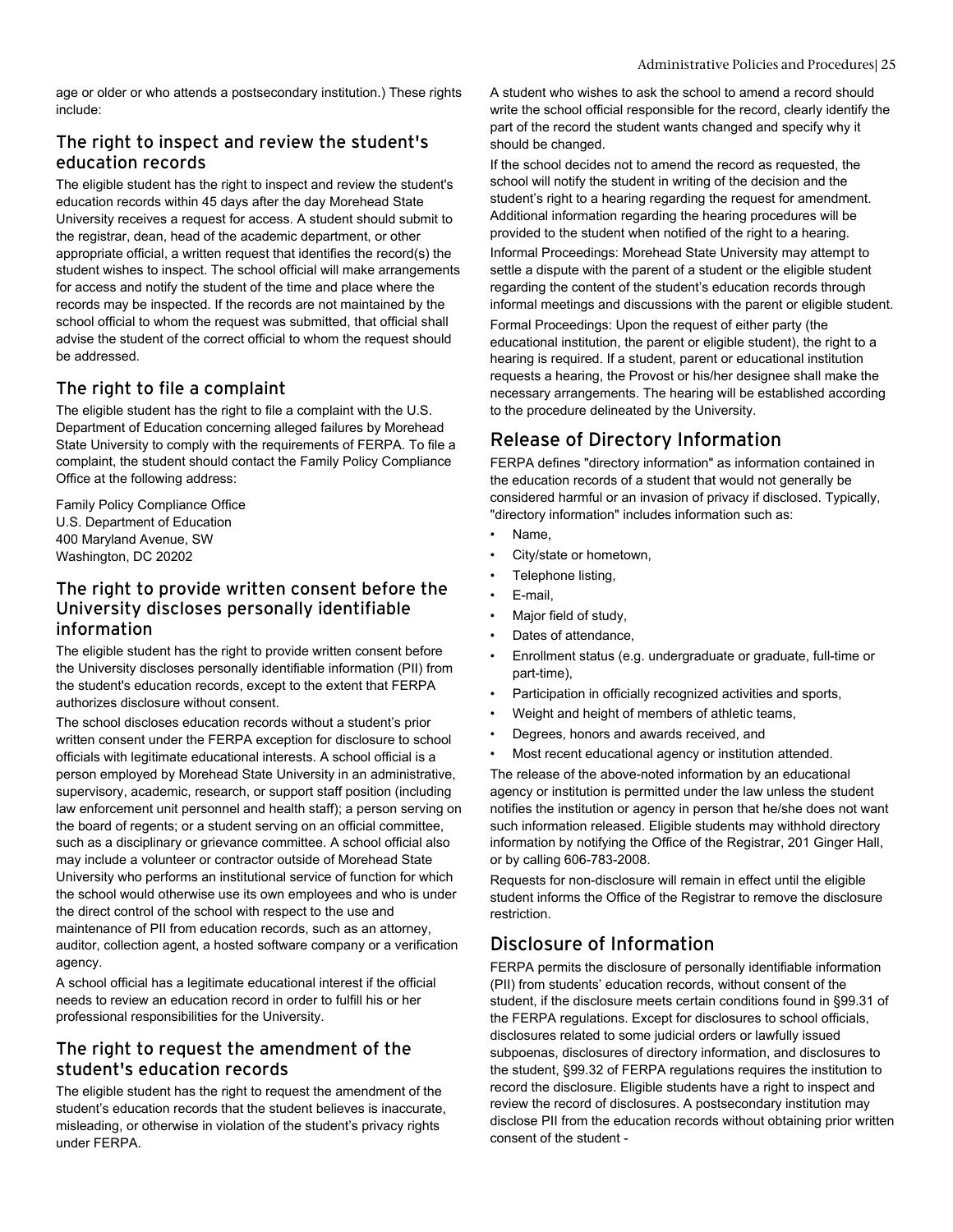#### 26| Morehead State University 2021-2022 Graduate Catalog

- To other school officials, including teachers, within Morehead State University whom the school has determined to have legitimate educational interests. This includes contractors, consultants, volunteers, or other parties to whom the school has outsourced institutional services or functions, provided that the conditions listed in §99.31(a)(1)(i)(B)(1) - (a)(1)(i)(B)(2) are met. (§99.31(a)(1))
- To officials of another school where the student seeks or intends to enroll, or where the student is already enrolled if the disclosure is for purposes related to the student's enrollment or transfer, subject to the requirements of §99.34. (§99.31(a)(2))
- To authorized representatives of the U. S. Comptroller General, the U. S. Attorney General, the U.S. Secretary of Education, or state and local educational authorities, such as a state postsecondary authority that is responsible for supervising the University's state-supported education programs. Disclosures under this provision may be made, subject to the requirements of §99.35, in connection with an audit or evaluation of federal- or state-supported education programs, or for the enforcement of or compliance with federal legal requirements that relate to those programs. These entities may make further disclosures of PII to outside entities that are designated by them as their authorized representatives to conduct any audit, evaluation, or enforcement or compliance activity on their behalf. (§§99.31(a)(3) and 99.35)
- In connection with financial aid for which the student has applied or which the student has received, if the information is necessary to determine eligibility for the aid, determine the amount of the aid, determine the conditions of the aid, or enforce the terms and conditions of the aid. (§99.31(a)(4))
- To organizations conducting studies for, or on behalf of, the school, in order to: (a) develop, validate, or administer predictive tests; (b) administer student aid programs; or (c) improve instruction. (§99.31(a)(6))
- To accrediting organizations to carry out their accrediting functions. ((§99.31(a)(7))
- To comply with a judicial order or lawfully issued subpoena. (§99.31(a)(9))
- To appropriate officials in connection with a health or safety emergency, subject to §99.36. (§99.31(a)(10))
- Information the school has designated as "directory information" under §99.37. (§99.31(a)(11))
- To a victim of an alleged perpetrator of a crime of violence or a non-forcible sex offense, subject to the requirements of §99.39. The disclosure may only include the final results of the disciplinary proceeding with respect to that alleged crime or offense, regardless of the finding. (§99.31(a)(13))
- To the general public, the final results of a disciplinary proceeding, subject to the requirements of §99.39, if the school determines the student is an alleged perpetrator of a crime of violence or non-forcible sex offense and the student has committed a violation of the school's rules or policies with respect to the allegation made against him or her. (§99.31(a)(14))
- To parents of a student regarding the student's violation of any federal, state, or local law, or of any rule or policy of the school, governing the use or possession of alcohol or a controlled substance if the school determines the student committed a disciplinary violation and the student is under the age of 21. (§99.31(a)(15))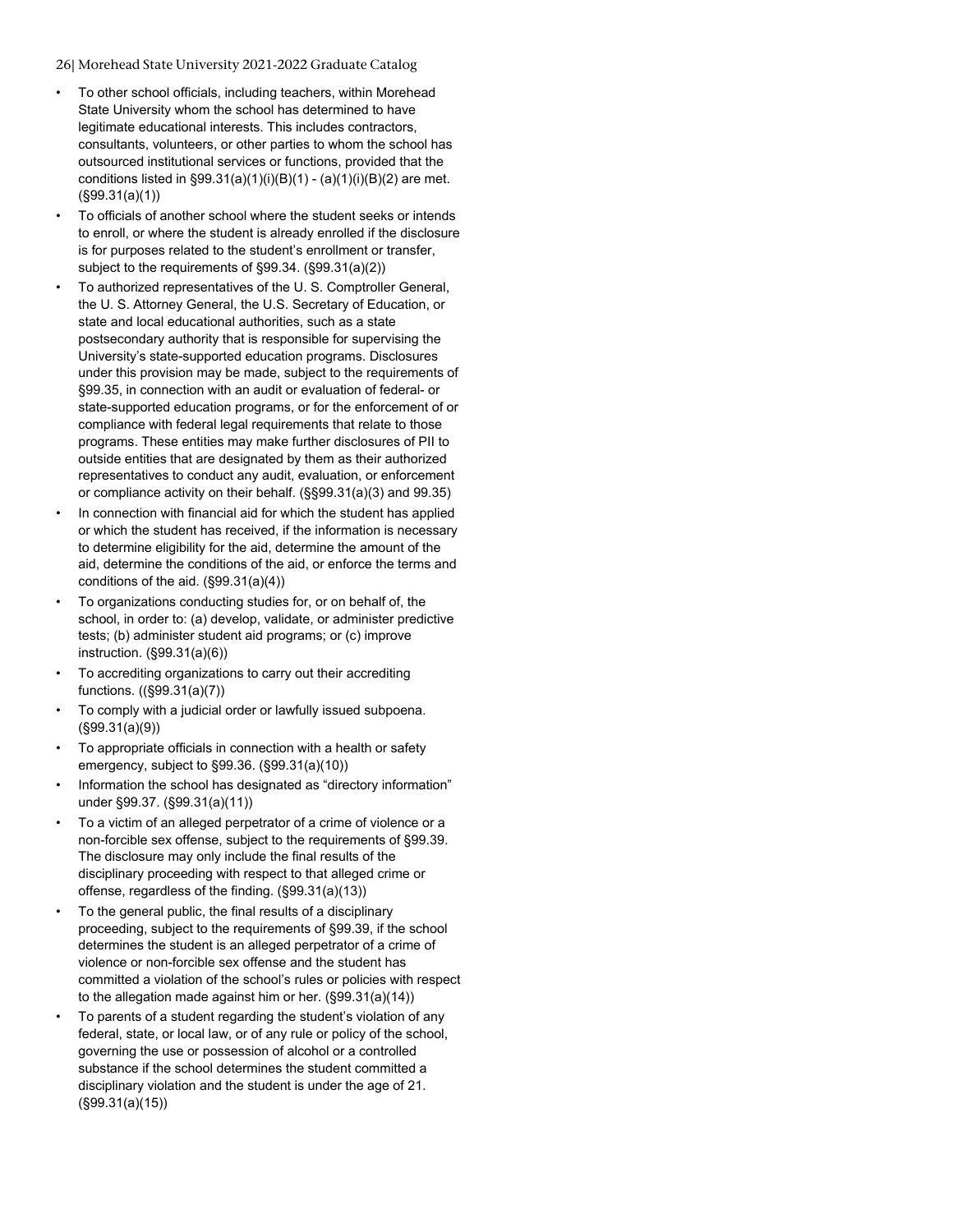# **Caudill College of Arts, Humanities and Social Sciences**

**Dr. Scott Davison, Dean** 212 Rader Hall Morehead, KY 40351 Phone: 606-783-2650/Fax: 606-783-5046 ccahss@moreheadstate.edu www.moreheadstate.edu/caudillcollege

# School of Creative Arts

**Dr. Brian S. Mason, Associate Dean** 106 Baird Music Hall Morehead, KY 40351 Phone: 606-783-2474 b.mason@moreheadstate.edu

## Art and Design

**Contact Information**

211 Claypool-Young Phone: 606-783-2766/Fax: 606-783-5048 arde@moreheadstate.edu www.moreheadstate.edu/art

#### **Faculty**

J. Finch, J. Gritton, S. Hawkins, D. Li, E. Mesa-Gaido, G. Mesa-Gaido, R. Moore, J. Petsch, M. Yungbluth

## Art – Master of Arts

The Master of Arts in Art allows concentrations in three areas: art education, graphic design and studio art. All concentrations require a common core.

## Admission Requirements

- 1. General admission to graduate study (for criteria, refer to "Admission to Graduate Study" (p. 10)).
- 2. Completion of an undergraduate major in art or an equivalent experience with the requirement of supplemental courses.
- 3. Undergraduate GPA in art of 3.0 or higher.
- 4. Submission and approval of art portfolio that supports plans and objectives for the graduate program.

## **Portfolio Application Requirements**

A complete application consists of:

- 1. Cover letter.
- 2. Professional quality resume.
- 3. Statement of Intent (1-2 pages), which thoughtfully and thoroughly addresses the following content:
	- a. Current body of work, including information about applicant's subject matter, media, technique/process, theme/concept, and influences.
	- b. Goals for graduate study and how it will benefit applicant's current work or direction.
	- c. Preparedness for graduate-level study.
- d. Reasons for choosing MSU's Art & Design program, and applicant's expectations for graduate study.
- e. Long-term career goals.
- 4. Digital Portfolio that adheres to the following guidelines:
	- a. Include 20 samples of applicant's work (high quality professional representations), at least 10 of which relate to your current direction, description of your work, and proposed area of study.
	- b. Choose appropriate samples that support applicant's proposed concentration:
		- i. Studio Art a cohesive body of work supporting a clear direction in subject, media, technique, and theme.
		- ii. Graphic Design diverse samples of print and/or web design, which demonstrates understanding of design theory and practice.
		- iii. Art Education either a diverse body of work, which demonstrates broad skills as an artist and teacher, or a cohesive body of work.
	- c. Use one of the following options for submitting work sample:
		- i. Digital presentation in the format of PowerPoint (ppt.) or Adobe Acrobat (pdf.), saved to USB jump drive.
		- ii. A website link.
	- d. With each digital image, include the following information: title, medium(s), size, and year.
	- e. Do not include foundation or beginning level pieces.
	- Incomplete applications will not be considered.

## Program Competencies

Students completing the program will be able to:

- 1. Understand and skillfully apply selected media, techniques, and technology in the production and presentation of artwork.
- 2. Use knowledge of characteristics of visual art to effectively convey their ideas.
- 3. Effectively choose and evaluate selected subject matter, symbols and ideas as content for works of art, and develop unified bodies of work.
- 4. Reflect upon and assess the characteristics and merits of their work in relationship to the visual arts, history, culture and other disciplines.
- 5. Communicate in a professional setting, in written and oral form, about a unified body of work selected for exhibition.

## Assessment

- 1. Mid-Program Review before a graduate committee consisting of at least three graduate faculty. At the conclusion of the Mid-Program Review, the candidate will be informed of any deficiencies and how to address them in their subsequent studies.
- 2. Cohort group critiques.
- 3. Critical appraisal of the required graduate exhibition and artist's statement by the candidate's graduate committee.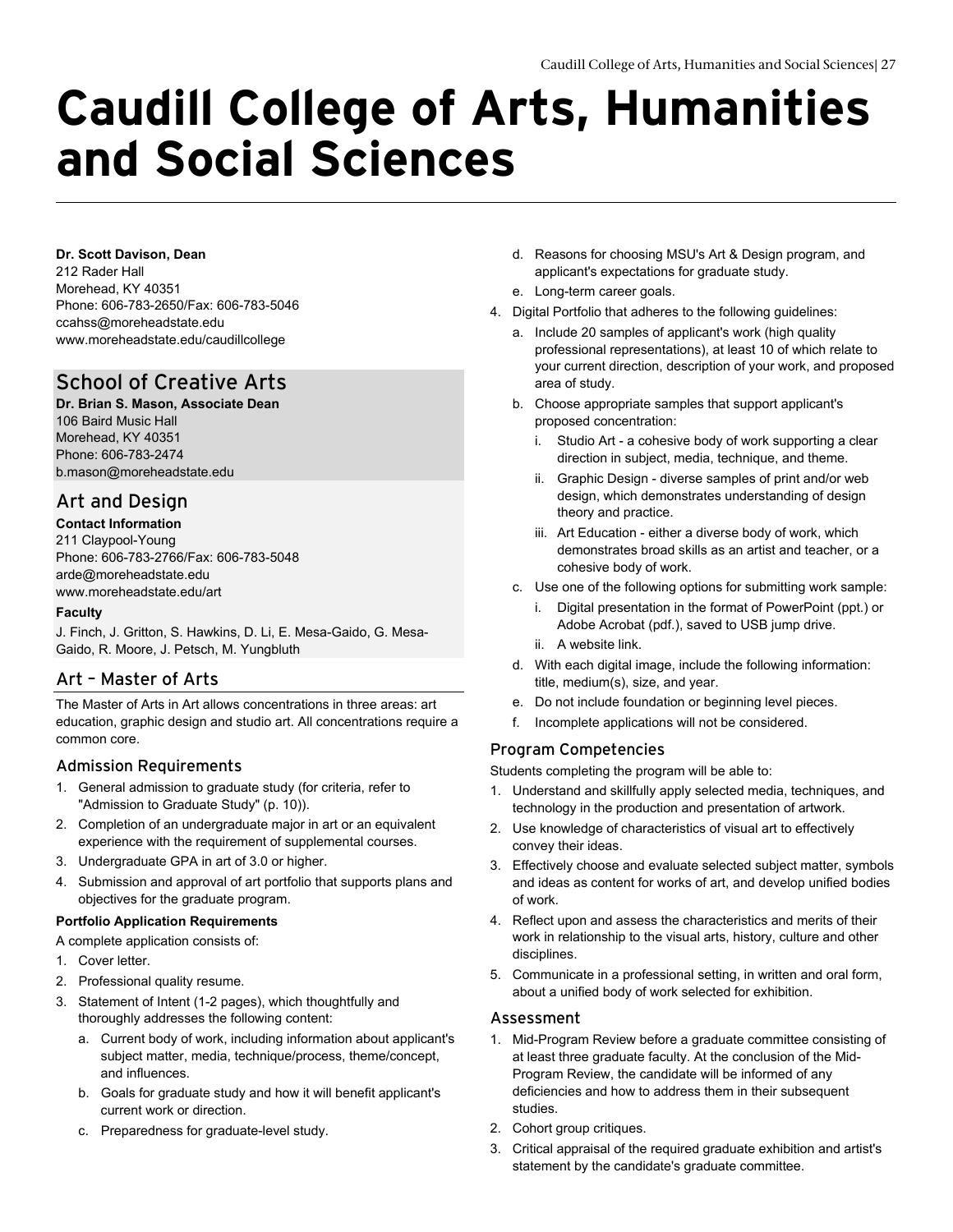#### 28| Morehead State University 2021-2022 Graduate Catalog

4. Oral exit examination in conjunction with the candidate's final exhibition before the Graduate Committee.

## Program Requirements

| <b>Core Requirements</b><br><b>ART 677</b> | Graduate Seminar                                                 | 3           |
|--------------------------------------------|------------------------------------------------------------------|-------------|
|                                            |                                                                  | Subtotal: 3 |
|                                            | (ART 677 - one credit hour per semester)                         |             |
|                                            |                                                                  |             |
|                                            | Art History - Choose three hours from the following:             |             |
| ART 631<br>ART 661                         | Individual Art History Studies                                   | 1-6<br>3    |
|                                            | 18th and 19th Century European<br>and U.S. Art                   |             |
| ART 662                                    | 20th Century Art                                                 | 3           |
| ART 663                                    | Arts of the United States                                        | 3           |
| <b>ART 664</b>                             | Spanish, Portuguese and Latin                                    | 3           |
|                                            | American Art                                                     |             |
| <b>ART 667</b>                             | Native American Art                                              | 3           |
| ART 668                                    | Appalachian Arts                                                 | 3           |
| ART 672                                    | <b>Ancient Art</b>                                               |             |
| ART 673                                    | Medieval Art                                                     |             |
| ART 674                                    | Renaissance Art                                                  | 33333       |
| <b>ART 675</b>                             | Mannerist and Baroque Art                                        |             |
| ART 681                                    | German Art of the 20th Century                                   |             |
| <b>ART 682</b>                             | Contemporary World Art                                           | 3           |
|                                            |                                                                  | Subtotal: 3 |
|                                            | Drawing - Choose three hours from the following:                 |             |
| ART 604A                                   | Drawing                                                          | 3           |
| ART 604                                    | Drawing                                                          | 3           |
|                                            |                                                                  | Subtotal: 3 |
|                                            |                                                                  |             |
|                                            | Studio and/or Art History - Choose six hours from the following: |             |
|                                            | One course/three-credit maximum. See listings under Art History. |             |
| ART 604                                    | Drawing                                                          | 3           |
| <b>ART 604A</b>                            | Drawing                                                          | 3           |
| <b>ART 604B</b>                            | Drawing                                                          | 3           |
| ART 605                                    | <b>Figure Painting</b>                                           | 3           |
| ART 606                                    | <b>Portrait Painting</b>                                         | 3           |
| ART 607                                    | <b>Commercial Illustration</b>                                   | 3           |
| ART 609                                    | Airbrush                                                         | 3           |
| ART 610                                    | <b>Computer Art Problems</b>                                     | 3           |
| ART 611A                                   | <b>Advanced Computer Art</b>                                     | 3           |
| ART 611B<br><b>ART 613A</b>                | <b>Advanced Computer Art</b>                                     | 3<br>3      |
| <b>ART 613B</b>                            | Painting<br>Painting                                             | 3           |
| <b>ART 614</b>                             | Painting Techniques V                                            | 3           |
| ART 616                                    | Watercolor                                                       | 3           |
| ART 646                                    | Ceramics                                                         | 3           |
| <b>ART 651A</b>                            | <b>Graduate Printmaking Studio</b>                               | 3           |
| ART 651B                                   | Graduate Printmaking Studio                                      | 3           |
| ART 655A                                   | <b>Advanced Ceramics</b>                                         |             |
| <b>ART 655B</b>                            | <b>Advanced Ceramics</b>                                         |             |
| <b>ART 656</b>                             | Ceramic Sculpture                                                |             |
| <b>ART 657</b>                             | <b>Alternative Glazing Techniques</b>                            |             |
| <b>ART 687</b>                             | 35MM Photography                                                 |             |
| <b>ART 688A</b>                            | Photo Studio                                                     |             |
| <b>ART 688B</b>                            | Photo Studio                                                     |             |
| <b>ART 689</b>                             | Large Format Photography                                         |             |
| <b>ART 692</b>                             | Sculpture: Metal Casting                                         |             |
| <b>ART 694A</b>                            | Sculpture                                                        |             |
| <b>ART 694B</b>                            | Sculpture                                                        |             |
| <b>ART 695</b>                             | Sculpture Studio                                                 |             |
| <b>ART 698</b>                             | <b>Selected Topics</b>                                           |             |

**Subtotal: 6** 

#### *Choose one concentration.*  **Art Education Concentration**

The Master of Arts in Art Education offers students a customized program designed to further develop the studio, intellectual and professional background of art educators, enabling students to grow as teachers and leaders, achieving advanced goals. A series of graduate courses address historical and contemporary issues in art theory, studio, and art education, bridging the connection between individual artistic process and creative development through enhanced teaching practices. Drawing on a wide range of studio areas, over half the program is reserved for work in one or more areas. The program culminates in a graduate art education exhibition and thesis statement that reflects the integration of students' teaching practice and artistic development.

|                 | reaching practice and anistic development. |                                                   |
|-----------------|--------------------------------------------|---------------------------------------------------|
| <b>ART 627</b>  | Reading in Art Education                   | 3                                                 |
| <b>ART 680</b>  | History and Philosophy of Art              | 3                                                 |
|                 | <b>Education in the United States</b>      |                                                   |
|                 |                                            | Subtotal: 6                                       |
|                 | Choose nine hours from the following:      |                                                   |
| ART 604         | Drawing                                    | 3                                                 |
| <b>ART 604A</b> | Drawing                                    |                                                   |
| <b>ART 604B</b> | Drawing                                    |                                                   |
| <b>ART 605</b>  | <b>Figure Painting</b>                     |                                                   |
| <b>ART 606</b>  | <b>Portrait Painting</b>                   |                                                   |
| <b>ART 607</b>  | <b>Commercial Illustration</b>             |                                                   |
| <b>ART 608A</b> | <b>Advanced Graphic Design</b>             |                                                   |
| <b>ART 608B</b> | Advanced Graphic Design                    |                                                   |
| <b>ART 609</b>  | Airbrush                                   |                                                   |
| ART 610         | <b>Computer Art Problems</b>               |                                                   |
| <b>ART 611A</b> | <b>Advanced Computer Art</b>               |                                                   |
| <b>ART 611B</b> | <b>Advanced Computer Art</b>               |                                                   |
| <b>ART 613A</b> | Painting                                   |                                                   |
| <b>ART 613B</b> | Painting                                   | 33333333333333                                    |
| <b>ART 614</b>  | Painting Techniques V                      |                                                   |
| <b>ART 616</b>  | Watercolor                                 | 3                                                 |
| <b>ART 630</b>  | <b>Individual Art Ed Studies</b>           | $1-6$                                             |
| <b>ART 632</b>  | Individual 2-D Studies                     | $1 - 6$                                           |
| ART 633         | Individual 3-D Studies                     | $1 - 6$                                           |
| <b>ART 634</b>  | Individual Digital Studies                 | $1 - 6$                                           |
| <b>ART 646</b>  | Ceramics                                   | 3                                                 |
| <b>ART 651A</b> | Graduate Printmaking Studio                |                                                   |
| <b>ART 651B</b> | Graduate Printmaking Studio                |                                                   |
| <b>ART 655A</b> | <b>Advanced Ceramics</b>                   |                                                   |
| ART 655B        | <b>Advanced Ceramics</b>                   | 3333333                                           |
| ART 656         | Ceramic Sculpture                          |                                                   |
| <b>ART 657</b>  | <b>Alternative Glazing Techniques</b>      |                                                   |
| <b>ART 676</b>  | Directed Graduate Study                    | $1-6$                                             |
| <b>ART 687</b>  | 35MM Photography                           | 3                                                 |
| ART 688A        | Photo Studio                               | 3                                                 |
| ART 688B        | Photo Studio                               |                                                   |
| <b>ART 689</b>  | Large Format Photography                   |                                                   |
| <b>ART 692</b>  | Sculpture: Metal Casting                   |                                                   |
| <b>ART 694A</b> | Sculpture                                  | $\begin{array}{c}\n3 \\ 3 \\ 3 \\ 3\n\end{array}$ |
| <b>ART 694B</b> | Sculpture                                  |                                                   |
| <b>ART 695</b>  | Sculpture Studio                           | 3                                                 |
| <b>ART 698</b>  | <b>Selected Topics</b>                     | $1 - 3$                                           |
|                 |                                            | Subtotal: 9                                       |

#### **Graphic Design Concentration**

The Master of Arts in Graphic Design Concentration provides students an opportunity to develop a coherent, investigative and experimental body of work with a focus on methodology, the application of that method to design work, the development of a thoughtfully argued statement, and the organization of students' work in a graduate design exhibition. Advanced coursework in typography, web design, illustration and computer art allows students to customize the program to their specific focus. Students' training and completed portfolios will enable them to begin or continue with their professional design career or continue on to an M.F.A. design program. The program culminates in a graduate graphic design exhibition and thesis statement that presents students' design work and development as designers.

ART 608A Advanced Graphic Design 3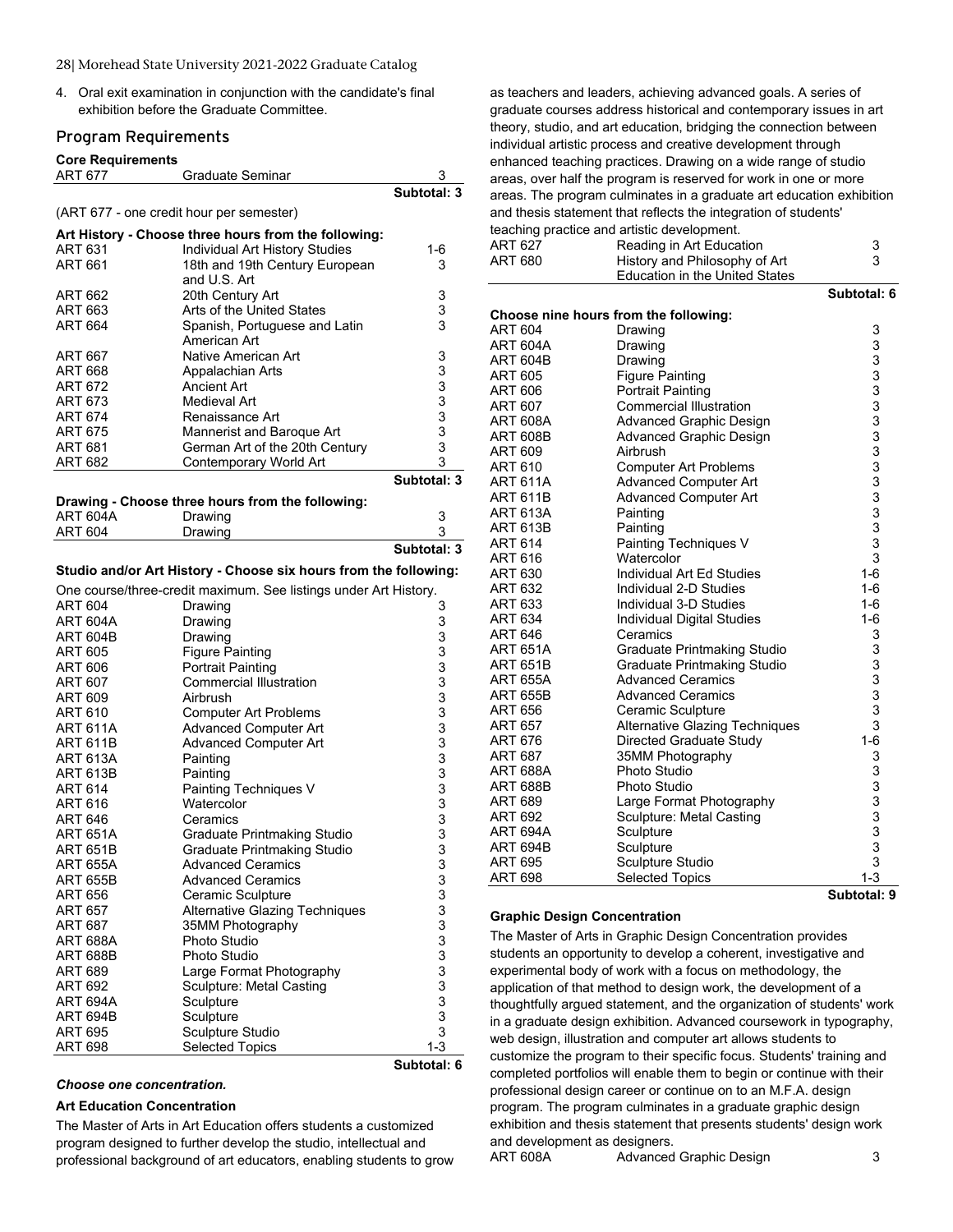| <b>ART 608B</b> | Advanced Graphic Design              | 3                                                 |
|-----------------|--------------------------------------|---------------------------------------------------|
| ART 610         | <b>Computer Art Problems</b>         | 3                                                 |
|                 | or                                   |                                                   |
| <b>ART 611A</b> | <b>Advanced Computer Art</b>         | 3                                                 |
|                 |                                      | Subtotal: 9                                       |
|                 | Choose six hours from the following: |                                                   |
| ART 604         | Drawing                              | 3                                                 |
| <b>ART 604A</b> | Drawing                              | 3                                                 |
| <b>ART 604B</b> | Drawing                              |                                                   |
| <b>ART 607</b>  | <b>Commercial Illustration</b>       | $\begin{array}{c}\n3 \\ 3 \\ 3 \\ 3\n\end{array}$ |
| <b>ART 609</b>  | Airbrush                             |                                                   |
| ART 610         | <b>Computer Art Problems</b>         |                                                   |
| <b>ART 611A</b> | <b>Advanced Computer Art</b>         |                                                   |
| <b>ART 611B</b> | <b>Advanced Computer Art</b>         | $\begin{array}{c} 3 \\ 3 \end{array}$             |
| <b>ART 613A</b> | Painting                             |                                                   |
| ART 616         | Watercolor                           |                                                   |
| <b>ART 632</b>  | Individual 2-D Studies               | 1-6                                               |

ART 633 Individual 3-D Studies 1-6 ART 634 Individual Digital Studies 1-6 ART 651A Graduate Printmaking Studio 3 ART 651B Graduate Printmaking Studio 3 ART 676 Directed Graduate Study 1-6 ART 688A Photo Studio 3 ART 688B Photo Studio 3

## ART 689 Large Format Photography 3 ART 698 Selected Topics 1-3

#### **Studio Art Concentration**

The Master of Arts in Studio Art Concentration offers students professional training for independent, self-directed practice as visual artists. This concentration offers students progressive coursework in their chosen media and critical studio theory. Students can focus on a particular area or combine several art areas, including ceramics, computer art, drawing, painting, photography, printmaking, and sculpture. This concentration is intended for students who desire graduate-level coursework that prepares them for various art-related careers and/or further advanced studies in art, such as an MFA program. The program culminates in a graduate studio exhibition and thesis statement that relates to the student's artwork and development as an artist.

#### **Choose 15 hours from the following:**

| <b>ART 604</b>  | Drawing                               | 3                                               |
|-----------------|---------------------------------------|-------------------------------------------------|
| <b>ART 604A</b> | Drawing                               | 3                                               |
| <b>ART 604B</b> | Drawing                               | 3                                               |
| <b>ART 605</b>  | <b>Figure Painting</b>                | 3                                               |
| ART 606         | <b>Portrait Painting</b>              | 3                                               |
| ART 607         | <b>Commercial Illustration</b>        | 3                                               |
| <b>ART 608A</b> | Advanced Graphic Design               |                                                 |
| <b>ART 608B</b> | Advanced Graphic Design               |                                                 |
| <b>ART 609</b>  | Airbrush                              | $\begin{array}{c} 3 \\ 3 \\ 3 \\ 3 \end{array}$ |
| ART 610         | <b>Computer Art Problems</b>          |                                                 |
| <b>ART 611A</b> | <b>Advanced Computer Art</b>          | 3                                               |
| <b>ART 611B</b> | <b>Advanced Computer Art</b>          | 3                                               |
| <b>ART 613A</b> | Painting                              | $\frac{3}{3}$                                   |
| <b>ART 613B</b> | Painting                              |                                                 |
| <b>ART 614</b>  | Painting Techniques V                 | 3                                               |
| ART 616         | Watercolor                            | 3                                               |
| ART 632         | Individual 2-D Studies                | $1 - 6$                                         |
| ART 633         | Individual 3-D Studies                | 1-6                                             |
| ART 634         | Individual Digital Studies            | 1-6                                             |
| <b>ART 646</b>  | Ceramics                              | 3                                               |
| <b>ART 651A</b> | Graduate Printmaking Studio           | 3                                               |
| <b>ART 651B</b> | Graduate Printmaking Studio           | 3                                               |
| <b>ART 655A</b> | <b>Advanced Ceramics</b>              | 3                                               |
| <b>ART 655B</b> | <b>Advanced Ceramics</b>              | $\frac{3}{3}$                                   |
| <b>ART 656</b>  | Ceramic Sculpture                     |                                                 |
| <b>ART 657</b>  | <b>Alternative Glazing Techniques</b> | 3                                               |

Caudill College of Arts, Humanities and Social Sciences| 29

| ART 676         | Directed Graduate Study         | 1-6 |
|-----------------|---------------------------------|-----|
| <b>ART 687</b>  | 35MM Photography                | 3   |
| <b>ART 688A</b> | Photo Studio                    | 3   |
| <b>ART 688B</b> | Photo Studio                    | 3   |
| <b>ART 689</b>  | Large Format Photography        | 3   |
| ART 692         | <b>Sculpture: Metal Casting</b> | 3   |
| <b>ART 694A</b> | Sculpture                       | 3   |
| <b>ART 694B</b> | Sculpture                       | 3   |
| <b>ART 695</b>  | Sculpture Studio                | 3   |
| <b>ART 698</b>  | <b>Selected Topics</b>          | 1-3 |

**Subtotal: 15** 

#### **Total Credit Hours: 30**

## Music, Theatre and Dance

**Contact Information** 

106 Baird Music Hall Morehead, KY 40351 Phone: 606-783-2473/Fax: 606-783-5447 mtd@moreheadstate.edu www.moreheadstate.edu/mtd

#### **Faculty**

**Subtotal: 6** 

S. Baker, L. Baruth, E. Brown, D. Dale, G. Detweiler, R. Escalante, G. Ginn, B. Mason, R. McGillicuddy, N. Mensink, E. Mosley, D. Oyen, M. Paise, T. Pappas, R. Prindle, G. Wing, R. Zokaites

## Master of Music

#### Admission Requirements

- 1. Completion of a bachelor's degree in music from an accredited institution or its equivalent with a minimum GPA of 3.0 on all undergraduate music courses above the freshman level.
- 2. General admission to graduate study (for criteria, refer to "Admission to Graduate Study" (p. 10)).
- 3. Completion of the Graduate Music Entrance Examination in music history/literature and music theory (analysis). The music entrance examination must be completed prior to the first semester of enrollment and is administered at the start of the fall, spring and summer I semesters by the coordinator of graduate studies in music.
- 4. Successful completion of an audition for the appropriate music faculty is required for admission to the performance concentration. When a live audition is not possible, an audition via Skype or other live video conferencing medium will be arranged.
- 5. Prior to enrollment in graduate-level music education courses, graduate students pursuing the Master of Music with emphasis in music education must hold an earned bachelor's degree in music education from an accredited institution or enroll in the Post-Baccalaureate Integrated Music P-12 Initial Certification Program and complete the education and music education course requirements.

#### Requirements for the Degree

- 1. Unconditional admission to the Master of Music program before completing 12 hours of coursework.
- 2. Unconditional admission to the Master of Music in Voice program requires satisfactory completion of an entrance examination in foreign languages and foreign language diction. Applicants are expected to be proficient in French, German and Italian diction and competent in translating in two of these three foreign languages to English. Deficiencies are met by attaining a grade of "C" or better in prescribed remedial courses.
- 3. Satisfy University degree completion requirements.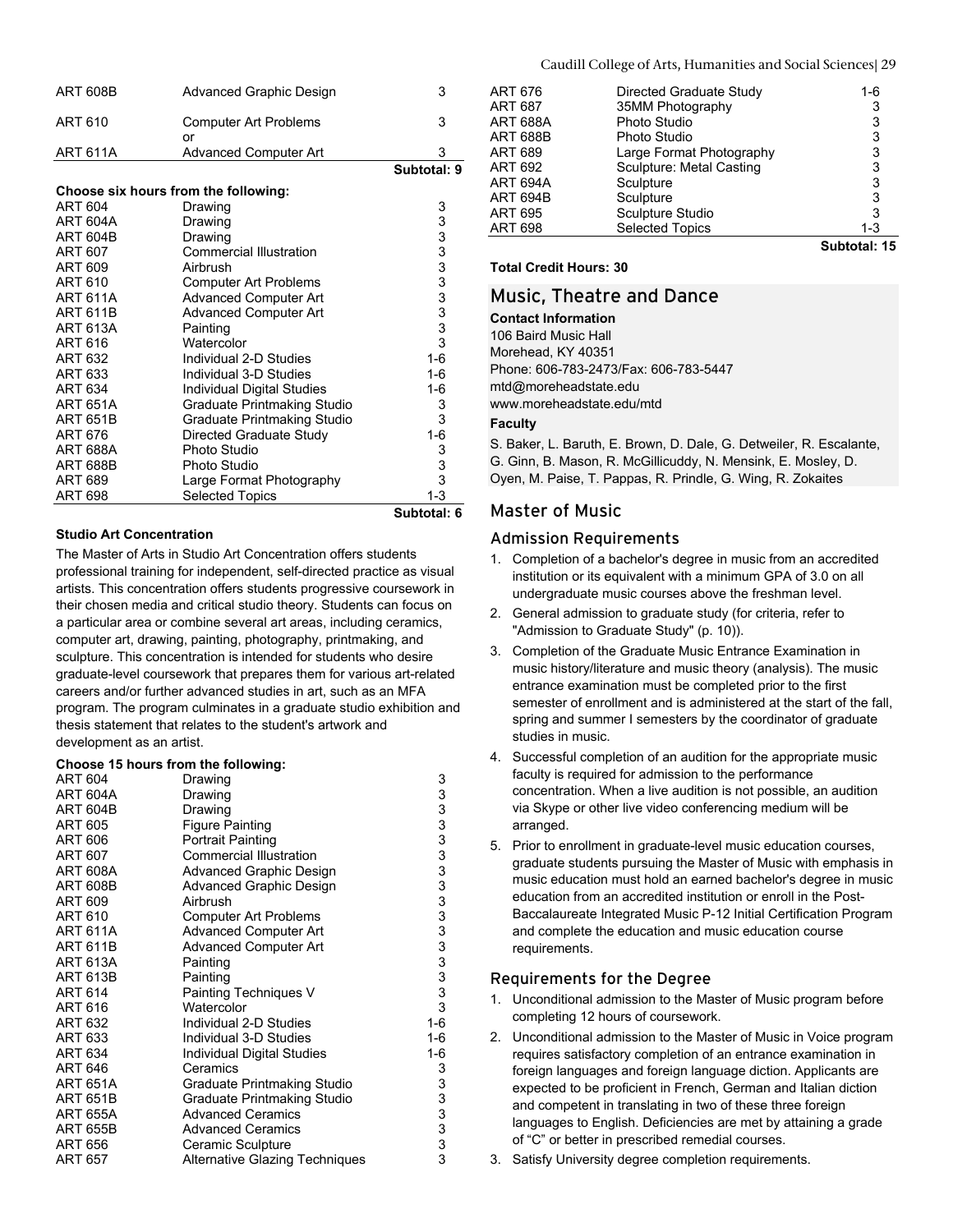#### 30| Morehead State University 2021-2022 Graduate Catalog

- 4. Complete the Master of Music core requirements and the requirements for a concentration in performance or music education.
- 5. Pass the Comprehensive Capstone Examination appropriate to the program emphasis.

Electives may be chosen from studies in music history and literature, music theory, analysis, composition, arranging, music education, pedagogy, conducting, applied music, ensembles related to performance area (three-credit hours maximum) and music business. If the diagnostic scores are high in the areas of music history and form and analysis, the hours for MUSH 600 Graduate Music History Survey and/or MUST 665 Form and Analysis can be added as elective hours. The coordinator of graduate studies in music must approve electives.

*\*If the diagnostic scores are high in these areas, the student may elect to take other courses based on consultation with the faculty advisor.*

*\*\*As course topics change, may be repeated for credit as an elective.*

## Advising

Because the Graduate Music Entrance Examination is used to determine readiness for graduate study in music and to advise an appropriate plan of study, students are expected to complete University and departmental admission requirements prior to taking the first course in graduate music studies.

Prior to initial enrollment, the student will schedule an advisory conference with the coordinator of graduate studies in music. With this initial conference and subsequent advising sessions each semester, the graduate student in music will be adequately informed about their progress and planning toward degree completion.

## Graduate Assistantships in Music

Graduate assistantships in music are available on a competitive basis to qualified graduate students who are admitted unconditionally to a master's degree program at Morehead State University. They are offered on a per semester basis for one academic year with consideration for renewal for a second academic year (excluding summer) pending available funding and provided that the graduate assistant receives a satisfactory evaluation each term of service, is continuously enrolled as a full-time student (enrolled in at least nine graduate credit hours but no more than 12) in courses at the 600 level, and maintains at least a 3.0 grade point average.

Graduate assistants are employed as either full-time assistants (20 hours per week for \$5,000 per semester) or half-time assistants (10 hours per week for \$2,500 per semester). In addition to the assigned work hours for full- or half-time assistants, graduate assistants are expected to assist with major departmental events and projects as needed and perform on the major instrument in service to department, as requested.

## Music Education Concentration – Master of Music

The Master of Music in Music Education is an online program.

## Program Competencies

The student pursuing the Master of Music program in Music Education will demonstrate:

- 1. A comprehensive understanding of music through active engagement in listening to, performing, analyzing and creating music.
- 2. Knowledge of the essential bibliographical resources and advanced competence in music research.
- 3. An enlightened understanding of music learning theories and pedagogy.
- 4. The ability to apply appropriate technologies to work in and about music.
- 5. Advanced written and oral communicative skills.
- 6. Advanced creative and evaluative skills.
- 7. The ability to produce scholarly and/or creative works in music and/or music education.
- 8. Understanding of and the ability to evaluate research in music education.
- 9. Advanced knowledge of the foundations and current trends in music education.
- 10. Advanced teaching techniques, skills and methods.
- 11. Advanced knowledge of performance practices relevant to literature appropriate to the area of specialization.
- 12. Knowledge of the applied pedagogies appropriate to the area of specialization.

## Program Requirements

#### **Core Requirements**

|                 |                                      | Subtotal: 15 |
|-----------------|--------------------------------------|--------------|
| <b>MUSH 695</b> | Seminar in Music History             | 3            |
| <b>MUST 690</b> | Studies in Musical Style             | 3            |
| <b>MUSW 680</b> | Research Methods and Materials       | 3            |
| <b>MUSH 600</b> | <b>Graduate Music History Survey</b> | 3            |
| <b>MUST 665</b> | Form and Analysis                    | 3            |
|                 |                                      |              |

MUST 665, MUSH 600: As course topics change, may be repeated for credit as an elective.

| <b>Music Education Requirements</b> |                                                                     |        |
|-------------------------------------|---------------------------------------------------------------------|--------|
| <b>MUSE 681</b><br><b>MUSE 682</b>  | <b>Foundations of Music Education</b><br>Seminar in Music Education | 3<br>3 |
| <b>MUSE 625</b>                     | Psychology of Music                                                 | 3      |
| <b>MUSE 641</b>                     | or<br>Kodaly Pedagogy and Research I                                | 3      |
| <b>MUSW 684</b>                     | <b>Comprehensive Capstone</b>                                       |        |

#### Music Electives (Take six hours) 6 **Subtotal: 15**

MUSW 684 Comprehensive Capstone Examination in Music Education is to be taken during the final semester of program study. A grade of "Pass" is required for this course to satisfy degree requirements. The course consists of Master of Music program exit examination and comprehensive written and oral examinations for the concentration in music education (reviewed by a committee of graduate music faculty).

Examination: Music Education

Electives may be chosen from studies in music history and literature, music theory, analysis, composition, arranging, music education, pedagogy, conducting, applied music, ensembles related to performance area (three-credit hours maximum) and music business. If the diagnostic scores are high in the areas of music history and form and analysis, the hours for MUSH 600 Graduate Music History Survey and/or MUST 665 Form and Analysis can be added as elective hours. The coordinator of graduate studies in music must approve electives.

#### **Total Credit Hours: 30**

## Performance Concentration – Master of Music

## Program Competencies

The student pursuing the Master of Music program in Performance will demonstrate: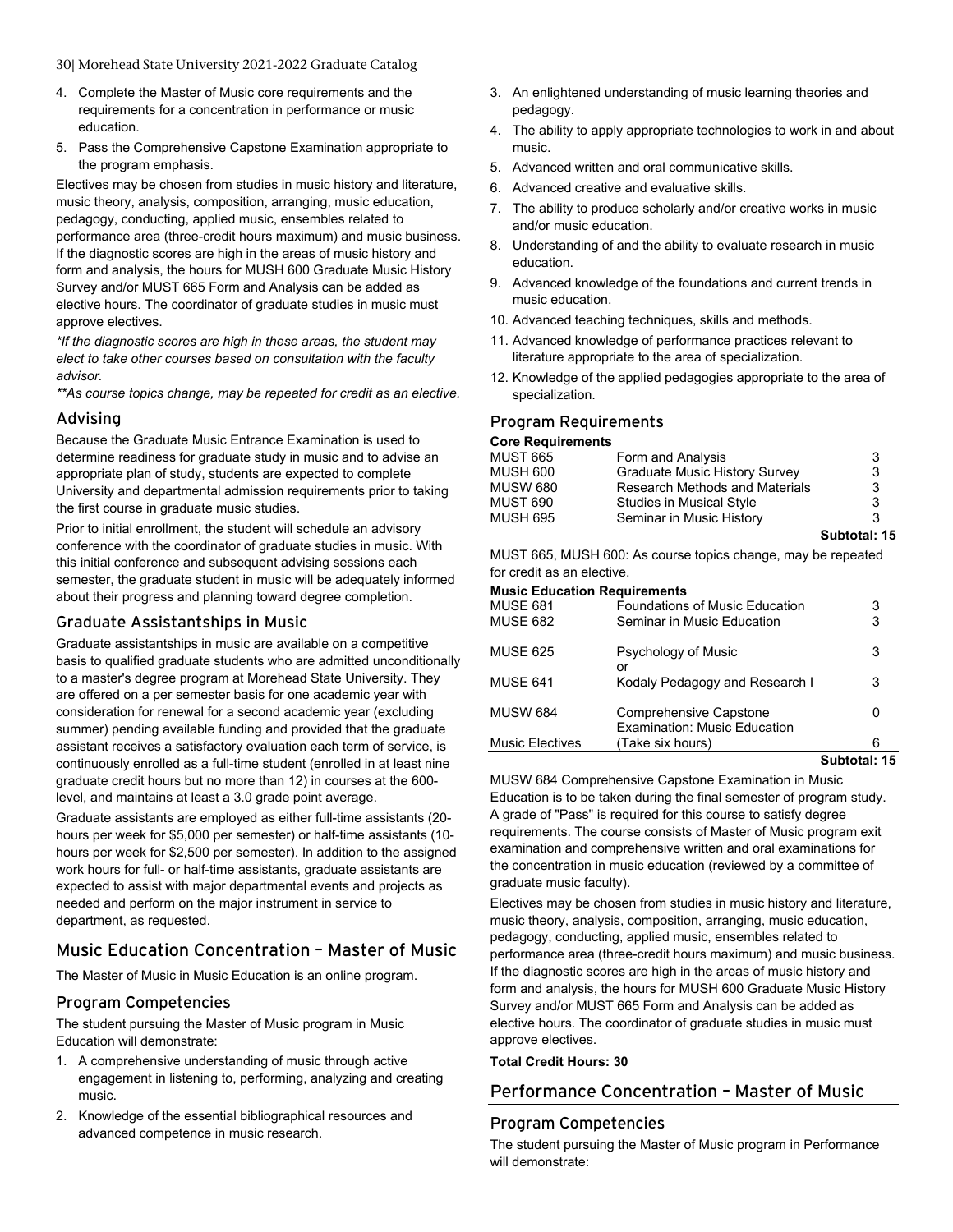- 1. A comprehensive understanding of music through active engagement in listening to, performing, analyzing and creating music.
- 2. Knowledge of the essential bibliographic resources and advanced competence in music research.
- 3. An enlightened understanding of music learning theories and pedagogy.
- 4. The ability to apply appropriate technologies to work in and about music.
- 5. Advanced written and oral communicative skills.
- 6. Advanced creative and evaluative skills.
- 7. The ability to produce scholarly and/or creative works in music and/or music education.
- 8. Professional competence in performance skills and interpretation.
- 9. Advanced knowledge of performance practice relevant to the literature for the major instrument/voice.
- 10. Advanced pedagogical skills appropriate to the major instrument/voice.
- 11. An understanding of the career opportunities in the music industry.

## Assessment

- 1. Graduate jury and public recital (concentration in performance only).
- 2. Comprehensive Capstone Exam that includes: (1) A final comprehensive written exam in music history and literature and music theory, and (2) A final research project and oral examination in the area of emphasis and specialization. Should the Comprehensive Capstone Exam assessment prove to be unsatisfactory, the student will be counseled by the principal graduate advisor and members of the examination committee and will be allowed to repeat those areas that were deemed to be deficient.

## Program Requirements

#### **Core Requirements**

| <b>MUST 665</b> | Form and Analysis                    | З |
|-----------------|--------------------------------------|---|
| <b>MUSH 600</b> | <b>Graduate Music History Survey</b> | 3 |
| <b>MUSW 680</b> | Research Methods and Materials       | 3 |
| <b>MUST 690</b> | Studies in Musical Style             | 3 |
| <b>MUSH 695</b> | Seminar in Music History             | 3 |

#### **Subtotal: 15**

Note: MUST 665 and MUSH 600 may be waived upon satisfactory completion of a diagnostic entrance exam. If waived, the student has the option of taking the course or substituting an approved appropriate course in its place.

#### **Performance Requirements**

| <b>MUSP 600</b>        | <b>Private Applied</b>          | 6 |
|------------------------|---------------------------------|---|
| <b>MUSP 660</b>        | <b>Graduate Recital</b>         | 2 |
| <b>MUSP 670</b>        | Private Applied Pedagogy and    |   |
|                        | <b>Performance Practice</b>     |   |
| <b>MUSW 610</b>        | <b>Music Business</b>           |   |
| <b>MUSW 685</b>        | <b>Comprehensive Capstone</b>   |   |
|                        | <b>Examination: Performance</b> |   |
| <b>Music Electives</b> | (Take four hours)               |   |
|                        |                                 |   |

#### **Subtotal: 15**

Note: MUSW 685 must be taken in the final semester of a student's program of study. A grade of "Pass" is required for this course to satisfy degree requirements. This course consists of the Master of Music program exit examination and comprehensive written and oral examinations for the concentration in performance (reviewed by graduate faculty committee).

#### **Total Credit Hours: 30**

## School of English, Communication, Media and Languages

## **Dr. Sylvia Henneberg, Interim Associate Dean**

Brenda DeHart, Academic Department Specialist 111 Breckinridge Hall Morehead, KY 40351 Phone: 606-783-2134 Email: s.henneberg@moreheadstate.edu

## English

#### **Contact Information**

111 Breckinridge Hall Morehead, KY 40351 Phone: 606-783-2134 english@moreheadstate.edu www.moreheadstate.edu/english

#### **Faculty**

A. Adams, K. Carlson, G. Colburn, M. Graves, S. Henneberg, C. Holbrook, A. Hruby, R. Morrison, R. Royar, M. Sutton

## English – Master of Arts

The Master of Arts in English is an online program.

#### Admission Requirements

#### **Conditional**

- 1. \*General admission to graduate study (for criteria, refer to "Admission to Graduate Study" (p. 10)).
- 2. Completion of an undergraduate major or minor in English or equivalent, minimum cumulative GPA of 3.0 on all undergraduate English courses above the freshman level, to have included 12 credits of upper division English and American literature is strongly recommended.

\*Students who meet the requirement for admission to graduate study will be conditionally admitted.

#### **Unconditional**

1. If, after completing 12 credit hours in English, which must include a required major author course, students must achieve an MSU GPA of 3.5 or higher, with no grade lower than "B," status will change from conditional to unconditional admission. Students who fail to maintain a 3.5 GPA or fail to take a major author course during their first 12 hours may gain unconditional admission by achieving a minimum score of 146 on the verbal section and 140 quantitative section of the GRE.

## Program Competencies

All students are expected to demonstrate:

- 1. Mastery of research methods.
- 2. Mastery of major periods in British and American literature.
- 3. Command of literary terminology.
- 4. Ability to write about literary texts at a sophisticated level from a definable critical approach.
- 5. Command of linguistic techniques.
- 6. Mastery of the conventions of the critical essay.

#### Assessment

- 1. Satisfactory performance on the M.A. in English examination.
- 2. Assessment of final literature papers for graduating students.
- 3. Results of Major Author objective test.
- 4. Assessment of linguistics projects to analyze human language using linguistic techniques.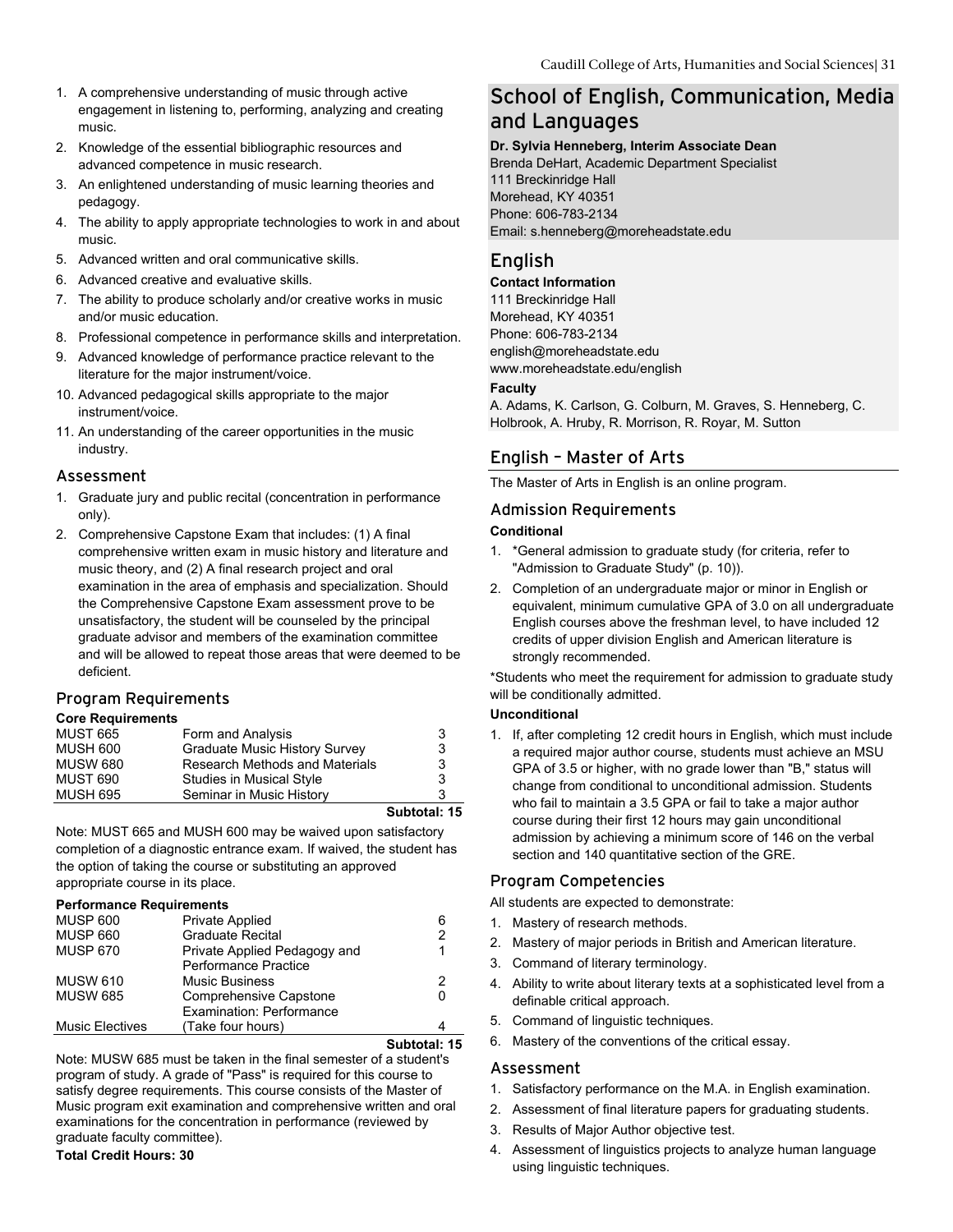## Requirements for the Degree

- 1. Satisfy general degree requirements.
- 2. Maintain a 3.0 GPA in all English courses; a maximum of two "C" grades will be accepted for credit toward the degree. *No student with a current GPA below 3.0 may sit for the M.A. in English Exit examination.*
- 3. Satisfactory performance on the M.A. in English examination. (No student may take the exam more than twice.)
- 4. A minimum of 30 graduate credit hours. The 30 graduate credit hours in English are to include the following minimum requirements: three hours in a major author course, three hours in writing, three hours in linguistics, and 21 hours in English electives, with at least three hours in British and three hours in American literature. Only three hours of ENG 676 - Directed Study may count toward the completion of the M.A. in English.

## Program Requirements

#### **Core Requirements**

| Major Author - Choose three hours from list below: |                                                           |                                            |
|----------------------------------------------------|-----------------------------------------------------------|--------------------------------------------|
| <b>ENG 634</b>                                     | Chaucer                                                   | 3                                          |
| <b>ENG 635</b>                                     | Topics in Shakespeare                                     | 3                                          |
| <b>ENG 636</b>                                     | Major American Author                                     | 3<br>3                                     |
| <b>ENG 637</b>                                     | Major British Author                                      |                                            |
| <b>ENG 638</b>                                     | Milton                                                    | 3                                          |
|                                                    |                                                           | Subtotal: 3                                |
|                                                    | Writing - Choose three hours from list below:             |                                            |
| <b>ENG 612</b>                                     | Theories of Teaching Writing                              | 3                                          |
| <b>ENG 683</b>                                     | <b>Advanced Poetry Writing</b>                            |                                            |
| <b>ENG 684</b>                                     | <b>Advanced Fiction Writing</b>                           | 3<br>3                                     |
| <b>ENG 690</b>                                     | <b>Technical Writing</b>                                  | 3                                          |
|                                                    |                                                           | Subtotal: 3                                |
|                                                    | Linguistics - Choose three hours from list below:         |                                            |
| <b>ENG 601</b>                                     | Semantics                                                 | 3                                          |
| <b>ENG 604</b>                                     | Linguistics: Grammar                                      | 3                                          |
| <b>ENG 680</b>                                     | <b>English Syntax</b>                                     |                                            |
| <b>ENG 685</b>                                     | Psycholinguistics                                         | $\frac{3}{3}$                              |
| <b>ENG 697</b>                                     | Sociolinguistics                                          | 3                                          |
|                                                    |                                                           | Subtotal: 3                                |
|                                                    | American Literature - Choose three hours from list below: |                                            |
| <b>ENG 619</b>                                     | American Renaissance                                      | 3                                          |
| <b>ENG 620</b>                                     | <b>American Poetry</b>                                    | 3                                          |
| <b>ENG 622</b>                                     | <b>American Novels</b>                                    |                                            |
| <b>ENG 624</b>                                     | American Literature in Perspective                        | $\begin{array}{c} 3 \\ 3 \\ 3 \end{array}$ |
| <b>ENG 636</b>                                     | <b>Major American Author</b>                              |                                            |
| <b>ENG 639</b>                                     | African American Literature                               |                                            |
| <b>ENG 661</b>                                     | Studies in American Literary                              | 3                                          |
|                                                    | Periods                                                   |                                            |
| <b>ENG 663</b>                                     | <b>American Fiction</b>                                   | 3                                          |
|                                                    |                                                           | Subtotal: 3                                |
|                                                    | British Literature - Choose three hours from list below:  |                                            |
| <b>ENG 630</b>                                     | Topics in British Literature                              | 3                                          |
| <b>ENG 632</b>                                     | <b>The British Novel</b>                                  | 3                                          |
| <b>ENG 633</b>                                     | Old English Literature                                    |                                            |
| <b>ENG 634</b>                                     | Chaucer                                                   |                                            |
| <b>ENG 635</b>                                     | Topics in Shakespeare                                     | 333333                                     |
| ENG 637                                            | Major British Author                                      |                                            |
| <b>ENG 638</b>                                     | Milton                                                    |                                            |
| <b>ENG 645</b>                                     | Renaissance Literature                                    |                                            |
| <b>ENG 647</b>                                     | Restoration and Eighteenth                                | 3                                          |
|                                                    | Century British Literature                                |                                            |
| <b>ENG 648</b>                                     | <b>Romantic Period</b>                                    | 3                                          |
| <b>ENG 650</b>                                     | Victorian Period                                          | 3                                          |
| <b>ENG 652</b>                                     | Twentieth Century British                                 | 3                                          |
|                                                    | Literature                                                |                                            |

#### **English Electives**

| Choose 15 hours from list below: |                                    |                                                   |
|----------------------------------|------------------------------------|---------------------------------------------------|
| <b>ENG 600</b>                   | Studies in English for Teachers*   | 3                                                 |
| <b>ENG 601</b>                   | Semantics                          | 3                                                 |
| <b>ENG 604</b>                   | Linguistics: Grammar               | 3                                                 |
| <b>ENG 608</b>                   | Morehead Writing Project Summer    | 3                                                 |
|                                  | Institute                          |                                                   |
| <b>ENG 609</b>                   | Morehead Writing Project Summer    | 3                                                 |
|                                  | Institute                          |                                                   |
| <b>ENG 612</b>                   | Theories of Teaching Writing       | 3                                                 |
| <b>ENG 619</b>                   | American Renaissance               | 3                                                 |
| <b>ENG 620</b>                   | American Poetry                    |                                                   |
| <b>ENG 622</b>                   | <b>American Novels</b>             | $\begin{array}{c} 3 \\ 3 \end{array}$             |
| <b>ENG 624</b>                   | American Literature in Perspective |                                                   |
| <b>ENG 628</b>                   | Literary Theory                    | $\overline{3}$                                    |
| <b>ENG 630</b>                   | Topics in British Literature       | 3                                                 |
| <b>ENG 632</b>                   | The British Novel                  |                                                   |
| <b>ENG 633</b>                   | Old English Literature             |                                                   |
| <b>ENG 634</b>                   | Chaucer                            | $\begin{array}{c} 3 \\ 3 \\ 3 \end{array}$        |
| <b>ENG 635</b>                   | Topics in Shakespeare              |                                                   |
| <b>ENG 636</b>                   | Major American Author              |                                                   |
| <b>ENG 637</b>                   | Major British Author               |                                                   |
| <b>ENG 638</b>                   | Milton                             | $\begin{array}{c}\n3 \\ 3 \\ 3 \\ 3\n\end{array}$ |
| <b>ENG 639</b>                   | African American Literature        |                                                   |
| <b>ENG 645</b>                   | Renaissance Literature             | 3                                                 |
| <b>ENG 647</b>                   | Restoration and Eighteenth         | 3                                                 |
|                                  | Century British Literature         |                                                   |
| <b>ENG 648</b>                   | <b>Romantic Period</b>             | 3                                                 |
| <b>ENG 650</b>                   | <b>Victorian Period</b>            | 3                                                 |
| <b>ENG 652</b>                   | <b>Twentieth Century British</b>   | 3                                                 |
|                                  | Literature                         |                                                   |
| <b>ENG 653</b>                   | Modern Drama                       | 3                                                 |
| <b>ENG 655</b>                   | Early Dramatic Literature          | 3                                                 |
| <b>ENG 661</b>                   | Studies in American Literary       | 3                                                 |
|                                  | Periods                            |                                                   |
| <b>ENG 663</b>                   | <b>American Fiction</b>            | 3                                                 |
| <b>ENG 666</b>                   | Contemporary Literature            | 3                                                 |
| <b>ENG 670</b>                   | Film and Literature                | $\overline{3}$                                    |
| <b>ENG 680</b>                   | <b>English Syntax</b>              | $\overline{3}$                                    |
| <b>ENG 683</b>                   | <b>Advanced Poetry Writing</b>     |                                                   |
| <b>ENG 684</b>                   | <b>Advanced Fiction Writing</b>    |                                                   |
| <b>ENG 685</b>                   | Psycholinguistics                  | $\begin{array}{c} 3 \\ 3 \\ 3 \end{array}$        |
| <b>ENG 690</b>                   | <b>Technical Writing</b>           |                                                   |
| <b>ENG 697</b>                   | Sociolinguistics                   | 3                                                 |
|                                  |                                    | Subtotal: 15                                      |

#### **Total Credit Hours: 30**

## Communication, Media and Languages

**Contact Information** 111 Breckinridge Hall Morehead, KY 40351 Phone: 606-783-2134 cml@moreheadstate.edu www.moreheadstate.edu/cml

#### **Communication and Media Faculty**

A. Andaloro, N.Brock, T. Creekmore, J. Flavell, M. Getchell, J. Hill, F. Jei, G. LaFleur, R. Manis, C. Merritt, S. Middleton, D. Murray

#### **Languages Faculty**

S. Alloway, M. Bycura, P. Krummrich, K. Taylor, I. Zavala-Garrett

## Communication – Master of Arts

The Master of Arts in Communication is a "generalist" (nonspecialized) degree. The program is 100 percent online and can be completed in as little as 12 months. The pace required to achieve a one-year cycle typically mandates full-time graduate student status and is very challenging.

**Subtotal: 3**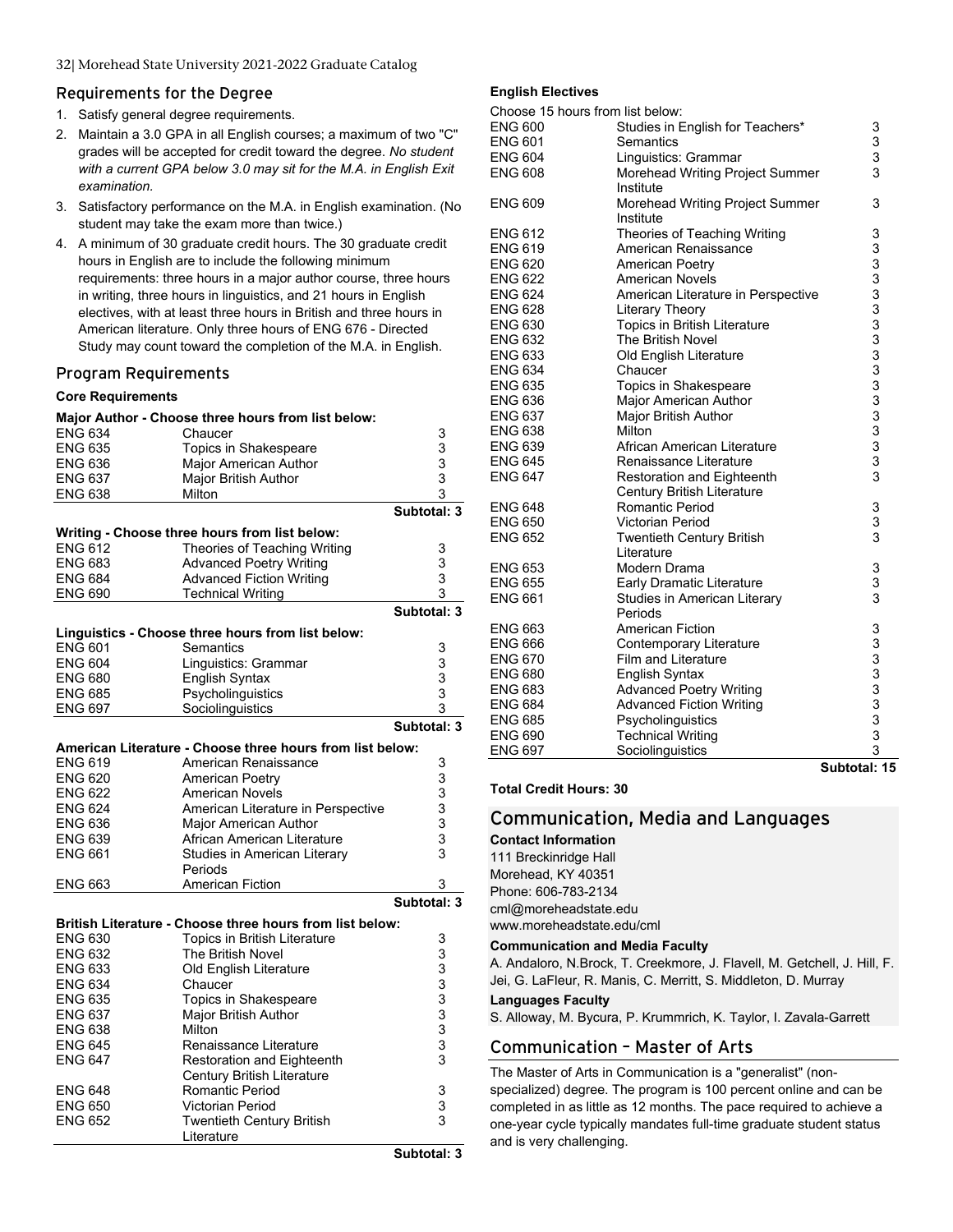## Admission Requirements

- 1. Satisfactory undergraduate GPA of at least 2.5. Applicants must meet the Graduate School's requirement of a minimum 2.5 overall undergraduate GPA for general admission to graduate study at MSU (for criteria, refer to "Admission to Graduate Study" (p. 10)).
- 2. Sufficient academic preparation in the communication field. Applicants should have completed an undergraduate major or minor in Communication. If an applicant is judged to have insufficient academic preparation in the communication field, such as completing fewer than nine credit hours in oral communication and/or media-related communication. Additional courses may be required to qualify for unconditional admission.
- 3. Satisfactory GRE score or alternative qualification. Applicants must satisfy one of the following requirements:
	- a. GPA/GRE Index A minimum INDEX score of 781 according to this formula: Undergraduate cumulative GPA x (GRE verbal score + GRE quantitative score), with a minimum GRE verbal score of 146.
	- b. Completed M.A. degree Documentation of a completed Master of Arts degree from a regionally accredited school will exempt the applicant from having to take the GRE and satisfy the GPA x GRE index.
	- c. Alternatively, applicants who do not meet requirements 1 and 2 may request conditional admission and circumvent taking the GRE by completing their first nine graduate credit hours in Communication at MSU with a GPA of 3.5 and no grade lower than a B. Students who fail to achieve a 3.5 after completing nine credit hours at MSU in Communication must take the GRE and meet the minimum GRE/GPA index score before taking additional credit hours in COMM.
- 4. TOEFL Students who speak English as a foreign language must submit a minimum TOEFL score of 525 to be considered for admission to the program.

## Program Competencies

Students must demonstrate:

- 1. Competence discussing and applying qualitative research methods.
- 2. Competence discussing and applying communication theory.
- 3. The ability to competently engage in graduate-level writing.
- 4. The ability to competently engage in bibliographic research.
- 5. Competence integrating, synthesizing and applying course concepts.

#### Assessment

Students are required to complete a directed study project as part of COMM 670 in the spring semester of the year they intend to graduate. This will culminate in the students submitting the results of their studies in the form of research manuscripts and also presenting their results to the graduate faculty. The paper and presentation will be used to determine a student's grade in the course and as artifacts for assessment purposes. A rubric will be used to measure student success. All students graduating in a calendar year will be enrolled in COMM 670 for the spring semester. Successful completion of COMM 670 required the student to receive an A or B.

#### Program Requirements

| <b>Communication Core</b> |                      |  |
|---------------------------|----------------------|--|
| COMM 600                  | Research Methods in  |  |
|                           | Communication        |  |
| COMM 605                  | Communication Theory |  |

Note: COMM 621 may be taken twice.

**Total Credit Hours: 30** 

## School of Humanities and Social Sciences

**Dr. Dianna D. Murphy, Associate Dean** 355 Rader Hall Morehead, KY 40351 Phone: 606-783-2720 d.murphy@moreheadstate.edu

## History, Philosophy, Politics, Global Studies and Legal Studies

**Contact Information** 355 Rader Hall Morehead, KY 40351 Phone: 606-783-2655/Fax: 606-783-5096 mpa@moreheadstate.edu www.moreheadstate.edu/hpil **Faculty** 

J. Adkins, D. Little, J. Masterson, D. Mock

## Public Administration – Master of Public Administration

The Master of Public Administration (MPA) is a professional course of study for individuals pursuing careers in government, public service, education and nonprofit organizations. Our MPA program actively engages students in a dynamic learning environment that combines coursework and research.

The mission of the MPA program is to prepare students to be successful public service administrators. Driven by ethical reasoning, critical thinking, analytically oriented problem-solving skills and objective decision-making, the program will prepare students for lifelong careers in the public sector. By connecting theory and practice throughout the curriculum, the MPA program seeks to foster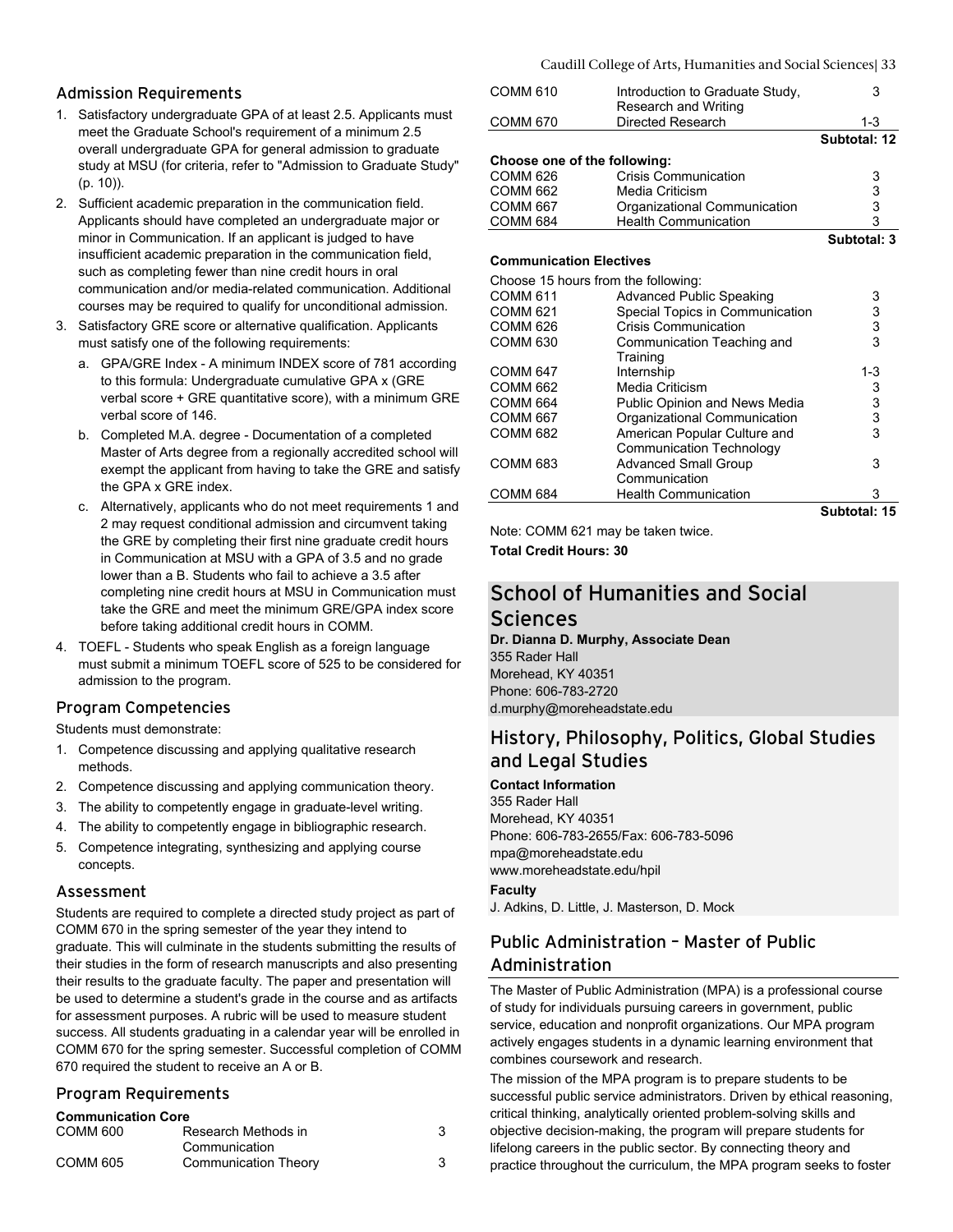student and faculty research and outreach that benefits the local and regional communities throughout Eastern Kentucky.

The MPA is an excellent professional degree for working professionals in government and nonprofit organizations, as well as for preparation in advanced graduate study in the social sciences or preparation for careers in public law, or admission for law school.

The School of Humanities and Social Sciences also offers a graduate Certificate in Intelligence Studies as part of the Bluegrass Intelligence Community Center for Academic Excellence. For more information on the certificate, visit www.moreheadstate.edu/study/intelligence.

#### Admission Requirements

- 1. General admission to graduate study and a minimum GPA of 2.5 on the baccalaureate degree qualify the student for conditional admission. (for criteria, refer to "Admission to Graduate Study (p. 10)").
- 2. Unconditional admission requires a minimum GPA of 3.0 on the baccalaureate degree or an earned master's degree. Students who do not meet the requirements for unconditional admission may be admitted conditionally on the condition that the student earns a minimum GPA of 3.25 on the first 12 hours in the program. If a minimum GPA of 3.25 is not achieved, courses will need to be repeated until the minimum GPA of 3.25 is acquired.
- 3. Acceptable proficiency in social science, analytical skills and writing ability as determined by the MPA admissions committee from the following: undergraduate transcripts, writing sample, publication record and interview (required at committee's request).
- 4. Preferred TOEFL score of 525 or higher for international students; a lower score may be accepted with evidence of English speaking and writing proficiency.

## Program Competencies

1. To lead and manage in public governance

2. To participate in and contribute to the public policy process

3. To analyze, synthesize, think critically, solve problems, and make decisions

4. To articulate and apply a public service perspective

5. To communicate and interact productively with a diverse and changing workforce and citizenry

## Assessment

- 1. Competencies in public administration theory, methods, analytical thinking and professional report writing are assessed in each course in the curriculum.
- 2. Students are systematically assessed by their thesis or applied research committee and undergo a defense of their research.
- 3. Program assessment also takes place through alumni surveys in conjunction with program reviews.

## Exit Requirements for Degree

- 1. Satisfy University degree requirements.
- 2. Complete a minimum of 40 credit hours including a core of 22 hours and a concentration (15 hours).
- 3. Complete an approved thesis or capstone course, or approved practicum in chemical dependency (3-6 hours).
- 4. Successfully complete a written or oral examination as determined by the student's advisory committee.
- 5. Public presentation of thesis or research query, or practicum experience.
- 6. Minimum cumulative GPA of 3.0.

#### 7. Must be unconditionally admitted.

## Maintaining Enrollment

All students pursuing the MPA must maintain a minimum cumulative 3.0 GPA. Students falling below a minimum 3.0 will be placed on a one semester period of probation. Students failing to achieve a GPA of 3.0 after one semester of probation will be dropped from the program. Any student who receives a grade of "C" or below in more than two courses taken for graduate credit will be immediately dropped from the program. This will be monitored by the MPA director.

## MPA Concentrations

Security Studies, Intelligence and Theory Concentration (p. 34) Economic Development and Intergovernmental Management Concentration (p. 35)

Counseling and Addiction Services Management Concentration (p. 35)

Public Affairs Communication Concentration (p. 35)

## MPA: Security Studies, Intelligence and Theory Concentration

#### Program Requirements

| Core   |                                          |              |
|--------|------------------------------------------|--------------|
| PA 605 | Epistemology and Research                | 3            |
|        | Methodology                              |              |
| PA 610 | <b>Public and Administrative Law</b>     | 3            |
| PA 620 | <b>Bureaucracy and Public</b>            | 3            |
|        | Management                               |              |
| PA 625 | <b>Public Budgeting and Finance</b>      | 3            |
| PA 630 | Politics of Public Policy                | 3            |
| PA 640 | <b>Theoretical Foundations of Public</b> | 3            |
|        | Administration                           |              |
| PA 641 | Ethics in Public Administration          |              |
| PA 690 | <b>Public Administration Internship</b>  |              |
|        |                                          | Subtotal: 22 |

#### **Security Studies, Intelligence and Theory**  PA 680 Homeland Security 3

|                                      |                                    | Subtotal: 3   |
|--------------------------------------|------------------------------------|---------------|
| <b>Choose four of the following:</b> |                                    |               |
| PA 642                               | Western Political Theory I         | 3             |
| PA 643                               | <b>Western Political Theory II</b> | 3             |
| PA 645                               | Seminar in Founding Fathers and    | 3             |
|                                      | American Thought                   |               |
| PA 650                               | Federalism Theory and              | 3             |
|                                      | <b>Constitutional Law</b>          |               |
| PA 681                               | American Diplomatic History        | 3             |
| PA 686                               | Intelligence Analysis              | 3             |
| PS 600                               | <b>Political Science Seminar</b>   | 3             |
| RAPP 670                             | Directed Research                  | $\frac{3}{3}$ |
| GOVT 610                             | <b>American Politics</b>           |               |
| GOVT 620                             | International Relations            | 3             |
| GOVT 630                             | <b>Comparative Politics</b>        | 3             |
| GOVT 640                             | <b>Political Theory</b>            | 3             |
|                                      |                                    | Subtotal: 12  |

#### **Research**

Completion of one of the following research options (three to six credit hours required):

|        |                       | Subtotal: 3 |
|--------|-----------------------|-------------|
| PA 699 | Thesis                |             |
| PA 695 | <b>Research Query</b> |             |

#### **Total Credit Hours: 40-43**

 $3 - 6$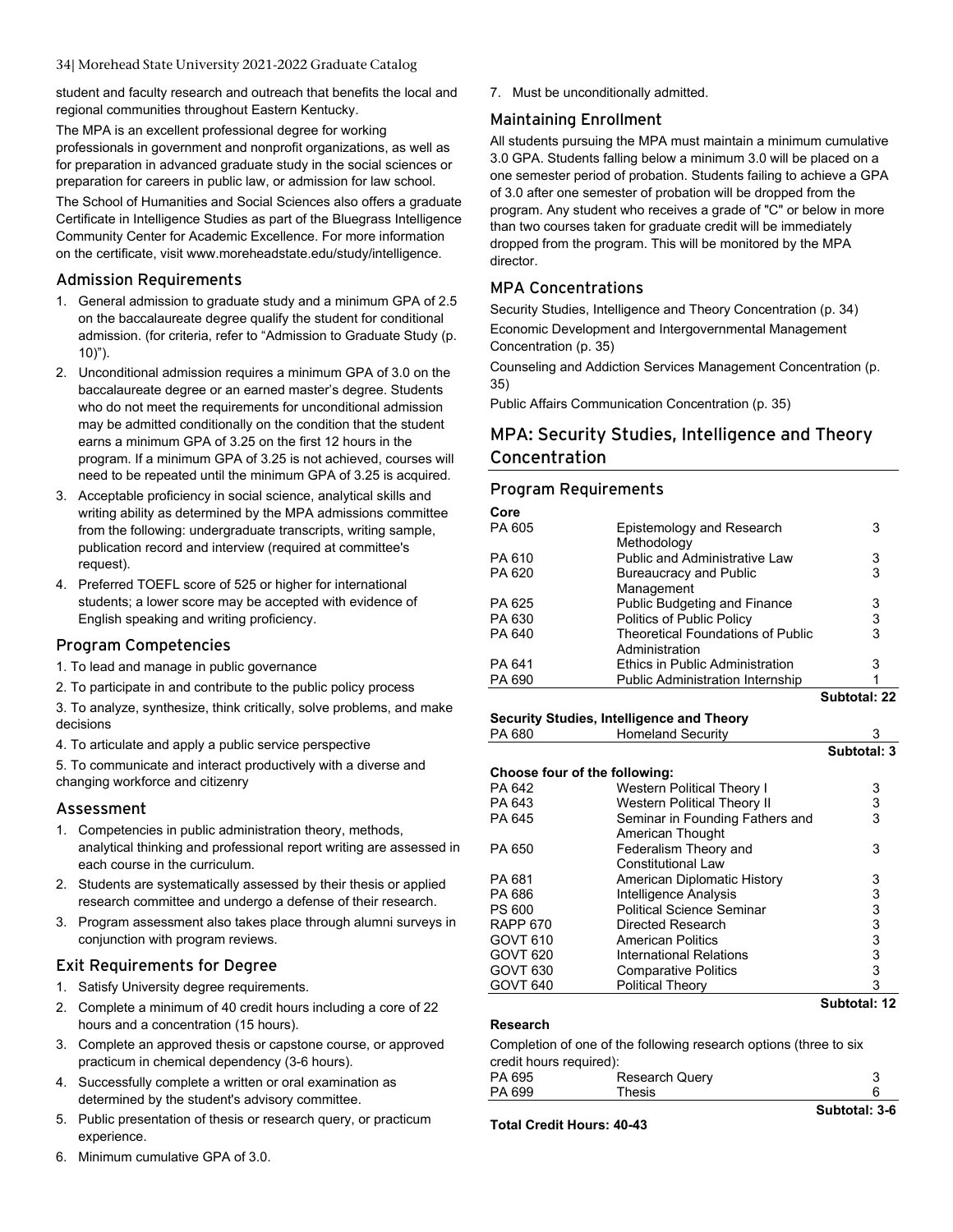#### Caudill College of Arts, Humanities and Social Sciences| 35

## MPA: Economic Development and Intergovernmental Management Concentration

#### Program Requirements

| Core   |                                          |   |
|--------|------------------------------------------|---|
| PA 605 | Epistemology and Research                | 3 |
|        | Methodology                              |   |
| PA 610 | <b>Public and Administrative Law</b>     | 3 |
| PA 620 | <b>Bureaucracy and Public</b>            | 3 |
|        | Management                               |   |
| PA 625 | <b>Public Budgeting and Finance</b>      | 3 |
| PA 630 | Politics of Public Policy                | 3 |
| PA 640 | <b>Theoretical Foundations of Public</b> | 3 |
|        | Administration                           |   |
| PA 641 | Ethics in Public Administration          |   |
| PA 690 | <b>Public Administration Internship</b>  |   |

## **Subtotal: 22**

#### **Economic Development and Intergovernmental Management<br>RAPP 620 Fconomic Development 3** Fconomic Development

|                               | Louiturino Development                                            |               |
|-------------------------------|-------------------------------------------------------------------|---------------|
|                               |                                                                   | Subtotal: 3   |
| Choose four of the following: |                                                                   |               |
| <b>CIS 650</b>                | Innovation, Technology and                                        | 3             |
|                               | Organizational Change                                             |               |
| PA 611                        | Jurisprudence                                                     | 3             |
| PA 645                        | Seminar in Founding Fathers and                                   | 3             |
|                               | American Thought                                                  |               |
| PA 655                        | <b>Community Development</b>                                      |               |
| PA 656                        | Non-profit Organizations                                          | $\frac{3}{3}$ |
| PA 660                        | Federalism and Intergovernmental                                  |               |
|                               | <b>Relations</b>                                                  |               |
| <b>RAPP 610</b>               | <b>Ideology and Policy Development</b>                            | 3             |
|                               | in Appalachia                                                     |               |
| <b>RAPP 611</b>               | <b>Spatial Analysis</b>                                           | 3             |
| <b>RAPP 630</b>               | Graduate Seminar in Regional                                      | 3             |
|                               | <b>Issues</b>                                                     |               |
| <b>RAPP 637</b>               | <b>Environmental Policy and</b>                                   | 3             |
|                               | Management                                                        |               |
| <b>RAPP 670</b>               | Directed Research                                                 | 3             |
| <b>RAPP 685</b>               | <b>Advanced Environmental</b>                                     | 3             |
|                               | Education                                                         |               |
| SOC 620                       | Sociology of Education                                            | 3             |
| SOC 656                       | Organizations in Contemporary                                     | 3             |
|                               | Society                                                           |               |
| <b>MNGT 612</b>               | Organizational Theory                                             | 3             |
| <b>GOVT 600</b>               | Seminar: State and Local                                          | 3             |
|                               | Government                                                        |               |
| <b>GOVT 612</b>               | American Political Development                                    | 3             |
| <b>PS 600</b>                 | <b>Political Science Seminar</b>                                  | 3             |
|                               |                                                                   | Subtotal: 12  |
| <b>Research</b>               |                                                                   |               |
|                               | Completion of one of the following research options (three to six |               |
|                               |                                                                   |               |

|                         |                       | Subtotal: 3-6 |
|-------------------------|-----------------------|---------------|
| PA 699                  | Thesis                |               |
| PA 695                  | <b>Research Query</b> |               |
| credit hours required): |                       |               |

## **Total Credit Hours: 40-43**

## MPA: Counseling and Addiction Services Management Concentration

## Program Requirements

| Core   |                                      |   |
|--------|--------------------------------------|---|
| PA 605 | Epistemology and Research            | З |
|        | Methodology                          |   |
| PA 610 | <b>Public and Administrative Law</b> | 3 |
| PA 620 | Bureaucracy and Public               | 3 |

|                                  | Management                                                        |               |
|----------------------------------|-------------------------------------------------------------------|---------------|
| PA 625                           | Public Budgeting and Finance                                      | 3             |
| PA 630                           | Politics of Public Policy                                         | 3             |
| PA 640                           | <b>Theoretical Foundations of Public</b>                          | 3             |
|                                  | Administration                                                    |               |
| PA 641                           | Ethics in Public Administration                                   | 3             |
| PA 690                           | <b>Public Administration Internship</b>                           | 1             |
|                                  |                                                                   | Subtotal: 22  |
|                                  | <b>Counseling and Addiction Services Management</b>               |               |
| SOC 671                          | Introduction to Chemical                                          | 3             |
|                                  | Dependency Counseling                                             |               |
| SOC 672                          | Alcohol, Alcoholism and Chemical                                  | 3             |
|                                  | Dependency                                                        |               |
| SOC 673                          | Approaches to Chemical                                            | 3             |
|                                  | Dependency Treatment I                                            |               |
| SOC 674                          | Approaches to Chemical                                            | 3             |
|                                  | Dependency Treatment II                                           |               |
|                                  |                                                                   | Subtotal: 12  |
|                                  |                                                                   |               |
| Choose one of the following:     |                                                                   |               |
| SOC 601<br>SOC 626               | Criminology Theory<br>Communities                                 | 3             |
|                                  |                                                                   | 3<br>3        |
| SOC 656                          | Organizations in Contemporary<br>Society                          |               |
| SOC 659                          | Social Change in Appalachia                                       | 3             |
|                                  |                                                                   | Subtotal: 3   |
|                                  |                                                                   |               |
| Research                         |                                                                   |               |
|                                  | Completion of one of the following research options (three to six |               |
| hours required):                 |                                                                   |               |
| PA 695                           | <b>Research Query</b>                                             | 3             |
| SOC 675                          | <b>Practicum in Chemical</b>                                      | 3             |
|                                  | Dependency                                                        |               |
| PA 699                           | <b>Thesis</b>                                                     | 6             |
|                                  |                                                                   | Subtotal: 3-6 |
|                                  |                                                                   |               |
| <b>Total Credit Hours: 40-43</b> |                                                                   |               |
|                                  | MDA: Dublic Affairs Communication                                 |               |

# MPA: Public Affairs Communication

## Concentration

## Program Requirements

| Core                                |                                          |              |
|-------------------------------------|------------------------------------------|--------------|
| PA 605                              | Epistemology and Research                | 3            |
|                                     | Methodology                              |              |
| PA 610                              | <b>Public and Administrative Law</b>     | 3            |
| PA 620                              | <b>Bureaucracy and Public</b>            | 3            |
|                                     | Management                               |              |
| PA 625                              | <b>Public Budgeting and Finance</b>      | 3            |
| PA 630                              | Politics of Public Policy                | 3            |
| PA 640                              | <b>Theoretical Foundations of Public</b> | 3            |
|                                     | Administration                           |              |
| PA 641                              | <b>Ethics in Public Administration</b>   | 3            |
| PA 690                              | <b>Public Administration Internship</b>  | 1            |
|                                     |                                          | Subtotal: 22 |
| <b>Public Affairs Communication</b> |                                          |              |
| <b>COMM 605</b>                     | <b>Communication Theory</b>              | 3            |
| <b>COMM 610</b>                     | Introduction to Graduate Study,          | 3            |
|                                     | Research and Writing                     |              |
| <b>COMM 667</b>                     | Organizational Communication             | 3            |
|                                     |                                          | Subtotal: 9  |
| Choose two of the following:        |                                          |              |
| <b>COMM 611</b>                     | <b>Advanced Public Speaking</b>          |              |
| <b>COMM 621</b>                     | Special Topics in Communication          |              |
| <b>COMM 650</b>                     | Intercultural Communication              | 3333         |
| <b>COMM 662</b>                     | Media Criticism                          |              |
| <b>COMM 683</b>                     | <b>Advanced Small Group</b>              | 3            |
|                                     | Communication                            |              |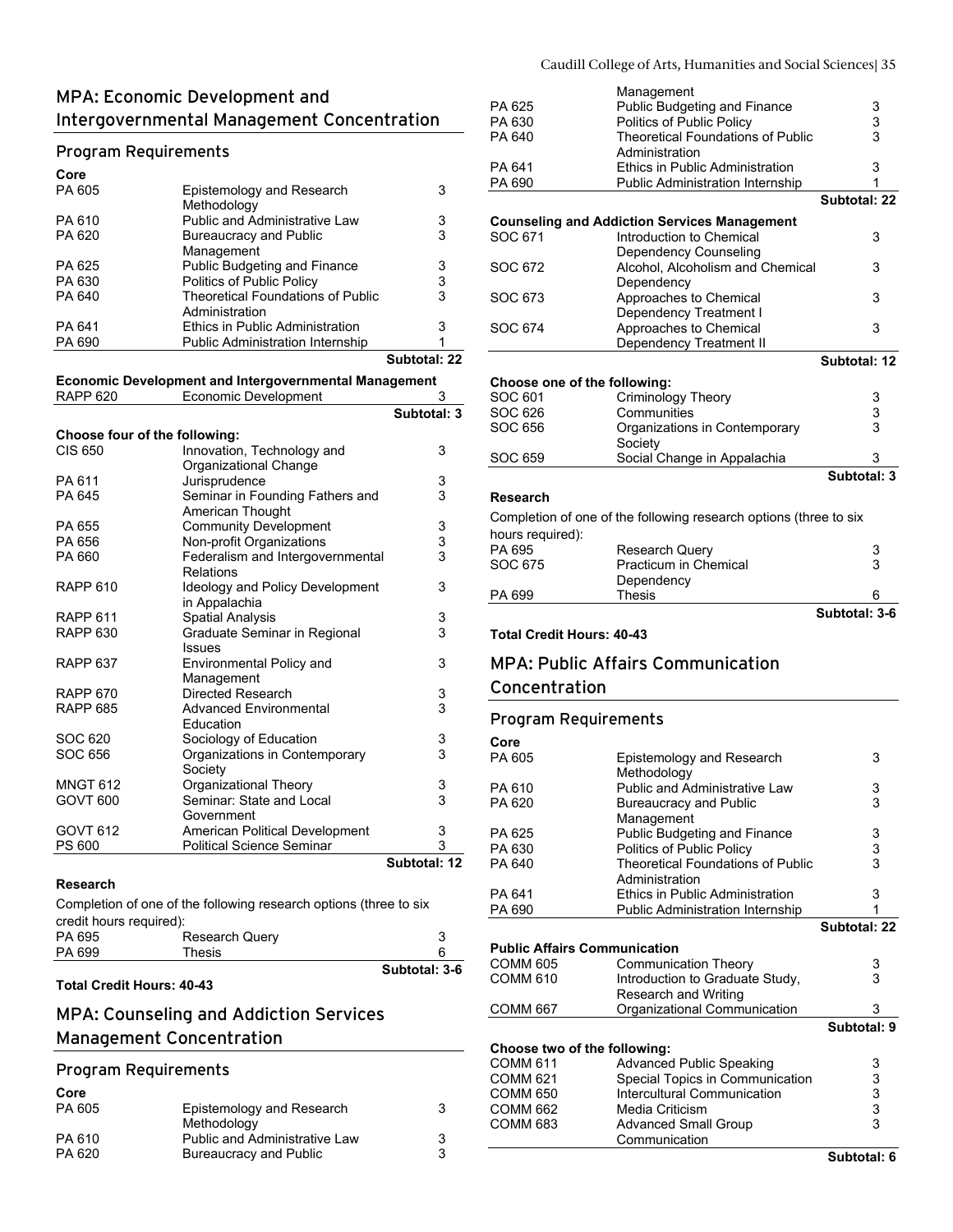#### **Research**

Completion of one of the following research options (three to six hours required):

|        |                       | Subtotal: 3-6 |
|--------|-----------------------|---------------|
| PA 699 | Thesis                |               |
| PA 695 | <b>Research Query</b> |               |
|        |                       |               |

#### **Total Credit Hours: 40-43**

## Environmental Education Endorsement

The Environmental Education Endorsement will provide in-service teachers and non-formal educators with skills and knowledge that will enhance their ability to teach higher-level thinking skills (including formal operations) across disciplines. The program is designed to provide applied, place-based examples and experiences that teachers can use when teaching facts and concepts in math, science, social studies and English. The program is appropriate for teachers from pre-K through secondary levels; however, middle school teachers will especially benefit from learning hands-on activities appropriate to students entering that phase of their learning ability.

Students seeking the fifth-year, M.A. in Education, M.A. in Teaching, and the Rank I in elementary, middle grades or secondary education may complete the Environmental Education Endorsement. Other certified teachers, students in the M.A. in Teaching program, and non-formal educators (for example, park naturalists, interpretive zoologists, etc.) enrolled at the graduate level are also eligible for this certificate as an extended area of study. To obtain an Environmental Education Endorsement, students must complete 12 credit hours of coursework that collectively meet the North American Association of Environmental Educator's "Guidelines for the Initial Preparation of Environmental Educators Standards." These courses may be taken as the content/specialization of the M.A. and fifth-year programs, M.S. programs, and the professional area of the Rank I program.

## Admission Requirements

- 1. General admission to graduate study (for criteria, refer to "Admission to Graduate Study" (p. 10)).
- 2. Standard or provisional teaching certification or a statement of eligibility for teaching. Those students seeking to develop expertise in the area of environmental education will be able to take courses, but it cannot be used for initial teacher certification.
- 3. A minimum of 2.75 undergraduate GPA.
- 4. Interview by faculty and/or professional staff associated with the Environmental Education Center.

#### Program Competencies

- 1. Students will construct a basic understanding of the goals, theory, practice and history of the field of environmental education.
- 2. Students will be competent in the skills and understandings related to environmental literacy, including knowledge of environmental processes and systems and skills related to questioning, analysis and personal and civic responsibility.
- 3. Students will be able to combine the fundamentals of high quality educational practices with the unique features of environmental education to design and implement effective instruction.
- 4. Students will be able to engage learners in open inquiry and investigation, especially when considering environmental issues that are controversial and require students to seriously reflect on their own and others' perspectives.
- 5. Students will possess the knowledge, abilities and commitment to make assessment and evaluation integral to instruction and programs.

#### Assessment

- 1. Students must obtain a grade of at least "B" in the core courses and maintain an overall 3.0 GPA in the endorsement course work.
- 2. Upon completion of the coursework, candidates are required to complete the implementation and summation of a 40-hour environmental education learning unit and pass a multiple choice exit examination.
- 3. Professional portfolio and/or presentation.

#### Endorsement Requirements

|                 |                          | Subtotal: 6 |
|-----------------|--------------------------|-------------|
|                 | Management               |             |
| <b>RAPP 637</b> | Environmental Policy and | ີ           |
|                 | Education                |             |
| <b>RAPP 685</b> | Advanced Environmental   | -2          |
| Core            |                          |             |

#### **Electives**

Choose one elective from Group A and one elective from Group B:

#### **Group A (choose one):**

| AGR 612               | <b>Conservation Workshop</b>       | 3           |
|-----------------------|------------------------------------|-------------|
| <b>BIOL 654</b>       | <b>Environmental Education</b>     | 3           |
| <b>BIOL 683</b>       | <b>Selected Workshop Topics</b>    | $1 - 4$     |
| <b>RAPP 670</b>       | Directed Research                  | 3           |
|                       |                                    | Subtotal: 3 |
|                       | BIOL 683: (if approved by advisor) |             |
| Group B (choose one): |                                    |             |
| <b>BIOL 635</b>       | <b>Advanced Ecology</b>            | 3           |
| <b>BIOL 636</b>       | Wetland Ecology and                | 3           |
|                       | Management                         |             |
| GEO 605               | <b>Conservation of Natural</b>     | 3           |
|                       | Resources                          |             |
| <b>SCI 676</b>        | <b>Research Problems</b>           | 1-6         |
|                       |                                    | Subtotal: 3 |

## Additional Requirements for the Endorsement

- 1. Must be unconditionally admitted.
- 2. Students are required to apply for the exit exam at least two weeks prior to the exam date and must have advisor permission to take the exam. Additional written and/or oral examinations may be required as part of the comprehensive exam.
- 3. The student is required to complete the implementation and summation of a 40-hour Environmental Education learning unit.
- 4. Student must obtain a cumulative 3.0 GPA.
- 5. Successful completion of 12 hours of approved graduate credits.
- 6. Professional portfolio and/or presentation.
- 7. Apply for graduation at the beginning of the term in which all requirements will be completed.

#### **Total Credit Hours: 12**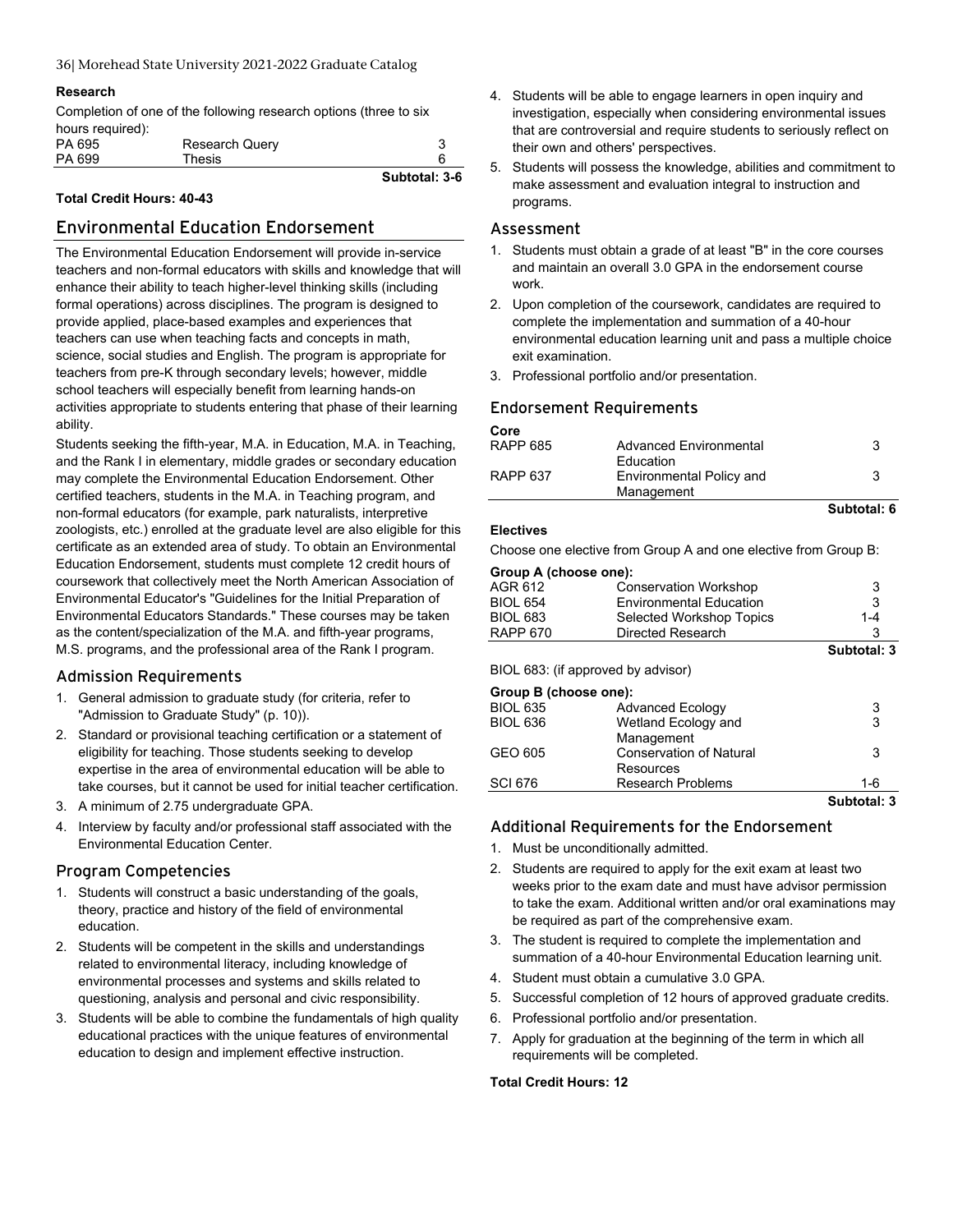## Sociology, Social Work and Criminology

**Contact Information**  355 Rader Hall Morehead, KY 40351 Phone: 606-783-2656 www.moreheadstate.edu/sswc

#### **Faculty**

B. Barton, E. Breschel, C. Hardesty, T. Hare, M. Himes, E. Perkins, S. Tallichet

### Sociology – Master of Arts

The Master of Arts in Sociology is an online program. It allows concentrations in three areas: (1) chemical dependency, (2) criminology, and (3) general sociology. All concentrations require basic courses in theory and research methods.

#### Admission Requirements

- 1. General admission to graduate study (for criteria, refer to "Admission to Graduate Study" (p. 10)).
- 2. Applicants with a degree in sociology or other related social sciences are preferable, however not required. Students with a minor in sociology or related social sciences are also encouraged to apply. In the event that an applicant's undergraduate field of study is deemed unrelated, additional undergraduate courses in sociology or social sciences may be required to ensure student success in the program.
- 3. A minimum GPA of 3.0 in all sociology or related social science courses.
- 4. Undergraduate GPA of 2.75 or higher is required.
- 5. International students must take the Test of English as a Foreign Language (TOEFL) and score at least a 525 for admission into the program.
- 6. Submission of a two-page typewritten statement of educational and career goals relative to the program. When an applicant's materials do not clearly suggest the potential for successful completion of the program, the department Graduate Admissions Committee may also require additional materials such as submission of an undergraduate academic writing assignment, letters of recommendation, and/or an interview of the applicant.

#### Program Completion Requirements

The program completion requirements are:

- 1. Unconditional admission into any of the three concentrations in the Sociology Master's Program.
- 2. Maintaining a 3.0 GPA in their coursework. Students will be dismissed from the program for: failing to restore their GPA to a 3.0 after a one-semester probation for having below that, or receiving more than two "C" grades in their courses, or committing any act of academic dishonesty.
- 3. Successful completion and oral defense of a thesis or successfully passing the written exit exam for non-thesis option students. Note that the written exit exam can be retaken once beyond the initial submission. Thereafter, as a third and final exam attempt, the candidate will be required to successfully complete an oral exit exam.

## Sociology – Master of Arts: Chemical Dependency Concentration

This program is designed to meet the educational requirements of the Kentucky Alcohol and Drug Abuse Certification Board for

individuals who wish to be certified as chemical dependency counselors.

### Program Competencies

- 1. Students will be expected to demonstrate competency in individual and group counseling concerning drug and alcohol issues.
- 2. Students will be able to apply acquired assessment and referral skills related to chemical dependency.
- 3. Students will develop competencies enabling them to work with a variety of populations.

#### Assessment

- 1. Students will be expected to demonstrate mastery of skills as they progress through the individual courses through examinations and taped videos whereby students display skills. Overall demonstration of skills will be measured during the last course (SOC 675 - Practicum in Chemical Dependency). Students will be placed in an agency setting whereby they can practice/demonstrate the skill sets they have learned in previous courses.
- 2. Upon completion of the required courses and the master's degree, students may apply to the Kentucky Board of Alcohol and Drug Counselors for the certification/licensure for which they are qualified. NOTE: State certification and licensing requirements can change and differ from state to state. Students are responsible for knowing the certification/licensure requirements of states in which they work or plan to work.

#### Program Requirements

#### **Core Requirements**

|                 |                                      | Subtotal: 15 |
|-----------------|--------------------------------------|--------------|
| SOC 655         | <b>Qualitative Research Methods</b>  |              |
| SOC 650         | Social Thought and Theory            |              |
| SOC 617         | Globalization                        |              |
| SOC 615         | <b>Quantitative Research Methods</b> |              |
| SOC 604         | Proseminar                           |              |
| --------------- |                                      |              |

Choose Thesis or Non-Thesis plan.

| <b>ONOUGH THUSIS OF TWELF LINUSIS PIGHT.</b> |                                                      |              |
|----------------------------------------------|------------------------------------------------------|--------------|
|                                              | <b>Chemical Dependency Requirements (Thesis)</b>     |              |
| SOC 671                                      | Introduction to Chemical                             | 3            |
|                                              | Dependency Counseling                                |              |
| SOC 672                                      | Alcohol, Alcoholism and Chemical                     | 3            |
|                                              | Dependency                                           |              |
| SOC 673                                      | Approaches to Chemical                               | 3            |
|                                              | Dependency Treatment I                               |              |
| SOC 674                                      | Approaches to Chemical                               | 3            |
|                                              | Dependency Treatment II                              |              |
| SOC 675                                      | <b>Practicum in Chemical</b>                         | 3            |
|                                              | Dependency                                           |              |
| SOC 699                                      | Thesis                                               | 6            |
|                                              |                                                      | Subtotal: 21 |
|                                              | <b>Chemical Dependency Requirements (Non-Thesis)</b> |              |
| SOC 671                                      | Introduction to Chemical                             | 3            |
|                                              | Dependency Counseling                                |              |
| SOC 672                                      | Alcohol, Alcoholism and Chemical                     | 3            |
|                                              | Dependency                                           |              |
| SOC 673                                      | Approaches to Chemical                               | 3            |
|                                              | Dependency Treatment I                               |              |
| SOC 674                                      | Approaches to Chemical                               | 3            |
|                                              | <b>Dependency Treatment II</b>                       |              |
| SOC 675                                      | <b>Practicum in Chemical</b>                         | 3            |
|                                              |                                                      |              |

**Complete a comprehensive exit examination. Total Credit Hours: 30-36**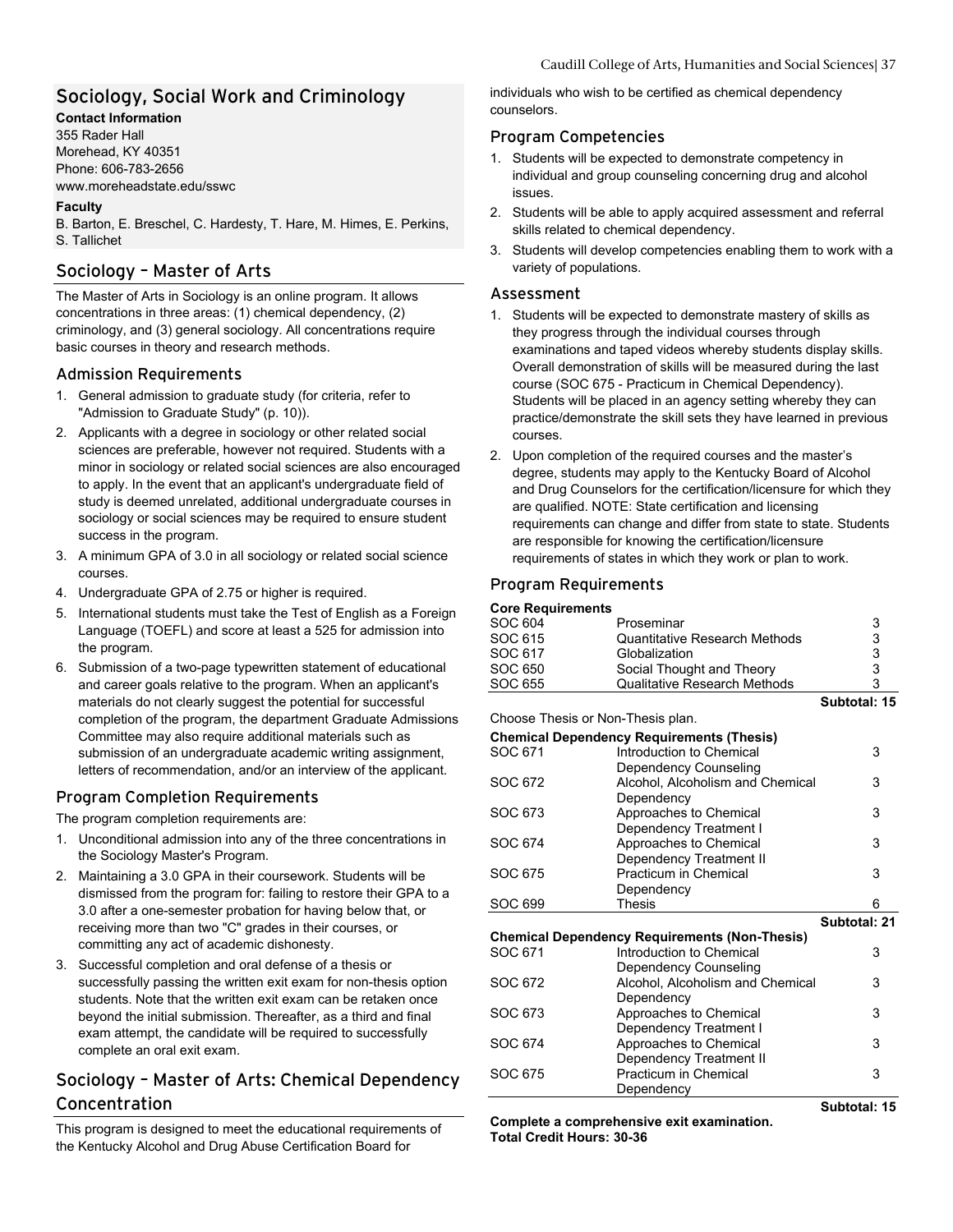## Sociology – Master of Arts: Criminology Concentration

#### Program Competencies

- 1. Students will be expected to understand sociological theories and quantitative and qualitative methodologies.
- 2. Students will demonstrate application of theories and methodologies in reviewing scholarly works and in conducting original research.

#### Program Requirements

#### **Core Requirements**

| SOC 604 | Proseminar                           | 3 |
|---------|--------------------------------------|---|
| SOC 615 | <b>Quantitative Research Methods</b> | 3 |
| SOC 617 | Globalization                        | 3 |
| SOC 650 | Social Thought and Theory            | 3 |
| SOC 655 | <b>Qualitative Research Methods</b>  | 3 |
|         |                                      |   |

**Subtotal: 15** 

#### Choose one of the following plans:

| <b>PLAN A (Thesis)</b>                       |                    |             |
|----------------------------------------------|--------------------|-------------|
| SOC 601                                      | Criminology Theory | 3           |
| SOC 625                                      | Deviance           | 3           |
| SOC/CRIM                                     | 600-level elective | 3           |
|                                              |                    | Subtotal: 9 |
| Completion of an approved thesis (six hours) |                    |             |
| SOC 699                                      | Thesis             | 6           |
|                                              |                    |             |
|                                              |                    | Subtotal: 6 |
| <b>PLAN B (Non-thesis)</b>                   |                    |             |
| SOC 601                                      | Criminology Theory | 3           |
| SOC 625                                      | Deviance           | 3           |
| SOC/CRIM                                     | 600-level elective | 9           |

**Subtotal: 15** 

**Complete a comprehensive exit examination. Total Credit Hours: 30** 

## Sociology – Master of Arts: General Sociology Concentration

#### Program Competencies

- 1. Students will be expected to understand sociological theories and quantitative and qualitative methodologies.
- 2. Students will demonstrate application of theories and methodologies in reviewing scholarly works and in conducting original research.

#### Program Requirements

#### **Core Requirements**

| SOC 604 | Proseminar                           |   |
|---------|--------------------------------------|---|
| SOC 615 | <b>Quantitative Research Methods</b> | 3 |
| SOC 617 | Globalization                        | 3 |
| SOC 650 | Social Thought and Theory            | 3 |
| SOC 655 | <b>Qualitative Research Methods</b>  | વ |

**Subtotal: 15** 

Choose one of the following plans:

#### **PLAN A (Thesis)**

#### **Completion of nine credit hours of approved graduate electives in sociology**  SOC 600-level electives 9 **Subtotal: 9**

|         | Completion of an approved thesis (six hours). | vuvlvlui. v |
|---------|-----------------------------------------------|-------------|
| SOC 699 | Thesis                                        |             |
|         |                                               |             |

**Subtotal: 6** 

#### **PLAN B (Non-thesis)**

**Completion of 15 credit hours of approved graduate electives in sociology** 

| --<br>SOC | 600-level electives |              |
|-----------|---------------------|--------------|
|           |                     | Subtotal: 15 |

**Complete a comprehensive exit examination. Total Credit Hours: 30**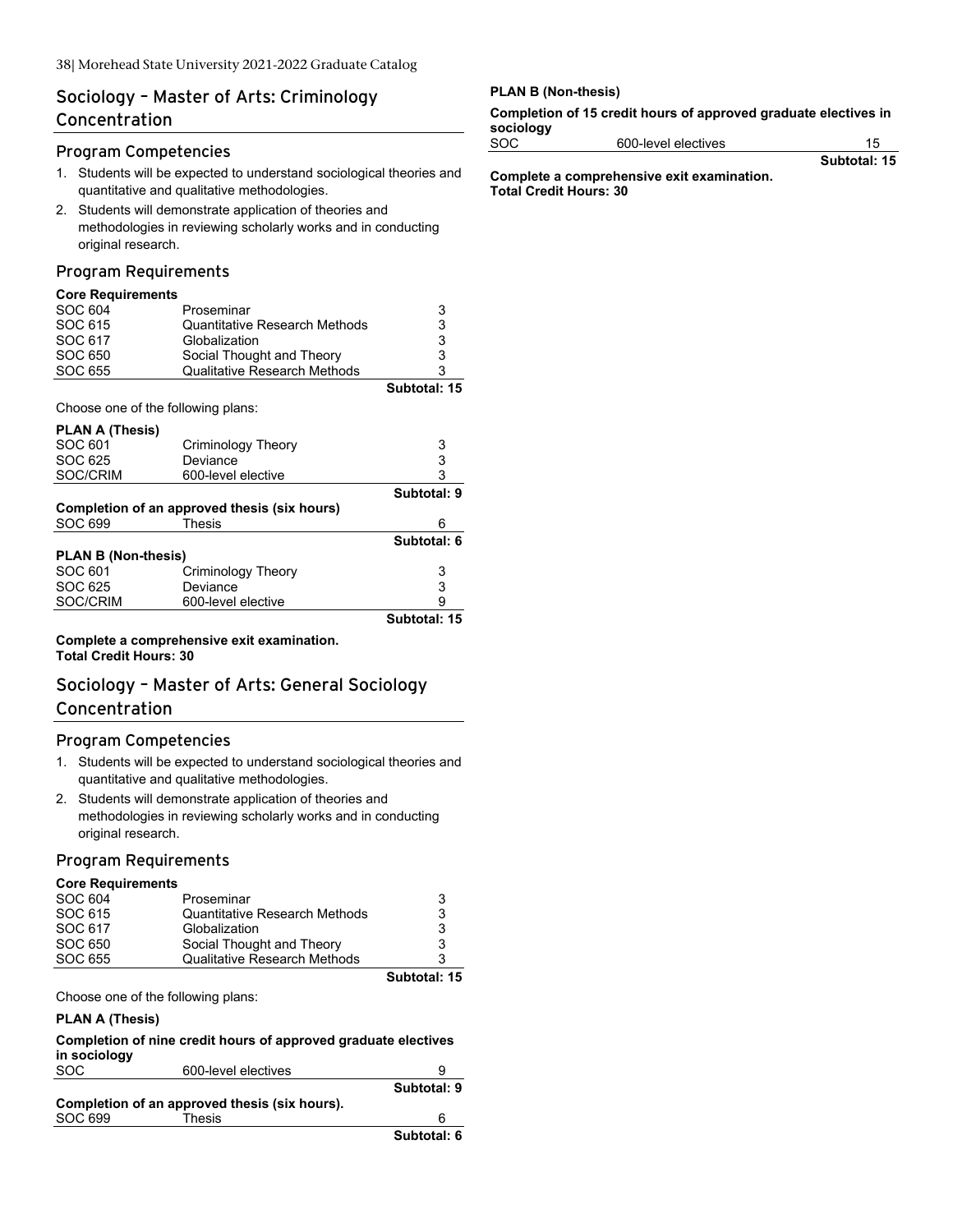# **College of Science**

#### **Dr. Wayne Miller, Dean**

246 Reed Hall Morehead, KY 40351 Phone: 606-783-2158/Fax: 606-783-5039 dsci@moreheadstate.edu www.moreheadstate.edu/science

## Agricultural Sciences Department

**Dr. Joyce Stubbs, Chair** 325 Reed Hall Morehead, KY 40351 Phone: 606-783-2662/Fax: 606-783-5067 agsi@moreheadstate.edu www.moreheadstate.edu/agriculture **Faculty**

F. Harrelson, P. Harrelson, J. Stubbs (Chair), V. Subramaniam

## Career and Technical Education

The Master of Science in Career and Technical Education allows concentrations in three areas: Agriculture, Career and Technical School Principal, and Industrial Education Technology (IET) - (See College of Business and Technology (p. 55)).

## Career and Technical Education – Master of Science

The Master of Science in Career and Technical Education is an online program.

#### Admission Requirements

- 1. General admission to graduate study (for criteria, refer to "Admission to Graduate Study" (p. 10)).
- 2. Earn a GPA of 3.5 or higher after completing 12 hours of MSCTE required coursework.
- 3. (For School Principal concentration only) Must hold a valid 5- or 10-year teaching certificate for any one of the areas of career and technical education authorized in the Kentucky State Plan for Career and Technical Education.

#### Program Competencies

- 1. Knowledge of the development, objectives, philosophy and administration of career and technical education.
- 2. The ability to analyze and understand the correct trends and status of career and technical education.
- 3. The ability to recognize different types of data derived from an examination and to measure and evaluate individual student performance.
- 4. The ability to manage personnel training and facilities in educational and industrial organizations.
- 5. Apply technical management functions in business, industry, education and government.
- 6. Apply theories, concepts and principles of related disciplines to develop communication skills required for technical trainers.
- 7. Apply scientific and technological concepts to solving technological problems.

8. Apply concepts and skills developed in a variety of technical and professional disciplines.

#### Assessment

- 1. Students are required to complete a thesis or to pass both an oral and written exit examination (passing grade for written examination = 70 percent).
- 2. Complete an annual survey of employers of recent graduates as to their satisfaction with the employee's performance as related to subject knowledge.

#### Requirements for the Degree

- 1. Be unconditionally admitted to the program.
- 2. Successfully complete and defend a thesis or pass both a written and oral comprehensive exit examination (passing grade for written examination = 70 percent).
- 3. Must complete the required course work with a minimum graduate cumulative 3.0 GPA.
- 4. *Successful completion of tests required by the Kentucky Education Professional Standards Board (EPSB) for the School Principal concentration is required for certification.*

### Program Requirements

#### **AGR Concentration**

**Electives** 

#### **CTE Core Requirements**

|         |                                  | Subtotal: 15 |
|---------|----------------------------------|--------------|
|         | Development                      |              |
| CTE 698 | Career Guidance and              | 3            |
| CTE 685 | Principles and Philosophy of CTE | 3            |
| CTE 660 | Trends and Issues in CTE         | 3            |
| CTE 630 | <b>Evaluation Techniques</b>     | 3            |
| AGR 603 | <b>Quality Assurance</b>         |              |
|         |                                  |              |

#### **AGR Concentration Requirements**

Nine hours graduate-level courses to be selected and approved by the student and faculty advisor in the AGR concentration from the "AGR Approved Concentration Electives."

#### **Subtotal: 9**

Choose six hours from the following:

| CHOOSE SIX HOURS HOIH THE TOHOWING. |                                        |               |
|-------------------------------------|----------------------------------------|---------------|
| AGR 605                             | <b>Farm Business Analysis</b>          | 3             |
| AGR 610                             | Meat Science                           | 3             |
| AGR 612                             | <b>Conservation Workshop</b>           |               |
| AGR 615                             | <b>Animal Nutrition</b>                | $\frac{3}{3}$ |
| AGR 620                             | Farm Animal Reproduction               | 3             |
| AGR 670                             | Directed Research                      | $1 - 6$       |
| AGR 672                             | Methods in Teaching Vocational         | 4             |
|                                     | Agriculture                            |               |
| AGR 674                             | Adult and Young Farmer Education       | 3             |
| AGR 676                             | Directed Study                         | $1 - 6$       |
| AGR 685                             | <b>Teaching Agricultural Mechanics</b> | 3             |
| AGR 686                             | <b>Planning Programs in Vocational</b> | 3             |
|                                     | Agriculture                            |               |
| AGR 688                             | Curriculum Development and             | 3             |
|                                     | <b>Content Selections</b>              |               |
| AGR 692                             | Supervision in Agriculture             | 3             |
| AGR 699                             | Thesis                                 | 6             |
| <b>CTE 640</b>                      | Administration and Supervision of      | 3             |
|                                     | CTE                                    |               |
|                                     |                                        |               |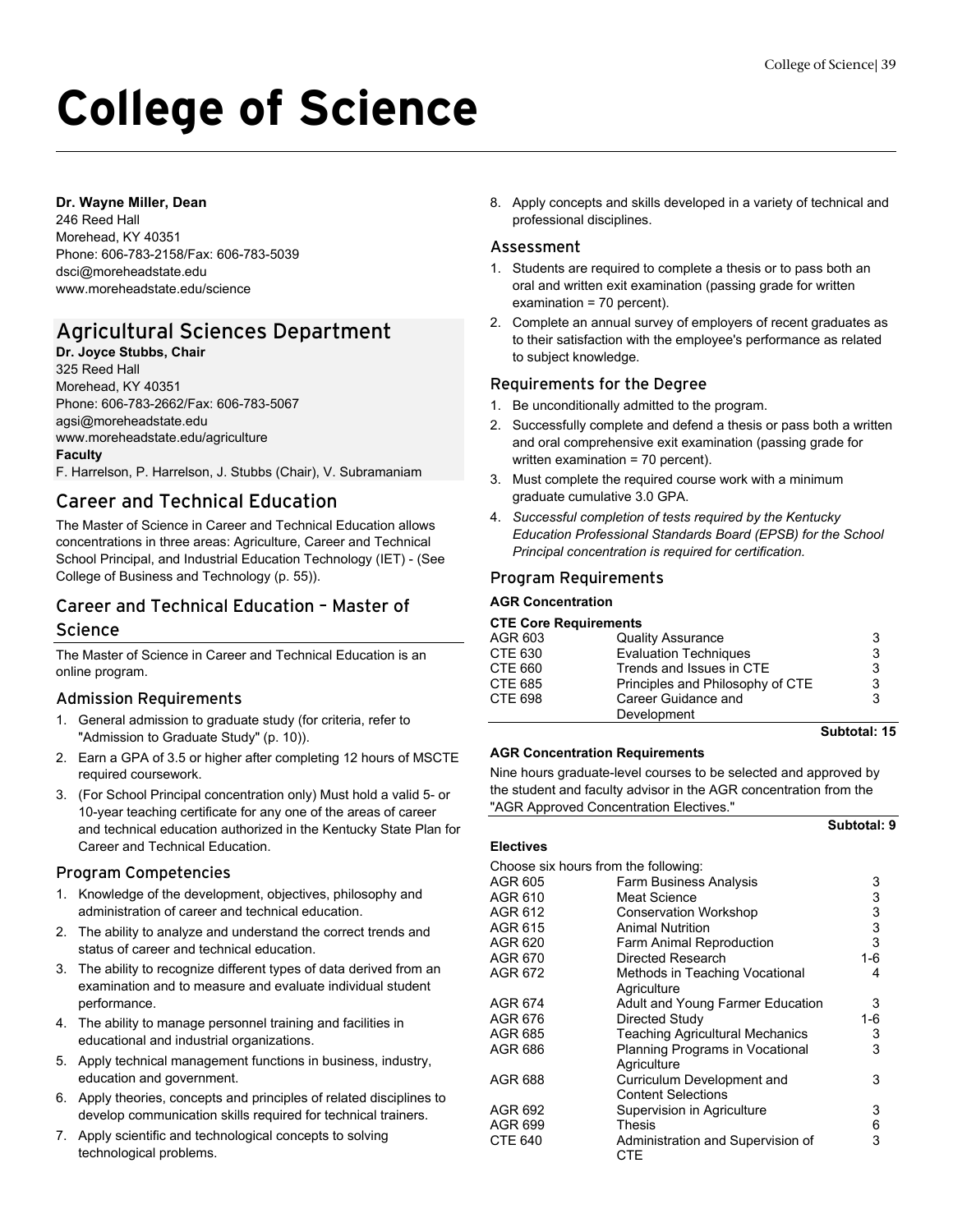| <b>CTE 650</b>  | Organization and Administration of<br><b>CTE</b> | 3           | <b>EDF 610</b>  | Advanced Human Growth and<br>Development | 3       |
|-----------------|--------------------------------------------------|-------------|-----------------|------------------------------------------|---------|
| <b>EDF 600</b>  | Research Methods in Education                    | 3           | <b>EDF 611</b>  | Adolescent Development                   | 3       |
| EDF 610         | Advanced Human Growth and                        | 3           | <b>EDF 680</b>  | History and Philosophy of                | 3       |
|                 | Development                                      |             |                 | Education                                |         |
| EDF 611         | Adolescent Development                           | 3           | <b>EDF 681</b>  | Advanced Seminar in                      | 3       |
| <b>EDF 680</b>  | History and Philosophy of                        | 3           |                 | <b>Contemporary Educational</b>          |         |
|                 | Education                                        |             |                 | Thought                                  |         |
| <b>EDIL 601</b> | Introduction to School Leadership                | 3           | <b>EDGC 619</b> | <b>Career Counseling</b>                 | 3       |
|                 | Administration                                   |             | <b>EDGC 620</b> | Psycho-Social and Multicultural          | 3       |
|                 |                                                  | 3           |                 |                                          |         |
| <b>EDIL 618</b> | School Finance and Support                       |             |                 | Factors in Counseling                    |         |
|                 | <b>Services</b>                                  |             | <b>EDGC 656</b> | Introduction to Counseling               | 3       |
| <b>EDIL 628</b> | School Law and Ethics                            | 3           | <b>EDGC 661</b> | Measurement Principles and               | 3       |
| <b>EDUC 635</b> | Teaching Critical Thinking and                   | 3           |                 | Techniques                               |         |
|                 | <b>Decision Making</b>                           |             | <b>EDGC 662</b> | Assessment in Counseling                 | 3       |
| ETM 619         | <b>Total Quality Control</b>                     | 3           | <b>EDGC 665</b> | Philosophy and Practice of School        | 3       |
| <b>IET 620</b>  | Industrial Education for the                     | 3           |                 | Counseling                               |         |
|                 | <b>Elementary Teacher</b>                        |             | <b>EDGC 674</b> | Seminar in Guidance and                  | $1 - 3$ |
| <b>ETM 621</b>  | Experimental Design in                           | 3           |                 | Counseling                               |         |
|                 |                                                  |             | <b>EDGC 680</b> | <b>Family Counseling</b>                 |         |
|                 | Organizations                                    |             |                 |                                          | 3       |
| <b>ETM 622</b>  | Advanced Project Management                      | 3           | <b>EDIL 601</b> | Introduction to School Leadership        | 3       |
| ETM 630         | <b>Advanced Engineering Design</b>               | 3           |                 | Administration                           |         |
| <b>ETM 644</b>  | Wireless Networking and Systems                  | 3           | <b>EDIL 618</b> | School Finance and Support               | 3       |
| <b>ETM 645</b>  | Computer Interfacing and                         | 3           |                 | Services                                 |         |
|                 | Applications                                     |             | <b>EDIL 619</b> | Technology and Best Practices for        | 3       |
| ETM 680         | <b>Advanced Networking</b>                       | 3           |                 | School Improvement                       |         |
| <b>ETM 688</b>  | Computer Integrated                              | 3           | <b>EDIL 621</b> | Research for Instructional               | 3       |
|                 | Manufacturing                                    |             |                 | Leadership                               |         |
|                 |                                                  |             |                 |                                          |         |
| <b>ETM 698</b>  | Research Methods in Technology                   | 3           | <b>EDIL 628</b> | School Law and Ethics                    | 3       |
|                 |                                                  | Subtotal: 6 | <b>EDIL 634</b> | Leadership for Human Resources           | 3       |
|                 | <b>AGR Approved Concentration Electives:</b>     |             |                 | Development in Schools                   |         |
| <b>AGR 600</b>  | Emerging Technologies and Impact                 | 3           | <b>EDIL 635</b> | <b>Understanding Professional</b>        | 3       |
|                 |                                                  |             |                 | Responsibilities of Teacher              |         |
| AGR 605         | Farm Business Analysis                           | 3           |                 | Leaders                                  |         |
| AGR 610         | Meat Science                                     | 3           | EDIL 636        | Mentoring for Improved Results           | 3       |
| AGR 612         | <b>Conservation Workshop</b>                     | 3           | <b>EDIL 637</b> | Leadership for School Program            | 3       |
| AGR 615         | <b>Animal Nutrition</b>                          | 3           |                 | Collaboration                            |         |
| AGR 620         | Farm Animal Reproduction                         | 3           |                 |                                          |         |
| AGR 670         | <b>Directed Research</b>                         | $1 - 6$     | <b>EDIL 638</b> | Designing and Implementing               | 3       |
| AGR 672         | Methods in Teaching Vocational                   | 4           |                 | Professional Development                 |         |
|                 | Agriculture                                      |             | <b>EDIL 647</b> | Leadership for School Community          | 3       |
| AGR 674         | Adult and Young Farmer Education                 | 3           |                 | Relations                                |         |
| AGR 676         | <b>Directed Study</b>                            | $1 - 6$     | <b>EDIL 649</b> | School District Management               | 3       |
|                 |                                                  |             | <b>EDIL 650</b> | Leadership for School Program            | 3       |
| <b>AGR 684</b>  | <b>Teaching Vocational Agriculture</b>           | 8           |                 | Improvement                              |         |
| AGR 685         | <b>Teaching Agricultural Mechanics</b>           | 3           | <b>EDIL 659</b> | <b>Systems for Change</b>                | 3       |
| AGR 686         | Planning Programs in Vocational                  | 3           | <b>EDIL 669</b> | Leadership for School Problem            | 3       |
|                 | Agriculture                                      |             |                 | Solving                                  |         |
| <b>AGR 688</b>  | Curriculum Development and                       | 3           | <b>EDSP 600</b> | Workshop                                 | $1 - 3$ |
|                 | <b>Content Selections</b>                        |             |                 |                                          |         |
| AGR 692         | Supervision in Agriculture                       | 3           | <b>EDSP 601</b> | Survey of Exceptional Children           | 3       |
| <b>AGR 699</b>  | Thesis                                           | 6           | <b>EDSP 602</b> | Speech and Language Problems             | 3       |
| CTE 640         | Administration and Supervision of                | 3           | <b>EDSP 603</b> | Assessment Methodology for the           | 3       |
|                 | <b>CTE</b>                                       |             |                 | Handicapped                              |         |
|                 |                                                  |             | <b>EDSP 604</b> | Resource Concepts for the                | 3       |
| <b>CTE 650</b>  | Organization and Administration of               | 3           |                 | Handicapped                              |         |
|                 | CTE                                              |             | <b>EDSP 605</b> | Early Childhood Special Education        | 3       |
| EDAH 641        | Administrative and Management                    | 3           | <b>EDSP 621</b> | Operation of Special Education           | 3       |
|                 | Issues in Higher Education                       |             |                 | Programs                                 |         |
| EDAH 642        | Student Personnel in Higher                      | 3           |                 |                                          |         |
|                 | Education                                        |             | <b>EDSP 622</b> | Instructional Leadership in Special      | 3       |
| EDAH 643        | Seminar in Higher Education                      | 3           |                 | Education                                |         |
|                 |                                                  | 3           | <b>EDSP 623</b> | Special Education Program                | 3       |
| EDAH 644        | Principles of Higher Education                   |             |                 | Coordination                             |         |
| EDAH 647        | Principles of Adult Education                    | 3           | <b>EDSP 630</b> | Universal Design for Learning            | 3       |
| <b>EDAH 650</b> | Developmental Education for Adult                | 3           | <b>EDSP 641</b> | Conceptions and Identification of        | 3       |
|                 | Students                                         |             |                 | Gifted Children and Youth                |         |
| <b>EDAH 651</b> | Human Development in Adulthood                   | 3           |                 |                                          |         |
| <b>EDAH 653</b> | Program/Curriculum Development                   | 3           | <b>EDTC 631</b> | Designing the Learning                   | 3       |
|                 | and Evaluation                                   |             |                 | Environment                              |         |
| EDAH 660        | Survey of Community College                      | 3           | <b>EDTC 683</b> | Creativity in 21st Century               | 3       |
| <b>EDAH 661</b> | The Community College Student                    | 3           |                 | Education                                |         |
|                 |                                                  |             | <b>EDTL 605</b> | Developmental Analysis of                | 3       |
| EDAH 662        | Seminar in Community College                     | 3           |                 | Learning                                 |         |
| EDAH 688        | Seminar in Adult Education                       | 3           | <b>EDUC 603</b> | <b>National Board Certification</b>      | 3       |
| <b>EDF 600</b>  | Research Methods in Education                    | 3           |                 |                                          |         |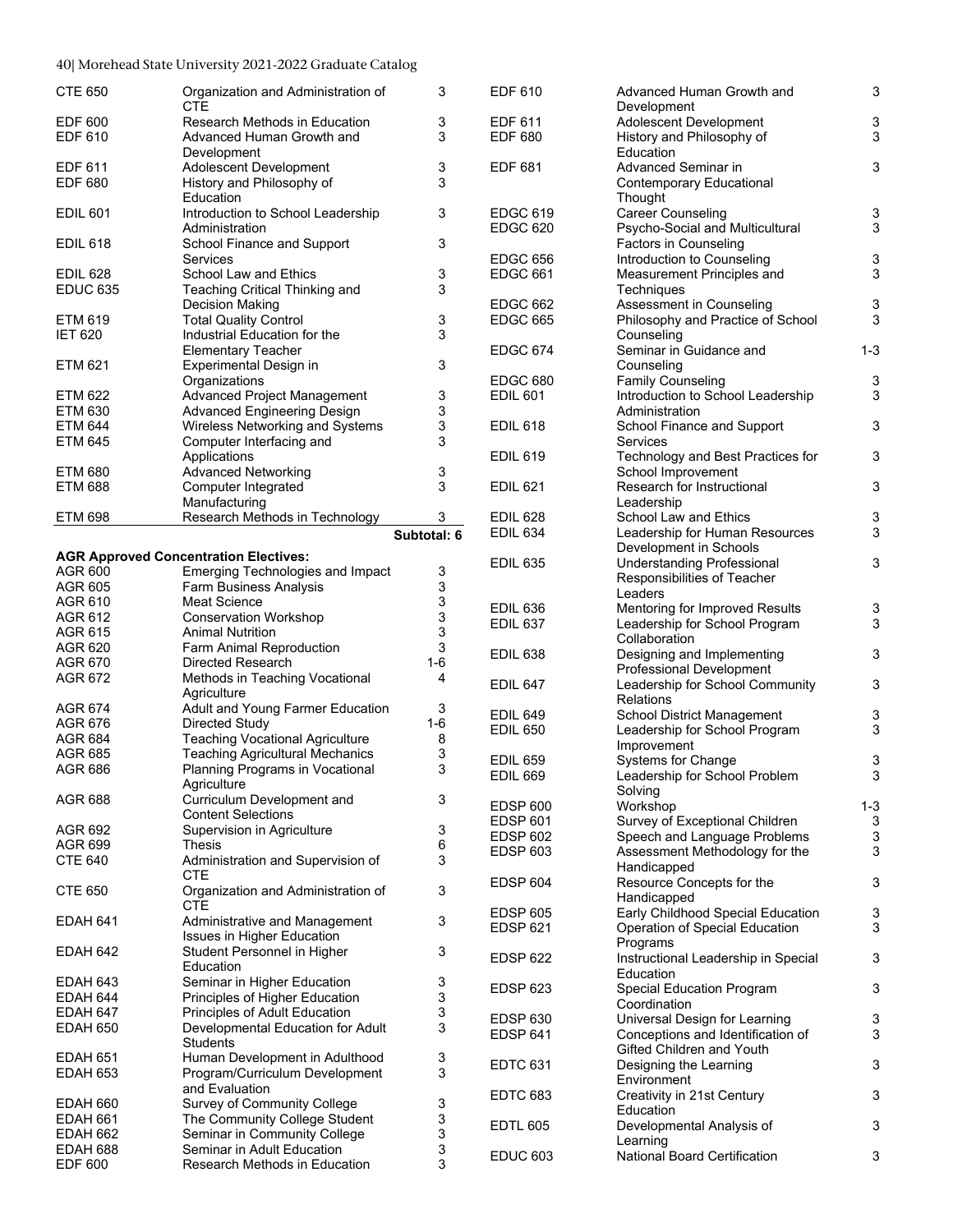|                 | Preparation                            |   |
|-----------------|----------------------------------------|---|
| <b>EDUC 629</b> | Reading Programs: The Role of the      | 3 |
|                 | Administrator                          |   |
| <b>EDUC 635</b> | Teaching Critical Thinking and         | 3 |
|                 | Decision Making                        |   |
| <b>EDUC 682</b> | The At-Risk Student                    | 3 |
| <b>EDUC 684</b> | <b>Producing Audiovisual Materials</b> | 3 |
| <b>EDTC 611</b> | Introduction to Research and Grant     | 3 |
|                 | Writing                                |   |
| <b>EDTC 625</b> | Assistive Technology                   | 3 |
| <b>EDTC 628</b> | Technology, Education and Culture      | 3 |
| <b>EDTC 644</b> | Multimedia Design for the              | 3 |
|                 | Classroom                              |   |
| <b>EDTC 680</b> | Introduction to Instructional Design   | 3 |
|                 | and Technology                         |   |
| <b>EDTC 681</b> | Individualized Learning Systems        | 3 |
| <b>EDTC 685</b> | Principles of Distance Education       | 3 |
|                 | Delivery                               |   |
| <b>EDTC 688</b> | <b>Educational Gaming and</b>          | 3 |
|                 | Simulation                             |   |
|                 |                                        |   |

#### **CTE School Principal Concentration**

|                | <b>CTE School Principal Core Requirements</b> |              |
|----------------|-----------------------------------------------|--------------|
| AGR 603        | <b>Quality Assurance</b>                      | 3            |
|                | or                                            |              |
| ETM 603        | <b>Quality Assurance</b>                      | 3            |
| CTE 630        | <b>Evaluation Techniques</b>                  | 3            |
| <b>CTE 660</b> | Trends and Issues in CTE                      | 3            |
| <b>CTE 685</b> | Principles and Philosophy of CTE              | 3            |
| <b>CTE 698</b> | Career Guidance and                           | 3            |
|                | Development                                   |              |
|                |                                               | Subtotal: 15 |

#### **CTE School Principal Concentration Requirements**

Complete 12 hours from the following or equivalent courses as determined by advisor.

|                 |                                           | Subtotal: 12 |
|-----------------|-------------------------------------------|--------------|
| <b>EDIL 678</b> | <b>Resource Utilization</b>               |              |
| <b>EDIL 677</b> | CTF.<br>School Law and Diverse Learners   | 3            |
| <b>CTE 650</b>  | Organization and Administration of        | 3            |
| CTE 640         | Administration and Supervision of<br>CTF. |              |

#### **Electives**

Complete three hours from the following:

| AGR 605        | <b>Farm Business Analysis</b>          | 3       |
|----------------|----------------------------------------|---------|
| AGR 612        | <b>Conservation Workshop</b>           | 3       |
| <b>AGR 615</b> | <b>Animal Nutrition</b>                | 3       |
| <b>AGR 670</b> | Directed Research                      | $1 - 6$ |
| AGR 672        | Methods in Teaching Vocational         | 4       |
|                | Agriculture                            |         |
| AGR 674        | Adult and Young Farmer Education       | 3       |
| AGR 676        | Directed Study                         | 1-6     |
| AGR 685        | <b>Teaching Agricultural Mechanics</b> | 3       |
| AGR 686        | Planning Programs in Vocational        | 3       |
|                | Agriculture                            |         |
| <b>AGR 688</b> | Curriculum Development and             | 3       |
|                | <b>Content Selections</b>              |         |
| AGR 692        | Supervision in Agriculture             | 3       |
| AGR 699        | Thesis                                 | 6       |
| ETM 619        | <b>Total Quality Control</b>           | 3       |
| <b>ETM 621</b> | Experimental Design in Organizations   | 3       |
| <b>ETM 622</b> | Advanced Project Management            | 3       |
| <b>ETM 630</b> | Advanced Engineering Design            | 3       |
| <b>ETM 644</b> | Wireless Networking and Systems        | 3       |
| <b>ETM 645</b> | Computer Interfacing and               | 3       |
|                | Applications                           |         |
| <b>ETM 670</b> | Directed Research                      | 1-6     |
| <b>ETM 676</b> | Directed Study                         | 1-6     |
| <b>ETM 680</b> | <b>Advanced Networking</b>             | 3       |

#### College of Science| 41

| <b>ETM 688</b>  | Computer Integrated<br>Manufacturing | з           |
|-----------------|--------------------------------------|-------------|
| <b>ETM 698</b>  | Research Methods in Technology       | 3           |
| <b>ETM 699</b>  | Thesis                               | 6           |
| <b>EDF 600</b>  | Research Methods in Education        | 3           |
| <b>EDF 610</b>  | Advanced Human Growth and            | 3           |
|                 | Development                          |             |
| EDF 611         | Adolescent Development               | 3           |
| EDF 680         | History and Philosophy of Education  | 3           |
| <b>EDIL 601</b> | Introduction to School Leadership    | 3           |
|                 | Administration                       |             |
| <b>EDUC 635</b> | Teaching Critical Thinking and       | 3           |
|                 | <b>Decision Making</b>               |             |
|                 |                                      | Subtotal: 3 |

#### **Total Credit Hours: 30**

#### Career and Technical Education – Rank I Program

The Rank I in Career and Technical Education is an online program.

#### Admission Requirements

- 1. General admission to graduate study (for criteria, refer to "Admission to Graduate Study" (p. 10)).
- 2. A minimum cumulative GPA of 2.75 on the baccalaureate degree awarding final transcript or a minimum cumulative GPA of 3.0 on the master's degree awarding final transcript for those who have completed a previous master's degree from a regionally accredited institution of higher education is required.
- 3. Must hold a master's degree from an accredited college or university or have completed a fifth year program.
- 4. Must possess a valid teaching certificate.

#### Program Requirements

- 1. The program must be planned with the student's advisor.
- 2. A minimum of 60 graduate credit hours including the master's degree or the fifth year.
- 3. A minimum cumulative GPA of 3.0. No credit is accepted on grades lower than "C."
- 4. Up to nine credit hours may be earned at another accredited institution with approval.
- 5. Credit earned by correspondence shall not apply toward the Rank I program.
- 6. Student must meet University exit assessment criteria.
- 7. Must be unconditionally admitted.

The program must be planned with the student's advisor on check sheets available in the department.

#### **Total Credit Hours: 60**

#### Biology and Chemistry Department **Dr. Charles Lydeard, Chair**

103 Lappin Hall Morehead, KY 40351

Phone: 606-783-2945/Fax: 606-783-5002

bioc@moreheadstate.edu

www.moreheadstate.edu/biochem

#### **Faculty**

- M. Blankenbuehler, D. DeMoss, D. Eisenhour, M. Fultz, G. Gearner, K. Gibbs, J. Hare, C. Lydeard (Chair), A. Macintosh, M. Mefford, S.
- O'Keefe, D. Peyton, B. Reeder, A. Risk, C. Tuerk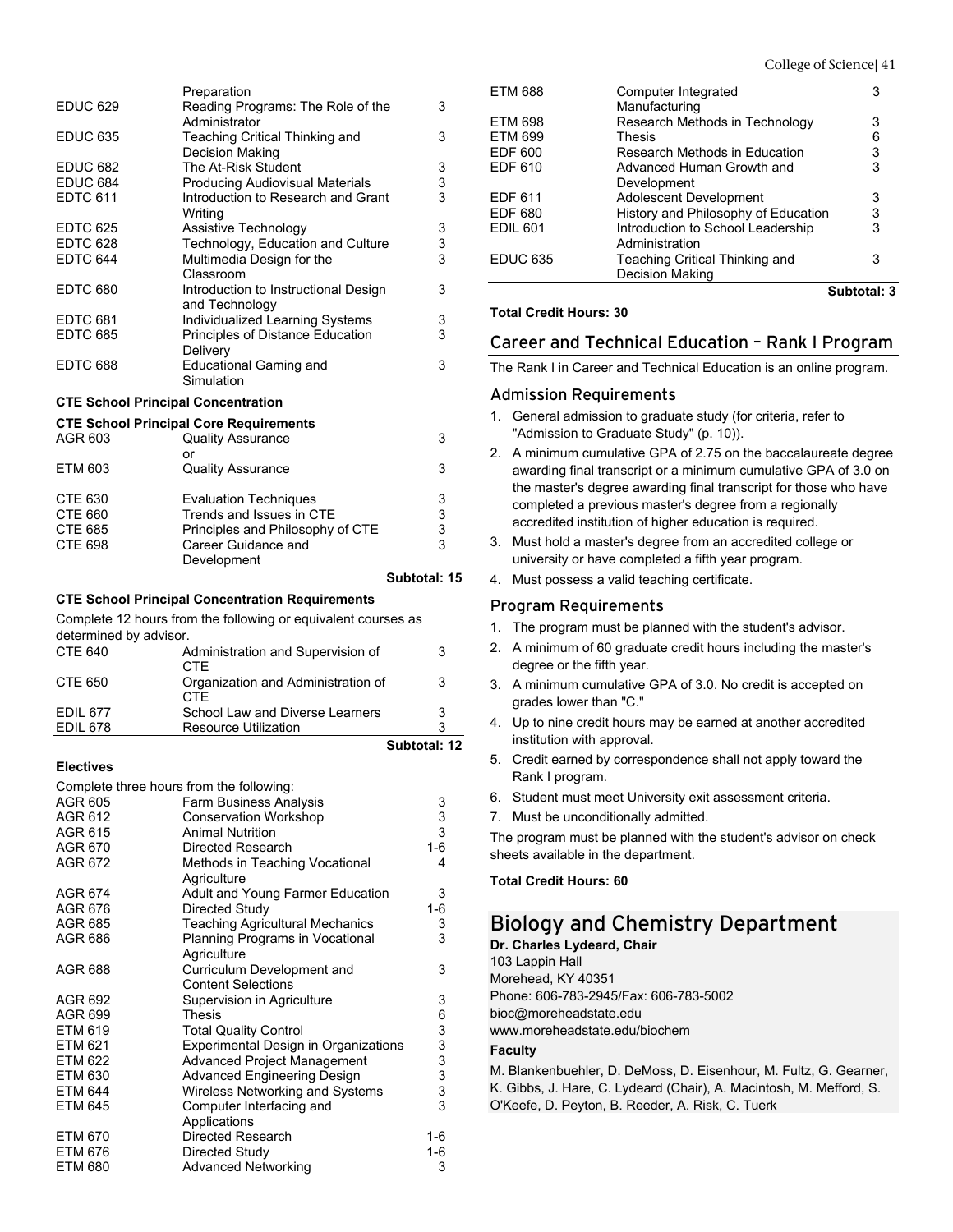#### Biology – Master of Science

Graduate students pursuing the Master of Science in Biology may elect to follow a thesis or a non-thesis route. An advisory committee of at least three faculty members, versed in the student's specific area of interest, guides the student's graduate career.

With the approval of the student's advisory committee, up to nine credit hours of graduate work in biology or closely related fields may be taken outside the department or transferred as part of the student's program. Transfer credits may include up to nine hours of graduate credit from the Gulf Coast Research Laboratory in Ocean Springs, Miss., with which the University is affiliated or other universities.

Additional information regarding specific courses and program possibilities can be found at www.moreheadstate.edu/biochem or by writing the Chair, Department of Biology and Chemistry, Morehead State University, Morehead, KY, 40351. On-campus students can inquire at 103 Lappin Hall.

#### Admission Requirements

- 1. General admission to graduate study (for criteria, refer to "Admission to Graduate Study" (p. 10)).
- 2. Completion of an undergraduate major or minor in biology, environmental science or an equivalent course of study.
- 3. Minimum GPA of 2.5 with a minimum GPA of 3.0 in all upper division biology courses.
- 4. Acceptable proficiency in chemistry, mathematics and physics as determined by the biology graduate admissions committee.
- 5. Minimum GRE score of 286 for verbal plus quantitative sections.
- 6. Minimum TOEFL score for international students is 525. Computer-based test score of 173. Internet-based score is 70.

#### Program Competencies

- 1. All students are expected to demonstrate:
	- a. The mastery of course work considered fundamental to the training of a biologist. Required competencies may include the accumulation of knowledge in molecular biology, botany, zoology, microbiology, physiology, ecology and evolution. A thesis-track student may elect to specialize in one of the above areas.
	- b. The mastery of supplementary courses selected to enhance the training of a biologist. Supplemental course work generally includes statistics and/or computer skills.
	- c. The use of equipment and instruments required for biological research.
	- d. The ability to think analytically, and have a thorough understanding of the scientific method. Students are expected to evaluate published research with respect to experimental design, strengths and weaknesses of data and validity of research conclusions.
	- e. The ability to write a formal proposal of their intended research projects. The proposal will consist of a literature survey, research objectives, materials and methods, significance, bibliography and an itemized budget for the research (thesis students).
	- f. The ability to design original experiments, collect and analyze data and report the findings through oral and written presentations (thesis students).
- 2. Students preparing for post-master's degree professions must develop those competencies required for admission to professional schools or Ph.D. level graduate programs.

#### Assessment

- 1. Students must pass both a written exit examination prepared by the biology and chemistry departmental committee and an oral examination given by the student's graduate committee. It is expected that students attain an 80% performance level on the written exit examination and unanimous approval by the student's graduate committee concerning performance on the final oral examination and research component. Students failing to reach the 80% performance level on the written exam may retake the exam one time after a seven-day period.
- 2. In-class evaluation of journal research occurs in all graduate courses, and interpretation of scientific articles associated with the student's thesis or non-thesis research is evaluated.
- 3. All research proposals are evaluated by the major professor and the graduate coordinator.
- 4. Every thesis track student is expected to perform original research and present the data in a formal seminar (BIOL 671) setting to the faculty and students of the biology and chemistry department. This oral seminar is graded by the faculty in attendance and the averaged score must be 80% or above. Students failing to reach the 80% performance level must give the seminar to their committee after a seven-day period.

#### Requirements for the Degree (Thesis)

- 1. Satisfy University degree requirements.
- 2. Must be unconditionally admitted.
- 3. Complete an approved thesis.
- 4. Complete a minimum of 30 credit hours of 600-level course work, including six credit hours for the thesis and one credit hour for graduate seminar.
- 5. At least 24 of the 30 hours must be completed in biological science. The remaining hours may be selected from biology or related fields (if approved by the student's advisory committee).
- 6. Take final written/oral examinations as determined by the student's advisory committee.

#### **Biology Thesis Requirements**

|                 |                  | Subtotal: 30 |
|-----------------|------------------|--------------|
| BIOL 600-level  | <b>Flectives</b> | 23           |
| <b>BIOL 671</b> | Graduate Seminar |              |
| <b>BIOL 699</b> | Thesis           |              |

**Total Credit Hours: 30** 

#### Requirements for the Degree (Non-thesis)

- 1. Satisfy University degree requirements.
- 2. Must be unconditionally admitted.
- 3. Complete a minimum of 30 credit hours of graduate (600-level) work.
- 4. Complete a minimum of 21 approved credit hours in biology (of the 30 required). The remaining nine hours may be selected from biology or related fields (with the approval of the student's graduate committee; e.g. education, RAPP, mathematics and psychology).
- 5. Successfully complete (with a minimum score of 80 percent) three final written examinations over the student's biology coursework.

#### **Biology Non-Thesis Requirements**

| BIOL 600-level   | Electives | 21 |
|------------------|-----------|----|
| Any 600-level or |           |    |
| higher course    |           |    |

**Total Credit Hours: 30**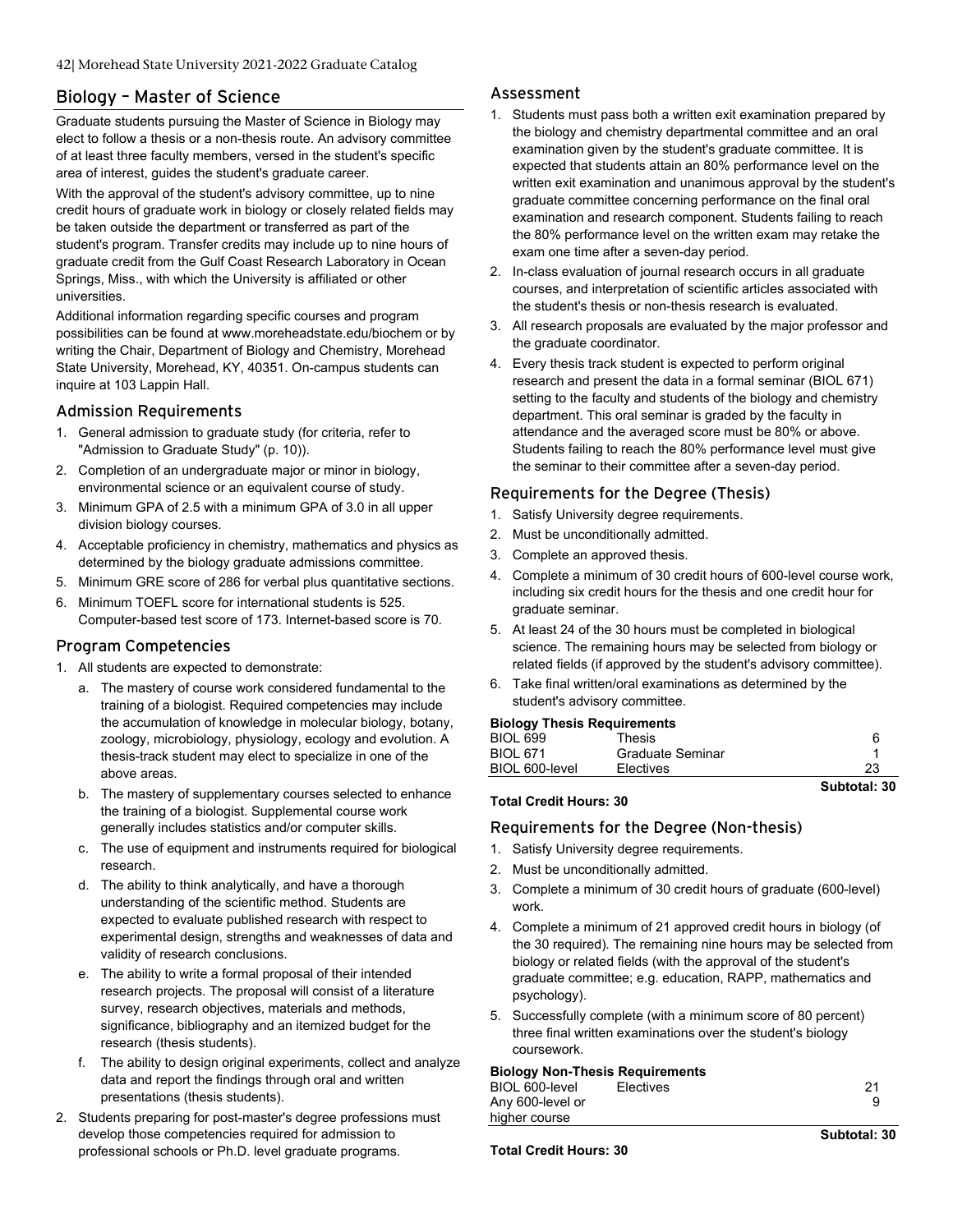**Subtotal: 34** 

## Biology with Concentration in Regional Analysis and Public Policy – Master of Science

#### Admission Requirements

- 1. General admission to graduate study (for criteria, refer to "Admission to Graduate Study" (p. 10)).
- 2. Completion of an undergraduate major in biology, environmental science or an equivalent course of study.
- 3. Minimum GPA of 3.0 in all upper division biology courses.
- 4. Acceptable proficiency in chemistry, mathematics and physics as determined by the biology graduate admissions committee.
- 5. Minimum GRE score of 400 for verbal and 400 for quantitative sections.
- 6. Minimum TOEFL score for international students is 525. Computed-based test score of 173. Internet-based score is 70.

#### Program Competencies

- 1. All students are expected to demonstrate:
	- a. The mastery of course work considered fundamental to the training of a biologist. Required competencies may include the accumulation of knowledge in molecular biology, botany, zoology, microbiology, physiology, ecology and evolution. A thesis-track student may elect to specialize in one of the listed areas.
	- b. The mastery of supplementary requirements selected to enhance the training of a biologist, including statistics and regional analysis.
	- c. The use of equipment and instruments required for biological research.
	- d. The ability to think analytically and have a thorough understanding of the scientific method. Students are expected to evaluate published research with respect to experimental design, strengths and weaknesses of data and validity of research conclusions.
	- e. The ability to write a formal proposal of their intended research projects. The proposal will consist of a literature survey, research objectives, materials and methods, significance, bibliography and an itemized budget for the research (thesis students).
	- f. The ability to design original experiments, collect and analyze data and report the findings through oral and written presentations (thesis students).
- 2. Students preparing for post-master's degree professions must develop those competencies required for admission to professional schools or Ph.D. level graduate programs.

#### Assessment

- 1. Students must pass both a written exit examination prepared by the biology and chemistry departmental committee and an oral examination given by the student's graduate committee. It is expected that students attain an 80% performance level on the written exit examination and unanimous approval by the student's graduate committee concerning performance on the final oral examination and research component. Exams will include questions pertaining to regional analysis and biological principles. Students failing to reach the 80% performance level on the written exam may retake the exam one time after a seven-day period.
- 2. In-class evaluation of journal research occurs in all graduate courses, and interpretation of scientific articles associated with the student's thesis or non-thesis research is evaluated.
- 3. All research proposals are evaluated by the graduate advisory committee.
- 4. Every thesis option student is expected to perform original research and present the data in a formal seminar (BIOL 671) setting to the faculty and students of the biology and chemistry department. This oral seminar is graded by the faculty in attendance and the averaged score must be 80% or above. Students failing to reach the 80% performance level must give the seminar to their committees after a seven-day period.

#### Program Requirements (Thesis-RAPP)

- 1. Satisfy University degree requirements.
- 2. Complete an approved thesis.
- 3. Complete a minimum of 34 credit hours of 600-level course work, including six credit hours for the thesis and one credit hour for biology graduate seminar.
- 4. At least 22 credit hours must be completed in biological sciences.
- 5. Take final written/oral examinations as determined by the student's advisory committee, which must include at least one IRAPP faculty member (associate or affiliate).
- 6. Complete the 12 credit hour regional analysis requirements.
- 7. Each student will be required to take one credit hour of biology graduate seminar.

#### **Biology Thesis RAPP Requirements**

| <b>BIOL 699</b> | Thesis                                 | 6  |
|-----------------|----------------------------------------|----|
| <b>BIOL 671</b> | <b>Graduate Seminar</b>                |    |
| BIOL 600-level  | Electives                              | 15 |
| MATH 653        | Concepts in the Design of              | 3  |
|                 | Experiments                            |    |
| <b>RAPP 610</b> | <b>Ideology and Policy Development</b> | 3  |
|                 | in Appalachia                          |    |
| <b>RAPP 620</b> | <b>Economic Development</b>            | 3  |
| <b>RAPP 630</b> | <b>Graduate Seminar in Regional</b>    | 3  |
|                 | Issues                                 |    |

#### **Total Credit Hours: 34**

#### Program Requirements (Non-thesis)

- 1. Satisfy University degree requirements.
- 2. Must be unconditionally admitted.
- 3. Complete a minimum of 37 credit hours of 600-level course work.
- 4. At least 25 credit hours must be completed in biological sciences.
- 5. Complete the 12 credit hour regional analysis requirements.
- 6. Take final written/oral examinations as determined by student's advisory committee, which must include at least one IRAPP faculty (associate or affiliate).

#### **Biology Non-Thesis RAPP Requirements**

|                 |                                        | Subtotal: 37 |
|-----------------|----------------------------------------|--------------|
|                 | Issues                                 |              |
| <b>RAPP 630</b> | <b>Graduate Seminar in Regional</b>    | 3            |
| <b>RAPP 620</b> | <b>Economic Development</b>            | 3            |
|                 | in Appalachia                          |              |
| <b>RAPP 610</b> | <b>Ideology and Policy Development</b> | 3            |
|                 | Experiments                            |              |
| <b>MATH 653</b> | Concepts in the Design of              | 3            |
| BIOL 600-level  | Electives                              | 24           |
| <b>BIOL 671</b> | Graduate Seminar                       |              |
|                 |                                        |              |

#### **Total Credit Hours: 37**

#### Biology 4+1 Program

Undergraduate students with a minimum of 80 hours of completed course work in their undergraduate program of study (Biological Sciences or Biomedical Sciences) can apply for admission to the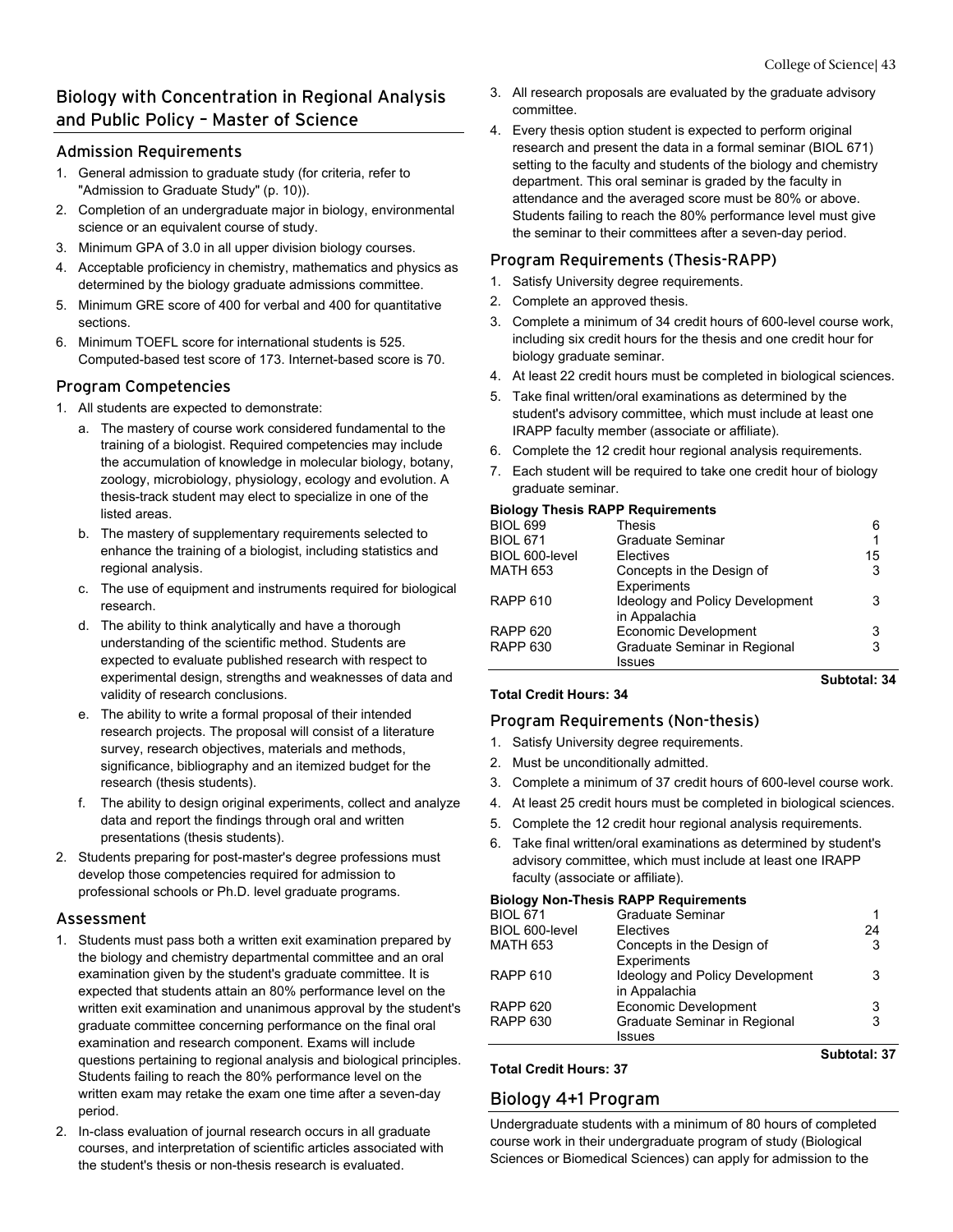Biology 4+1 Program through the Graduate School Application process (see Admission Requirements for Biology - Master of Science (p. 42)), but must do so no later than the second semester of their junior year. The Biology 4+1 Program requires the student applicant to be conditionally accepted into the Graduate School and to the Master of Science Biology degree program prior to their bachelor's degree being awarded.

#### Admission Requirements

- Only students who will complete both a Bachelor of Science in Biological Sciences or Biomedical Sciences and a Master of Science in Biology at Morehead State University are eligible to enroll in the Biology 4+1 Program.
- Students already enrolled in a graduate program may not retroactively enroll in the Biology 4+1 Program.
- Only students with a cumulative GPA of 3.25 or above and a minimum earned grade of "B" or better in all 300- and 400-level biology (BIOL) courses completed are eligible to enter the Biology 4+1 Program.

Once accepted, the Biology 4+1 student will be assigned a second academic advisor, the Biology Graduate Coordinator, who will carefully monitor the student's progress toward the M.S. in Biology degree completion.

#### Eligibility to Continue in the Biology 4+1 Program

- 1. To continue in the Biology 4+1 Program after admission, the student must earn a grade of "B" or better in each of the three 600-level graduate BIOL courses (totaling 9-12 credit hours) approved for both the B.S. and the M.S. degree plans.
- 2. Students must also maintain a minimum cumulative undergraduate GPA of 3.25.
- 3. Students enrolled in the Biology 4+1 Program will take 9-12 credit hours of 600-level graduate BIOL courses. The 600-level graduate BIOL courses will count for both undergraduate and graduate credit, will be posted on each student's undergraduate and graduate transcript and will be calculated in the student's cumulative GPAs for both the bachelor's degree and the master's degree on each of their respective transcripts.
- 4. Students must be unconditionally accepted to the Graduate School to continue on to the fifth year, which requires:
	- a. Completion of all B.S. Biological Sciences or Biomedical Sciences degree requirements, and
	- b. Earning a minimum GRE score of 286 for verbal plus quantitative sections.

Students who do not continue to meet these requirements will be released from the Biology 4+1 Program. Any eligible biology (BIOL) courses the student took for graduate credit and earned a passing grade will still count towards meeting their undergraduate program's degree requirements; and the student will be eligible to apply to the regular Master of Science in Biology degree program after earning the bachelor's degree. The graduate credit taken by a student released from the 4+1 program will also count towards the requirement of any subsequent graduate program in Biology if a grade of "C" or better is achieved.

## Gulf Coast Research Laboratory

Morehead State University is affiliated with the Gulf Coast Research Laboratory, Ocean Springs, Mississippi. This affiliation provides undergraduate and graduate students with the opportunity to take courses and conduct research in marine sciences at an established, well-equipped laboratory located on the Gulf of Mexico. The laboratory furnishes the staff for courses and research. Students

electing to study at Gulf Coast Research Laboratory pay the Mississippi resident rate.

The marine sciences courses, taught only at Gulf Coast Research Laboratory during the summer, are suitable for elective courses in graduate major and minor programs of study in the College of Science. Applications for the courses and additional information are available from the on-campus coordinator in the Department of Biology and Chemistry, by calling the research laboratory directly at 228-872-4200, or by visiting their website at www.usm.edu/gcrl.

## Kinesiology, Health, and Imaging Sciences Department

**Dr. Manuel Probst, Chair** 210 Center for Health, Education and Research Morehead, KY 40351 Phone: 606-783-2180 or 606-783-2646 khis@moreheadstate.edu www.moreheadstate.edu/khis

## Wellness Promotion – Master of Arts

#### **Faculty**

E. Ash, J. Dearden, G. Gonzalez, M. Probst (Chair)

The Master of Arts in Wellness Promotion is an online program. It is designed to provide students with opportunities to develop and demonstrate the expertise and research skills that are necessary to enable them to make independent professional contributions in their chosen specializations. The Master of Arts in Wellness Promotion is designed and administered as an online program.

#### Admission Requirements

- 1. General admission to graduate study (for criteria, refer to "Admission to Graduate Study" (p. 10)), including a minimum undergraduate GPA of 2.75.
- 2. Completion of an appropriate undergraduate major is required for unconditional admission to the program and selected concentration (exercise science, exercise physiology, health promotion, health or physical education). Candidates with an undergraduate degree in another area(s) may submit a transcript to the department for consideration. The appropriate faculty will make an admission status recommendation, and when appropriate, include a list of undergraduate prerequisites that must be successfully completed prior to unconditional admission.

#### Program Competencies

- 1. Demonstrate an understanding of the methodology and significance of research, the ability to apply various research methods techniques, as well as the ability to design, analyze and conduct research.
- 2. Demonstrate an understanding of the dimensions of wellness and its impact on lifestyle and quality of life.
- 3. Demonstrate an understanding of current practices, content, and theories associated with the disciplines of kinesiology and their application in wellness programming.
- 4. Demonstrate the ability to perform various fitness tests and develop exercise programming for apparently healthy and special populations.
- 5. Demonstrate an understanding of the principles of epidemiology.
- 6. Demonstrate the ability to utilize principles of worksite wellness to develop successful programs.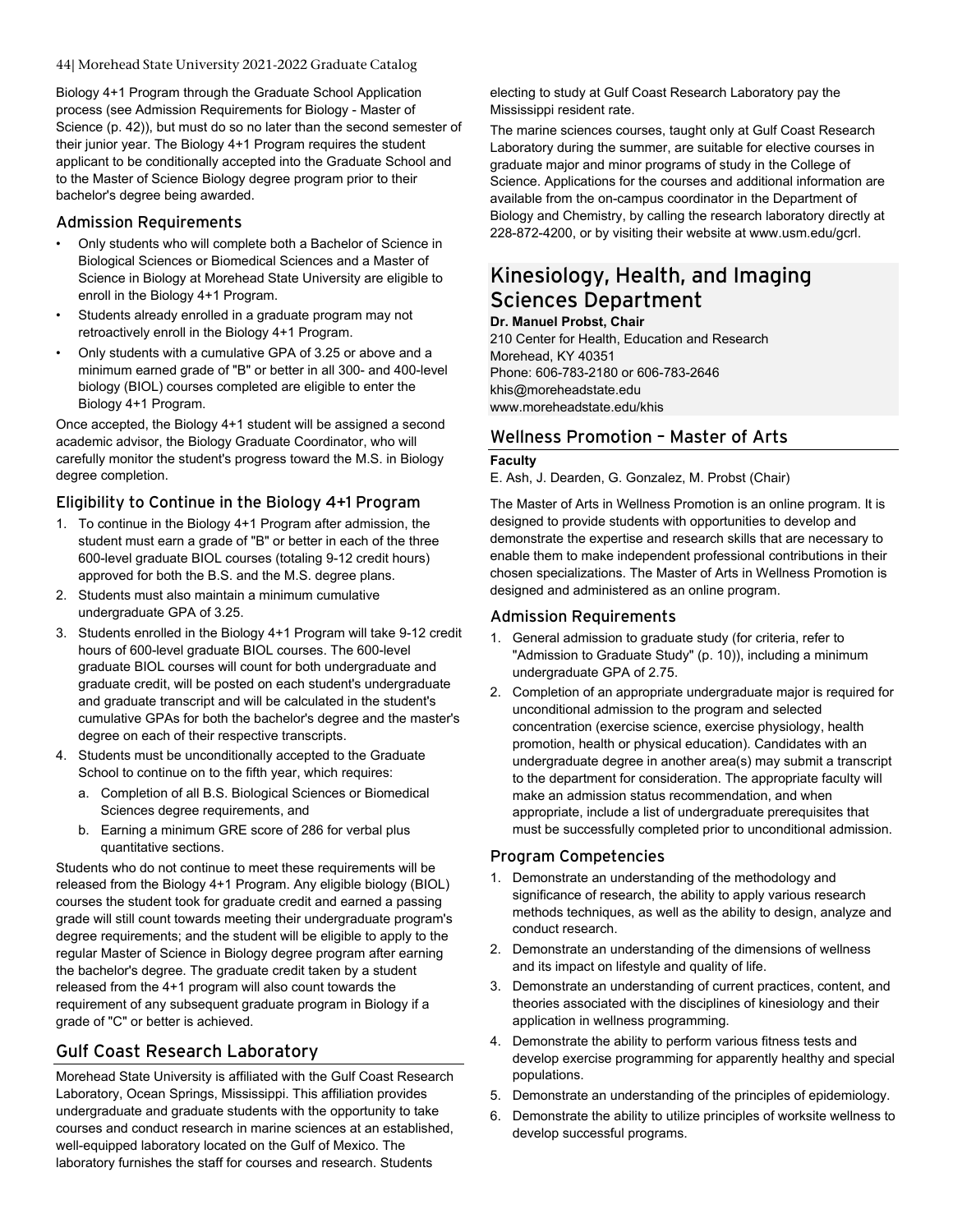#### Assessment

Candidates must pass a comprehensive, written examination with a score of 70 percent or better. The examination should be taken in the last semester of completing coursework and at a distinct location and planned time. It will be given online and must be proctored at an approved site such as the MSU Testing Center or by one of the departmental graduate faculty. Students must request to be added to the Blackboard site where they will also have access to a study guide.

- 1. Candidates must have a cumulative GPA of 3.0 or higher to take the examination.
- 2. A candidate may have three attempts to pass the exam with no less than 14 days between attempts.
- 3. A candidate who does not pass the examination within three attempts will be dismissed from the program.
- 4. Failure to take a scheduled exam will result as an attempt unless the candidate has formally applied to withdraw from the exam before the start of the examination.

#### Requirements for the Degree

- 1. Satisfy general degree requirements.
- 2. Complete all program courses, including electives and/or research.
- 3. Pass a written comprehensive examination over the program content.
- 4. Have an exit GPA of 3.0 or higher.
- 5. Must be unconditionally admitted.

#### Program Requirements

| <b>Core Requirements</b> |                                               |   |
|--------------------------|-----------------------------------------------|---|
| <b>HLTH 614</b>          | Principles of Epidemiology                    |   |
| <b>HPS 600</b>           | Research Methods in Kinesiology<br>and Health | 3 |
| <b>HPS 601</b>           | Interpretation of Data                        |   |
| <b>HPS 610</b>           | Readings and Graduate Seminar                 | 3 |
| <b>HWHP 602</b>          | <b>Wellness Promotion</b>                     | 3 |
| <b>HWHP 609</b>          | Applied Exercise Physiology                   | 3 |
| <b>HWHP 612</b>          | <b>Managing Worksite Wellness</b>             | 3 |
| <b>HWHP 651</b>          | <b>Advanced Exercise Prescription</b>         | 3 |

**Subtotal: 24** 

**Subtotal: 6** 

#### **Additional Requirements**

Choose one of the following three options:

|                 |                   | Subtotal: 6 |
|-----------------|-------------------|-------------|
|                 | Elective          |             |
|                 | and               |             |
| <b>HWHP 670</b> | Directed Research |             |
| Option 1:       |                   |             |

#### **Option 2:**

|                       | Six hours of graduate electives from HPS, HWHP, and HLTH or |             |
|-----------------------|-------------------------------------------------------------|-------------|
|                       | outside of the department as approved by the advisor/chair. |             |
| HLTH, HPS.            | (Take six hours from KHIS                                   | 6           |
| <b>HWHP Electives</b> | prefixes)                                                   |             |
|                       |                                                             | Subtotal: 6 |
| Option 3:             |                                                             |             |
| <b>HWHP 699</b>       | Thesis                                                      | 6           |

**Total Credit Hours: 30** 

## Mathematics Department

**Dr. Christopher Schroeder, Chair** 105 Lappin Hall Morehead, KY 40351 Phone: 606-783-2930 www.moreheadstate.edu/mathematics

The Department of Mathematics does not offer a graduate degree program. However, the department provides support courses for the Master of Arts in Teaching programs in Middle Grades and Secondary Mathematics as well as for the Teacher Leader in Mathematics program. Students enrolled in other graduate programs may, with advisor approval, enroll in support courses offered by the department. Courses are listed in the description of courses section.

## Nursing Department

#### **Dr. Lynn C. Parsons, Chair**

Center for Health, Education and Research (CHER) 316 W. Second St., Ste. 201 Morehead, KY 40351 Phone: 606-783-2296/Fax: 606-783-9104 nursingdept@moreheadstate.edu www.moreheadstate.edu/nursing

#### **Faculty**

L. Barrett, C. Burchett, L. Mays (Online Programs Coordinator), L. McClave, L. Parsons (Chair), S. Smith-Stephens, M. Walters

## Family Nurse Practitioner, Primary Care Concentration – Master of Science in Nursing

The family nurse practitioner primary care (FNP) concentration is an online program that prepares registered nurses (RNs) to provide independent general care for family groups and individuals in the context of family living. The curriculum includes instruction in family theory and intervention, evidence-based practice, epidemiology, advanced technologies, health care environment management, role synthesis, family primary care, nursing practice and health care policy, pediatric practice, gerontological practice, health assessment, advanced pathophysiology, clinical pharmacotherapeutics and clinical practice techniques. Graduates of the Family Nurse Practitioner, Primary Care Concentration-Master of Science in Nursing Program are eligible to apply for Family Nurse Practitioner certification from the ANCC (American Nurses Credentialing Center) and the AANP (American Academy of Nurse Practitioners).

#### Admission Criteria

Applicants will be admitted in the fall and spring semester with a formal review on the last Friday in March and October. Applications are accepted throughout the year.

To be admitted to the MSN program, the following is required:

#### **Admission Requirements**

- 1. General admission to graduate study (for criteria, refer to "Admission to Graduate Study" (p. 10)).
- 2. Cover letter/goal statement (1-2 pages in length, typed, doublespaced) for the MSN/FNP program to include: your background description, reasons for wanting to attend the nursing graduate program and a description of post-graduation goals.
- 3. Current copy of resume or curriculum vita to include minimum information of: RN licensure (state(s) and number, educational preparation and experience background).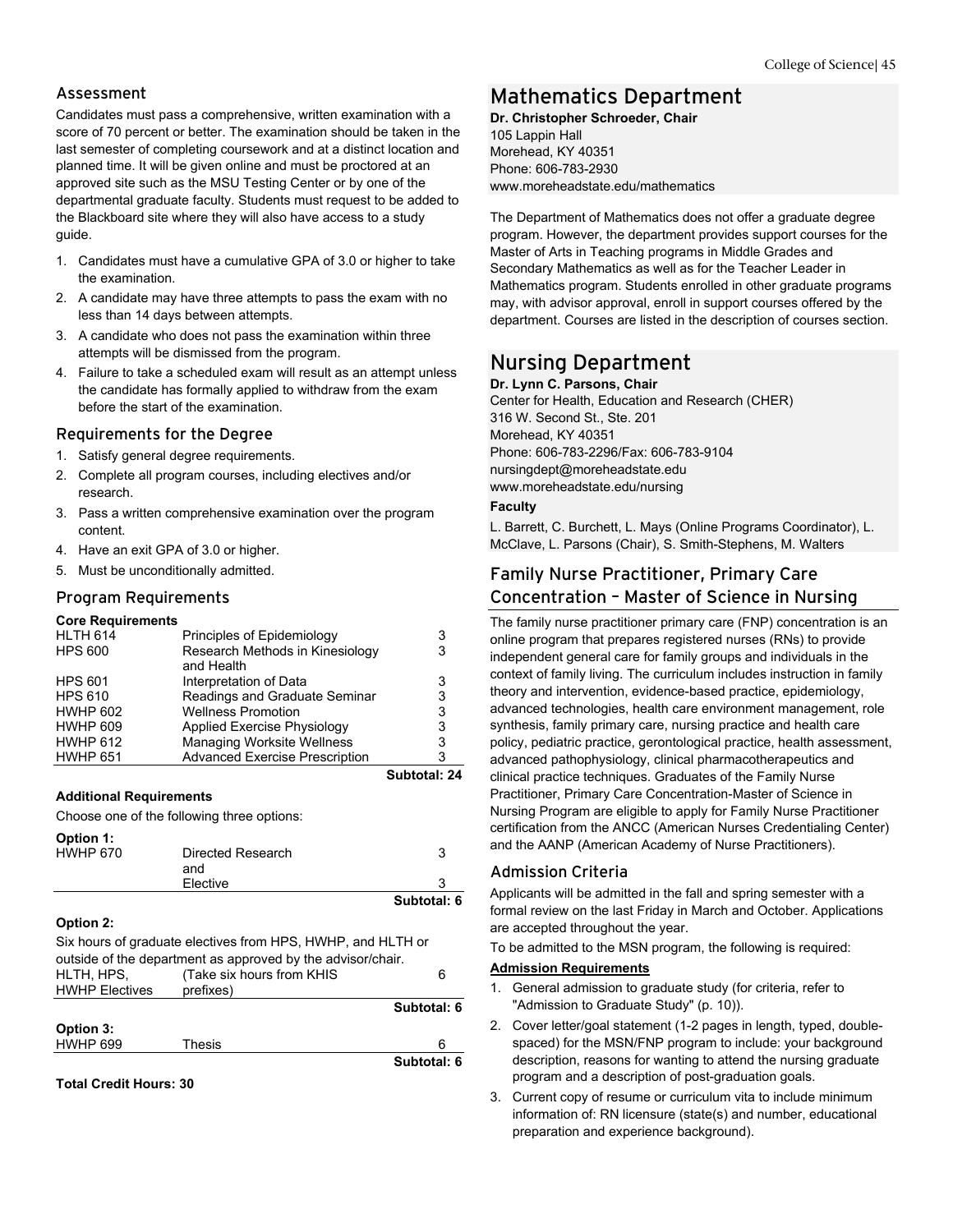- 4. Official transcript with bachelor's or master's degree in nursing from an accredited program (CCNE, ACEN, CNEA).
- 5. GPA of 3.0 or higher on a 4.0 scale of undergraduate or graduate degree.
- 6. ESL/international students will have a minimum TOEFL score of 550, computer-based test score of 173 and internet-based score of 70.

#### **Additional Admission Requirements (completed through the Department of Nursing)**

- 1. Complete a criminal background check.
- 2. Meet departmental immunization requirements.
- 3. Three professional references from persons in a position to evaluate the applicant's success in a graduate nursing program; at least one to be completed by immediate or up-line supervisor; others to be completed by a professional colleague or university faculty who are familiar with the candidate's work.
- 4. Minimum one-year clinical experience as a registered nurse (RN) - 2080 hours.
- 5. Current, unencumbered Registered Nurse licensure.
- 6. Completion of a three credit-hour descriptive statistics course at the graduate or undergraduate level.

#### Program Competencies

- 1. Promote the development of knowledge, skills and attitudes in graduates necessary to function in the advanced practice role as a Family Nurse Practitioner (FNP).
- 2. Provide graduates with a foundation for transition to successful doctoral study.
- 3. Provide an environment that embraces persons from diverse cultures, varying philosophies, ethnicity and gender.
- 4. Foster an environment of clinical scholarship to advance patient care practices.
- 5. Serve the citizens of eastern Kentucky, the Commonwealth of Kentucky and the global citizenry through the application of clinical prevention and population health.

#### Program Outcomes

The graduate of the MSN FNPP will be able to:

- 1. Integrate knowledge from nursing, other fields and research findings into safe, effective, culturally appropriate client centered care for clients across the lifespan.
- 2. Demonstrate effective leadership, quality improvement and informatics skills at the organizational and systems levels.
- 3. Interpret, translate and disseminate evidence-based findings to improve client care process and outcomes.
- 4. Effectively collaborate with the interprofessional health care team to manage and coordinate care.
- 5. Demonstrate clinical prevention and population health strategies for individuals, groups and populations.
- 6. Demonstrate advanced nursing practice that utilizes clinical reasoning skills to positively influence health care outcomes.
- 7. Demonstrate professional behaviors that are ethical, legal, fiscally responsible and politically informed to effect positive health care outcomes.

#### Maintaining Enrollment

To progress and be retained in the MSN program, the following will be achieved:

1. Completed courses as per program schedule, within six (6) years of program entrance.

- 2. Follow curriculum map progression plan.
- 3. Achieve a grade of "B" (80%; GPA 3.0 on a 4.0 scale) or better in all nursing courses. A GPA of  $\geq$  3.0 is needed to graduate.
- 4. A student will be dismissed if he or she receives a second failing grade (<80%; GPA <3.0) or does not complete the program within six (6) years of program entrance.

#### Readmission Policy

Purpose: To outline readmission policy regarding Morehead State University's Family Nurse Practitioner Program.

Policy: Students who are dismissed from the Family Nurse Practitioner program are not eligible for readmission.

#### Transfer Policy

Purpose: To outline transfer requirements for individuals who have completed nursing courses at other graduate nursing programs and who wish to be considered for admission into Morehead State University's Family Nurse Practitioner program.

Requirements: Applicants who have completed courses in other graduate nursing programs must fulfill the following requirements in order for course transfer to be considered for the Family Nurse Practitioner program at Morehead State University.

- 1. Meet requirements of Morehead State University Transfer Policy (see "Admission to Graduate Study (p. 10)").
- 2. Be admitted and in good standing to the Family Nurse Practitioner program.
- 3. Submit to the Department of Nursing college catalog and syllabi of courses to be evaluated for transfer credit.
- 4. Pharmacology, pathophysiology and physical assessment courses will only be considered for transfer if completed within the last ten (10) years.
- 5. Clinical and nursing theory courses will only be considered for transfer if completed within the last five (5) years.

*Note: Enrollment in this program is limited. Applicants wishing to transfer will be considered for admission along with other applicants to the program.*

## Requirements for the Degree

#### **Completion Standards**

The following standards must be met:

- 1. Satisfy all degree requirements.
- 2. Completion of the program with a minimum cumulative GPA of 3.0 (on a 4.0 scale).
- 3. Successfully complete a portfolio project (as required in NURG 650) in the last semester of the program.

#### Program Requirements

#### **MSN Core Requirements**

| <b>NURG 618</b> | Advanced Evidence-Based Practice   | 3       |
|-----------------|------------------------------------|---------|
| NURG 621 or     | Roles and Issues for Advanced      | $1 - 2$ |
| NURG 620        | Practice/Roles and Issues for      |         |
|                 | Advanced Practice (Post-MSN)       |         |
| NURG 640        | Population Health and              | 3       |
|                 | Epidemiology                       |         |
| <b>NURG 642</b> | <b>Health Policy and Economics</b> | 2       |
| NURG 650        | <b>Professional Practice</b>       | 3       |
|                 |                                    |         |

#### **Subtotal: 12-13**

#### **FNP Concentration Requirements**

| <u>I NI SUNGHINANUH KEYUHEMENIS</u> |                                |   |
|-------------------------------------|--------------------------------|---|
| <b>NURG 610</b>                     | Health Assessment for Advanced | 3 |
|                                     | Practice                       |   |
| <b>NURG 612</b>                     | Pharmacology for Advanced      | 3 |
|                                     | Practice                       |   |
| <b>NURG 613</b>                     | Pathophysiology for Advanced   | 3 |
|                                     |                                |   |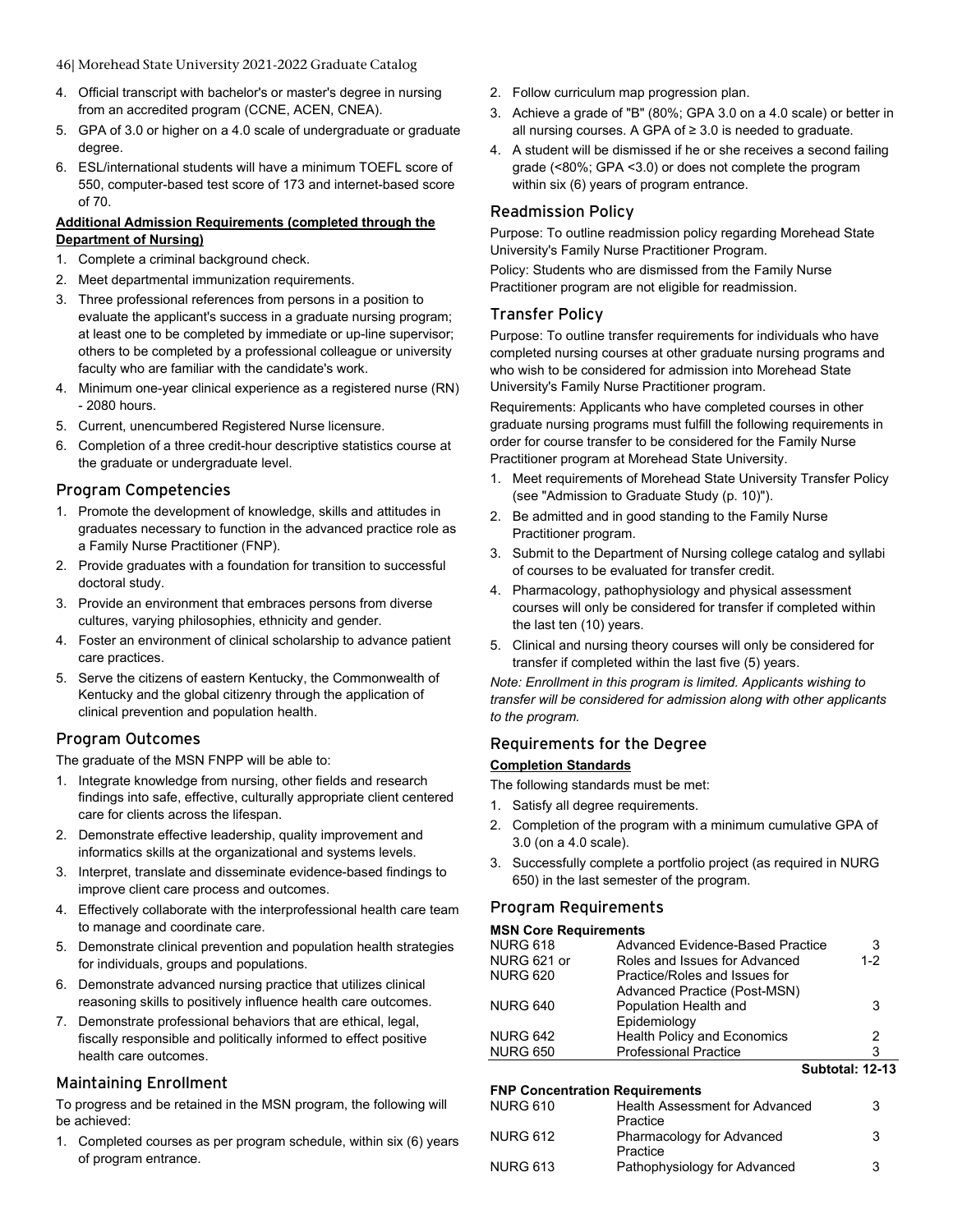|                 | Practice                                |   |
|-----------------|-----------------------------------------|---|
| <b>NURG 630</b> | <b>Health Promotion and Disease</b>     | 3 |
|                 | Prevention                              |   |
| <b>NURG 631</b> | <b>Pediatrics for Advanced Practice</b> | 3 |
| <b>NURG 632</b> | Childbearing and Women's Health         | 2 |
|                 | for Advanced Practice                   |   |
| <b>NURG 633</b> | Care of the Aging Population            | 3 |
| <b>NURG 634</b> | Common Alterations in Primary           | 3 |
|                 | Care                                    |   |
| <b>NURG 635</b> | Practicum I                             | 3 |
| <b>NURG 636</b> | <b>Advanced Procedures</b>              |   |
| <b>NURG 641</b> | <b>Complex Alterations in Primary</b>   | 3 |
|                 | Care                                    |   |
| <b>NURG 645</b> | Practicum II                            | 3 |
| <b>NURG 655</b> | Practicum III                           | 3 |
|                 |                                         |   |

**Subtotal: 36** 

#### **Total Credit Hours: 48-49**

## Physics, Earth Science, and Space Systems Engineering Department

**Dr. Eric Jerde, Chair** Lappin Hall, Rm. 123 Morehead, KY 40351 Phone: 606-783-2381 www.moreheadstate.edu/phes

#### **Faculty**

D. Grupe, E. Jerde (Chair), T. Pannuti

#### **Affiliates**

K. Brown (faculty affiliate), M. Combs (engineer affiliate), J. Garcia (engineer affiliate), J. Kruth (engineer affiliate), B. Malphrus (faculty affiliate), C. Conner (engineer affiliate), J. Samson (MSU research affiliate), K. Romig (MSU research affiliate)

## Space Systems Engineering – Master of Science

The Master of Science in Space Systems Engineering (MSSE) is structured to produce graduates with systems-level engineering skills in spacecraft design, development, testing and operation. There is a significant need in the workforce for the type of engineer that this program produces. Fifteen percent of the United States GDP is now related to aerospace and the aerospace industry supports over 15 million high quality American jobs. The aerospace industry has experienced eight consecutive years of growth. As of 2013, aerospace is the number one manufactured export in Kentucky. Graduates are competitive in the job market for all areas of the space sector including aerospace engineering, electrical and mechanical engineering, technical jobs in electronics and microelectronics, Earth station operation, and micro-nanotechnology engineering. Scientists and engineers play a vital role in building the 21<sup>st</sup> century enterprises that create solutions and jobs critical to solving the large, complex, and interdisciplinary problems faced by society. Many of these complex societal problems are solved by the utilization of space assets. From financial and data transfer to national defense and homeland security to the search and management of natural resources, space plays a vital role. Applied research conducted by graduates often leads to commercializable technologies that allow them to become the entrepreneurs and innovators of the new space age.

The courses are taught by experienced faculty in the aerospace industry. The curriculum is intensely hands-on, focusing on design, fabrication and testing processes involved in satellite technologies. The world-class facilities of the Space Science Center (SSC) support implementation of embedded laboratories and research toward a master's thesis that every student is required to complete.

#### Admission Requirements

- 1. General admission to graduate study (for criteria, refer to "Admission to Graduate Study" (p. 10)).
- 2. Satisfy all of the following:
	- a. A minimum GRE score of 150 on verbal reasoning and 146 on quantitative reasoning OR Undergraduate GPA X GRE (verbal and quantitative) = 875,
	- b. Undergraduate degree in a relevant area (space science, electrical engineering, mechanical engineering, or closely related discipline),
	- c. Completed a sequence of courses in engineering physics and calculus through calculus III.

#### Program Competencies

Graduates will:

- 1. Be able to articulate advanced concepts of space science, telecommunications, microprocessors and electronics, and the application of these concepts to the development of space assets.
- 2. Complete projects requiring a number of technical skills that are in high demand in the workforce, including the ability to work as a member of a team.
- 3. Demonstrate the ability to communicate technical information through presentations, technical reports, and papers.
- 4. Demonstrate competency in technical skills, including schematic board layout, electronics systems fabrication and testing, computer aided mechanical design, mechanical systems fabrication and testing, modeling and simulation.
- 5. Demonstrate an understanding of the principles of space mission design and the significance of contributing factors including the space environment, mission and payload requirements, orbital considerations, the communication link and space asset user and customer considerations.
- 6. Use instrumentation to monitor and control technical systems, including ground station equipment, test and measurement instrumentation, and spacecraft environmental testing systems.
- 7. Demonstrate an understanding of the design of satellite systems, including power systems, communications systems, altitude determination and control systems, payload systems and payload interface systems.
- 8. Be able to apply the principles and methods of physics and engineering to solve technical problems.

#### Assessment

- 1. Students are required to complete a thesis that is comprised of a written thesis and defense.
- 2. Students must complete the required coursework with a minimum graduate GPA of 3.0.

#### Requirements for the Degree

- 1. Be unconditionally admitted to the program.
- 2. Successfully complete and defend a thesis.
- 3. A minimum cumulative 3.0 GPA. No credit is allowed for a mark below "C."

#### Program Requirements

| Core    |                                        |  |
|---------|----------------------------------------|--|
| SSE 610 | Space Mission Analysis and Design      |  |
| SSE 626 | <b>Thermal and Structural Analysis</b> |  |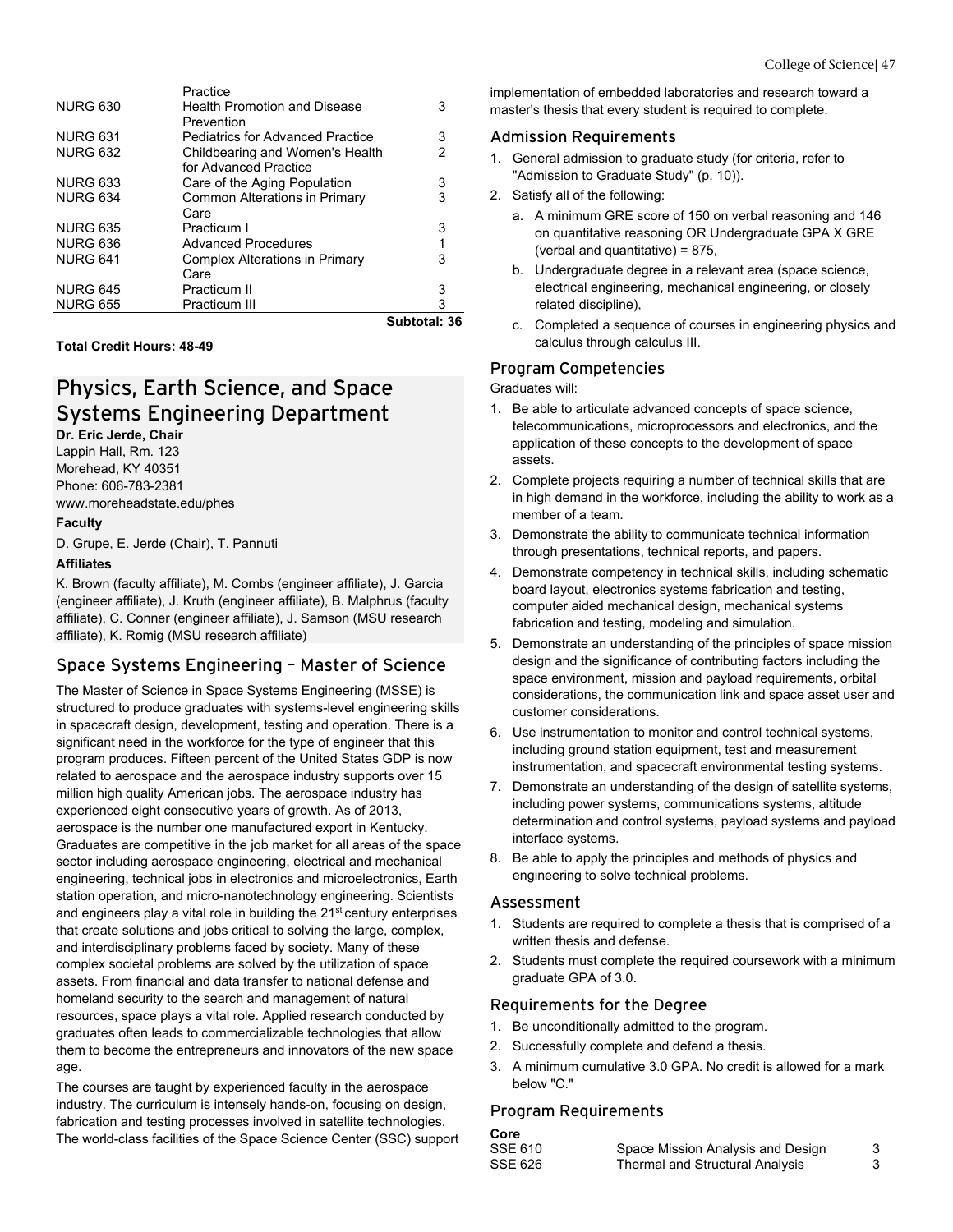| Spacecraft Sensors and Remote<br>3       |
|------------------------------------------|
| Spacecraft Design and Fabrication<br>3   |
| <b>Advanced Space Communication</b><br>3 |
| 3                                        |
| <b>Advanced Processor Systems</b><br>3   |
|                                          |
|                                          |

| <b>Electives</b> |                                              |             |
|------------------|----------------------------------------------|-------------|
| <b>SSE 678</b>   | Micro/Nano Systems for Space<br>Applications | 3           |
| <b>SSE 645</b>   | Satellite Ground Systems Operations          | 3           |
| <b>SSE 648</b>   | <b>Orbital Mechanics</b>                     | 3           |
| <b>ETM 642</b>   | Advanced Digital Signal Processing I         | 3           |
| <b>ETM 650</b>   | Advanced Digital Signal Processing II        | 3           |
| <b>ASTR 620</b>  | Astrophysics Payloads and Methods            | 3           |
|                  |                                              | Subtotal: 6 |
| <b>Thesis</b>    |                                              |             |
| <b>SSE 699A</b>  | Master Thesis Research                       | 3           |
| <b>SSE 699B</b>  | <b>Master Thesis</b>                         | 3           |

**Total Credit Hours: 36** 

## Psychology Department

**Dr. Greg Corso, Chair** 414 Reed Hall Morehead, KY 40351 606-783-2981 g.corso@moreheadstate.edu **Faculty**

#### J. Blackledge, G. Corso (Chair), L. Haller, S. Kidwell, D. Maitland, E. Neilson, G. Remillard, I. White, W. White

## Clinical Psychology – Master of Science

This program is designed primarily to train practitioners in clinical psychology who will practice, at least at the beginning of their careers, under the supervision of a doctoral psychologist. It is also designed to prepare students for doctoral training in clinical psychology. It is composed of a core of courses and training experiences common to clinical psychology and specialty emphases and elective courses allowing students to gain more specialized training in certain areas of psychological practice.

#### Accreditation

The program is accredited by the Masters in Psychology and Counseling Accreditation Council (MPCAC) and satisfies the curricular requirements of the Board of Examiners of Psychology of the Commonwealth of Kentucky.

#### Admission Requirements

- 1. General admission to graduate study (for criteria, refer to "Admission to Graduate Study" (p. 10)).
- 2. Completion of at least 18 semester hours in psychology, including a course in experimental psychology and a three-hour course in statistics.
- 3. Undergraduate GPA of 3.5 preferred, minimum of 3.0 required.
- 4. Preferred minimum GRE scores of 151 for verbal reasoning and 148 for quantitative reasoning.
- 5. Adequate interpersonal skills and personal maturity, as measured by a personal interview by the clinical psychology faculty. In cases where an applicant resides non-contiguously to MSU, a telephone interview may be substituted for the personal interview.
- 6. Three excellent letters of recommendation, two of which are to be from faculty in the applicant's major department. The forms can be found at www.moreheadstate.edu/getattachment/College-of-Science/Psychology/Academic-Programs/Clinical-or-Counseling-Psychology-MS/RecommendationForm.pdf.aspx?lang=en-US
- 7. Submission of an acceptable statement of purpose by the student outlining their reasons for seeking graduate-level training in clinical/counseling psychology.

Enrollment in the master's degree program is limited and admission is highly competitive. Applications are accepted until all of the openings have been filled. To ensure full consideration, students are encouraged to apply by March 1. Applicants are expected to start the program in the fall semester, except in exceptional circumstances. Students who lack prerequisite courses may be conditionally admitted to the program. However, credit for course work required in order to gain unconditional admission is not applied toward the M.S. degree requirements. The conditionally admitted student meets with his or her advisor and gives immediate priority to remediating the admissions deficiencies. Students conditionally admitted who do not meet the admissions conditions by the end of their second semester in the program will be dropped from the program. Such individuals may reapply for admission to the graduate program upon remediation of all prior admissions conditions.

Students who do not have satisfactory GPA or GRE scores are rarely admitted and only if there is sufficient evidence of probability of success in the program. This judgment would be based on factors such as previous related work experience, a satisfactory score on the MAT or other indices normally associated with success on the part of students in graduate study in psychology.

## Program Competencies

Students must demonstrate:

**Subtotal: 6** 

- 1. Advanced knowledge in basic foundation areas of psychology including biological bases of behavior, cognitive-affective bases of behavior, social bases of behavior, individual differences, research design and statistics and professional ethics and standards.
- 2. Advanced knowledge in core aspects of psychological practice including psycho diagnostics, psychometrics and psychological testing, and psychological intervention.
- 3. Advanced knowledge in a concentration in clinical psychology.
- 4. Highly competent skills in the practice of clinical psychology.
- 5. Highly developed sensitivity to ethics in psychological practice and ability to conduct the practice of clinical psychology in an ethical manner.
- 6. The requisite personal maturity and interpersonal skills to be able to practice clinical psychology in a highly competent fashion.

#### Assessment

The student evaluation program consists of components to assess the student's academic acquisition of core psychological and clinical psychological knowledge, the student's ability to apply core knowledge in supervised practice of clinical psychology, the ethicality of the student's behavior while in the program, and the student's personal maturity and interpersonal skills. It also seeks to identify deficiencies in any of the above areas very soon in the student's time in the program so that deficiencies may be addressed and resolved.

#### **The specific components of the program are as follows:**

1. Students are expected to maintain an overall GPA within the program of 3.0. If, at the end of a semester, the student's overall GPA falls below 3.0, the student will be placed on program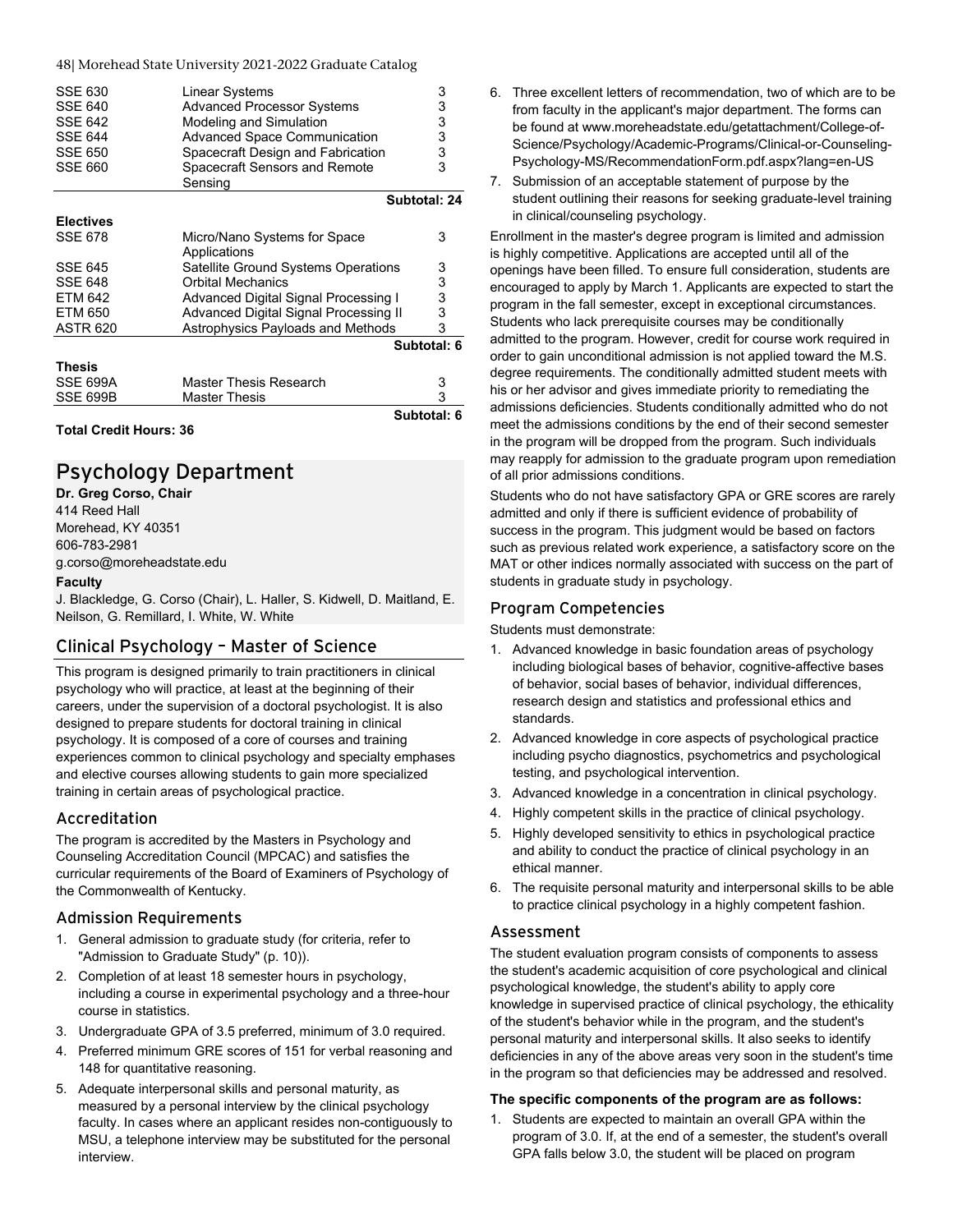probation for one semester and will be expected during that semester to raise his/her GPA to at least 3.0. If, following this semester, the student has obtained an overall GPA of 3.0 or better, probation will be terminated. If, following the first semester of probation the student's semester and overall GPA remains below 3.0, the student will be dismissed from the program for unsatisfactory academic performance.

If, following this second semester, the semester GPA is 3.0 or better but the overall GPA remains below 3.0, the student will be placed on probation for one more semester. Following that semester, if the semester and overall GPA are 3.0 or better, probation will be terminated. If her/his semester or overall GPA remains below 3.0, the student will be dismissed from the program for unsatisfactory academic performance. If a student is dismissed, every effort will be made to counsel the student regarding other career alternatives.

Additionally, any student who, during the entire course of his or her program, earns a sum total of three grades less than "B," will be dismissed from the program for unsatisfactory academic performance. Once again, if and when this occurs, every effort will be made to counsel the student regarding other career alternatives.

2. At the end of the first year of clinical course work, each student shall take and pass an examination concerning general knowledge in psychopathology and psycho diagnosis, ethical and legal issues, psychometrics and psychotherapy. Additionally, the examination taken by students will include coverage of basic core knowledge of the assessment of intelligence and the assessment of personality and psychopathology.

Should a student not pass this examination, he or she would then retake the examination at the beginning of the fall semester of what would be the student's second year in the program. If the student does not pass this reexamination, he or she will be dismissed from the program. Once again, if and when this occurs, every effort will be made to counsel with the student regarding other career alternatives.

- 3. Prior to starting the internship experience, each student shall have taken and passed all of the core clinical courses and at least nine credit hours of course work of the specialty emphasis requirements. Exceptions to this criterion can be made with the approval of the student's advisor, the clinical faculty and the department chair. In addition, each student shall take a multiplechoice examination modeled on the Examination for Professional Practice in Psychology, the examination used by Kentucky and other states to license and certify psychologists. This examination consists of eight content domains covering the major topic areas covered in the program curriculum. The student will receive feedback on their overall performance and on their performance on each of the content domains. He or she will be informed that, in his or her oral comprehensive examination, special emphasis will be given to the areas of weakness noted in the eight content domains.
- 4. Finally, at the end of his or her internship experience, each student must take and pass a comprehensive oral examination administered by a committee of three faculty. The committee must include two clinical psychology faculty members and one experimental/academic psychology faculty member, chosen by the student. The examination will revolve around a presentation of a case from the student's internship, recognizing that there will be modifications in the outline due to weaknesses noted from the EPPP-modeled examination.

|  | <b>Program Requirements</b> |
|--|-----------------------------|
|--|-----------------------------|

| <b>Psychology Core</b>                 |                                                 |                                            |
|----------------------------------------|-------------------------------------------------|--------------------------------------------|
| <b>PSY 612</b>                         | Advanced Experimental Design and<br>Analysis I  | 3                                          |
| PSY 613                                | Advanced Experimental Design and<br>Analysis II | 3                                          |
| PSY 621                                | Advanced Physiological Psychology               | 3                                          |
| PSY 633 or PSY<br>677                  | (choose one)                                    | 3                                          |
| PSY 634                                | Learning Theory                                 | 3                                          |
| PSY 654                                | Seminar in Social Psychology                    | 3                                          |
|                                        |                                                 | Subtotal: 18                               |
| <b>Clinical Core</b>                   |                                                 |                                            |
| PSY 601                                | Legal, Ethical and Multicultural Issues         |                                            |
| PSY 661                                | Psychopathology                                 | $\begin{array}{c} 3 \\ 3 \\ 3 \end{array}$ |
| PSY 663                                | Marriage and Family Therapy                     |                                            |
| PSY 665                                | Child and Adolescent                            |                                            |
|                                        | Psychotherapy                                   |                                            |
| PSY 673                                | Psychotherapy I                                 | 3                                          |
| PSY 674                                | Psychotherapy II                                | 3                                          |
|                                        |                                                 | Subtotal: 18                               |
| <b>Supervised Practical Experience</b> |                                                 |                                            |
| PSY 672                                | Practicum                                       | $2 - 12$                                   |
| PSY 678                                | Internship                                      | $2 - 12$                                   |
|                                        |                                                 | Subtotal: 12                               |
|                                        | <b>Clinical Psychology Concentration</b>        |                                            |
| PSY 657                                | Intellectual Assessment                         |                                            |
| PSY 658                                | Assessment of Children                          | $\begin{array}{c} 3 \\ 3 \\ 3 \end{array}$ |
| PSY 662                                | Assessment of Adults                            |                                            |
| Approved 600-                          |                                                 |                                            |
| level electives                        |                                                 |                                            |

**Subtotal: 12** 

*Electives: (600-level courses approved by advisor and department chair)*

**Total Credit Hours: 60**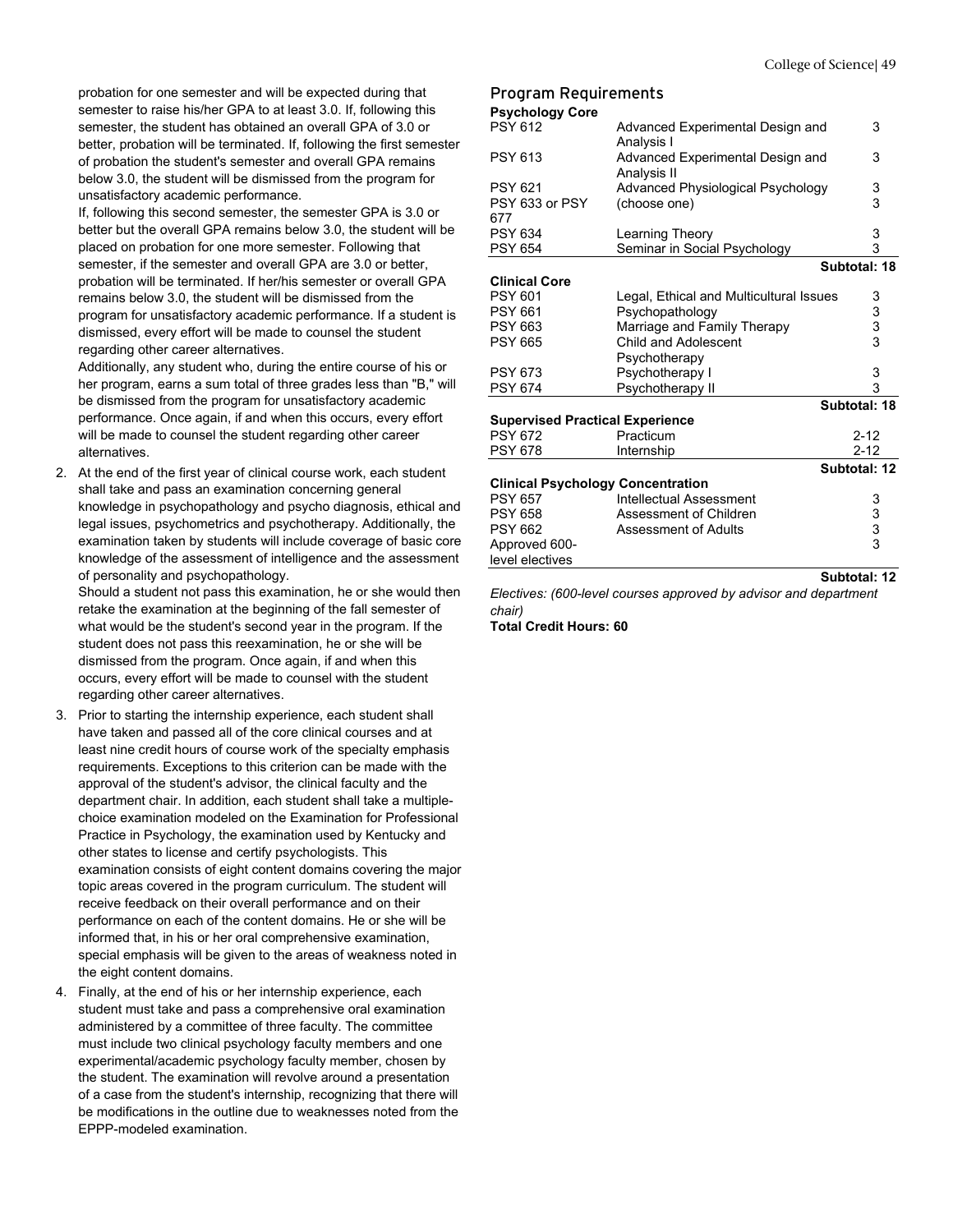## **Elmer R. Smith College of Business and Technology**

**Dr. Johnathan Nelson, Dean** 214 Combs Building Morehead, KY 40351 Phone: 606-783-5158/Fax: 606-783-5025 cbt@moreheadstate.edu

## School of Business Administration

**Dr. Sam Nataraj, Associate Dean** 213A Combs Building

Morehead, KY 40351 Phone: 606-783-2090/Fax: 606-783-5025

cbt@moreheadstate.edu www.moreheadstate.edu/business

#### **Faculty**

A. Ahmadi, S. Brigham, S. Chen, H. Choi, K. Fatten, T. Ghirmay, B. Grace, A. Hassan, J. Hypes, M. Hypes, E. Kim, M. Kunz, L. Lunt, R. McCoy, S. Meisel, F. Mohamed, S. Nataraj, J. Nelson (Dean), L. Njoroge, J. Musgrave, C. Peng, J. Ratliff, B. Shi

## Master of Business Administration

#### MBA

The Master of Business Administration is an online program. The MBA program mission is to provide quality online and traditional educational opportunities in business for degree and course completion, designed for individuals seeking to improve their management success and focused on working managers. Those with undergraduate degrees in business may complete the program with a minimum of 30 credit hours. Others, without the undergraduate business core courses, may be admitted to the program by completing the appropriate foundation courses as determined by the MBA program director. Contact the MBA program director at 606- 783-2770, in person at 110E Combs Building, or by email at mba@moreheadstate.edu.

#### Admission Requirements

- 1. General admission to graduate study (for criteria, refer to "Admission to Graduate Study" (p. 10)).
- 2. Admission into the MBA program for applicants with an earned master's degree and a cumulative GPA of 3.0 from a regionally accredited institution are admitted into the MBA without having to submit an official GMAT score. An official graduate transcript showing completion of the master's degree is required.
- 3. Admission for applicants with an earned baccalaureate degree from a regionally accredited college or university must meet the following criteria:
	- a. A minimum 2.5 undergraduate GPA is required.
	- b. Admission is determined by an admission index. The index is computed as follows: INDEX = (undergraduate GPA  $x$  200) + GMAT score. The index must equal at least 1000 and the minimum acceptable GMAT score is 400. The GRE is accepted in lieu of the GMAT provided the GRE score is

equivalent to the score required for GMAT using the index formula above. Students not meeting the minimum 2.5 undergraduate GPA requirement may be admitted to the MBA program if their GPA in the last 60 hours of undergraduate study was at least 2.75 with a minimum index of 1050. (The admission status would be attempt to qualify.)

c. Applicants must submit an official GMAT or GRE score before their application for admission into the MBA program will be reviewed.

**GMAT Exemption -** Applicants who meet the following criteria may be exempt from the GMAT:

- Any applicant who has an earned baccalaureate degree in business from an AACSB accredited college or university and a cumulative GPA of 3.5 or higher on a 4.0 scale is exempt from taking the GMAT or GRE and therefore exempt from criterion B and C.
- Any current Morehead State University student pursuing the Bachelor of Business Administration (BBA) degree with a 3.5 or higher cumulative GPA who seeks admission into the Early Graduate Program is exempt from taking the GMAT and therefore exempt from criterion B and C.

**GMAT Waiver Request -** Applicants who meet all the following criteria may request a GMAT/GRE waive:

- An earned baccalaureate degree in any discipline from a regionally accredited college or university
- Minimum two years professional work experience
- 3.0 or higher cumulative GPA
- Additionally, the GMAT waiver request must include a resume, three professional letters of recommendation, and a goals statement. Submitting a waiver request and required documentation does not guarantee a waiver will be granted.
- 4. Applicants who meet requirements 1 or 2, but who have not met the foundation course requirements, may be conditionally admitted to the MBA program. Students who are conditionally admitted may only take foundation course requirements. The Foundation Course Sequence, or comparable coursework, must be completed prior to full admission with at least a 3.0 GPA and no grade of less than a "C" in any course. Students may use the College Level Equivalency Program (CLEP) examinations to satisfy the foundation course requirements, if applicable.
- 5. International students must take the TOEFL. A score of 525 (old system) or 70 (new system) is required for program admission; those who score below 525 will not be admitted to the program. Students scoring between 525 and 550 are required to complete ENG 100 and COMS 108 or equivalent.

#### **Application deadlines for admission into the MBA program are as follows:**

• Spring semester - All application materials must be postmarked no later than December 1.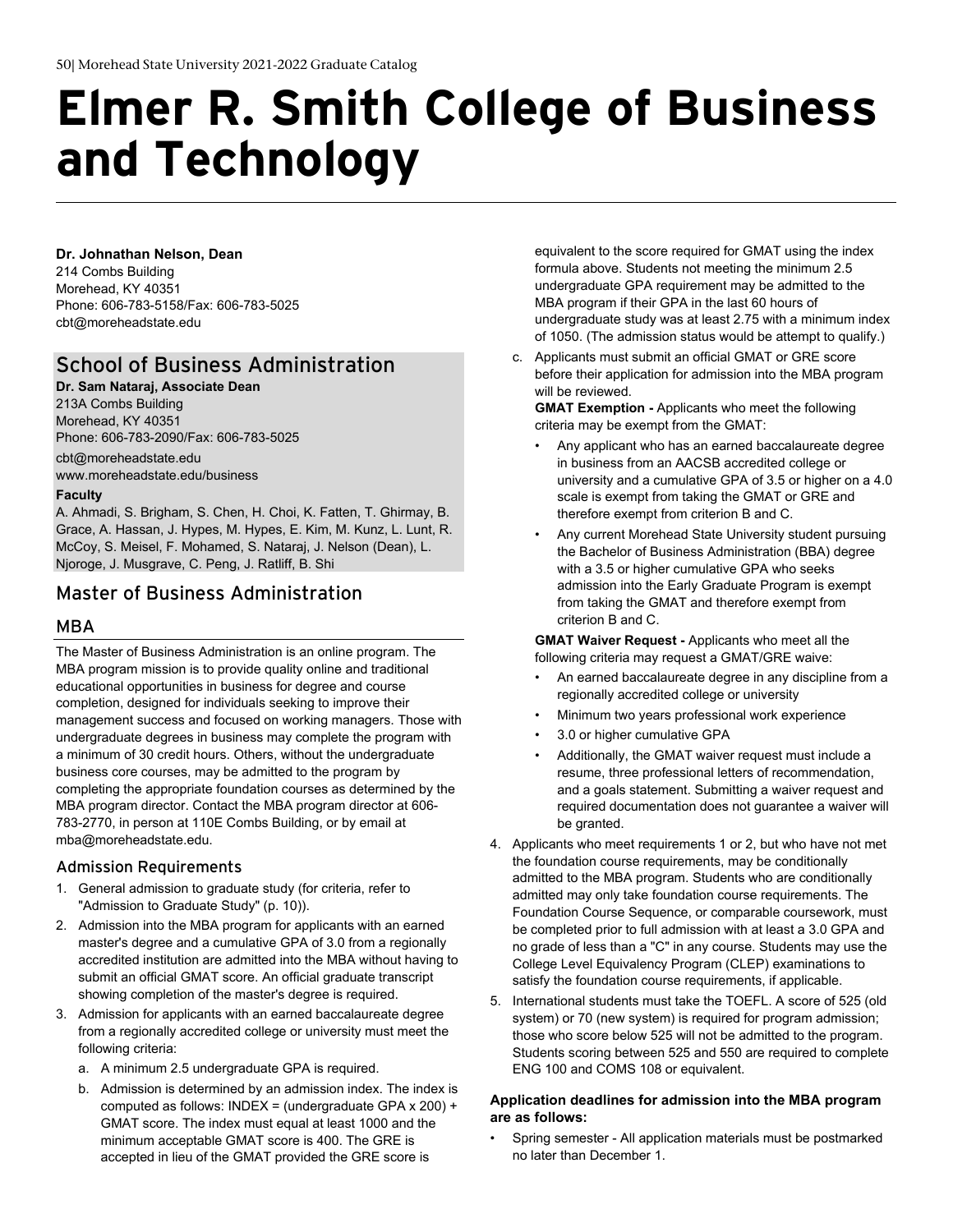- Fall semester All application materials must be postmarked no later than August 1.
- Summer semesters All application materials must be postmarked no later than April 15.

#### Foundation Course Sequence

#### **Accounting**

ACCT 600, or ACCT 281 and ACCT 282 (or equivalent)

#### **Economics**

ECON 600 or ECON 201 (or equivalent)

#### **Finance**

FIN 600, or FIN 360 (or equivalent)

#### **Management**

MNGT 602/FIN 602, or MATH 152 and MATH 305 (or equivalent) Note: None of the four graduate-level survey courses (ACCT 600, ECON 600, FIN 600, or MNGT/FIN 602) satisfy the requirements of the 30-hour MBA program. They are prerequisite courses only. Subtotal: 12

#### Program Competencies

**Goal 1:** Our graduates will communicate effectively.

Within the MBA curriculum, students will demonstrate:

- 1. The ability to prepare and deliver an effective professional presentation on a current business topic.
- 2. The ability to effectively compose written documents for business audiences.

**Goal 2:** Our graduates will know and properly analyze ethical issues faced in business.

Within the MBA curriculum, students will demonstrate:

- 1. The ability to identify and properly evaluate ethical issues in a business situation and relate them to individual ethical behavior and to community responsibilities in organizations and society.
- 2. The ability to assess the ethical consequences of business decisions relative to the individual, the organization, and society.

**Goal 3:** Our graduates will possess knowledge of the domestic and global business environment and a sense of diversity awareness. Within the MBA curriculum, students will demonstrate:

- 1. The ability to identify political and economic issues affecting domestic and global business and make sound business decisions in consideration of these issues.
- 2. The ability to identify legal and regulatory issues affecting domestic and global business and make sound business decisions in consideration of these issues.
- 3. The ability to identify diversity issues affecting domestic and global business and make sound business decisions in consideration of these issues.

**Goal 4:** Our graduates will be knowledgeable and skilled in the application of technology in contemporary organizations.

Within the MBA curriculum, students will demonstrate:

- 1. Knowledge of how technology changes organizational and management practices and make sound business decisions in consideration of this issue.
- 2. The ability to appropriately use technology for business operations, management decision-making, workgroup collaboration, and implementation of business strategies.
- 3. The ability to appropriately use technology to formulate strategic decisions in a given management situation.

**Goal 5:** Our graduates will be effective leaders and problem solvers, demonstrating the ability to integrate functional knowledge as they strategically manage change.

Within the MBA curriculum, students will demonstrate:

- 1. The ability to integrate functional business knowledge through analysis of management situations.
- 2. Leadership skills and knowledge of problems associated with leadership through the analysis of management situations.
- 3. An understanding of the issues related to managing change and the ability to make sound business decisions in the context of a changing business environment.
- 4. An understanding of strategic management and the ability to make sound strategic business decisions.

#### Maintaining Enrollment

Students pursuing the MBA program are expected to maintain a minimum cumulative 3.0 GPA.

A student will be placed on probation if that student receives two course grades of "C" or below in any graduate-level MBA class, including foundation courses. A student will be dismissed from the MBA program if that student receives three course grades of "C" or below in any graduate-level class, including foundation courses.

#### Requirements for the Degree

- 1. Satisfy general degree requirements.
- 2. Completion of the MBA program with a minimum cumulative GPA of 3.0.
- 3. Must be unconditionally admitted.

#### Program Requirements

| <b>MBA Core</b> |                                         |   |
|-----------------|-----------------------------------------|---|
| ACCT 611        | Accounting Analysis for Decision        | 3 |
|                 | Making                                  |   |
| CIS 615         | Managing Information Technology         | 3 |
| <b>ECON 661</b> | <b>Managerial Economics</b>             | 3 |
| <b>FIN 660</b>  | <b>Financial Management</b>             | 3 |
| <b>MKT 650</b>  | Marketing Administration                | 3 |
| <b>MNGT 677</b> | Leadership and Ethics                   | 3 |
| <b>MNGT 691</b> | <b>Business Policies and Procedures</b> |   |
|                 |                                         |   |

**Subtotal: 21** 

Students who have completed at least 21 hours of undergraduate accounting courses may substitute an approved MBA elective for ACCT 611.

MNGT 691 Prerequisites: ACCT 611, BIS 630, CIS 615, ECON 661, FIN 660, MKT 650, MNGT 665

#### **MBA Electives**

Choose nine hours of MBA electives from the following list or may combine certain electives in pursuing a Health Systems Management  $(HSM)$  Track (p. 52):

| ACCT 650       | <b>Financial Accounting</b>                                                                    | 3       |
|----------------|------------------------------------------------------------------------------------------------|---------|
| ACCT 670       | Directed Research                                                                              | $1 - 3$ |
| ACCT 683       | <b>Auditing Applications</b>                                                                   | 3       |
| ACCT 687       | Tax Accounting Research and<br>Planning                                                        | 3       |
| ACCT 690       | Emerging Issues in Management<br>Accounting                                                    | 3       |
| ACCT 698       | Selected Workshop Topics                                                                       | $1 - 4$ |
| <b>BIS 621</b> | Instructional Innovations in<br><b>Business and Information</b><br><b>Technology Education</b> | 3       |
| <b>BIS 630</b> | <b>Managerial Communications</b>                                                               | 3       |
| CIS 625        | Web Information Systems and<br>Internet Technologies                                           | 3       |
| CIS 634        | Management of                                                                                  | 3       |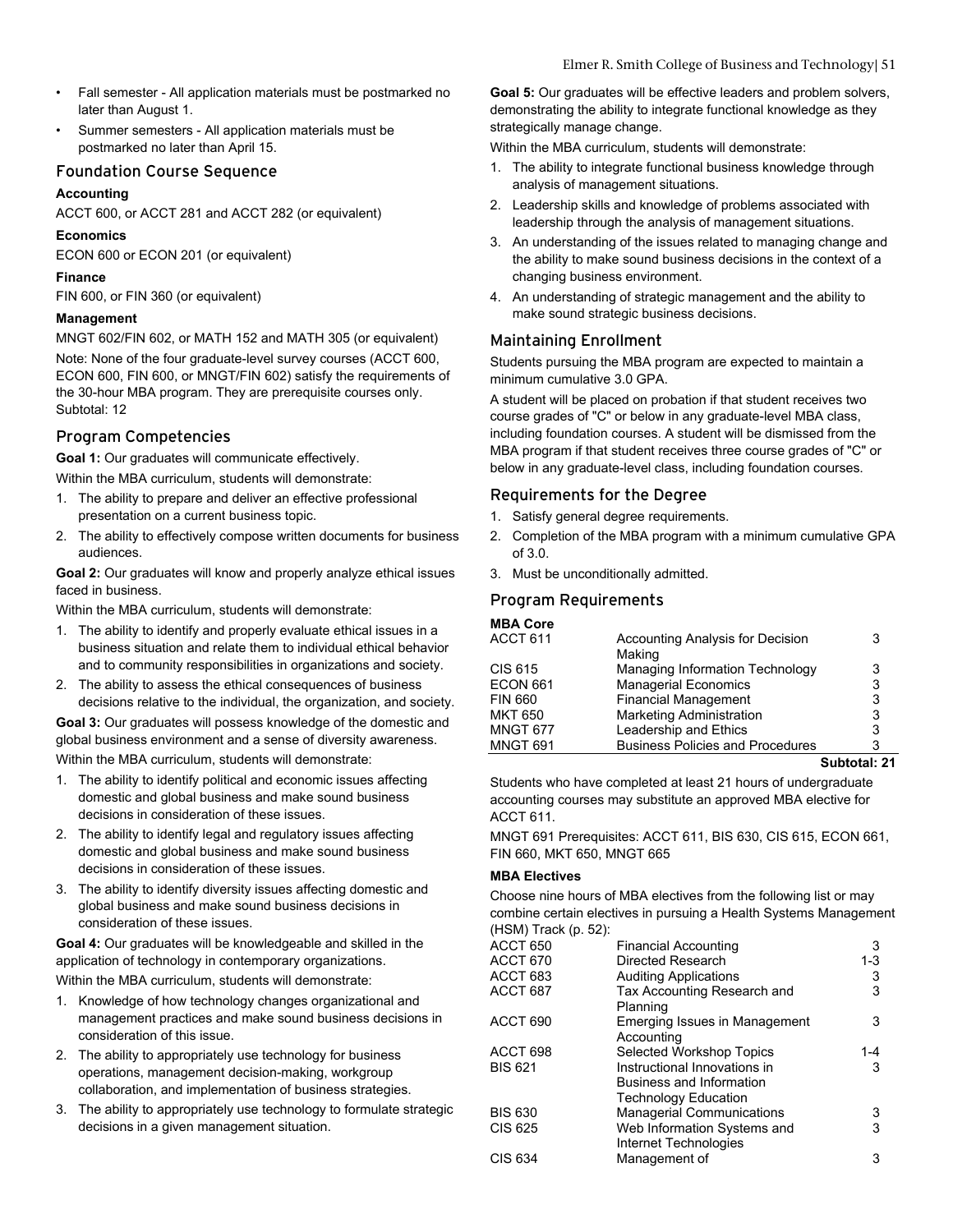|                 | Telecommunications and                     |                                                |
|-----------------|--------------------------------------------|------------------------------------------------|
|                 | Networking                                 |                                                |
| CIS 636         | Global Information Systems                 | 3                                              |
| CIS 638         | Database Systems                           | 3                                              |
| CIS 640         | Systems Planning and                       | 3                                              |
|                 | Implementation                             |                                                |
| CIS 642         | <b>Systems Security</b>                    | 3                                              |
| CIS 645         | <b>Customer Relationship</b>               | 3                                              |
|                 | Management Systems                         |                                                |
| CIS 650         | Innovation, Technology and                 | 3                                              |
|                 | Organizational Change                      |                                                |
| CIS 660         | <b>Enterprise Systems</b>                  | 3                                              |
| <b>CIS 670</b>  | Directed Research                          | 1-3                                            |
| CIS 681         | Selected Workshop Topics                   | 1-4                                            |
| ECON 645        | <b>Public Policies Toward Business</b>     | 3                                              |
| ECON 662        | <b>Business Cycles and Economic</b>        | 3                                              |
|                 | Forecasting                                |                                                |
| ECON 670        | Directed Research                          | 1-3                                            |
| ECON 681        | Selected Workshop Topics                   | 1-4                                            |
| <b>FIN 620</b>  | <b>Financial Markets</b>                   | 3                                              |
| <b>FIN 622</b>  | <b>Financial Services Marketing</b>        | 3                                              |
| <b>FIN 625</b>  |                                            |                                                |
|                 | Advanced Bank Management                   | $\frac{3}{3}$                                  |
| <b>FIN 628</b>  | Asset and Liability Management             |                                                |
| <b>FIN 670</b>  | Directed Research                          | $1 - 3$                                        |
| <b>FIN 672</b>  | Investment Management                      | 3                                              |
| <b>FIN 673</b>  | <b>Chartered Financial Analyst Level I</b> | 1                                              |
|                 | <b>Review Course</b>                       |                                                |
| FIN 674         | <b>Chartered Financial Analyst Level</b>   | 1                                              |
|                 | II Review Course                           |                                                |
| <b>FIN 675</b>  | <b>Chartered Financial Analysis Level</b>  | 1                                              |
|                 | III Review Course                          |                                                |
| <b>MKT 622</b>  | <b>Financial Services Marketing</b>        | 3                                              |
| MKT 635         | Consumer Behavior and                      | 3                                              |
|                 | <b>Managerial Implications</b>             |                                                |
| MKT 640         | <b>Product Design and Development</b>      | 3                                              |
| MKT 645         | <b>IMC for Marketing Managers</b>          | 3                                              |
| MKT 652         | Marketing Research and Analysis            | 3                                              |
| <b>MKT 665</b>  | Consumer Psychology in Online              | 3                                              |
|                 | Marketing                                  |                                                |
| <b>MKT 668</b>  | Organizational Strategies in E-            | 3                                              |
|                 | commerce                                   |                                                |
| <b>MKT 670</b>  | Directed Research                          | 1-3                                            |
| <b>MNGT 606</b> | <b>Operations Analysis</b>                 | 3                                              |
| <b>MNGT 609</b> | International Management                   | 3                                              |
| <b>MNGT 610</b> | Legal Issues in Business                   | 3                                              |
|                 |                                            |                                                |
| <b>MNGT 612</b> | Transactions                               |                                                |
|                 | Organizational Theory                      | 3                                              |
| <b>MNGT 620</b> | Quantitative Business Analysis             | 3                                              |
| <b>MNGT 650</b> | Innovation, Technology and                 | 3                                              |
|                 | Organizational Change                      |                                                |
| MNGT 655        | Social Responsibilities of Business        | 3                                              |
| <b>MNGT 656</b> | Small Business Institute Field             | 3                                              |
|                 | Project                                    |                                                |
| <b>MNGT 660</b> | Entrepreneurship                           | 3                                              |
| <b>MNGT 661</b> | Human Resource Topics                      |                                                |
| <b>MNGT 662</b> | Human Resource Development                 |                                                |
| <b>MNGT 663</b> | <b>Compensation and Benefits</b>           |                                                |
| <b>MNGT 664</b> | <b>Employee Relations</b>                  |                                                |
| <b>MNGT 665</b> | Organizational Behavior                    | $\begin{array}{c}\n33 \\ 33 \\ 3\n\end{array}$ |
| MNGT 667        | Women and Men in Management                |                                                |
| <b>MNGT 668</b> | Organizational Strategies for E-           | 3                                              |
|                 | commerce                                   |                                                |
| <b>MNGT 670</b> | Directed Research                          | 1-3                                            |
| <b>MNGT 698</b> | <b>Selected Workshop Topics</b>            | 1-4                                            |
| <b>HSM 611</b>  | <b>Health Economics</b>                    | 3                                              |
| <b>HSM 630</b>  | <b>Healthcare Public Policy</b>            | 3                                              |
| HSM 650         | <b>Health IT and Clinical</b>              | 3                                              |
|                 | Transformation                             |                                                |
| <b>HSM 655</b>  | Management of Healthcare                   | 3                                              |
|                 | <b>Information Systems</b>                 |                                                |
| <b>HSM 660</b>  | <b>Community Clinical Placements</b>       | 3                                              |

|                |                                    | Subtotal: 9 |
|----------------|------------------------------------|-------------|
| PA 641         | Ethics in Public Administration    |             |
| <b>HSM 684</b> | Healthcare Financial Management    | 3           |
| <b>HSM 682</b> | <b>Healthcare Delivery Systems</b> |             |
| <b>HSM 680</b> | Healthcare Leadership and Ethics   | 3           |
| <b>HSM 670</b> | <b>Directed Study</b>              |             |

**Total Credit Hours: 30** 

## MBA: Concentration in Health Systems Management (HSM)

In addition to the concentration in health systems management courses listed below, MBA core courses (and the foundation courses if applicable) (p. 50) must be completed. The HSM concentration is composed of 12 credit hours of specialized courses in health systems management, with six credit hours of HSM core courses and six credit hours of courses chosen from the list below.

#### Program Requirements

| <b>MBA Core</b>     |                                         |   |
|---------------------|-----------------------------------------|---|
| ACCT <sub>611</sub> | Accounting Analysis for Decision        | 3 |
|                     | Making                                  |   |
| CIS 615             | Managing Information Technology         | 3 |
| <b>ECON 661</b>     | <b>Managerial Economics</b>             | 3 |
| <b>FIN 660</b>      | <b>Financial Management</b>             | 3 |
| <b>MKT 650</b>      | Marketing Administration                | 3 |
| <b>MNGT 677</b>     | Leadership and Ethics                   | 3 |
| <b>MNGT 691</b>     | <b>Business Policies and Procedures</b> | 3 |
|                     |                                         |   |

**Subtotal: 21** 

Students who have completed at least 21 hours of undergraduate accounting courses may substitute an approved MBA elective for ACCT 611.

MNGT 691 Prerequisites: ACCT 611, BIS 630, CIS 615, ECON 661, FIN 660, MKT 650, MNGT 665

#### **HSM Core**

| пэм соге       |                                                 |             |
|----------------|-------------------------------------------------|-------------|
| <b>HSM 680</b> | Healthcare Leadership and Ethics                | 3           |
| <b>HSM 650</b> | <b>Health IT and Clinical</b>                   | 3           |
|                | Transformation                                  |             |
|                |                                                 | Subtotal: 6 |
|                | Choose two (six hours) from the following list: |             |
| <b>HSM 611</b> | <b>Health Economics</b>                         | 3           |
| <b>HSM 630</b> | Healthcare Public Policy                        | 3           |
| <b>HSM 655</b> | Management of Healthcare                        | 3           |
|                | <b>Information Systems</b>                      |             |
| <b>HSM 660</b> | <b>Community Clinical Placements</b>            | 3           |
| <b>HSM 670</b> | Directed Study                                  | 3           |
| <b>HSM 682</b> | <b>Healthcare Delivery Systems</b>              | 3           |
| <b>HSM 684</b> | Healthcare Financial Management                 | 3           |
| PA 641         | <b>Ethics in Public Administration</b>          | 3           |

**Subtotal: 6** 

#### **Total Credit Hours: 33**

## Sport Management – Master of Arts

The Master of Arts in Sport Management is an online program.

#### Sport Management

The mission of the sport management program is to offer high-quality educational experiences to cultivate students' sport management, marketing, communication, and financial skills. These skills are developed in an environment that promotes sound decision making based on social, psychological and international foundations, recognized management principles, as well as the ethical and legal impact of such decisions. The skills developed provide students with the opportunity to analyze, synthesize, and communicate information in a dynamic global sport industry. The MA-Sport Management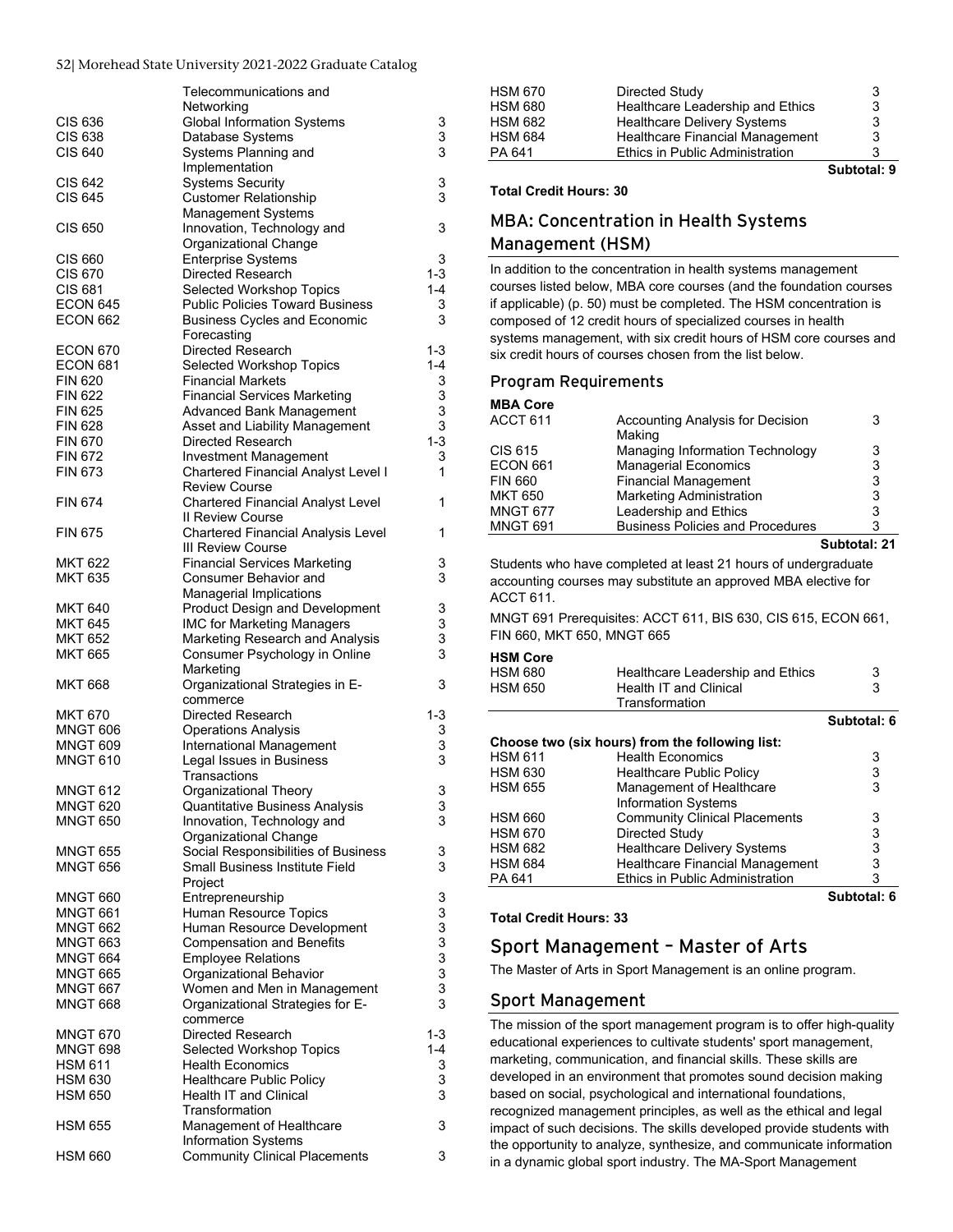program is designed to provide students with opportunities to develop and demonstrate the expertise and research skills that are necessary to enable them to make independent professional contributions in sport management.

#### Admission Requirements

- 1. General admission to graduate study (for criteria, refer to Admission to Graduate Study (p. 10)).
- 2. An official GMAT or GRE score should be submitted as part of the application process. A minimum GMAT score of 400 OR a minimum GRE (verbal + quantitative reasoning) score of 284 is required for unconditional admission to the sport management program.
- 3. A minimum cumulative undergraduate GPA of 2.5 on a 4.0 scale from a regionally accredited college or university is required.
- 4. Students who do not meet the above criteria may be conditionally admitted to the sport management program after the submission and review of all application materials. Conditions may include successfully completing selected undergraduate prerequisite courses. Conditions will be established on a case-by-case basis. All conditions established by the program must be met in order to move to unconditional admission status.

**GMAT/GRE Exemptions** - Applicants who meet the following criteria may be exempt from the GMAT/GRE requirement.

- An applicant who has earned a baccalaureate degree in sport management, sport administration, or a business-related degree from an accredited college or university and a cumulative undergraduate GPA of 3.0 or higher on a 4.0 scale is exempt from taking the GMAT or GRE.
- A Morehead State University student pursuing a Bachelor of Arts in Sport Management degree with a 3.0 or higher cumulative GPA who seeks admission into the Early Graduate School program is exempt from taking the GMAT or GRE.
- Applicants with an earned master's degree from a regionally accredited college or university and a cumulative GPA of 3.0 on a 4.0 scale are admitted without having to submit an official GMAT/GRE score. An official graduate transcript demonstrating completion of the master's degree is required.

**Transfer Student GMAT/GRE Waiver Request** - Students transferring from a graduate program at another institution may request a waiver. An applicant who meets all the following criteria may receive a GMAT/GRE waiver:

- A student who has earned a baccalaureate degree in any discipline from a regionally accredited college or university.
- A student previously or currently enrolled with unconditional status, and in good standing, in a graduate program at a regionally accredited college or university with a cumulative graduate GPA of 3.0 or higher on a 4.0 scale.
- Waiver Request Application (obtained from the department).

#### Program Competencies

- 1. Students will develop effective communication processes.
- 2. Students will appraise ethical issues faced.
- 3. Students will value global issues within a sport business management.
- 4. Students will effectively apply technologies in sport organizations.
- 5. Students will be able to integrate functional knowledge in a strategic sport business environment.

#### Assessment

In-class feedback from students will be utilized to improve the curriculum and program.

The on-site supervisor evaluation that is completed on all sport management graduate interns will be a valuable tool in assessing areas for improvement each semester.

A culminating exam will be administered at the end of the student's program to provide feedback on areas for improvement within the program and to demonstrate student achievement of the program goals and student learning outcomes.

#### Requirements for the Degree

- 1. Satisfy general graduate degree requirements.
- 2. Fulfill stated program requirements.
- 3. Pass a written comprehensive examination over program required curriculum (must have a cumulative 3.0 or higher GPA and no "I" (incomplete) grades to sit for the exam).
- 4. Must have a cumulative exit GPA of 3.0 or above.
- 5. Must be unconditionally admitted to the sport management graduate program.

*Dismissal from the sport management program - Students must maintain a cumulative GPA of 3.0 or higher. Students may not drop below a 3.0 GPA for more than one semester during the program. A student who falls below a 3.0 cumulative GPA for two semesters will be dismissed from the program. The graduate program coordinator, in coordination with the associate dean, will monitor student progress.* 

#### Program Requirements

| <b>Required:</b>    |                                                             |   |
|---------------------|-------------------------------------------------------------|---|
| <b>SPMT 600</b>     | Research Methods in Sport                                   | 3 |
|                     | Management                                                  |   |
| <b>SPMT 605</b>     | Planning and Designing Sport and                            | 3 |
|                     | <b>Physical Activity Facilities</b>                         |   |
| <b>SPMT 612</b>     | Sport Governance                                            | 3 |
| <b>SPMT 630</b>     | <b>Sport Marketing</b>                                      | 3 |
| <b>SPMT 632</b>     | Management and Administration of                            | 3 |
|                     | Sports Programs                                             |   |
| <b>SPMT 635</b>     | Legal Issues in Sports and                                  | 3 |
|                     | <b>Physical Activity</b>                                    |   |
| <b>SPMT 650</b>     | <b>Financing the Sport Enterprise</b>                       | 3 |
| <b>SPMT 655</b>     | Leadership and Ethics in Sport                              | 3 |
|                     | and Physical Activity                                       |   |
| <b>SPMT 660</b>     | Socio-Cultural Issues in Sport                              | 3 |
| SPMT <sub>661</sub> | <b>Sport Relations</b>                                      | 3 |
|                     |                                                             |   |
| <b>SPMT 671</b>     | Sport Management Internship                                 | 3 |
|                     | or                                                          |   |
| <b>SPMT 672</b>     | Research Project                                            | 3 |
|                     |                                                             |   |
| <b>MNGT 665</b>     | Organizational Behavior                                     | 3 |
|                     | Note: SPMT 632/MNGT 665: (or pre-approved graduate business |   |
| elective)           |                                                             |   |
|                     |                                                             |   |

#### **Preapproved Graduate Business Electives**

| <b>MNGT 609</b> | International Management    | 3 |
|-----------------|-----------------------------|---|
| <b>MNGT 612</b> | Organizational Theory       | 3 |
| <b>MNGT 662</b> | Human Resource Development  | 3 |
| <b>MNGT 664</b> | <b>Employee Relations</b>   | 3 |
| <b>MNGT 667</b> | Women and Men in Management | 3 |
|                 |                             |   |

**Total Credit Hours: 36** 

## Graduate Business Certificate Programs

The certificate programs in Health Systems Leadership (p. 54) and Health Systems Management (p. 54) are online programs.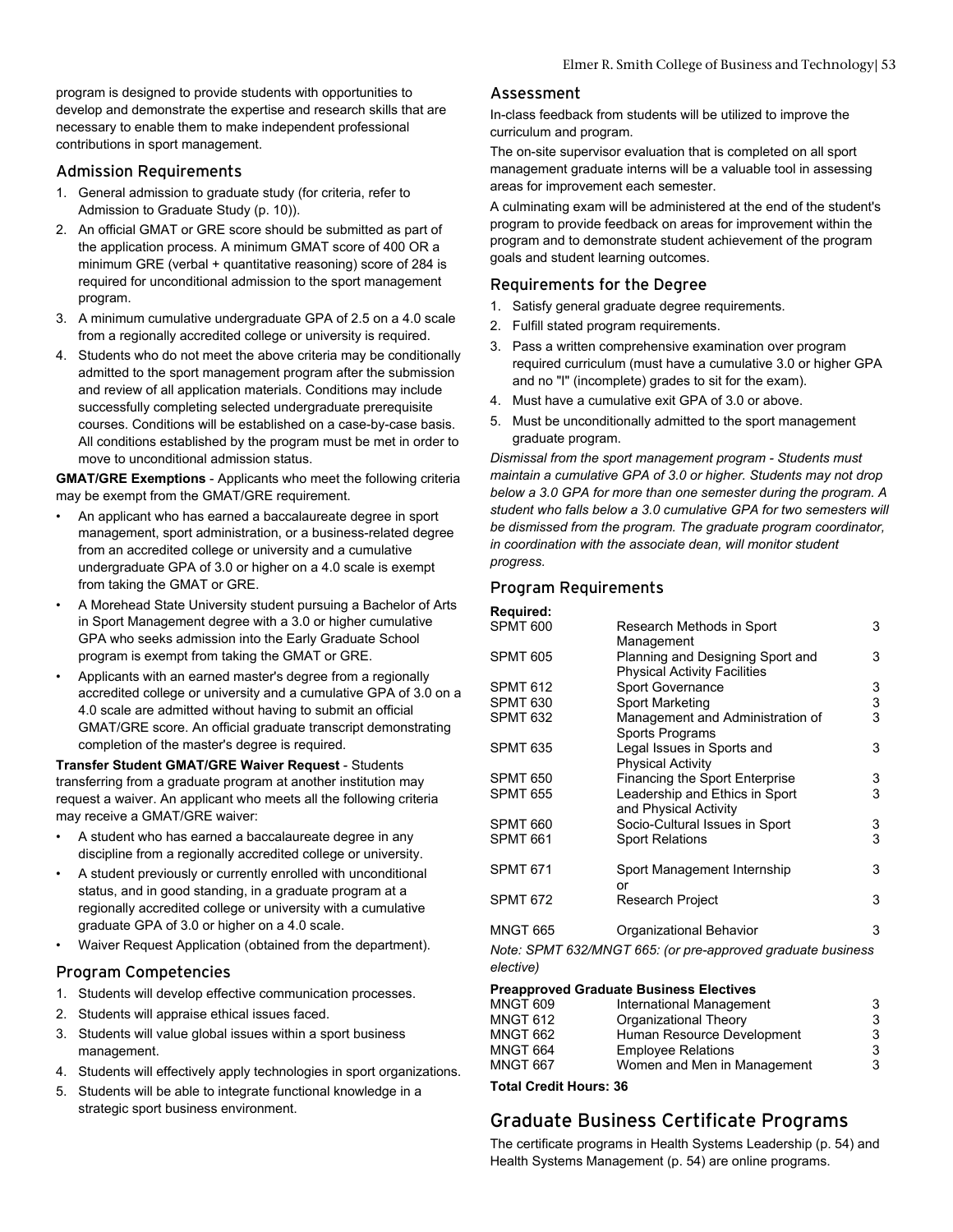## Health Systems Leadership Certificate

The goal of the Health Systems Leadership Certificate program supports the collaboration with MSU, the University of Kentucky and St. Claire Regional Medical Center to provide business and health information technology graduate education for the Rural Physician Leadership Program (RPLP).

## Admission Requirements

Admission is limited to participants admitted to the University of Kentucky Medical School Rural Physician Leadership Program.

## Program Competencies

Students completing the Health Systems Management Certificate will be prepared to:

- 1. Assume leadership positions in a variety of health care settings.
- 2. Have the ability to plan and implement major change initiatives.
- 3. Participate in workflow and process transformation initiatives in health care settings.
- 4. Apply quality improvement benchmarks and methods to improve health care outcomes.
- 5. Identify global health care trends and issues and discuss their implications.
- 6. Manage a clinical practice or health care unit in a large institution.
- 7. Appropriately apply ethical standards, privacy and security regulations, and public policy to guide practice and decision making.
- 8. Effectively use health information technology and exchange (HIT and HIE) to achieve "meaningful use" and improve health care outcomes.
- 9. Evaluate all aspects of the health care environment and integrate strategic thinking into the operations of the organization.
- 10. Develop a framework for financial decision making in practice management and other health care settings.

## Requirements for the Certificate

- 1. Maintain a cumulative 3.0 GPA in all graduate coursework.
- 2. Apply for completion at the beginning of the term in which all requirements will be completed. Students can access the completion forms online at www.moreheadstate.edu/Academic-Affairs/Registrar/Graduation-Information/Apply-for-Graduation.
- 3. Satisfactorily complete all program requirements.

## Certification Requirements

| <b>Required:</b> |                                      |   |
|------------------|--------------------------------------|---|
| <b>HSM 650</b>   | <b>Health IT and Clinical</b>        | 3 |
|                  | Transformation                       |   |
| <b>HSM 660</b>   | <b>Community Clinical Placements</b> | 3 |
| <b>HSM 680</b>   | Healthcare Leadership and Ethics     | 3 |
| <b>HSM 684</b>   | Healthcare Financial Management      | 3 |

## **Total Credit Hours: 12**

## Health Systems Management (HSM) Certificate

The goal of the Health Systems Management Certificate program is to prepare students for leadership in the health care industry and to address the national priority for University-based curriculum to meet the increased demand for health care professionals with competencies in health information technology and health systems transformation.

*Students wanting to apply the certificate hours to the MBA program through MSU may do so by meeting all requirements for* 

*unconditional admission and completing the remainder of required coursework.* 

## Admission Requirements

- 1. General admission to graduate study (for criteria, refer to "Admission to Graduate Study (p. 10)").
- 2. Applicants must hold a bachelor's degree from a regionally accredited institution with an overall minimum undergraduate GPA of 2.5 and at least 3.0 on all graduate work that may apply to the certificate.
- 3. In addition, admission to the certificate program will require meeting at least one of the following criteria:
	- a. Minimum of two years of relevant professional experience in a health care or business position following completion of the bachelor's degree.
	- b. Completion of a prior graduate degree program.

## Program Competencies

Students completing the Health Systems Management Certificate will be prepared to:

- 1. Assume leadership positions in a variety of health care settings.
- 2. Have the ability to plan and implement major change initiatives.
- 3. Participate in workflow and process transformation initiatives in health care settings.
- 4. Apply quality improvement benchmarks and methods to improve health care outcomes.
- 5. Identify global health care trends and issues and discuss their implications.
- 6. Manage a clinical practice or health care unit in a large institution.
- 7. Appropriately apply ethical standards, privacy and security regulations, and public policy to guide practice and decision making.
- 8. Effectively use health information technology and exchange (HIT and HIE) to achieve "meaningful use" and improve health care outcomes.
- 9. Evaluate all aspects of the health care environment and integrate strategic thinking into the operations of the organization.
- 10. Develop a framework for financial decision making in practice management and other health care settings.

## Requirements for the Certificate

- 1. Maintain a cumulative 3.0 GPA in all graduate coursework.
- 2. Apply for completion at the beginning of the term in which all requirements will be completed. Students can access the completion forms online at www.moreheadstate.edu/Academic-Affairs/Registrar/Graduation-Information/Apply-for-Graduation.
- 3. Satisfactorily complete all program requirements.

## Certification Requirements

| Required:      |                                           |   |
|----------------|-------------------------------------------|---|
| <b>HSM 650</b> | <b>Health IT and Clinical</b>             | 3 |
|                | Transformation                            |   |
| <b>HSM 680</b> | Healthcare Leadership and Ethics          | 3 |
|                | Choose six hours from the following list: |   |
| <b>HSM 611</b> | <b>Health Economics</b>                   | 3 |
| <b>HSM 630</b> | <b>Healthcare Public Policy</b>           | 3 |
| <b>HSM 655</b> | Management of Healthcare                  | 3 |
|                | <b>Information Systems</b>                |   |
| HSM 660        | <b>Community Clinical Placements</b>      | 3 |
| <b>HSM 670</b> | Directed Study                            | 3 |
| <b>HSM 682</b> | <b>Healthcare Delivery Systems</b>        | 3 |
| <b>HSM 684</b> | Healthcare Financial Management           | 3 |
|                |                                           |   |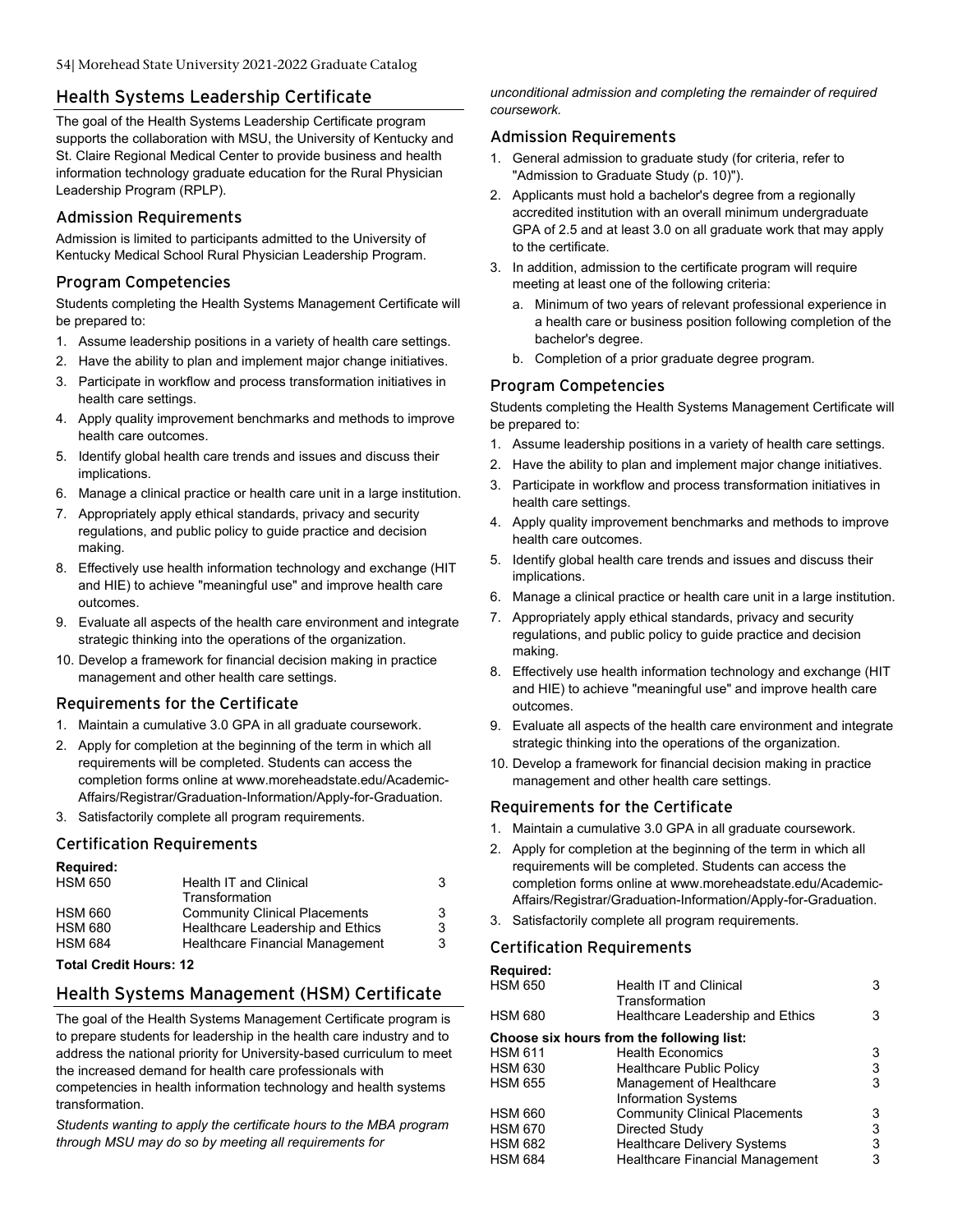**Total Credit Hours: 12** 

## School of Engineering and Computer Science

**Dr. Ahmad Zargari, Associate Dean** 210 Lloyd Cassity Bldg. Morehead, KY 40351 Phone: 606-783-2418

## Engineering and Technology Management

210 Lloyd Cassity Bldg. Morehead, KY 40351 Phone: 606-783-2418 etm@moreheadstate.edu www.moreheadstate.edu/etm

seis@moreheadstate.edu

**Faculty**

C. Cheng, H. Elgazzar, W. Grise, K. Jenab, N. Joshi, Z. Li, J. Moody, S. Rashad, S. Stubbs, Q. Xu

## Career and Technical Education

The Master of Science in Career and Technical Education allows concentrations in three areas: Industrial Education Technology (IET), Career and Technical School Principal, and Agriculture (See College of Science).

## Career and Technical Education – Master of Science

The Master of Science in Career and Technical Education is an online program.

#### Admission Requirements

- 1. General admission to graduate study (for criteria, refer to "Admission to Graduate Study" (p. 10)).
- 2. A minimum cumulative GPA of 2.75 on the baccalaureate degree awarding final transcript or a minimum cumulative GPA of 3.0 on the master's degree awarding final transcript for those who have completed a previous master's degree from a regionally accredited institution of higher education is required.
- 3. Satisfy one of the following:
	- a. A minimum GRE score of 285 (verbal and quantitative),
	- b. Undergraduate GPA X GRE = 855, or
	- c. Earn a GPA of 3.5 or higher after completing 12 hours of MSCTE required coursework.
- 4. (For School Principal concentration only) Must hold a valid 5 or 10 year teaching certificate for any one of the areas of career and technical education authorized in the Kentucky State Plan for Career and Technical Education.

#### Program Competencies

- 1. Knowledge of the development, objectives, philosophy and administration of career and technical education.
- 2. The ability to analyze and understand the correct trends and status of career and technical education.
- 3. The ability to recognize different types of data derived from an examination and to measure and evaluate individual student performance.
- 4. The ability to manage personnel training and facilities in educational and industrial organizations.
- 5. Apply technical management functions in business, industry, education and government.
- 6. Apply theories, concepts and principles of related disciplines to develop communication skills required for technical trainers.
- 7. Apply scientific and technological concepts to solving technological problems.
- 8. Apply concepts and skills developed in a variety of technical and professional disciplines.

#### Assessment

- 1. Students are required to complete a thesis or to pass both an oral and written exit examination (passing grade for written examination = 70%).
- 2. Complete an annual survey of employers of recent graduates as to their satisfaction with the employee's performance as related to subject knowledge.

#### Requirements for the Degree

- 1. Be unconditionally admitted to the program.
- 2. Successfully complete and defend a thesis or pass both a written and oral comprehensive exit examination (passing grade for written examination = 70%).
- 3. Must complete the required course work with a minimum graduate cumulative 3.0 GPA.
- 4. *Successful completion of tests required by the Kentucky Education Professional Standards Board (EPSB) for the School Principal concentration is required for certification.*

#### Program Requirements

#### **Industrial Education Concentration**

#### **CTE Core Requirements**

| ETM 603        | <b>Quality Assurance</b>         | 3 |
|----------------|----------------------------------|---|
| CTE 630        | <b>Evaluation Techniques</b>     | 3 |
| <b>CTE 660</b> | Trends and Issues in CTE         | 3 |
| <b>CTE 685</b> | Principles and Philosophy of CTE | 3 |
| <b>CTE 698</b> | Career Guidance and              | з |
|                | Development                      |   |

#### **Subtotal: 15**

#### **Industrial Education Concentration Requirements**

Nine hours of graduate-level courses to be selected and approved by the student and faculty advisor in the IET concentration from the "Industrial Education Approved Concentration Electives."

#### **Subtotal: 9**

Choose six hours from the following:

**Electives** 

| 0.10000 0.1.110010 110111 1110 101101111110. |                                        |         |
|----------------------------------------------|----------------------------------------|---------|
| ETM 670                                      | Directed Research                      | 1-6     |
| ETM 676                                      | Directed Study                         | $1 - 6$ |
| ETM 699                                      | <b>Thesis</b>                          | 6       |
| AGR 605                                      | <b>Farm Business Analysis</b>          | 3       |
| AGR 612                                      | <b>Conservation Workshop</b>           | 3       |
| AGR 615                                      | <b>Animal Nutrition</b>                | 3       |
| AGR 672                                      | Methods in Teaching Vocational         | 4       |
|                                              | Agriculture                            |         |
| AGR 674                                      | <b>Adult and Young Farmer</b>          | 3       |
|                                              | Education                              |         |
| AGR 685                                      | <b>Teaching Agricultural Mechanics</b> | 3       |
| AGR 686                                      | Planning Programs in Vocational        | 3       |
|                                              | Agriculture                            |         |
| AGR 688                                      | Curriculum Development and             | 3       |
|                                              | <b>Content Selections</b>              |         |
| AGR 692                                      | Supervision in Agriculture             | 3       |
| CTE 640                                      | Administration and Supervision of      | 3       |
|                                              | <b>CTE</b>                             |         |
| CTE 650                                      | Organization and Administration of     | 3       |
|                                              |                                        |         |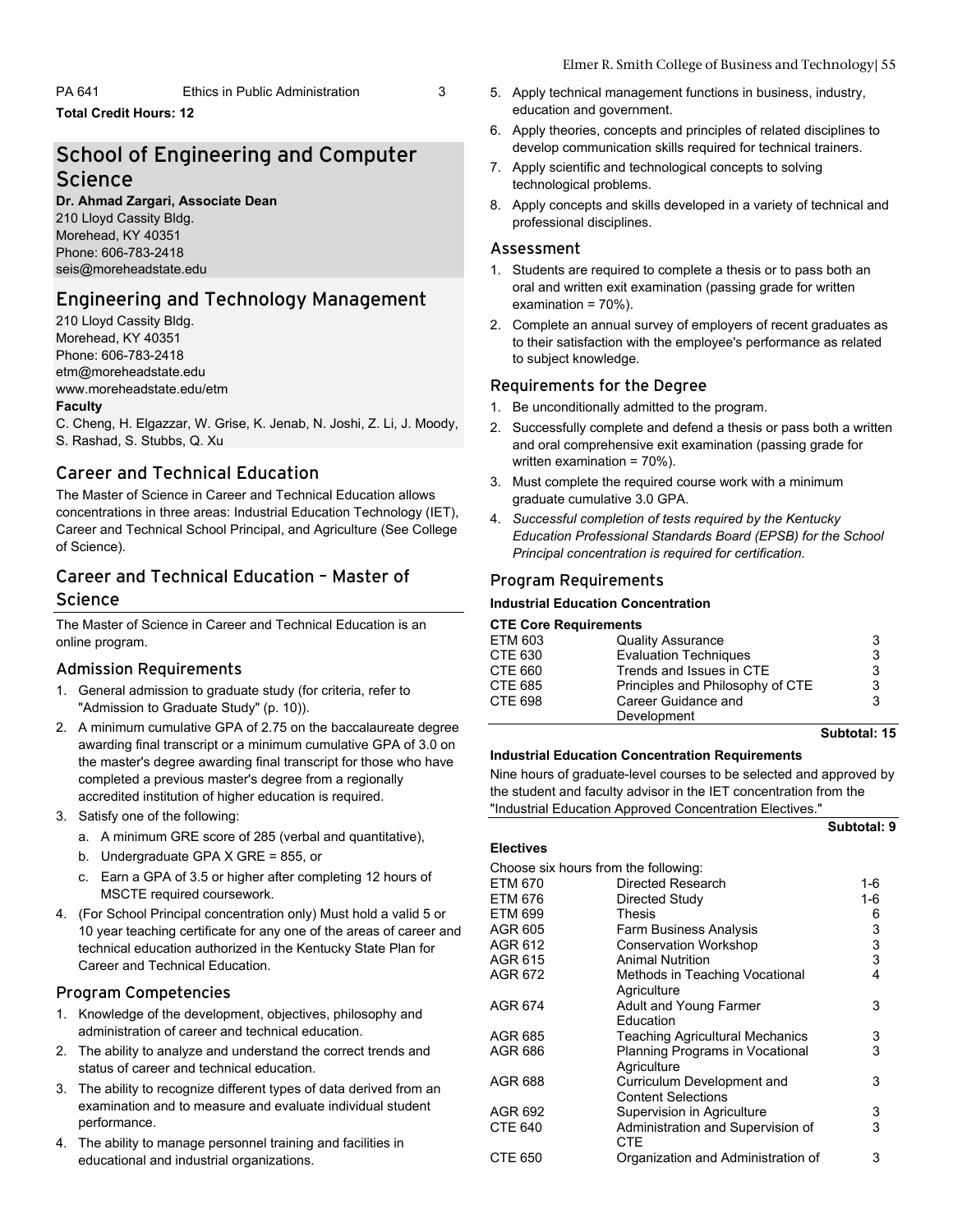|                 | <b>CTE</b>                                                    |             |                 | Networking                                               |                           |
|-----------------|---------------------------------------------------------------|-------------|-----------------|----------------------------------------------------------|---------------------------|
| <b>EDF 600</b>  | Research Methods in Education                                 | 3           | CIS 636         | <b>Global Information Systems</b>                        | 3                         |
| <b>EDF 610</b>  | Advanced Human Growth and                                     | 3           | <b>CIS 638</b>  | Database Systems                                         | $\mathsf 3$               |
|                 | Development                                                   |             | CIS 640         | Systems Planning and                                     | 3                         |
| EDF 611         | Adolescent Development                                        | 3           |                 | Implementation                                           |                           |
| <b>EDF 680</b>  | History and Philosophy of                                     | 3           | <b>CIS 641</b>  | <b>Qualitative and Quantitative</b>                      | 3                         |
|                 | Education                                                     |             |                 | Research Methods                                         |                           |
| <b>EDIL 601</b> | Introduction to School Leadership                             | 3           | <b>CIS 642</b>  | <b>Systems Security</b>                                  | 3                         |
|                 | Administration                                                |             | <b>CIS 645</b>  | <b>Customer Relationship</b>                             | 3                         |
| <b>EDIL 618</b> | School Finance and Support                                    | 3           |                 | <b>Management Systems</b>                                |                           |
|                 | Services                                                      |             | <b>CIS 650</b>  | Innovation, Technology and                               | 3                         |
| <b>EDIL 628</b> | School Law and Ethics                                         | 3           |                 | Organizational Change                                    |                           |
| <b>EDUC 635</b> | Teaching Critical Thinking and                                | 3           | <b>CIS 655</b>  | Management of Healthcare                                 | 3                         |
|                 | <b>Decision Making</b>                                        |             |                 | Information Systems                                      |                           |
| ETM 619         | <b>Total Quality Control</b>                                  | 3           | <b>CIS 660</b>  | <b>Enterprise Systems</b>                                | 3                         |
| <b>IET 620</b>  | Industrial Education for the                                  | 3           | CIS 699A        | Thesis                                                   | 3 or 6                    |
|                 | <b>Elementary Teacher</b>                                     |             | CS 620          | Data Mining Concepts                                     | 3                         |
| ETM 621         | Experimental Design in                                        | 3           | CS 640          | Data Mining Methodologies                                | 3                         |
|                 | Organizations                                                 |             | CS 650          | <b>Applied Data Mining</b>                               | 3                         |
| ETM 622         | Advanced Project Management                                   | 3           | <b>CTE 640</b>  | Administration and Supervision of                        | 3                         |
| <b>ETM 630</b>  | <b>Advanced Engineering Design</b>                            | 3           |                 | <b>CTE</b>                                               |                           |
| <b>ETM 644</b>  | Wireless Networking and Systems                               | 3           | <b>CTE 650</b>  |                                                          | 3                         |
|                 |                                                               | 3           |                 | Organization and Administration of<br><b>CTE</b>         |                           |
| <b>ETM 645</b>  | Computer Interfacing and                                      |             |                 |                                                          |                           |
|                 | Applications                                                  |             | <b>EDAH 641</b> | Administrative and Management                            | 3                         |
| <b>ETM 680</b>  | <b>Advanced Networking</b>                                    | 3           |                 | Issues in Higher Education                               |                           |
| <b>ETM 688</b>  | Computer Integrated                                           | 3           | EDAH 642        | Student Personnel in Higher                              | 3                         |
|                 | Manufacturing                                                 |             |                 | Education                                                |                           |
| <b>ETM 698</b>  | Research Methods in Technology                                | 3           | <b>EDAH 643</b> | Seminar in Higher Education                              | 3                         |
|                 |                                                               | Subtotal: 6 | EDAH 644        | Principles of Higher Education                           | 3                         |
|                 | <b>Industrial Education Approved Concentration Electives:</b> |             | EDAH 647        | Principles of Adult Education                            | 3                         |
| <b>ETM 600</b>  | <b>Emerging Technologies and</b>                              | 3           | <b>EDAH 650</b> | Developmental Education for Adult                        | 3                         |
|                 | Impact                                                        |             |                 | Students                                                 |                           |
| ETM 619         | <b>Total Quality Control</b>                                  | 3           | <b>EDAH 651</b> | Human Development in Adulthood                           | 3                         |
| <b>IET 620</b>  | Industrial Education for the                                  | 3           | <b>EDAH 653</b> | Program/Curriculum Development                           | 3                         |
|                 | <b>Elementary Teacher</b>                                     |             |                 | and Evaluation                                           |                           |
| ETM 621         |                                                               | 3           | EDAH 660        | Survey of Community College                              | 3                         |
|                 | Experimental Design in                                        |             | EDAH 661        | The Community College Student                            | 3                         |
|                 | Organizations                                                 |             | EDAH 662        | Seminar in Community College                             | $\ensuremath{\mathsf{3}}$ |
| ETM 622         | Advanced Project Management                                   | 3           | EDAH 688        | Seminar in Adult Education                               | 3                         |
| ETM 630         | <b>Advanced Engineering Design</b>                            | 3           | <b>EDF 600</b>  | Research Methods in Education                            | 3                         |
| <b>ETM 644</b>  | Wireless Networking and Systems                               | 3           | EDF 610         | Advanced Human Growth and                                | 3                         |
| <b>ETM 645</b>  | Computer Interfacing and                                      | 3           |                 | Development                                              |                           |
|                 | Applications                                                  |             | <b>EDF 611</b>  | Adolescent Development                                   | 3                         |
| <b>ETM 680</b>  | <b>Advanced Networking</b>                                    | 3           | <b>EDF 680</b>  | History and Philosophy of                                | 3                         |
| <b>ETM 688</b>  | Computer Integrated                                           | 3           |                 | Education                                                |                           |
|                 | Manufacturing                                                 |             | <b>EDF 681</b>  | Advanced Seminar in                                      | 3                         |
| <b>ETM 695</b>  | Supervised Field Experience                                   | 3           |                 | <b>Contemporary Educational</b>                          |                           |
| <b>ETM 698</b>  | Research Methods in Technology                                | 3           |                 | Thought                                                  |                           |
| ETM 615         | Advanced Computer Aided Design                                | 3           | <b>EDGC 619</b> | <b>Career Counseling</b>                                 | 3                         |
| <b>ETM 642</b>  | Advanced Digital Signal                                       | 3           | <b>EDGC 620</b> | Psycho-Social and Multicultural                          | 3                         |
|                 | Processing I                                                  |             |                 |                                                          |                           |
| <b>ETM 650</b>  | <b>Advanced Digital Signal</b>                                | 3           |                 | Factors in Counseling                                    |                           |
|                 | Processing II                                                 |             | <b>EDGC 656</b> | Introduction to Counseling                               | 3                         |
| <b>ETM 684</b>  | <b>Advanced Manufacturing Systems</b>                         | 3           | <b>EDGC 661</b> | Measurement Principles and                               | 3                         |
| ACCT 600        | Survey of Accounting                                          | 3           |                 | Techniques                                               |                           |
| ACCT 611        | Accounting Analysis for Decision                              | 3           | <b>EDGC 662</b> | Assessment in Counseling                                 | 3                         |
|                 | Making                                                        |             | <b>EDGC 665</b> | Philosophy and Practice of School                        | 3                         |
| ACCT 687        | Tax Accounting Research and                                   | 3           |                 | Counseling                                               |                           |
|                 | Planning                                                      |             | <b>EDGC 674</b> | Seminar in Guidance and                                  | $1 - 3$                   |
| <b>BIS 620</b>  | Integrating Technology in                                     | 3           |                 | Counseling                                               |                           |
|                 | Teaching and Learning                                         |             | EDGC 680        | <b>Family Counseling</b>                                 | 3                         |
| <b>BIS 621</b>  |                                                               |             | <b>EDIL 601</b> | Introduction to School Leadership                        | 3                         |
|                 |                                                               |             |                 |                                                          |                           |
|                 | Instructional Innovations in                                  | 3           |                 | Administration                                           |                           |
|                 | <b>Business and Information</b>                               |             | <b>EDIL 618</b> | School Finance and Support                               | 3                         |
|                 | <b>Technology Education</b>                                   |             |                 | Services                                                 |                           |
| <b>BIS 630</b>  | <b>Managerial Communications</b>                              | 3           | <b>EDIL 619</b> | Technology and Best Practices for                        | 3                         |
| <b>CIS 615</b>  | Managing Information Technology                               | 3           |                 | School Improvement                                       |                           |
| <b>CIS 625</b>  | Web Information Systems and                                   | 3           | <b>EDIL 621</b> | Research for Instructional                               | 3                         |
|                 | Internet Technologies                                         |             |                 | Leadership                                               |                           |
| <b>CIS 628</b>  | <b>E-Business Application</b>                                 | 3           | <b>EDIL 628</b> |                                                          |                           |
|                 | Programming                                                   |             | <b>EDIL 634</b> | School Law and Ethics                                    | 3<br>3                    |
| CIS 634         | Management of<br>Telecommunications and                       | 3           |                 | Leadership for Human Resources<br>Development in Schools |                           |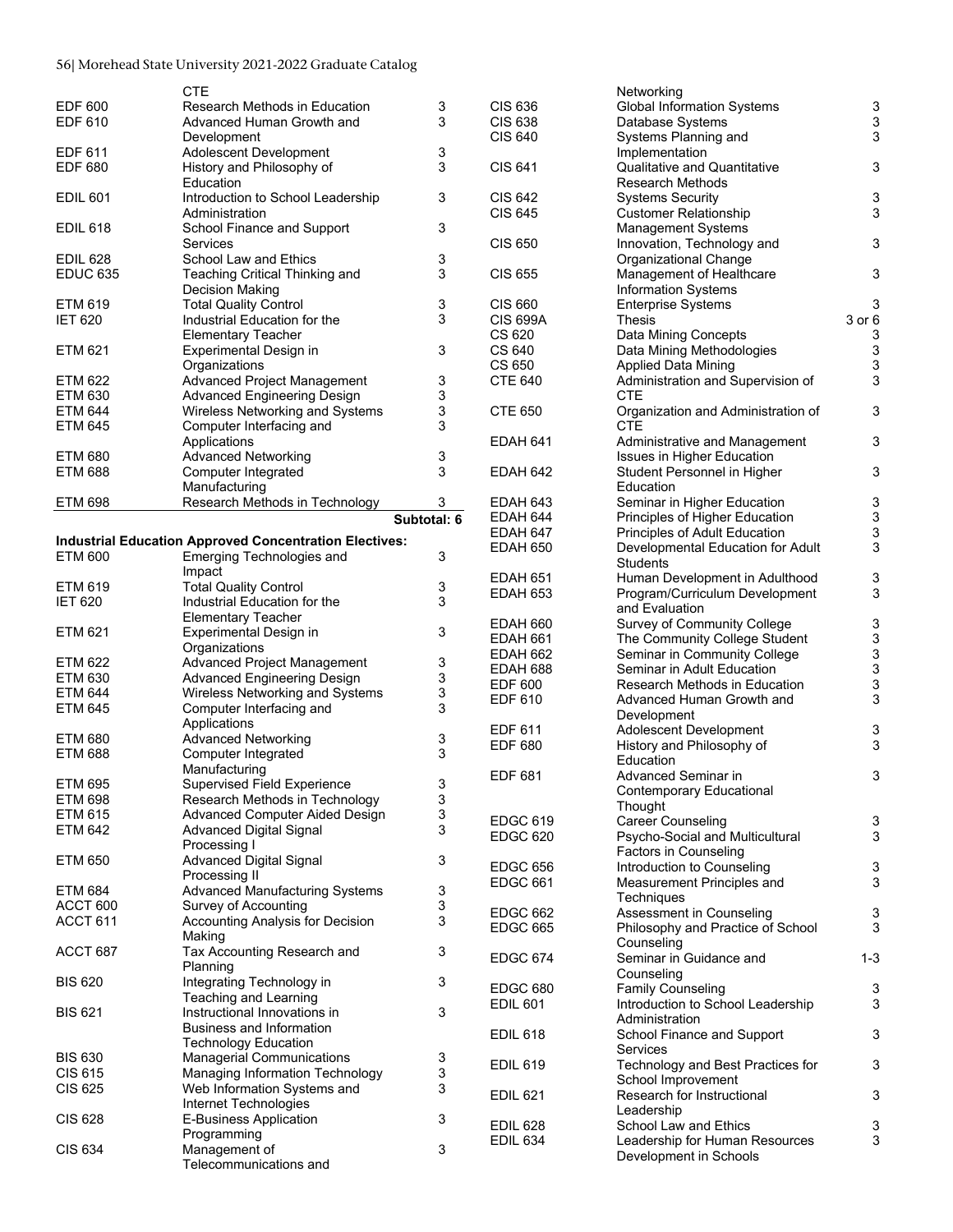| <b>EDIL 635</b>     | <b>Understanding Professional</b>         | 3       | <b>MKT 600</b>  | Survey of Marketing                   | 3                         |
|---------------------|-------------------------------------------|---------|-----------------|---------------------------------------|---------------------------|
|                     | Responsibilities of Teacher               |         | <b>MKT 640</b>  | <b>Product Design and Development</b> | 3                         |
|                     | Leaders                                   |         | MKT 650         | Marketing Administration              | $\mathsf 3$               |
| EDIL 636            | Mentoring for Improved Results            | 3       | MKT 652         | Marketing Research and Analysis       | $\ensuremath{\mathsf{3}}$ |
| <b>EDIL 637</b>     | Leadership for School Program             | 3       | <b>MKT 665</b>  | Consumer Psychology in Online         | 3                         |
|                     | Collaboration                             |         |                 | Marketing                             |                           |
| <b>EDIL 638</b>     | Designing and Implementing                | 3       | <b>MNGT 600</b> | Survey of Management and              | 3                         |
|                     | Professional Development                  |         |                 | Organizational Behavior               |                           |
| <b>EDIL 647</b>     | Leadership for School Community           | 3       | <b>MNGT 602</b> | Survey of Quantitative and            | 3                         |
|                     | Relations                                 |         |                 | <b>Financial Analysis</b>             |                           |
| <b>EDIL 649</b>     | School District Management                | 3       | <b>MNGT 606</b> | <b>Operations Analysis</b>            | 3                         |
| <b>EDIL 650</b>     | Leadership for School Program             | 3       | <b>MNGT 609</b> | International Management              | 3                         |
|                     | Improvement                               |         | <b>MNGT 610</b> | Legal Issues in Business              | 3                         |
| <b>EDIL 659</b>     |                                           |         |                 |                                       |                           |
|                     | <b>Systems for Change</b>                 | 3       |                 | Transactions                          |                           |
| <b>EDIL 669</b>     | Leadership for School Problem             | 3       | <b>MNGT 612</b> | Organizational Theory                 | 3                         |
|                     | Solving                                   |         | <b>MNGT 620</b> | Quantitative Business Analysis        | 3                         |
| EDSP 600            | Workshop                                  | $1 - 3$ | <b>MNGT 650</b> | Innovation, Technology and            | 3                         |
| <b>EDSP 601</b>     | Survey of Exceptional Children            | 3       |                 | Organizational Change                 |                           |
| EDSP 602            | Speech and Language Problems              | 3       | <b>MNGT 655</b> | Social Responsibilities of Business   | 3                         |
| <b>EDSP 603</b>     | Assessment Methodology for the            | 3       | <b>MNGT 656</b> | <b>Small Business Institute Field</b> | 3                         |
|                     | Handicapped                               |         |                 | Project                               |                           |
| <b>EDSP 604</b>     | Resource Concepts for the                 | 3       | <b>MNGT 667</b> | Women and Men in Management           | 3                         |
|                     | Handicapped                               |         | <b>MNGT 680</b> | Health Care Organization and          | 3                         |
| <b>EDSP 605</b>     | Early Childhood Special Education         | 3       |                 | Management                            |                           |
| EDSP <sub>621</sub> | Operation of Special Education            | 3       | <b>PHED 608</b> | Seminar in Motor Learning and         | 3                         |
|                     | Programs                                  |         |                 | Development                           |                           |
| EDSP <sub>622</sub> | Instructional Leadership in Special       | 3       | <b>PHED 611</b> | Issues in Health and Physical         | 3                         |
|                     | Education                                 |         |                 | Education                             |                           |
| EDSP <sub>623</sub> |                                           | 3       | PHED 634        | <b>Sports Nutrition</b>               |                           |
|                     | Special Education Program<br>Coordination |         |                 |                                       | 3<br>3                    |
|                     |                                           |         | <b>PHED 672</b> | Graduate Seminar in Exercise          |                           |
| EDSP <sub>630</sub> | Universal Design for Learning             | 3       |                 | Physiology                            |                           |
| <b>EDSP 641</b>     | Conceptions and Identification of         | 3       | <b>PSY 609</b>  | <b>Educational Psychology</b>         | 3                         |
|                     | Gifted Children and Youth                 |         | <b>PSY 610</b>  | Advanced Human Growth and             | 3                         |
| <b>EDTC 611</b>     | Introduction to Research and              | 3       |                 | Development                           |                           |
|                     | <b>Grant Writing</b>                      |         | <b>PSY 611</b>  | Computer Packages for the Life        | 3                         |
| <b>EDTC 631</b>     | Designing the Learning                    | 3       |                 | Sciences                              |                           |
|                     | Environment                               |         | PSY 633         | <b>Personality Theory</b>             | 3                         |
| <b>EDTC 683</b>     | Creativity in 21st Century                | 3       | <b>PSY 650</b>  | Abnormal Psychology                   | 3                         |
|                     | Education                                 |         | <b>PSY 663</b>  | Marriage and Family Therapy           | 3                         |
| <b>EDTC 685</b>     | Principles of Distance Education          | 3       | <b>PSY 669</b>  | <b>Behavior Modification</b>          | 3                         |
|                     | Delivery                                  |         | <b>PSY 675</b>  | <b>Selected Topics</b>                | $\mathsf 3$               |
| <b>EDTL 605</b>     | Developmental Analysis of                 | 3       | <b>PSY 686</b>  | Motivation                            | 3                         |
|                     | Learning                                  |         | <b>PSY 689</b>  | Psychology of Learning                | 3                         |
| <b>EDUC 603</b>     | <b>National Board Certification</b>       | 3       | <b>SCI 619</b>  | Advanced Integrated Math and          | 3                         |
|                     | Preparation                               |         |                 | Science for Teachers                  |                           |
|                     | Reading Programs: The Role of             | 3       | <b>SCI 622</b>  |                                       | 3                         |
| <b>EDUC 629</b>     |                                           |         |                 | Chemistry and Your Environment        |                           |
|                     | the Administrator                         |         | <b>SCI 672</b>  | Earth Science for Middle and High     | 3                         |
| <b>EDUC 635</b>     | Teaching Critical Thinking and            | 3       |                 | School Teachers                       |                           |
|                     | <b>Decision Making</b>                    |         | <b>SCI 678</b>  | History of Science                    | 3                         |
| <b>EDUC 682</b>     | The At-Risk Student                       | 3       | <b>SCI 692</b>  | Science for the Secondary             | 3                         |
| EDUC <sub>684</sub> | <b>Producing Audiovisual Materials</b>    | 3       |                 | Teacher                               |                           |
| <b>FIN 600</b>      | Survey of Finance                         | 3       | SOC 605         | Mind, Self and Society                | 3                         |
| <b>FIN 602</b>      | Survey of Financial Analysis              | 3       | SOC 616         | <b>Family Dynamics</b>                | 3                         |
| <b>FIN 620</b>      | <b>Financial Markets</b>                  | 3       | SOC 620         | Sociology of Education                | 3                         |
| <b>FIN 660</b>      | <b>Financial Management</b>               | 3       | SOC 625         | Deviance                              | $\ensuremath{\mathsf{3}}$ |
| HLTH 603            | Administration of School Health           | 3       | SOC 626         | Communities                           | 3                         |
| HLTH 608            | <b>General School Safety</b>              | 3       | SOC 630         | Social Inequality                     | 3                         |
| <b>HLTH 614</b>     | Principles of Epidemiology                | 3       | SOC 656         | Organizations in Contemporary         | 3                         |
| HLTH 618            | Use and Abuse of Drugs                    | 3       |                 | Society                               |                           |
| <b>HPS 600</b>      | Research Methods in Kinesiology           | 3       | SOC 640         | Social Policy in Aging                | 3                         |
|                     | and Health                                |         | SOC 641         |                                       | 3                         |
|                     |                                           |         |                 | <b>Issues in Aging</b>                |                           |
| <b>HPS 601</b>      | Interpretation of Data                    | 3       | SOC 645         | Death and Dying                       | 3                         |
| <b>HSM 611</b>      | <b>Health Economics</b>                   | 3       | SOC 650         | Social Thought and Theory             | 3                         |
| <b>HSM 630</b>      | <b>Healthcare Public Policy</b>           | 3       | SOC 655         | <b>Qualitative Research Methods</b>   | 3                         |
| <b>HSM 650</b>      | Health IT and Clinical                    | 3       | SOC 659         | Social Change in Appalachia           | 3                         |
|                     | Transformation                            |         | SOC 661         | Sociology of the Law                  | 3                         |
| <b>HSM 655</b>      | Management of Healthcare                  | 3       | SOC 665         | <b>Environmental Sociology</b>        | 3                         |
|                     | Information Systems                       |         | SPMT 600        | Research Methods in Sport             | 3                         |
| <b>HSM 680</b>      | Healthcare Leadership and Ethics          | 3       |                 | Management                            |                           |
| <b>HSM 682</b>      | <b>Healthcare Delivery Systems</b>        | 3       | <b>SPMT 605</b> | Planning and Designing Sport and      | 3                         |
| <b>HSM 684</b>      | Healthcare Financial Management           | 3       |                 | <b>Physical Activity Facilities</b>   |                           |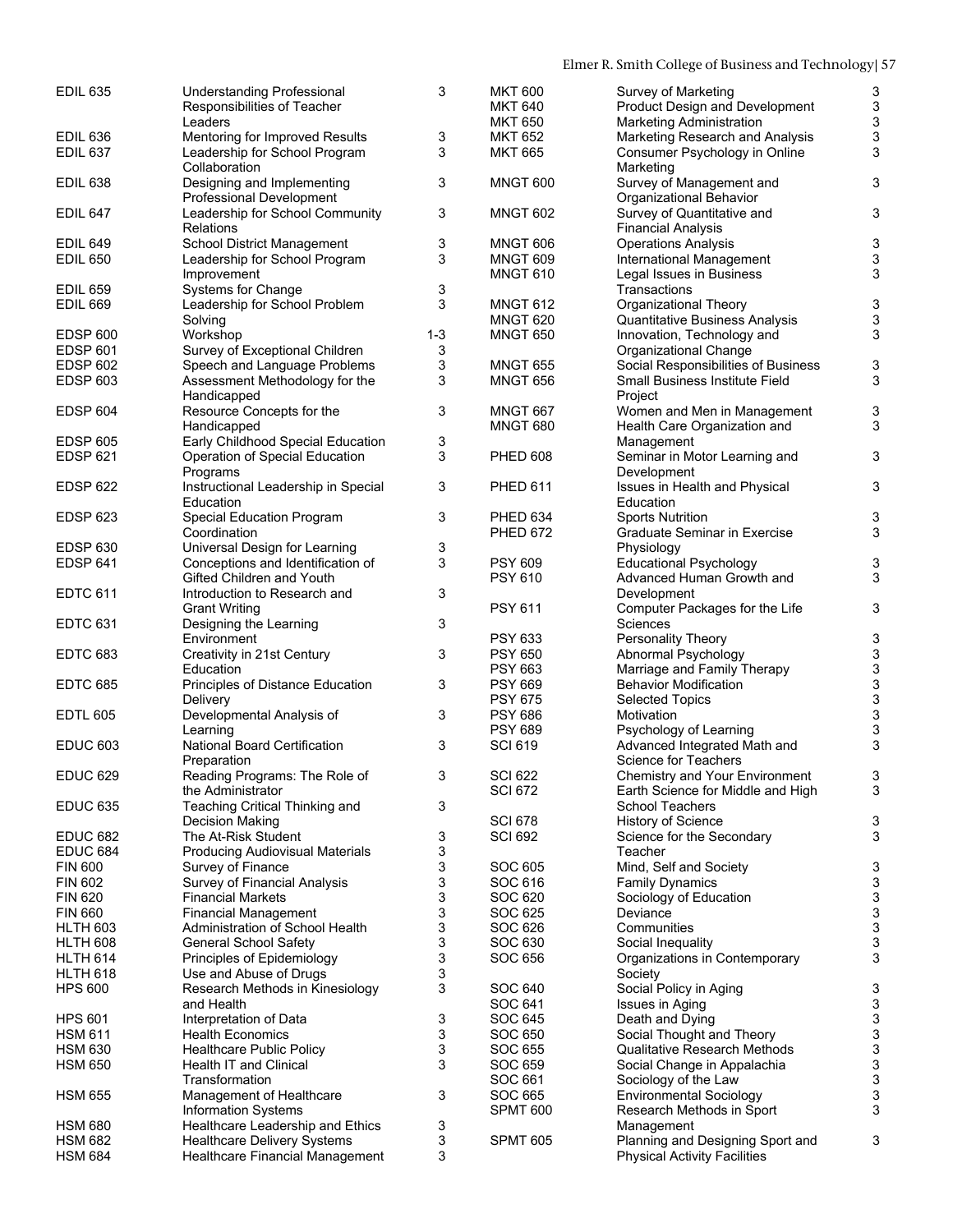| <b>SPMT 630</b>                       | <b>Sport Marketing</b>                                 | 3              |
|---------------------------------------|--------------------------------------------------------|----------------|
| <b>SPMT 632</b>                       | Management and Administration of<br>Sports Programs    | 3              |
| <b>SPMT 650</b>                       | Financing the Sport Enterprise                         | 3              |
| <b>SPMT 660</b>                       | Socio-Cultural Issues in Sport                         | 3              |
| <b>SPMT 661</b>                       | <b>Sport Relations</b>                                 | 3              |
| <b>SWK 620</b>                        | Social Work Administration and<br>Management           | 3              |
| <b>SWK 635</b>                        | <b>Group Dynamics</b>                                  | 3              |
| <b>EDTC 625</b>                       | Assistive Technology                                   | 3              |
| <b>EDTC 628</b>                       | Technology, Education and                              | 3              |
|                                       | Culture                                                |                |
| <b>EDTC 644</b>                       | Multimedia Design for the                              | 3              |
|                                       | Classroom                                              |                |
| <b>EDTC 680</b>                       | Introduction to Instructional Design<br>and Technology | 3              |
| <b>EDTC 681</b>                       | Individualized Learning Systems                        | 3              |
| <b>EDTC 688</b>                       | <b>Educational Gaming and</b>                          | 3              |
|                                       | Simulation                                             |                |
| <b>School Principal Concentration</b> |                                                        |                |
|                                       | <b>CTE School Principal Core Requirements</b>          |                |
| AGR 603                               | <b>Quality Assurance</b><br>or                         | 3              |
| ETM 603                               | <b>Quality Assurance</b>                               | 3              |
| <b>CTE 630</b>                        | <b>Evaluation Techniques</b>                           | 3              |
| <b>CTE 660</b>                        | Trends and Issues in CTE                               | 3              |
| <b>CTE 685</b>                        | Principles and Philosophy of CTE                       | 3              |
| <b>CTE 698</b>                        | Career Guidance and                                    | $\overline{3}$ |

#### **Subtotal: 15**

#### **CTE School Principal Concentration Requirements**

Development

Complete 12 hours from the following or equivalent courses as determined by advisor.

|                 |                                                  | Subtotal: 12 |
|-----------------|--------------------------------------------------|--------------|
| EDIL 678        | <b>Resource Utilization</b>                      |              |
| <b>EDIL 677</b> | School Law and Diverse Learners                  |              |
| <b>CTE 650</b>  | Organization and Administration of<br><b>CTF</b> |              |
| <b>CTE 640</b>  | Administration and Supervision of<br>CTF.        | 3            |

#### **Electives**

|                | Complete three hours from the following: |               |
|----------------|------------------------------------------|---------------|
| AGR 605        | <b>Farm Business Analysis</b>            | 3             |
| AGR 612        | <b>Conservation Workshop</b>             | 3             |
| AGR 615        | <b>Animal Nutrition</b>                  | 3             |
| AGR 670        | Directed Research                        | $1-6$         |
| AGR 672        | Methods in Teaching Vocational           | 4             |
|                | Agriculture                              |               |
| AGR 674        | Adult and Young Farmer                   | 3             |
|                | <b>Education</b>                         |               |
| AGR 676        | Directed Study                           | 1-6           |
| AGR 685        | <b>Teaching Agricultural Mechanics</b>   | 3             |
| AGR 686        | Planning Programs in Vocational          | 3             |
|                | Agriculture                              |               |
| AGR 688        | Curriculum Development and               | 3             |
|                | <b>Content Selections</b>                |               |
| AGR 692        | Supervision in Agriculture               | 3             |
| AGR 699        | <b>Thesis</b>                            | 6             |
| <b>ETM 619</b> | <b>Total Quality Control</b>             | 3             |
| <b>ETM 621</b> | <b>Experimental Design in</b>            | 3             |
|                | Organizations                            |               |
| <b>ETM 622</b> | <b>Advanced Project Management</b>       | 3             |
| <b>ETM 630</b> | Advanced Engineering Design              | $\frac{3}{3}$ |
| <b>ETM 644</b> | Wireless Networking and Systems          |               |
| <b>ETM 645</b> | Computer Interfacing and                 | 3             |
|                | Applications                             |               |
| ETM 670        | Directed Research                        | $1 - 6$       |
| <b>ETM 676</b> | Directed Study                           | 1-6           |

|                 |                                   | Subtotal: 3 |
|-----------------|-----------------------------------|-------------|
|                 | Decision Making                   |             |
| <b>EDUC 635</b> | Teaching Critical Thinking and    | 3           |
|                 | Administration                    |             |
| <b>EDIL 601</b> | Introduction to School Leadership | 3           |
|                 | <b>Education</b>                  |             |
| EDF 680         | History and Philosophy of         | 3           |
| EDF 611         | Adolescent Development            | 3           |
|                 | Development                       |             |
| EDF 610         | Advanced Human Growth and         | 3           |
| <b>EDF 600</b>  | Research Methods in Education     | 3           |
| ETM 699         | Thesis                            | 6           |
| ETM 698         | Research Methods in Technology    | 3           |
|                 | Manufacturing                     |             |
| <b>ETM 688</b>  | Computer Integrated               | 3           |
| <b>ETM 680</b>  | <b>Advanced Networking</b>        | 3           |
|                 |                                   |             |

#### **Total Credit Hours: 30**

## Career and Technical Education – Rank I Program

The Rank I in Career and Technical Education is an online program.

#### Admission Requirements

- 1. General admission to graduate study (for criteria, refer to "Admission to Graduate Study" (p. 10)).
- 2. A minimum cumulative GPA of 2.75 on the baccalaureate degree awarding final transcript or a minimum cumulative GPA of 3.0 on the master's degree awarding final transcript for those who have completed a previous master's degree from a regionally accredited institution of higher education is required.
- 3. Must hold a master's degree from an accredited college or university, or have completed a fifth year program.
- 4. Must possess a valid teaching certificate.

#### Program Requirements

- 1. The program must be planned with the student's advisor.
- 2. A minimum of 60 graduate credit hours including the master's degree or the fifth year.
- 3. A minimum cumulative GPA of 3.0. No credit is accepted on grades lower than "C."
- 4. Up to nine credit hours may be earned at another accredited institution with approval.
- 5. Credit earned by correspondence shall not apply toward the Rank I program.
- 6. Student must meet University exit assessment criteria.
- 7. Must be unconditionally admitted.

The program must be planned with the student's advisor on check sheets available in the department.

#### **Total Credit Hours: 60**

## Engineering and Technology Management – Master of Science

The Master of Science in Engineering and Technology Management is an online program. This degree is designed primarily for persons holding a bachelor's degree in industrial technology, engineering, engineering technology, applied sciences, business, computer science, information systems, manufacturing engineering, mechanical design or other related technical professional programs.

#### Admission Requirements

1. General admission to graduate study (for criteria, refer to Admission to Graduate Study (p. 10)).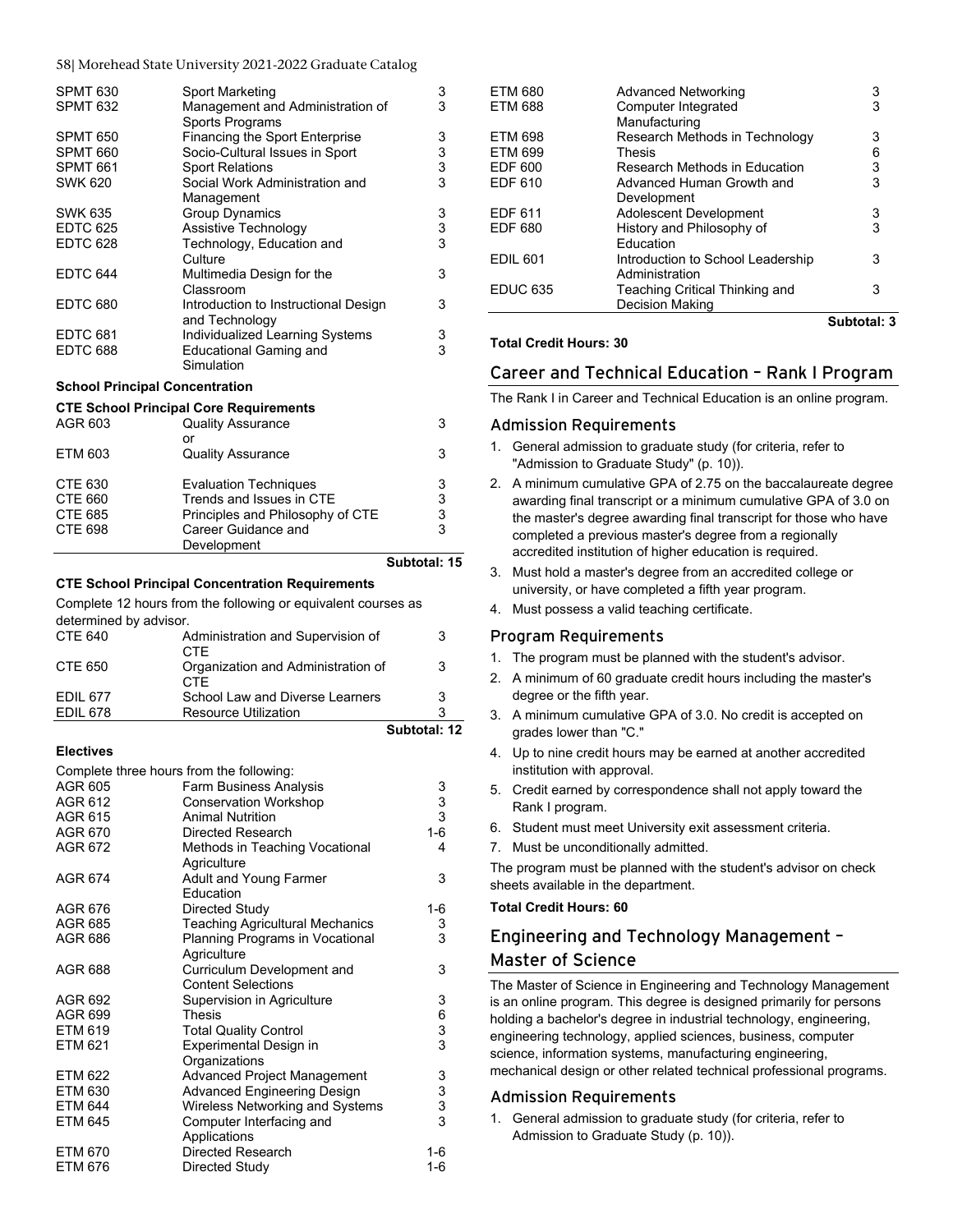2. \*A minimum Graduate Record Examination (GRE) score of 286 (verbal and quantitative)

#### **\*GRE Exemption**

- Any applicant who has earned a baccalaureate degree in a STEM discipline from an accredited college or university with a cumulative GPA of 3.5 or higher on a 4.0 scale is exempt from taking the GRE.
- Any applicant who has earned a master's degree in a STEM field with a cumulative minimum GPA of 3.0 from an accredited institution is exempt from taking the GRE.
- Any current Morehead State University student pursuing the Bachelor of Science in Engineering, Engineering Management, Engineering Technology, Technology Management, Computer Science, or BBA in Information Systems with an undergraduate GPA of 3.5 or higher cumulative GPA is exempt from taking the GRE.
- Any applicant who has earned a GPA of 3.5 or higher after completing 12 hours of MSETM coursework at Morehead State University is exempt from taking the GRE.

#### **\*\*GRE Waiver Request**

Applicants who meet all the following criteria may request a GRE waiver:

- An earned baccalaureate degree in any related discipline from a regionally accredited college or university with a cumulative GPA of 3.0 or higher.
- Minimum of two years professional work experience.

\*\*The GRE waiver request must include a resume, three professional letters of recommendation, and a goals statement. Submitting a waiver request and required documentation does not guarantee a waiver will be granted nor does an approved waiver request guarantee admission into the MSETM program.

#### Program Competencies

MS-ETM graduates will be able to:

- 1. Assume leadership positions in the engineering, technology management and information system related fields.
- 2. Use appropriate methods of inquiry and research to address complex workplace issues in engineering, technology management and information systems.
- 3. Implement innovative technology-based solutions with sensitivity to ethical, legal and quality of life issues.
- 4. Analyze organizational, technological, and economic issues to effectively design business and industry solutions.
- 5. Manage engineering and technology management related projects from inception to completion to meet specified client needs.
- 6. Recognize emerging trends and issues as well as the digital transformation that is affecting organizations during the Era of Big Data and the Internet of Things (IoT).

#### Assessment

Assessment of Learning in the MS-ETM program will follow the ATMAE accreditation process as well as the standard AACSB Assurance of Learning process. A minimum of two student learning outcomes will be assessed each year using course-embedded assessment measures.

MS-ETM students will demonstrate their mastery of scientific and/or technical literature relevant to their particular specialization by one of two means: (1) Thesis option - researching, writing, and defending a written master's thesis that applies insights obtained from the student's reading in the technical literature to a current problem

related to engineering and technology management, or (2) Nonthesis option - conducting applied research through directed study or field experience while engaging in both a combined written and oral exam (if warranted by the committee) that will reveal the student's knowledge of the current literature and current practice in the field.

Any student scoring less than 75 percent on any question or on the overall exam would also be required to attend an oral discussion of the written exam.

#### Program Requirements

| <b>Core Courses</b> |                                |              |
|---------------------|--------------------------------|--------------|
| <b>ETM 600</b>      | Emerging Technologies and      |              |
|                     | Impact                         |              |
| ETM 603             | <b>Quality Assurance</b>       |              |
| <b>ETM 619</b>      | <b>Total Quality Control</b>   | 3            |
| ETM 622             | Advanced Project Management    | 3            |
| <b>ETM 698</b>      | Research Methods in Technology |              |
|                     |                                | Subtotal: 15 |

Choose one of the following concentrations:

#### **1. Engineering and Technology Management Concentration**

#### **Choose nine credit hours from the following:**

|                 |                                                | Subtotal: 9 |
|-----------------|------------------------------------------------|-------------|
| <b>MNGT 677</b> | Leadership and Ethics                          | 3           |
|                 | Manufacturing                                  |             |
| ETM 688         | Computer Integrated                            | 3           |
| ETM 684         | <b>Advanced Manufacturing Systems</b>          | 3           |
| ETM 680         | Applications<br><b>Advanced Networking</b>     | 3           |
| ETM 645         | Computer Interfacing and                       | 3           |
| ETM 644         | Wireless Networking and Systems                | 3           |
| ETM 630         | Advanced Engineering Design                    | 3           |
|                 | Management                                     |             |
| ETM 627         | Advanced Organizational                        | 3           |
| ETM 621         | <b>Experimental Design in</b><br>Organizations | 3           |
|                 | <b>Advanced Engineering Economics</b>          |             |
| ETM 610         |                                                | 3           |

Choose one of the following thesis or non-thesis options:

#### **Thesis**

| Select one. |        |  |
|-------------|--------|--|
| CIS 699A    | Thesis |  |
|             | or     |  |
| ETM 699     | Thesis |  |
|             |        |  |

#### **Subtotal: 6**

The thesis option requires the student to select a graduate committee consisting of three graduate faculty members: two from the Department of Engineering and Technology Management and one from outside the department. The thesis director will be a member of the graduate ETM faculty. The student will be required to orally present their thesis research to the graduate committee.

#### **Non-Thesis**

Select any two courses. The non-thesis option also requires a comprehensive written exam.

| ETM 670 | Directed Research                  | $1 - 6$ |
|---------|------------------------------------|---------|
| ETM 676 | Directed Study                     | $1 - 6$ |
| ETM 695 | <b>Supervised Field Experience</b> | 3       |
| CIS 670 | Directed Research                  | $1 - 3$ |
| CIS 695 | Supervised Field Experience        | ર       |
|         |                                    |         |

**Subtotal: 6** 

#### **2. Information Systems and Analytics Concentration**

#### **Choose nine credit hours from the following:**

| CIS 615 | Managing Information Technology |  |
|---------|---------------------------------|--|
| CIS 625 | Web Information Systems and     |  |
|         | Internet Technologies           |  |
| CIS 638 | Database Systems                |  |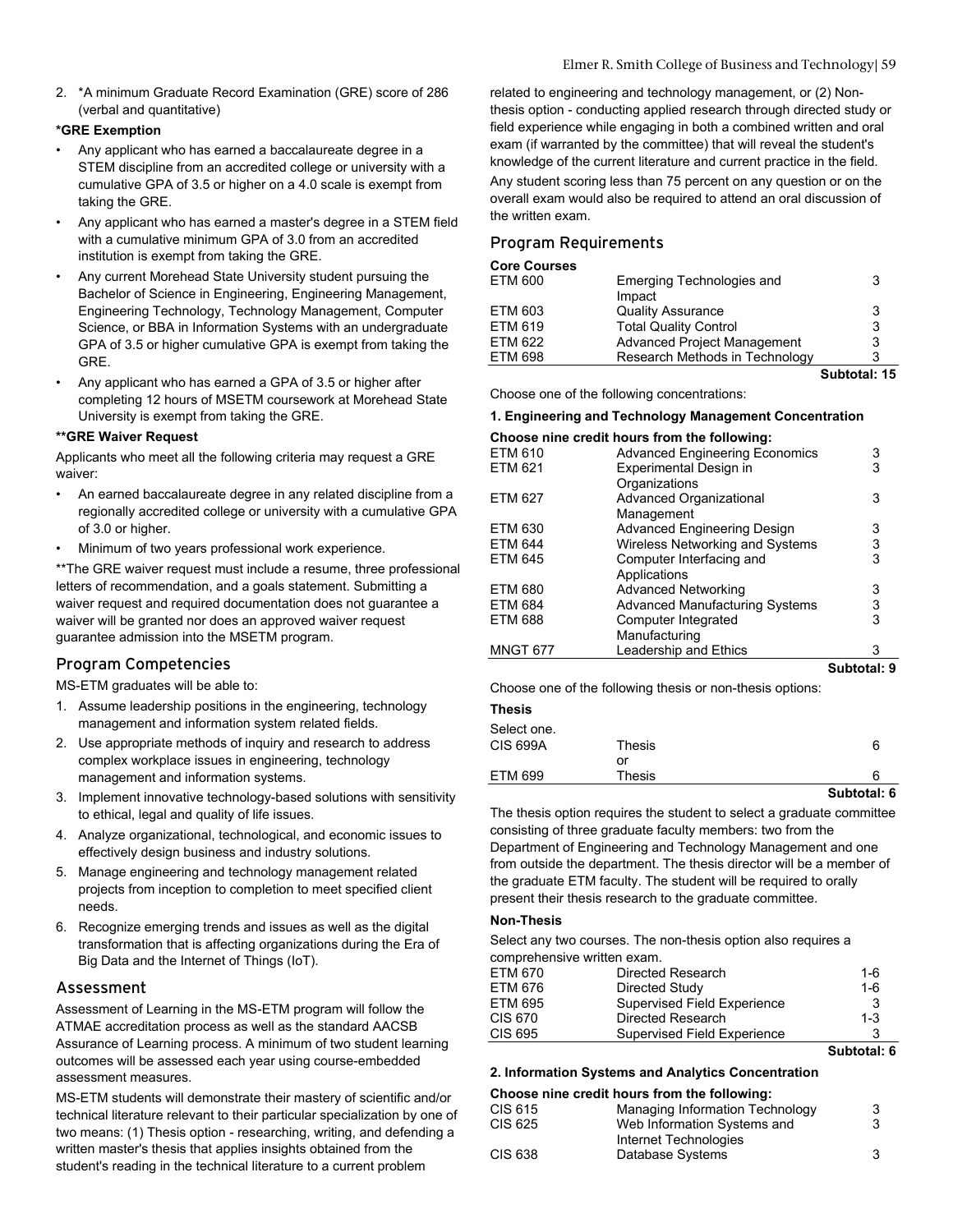|                 |                                    | Subtotal: 9 |
|-----------------|------------------------------------|-------------|
| <b>MNGT 677</b> | Leadership and Ethics              | 3           |
| <b>HSM 682</b>  | <b>Healthcare Delivery Systems</b> | 3           |
|                 | <b>Information Systems</b>         |             |
| <b>HSM 655</b>  | Management of Healthcare           | З           |
|                 | Transformation                     |             |
| <b>HSM 650</b>  | <b>Health IT and Clinical</b>      | 3           |
| CS 650          | <b>Applied Data Mining</b>         | 3           |
| CS 640          | Data Mining Methodologies          | 3           |
| CS 620          | Data Mining Concepts               | 3           |
| CIS 642         | <b>Systems Security</b>            |             |
|                 |                                    |             |

Choose one of the following thesis or non-thesis options:

#### **Thesis**

|                 |        | - |
|-----------------|--------|---|
| ETM 699         | Thesis |   |
|                 | or     |   |
| <b>CIS 699A</b> | Thesis | 6 |
| Select one.     |        |   |

**Subtotal: 6** 

The thesis option requires the student to select a graduate committee consisting of three graduate faculty members: two from the Department of Engineering and Technology Management and one from outside the department. The director of thesis shall be graduate ETM faculty. The student will be required to orally present their thesis research to the graduate committee.

#### **Non-Thesis**

Select any two courses. The non-thesis option also requires a comprehensive written exam.

| COMPLEMENTSIVE WITHER EXAMPLE. |                                    |         |
|--------------------------------|------------------------------------|---------|
| ETM 670                        | Directed Research                  | $1 - 6$ |
| ETM 676                        | Directed Study                     | $1 - 6$ |
| ETM 695                        | <b>Supervised Field Experience</b> | 3       |
| CIS 670                        | Directed Research                  | $1 - 3$ |
| <b>CIS 695</b>                 | Supervised Field Experience        | ર       |
|                                |                                    |         |

**Subtotal: 6** 

**Total Credit Hours: 30**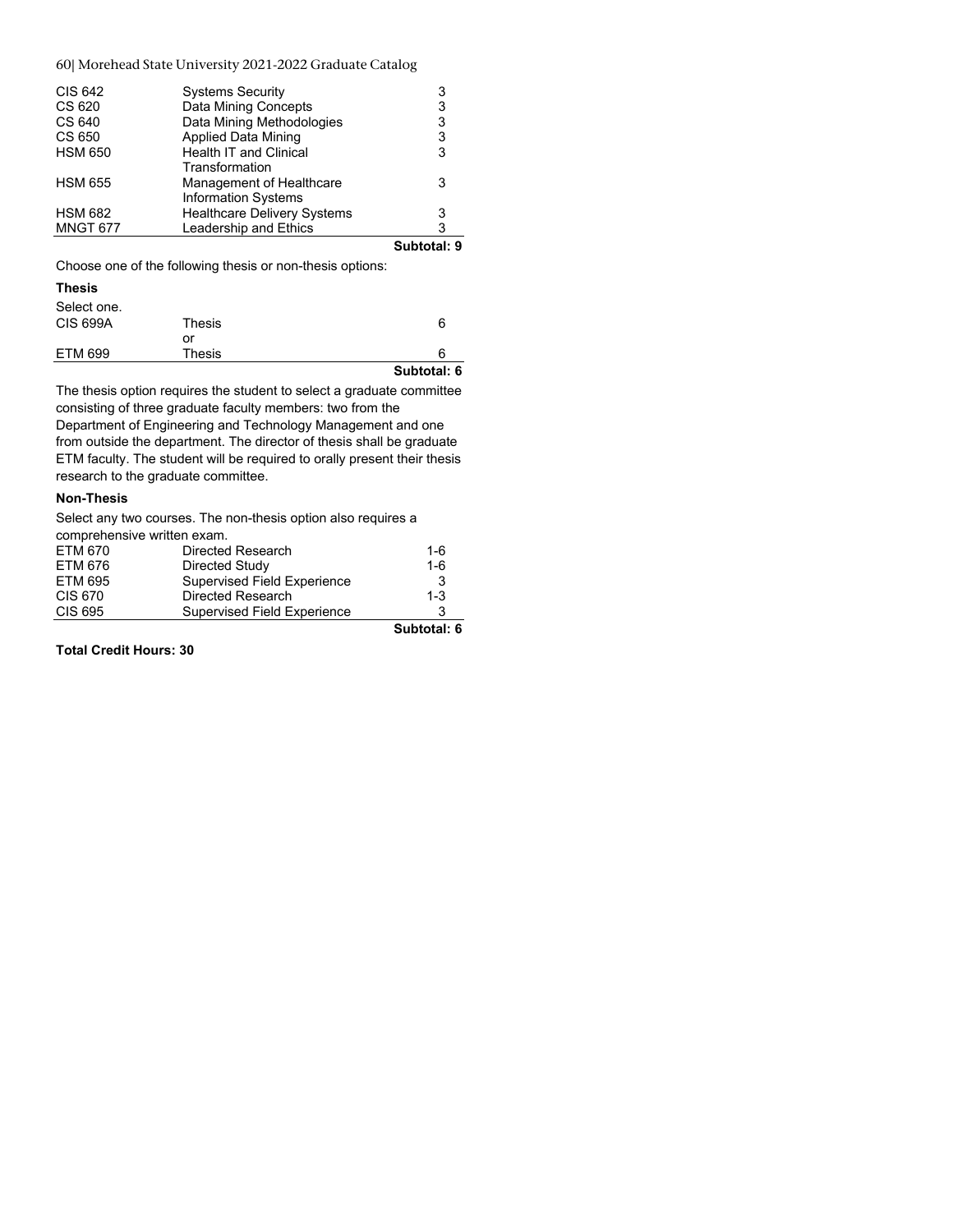## **Ernst and Sara Lane Volgenau College of Education**

#### **Dr. April D. Miller, Interim Dean**

100 Ginger Hall Morehead, KY 40351 Phone: 606-783-2162/Fax: 606-783-5029 www.moreheadstate.edu/education

#### **Dr. Timothy Simpson, Interim Associate Dean**

503 Ginger Hall Morehead, KY 40351 Phone: 606-783-2261

## Early Childhood, Elementary and Special Education Department

302 Ginger Hall Morehead, KY 40351 Phone: 606-783-2598/Fax: 606-783-5044 ECESE@moreheadstate.edu www.moreheadstate.edu/ecese

#### **Program Coordinators**

Elementary Education—Dr. Rebecca Roach Interdisciplinary Early Childhood Education—Dr. Mee-Ryoung Shon Special Education—Dr. Sherry Stultz

#### **Faculty**

S. Chapman-Johnson, J. Cosgriff, S. Crites, M. Fitch, M. Haberek, V. Hatfield, T. Justice, M. Kroll, T. Martin, A. Miller, G. Nelson, K. Nettleton, R. Roach, M. Shon, D. Singh, B. Smith, S. Stultz

As per the Kentucky Education Professional Standards Board (EPSB) 16 KAR 5:020 (www.epsb.ky.gov), all graduate education students must be enrolled in at least one (1) course required for program completion within the last 12 months. Failing to maintain enrollment will require students to reapply and meet the current admissions criteria set by the EPSB at the time of readmission.

## Interdisciplinary Early Childhood Education – Master of Arts in Teaching (MAT)

#### Admissions Requirements

Program admission requirements are based on state requirements for entrance to a teacher education/alternative track programs, as well as common elements for MSU teacher education programs. Applicants must meet the following admission criteria. (Students cannot be conditionally admitted to this program or admitted as unclassified.) To meet certification regulations, IECE MAT students must, depending on their employment and certification status, satisfy the practicum requirement in one of two ways:

**Option 6** (for students employed as the lead teacher in a public preschool or Head Start classroom with temporary provisional certification - Option 6 under state regulations): Complete a minimum of four credit hours of EDEC 600 (enrolled for one credit each semester). Under Option 6, students will complete the program with a minimum of 43 credit hours.

**Traditional** (for students NOT currently employed as a lead teacher - Traditional under state regulations): Complete six credit hours of EDUC 650 during final semester. Under the Traditional option, students will complete the program with a minimum of 45 credit hours.

- 1. Official transcript from an accredited institution verifying a baccalaureate degree with a GPA of at least 2.75 on a 4.0 scale; or a GPA of 3.0 on a four point scale on the last 30-hours of coursework taken at either the graduate or undergraduate level.
- 2. Successful completion of the following PRAXIS pre-professional skills assessments:
	- Praxis Core Academic Skills for Educators (CASE): Reading (5712) – 156;
	- Praxis Core Academic Skills for Educators (CASE): Writing (5722) – 162; and
	- Praxis Core Academic Skills for Educators (CASE): Mathematics (5732) – 150, **OR**

Successful completion of the Graduate Record Exam (GRE) with the following corresponding scores:

- Verbal with a minimum score of 150,
- Quantitative with a minimum score of 143, and
- Analytical Writing with a minimum score of 4.0.
- 3. Completion of and successful evaluation by program faculty of an admission interview demonstrating 1) effective communication, 2) creativity, 3) critical thinking, 4) ability to effectively collaborate with others, and 5) an understanding of the professional dispositions required of teachers.
- 4. A signed statement that the applicant has read and understands the Professional Code of Ethics for Kentucky School Certified Personnel and Kentucky's fitness and character requirements for teachers.
- 5. Submission of a graduate application form and general admission to graduate study (for criteria, refer to "Admission to Graduate Study" (p. 10)).
- 6. Submission of a national and state criminal history background check by the Kentucky State Police and the Federal Bureau of Investigation that meets the requirements of Kentucky House Bill 204.
- 7. Proof of CAN (Child Abuse and Neglect) Central Registry Check from the Kentucky Cabinet for Health and Family Services.

#### Eligibility to Continue in the Program

In order to continue in the IECE MAT program, the student must achieve and maintain a minimum GPA of 3.0 on a 4.0 scale

#### Exit Requirements

- 1. Cumulative GPA of 3.0.
- 2. Submission and review of the program completion portfolio demonstrating proficient performance of the competencies for early childhood educators.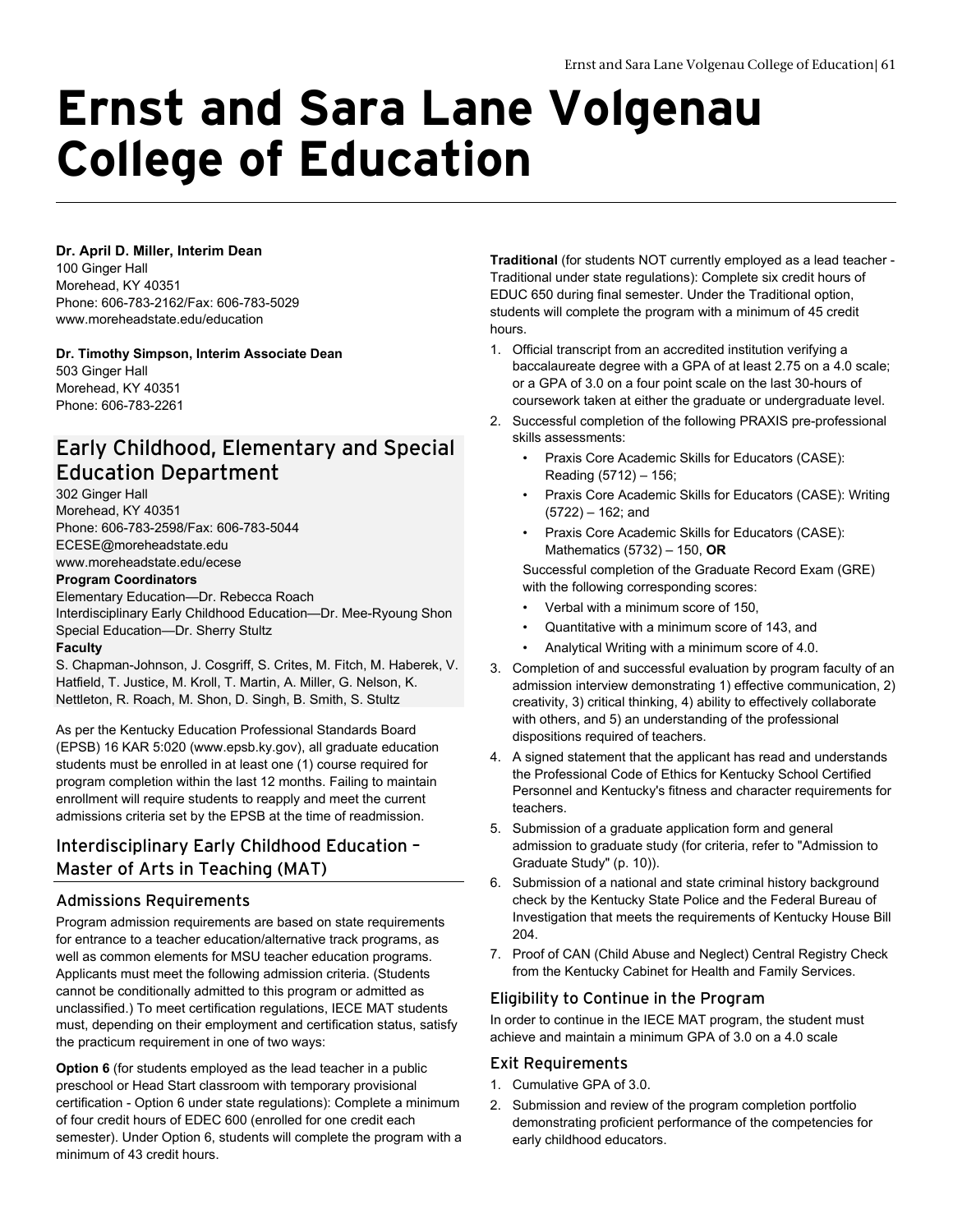3. Attainment of state mandated pass scores on required PRAXIS examination(s). Current requirement is a score of 166 on Interdisciplinary Early Childhood Education.

#### Certification

Once a candidate is admitted to the MAT program, he/she must begin taking classes within 90-days and are immediately eligible to be employed as a highly qualified teacher with temporary provisional certification.

At time of admission to the program, candidates will be eligible to be employed with temporary provisional certification. In order to begin the KTIP year, candidates must pass the IECE PRAXIS. Candidates must complete the IECE certification program and KTIP within three years of initial hire with temporary provisional certification. If candidates fail to complete the program and KTIP, they will no longer be highly qualified for IECE.

#### Program Requirements

#### **Foundations**

| EDSP 601 | Survey of Exceptional Children | З |
|----------|--------------------------------|---|
| EDF 610  | Advanced Human Growth and      | 3 |
|          | Development                    |   |
| EDF 680  | History and Philosophy of      | 3 |
|          | Education                      |   |
|          |                                |   |

#### **Subtotal: 0-9**

3

**Subtotal: 27** 

EDSP 601: or a previously taken equivalent introduction to special education course taken at the graduate or the undergraduate level.

EDF 610, EDF 680: or a previously taken equivalent introduction to professional education course taken at the graduate or the undergraduate level.

#### **Concentration in IECE**

#### **Methods**  Administration in Early Childhood Programs IECE 615 Families and Young Children 3

| IEVE 010        | Fallillies and Toung Children     | J. |
|-----------------|-----------------------------------|----|
| <b>IECE 655</b> | <b>Advanced Early Childhood</b>   | 3  |
|                 | Assessment                        |    |
| <b>EDEC 637</b> | Early Childhood Education         | 3  |
| <b>EDSP 605</b> | Early Childhood Special Education | 3  |
| <b>IECE 631</b> | Guidance for Young Children       | 3  |
| <b>EDEC 627</b> | Infant and Toddler Curriculum     | 3  |
| IECE 601        | Early Intervention                | 3  |
| <b>EDEC 611</b> | Early Childhood Curriculum        | 3  |
|                 | Planning                          |    |

|                            |                                                                | əuplolar. Z <i>i</i> |
|----------------------------|----------------------------------------------------------------|----------------------|
| <b>Research Competency</b> |                                                                |                      |
| EDF 600                    | Research Methods in Education                                  | 3                    |
|                            |                                                                | Subtotal: 3          |
| <b>Practicum</b>           |                                                                |                      |
|                            | For candidates enrolled in Traditional program                 |                      |
| <b>EDUC 650</b>            | Practicum I                                                    | 6                    |
| <b>IECE 650</b>            | Seminar: Early Childhood                                       | 3                    |
|                            | <b>Education</b>                                               |                      |
| EDEC 660                   | Practicum                                                      | 3                    |
| <b>IECE 651</b>            | Seminar: Infant and Toddler                                    | 3                    |
|                            |                                                                | Subtotal: 15         |
|                            | For candidates enrolled in Option 6 with temporary provisional |                      |
| certification              |                                                                |                      |
| <b>EDEC 600</b>            | Workshop                                                       | 4                    |
| <b>IECE 650</b>            | Seminar: Early Childhood                                       | 3                    |
|                            | Education                                                      |                      |
| <b>EDEC 660</b>            | Practicum                                                      | 3                    |
| <b>IECE 651</b>            | Seminar: Infant and Toddler                                    | 3                    |
|                            |                                                                | Subtotal: 13         |

#### **Total Credit Hours: 43-54**

## Post Baccalaureate Certification in Special Education

#### Admission Requirements

- 1. Unconditional admission to the program.
- 2. Successful completion of a prior teacher education program, and
- 3. Attainment of a cumulative GPA of 3.0 in an undergraduate program of teacher preparation, or
- 4. Successful completion of a graduate program in education at either the initial or advanced level.

#### Program Competencies

Students will:

- 1. Demonstrate knowledge of growth and development of children.
- 2. Be able to assess developmental and instructional needs of children.
- 3. Organize an effective classroom environment which will maximize learning.
- 4. Effectively manage classroom behavior.
- 5. Develop skills in planning and implementing appropriate instructional programs for children.
- 6. Demonstrate appropriate interactions and communication with children, parents, and other adults working in schools.
- 7. Describe information about options for school and home cooperation.
- 8. Identify appropriate professional development activities.
- 9. Demonstrate knowledge of the philosophical, historical, sociological and psychological basis of early elementary education.
- 10. Demonstrate knowledge of the provisions of the Kentucky Education Reform Act.
- 11. Demonstrate appropriate uses of technology to support classroom instruction.
- 12. Demonstrate the capacity to provide leadership within the school, the community and the profession.

#### Certification Requirements

#### **Special Education Core**

|                 |                                                            | Subtotal: 12 |
|-----------------|------------------------------------------------------------|--------------|
| <b>EDTL 604</b> | or<br><b>Collaboration for Teachers</b>                    | 3            |
| EDSP 630        | or<br>Universal Design for Learning                        | 3            |
| EDSP 365        | Including Students with Diverse<br>Needs in the Classroom* | 3            |
| EDSP 607        | or<br><b>Employability of the Handicapped</b>              | 3            |
| <b>EDSP 372</b> | Transition to Adult Life                                   | 3            |
| EDSP 631        | or<br><b>Advanced Behavior Management</b>                  | 3            |
| EDSP 356        | <b>Applied Behavior Analysis</b>                           | 3            |
| EDGC 661        | Measurement Principles and<br>Techniques                   | 3            |
| <b>EDSP 367</b> | <b>Educational Assessment</b><br>or                        | 3            |

#### **Special Education Options (Choose LBD or MSD)**

| Learning and Behavior Disorders (P-12) |                             |  |  |
|----------------------------------------|-----------------------------|--|--|
| EDSP 355                               | Teaching Students with LBD* |  |  |
| <b>EDSP 359</b>                        | Practicum in Teaching for   |  |  |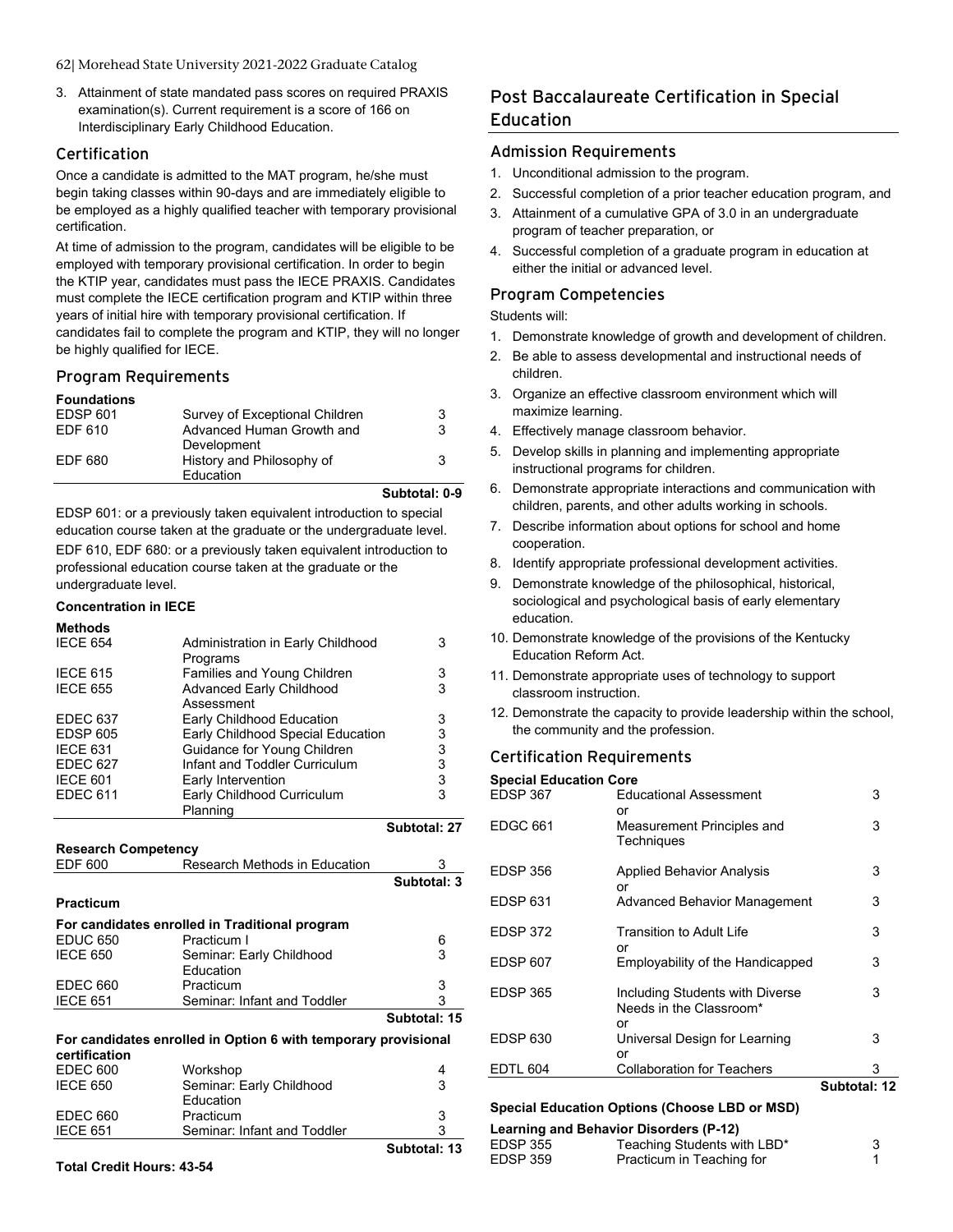| <b>EDSP 353</b>  | Students with LBD*<br>Language Arts Teaching LBD*                                                              | 3            |
|------------------|----------------------------------------------------------------------------------------------------------------|--------------|
| <b>EDSP 357</b>  | Math and Content Teaching LBD*                                                                                 | 3            |
|                  |                                                                                                                | Subtotal: 10 |
|                  | <b>Moderate and Severe Disabilities (P-12)</b>                                                                 |              |
| <b>EDSP 616</b>  | Designing, Delivering and Managing<br>Instruction of Students with Moderate<br>and Severe Disabilities I<br>or | 3            |
| <b>EDSP 374</b>  | <b>Teaching Students with Moderate</b><br>and Severe Disabilities*                                             | 3            |
| <b>EDSP 617</b>  | Designing, Delivering and Managing<br>Instruction with Moderate and Severe<br>Disabilities II<br>or            | 3            |
| <b>EDSP 370</b>  | Transdisciplinary Assessment of<br>Students with Moderate and Severe<br><b>Disabilities</b>                    | 3            |
| <b>EDSP 618</b>  | Curriculum for MSD<br>or                                                                                       | 3            |
| <b>EDSP 373</b>  | Curriculum for Students with<br>Moderate and Severe Disabilities*                                              | 3            |
|                  |                                                                                                                | Subtotal: 9  |
| <b>Practicum</b> |                                                                                                                |              |
| EDOD 675         | $D$ reatiaune in Creatial Education                                                                            | $\Omega$     |

EDSP 675 Practicum in Special Education 3-6 **Subtotal: 6** 

#### Exit Requirements

1. PRAXIS test requirements.

2. Minimum cumulative GPA of 3.0.

**Total Credit Hours: 27-28** 

## Middle Grades and Secondary Education Department

601 Ginger Hall Morehead, KY 40351 Phone: 606-783-2079/Fax: 606-783-9132 MGSE@moreheadstate.edu www.moreheadstate.edu/mgse

#### **Program Coordinators**

Master of Arts in Teaching (MAT)—Duane Lambert Middle Grades Education—Dr. Kimberlee Sharp Secondary Education—Dr. Lesia Lennex

#### **Faculty**

J. Fernandez, D. Lambert, L. Lennex, S. Lindsey, D. Long, S.Riegle, K. Sharp, M. Sims

As per the Kentucky Education Professional Standards Board (EPSB) 16 KAR 5:020 (www.epsb.ky.gov), all graduate education students must be enrolled in at least one (1) course required for program completion within the last 12 months. Failing to maintain enrollment will require students to reapply and meet the current admissions criteria set by the EPSB at the time of readmission.

## Master of Arts in Teaching (MAT) Program

The Master of Arts in Teaching (MAT) program is designed to provide candidates, who have attained a bachelor's degree, the opportunity to achieve certification and a master's degree while employed via Temporary Provisional Certification. The curriculum is rigorous and intentionally designed to address state and national standards, with the major focus being that of providing quality

teachers to fill posted vacancies in Kentucky public/private schools. Instruction, mentoring and coaching are emphasized in all programs as key to assisting candidates with professional growth.

Students employed via Temporary Provisional Certification whose employment is terminated by the employing district for cause may be suspended from the program until the Education Professional Standards Board (EPSB) rules on the district's allegation(s). Following EPSB's decision, the student may either be suspended from or reinstated in the MAT program.

The MAT program requires completion of a two-semester practicum. The fall practicum will include 200 hours of field experience in a variety of P-12 school settings. The spring practicum will include a minimum of 70 full days in school settings that correspond to grade level and content areas of certification.

## Middle Grades 5-9 — Master of Arts in Teaching (MAT)

The Master of Arts in Teaching will lead to certification in the middle grades with a concentration in English, mathematics, science or social studies.

#### Admission Requirements

- 1. Official transcript from an accredited institution verifying a baccalaureate degree with a GPA of at least 2.75 on a 4.0 scale; or a GPA of 3.0 on a four point scale on the last 30-hours of coursework taken at either the graduate or undergraduate level.
- 2. Successful completion of the following PRAXIS pre-professional skills assessments:
	- Praxis Core Academic Skills for Educators (CASE): Reading (5712) – 156;
	- Praxis Core Academic Skills for Educators (CASE): Writing (5722) – 162; and
	- Praxis Core Academic Skills for Educators (CASE): Mathematics (5732) – 150, **OR**

Successful completion of the Graduate Record Exam (GRE) with the following corresponding scores:

- Verbal with a minimum score of 150,
- Quantitative with a minimum score of 143, and
- Analytical writing with a minimum score of 4.0.
- 3. Completion of and successful evaluation by program faculty of an admission interview demonstrating 1) effective communication, 2) creativity, 3) critical thinking, 4) ability to effectively collaborate with others, and 5) an understanding of the professional dispositions required of teachers.
- 4. A signed statement that the applicant has read and understands the Professional Code of Ethics for Kentucky School Certified Personnel and Kentucky's fitness and character requirements for teachers.
- 5. Submission of a graduate application form and general admission to graduate study (for criteria, refer to "Admissions to Graduate Study" (p. 10)).

#### **Eligibility to Enroll in MAT Middle Grades Program Coursework**

Candidates are eligible to enroll in courses required for the MAT Middle Grades Program when they fulfill all of the admission requirements.

#### **Eligibility to Continue in the Program**

The following condition must be met to determine eligibility to continue taking courses for credit toward the MAT Middle Grades Program.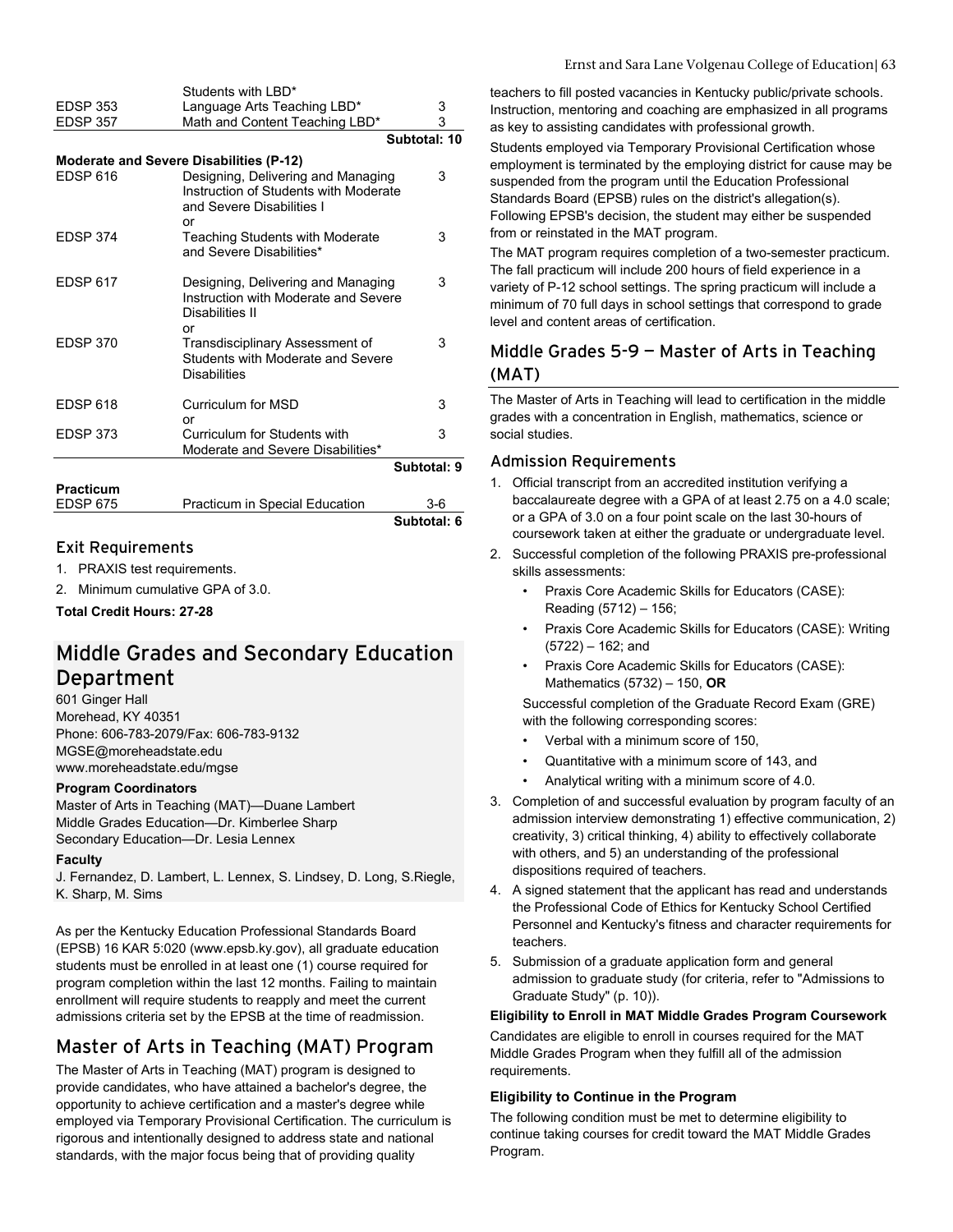The student must have:

1. Achieved and maintained a minimum GPA of 3.0 on a 4.0 scale

#### **Option Six Program**

A student is admitted to the option 6 program when he/she obtains a full-time teaching position within a Kentucky accredited school. At that time a Temporary Provisional Certificate can be issued, which is valid for one year and must be renewed each additional year through the MAT program for a total of three years

#### **Traditional Program**

A student will be admitted to the Traditional Program if he/she wishes to complete the student teaching requirement as per KY EPSB regulations.

#### **Background Check**

Students must complete a background check as required by the district in which the student will be teaching (full-time) or student teaching.

#### Exit Requirements

Candidates must:

- 1. Have maintained a GPA of 3.0; no credit is awarded when the grade earned is below a "C."
- 2. Successfully complete the supervised teaching experience courses (EDUC 650 and EDUC 651).
- 3. Pass the PRAXIS Specialty Exam(s) in the content major prior to the Kentucky Teacher Internship Program (KTIP) experience. Students must pass the Principles of Teaching and Learning exam (PLT) and the PRAXIS Specialty Exams to be eligible for degree completion.
- 4. Successfully complete program-required portfolio (EDUC 650 and EDUC 651).
- 5. Apply for completion at the beginning of the term in which all requirements will be completed.

#### Other Program Procedures and Requirements

- 1. Once accepted into the MAT program candidates seeking employment in a public/private school may secure, along with the school district and the MSU Master of Arts in Teaching program, a Temporary Provisional Certificate. Candidates may accomplish this through the completion of a CA-TP form available at the school system where employment is desired. The candidate completes pages one and three and then must obtain signatures of the school district superintendent and then mailed to the MSU certification officer. Finally, the form must be submitted to the Education Professional Standards Board by the MSU certification officer.
- 2. Candidates who are not employed as full-time teachers must be available for supervised student teaching in a public school for a minimum of two semesters. During the fall term, the candidate will complete 200 hours of observations/teaching and during the spring term, he/she must complete 70 full days of student teaching.
- 3. No credit will be given toward completion of required coursework for any MAT program for correspondence courses.
- 4. Candidates who fall below a cumulative 3.0 GPA will be placed on probation. Candidates on probation will be allowed to repeat MAT required courses or to take graduate courses that do not count for credit in the MAT Program to raise their GPA to a 3.0. If after that semester candidates fail to achieve a 3.0 GPA, they will be dropped from the MAT program.

5. Candidates employed via Temporary Provisional Certification whose employment is terminated by the student or the employing district for unethical practices will be suspended from the MAT program until the Education Professional Standards Board (EPSB) rules on the district's allegation. When a decision is rendered, the candidate will either be expelled from or reinstated in the program, based on EPSB's decision. In all cases where employment has ended, the candidate must alert the MSU certification officer.

#### Program Requirements

#### **Professional Core**

|                 | Subtotal: 15                                          |   |
|-----------------|-------------------------------------------------------|---|
| EDF 680         | or<br>History and Philosophy of Education             | 3 |
| <b>EDSP 601</b> | Survey of Exceptional Children                        | 3 |
| <b>EDEL 677</b> | Literacy in the Content Areas                         | 3 |
| <b>EDSE 633</b> | or<br><b>Effective Classroom Instruction</b>          | 3 |
| <b>EDEL 640</b> | Contemporary Instructional Practices<br>in Grades P-9 | 3 |
| <b>EDMG 636</b> | Middle School Curriculum                              | 3 |
| EDF 611         | or<br>Adolescent Development                          | 3 |
| EDF 610         | Advanced Human Growth and<br>Development              | 3 |

*EDSP 601: This course is required when a student has not successfully completed at least one course in the area of Special Education. The need to take this course will be determined at the Program Entrance and Design Interview.*

#### **Supervised Clinical Practice**

|                       |                                   | Subtotal: 15 |
|-----------------------|-----------------------------------|--------------|
|                       | Modules II                        |              |
| EDUC 653              | <b>Applied Classroom Practice</b> |              |
|                       | Modules I                         |              |
| EDUC 652              | <b>Applied Classroom Practice</b> |              |
| EDUC 651              | Practicum II                      |              |
| <b>EDUC 650</b>       | Practicum I                       |              |
| _____________________ |                                   |              |

*EDUC 652: must take with EDUC 650*

*EDUC 653: must take with EDUC 651, required when recommended by MSU supervisor*

#### **Content Area**

Choose six hours from content area

**Subtotal: 6** 

#### Extending Certification

Students who complete the MAT in Middle Grades and wish to obtain certification in the same secondary content area must complete the following:

- 1. Complete another graduate application listing the additional certification only and not another MAT program.
- 2. Must meet admission criteria.
- 3. Submit substitution forms if applicable.
- 4. Successfully complete EDSE 634.
- 5. Must successfully complete PRAXIS tests (PLT and Area).
- 6. Must apply for completion of the program.

#### **Total Credit Hours: 36**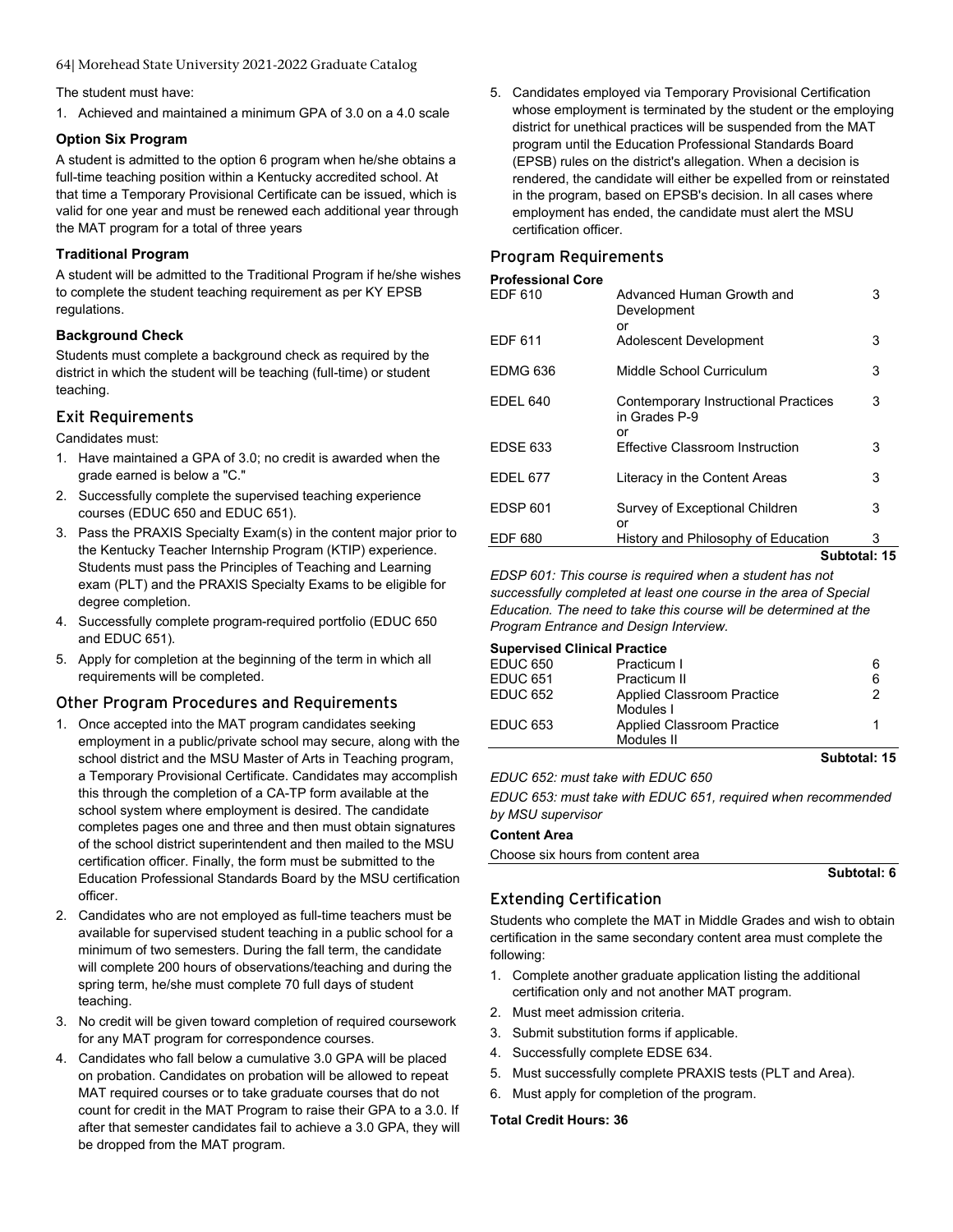## Secondary — Master of Arts in Teaching (MAT)

This program is designed for individuals who have earned an undergraduate degree in biology, business, chemistry, earth science, English, French, health, math, physical education, physics, social studies, Spanish or a closely related field. It offers an opportunity for candidates to earn Professional Teaching Certification while completing a Master of Arts in Teaching degree. The degree provides candidates who have been granted a Temporary Provisional Certificate with a mechanism for refining and demonstrating their teaching skills and competencies during participation in the MAT program.

A master's degree with professional certification is the end result of successful completion of the PRAXIS Tests, a 36-hour program, and successful completion of KTIP from the KY Education Professional Standards Board (EPSB).

#### Admission Requirements

- 1. Official transcript from an accredited institution verifying a baccalaureate degree with a GPA of at least 2.75 on a 4.0 scale; or a GPA of 3.0 on a 4.0 scale on the last 30-hours of coursework taken at either the graduate or undergraduate level.
- 2. Successful completion of the following PRAXIS pre-professional skills assessments:
	- Praxis Core Academic Skills for Educators (CASE): Reading (5712) – 156;
	- Praxis Core Academic Skills for Educators (CASE): Writing (5722) – 162; and
	- Praxis Core Academic Skills for Educators (CASE): Mathematics (5732) – 150, **OR**
	- Successful completion of the Graduate Record Exam (GRE) with the following corresponding scores:
	- Verbal with a minimum score of 150,
	- Quantitative with a minimum score of 143, and
	- Analytical Writing with a minimum score of 4.0.
- 3. Completion of and successful evaluation by program faculty of an admission interview demonstrating 1) effective communication, 2) creativity, 3) critical thinking, 4) ability to effectively collaborate with others, and 5) an understanding of the professional dispositions required of teachers.
- 4. A signed statement that the applicant has read and understands the Professional Code of Ethics for Kentucky School Certified Personnel and Kentucky's fitness and character requirements for teachers.
- 5. Submission of a graduate application form and general admission to graduate study (for criteria, refer to "Admission to Graduate Study" (p. 10)).

#### **Eligibility to Enroll in Coursework**

Candidates may enroll in classes required for the Master of Arts in Teaching Secondary Education or Business, French or Spanish programs when they have fulfilled all of the admission requirements.

#### **Eligibility to Continue in the Program**

The following conditions must be met to determine eligibility to continue taking courses for credit toward the MAT degree:

1. Achieved and maintained a minimum GPA of 3.0 on a 4.0 scale.

#### **Option Six Program**

A student is admitted to the Option Six Program when he/she obtains a full-time teaching position within a Kentucky accredited school. At that time, a Temporary Provisional Certificate can be issued, which is valid for one year and must be renewed each additional year through the MAT program for a total of three years.

#### **Traditional Program**

A student will be admitted to the Traditional Program if he/she wishes to complete the student teaching requirement as per KY EPSB regulations.

#### **Background Check**

Students must complete a background check as required by the district in which the student will be teaching (full-time) or student teaching.

#### Exit Requirements

#### **Candidates must:**

- 1. Have maintained a cumulative GPA of 3.0; no credit is awarded when the grade earned is below a "C."
- 2. Successfully complete the Supervised Teaching Experience courses (EDUC 650 and EDUC 651).
- 3. Pass the PRAXIS Specialty test(s) in the content major prior to the KTIP experience. Students must pass the Principles of Teaching and Learning exam (PLT) and the PRAXIS Specialty exams for degree completion.
- 4. Successfully complete program-required portfolio (EDUC 650 and EDUC 651).
- 5. Students must file an application for degree completion in the Graduate School, no later than the beginning of the semester during which they plan to complete all degree requirements.

#### Other Program Procedures and Requirements

- 1. Once accepted into the MAT program, candidates seeking employment in a public/private school may secure, along with the school district and the MSU Master of Arts in Teaching Program, a Temporary Provisional Certificate. Candidates may accomplish this through the completion of a CA-TP form available at the school system where employment is desired. The candidate completes pages one and three and then must obtain signatures of the school district superintendent and the MSU certification officer. Finally, the form must be submitted to the Education Professional Standards Board by the MSU certification officer.
- 2. Candidates who are not employed as full-time teachers must be available for supervised student teaching in a public school for a minimum of two semesters. During the fall term, the candidate will complete 200 hours of observations/teaching and during the spring term, he/she must complete 70 full days of student teaching.
- 3. No credit will be given toward completion of required coursework for any MAT Program for correspondence courses.
- 4. Candidates who fall below a 3.0 GPA will be placed on probation. Candidates on probation will be allowed to repeat MAT required courses or to take graduate courses that do not count for credit in the MAT Program to raise their GPA to a 3.0. If after that semester, candidates fail to achieve a 3.0 GPA they will be dropped from the MAT Program.
- 5. Candidates employed via Temporary Provisional Certification whose employment is terminated by the student or the employing district for unethical practices will be suspended from the MAT Program until the Education Professional Standards Board (EPSB) rules on the district's allegation. When a decision is rendered, the candidate will either be expelled from or reinstated in the program, based on EPSB's decision. In all cases the candidate must notify the MSU certification officer.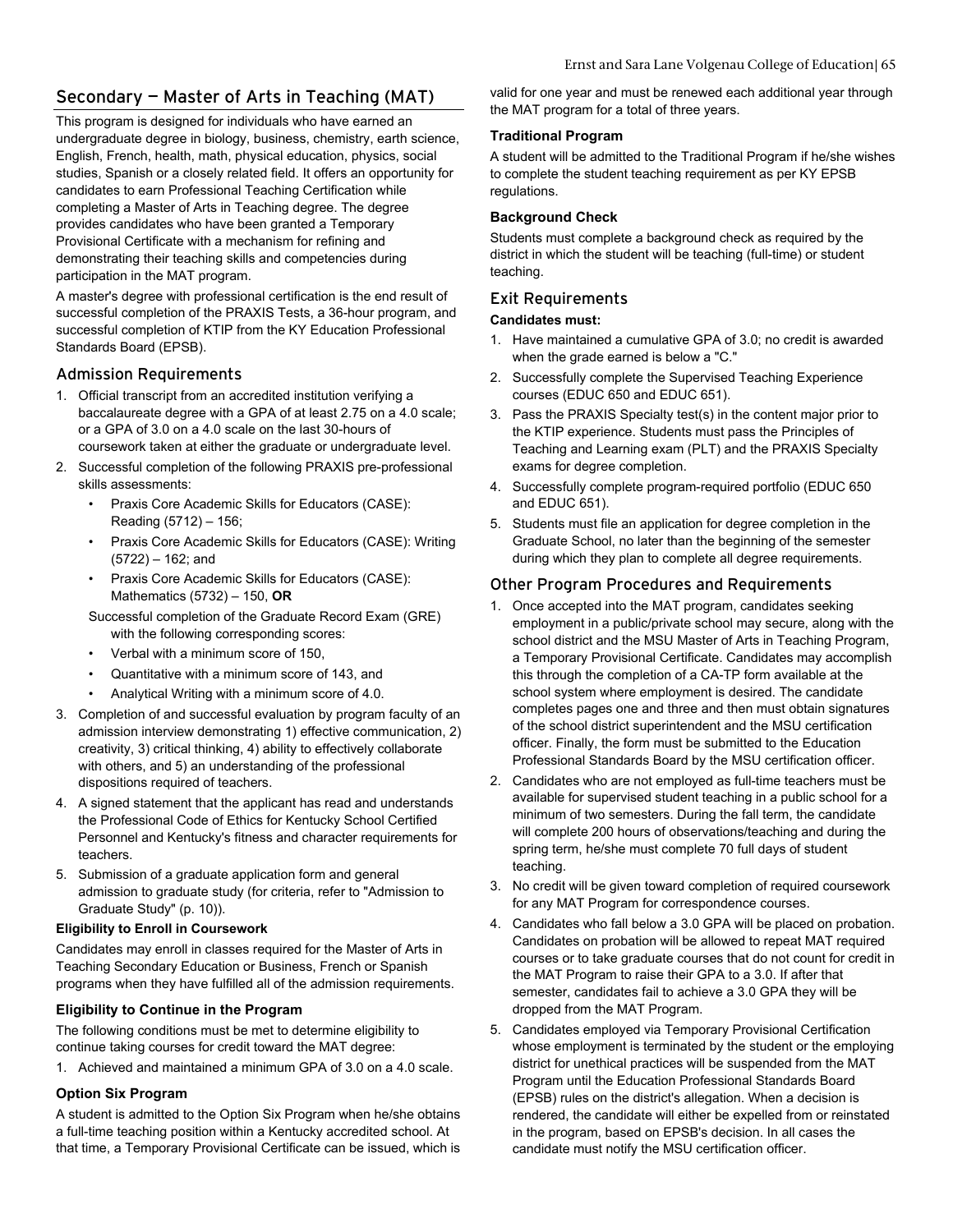#### Program Requirements

| <b>Professional Core</b> |  |
|--------------------------|--|
|                          |  |

|                   |                                                             | Subtotal: 15 |
|-------------------|-------------------------------------------------------------|--------------|
| EDF 680           | or<br>History and Philosophy of Education                   | 3            |
| <b>EDSP 601</b>   | Survey of Exceptional Children                              | 3            |
| <b>EDEL 677</b>   | Literacy in the Content Areas                               | 3            |
| EDEL 640          | or<br>Contemporary Instructional<br>Practices in Grades P-9 | 3            |
| <b>EDSE 633</b>   | <b>Effective Classroom Instruction</b>                      | 3            |
| <b>EDSE 634</b>   | Secondary School Curriculum                                 | 3            |
| EDF 611           | or<br>Adolescent Development                                | 3            |
| <b>EDF 610</b>    | Advanced Human Growth and<br>Development                    | 3            |
| Professional Core |                                                             |              |

*EDSP 601: This course is required when a student has not successfully completed at least one course in the area of special education. The need to take this course will be determined at the Program Entrance and Design Interview.*

| <b>Supervised Clinical Practice</b> |                                   |   |
|-------------------------------------|-----------------------------------|---|
| <b>EDUC 650</b>                     | Practicum I                       | 6 |
| <b>EDUC 651</b>                     | Practicum II                      | 6 |
| <b>EDUC 652</b>                     | <b>Applied Classroom Practice</b> |   |
|                                     | Modules I                         |   |
| <b>EDUC 653</b>                     | <b>Applied Classroom Practice</b> |   |
|                                     | Modules II                        |   |

**Subtotal: 15** 

*EDUC 652: must take with EDUC 650*

*EDUC 653: must take with EDUC 651, required when officially recommended by MSU supervisor*

#### **Content Area**

| Chose six hours from content area. |  |
|------------------------------------|--|
|------------------------------------|--|

**Subtotal: 6** 

## Extending Certification

Students who complete the MAT in Secondary Education and wish to obtain certification in the same middle grade content area must complete the following:

- 1. Complete another graduate application listing the additional certification only and not another MAT program.
- 2. Submit substitution forms if applicable.
- 3. Must successfully complete EDMG 636.
- 4. Must successfully complete one teaching methods course: EDEL 622, EDEL 623, ENG 612, MATH 631, SCI 691, or SCI 690.
- 5. Apply for completion of the program.

**Total Credit Hours: 36** 

## Foundational and Graduate Studies in Education

503 Ginger Hall Morehead, KY 40351 Phone: 606-783-2261 FGSE@moreheadstate.edu www.moreheadstate.edu/fgse

#### **Program Coordinators**

Adult and Higher Education—Dr. Daryl Privott and Dr. Fujan Tan Advanced Educational Leadership—Dr. Michael Kessinger and Dr.

| Shane Shope                                                         |
|---------------------------------------------------------------------|
| Counseling---Dr. Beverly Klecker and Dr. Lynn Barr                  |
| Director of Special Education---Dr. April Miller                    |
| Doctor of Education (Ed.D.)-Dr. Lee Nabb                            |
| Educational Technology-Dr. Jeannie Justice                          |
| English as a Second Language Endorsement—Dr. Fujan Tan              |
| Gifted Endorsement-Dr. Kim Nettleton                                |
| Teacher Leader—Dr. Timothy Simpson                                  |
| <b>Faculty</b>                                                      |
| L. Aagaard, L. Barr, C. Beckham, A. Hughes, J. Justice, M.          |
| Kessinger, B. Klecker, C. Miller, L. Nabb, D. Privott, S. Shope, T. |
| Simpson, F. Tan                                                     |
|                                                                     |

As per the Kentucky Education Professional Standards Board (EPSB) 16 KAR 5:020 (www.epsb.ky.gov), all graduate education students must be enrolled in at least one (1) course required for program completion within the last 12 months. Failing to maintain enrollment will require students to reapply and meet the current admissions criteria set by the EPSB at the time of readmission.

## Adult and Higher Education – Master of Arts

The Master of Arts in Adult and Higher Education is an online program. It is designed to develop the capacity of individuals to plan, organize and carry through a variety of education and service programs to meet adult learners' needs in postsecondary and adult continuing education institutions. The program is flexible insofar as students may plan their programs for preparation in teaching, administration, student personnel, or developmental studies. **This program is not approved for rank change for public school teachers.**

#### Admission Requirements

- 1. General admission to graduate study (for criteria, refer to "Admission to Graduate Study" (p. 10)).
- 2. Two years of relevant professional experience is advisable.
- 3. A GRE score of 283 (verbal and quantitative combined) with a minimum verbal score of 145 or a 31 raw score (381-386 Scaled Score) on the Miller Analogies Test is required.
	- a. Those not meeting the initially required GRE or MAT scores may alternately be admitted with a GRE index (GRE x undergraduate GPA) of at least 764 or MAT index (MAT scaled x undergraduate GPA) of at least 1,030, so long as the index results do not conflict with general graduate admission requirements.
	- b. For students who have not met the testing requirements for admission into the program, but who have successfully completed nine (9) hours of coursework required for the program with at least a 3.5 or above GPA, the department chair may waive the testing requirement.
	- c. The department chair will waive the testing requirement for students who have already completed a master's degree.
- 4. TOEFL 525 (197 computer-based) or 74 on English Language Instruction Test of the University of Michigan, for international students.

#### Program Competencies

The Master of Arts in Adult and Higher Education is designed to instill the following:

1. A competent understanding of the breadth and depth of adult and higher education including theory, practice, and the parameters of the field(s) as a whole.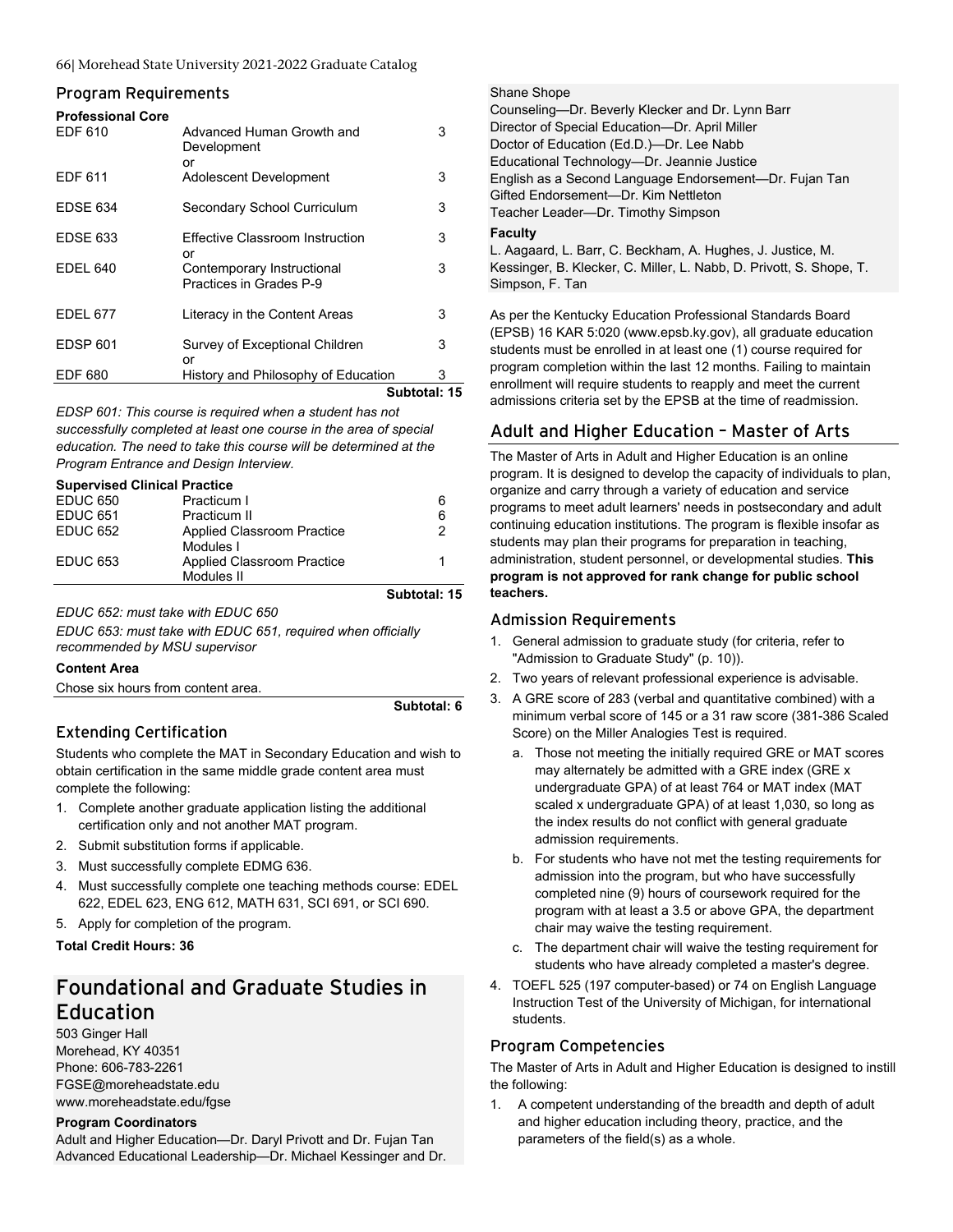- 2. Knowledge to identify and evaluate pertinent research, data and information for theory and practice within adult and higher education.
- 3. A competent understanding of adult and higher education career paths and their development to create and sustain an engaged professional and public life in adult and higher education.
- 4. Ability to identify, analyze and address current trends in adult and higher education leadership for effective professional functioning.
- 5. Ability to use creative and critical thinking skills as well as knowledge of pertinent field characteristics and issues to formulate data-based perceptions, practice planning, theory development and leadership.
- 6. Ability to generate and effectively communicate perceptions, issues, and information of theory and practice pertinent to the development of new ideas and scholarship that promotes the continued advancement of adult and higher education.

#### Assessment

During the final semester of study, all students complete a comprehensive written examination to be assessed by faculty members from adult and higher education and one optional faculty member from the student's specialty area. See #4 listed above under the degree requirements section for more information detailing the exit.

#### Requirements for the Degree

- 1. Satisfy the general degree requirements.
- 2. If a student has not become unconditionally admitted after completing 12 graduate hours, he/she will not be allowed to register for additional hours. Must be unconditionally admitted to complete the degree program.
- 3. All graduate students pursuing programs of study in the Department of Foundational and Graduate Studies in Education must maintain a 3.0 cumulative graduate GPA. Students falling below a 3.0 will be placed on a one-semester period of probation. Students failing to achieve a cumulative graduate GPA of at least 3.0 at the end of the probation semester will be dropped from their respective program. Students who receive grades of "C" or below in more than two courses will be immediately dropped from his/her respective program. Any student receiving an "E" in any course will be placed on probation and no additional coursework will be accepted toward the program until the course in question is retaken with a grade of "B" or higher. Only courses in which a student earns a grade of "C" or higher may be used to satisfy degree requirements.
- 4. In the final spring or fall semester of the prescribed program of study, and with the consent of the program advisors, students must successfully complete a written comprehensive examination (to be assessed by faculty). Students not passing the examination may retake it near the end of the following semester (at least three months must elapse between exams). If the student does not pass the second written exam, he or she can retake the exam a third and final time near the end of the following semester (after at least three months have elapsed). For this third and final attempt to complete the exam, the student has the option of taking either an oral or written exam. Students not passing the third and final exam attempt will not graduate from the program.
- 5. Must be unconditionally admitted.

#### Program Requirements

| <b>Reauired Core</b> |  |
|----------------------|--|

| <b>Required Core</b> |                                                      |              |
|----------------------|------------------------------------------------------|--------------|
| EDAH 644             | Principles of Higher Education                       | 3            |
| <b>EDAH 647</b>      | Principles of Adult Education                        | 3            |
| <b>EDF 600</b>       | Research Methods in Education                        | 3            |
| <b>EDAH 643</b>      | Seminar in Higher Education<br>or                    | 3            |
| EDAH 688             | Seminar in Adult Education                           | 3            |
|                      |                                                      | Subtotal: 12 |
| <b>Electives</b>     |                                                      |              |
| <b>EDAH 641</b>      | Administrative and Management                        | 3            |
|                      | Issues in Higher Education                           |              |
| EDAH 642             | Student Personnel in Higher                          | 3            |
|                      | Education                                            |              |
| <b>EDAH 650</b>      | Developmental Education for Adult<br><b>Students</b> | 3            |
| <b>EDAH 651</b>      | Human Development in Adulthood                       | 3            |
| <b>EDAH 653</b>      | Program/Curriculum Development<br>and Evaluation     | 3            |
| <b>EDAH 660</b>      | <b>Survey of Community College</b>                   | 3            |
| <b>EDAH 661</b>      | The Community College Student                        | 3            |
| EDAH 662             | Seminar in Community College                         | 3            |
| <b>EDAH 671</b>      | History of Adult and Higher                          | 3            |
|                      | Education                                            |              |
| <b>EDAH 672</b>      | Philosophy of Adult and Higher                       | 3            |
|                      | Education                                            |              |
| <b>EDAH 673</b>      | International Adult and Higher<br>Education          | 3            |
| EDAH 674             | <b>Higher Education Facilities</b>                   | 3            |
|                      | Management                                           |              |
| EDAH 678             | Internship                                           | $1 - 6$      |
| EDAH 680             | <b>Selected Topics</b>                               | $1 - 3$      |
| EDAH 681             | <b>Global Comparative Adult</b>                      | 3            |
|                      | Education                                            |              |
| EDAH 682             | Authoritative Systems for Social                     | 3            |
|                      | Change                                               |              |
| <b>EDAH 683</b>      | Legal Issues in Adult Education                      | 3            |
| EDAH 684             | Adult Education Learning Practice,                   | 3            |
|                      | Theory and Style                                     |              |
| <b>EDAH 691</b>      | Global Comparative Higher                            | 3            |
|                      | Education                                            |              |
| EDAH 692             | Governance and Finance in Higher                     | 3            |
|                      | Education                                            |              |
| EDAH 693             | Legal and Political Issues in                        | 3            |
|                      | <b>Higher Education</b>                              |              |
|                      |                                                      | Subtotal: 9  |

#### **Concentrations - choose one**

#### **General**

Students may tailor a concentration to suit their personal and/or professional interests. The concentration must be pre-approved by their advisor. EDAH courses used in the concentration may not be used as electives.

| Any 600-level or higher course |             |
|--------------------------------|-------------|
|                                | Subtotal: 9 |

#### **Adult and Higher Education Legal and Policy Studies**

| Choose three courses. |           |                                                                    |  |   |
|-----------------------|-----------|--------------------------------------------------------------------|--|---|
| <b>EDAH 641</b>       |           | Administrative and Management<br><b>Issues in Higher Education</b> |  | 3 |
| <b>EDAH 682</b>       | Change    | Authoritative Systems for Social                                   |  | 3 |
| <b>EDAH 683</b>       |           | Legal Issues in Adult Education                                    |  | 3 |
| <b>EDAH 692</b>       | Education | Governance and Finance in Higher                                   |  | 3 |
| <b>EDAH 693</b>       |           | Legal and Political Issues in<br><b>Higher Education</b>           |  | 3 |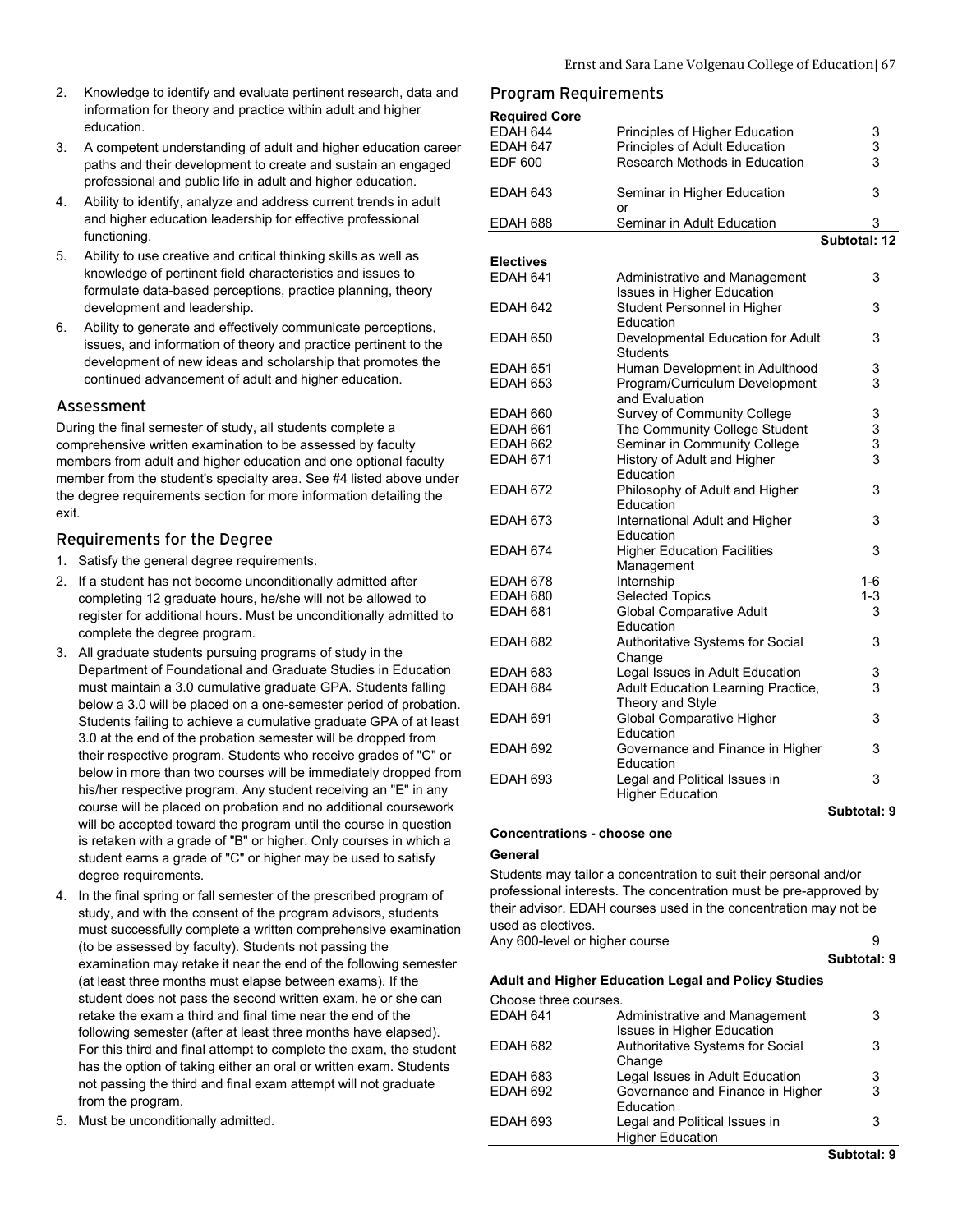| <b>Business Training and Development</b> |  |  |  |  |
|------------------------------------------|--|--|--|--|
|------------------------------------------|--|--|--|--|

|                          | <b>Business Training and Development</b> |             |
|--------------------------|------------------------------------------|-------------|
| Choose three courses.    |                                          |             |
| <b>BIS 621</b>           | Instructional Innovations in             | 3           |
|                          | <b>Business and Information</b>          |             |
|                          | <b>Technology Education</b>              |             |
| <b>BIS 630</b>           | <b>Managerial Communications</b>         | 3           |
| <b>MNGT 600</b>          | Survey of Management and                 | 3           |
|                          | Organizational Behavior                  |             |
| <b>MNGT 661</b>          | <b>Human Resource Topics</b>             | 3           |
| <b>MNGT 662</b>          | Human Resource Development               | 3           |
| <b>MNGT 665</b>          | Organizational Behavior                  | 3           |
|                          |                                          | Subtotal: 9 |
| <b>Community College</b> |                                          |             |
| <b>EDAH 660</b>          | <b>Survey of Community College</b>       | 3           |
| <b>EDAH 661</b>          | The Community College Student            | 3           |
| EDAH 662                 | Seminar in Community College             | 3           |
|                          |                                          | Subtotal: 9 |
| Counseling               |                                          |             |
| Choose three courses.    |                                          |             |
| <b>EDGC 656</b>          | Introduction to Counseling               |             |
| <b>EDGC 664</b>          | Theories of Counseling                   | 333333      |
| <b>EDGC 667</b>          | <b>Group Counseling</b>                  |             |
| <b>EDGC 619</b>          | <b>Career Counseling</b>                 |             |
| <b>EDGC 661</b>          | Measurement Principles and               |             |
|                          | Techniques                               |             |
|                          |                                          | Subtotal: 9 |

EDGC 656, EDGC 664, and EDGC 667 must be taken in succession without contrary permission from individual instructors.

#### **English as a Second Language**

| Choose three courses.                    |                                                    |             |
|------------------------------------------|----------------------------------------------------|-------------|
| <b>EDSL 601</b>                          | Linguistics for TESOL                              | 3           |
| <b>EDSL 602</b>                          | <b>TESOL Theory and Practice</b>                   | 3           |
| <b>EDSL 603</b>                          | Language and Culture                               | 3           |
| <b>EDSL 604</b>                          | <b>TESOL Methods and Materials</b>                 | 3           |
|                                          |                                                    | Subtotal: 9 |
| <b>Global Adult and Higher Education</b> |                                                    |             |
| <b>EDAH 673</b>                          | International Adult and Higher<br><b>Education</b> | 3           |
| <b>EDAH 681</b>                          | Global Comparative Adult<br>Education              | 3           |
| <b>EDAH 691</b>                          | Global Comparative Higher<br>Education             | 3           |
|                                          |                                                    | Subtotal: 9 |
| <b>Student Life</b>                      |                                                    |             |
| EDAH 642                                 | Student Personnel in Higher<br>Education           | 3           |
| <b>EDAH 674</b>                          | <b>Higher Education Facilities</b><br>Management   | 3           |
| EDAH 678                                 | Internship                                         | 1-6         |
|                                          |                                                    | Subtotal: 9 |

*NOTE: Students may write a thesis in lieu of six hours of coursework. Also, with approval, EDAH 670 - Directed Research, EDAH 676 - Directed Study, or EDAH 678 - Internship, may be substituted for up to six-hours of elective coursework. The program is designed to be completed in a minimum of 30 semester hours, but based on student need, additional credit hours may be required.*

#### **Total Credit Hours: 30**

## Advanced Educational Leadership – Master of Arts

#### Admission Requirements

1. General admission to graduate study (for criteria, refer to "Admission to Graduate Study" (p. 10)).

- 2. Resume or vita (3 page maximum) documenting professional/leadership or education technology, instructional design, and training experience.
- 3. A written statement providing documentation of the candidate's skills and understanding in the following areas:
	- a. ability to improve student achievement;
	- b. leadership; and
	- c. advanced knowledge of curriculum, instruction, and assessment.
- 4. A Rank II. A Rank III is allowed for individuals to seek the master's degree and school principal certification only (all other admission requirements must be met).
- 5. A valid teaching certificate with the completion of at least three (3) years of full-time, documented teaching experience in a public or nonpublic school that meets the state performance standards as established in KRS 156.160 or which has been accredited by a regional or national accrediting association.
- 6. Must have a 3.0 cumulative GPA on all previous graduate work completed.

#### Program Competencies

Students will:

- 1. Create, facilitate, and support an effective learning environment, including the mentoring of instructional staff and other educational partners.
- 2. Analyze, interpret, and use standardized achievement test results, the function of measurement in education, and the use of data for achievement-related decision-making to monitor,
- 3. Develop and implement strategies to attract, select, develop, evaluate, and retain competent faculty and staff at the P-12 level.
- 4. Envision, empower, equip, and support the creation of a school culture that is centered on effective learning communities.
- 5. Guide, facilitate, and support curriculum, instruction, and assessment through the creation and maintaining of a learning environment that promotes student achievement.
- 6. Apply and utilize legal and ethical issues related to school administration, teaching, and support services provided at the P-12 level.
- 7. Demonstrate and implement plans to effectively and efficiently use fiscal, time, and technology resources available within the P-12 setting.
- 8. Apply strategies to leverage community systems and resources to improve educational opportunities for students and their families in the P-12 environment.

#### Program Completion

- 1. Candidates must successfully complete a capstone project as part of EDIL 672 in a venue approved by their instructor. The capstone project may include a research project, a presentation before a panel of educators, a presentation as a part of an educational conference, or professional development the candidate has written and planned. The capstone project may also include a publication in a peer reviewed professional journal.
- 2. Must be unconditionally admitted.
- 3. Candidates must file for completion at the beginning of their last semester. Applications for completion are available online in the self-service area of mymoreheadstate.edu.
- 4. Candidates must have at least a 3.0 cumulative GPA.
- 5. Submit a professional portfolio scored as successful according to the established scoring rubric.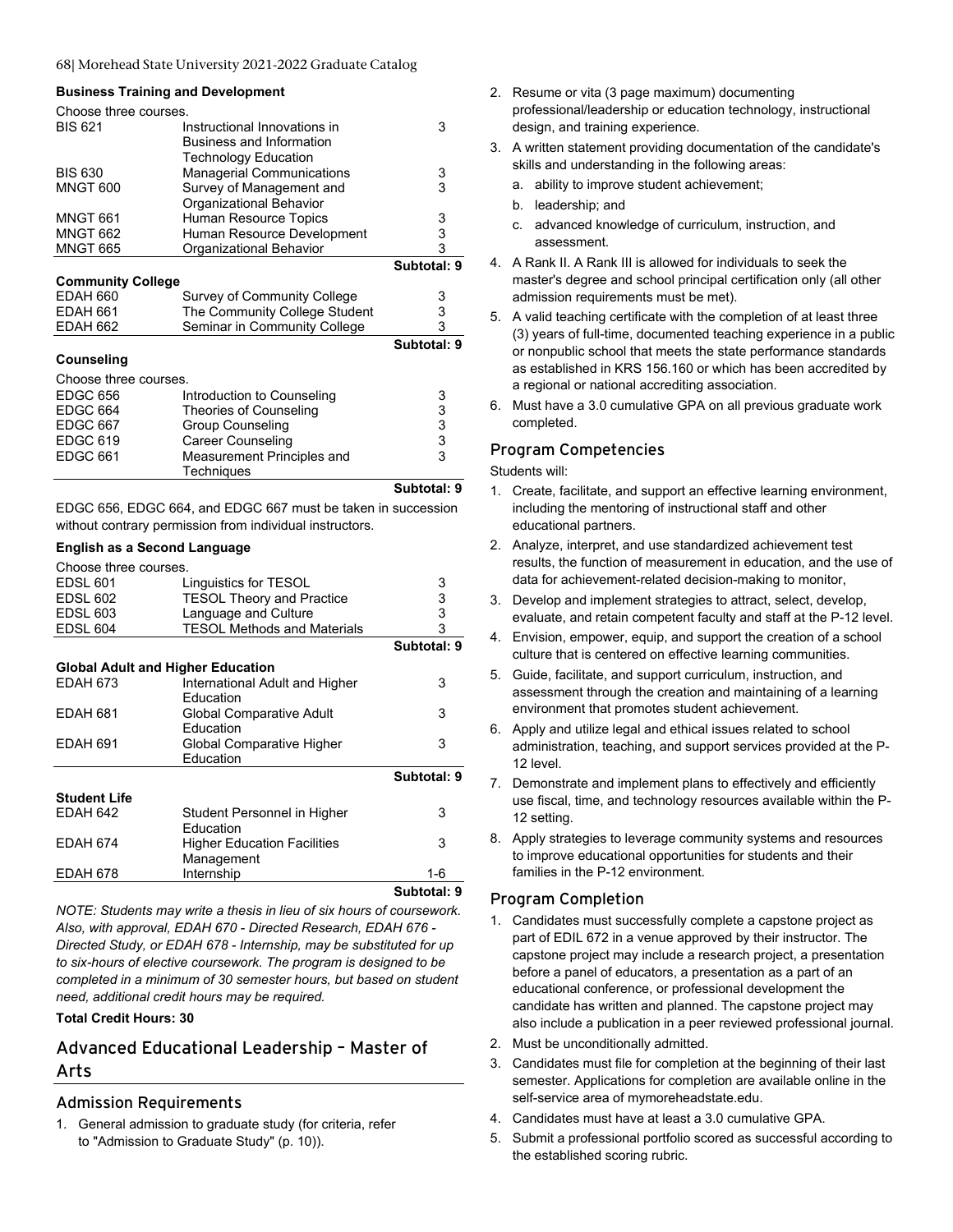(Note: In order to receive certification, a candidate must successfully complete the assessment(s) required by regulation.)

#### Program Requirements

#### **AEL Core - Level 1 Certification**

|                 |                                    | Subtotal: 24 |
|-----------------|------------------------------------|--------------|
|                 | and External Resources             |              |
| <b>EDIL 679</b> | Linking Schools with the Community | 3            |
| <b>EDIL 678</b> | <b>Resource Utilization</b>        | 3            |
| <b>EDIL 677</b> | School Law and Diverse Learners    | 3            |
| <b>EDIL 675</b> | School Program Improvement         | 3            |
|                 | Positive School Culture            |              |
| <b>EDIL 674</b> | Developing and Maintaining a       | 3            |
|                 | Development                        |              |
| <b>EDIL 673</b> | Human Resource Selection and       | 3            |
| <b>EDIL 672</b> | Inquiry and Student Achievement    | 3            |
| <b>EDIL 671</b> | Leading, Teaching and Learning     | 3            |
|                 |                                    |              |

Select one area for completion of the degree.

**Level 2 Certification** 

| <b>Director of Pupil Personnel</b> |                                    |             |  |
|------------------------------------|------------------------------------|-------------|--|
| <b>EDIL 698</b>                    | Seminar for Administrator of Pupil | 3           |  |
|                                    | <b>Personnel Services</b>          |             |  |
| <b>EDGC 665</b>                    | Philosophy and Practice of School  | 3           |  |
|                                    | Counseling                         |             |  |
| <b>EDSP 630</b>                    | Universal Design for Learning      | 3           |  |
|                                    |                                    | Subtotal: 9 |  |
| <b>Principal</b>                   |                                    |             |  |
| <b>EDIL 635</b>                    | Understanding Professional         | 3           |  |
|                                    | Responsibilities of Teacher        |             |  |
|                                    | Leaders                            |             |  |
| <b>EDIL 636</b>                    | Mentoring for Improved Results     | 3           |  |
| <b>EDIL 638</b>                    | Designing and Implementing         | 3           |  |
|                                    | <b>Professional Development</b>    |             |  |
|                                    |                                    | Subtotal: 9 |  |
| <b>Supervisor of Instruction</b>   |                                    |             |  |
| <b>EDSP 630</b>                    | Universal Design for Learning      | 3           |  |
| <b>EDEL 627</b>                    | Reading in the Elementary School   | 3           |  |
|                                    | or                                 |             |  |
| <b>EDEL 677</b>                    | Literacy in the Content Areas      | 3           |  |
| <b>EDIL 638</b>                    | Designing and Implementing         | 3           |  |
|                                    | Professional Development           |             |  |
|                                    |                                    | Subtotal: 9 |  |

**Total Credit Hours: 33** 

#### Counseling – Master of Arts

The graduate program in counseling is an online program that prepares candidates as school counselors at the master's and educational specialist levels. At the master's level, students acquire core knowledge and clinical skills, which enable them to enter the profession of school counseling. Graduates in the educational specialist programs develop advanced skills in clinical work and research. Though our 100% online programs, we strive to create a rigorous scholarly and supportive atmosphere for students to develop intellectually with a deep sense of social consciousness, professional ethics and self-awareness. We value teaching, scholarship and service, which contribute to the mission of the College of Education at MSU.

Successful completion of the requirements of the M.A. in Counseling leads to a Kentucky Provisional School Counseling Certificate grades P-12.

#### Admission Requirements

1. General admission to graduate study (for criteria, refer to "Admission to Graduate Study" (p. 10)).

- 2. A minimum cumulative GPA of 2.75 on the baccalaureate degree awarding final transcript or a minimum cumulative GPA of 3.0 on the master's degree awarding final transcript for those who have completed a previous master's degree from a regionally accredited institution of higher education is required.
- 3. A GRE score of 286 (verbal and quantitative) with a minimum verbal score of 143 or a raw score of 33 (385-390 Scaled Score) on the Miller Analogies Test is required.
	- a. The department chair may waive the testing requirement for students who have at least a 3.5 or higher cumulative GPA after having completed 12 graduate hours within the program.
	- b. The department chair will waive the testing requirement for students who have already completed a master's degree.
- 4. TOEFL 525 (197 computer-based) or 74 on English Language Instruction Test of the University of Michigan, for international students.

#### Program Competencies

- 1. Knowledge of the major contemporary theories, which form the foundation for the current practice of professional counseling (EDGC 619, EDGC 620, EDGC 656 and EDGC 666).
- 2. Knowledge of basic research techniques and methodologies sufficient to function as informed consumers of professional literature and to conduct applied and action research projects (EDF 600).
- 3. Knowledge of the organization and administration of school counseling and guidance services consistent with current professional standards and Commonwealth of Kentucky statutes and regulations (EDGC 620, EDGC 656, EDGC 665 and EDGC 669).
- 4. Knowledge of fundamental psycho-educational assessment theory and practice. Knowledge of legal and ethical issues in assessment and testing. Knowledge of how to (1) select standardized tests, (2) interpret scores to students, parents and school personnel (EDGC 661).
- 5. Knowledge of human development, learning, and behavior required to function as entry-level professional school counselors (EDF 610, EDGC 620, 656 and 666).
- 6. Knowledge of legal and ethical issues in counseling (EDGC 656, EDGC 668, EDGC 620, EDGC 661, EDGC 669).

#### Clinical Competencies

- 1. Demonstrate the ability to use various theoretical formulations, interview techniques and appropriate psycho-educational instruments (EDGC 619, 661, 666, 667, 671 and 669).
- 2. Demonstrate the ability to select and apply a variety of interventions in the conduct of professional counseling with a variety of clients and client problems (EDGC 619, 620, 665, 666, 667, 671 and 669).
- 3. Demonstrate the ability to select, administer, score and interpret a variety of psycho-educational instruments appropriate for entrylevel professional counselors (EDGC 661).
- 4. Demonstrate the ability to design and execute applied and action research projects for study in the field of counseling (EDF 600, EDGC 661).
- 5. Demonstrate appropriate, ethical, and professional interpersonal skills for both individual and group counseling as well as for consultation settings (EDGC 620, 656, 665, 666, 667, 668, 669 and 671).

*\*Academic and clinical competencies are aligned with the Kentucky EPSB New and Experienced Counselor Standards.*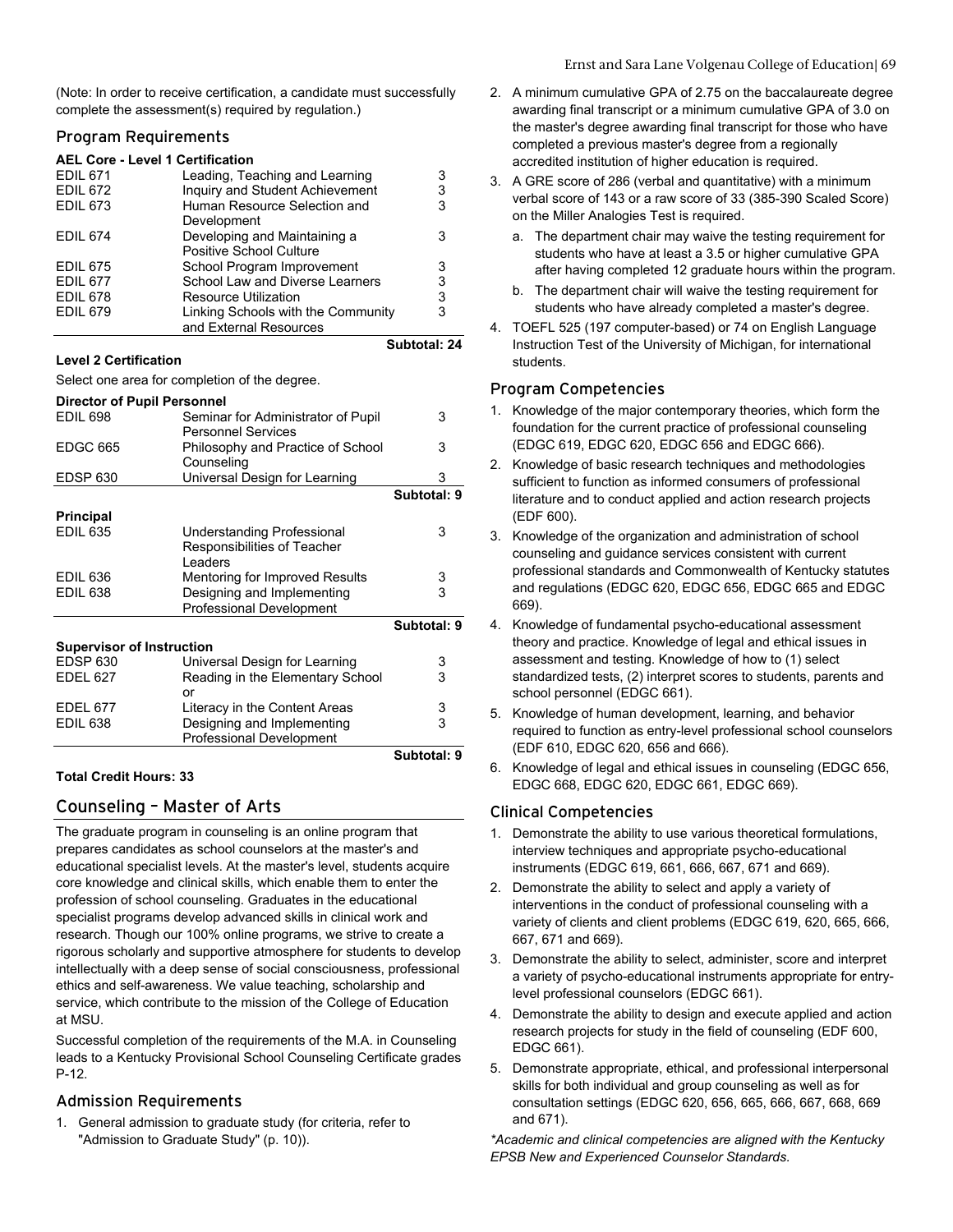#### Assessment

Students in their final semester of study in the program are required to successfully complete a comprehensive and objective written final exit exam. Students who fail to achieve the minimum passing score may retake the written examination after consultation with their advisor. Failing to perform adequately on the second exit examination will result in the opportunity to take and pass an oral exam. If the student does not pass the oral exam, a remediation plan for the student will be developed by the program faculty. If after the remediation plan is completed and the student is unsuccessful in the third attempt at the exam, the student will be dismissed from the counseling program.

*NOTE: Persons doing counseling outside of schools - pastors, social workers and others - are expected to apply for the Ed.S in counseling program. The Ed.S program does not qualify the candidate for certification as a counselor in the public schools or lead to a rank change.* 

This program provides strong leadership training for candidates who choose to serve as classroom teachers throughout their professional careers. The TL program allows candidates to hone skills to serve as resource teachers, consultants, committee chairs and instructional leaders among their peers in their schools and districts. For those seeking to be leaders in their own schools and districts, the program prepares candidates to pursue opportunities beyond their own classroom and to focus on skills needed to leverage both internal and external resources that influence student achievement. An underlying philosophy of the program is that student learning is enhanced when schools are filled with instructional leaders who understand and model effective teaching and learning practices and who are able to mentor others to become more effective leaders.

#### Requirements for the Degree

- 1. Satisfy the general degree requirements.
- 2. If a student has not been unconditionally admitted after completing 12 graduate hours, he/she will not be allowed to register for additional hours.
- 3. All graduate students pursuing programs of study in the Department of Foundational and Graduate Studies in Education must maintain a 3.0 graduate GPA. Students falling below a 3.0 will be placed on a one semester period of probation. Students failing to achieve a graduate GPA of at least 3.0 at the end of the probation semester will be dropped from their respective program. Any student who received grades of "C" in more than two graduate courses will be immediately dropped from his/her respective program.
- 4. Students are expected to adhere to the ethical standards and guidelines of the American Counseling Association, the American School Counselor Association, and/or the American Mental Health Counselors Association. Breach of ethical practices will result in dismissal from the program.
- 5. Students in practicum and advanced practicum are required to have personal liability coverage. Previously students have been allowed to use their professional association liability coverage (through KEA) in practicum and advanced practicum. This will no longer be allowed as these policies only cover their members in their regular work duties and not specifically as a student counselor. The department will accept any personal professional liability insurance that specifically states it covers student counselors/counselors in training in their role as a student counselor. An example of this would be Health Care Providers Service Organizations (www.hpso.com). If you have any questions, contact any faculty member in the Counseling unit.

6. Students must complete the following:

#### Program Requirements

| <b>Counseling Core</b> |                                                 |              |
|------------------------|-------------------------------------------------|--------------|
| <b>EDGC 619</b>        | Career Counseling                               | 3            |
| <b>EDGC 620</b>        | Psycho-Social and Multicultural                 | 3            |
|                        | <b>Factors in Counseling</b>                    |              |
| <b>EDGC 656</b>        | Introduction to Counseling                      | 3            |
| EDGC 664               | Theories of Counseling                          | 3            |
| <b>EDGC 665</b>        | Philosophy and Practice of School<br>Counseling | 3            |
| <b>EDGC 667</b>        | <b>Group Counseling</b>                         | 3            |
| <b>EDGC 668</b>        | Legal and Ethical Issues in<br>Counseling       | 3            |
| <b>EDGC 669</b>        | Practicum in Counseling                         | 3            |
| <b>EDGC 671</b>        | Practices and Techniques in<br>Counseling       | 3            |
|                        |                                                 | Subtotal: 27 |

#### *EDGC 664: (formerly EDGC 666)*

#### **Professional Education Core**

|                 |                               | Subtotal: 9 |
|-----------------|-------------------------------|-------------|
|                 | <b>Techniques</b>             |             |
| <b>EDGC 661</b> | Measurement Principles and    | 3           |
|                 | Development                   |             |
| EDF 610         | Advanced Human Growth and     |             |
| EDF 600         | Research Methods in Education |             |
|                 |                               |             |

#### **Total Credit Hours: 36**

## Educational Technology with Instructional Computer Technology Endorsement - Master of Arts in Education

The Master of Arts in Education in Educational Technology is an online program. This program is designed to prepare teachers to become instructional leaders in the area of technology integration in P-16 curriculum and instructional design. Teachers completing this M.A. program with the instructional computer technology endorsement will receive training in the areas of instructional technology and design based on best practices in instructional computer technology, as well as state and national standards. This program will support the efforts of teachers who are interested in integrating technology into their instruction and are interested in providing instructional technology and instructional design leadership within their schools and districts.

#### Admission Requirements

- 1. General admission to graduate study (for criteria, refer to "Admission to Graduate Study").
- 2. Standard or provisional teaching certification, a statement of eligibility for teaching, or letter describing your role as educational support. Those students who fit the criteria of educational support will be able to obtain the master's degree, but it cannot be used for initial teacher certification.
- 3. A GRE minimum combined score of 283 (verbal and quantitative) and 2.5 on the analytic writing portion or a minimum 31 raw score (381-386 Scaled Score) on the Miller Analogies Test.
- 4. For students who have not met testing requirements for admission into the program, but who have successfully completed 12 hours of coursework required for the program with a 3.5 or above GPA, the department chair may waive the testing requirement.
- 5. The testing requirement is waived for students who have already completed a master's degree.
- 6. A minimum of 2.75 undergraduate GPA.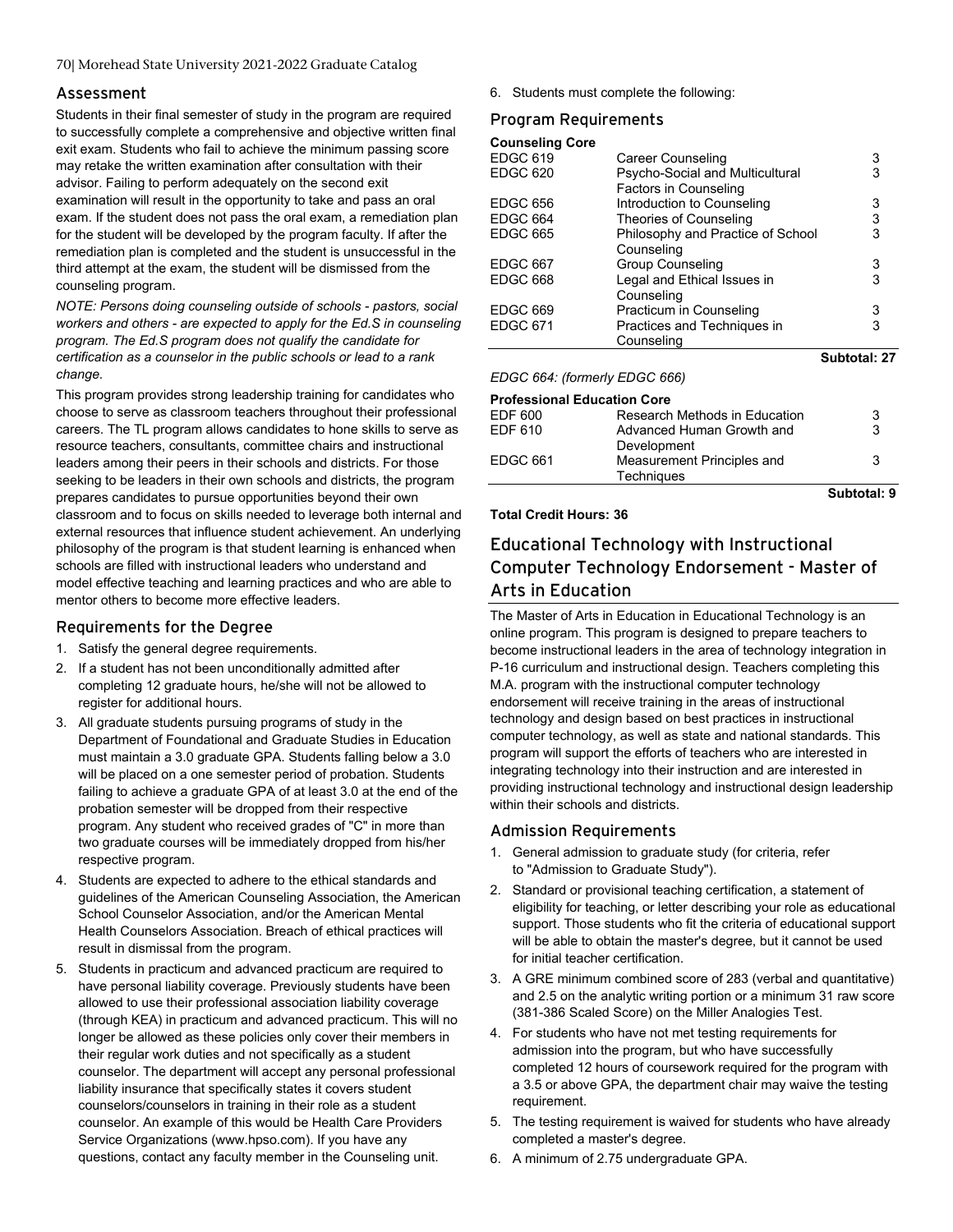7. Demonstrated competency of computer fluency (i.e. undergraduate or graduate computer competency course or computer competency assessment).

#### Program Competencies

Students will meet the International Society for Technology Education (ISTE) standards for Teachers.

#### **ISTE Standards for Teachers**

- 1. Facilitate and Inspire Student Learning and Creativity: Teachers use their knowledge of subject matter, teaching and learning, and technology to facilitate experiences that advance student learning, creativity, and innovation in both face-to-face and virtual environments.
	- a. Promote, support, and model creative and innovative thinking and inventiveness.
	- b. Engage students in exploring real-world issues and solving authentic problems using digital tools and resources.
	- c. Promote student reflection using collaborative tools to reveal and clarify students' conceptual understanding and thinking, planning and creative processes.
	- d. Model collaborative knowledge construction by engaging in learning with students, colleagues, and others in face-to-face and virtual environments.
- 2. Design and Develop Digital Age Learning Experiences and Assessments: Teachers design, develop and evaluate authentic learning experiences and assessments incorporating contemporary tools and resources to maximize content learning in context and to develop the knowledge, skills and attitudes identified in the ISTE Standards.
	- a. Design or adapt relevant learning experiences that incorporate digital tools and resources to promote student learning and creativity.
	- b. Develop technology-enriched learning environments that enable all students to pursue their individual curiosities and become active participants in setting their own educational goals, managing their own learning and assessing their own progress.
	- c. Communicate relevant information and ideas effectively to students, parents and peers using a variety of digital age media and formats.
	- d. Model and facilitate effective use of current and emerging digital tools to locate, analyze, evaluate and use information resources to support research and learning.
- 3. Model Digital Age Work and Learning: Teachers exhibit knowledge, skills and work processes representative of an innovative professional in a global and digital society.
	- a. Demonstrate fluency in technology systems and the transfer of current knowledge to new technologies and situations.
	- b. Collaborate with students, peers, parents and community members using digital tools and resources to support success and innovation.
	- c. Communicate relevant information and ideas effectively to students, parents and peers using a variety of digital age media and formats.
	- d. Model and facilitate effective use of current and emerging digital tools to locate, analyze, evaluate and use information resources to support research and learning.
- 4. Promote and Model Digital Citizenship and Responsibility: Teachers understand local and global societal issues and

responsibilities in an evolving digital culture and exhibit legal and ethical behavior in their professional practices.

- a. Advocate, model, and teach safe, legal and ethical use of digital information and technology, including respect for copyright, intellectual property and the appropriate documentation of sources.
- b. Address the diverse needs of all learners by using learnercentered strategies and providing equitable access to appropriate digital tools and resources.
- c. Promote and model digital etiquette and responsible social interactions related to the use of technology and information.
- d. Develop and model cultural understanding and global awareness by engaging with colleagues and students of other cultures using digital age communication and collaboration tools.
- 5. Engage in Professional Growth and Leadership: Teachers continuously improve their professional practice, model lifelong learning and exhibit leadership in their school and professional communities by promoting and demonstrating the effective use of digital tools and resources.
	- a. Participate in local and global learning communities to explore creative applications of technology to improve student learning.
	- b. Exhibit leadership by demonstrating a vision of technology infusion, participating in shared decision making and community building, and developing the leadership and technology skills of others.
	- c. Evaluate and reflect on current research and professional practice on a regular basis to make effective use of existing and emerging digital tools and resources in support of student learning.
	- d. Contribute to the effectiveness, vitality and self-renewal of the teaching profession and of their school and community.

#### Assessment

The student must submit a professional portfolio demonstrating work completed within the program during the final semester of graduate work.

The professional portfolio will encompass projects completed in the program showing mastery of the educational technology and instructional design skills developed within the program. The portfolio must be submitted by the student to their advisor by the scheduled due date. Students should arrange to complete the professional portfolio prior to the end of the semester in which they plan to complete the degree. A failing exit portfolio will not be accepted for program completion. A failing portfolio is any score less than a "B" average (i.e. scoring less than a 3.2 on the rubric included with the portfolio instructions).

#### Program Requirements

| Core            |                                                            |   |
|-----------------|------------------------------------------------------------|---|
| <b>EDTC 611</b> | Introduction to Research and<br><b>Grant Writing</b><br>or | 3 |
| EDF 600         | Research Methods in Education                              | 3 |
| EDTC 621        | Technology for the 21st Century<br>Teacher                 | 3 |
| EDTC 628        | Technology, Education and<br>Culture                       | 3 |
| EDTC 680        | Introduction to Instructional Design<br>and Technology     | 3 |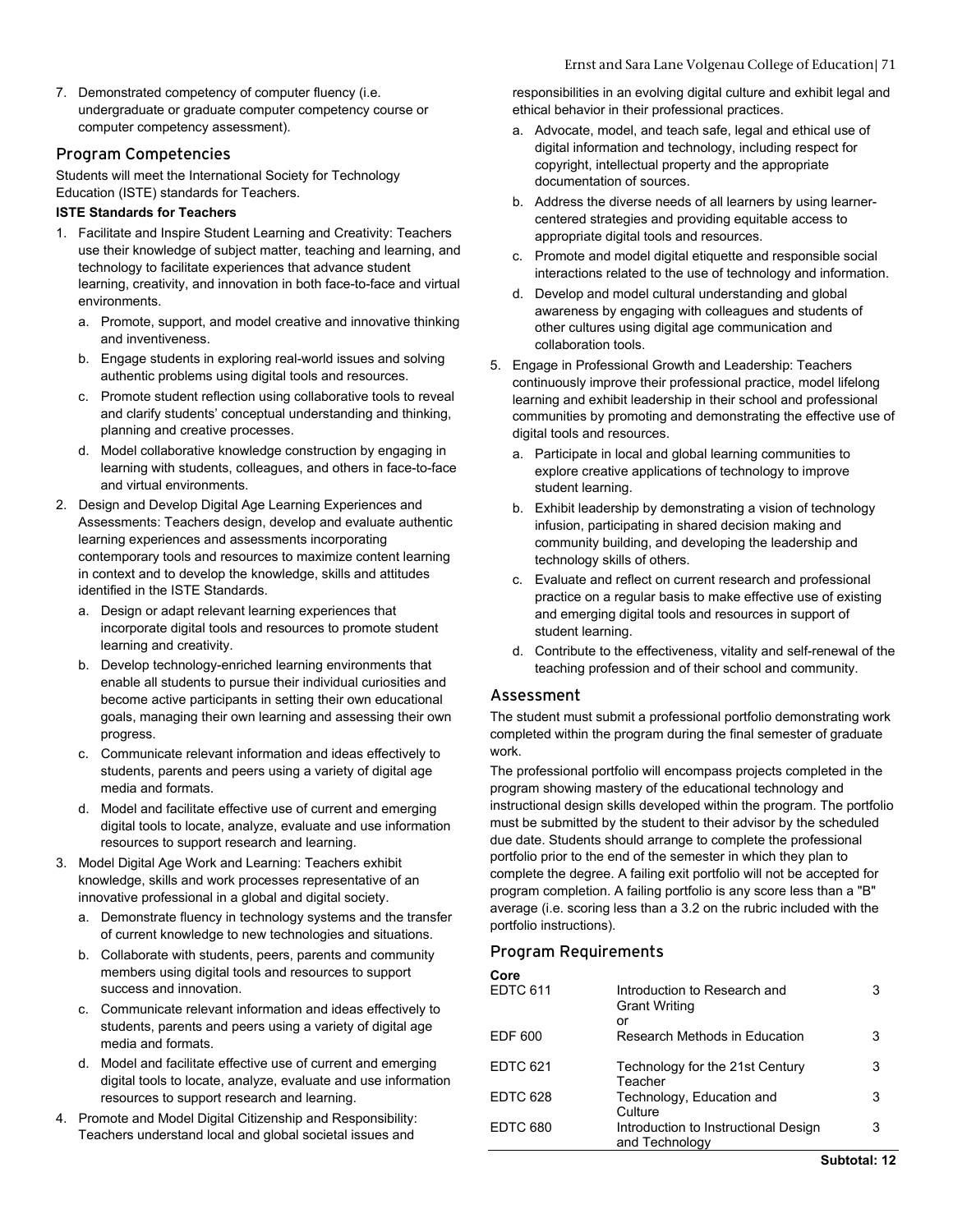#### **Technology Application/Integration**

Complete six hours from the following:

|                 |                                          | Subtotal: 6 |
|-----------------|------------------------------------------|-------------|
| EDTC 688        | <b>Educational Gaming and Simulation</b> | 3           |
|                 | Delivery                                 |             |
| <b>EDTC 685</b> | Principles of Distance Education         | 3           |
| <b>EDTC 644</b> | Multimedia Design for the Classroom      | 3           |
| <b>EDTC 625</b> | Assistive Technology                     |             |

#### **Curriculum Development**

|                 | Complete three hours from the following: |             |
|-----------------|------------------------------------------|-------------|
| EDEL 632        | <b>Elementary School Curriculum</b>      | 3           |
| EDEL 630        | <b>Curriculum Construction</b>           | 3           |
| EDMG 636        | Middle School Curriculum                 | 3           |
| <b>EDSE 634</b> | Secondary School Curriculum              | 3           |
|                 |                                          | Subtotal: 3 |

#### **Education Electives**

Complete six hours from any education course 600-level or above.

#### **General Electives**

| Complete three hours from the following: |                                |   |
|------------------------------------------|--------------------------------|---|
| CIS 634                                  | Management of                  |   |
|                                          | Telecommunications and         |   |
|                                          | Networking                     |   |
| CIS 650                                  | Innovation, Technology and     |   |
|                                          | Organizational Change          |   |
| <b>EDEL 616</b>                          | <b>Educational Computing</b>   | 3 |
| <b>EDSE 616</b>                          | <b>Educational Computing</b>   | 3 |
| <b>EDTC</b>                              | any 600-level or higher course |   |
|                                          | other preapproved courses by   |   |
|                                          | advisor                        |   |

**Subtotal: 3** 

**Subtotal: 6** 

The student is responsible for meeting requirements for admission, the exit requirements and application for graduation. Course requirements may change if certification requirements change by external bodies. Only coursework taken for graduate credit may be counted for the master's degree.

#### Additional Requirements

- 1. Satisfy general degree requirements.
- 2. Must submit a professional portfolio demonstrating work completed within the program during the final semester of graduate work.
- 3. Must apply for completion at the beginning of the term in which all requirements will be completed.
- 4. Maintain a 3.0 GPA in all courses taken after completing the bachelor's degree.
- 5. Must be unconditionally admitted.

#### **Total Credit Hours: 30**

## The Teacher Leader (TL) Program

This program provides strong leadership training for students who choose to serve as classroom teachers throughout their professional careers. The TL program allows students to hone skills to serve as resource teachers, consultants, committee chairs, and instructional leaders among their peers in their schools and districts. For those seeking to be leaders in their own schools and districts, the program prepares students to pursue opportunities beyond their own classroom and to focus on skills needed to leverage both internal and external resources that influence study in the social sciences or preparation for careers in public law. Student learning is enhanced when schools are filled with instructional leaders who understand and model effective teaching and learning practices and who are able to mentor others to become effective leaders.

Teacher Leader master's applicants can select a wide variety of concentrations including:

- 1. Alternate Concentration (p. 73)
	- **Communication**
	- English/Language Arts (not dual credit instruction)
	- English as a Second Language (Endorsement)
	- **Rural Education**
	- School Health
	- **Sociology**
	- **STEM**
- 2. Biology (p. 74) (Dual Credit Instruction)
- 3. English (p. 74) (Dual Credit Instruction)
- 4. Gifted Education (p. 75)
- 5. IECE (Non-IECE certification) (p. 75)
- 6. Interdisciplinary P-5 (p. 75)
- 7. Literacy Specialist Endorsement (p. 75)
- 8. Mathematics (p. 76) (Dual Credit Instruction)
- 9. Middle Grades 5-9 (p. 76)
- 10. School Community Leader (p. 76)
- 11. Social Studies (p. 76)
- 12. Special Education (p. 77)

### Teacher Leader - Master of Arts in Education

#### Admission Requirements

(For ALL concentrations)

- 1. General admission to graduate study (for criteria, refer to "Admission to Graduate Study" (p. 10)).
- 2. A minimum cumulative GPA of 2.75 on the baccalaureate degree awarding final transcript or a minimum cumulative GPA of 3.0 on the master's degree awarding final transcript for those who have completed a previous master's degree from a regionally accredited institution of higher education is required.
- 3. An acceptable admission index by meeting any of the following:
	- a. GRE score (verbal + quantitative) x undergraduate GPA = 850 (minimum);
	- b. Miller Analogies Test (MAT) scaled score x undergraduate GPA = 980 (minimum);
	- c. The test requirement is waived for applicants who have successfully completed a master's degree.
- 4. A valid teaching certificate or statement of eligibility.
- 5. For candidates selecting the Literacy Specialist Endorsement or School Community Leader areas and also seeking National Board Certification, admission to the National Board for Professional Teaching program is also required.

#### Alternate Admission Requirements

Applicants may be admitted to the program by meeting one of the following:

1. For students who have not met the testing requirements for admission into the program, but who have successfully completed 12 hours of coursework required for the program with at least a 3.5 or above GPA, the department chair may waive the testing requirement. The department will waive the testing requirement for students who have already completed a master's degree; **OR**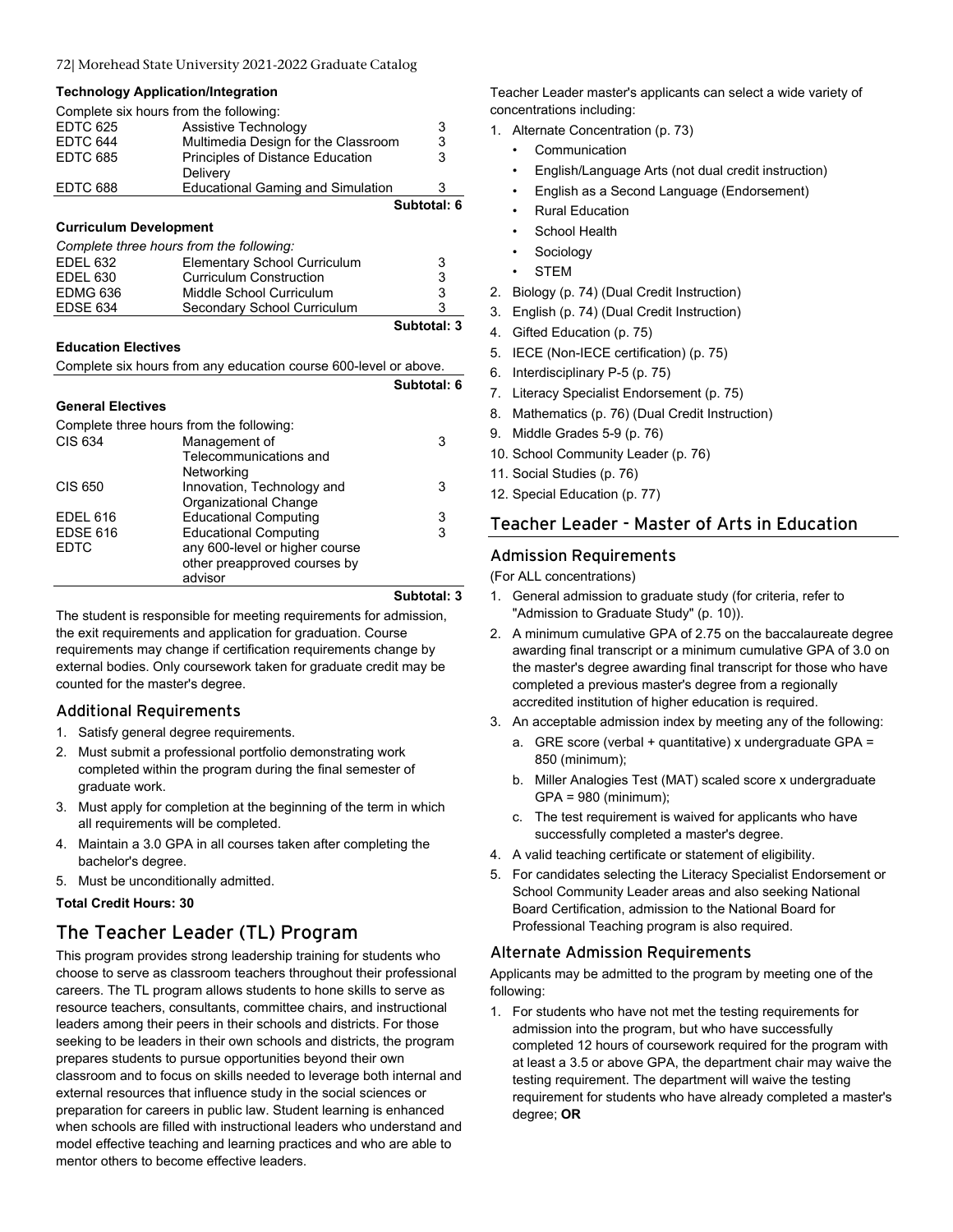- 2. Prior to registering for the fifth course, applicants may submit a GRE or MAT score that results in an acceptable admission index. The admission index will be determined by the following:
	- a. GRE score (verbal + quantitative) x undergraduate GPA = 850 (minimum);
	- b. Miller Analogies Test (MAT) scaled score x undergraduate GPA = 980 (minimum).

#### Program Competencies

- 1. Be leaders in their schools and districts.
- 2. Evaluate high-quality research on student learning and college readiness.
- 3. Deliver differentiated instruction for P-12 students based on continuous assessment of student learning and classroom management.
- 4. Gain expertise in content knowledge.
- 5. Incorporate reflections that inform best practice in preparing P-12 students for postsecondary opportunities.
- 6. Support P-12 student achievement in diverse settings.
- 7. Enhance instructional design utilizing the Program of Studies, Core Content for Assessment, and college readiness standards.
- 8. Designs and plans instruction.
- 9. Creates and maintains a learning environment.
- 10. Implements and manages instruction.
- 11. Assesses and communicates learning results.
- 12. Demonstrates the implementation of technology.
- 13. Reflects on and evaluates teaching and learning.
- 14. Collaborates with colleagues, parents, and others.
- 15. Evaluates teaching and implements professional development.
- 16. Provides leadership within school, community and profession.
- 17. Designs and conducts professional relevant research projects.

#### Assessment

Each Teacher Leader student in the master's program is required to successfully complete a portfolio. The portfolio will be a culmination of teacher leadership skills that were designed to improve student learning. To that end, students will be involved in activities and projects throughout the teacher leader program that cause them to critically examine current practices and suggest continuation of the practices or develop strategies for improvement. Each portfolio will be submitted to the student's advisor through Taskstream. The portfolio will contain the following components: a table of contents, a letter to the reviewer, the critical performance for each of the required core courses (varies by concentration), and two projects and/or papers completed within the concentration area courses. Graduate level grammar, writing, and APA formatting for in-text citations and reference lists are expected.

# **Portfolio Requirements**

- 1. Submitted through Taskstream.
- 2. Graduate-level grammar and writing.
- 3. Appropriate APA formatting for in-text citations and reference list.
- 4. Table of Contents.
- 5. Letter to the Reviewer (includes a portfolio overview, a reflection synthesizing program competencies, and a statement about how the program will impact his/her teaching and/or leadership in the schools). Students should contact their advisor for more specific information.
- 6. Teacher Leader Core (Note: Some concentrations do NOT require all core classes; therefore, students in those concentrations will NOT be responsible for the portfolio requirement for any core classes that are not required.)
	- a. EDTL 601: Instructional Question Project
	- b. EDTL 602: Critical Analysis of a Local School Decision or Philosophy of Education Statement
	- c. EDTL 603: Explanation (including strengths and weaknesses) of the Research Designs Used in Education
	- d. EDTL 604: Collaboration Project
	- e. EDTL 605: Development Case Study of Students or Policy Analysis
	- f. EDTL 606: Action Proposal for Change Based on Curricular Need
- 7. Concentration Courses
	- a. Any approved course: A project or paper from the course
	- b. Any approved course: A project or paper from the course

#### Maintaining Enrollment

After completion of 12 hours, students must have attained at least a 3.0 cumulative program GPA. Students falling below a 3.0 cumulative program GPA may take no more than an additional six hours. If after completing an additional six hours, the cumulative program GPA is below 3.0, the student will be dropped from the program.

# Requirements for the Degree

- 1. Satisfy general degree requirements.
- 2. The student must apply for graduation at the beginning of the term in which they anticipate completion. The completion form can be accessed online at www.moreheadstate.edu/degree.
- 3. Maintain a cumulative 3.0 GPA after completing the bachelor's degree.
- 4. Students must successfully complete a portfolio (see description in the section above).
- 5. If a student has not become unconditionally admitted after completing 12 graduate hours, he/she will not be allowed to register for additional hours.

# Teacher Leader - Alternative Concentration

This concentration is designed for Teacher Leader candidates who want to add skills and knowledge not defined in the other areas of TL concentrations. Candidates can choose from pre-planned alternatives or design their own program of study. Pre-planned alternative concentrations include: Communications, English/Language Arts (not for dual credit instruction), English as a Second Language (Endorsement), Rural Education, School Health, Sociology, and STEM.

If designing their own program of study, the candidate works with his or her advisor to identify a graduate faculty consultant with expertise in the candidate's concentration. The candidate, advisor, faculty consultant (who may be the advisor) and department chairs complete and sign the curriculum contract that lists the approved courses for the alternative concentration.

The selected concentration MUST:

- 1. Enhance the competency of the initial teaching certification;
- 2. Add a certification area not covered by the initial certificate; or
- 3. Advance professionally to a higher position.

This concentration requires a signed curriculum contract that lists the courses required in the alternative concentration.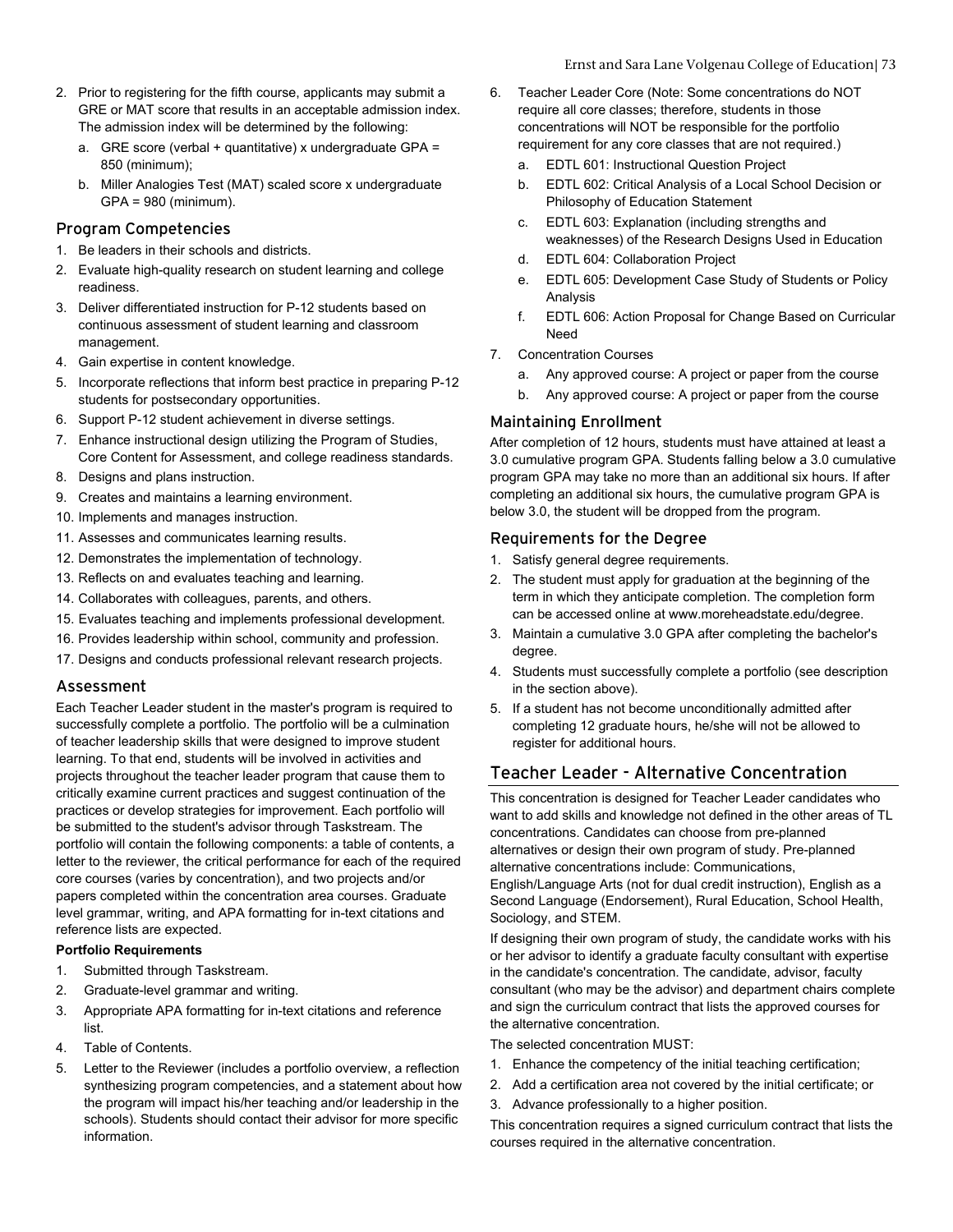74| Morehead State University 2021-2022 Graduate Catalog

| <b>Program Requirements</b> |                                        |           |
|-----------------------------|----------------------------------------|-----------|
| <b>Teacher Leader Core</b>  |                                        |           |
| <b>EDTL 601</b>             | Leadership and Decision Making         | 3         |
| <b>EDTL 602</b>             | <b>Education in Context</b>            | 3         |
| <b>EDTL 603</b>             | Research and Teacher Leader            | 3         |
| <b>EDTL 604</b>             | <b>Collaboration for Teachers</b>      | 3         |
| <b>EDTL 605</b>             | Developmental Analysis of<br>Learning  | 3         |
| <b>EDTL 606</b>             | Curriculum and Instructional<br>Design | 3         |
|                             |                                        | Subtotal: |

#### **Alternative Concentration**

Possible pre-planned alternative concentrations include:

- Communications 12 hours from any COMM 600-level courses
- English/Language Arts (not dual credit instruction) 12 hours from any ENG 600-level courses
- English as a Second Language (Endorsement) EDTL 601, EDTL 602, EDTL 603, EDTL 604
- Rural Education SOC 659 and 3 courses from the following: SOC 616, SOC 617, SOC 626, SOC 630, SOC 665, SOC 676, RAPP 620, RAPP 630, RAPP 637
- School Health 12 hours from any HLTH 600-level courses
- Sociology 12 hours from any SOC 600-level courses
- STEM MATH/SCI 619, EDTC 600-level course, BIOL 600-level course, and one of the following: MATH 625, MATH 663, EDTC 600-level course, BIOL 600-level course

**Subtotal: 12** 

# **Total Credit Hours: 30**

*NOTE: With the exception of the ESL endorsement (which requires the appropriate Praxis exam), this concentration does NOT change the area in which a candidate is certified to teach.* 

# Teacher Leader - Biology

Completion of the Teacher Leader - Biology concentration will prepare the candidate to be a dual-credit instructor in this content area.

#### Program Requirements

#### **Teacher Leader Core**

|                 |                                | Subtotal: 12 |
|-----------------|--------------------------------|--------------|
|                 | Learning                       |              |
| <b>EDTL 605</b> | Developmental Analysis of      | ર            |
| <b>EDTL 603</b> | Research and Teacher Leader    | 3            |
| EDTL 602        | <b>Education in Context</b>    | 3            |
| EDTL 601        | Leadership and Decision Making |              |

| Choose one of the following: |                                   |             |
|------------------------------|-----------------------------------|-------------|
| EDTL 604                     | <b>Collaboration for Teachers</b> | 3           |
| EDTL 606                     | Curriculum and Instructional      | 3           |
|                              | Design                            |             |
|                              |                                   | Subtotal: 3 |

#### **Biology Concentration**

| Choose 18 hours from the following: |                                    |   |
|-------------------------------------|------------------------------------|---|
| <b>BIOL 601</b>                     | <b>Biological Concepts</b>         |   |
| <b>BIOL 606</b>                     | Biology of the Vertebrates         | 3 |
| <b>BIOL 607</b>                     | Invertebrate Zoology               | 3 |
| <b>BIOL 608</b>                     | <b>Taxonomy of Vascular Plants</b> | 3 |
| <b>BIOL 609</b>                     | Limnology                          | 3 |
| <b>BIOL 610</b>                     | <b>Advanced Evolution</b>          | 3 |
| <b>BIOL 615</b>                     | Systematic Entomology              | 3 |
| <b>BIOL 617</b>                     | Mycology                           | 4 |
| <b>BIOL 618</b>                     | Microbial Physiology               | 4 |
| <b>BIOL 620</b>                     | <b>Advanced Plant Physiology</b>   | 3 |
| <b>BIOL 621</b>                     | <b>Biology of Ferns</b>            | 3 |

| <b>BIOL 622</b> | Forests and Tree Ring Science           |                                            |
|-----------------|-----------------------------------------|--------------------------------------------|
| <b>BIOL 624</b> | Immunology                              |                                            |
| <b>BIOL 625</b> | <b>Advanced Genetics</b>                |                                            |
| <b>BIOL 627</b> | Pathogenic Microbiology                 |                                            |
| <b>BIOL 628</b> | Virology                                |                                            |
| <b>BIOL 629</b> | Histology                               |                                            |
| <b>BIOL 630</b> | Endocrinology                           |                                            |
| <b>BIOL 631</b> | Herpetology                             |                                            |
| <b>BIOL 632</b> | Reproductive Physiology                 |                                            |
| <b>BIOL 633</b> | Ichthyology                             | 3333333433                                 |
| <b>BIOL 635</b> | <b>Advanced Ecology</b>                 |                                            |
| <b>BIOL 636</b> | Wetland Ecology and                     |                                            |
|                 | Management                              |                                            |
| <b>BIOL 637</b> | Ornithology                             |                                            |
| <b>BIOL 638</b> | Mammalogy                               |                                            |
| <b>BIOL 640</b> | <b>Advanced Parasitology</b>            |                                            |
| <b>BIOL 643</b> | General Parasitology                    |                                            |
| <b>BIOL 644</b> | <b>Graduate Clinical Lab Procedures</b> | 333333333333                               |
| <b>BIOL 645</b> | Molecular Biology                       |                                            |
| <b>BIOL 646</b> | Biotechnology                           |                                            |
| <b>BIOL 647</b> | Organ Systems Physiology                |                                            |
| <b>BIOL 649</b> | <b>Plant Anatomy</b>                    |                                            |
| <b>BIOL 651</b> | Advanced Cell Biology                   |                                            |
| <b>BIOL 652</b> | Aquatic Entomology                      |                                            |
| <b>BIOL 654</b> | <b>Environmental Education</b>          |                                            |
| <b>BIOL 656</b> | Plant Morphology                        |                                            |
| <b>BIOL 670</b> | Directed Research                       | $1-3$                                      |
| <b>BIOL 671</b> | <b>Graduate Seminar</b>                 | $\mathbf{1}$                               |
| <b>BIOL 673</b> | Medical-Veterinary Entomology           | 4                                          |
| <b>BIOL 676</b> | Directed Study                          | $1 - 3$                                    |
| <b>BIOL 678</b> | <b>Animal Behavior</b>                  |                                            |
| <b>BIOL 680</b> | <b>History of Science</b>               |                                            |
| <b>BIOL 690</b> | <b>Advanced Biochemistry</b>            | $\begin{array}{c} 3 \\ 3 \\ 2 \end{array}$ |
| <b>BIOL 693</b> | <b>Laboratory Techniques</b>            |                                            |
|                 | Biochemistry                            |                                            |

**Subtotal: 18** 

#### **Total Credit Hours: 33**

*NOTE: This degree will NOT change the area in which a candidate is certified to teach.*

*NOTE: If a student takes and earns a grade for the 400-level version of a course at MSU in which there is a 400- and 600-level version, h/she cannot take the 600-level version of the same course for graduate credit.*

#### Teacher Leader - English

Completion of the Teacher Leader - English concentration will prepare the candidate to be a dual-credit instructor in this content area.

# Program Requirements

#### **Teacher Leader Core**  Leadership and Decision Making 3 EDTL 602 Education in Context 3<br>
EDTL 603 Research and Teacher Leader 3 EDTL 603 Research and Teacher Leader 3<br>
EDTL 605 Developmental Analysis of Learning 3 Developmental Analysis of Learning **Subtotal: 12 Choose one of the following:**  EDTL 604 Collaboration for Teachers 3 EDTL 606 Curriculum and Instructional Design 3 **Subtotal: 3 English Concentration**

Note: Candidates must be approved to participate in the Morehead Writing Project Summer Institute to register for ENG 608 and ENG 609. ENG 608 Morehead Writing Project Summer Institute 3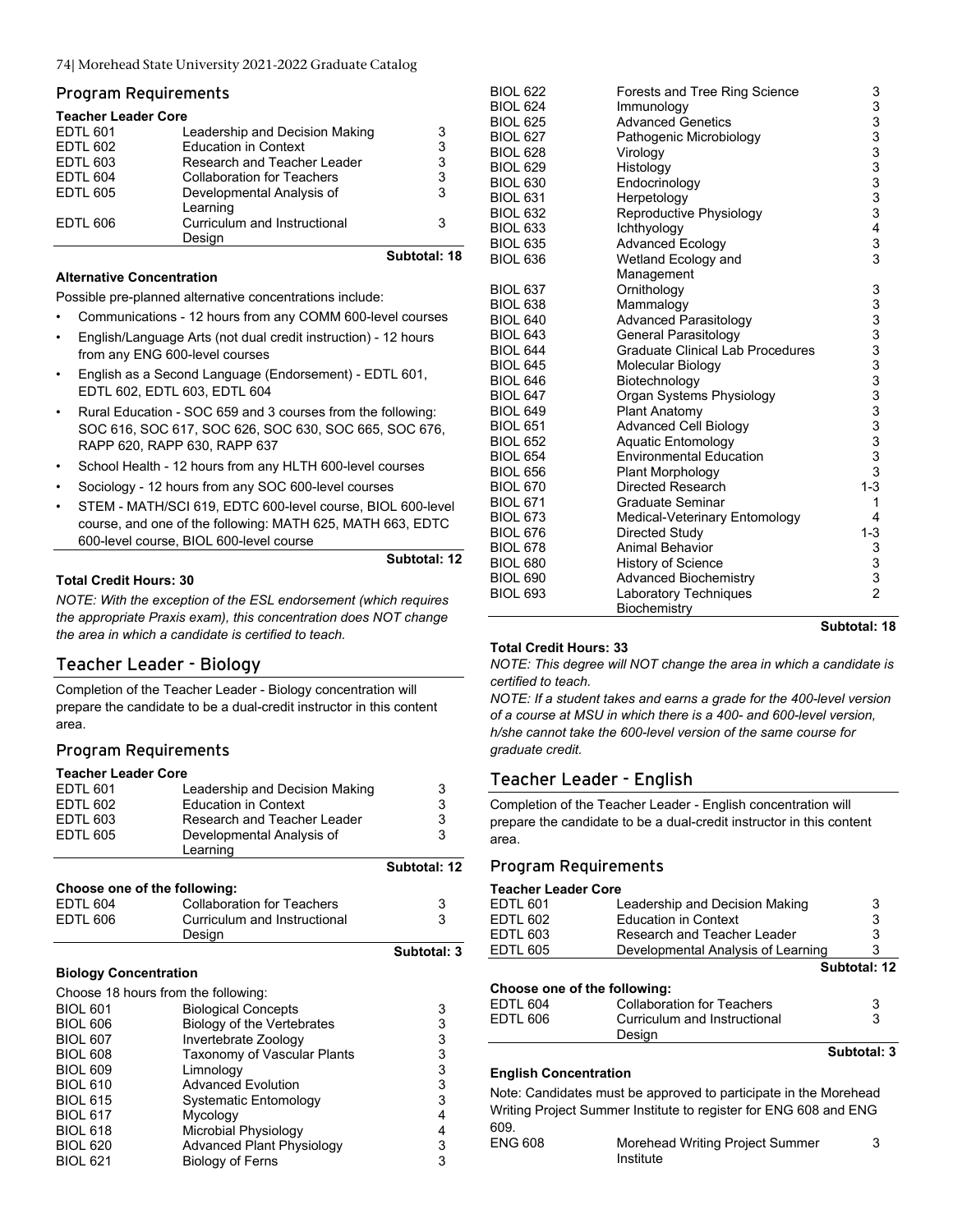| <b>ENG 609</b>       | Morehead Writing Project Summer<br>Institute | 3 |
|----------------------|----------------------------------------------|---|
| <b>ENG 612</b>       | Theories of Teaching Writing                 | 3 |
| <b>ENG Electives</b> | Graduate English courses                     | 9 |
|                      | approved by advisor                          |   |

#### **Subtotal: 18**

**Subtotal: 12** 

#### **Total Credit Hours: 33**

*NOTE: This degree will NOT change the area in which a candidate is certified to teach.* 

# Teacher Leader - Gifted Education

# Program Requirements

| <b>Teacher Leader Core</b> |                                       |              |
|----------------------------|---------------------------------------|--------------|
| <b>EDTL 601</b>            | Leadership and Decision Making        | 3            |
| <b>EDTL 602</b>            | <b>Education in Context</b>           | 3            |
| <b>EDTL 603</b>            | Research and Teacher Leader           | 3            |
| <b>EDTL 604</b>            | <b>Collaboration for Teachers</b>     | 3            |
| <b>EDTL 605</b>            | Developmental Analysis of             | 3            |
|                            | Learning                              |              |
| <b>EDTL 606</b>            | Curriculum and Instructional          | 3            |
|                            | Design                                |              |
|                            |                                       |              |
|                            |                                       | Subtotal: 18 |
|                            | <b>Gifted Education Concentration</b> |              |
| <b>EDSP 641</b>            | Conceptions and Identification of     | 3            |
|                            | Gifted Children and Youth             |              |
| <b>EDSP 642</b>            | Meeting the Individual Needs of       | 3            |
|                            | Gifted Children and Youth             |              |
| <b>EDSP 643</b>            | Teaching the Gifted Student           | 3            |

**Total Credit Hours: 30** 

*NOTE: Requires successful completion of the PRAXIS. Program completion will add the gifted education endorsement to the certificate.* 

# Teacher Leader - IECE (Non-Certification)

The Teacher Leader IECE Certification was officially discontinued through the curriculum committee process. The TL for IECE (already certified) continues.

# Program Requirements

| <b>Teacher Leader Core</b> |                                   |              |
|----------------------------|-----------------------------------|--------------|
| <b>EDTL 601</b>            | Leadership and Decision Making    | 3            |
| <b>EDTL 602</b>            | <b>Education in Context</b>       | 3            |
| <b>EDTL 603</b>            | Research and Teacher Leader       | 3            |
| <b>EDTL 604</b>            | <b>Collaboration for Teachers</b> | 3            |
|                            | or                                |              |
| <b>IECE 601</b>            | Early Intervention                | 3            |
| <b>EDTL 605</b>            | Developmental Analysis of         | 3            |
|                            | Learning                          |              |
|                            |                                   | Subtotal: 15 |
| <b>IECE Concentration</b>  |                                   |              |
| IECE 631                   | Guidance for Young Children       | 3            |
| <b>EDEC 627</b>            | Infant and Toddler Curriculum     | 3            |
| <b>EDEC 637</b>            | <b>Farly Childhood Education</b>  | 3            |

|          |                                   | Subtotal: 15 |
|----------|-----------------------------------|--------------|
| IECE 615 | Families and Young Children       |              |
| EDSP 605 | Early Childhood Special Education |              |
| EDEC 637 | Early Childhood Education         |              |
| ∟∟∪ ∪∠   | iniani ang Toggior Odinogiani     |              |

#### **Total Credit Hours: 30**

*NOTE: This degree will NOT change the area in which a candidate is certified to teach.* 

# Teacher Leader - Interdisciplinary P-5

| <b>Program Requirements</b>                |                                        |               |
|--------------------------------------------|----------------------------------------|---------------|
| <b>Teacher Leader Core</b>                 |                                        |               |
| <b>EDTL 601</b>                            | Leadership and Decision Making         | 3             |
| <b>EDTL 602</b>                            | <b>Education in Context</b>            | 3             |
| <b>EDTL 603</b>                            | Research and Teacher Leader            | 3             |
| <b>EDTL 604</b>                            | <b>Collaboration for Teachers</b>      | $\frac{3}{3}$ |
| <b>EDTL 605</b>                            | Developmental Analysis of Learning     |               |
| <b>EDTL 606</b>                            | Curriculum and Instructional Design    | 3             |
|                                            |                                        | Subtotal: 18  |
| <b>Interdisciplinary P-5 Concentration</b> |                                        |               |
| <b>EDEL 627</b>                            | Reading in the Elementary School       | 3             |
| <b>MATH 631</b>                            | Problem Solving for the                | 3             |
|                                            | <b>Elementary Teacher</b>              |               |
|                                            |                                        | Subtotal: 6   |
|                                            | Choose two courses from the following: |               |
| <b>EDEL 622</b>                            | Social Studies in Today's              | 3             |
|                                            | <b>Elementary Schools</b>              |               |
| <b>EDEL 623</b>                            | Advanced Language Arts for the         | 3             |
|                                            | <b>Elementary Teacher</b>              |               |
| <b>EDEL 629</b>                            | Literature Across Curriculum           | 3             |
| <b>SCI 690</b>                             | Advanced Science for the               | 3             |
|                                            | <b>Elementary School Teacher</b>       |               |
|                                            |                                        | Subtotal: 6   |

#### **Total Credit Hours: 30**

*NOTE: This degree will NOT change the area in which a candidate is certified to teach.* 

# Teacher Leader - Literacy Specialist

# Endorsement

# Program Requirements

| <b>Teacher Leader Core</b>                |                                                      |               |
|-------------------------------------------|------------------------------------------------------|---------------|
| <b>EDTL 601</b>                           | Leadership and Decision Making                       | 3             |
| <b>EDTL 602</b>                           | <b>Education in Context</b>                          | 3<br>3        |
| <b>EDTL 603</b>                           | Research and Teacher Leader                          |               |
| <b>EDTL 604</b>                           | <b>Collaboration for Teachers</b>                    | 3             |
|                                           |                                                      | Subtotal: 12  |
| <b>Literacy Endorsement Concentration</b> |                                                      |               |
| <b>EDEL 624</b>                           | <b>Literacy Practicum</b>                            | 3             |
| <b>EDEL 625</b>                           | Foundations of Language                              | 3             |
|                                           | Development                                          |               |
| EDEL 626                                  | Investigations in Reading                            | 3             |
| <b>EDEL 662</b>                           | <b>Literacy Assessment</b>                           | $\frac{3}{3}$ |
| <b>EDEL 677</b>                           | Literacy in the Content Areas                        |               |
|                                           |                                                      | Subtotal: 15  |
|                                           | Choose one of the following two options (six hours): |               |
| Option 1:                                 |                                                      |               |
| <b>ENG 608</b>                            | Morehead Writing Project Summer                      | 3             |
|                                           | Institute                                            |               |
| <b>ENG 609</b>                            | Morehead Writing Project Summer                      | 3             |
|                                           | Institute                                            |               |
| Option 2:                                 |                                                      |               |
| <b>EDUC 608</b>                           | Morehead Writing Project Fall                        | 3             |
|                                           | Institute                                            |               |
| <b>EDUC 609</b>                           | Morehead Writing Project Spring                      | 3             |
|                                           | Institute                                            |               |
|                                           |                                                      | Subtotal: 6   |

#### **Total Credit Hours: 33**

*NOTE: The Teacher Leader Literacy Specialist Endorsement concentration requires successful completion of the PRAXIS. The concentration will add the literacy specialist endorsement to the candidate's certificate.*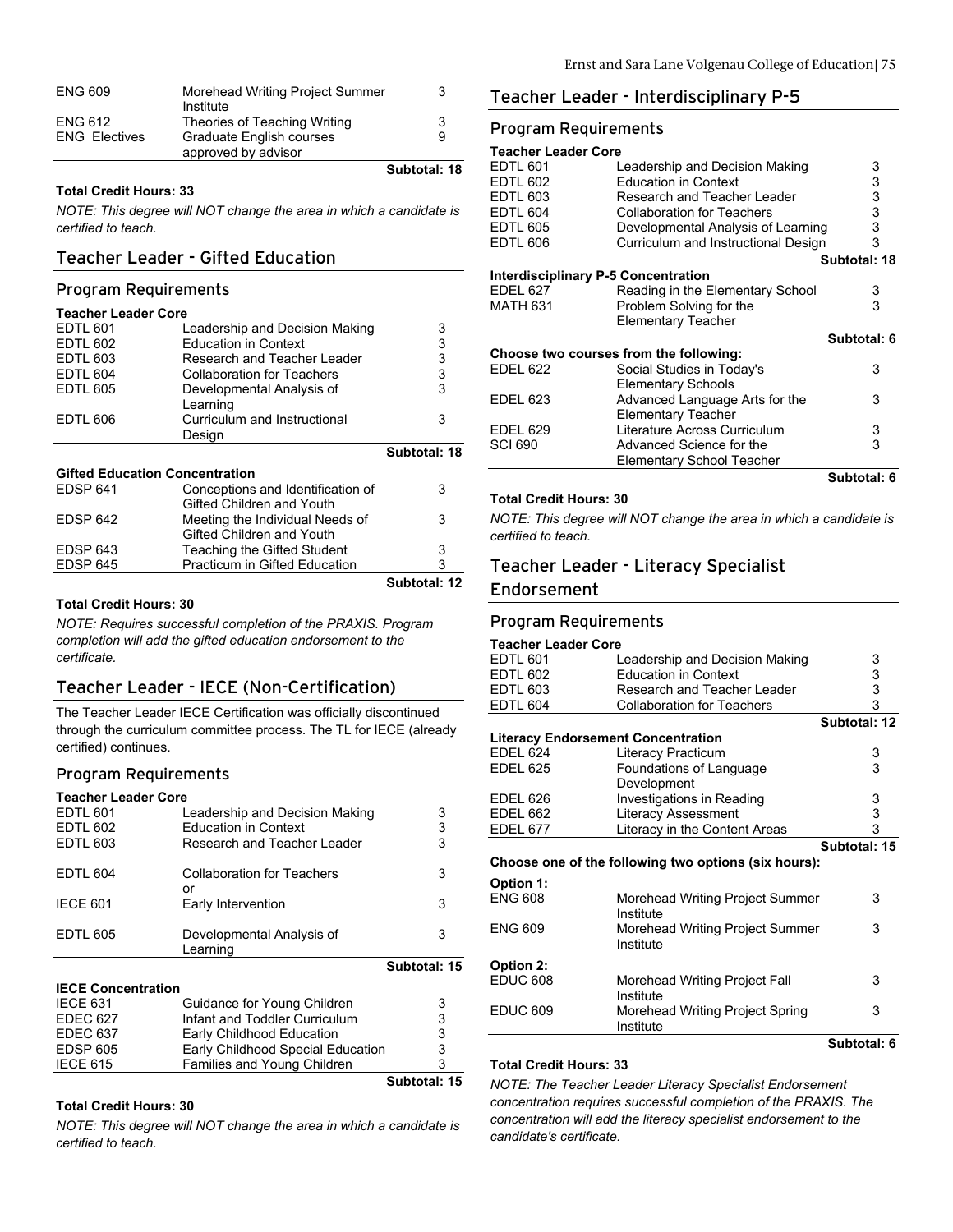# Teacher Leader - Mathematics

Completion of the Teacher Leader - Mathematics concentration will prepare the candidate to be a dual-credit instructor in this content area.

# Program Requirements

# **Teacher Leader Core**

| Teacher Leader Core              |                                   |              |
|----------------------------------|-----------------------------------|--------------|
| <b>EDTL 601</b>                  | Leadership and Decision Making    | 3            |
| <b>EDTL 602</b>                  | <b>Education in Context</b>       | 3            |
| <b>EDTL 603</b>                  | Research and Teacher Leader       | 3            |
| <b>EDTL 605</b>                  | Developmental Analysis of         | 3            |
|                                  | Learning                          |              |
|                                  |                                   | Subtotal: 12 |
| Choose one of the following:     |                                   |              |
| <b>EDTL 604</b>                  | <b>Collaboration for Teachers</b> | 3            |
| <b>EDTL 606</b>                  | Curriculum and Instructional      | 3            |
|                                  | Desian                            |              |
|                                  |                                   | Subtotal: 3  |
| <b>Mathematics Concentration</b> |                                   |              |
| <b>MATH 610</b>                  | Real Analysis                     | 3            |
| <b>MATH 625</b>                  | Number Theory for Teachers        | 3            |
| <b>MATH 650</b>                  | Higher Algebra I                  | 3            |
|                                  |                                   | Subtotal: 9  |

#### **Choose nine hours from the following:**

(Candidates may choose from Group A, Group B or a combination of both groups. However, choosing electives from Group A will also prepare candidates for further graduate study in mathematics or mathematics education and prepare them to teach mathematics at the university level.)

| Group A         |                                                |             |
|-----------------|------------------------------------------------|-------------|
| <b>MATH 604</b> | Topology                                       | 3           |
| <b>MATH 618</b> | Probability                                    | 3           |
| <b>MATH 653</b> | Concepts in the Design of                      | 3           |
|                 | <b>Experiments</b>                             |             |
| <b>MATH 656</b> | Nonparametric Statistics                       | 3           |
| <b>MATH 670</b> | Research Problems                              | $1 - 6$     |
| <b>MATH 675</b> | <b>Selected Topics</b>                         | $1 - 6$     |
| <b>MATH 676</b> | <b>Special Problems Math</b>                   | $1 - 3$     |
| <b>MATH 685</b> | <b>Vector Analysis</b>                         | 3           |
| <b>MATH 686</b> | <b>Complex Variables</b>                       | 3           |
| Group B         |                                                |             |
| <b>MATH 619</b> | Advanced Integrated Math and                   | 3           |
|                 | Science for Teachers                           |             |
| <b>MATH 620</b> | <b>Mathematical Modeling for Teachers</b>      | 3           |
| <b>MATH 642</b> | Mathematical Models in Biology for             | 3           |
|                 | Teachers                                       |             |
| <b>MATH 663</b> | <b>Probability and Statistics for Teachers</b> | 3           |
| <b>MATH 676</b> | <b>Special Problems Math</b>                   | 1-3         |
|                 |                                                | Subtotal: 9 |

#### **Total Credit Hours: 33**

**Group A** 

*NOTE: This degree will NOT change the area in which a candidate is certified to teach.* 

# Teacher Leader - Middle Grades 5-9

### Program Requirements

| <b>Teacher Leader Core</b> |                                     |              |
|----------------------------|-------------------------------------|--------------|
| <b>EDTL 601</b>            | Leadership and Decision Making      |              |
| <b>EDTL 602</b>            | <b>Education in Context</b>         |              |
| <b>EDTL 603</b>            | Research and Teacher Leader         | 3            |
| <b>EDTL 604</b>            | <b>Collaboration for Teachers</b>   | 3            |
| <b>EDTL 605</b>            | Developmental Analysis of Learning  | 3            |
| EDTL 606                   | Curriculum and Instructional Design |              |
|                            |                                     | Subtotal: 18 |

### **Middle Grades Concentration**

| <b>EDMG 636</b> | Middle School Curriculum                                    | 3           |
|-----------------|-------------------------------------------------------------|-------------|
| <b>EDEL 677</b> | Literacy in the Content Areas                               | 3           |
|                 |                                                             | Subtotal: 6 |
| certification:  | Choose two of the following depending upon area of          |             |
| <b>EDEL 622</b> | Social Studies in Today's<br><b>Elementary Schools</b>      | 3           |
| <b>EDEL 623</b> | Advanced Language Arts for the<br><b>Elementary Teacher</b> | 3           |
| <b>EDUC 618</b> | <b>Teaching Mathematics for Diverse</b><br>Learners         | 3           |
| <b>SCI 619</b>  | Advanced Integrated Math and<br>Science for Teachers        | 3           |
|                 |                                                             | Subtotal: 6 |

#### **Total Credit Hours: 30**

*NOTE: This degree will NOT change the area in which a candidate is certified to teach.* 

# Teacher Leader - School Community Leader (Non-National Board Certification)

# Program Requirements

| <b>Teacher Leader Core</b> |                                              |   |  |
|----------------------------|----------------------------------------------|---|--|
| <b>EDTL 601</b>            | Leadership and Decision Making               | 3 |  |
| <b>EDTL 602</b>            | <b>Education in Context</b>                  | 3 |  |
| <b>EDTL 603</b>            | Research and Teacher Leader                  | 3 |  |
| <b>EDTL 604</b>            | <b>Collaboration for Teachers</b>            | 3 |  |
| <b>EDTL 605</b>            | Developmental Analysis of Learning           | 3 |  |
| <b>EDTL 606</b>            | Curriculum and Instructional Design          | 3 |  |
|                            | Subtotal: 18                                 |   |  |
|                            | <b>School Community Leader Concentration</b> |   |  |
| <b>EDIL 621</b>            | Research for Instructional Leadership        | 3 |  |
| <b>EDIL 635</b>            | Understanding Professional                   | 3 |  |
|                            | Responsibilities of Teacher Leaders          |   |  |
| <b>EDIL 636</b>            | Mentoring for Improved Results               | 3 |  |
| <b>EDIL 638</b>            | Designing and Implementing                   | 3 |  |
|                            |                                              |   |  |

#### **Total Credit Hours: 30**

*NOTE: This degree will NOT change the area in which a candidate is certified to teach.* 

# Teacher Leader - Social Studies

#### Program Requirements

| <b>Teacher Leader Core</b> |                                        |   |
|----------------------------|----------------------------------------|---|
| <b>EDTL 601</b>            | Leadership and Decision Making         | 3 |
| <b>EDTL 602</b>            | <b>Education in Context</b>            | 3 |
| <b>EDTL 603</b>            | Research and Teacher Leader            | 3 |
| <b>EDTL 604</b>            | <b>Collaboration for Teachers</b>      | 3 |
| <b>EDTL 605</b>            | Developmental Analysis of<br>Learning  | 3 |
| <b>EDTL 606</b>            | Curriculum and Instructional<br>Design | 3 |

#### **Subtotal: 18**

**Subtotal: 12** 

#### **Social Studies Concentration**

|                | Choose 12 hours from the following:      |         |
|----------------|------------------------------------------|---------|
| HST 600        | <b>Special Class</b>                     | $1 - 3$ |
| <b>HST 610</b> | American Biography                       | 3       |
| HST 680        | <b>History for Teachers</b>              | 3       |
| GEO 600        | Political Geography                      | 3       |
| GEO 602        | Geographic Factors and Concepts          | 3       |
| GEO 605        | <b>Conservation of Natural Resources</b> | 3       |
| GEO 615        | Urban Geography                          | 3       |
| GEO 680        | Geography for Teachers                   | 3       |
| GOVT 600       | Seminar: State and Local                 | 3       |
|                | Government                               |         |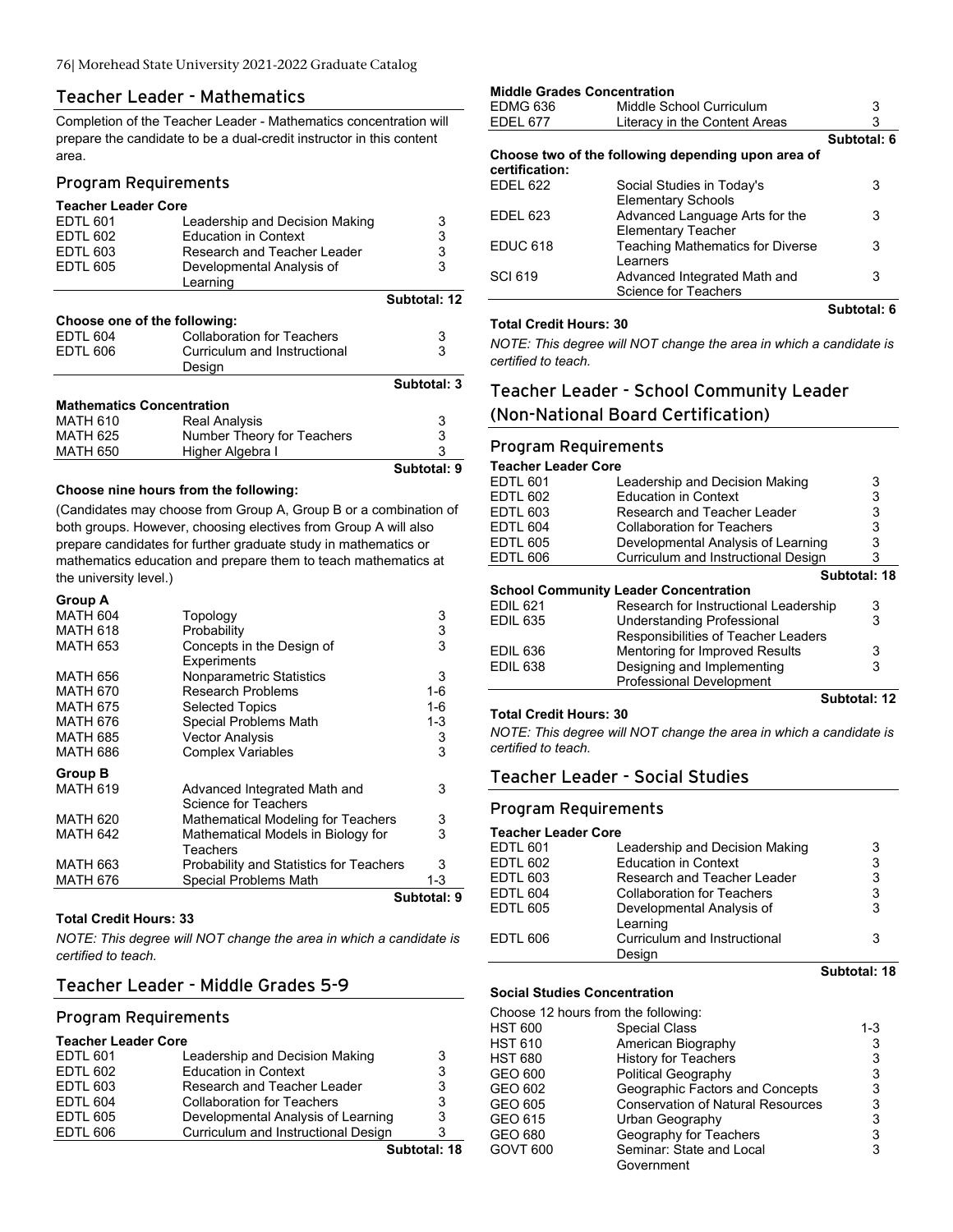| GOVT 605        | Environmental Law and Policy    | 3  |
|-----------------|---------------------------------|----|
| GOVT 680        | Government for Teachers         | -3 |
| <b>ECON 600</b> | Survey of Economics             | -3 |
| ECON 690        | Economic Education for Teachers | 2  |

# **Subtotal: 12**

Courses must align with candidate's professional and career goals.

#### **Total Credit Hours: 30**

*NOTE: This degree will NOT change the area in which a candidate is certified to teach.* 

# Teacher Leader - Special Education

#### Program Requirements

| <b>Teacher Leader Core</b> |                                        |              |
|----------------------------|----------------------------------------|--------------|
| <b>EDTL 601</b>            | Leadership and Decision Making         | 3            |
| <b>EDTL 602</b>            | <b>Education in Context</b>            | 3            |
| <b>EDTL 603</b>            | Research and Teacher Leader            | 3            |
| <b>EDTL 604</b>            | <b>Collaboration for Teachers</b>      | 3            |
| <b>EDTL 605</b>            | Developmental Analysis of<br>Learning  | 3            |
| <b>EDTL 606</b>            | Curriculum and Instructional<br>Design | з            |
|                            |                                        | Subtotal: 18 |

|                 | <b>Special Education Concentration</b> |              |
|-----------------|----------------------------------------|--------------|
| <b>EDSP 621</b> | Operation of Special Education         |              |
|                 | Programs                               |              |
| <b>EDSP 630</b> | Universal Design for Learning          |              |
| <b>EDSP 631</b> | <b>Advanced Behavior Management</b>    |              |
| <b>EDSP 632</b> | Applied Research in Special            | 3            |
|                 | Education                              |              |
|                 |                                        | Subtotal: 12 |

#### **Total Credit Hours: 30**

*NOTE: This degree will NOT change the area in which a candidate is certified to teach.* 

# Teacher Leader Fifth Year

#### Admission Requirements

To be eligible for admission, applicants must have fulfilled the requirements below BEFORE admission to the program and registering for their first course.

- 1. General admission to graduate study (for criteria, refer to "Admission to Graduate Study").
- 2. A minimum cumulative GPA of 2.75 on the baccalaureate degree awarding final transcript or a minimum cumulative GPA of 3.0 on the master's degree awarding final transcript for those who have completed a previous master's degree from a regionally accredited institution of higher education is required.
- 3. A valid teaching certificate or statement of eligibility.

#### Program Competencies

The following list includes the student competencies for the Teacher Leader program and the course(s) in which each competency is discussed (D) and/or contains a key assessment (KA).

- 1. Fosters a collaborative culture to support educator development and student learning [EDTL 604 (KA), EDTL 605 (D)].
- 2. Accesses and uses research to improve practice and student learning [EDTL 601 (D), EDTL 602 (D), EDTL 603 (KA), EDTL 605 (D), EDTL 606 (D)].
- 3. Promotes professional learning for continuous improvement [EDTL 601 (D), EDTL 603 (D)].
- 4. Facilitates improvements in instruction and student learning [EDTL 603 (D), EDTL 605 (KA)].
- Ernst and Sara Lane Volgenau College of Education| 77
- 5. Promotes the use of assessments and data for school and district improvement [EDTL 603 (KA), EDTL 604 (D), EDTL 605 (D)].
- 6. Improves outreach and collaboration with families and community [EDTL 602 (KA), EDTL 604 (D)].
- 7. Advocates for student learning and the profession [EDTL 602 (D), EDTL 604 (D), EDTL 605 (D), EDTL 606 (KA)].

#### Assessment

Each student in the Teacher Leader Fifth-Year program is required to successfully complete a portfolio. The portfolio will be a culmination of teacher leadership skills that were designed to improve student learning. To that end, students will be involved in activities and projects throughout the Teacher Leader Fifth-Year program that cause them to critically examine current practices and suggest continuation of the practices or develop strategies for improvement. Each portfolio will be submitted to the student's advisor through Taskstream. The portfolio will contain the following components: a table of contents, a letter to the reviewer, the critical performance for each of the required core courses, and two projects and/or papers completed within the professional education and/or academic support courses. Graduate-level grammar, writing, and APA formatting for intext citations and reference lists are expected.

#### **Portfolio Requirements**

- 1. Submitted through Taskstream.
- 2. Graduate-level grammar and writing.
- 3. Appropriate APA formatting for in-text citations and reference list.
- 4. Table of Contents.
- 5. Letter to the Reviewer (includes a portfolio overview, a reflection synthesizing program competencies, and a statement about how the program will impact his/her teaching and/or leadership in the schools). Students should contact their advisor for more specific information.
- 6. Teacher Leader Fifth-Year Core
	- a. EDTL 601: Instructional Question Project
	- b. EDTL 602: Critical Analysis of a Local School Decision or Philosophy of Education Statement
	- c. EDTL 603: Explanation (including strengths and weaknesses) of the Research Designs Used in Education
	- d. EDTL 604: Collaboration Project
	- e. EDTL 605: Development Case Study of Students or Policy Analysis
	- f. EDTL 606: Action Proposal for Change Based on Curricular Need
- 7. Professional Education or Academic Support Courses
	- a. Any approved course: A project or paper from the course
	- b. Any approved course: A project or paper from the course

#### Maintaining Enrollment

After completion of 12 hours, students must have attained at least a 3.0 cumulative program GPA. Students falling below a 3.0 cumulative program GPA may take no more than an additional six hours. If after completing an additional six hours, the cumulative program GPA is below 3.0, the student will be dropped from the program.

# Requirements for the Certificate

- 1. Satisfy general certificate requirements.
- 2. The student must apply for program completion at the beginning of the term in which he/she anticipates completion. The completion form can be accessed online at www.moreheadstate.edu/nondegree.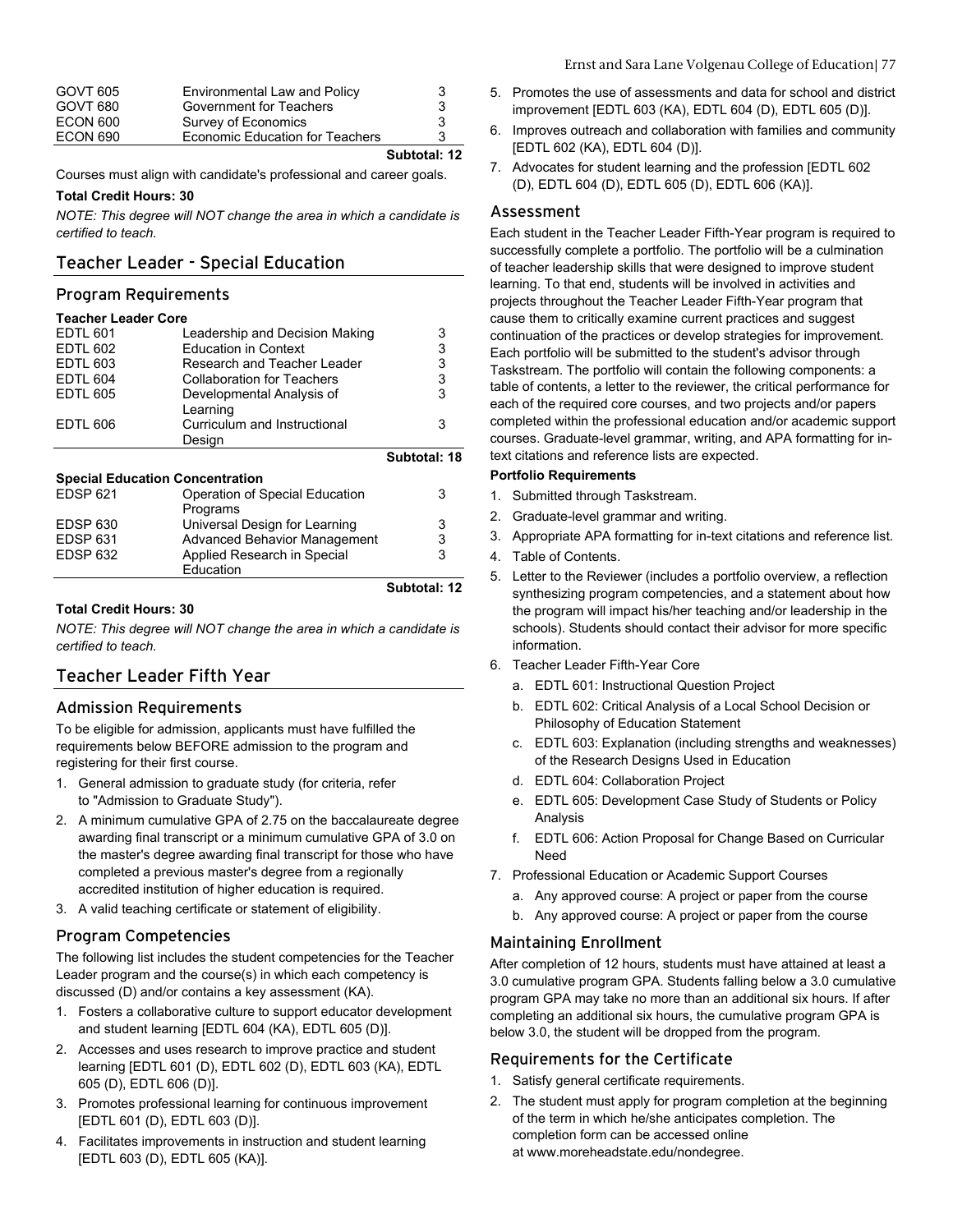#### 78| Morehead State University 2021-2022 Graduate Catalog

3. Maintain a cumulative 3.0 GPA after completing the bachelor's degree. Students must successfully complete a portfolio (see description in the section above).

#### Program Requirements

| <b>Teacher Leader Core</b> |                                        |              |
|----------------------------|----------------------------------------|--------------|
| <b>EDTL 601</b>            | Leadership and Decision Making         |              |
| <b>EDTL 602</b>            | <b>Education in Context</b>            | 3            |
| <b>EDTL 603</b>            | Research and Teacher Leader            | 3            |
| <b>EDTL 604</b>            | <b>Collaboration for Teachers</b>      | 3            |
| <b>EDTL 605</b>            | Developmental Analysis of<br>Learning  | 3            |
| <b>EDTL 606</b>            | Curriculum and Instructional<br>Design | 3            |
|                            |                                        | Subtotal: 18 |

#### **Professional Education**

Students choose six hours graduate-level education courses that align with their professional growth plan. The student's advisor and department chair must approve the courses.

**Subtotal: 6** 

#### **Academic Support**

Students chooses six hours graduate-level academic support (content) courses that align with their professional growth plan. The student's advisor and department chair must approve the courses.

**Subtotal: 6** 

Courses from Professional Education and Academic Support must align with candidate's professional growth and career goals.

#### **Total Credit Hours: 30**

#### Endorsements

# English as a Second Language Endorsement

This program is an online ESL endorsement program, which provides comprehensive training for teachers to instruct students whose first language is not English. The program consists of 12 credit hours presented as four courses with embedded field experiences.

#### Admission Requirements

- 1. General admission to graduate study (for criteria, refer to "Admission to Graduate Study" (p. 10)).
- 2. A minimum cumulative GPA of 2.75 on the baccalaureate degree awarding final transcript or a minimum cumulative GPA of 3.0 on the master's degree awarding final transcript for those who have completed a previous master's degree from a regionally accredited institution of higher education is required.
- 3. An acceptable admission index by meeting any of the following:
	- a. GRE score (verbal + quantitative) x undergraduate GPA = 850 (minimum)
	- b. Miller Analogies Test (MAT) scaled score \* undergraduate GPA = 980 (minimum)
	- c. The test requirement is waived for candidates who have successfully completed a master's degree.
- 4. A teaching certificate or statement of eligibility.

#### Program Competencies

- 1. Describe the English language system (phonology, morphology, syntax, semantics and pragmatics) and apply knowledge for instructional purposes.
- 2. Compare and contrast first and second language development and theories.
- 3. Demonstrate ability to apply research-based practices, strategies and technology to plan, implement and manage standards-based ESL and content instruction.
- 4. Apply cultural and ethical principles to teaching English to speakers of other languages.
- 5. Conduct assessments in various teaching situations.
- 6. Adapt instruction to English language learners' academic needs and linguistic backgrounds.

#### Assessment

Program completion rate

PRAXIS pass rate

Student self-assessment

Student program evaluation

Portfolio documentation of meeting standards

Tracking of graduates to determine TESOL training effect on employment

#### Endorsement Requirements

#### **Required:**

| <b>EDSL 601</b> | Linguistics for TESOL              |  |
|-----------------|------------------------------------|--|
| <b>EDSL 602</b> | <b>TESOL Theory and Practice</b>   |  |
| <b>EDSL 603</b> | Language and Culture               |  |
| EDSL 604        | <b>TESOL Methods and Materials</b> |  |

#### Exit Requirements

- 1. Must be admitted to the program.
- 2. Must have a minimum cumulative GPA of 3.0.
- 3. Must successfully complete required PRAXIS exams.
- 4. Must apply for completion at the beginning of the term in which all requirements will be completed. Students can access the completion forms online at www.moreheadstate.edu/graduate or visit the Graduate School, 701 Ginger Hall, Morehead, KY 40351. The completion form can also be faxed to 606-783-5061.
- 5. Must provide evidence in Taskstream of having met Kentucky Teacher Standards and National TESOL standards.

#### **Total Credit Hours: 12**

# Gifted Education Endorsement

#### Admission Requirements

- 1. General admission to graduate study (for criteria, refer to "Admission to Graduate Study").
- 2. A minimum cumulative GPA of 2.75 on the baccalaureate degree awarding final transcript or a minimum cumulative GPA of 3.0 on the master's degree awarding final transcript for those who have completed a previous master's degree from a regionally accredited institution of higher education is required.
- 3. Must hold a valid teaching certificate.
- 4. One year of successful teaching experience.

#### Program Completion

- 1. The student must apply for completion at the beginning of the term in which all requirements will be completed. Students can access the completion forms online at www.moreheadstate.edu/graduate or visit the Graduate School, 701 Ginger Hall, Morehead, KY 40351. The completion form can also be faxed to 606-783-5061.
- 2. Students must have at least a 3.0 cumulative GPA.
- 3. Successful completion of PRAXIS Gifted Education exam.
- 4. Unconditional admission to the program.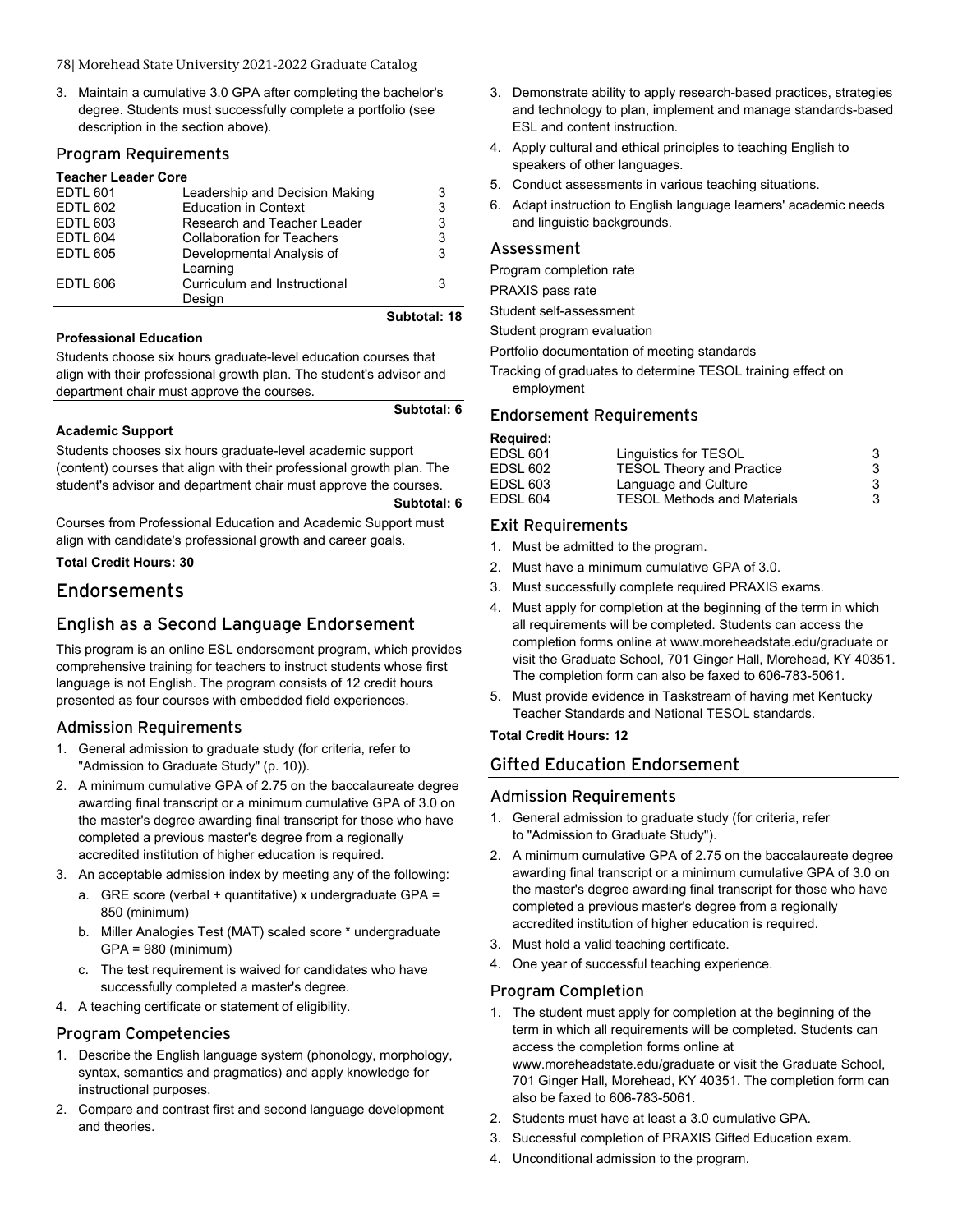#### Ernst and Sara Lane Volgenau College of Education| 79

# Endorsement Requirements

| <b>Required:</b> |                                    |  |
|------------------|------------------------------------|--|
| <b>EDSP 641</b>  | Conceptions and Identification of  |  |
|                  | Gifted Children and Youth          |  |
| EDSP 642         | Meeting the Individual Needs of    |  |
|                  | Gifted Children and Youth          |  |
| EDSP 643         | <b>Teaching the Gifted Student</b> |  |
| <b>EDSP 645</b>  | Practicum in Gifted Education      |  |
|                  |                                    |  |

#### **Total Credit Hours: 12**

# Instructional Computer Technology Endorsement

The Instructional Computer Technology Endorsement is an online program. This program is designed to prepare teachers to become instructional leaders in the area of technology integration in P-16 curriculum and instructional design. Teachers completing the instructional computer technology endorsement will receive training in the areas of instructional technology and design based on best practices in instructional computer technology as well as state and national standards. This program will support the efforts of teachers who are interested in integrating technology into their instruction and in providing instructional technology and instructional design leadership within their schools and districts.

#### Admission Requirements

- 1. General admission to graduate study (for criteria, refer to "Admission to Graduate Study").
- 2. A minimum cumulative GPA of 2.75 on the baccalaureate degree awarding final transcript or a minimum cumulative GPA of 3.0 on the master's degree awarding final transcript for those who have completed a previous master's degree from a regionally accredited institution of higher education is required.
- 3. Teaching certificate or statement of eligibility.
- 4. A GRE minimum combined score of 283 (verbal and quantitative) and 2.5 on the analytic writing portion or a minimum 31 raw score (381-386 Scaled Score) on the Miller Analogies Test.
- 5. For students who have not met testing requirements for admission into the program, but who have successfully completed 12 hours of coursework required for the program with a 3.5 or above GPA, the department chair may waive the testing requirement.
- 6. The testing requirement is waived for students who have already completed a master's degree or fifth-year program.

#### Assessment

The student must submit a professional portfolio demonstrating work completed within the program during the final semester of graduate work.

The professional portfolio will encompass projects completed in the program showing mastery of the educational technology and instructional design skills developed within the program. The portfolio must be submitted by the student to their advisor by the scheduled due date. Students should arrange to complete the professional portfolio prior to the end of the semester in which they plan to complete the program.

#### Endorsement Requirements

# **Required:**

| <b>EDTC 611</b> | Introduction to Research and    | 3. |
|-----------------|---------------------------------|----|
|                 | <b>Grant Writing</b>            |    |
| <b>EDTC 621</b> | Technology for the 21st Century | 3. |
|                 | Teacher                         |    |
| <b>EDTC 628</b> | Technology, Education and       | 3. |
|                 | Culture                         |    |
|                 |                                 |    |

| <b>EDTC 680</b> | Introduction to Instructional Design<br>and Technology | з |
|-----------------|--------------------------------------------------------|---|
|                 | Complete three hours from the following:               |   |
| CIS 634         | Management of                                          | 3 |
|                 | Telecommunications and                                 |   |
|                 | Networking                                             |   |
| CIS 650         | Innovation, Technology and                             | 3 |
|                 | Organizational Change                                  |   |
| <b>EDTC 625</b> | Assistive Technology                                   | 3 |
| <b>EDTC 644</b> | Multimedia Design for the                              | 3 |
|                 | Classroom                                              |   |
| <b>EDTC 688</b> | Educational Gaming and                                 | 3 |
|                 | Simulation                                             |   |
| <b>EDTC 685</b> | <b>Principles of Distance Education</b>                | 3 |
|                 | Delivery                                               |   |
| EDTC            | any 600-level or higher course                         |   |

#### Additional Requirements

- 1. The student must submit a professional portfolio demonstrating work completed within the program during the final semester of graduate work.
- 2. Must apply for completion at the beginning of the term in which all requirements will be completed. Students can access the completion forms online at www.moreheadstate.edu/graduate or visit the Graduate School, 701 Ginger Hall, Morehead, KY 40351. The completion form can also be faxed to 606-783-5061.
- 3. Maintain a 3.0 GPA in all courses taken after completing the bachelor's degree.
- 4. Must be unconditionally admitted.
- 5. If the student has not been unconditionally admitted after completing 12 graduate hours, he/she will not be allowed to register for additional hours.

**Total Credit Hours: 15** 

# Leadership Certification Programs

# Director of Special Education Certification Program

The purpose of the Certificate for Director of Special Education is to prepare individuals to be effective administrators of public school special education programs. Students must maintain a 3.0 GPA to complete the program. This is an online program.

#### Admission Requirements

- 1. General admission to graduate study (for criteria, refer to "Admission to Graduate Study" (p. 10)).
- 2. Must hold a master's degree from an accredited college or university.
- 3. Must hold a valid teaching certificate in an area in special education.
- 4. Must have successfully completed three years of full-time experience as a teacher or school psychology with a minimum of one year as a teacher of exceptional children or school psychologist. A letter of validation must be received from the superintendent of the school district(s). Must have experience prior to program completion.

# Certification Requirements

#### **Level 1**

| Assessment course chosen from: |                                          |
|--------------------------------|------------------------------------------|
| EDGC 661                       | Measurement Principles and<br>Techniques |
|                                |                                          |

or an equivalent course in assessment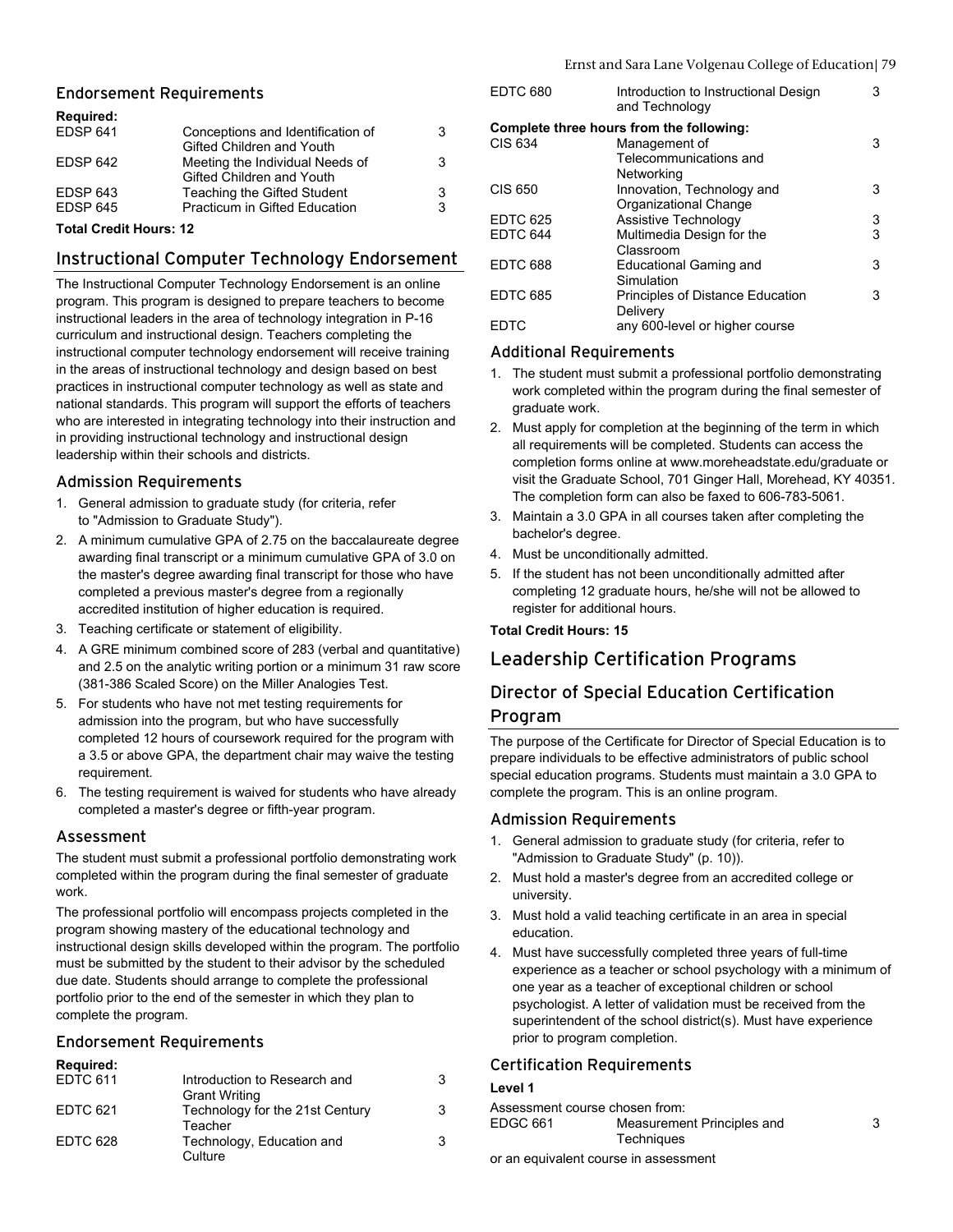| One of the following: |                                     |              |
|-----------------------|-------------------------------------|--------------|
| EDEL 630              | Curriculum Construction             | 3            |
| EDEL 632              | <b>Elementary School Curriculum</b> | 3            |
| <b>EDSE 634</b>       | Secondary School Curriculum         | 3            |
| <b>EDMG 636</b>       | Middle School Curriculum            | 3            |
|                       |                                     | Subtotal: 6  |
| Level 2               |                                     |              |
| <b>EDIL 601</b>       | Introduction to School Leadership   | 3            |
|                       | Administration                      |              |
| <b>EDIL 628</b>       | School Law and Ethics               | 3            |
| <b>EDSP 621</b>       | Operation of Special Education      | 3            |
|                       | Programs                            |              |
| <b>EDSP 622</b>       | Instructional Leadership in Special | 3            |
|                       | <b>Education</b>                    |              |
| <b>EDSP 623</b>       | <b>Special Education Program</b>    | 3            |
|                       | Coordination                        |              |
| EDSP 624              | Practicum                           | 6            |
|                       |                                     | Subtotal: 21 |

EDSP 624: Must have completed 12 of the 15 Level 2 hours listed above before enrolling in practicum listed above.

Students must have completed a minimum of nine (9) graduate credit hours at Morehead State University for a certification

recommendation. Students must have a 3.0 cumulative GPA to complete the program.

*Note: In order to receive certification, the candidate must successfully complete the assessment(s) required by regulation.* 

# School Superintendent

#### Admission Requirements

- 1. General admission to graduate study (for criteria, refer to "Admission to Graduate Study" (p. 10)).
- 2. An earned a master's degree from an accredited institution.
- 3. A professional certificate (teaching).
- 4. Completion of the Levels I and II preparation and certification for the position of school principal, or supervisor of instruction; or for a candidate who completed preparation for principal prior to 1988, completion of the assessments for administration; and,
- 5. Completion of at least three (3) years of full-time teaching experience, including at least 140 days per year.
- 6. A written letter of recommendation from a supervisor or an education agency representative attesting to the applicant's suitability for school leader.
- 7. An admissions portfolio which documents that the applicant demonstrates the following:
	- a. The ability to improve student achievement;
	- b. Knowledge of school laws related to school finance, school operations, and personnel matters;
	- c. The ability to implement curriculum, instruction, and assessment;
	- d. A commitment to ongoing professional growth;
	- e. Effective communication skills; and
	- f. The ability to build relationships, foster teamwork, and develop networks.
- 8. Students may only be unconditionally admitted.

# Program Completion

- 1. Successful completion of all coursework with no grade lower than a "B" in any course.
- 2. Successful completion of a capstone portfolio.
- 3. At least two years' experience as a principal, supervisor of instruction, guidance counselor, DPP, DoSE, school business

administrator, vocational school coordinator, or coordinator/administrator/supervisor of district-wide services.

- 4. Apply for completion at the beginning of the term in which all requirements will be completed.
- 5. Must be unconditionally admitted.

# Program Requirements

#### **Required Courses**  EDIL 639 Intentional Planning for Student Learning 3 EDIL 641 School Superintendent 3 EDIL 649 School District Management 3 EDIL 659 Systems for Change 3 **Subtotal: 12**

# Rank I Programs

# Rank I in Counseling

The Rank I in Counseling is an online program.

# **(60 graduate hours, including the master's in counseling degree)**

- 1. General admission to graduate study (for criteria, refer to "Admission to Graduate Study" (p. 10)).
- 2. Applicants must meet two of the following three:
	- a. A minimum combined score on the verbal and quantitative sections of the GRE of 286 with a minimum verbal score of 143 or a 33 raw score (385-390 Scaled Score) on the Miller Analogies Test is required.
	- b. GPA of 3.5 in the master's degree.
	- c. Provisional certification in school counseling.

# Rank I Program Requirements

| <b>EDGC 619</b> | <b>Career Counseling</b>          | 3           |
|-----------------|-----------------------------------|-------------|
| <b>EDGC 620</b> | Psycho-Social and Multicultural   | 3           |
|                 | Factors in Counseling             |             |
| EDGC 656        | Introduction to Counseling        | 3           |
| <b>EDGC 664</b> | <b>Theories of Counseling</b>     | 3           |
| <b>EDGC 665</b> | Philosophy and Practice of School | 3           |
|                 | Counseling                        |             |
| EDGC 667        | <b>Group Counseling</b>           | 3           |
| EDGC 668        | Legal and Ethical Issues in       | 3           |
|                 | Counseling                        |             |
| EDGC 669        | Practicum in Counseling           | 3           |
| <b>EDGC 671</b> | Practices and Techniques in       | 3           |
|                 | Counseling                        |             |
| EDGC 679        | Advanced Practicum in Counseling  | 3           |
| <b>EDGC 683</b> | Advanced Counseling Theory        | 3           |
|                 |                                   | Subtotal 33 |

# **Electives**

|                 | Choose nine hours from the following: |             |
|-----------------|---------------------------------------|-------------|
| EDGC 674        | Seminar in Guidance and               | 1-3         |
|                 | Counseling                            |             |
| EDGC 676        | Directed Study                        | $1 - 3$     |
| EDGC 680        | <b>Family Counseling</b>              | 3           |
| EDGC 682        | Counseling Issue in Sexuality         | 3           |
|                 |                                       | Subtotal: 9 |
| Testing         |                                       |             |
| <b>EDGC 661</b> | Measurement Principles and            | 3           |
|                 | Techniques                            |             |
| EDGC 662        | Assessment in Counseling              | 3           |
|                 |                                       | Subtotal: 6 |

#### **Psychology of the Individual**

Choose six hours from the following: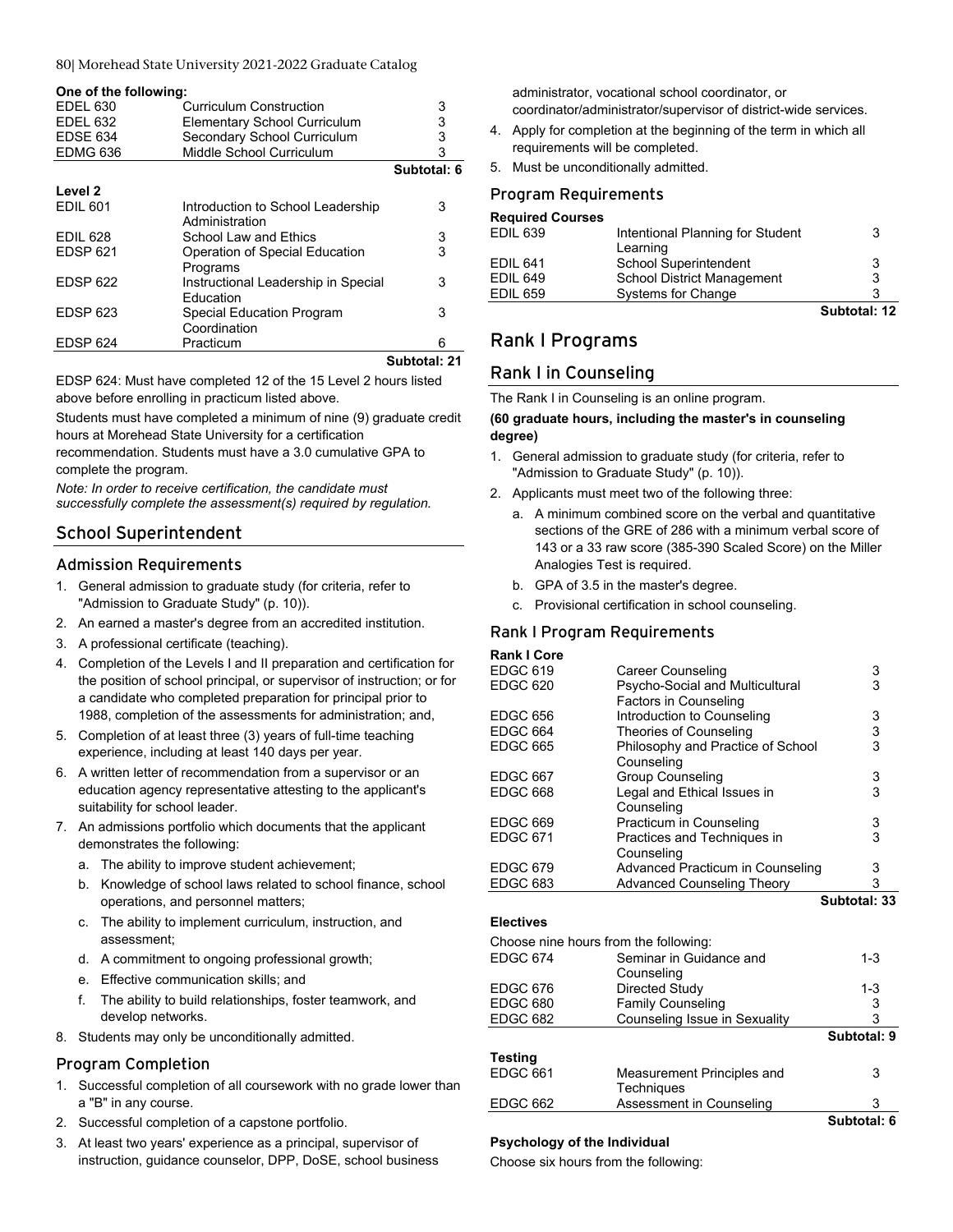|                 |                                | Subtotal: 6 |
|-----------------|--------------------------------|-------------|
| <b>PSY 689</b>  | Psychology of Learning         |             |
| <b>PSY 650</b>  | Abnormal Psychology            | 3           |
| <b>EDSP 601</b> | Survey of Exceptional Children |             |
| EDF 611         | Adolescent Development         |             |
|                 | Development                    |             |
| EDF 610         | Advanced Human Growth and      |             |

#### **Research**

| EDF 600<br>Research Methods in Education             | 3       |
|------------------------------------------------------|---------|
| <b>EDGC 670</b><br>Directed Research                 | $1 - 3$ |
| EDEL 616<br><b>Educational Computing</b>             | 3       |
| Technology and Best Practices for<br><b>EDIL 619</b> | 3       |
| School Improvement                                   |         |

**Subtotal: 6** 

Students entering the Rank I program for guidance counselors must successfully complete an oral exit examination and maintain a 3.0 GPA.

#### **Total Credit Hours: 60**

# Rank I in Educational Technology with Instructional Computer Technology Endorsement

The Rank I in Educational Technology Endorsement is an online program. This program is designed to prepare teachers to become instructional leaders in the area of technology integration in P-16 curriculum and instructional design. Teachers completing this Rank I program with the instructional computer technology endorsement will receive training in the areas of instructional technology and design based on best practices in instructional computer technology as well as state and national standards. This program will support the efforts of teachers who are interested in integrating technology into their instruction and are interested in providing instructional technology and instructional design leadership within their schools and districts.

#### Admission Requirements

- 1. General admission to graduate study (for criteria, refer to "Admission to Graduate Study" (p. 10)).
- 2. Must hold a master's degree from an accredited college or university or have completed a fifth-year program.
- 3. Valid teaching certificate or statement of eligibility.
- 4. Student must have a 3.0 GPA on all graduate course work.
- 5. Demonstrated competency of computer fluency (i.e. undergraduate or graduate computer competency course or computer competency assessment).

#### Program Competencies

Education (ISTE) standards for Coaches.

#### **ISTE Standards for Coaches**

- 1. **Visionary Leadership:** Contribute to the development, communication, and implementation of a shared vision for the comprehensive use of technology to support a digital-age education for all students.
	- a. Contribute to the development, communication, and implementation of a shared vision for the comprehensive use of technology to support a digital-age education for all students.
	- b. Contribute to the planning, development, communication, implementation, and evaluation of technology-infused strategic plans at the district and school levels.
	- c. Advocate for policies, procedures, programs, and funding strategies to support implementation of the shared vision

represented in the school and district technology plans and guidelines.

- d. Implement strategies for initiating and sustaining technology innovations and manage the change process in schools and classrooms.
- 2. **Teaching, Learning, & Assessments:** Technology Coaches assist teachers in using technology effectively for assessing student learning, differentiating instruction, and providing rigorous, relevant, and engaging learning experiences for all students.
	- a. Coach teachers in and model design and implementation of technology-enhanced learning experiences addressing content standards and student technology standards.
	- b. Coach teachers in and model design and implementation of technology-enhanced learning experiences using a variety of research-based, learner-centered instructional strategies and assessment tools to address the diverse needs and interests of all students.
	- c. Coach teachers in and model engagement of students in local and global interdisciplinary units in which technology helps students assume professional roles, research realworld problems, collaborate with others, and produce products that are meaningful and useful to a wide audience.
	- d. Coach teachers in and model design and implementation of technology-enhanced learning experiences emphasizing creativity, higher-order thinking skills and processes, and mental habits of mind (e.g., critical thinking, metacognition, and self-regulation).
	- e. Coach teachers in and model design and implementation of technology-enhanced learning experiences using differentiation, including adjusting content, process, product, and learning environment based upon student readiness levels, learning styles, interests, and personal goals.
	- f. Coach teachers in and model incorporation of researchbased best practices in instructional design when planning technology-enhanced learning experiences.
	- g. Coach teachers in and model effective use of technology tools and resources to continuously assess student learning and technology literacy by applying a rich variety of formative and summative assessments aligned with content and student technology standards.
	- h. Coach teachers in and model effective use of technology tools and resources to systematically collect and analyze student achievement data, interpret results, and communicate findings to improve instructional practice and maximize student learning.
- 3. **Digital Age Learning Environments:** Technology Coaches create and support effective digital age learning environments to maximize the learning of all students.
	- a. Model effective classroom management and collaborative learning strategies to maximize teacher and student use of digital tools and resources and access to technology-rich learning environments.
	- b. Maintain and manage a variety of digital tools and resources for teacher and student use in technology-rich learning environments.
	- c. Coach teachers in and model use of online and blended learning, digital content, and collaborative learning networks to support and extend student learning as well as expand opportunities and choices for online professional development for teachers and administrators.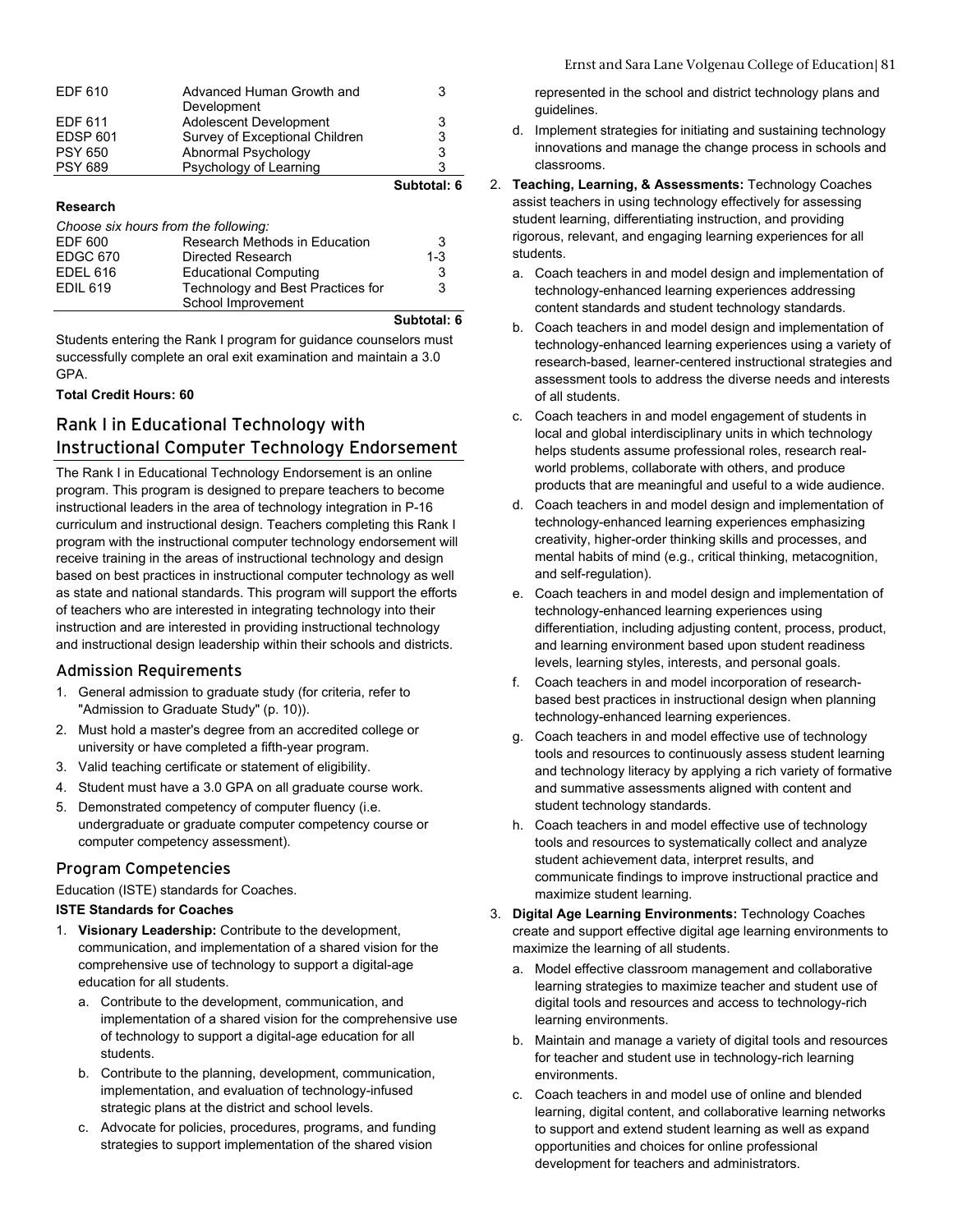- d. Select, evaluate, and facilitate the use of adaptive and assistive technologies to support student learning.
- e. Troubleshoot basic software, hardware, and connectivity problems common in digital learning environments.
- f. Collaborate with teachers and administrators to select and evaluate digital tools and resources that enhance teaching and learning and are compatible with the school technology infrastructure.
- g. Use digital communication and collaboration tools to communicate locally and globally with students, parents, peers, and the larger community.
- 4. **Professional Development and Program Evaluation:** Technology Coaches conduct needs assessments, develop technology-related professional learning programs, and evaluate the impact on instructional practice and student learning.
	- a. Conduct needs assessments to inform the content and delivery of technology-related professional learning programs that result in a positive impact on student learning Conduct needs assessments to inform the content and delivery of technology-related professional learning programs that result in a positive impact on student learning.
	- b. Design, develop, and implement technology-rich professional learning programs that model principles of adult learning and promote digital age best practices in teaching, learning, and assessment.
	- c. Evaluate results of professional learning programs to determine the effectiveness on deepening teacher content knowledge, improving teacher pedagogical skills and/or increasing student learning.
- 5. **Digital Citizenship:** Technology Coaches model and promote digital citizenship.
	- a. Model and promote strategies for achieving equitable access to digital tools and resources and technology-related best practices for all students and teachers.
	- b. Model and facilitate safe, healthy, legal, and ethical uses of digital information and technologies.
	- c. Model and promote diversity, cultural understanding, and global awareness by using digital age communication and collaboration tools to interact locally and globally with students, peers, parents, and the larger community.
- 6. **Content Knowledge and Professional Growth:** Technology Coaches demonstrate professional knowledge, skills, and dispositions in content, pedagogical, and technological areas as well as adult learning and leadership and are continuously deepening their knowledge and expertise.
	- a. Engage in continual learning to deepen content and pedagogical knowledge in technology integration and current and emerging technologies necessary to effectively implement the Standards•S and Standards•T.
	- b. Engage in continuous learning to deepen professional knowledge, skills, and dispositions in organizational change and leadership, project management, and adult learning to improve professional practice.
	- c. Regularly evaluate and reflect on their professional practice and dispositions to improve and strengthen their ability to effectively model and facilitate technology enhanced learning experiences.

# Assessment

The student must submit a professional portfolio demonstrating work completed within the program during the final semester of graduate work.

**Professional Portfolio:** The professional portfolio will encompass projects completed in the program showing mastery of the educational technology and instructional design skills developed within the program. The portfolio must be submitted by the student to their advisor by the scheduled due date. Students should arrange to complete the professional portfolio prior to the end of the semester in which they plan to complete the degree. A failing exit portfolio will not be accepted for program completion. A failing portfolio is any score less than a "B" average (i.e. scoring less than a 3.2 on the rubric included with the portfolio instructions).

# Rank I Program Requirements

| Core            |                                      |   |
|-----------------|--------------------------------------|---|
| <b>EDTC 611</b> | Introduction to Research and         | 3 |
|                 | <b>Grant Writing</b>                 |   |
| <b>EDTC 621</b> | Technology for the 21st Century      | 3 |
|                 | Teacher                              |   |
| <b>EDTC 628</b> | Technology, Education and            | з |
|                 | Culture                              |   |
| <b>EDTC 680</b> | Introduction to Instructional Design | 3 |
|                 | and Technology                       |   |

#### **Subtotal: 12**

#### **General Electives**

Any 600-level or higher courses, including 600 or higher EDTC courses; or to be chosen from the following courses in consultation with the assigned advisor:

| <b>EDIL 619</b> | Technology and Best Practices for<br>School Improvement | 3              |
|-----------------|---------------------------------------------------------|----------------|
|                 | or                                                      |                |
| <b>EDSE 616</b> | <b>Educational Computing</b>                            | 3              |
| <b>EDTC 625</b> | Assistive Technology                                    | $\frac{3}{3}$  |
| <b>EDTC 644</b> | Multimedia Design for the                               |                |
|                 | Classroom                                               |                |
| <b>EDTC 681</b> | Individualized Learning Systems                         | 3              |
| <b>EDTC 685</b> | <b>Principles of Distance Education</b>                 | 3              |
|                 | Delivery                                                |                |
| <b>EDTC 688</b> | <b>Educational Gaming and</b>                           | 3              |
|                 | Simulation                                              |                |
| CIS 634         | Management of                                           | 3              |
|                 | Telecommunications and                                  |                |
|                 | Networking                                              |                |
| CIS 650         | Innovation, Technology and                              | 3              |
|                 | Organizational Change                                   |                |
|                 |                                                         | <b>A.L.</b> 46 |

**Subtotal: 18** 

(A minimum of 60 graduate hours including the master's degree or fifth year)

# Additional Requirements for the Rank I

- 1. The program must be planned with the student's advisor at the beginning of the program.
- 2. A minimum of 60 approved graduate credits including a master's degree or 30 approved graduate credits in addition to a Rank II.
- 3. A GPA of 3.0 or better in all work offered for the program. No credit is accepted on grades lower than "C."
- 4. Up to nine semester hours may be earned at another accredited institution and transferred to this program with approval.
- 5. Credit earned by correspondence shall not apply toward the Rank I program.
- 6. The student must meet University exit assessment criteria.
- 7. Must meet additional requirements of specific program: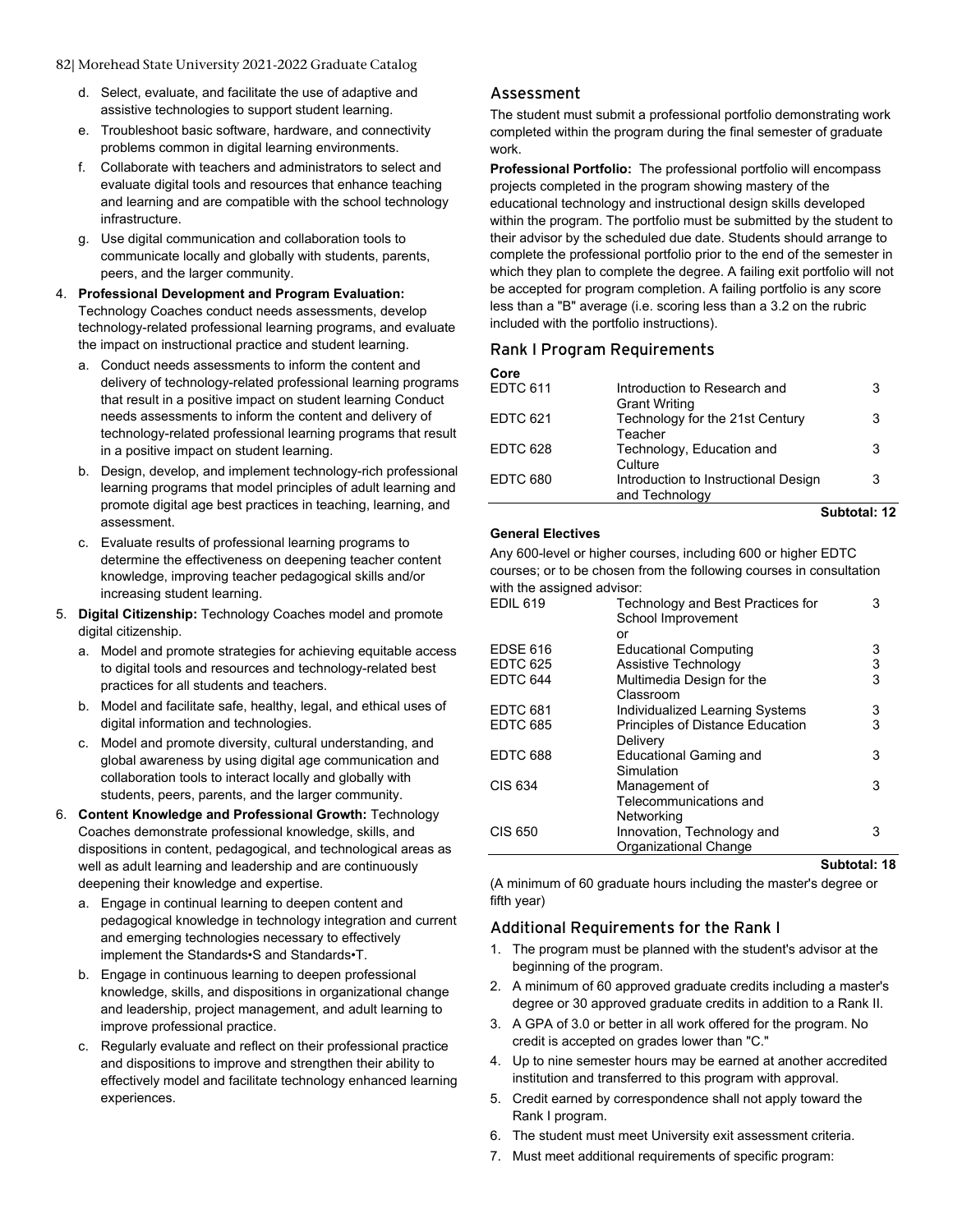- Ernst and Sara Lane Volgenau College of Education| 83
- a. All graduate students pursuing this program must maintain a 3.0 graduate GPA. Students falling below a 3.0 will be placed on a one-semester period of probation. Students failing to achieve a graduate GPA of at least 3.0 at the end of the probation semester will be dropped from their respective programs. Any student who receives grades of "C" in more than two courses will be immediately dropped from his/her respective program.
- b. Satisfactorily complete all course work and classes as required and have a minimum cumulative GPA of 3.0.

# Rank I with Environmental Education Endorsement

#### Admission Requirements

- 1. General admission to graduate study (for criteria, refer to "Admission to Graduate Study" (p. 10)).
- 2. Completion of a master's degree or a fifth year program from an accredited college or university.
- 3. Must hold a valid teaching certificate or statement of eligibility.
- 4. A minimum GPA of 3.0.

#### Program Completion

- 1. Unconditional admission to the program.
- 2. Must have a cumulative GPA of 3.0.

# Rank I Program Requirements

| <b>Core Requirements</b> |                               |             |
|--------------------------|-------------------------------|-------------|
| <b>RAPP 637</b>          | Environmental Policy and      |             |
|                          | Management                    |             |
| <b>RAPP 685</b>          | <b>Advanced Environmental</b> |             |
|                          | Education                     |             |
|                          |                               | Subtotal: 6 |

#### **Electives**

| Choose one from Group A:        |                                     |             |
|---------------------------------|-------------------------------------|-------------|
| AGR 612                         | <b>Conservation Workshop</b>        | 3           |
| <b>BIOL 654</b>                 | <b>Environmental Education</b>      | 3           |
| <b>BIOL 683</b>                 | Selected Workshop Topics            | $1 - 4$     |
| <b>RAPP 670</b>                 | <b>Directed Research</b>            | 3           |
|                                 |                                     | Subtotal: 3 |
| <b>Choose one from Group B:</b> |                                     |             |
| <b>BIOL 635</b>                 | <b>Advanced Ecology</b>             | 3           |
| <b>BIOL 636</b>                 | Wetland Ecology and                 | 3           |
|                                 | Management                          |             |
| GEO 605                         | <b>Conservation of Natural</b>      | 3           |
|                                 | Resources                           |             |
| <b>SCI 676</b>                  | <b>Research Problems</b>            | $1 - 6$     |
|                                 |                                     | Subtotal: 3 |
|                                 | Choose 18 hours from the following: |             |
| <b>EDEC 627</b>                 | Infant and Toddler Curriculum       |             |
| <b>EDEC 637</b>                 | Early Childhood Education           | 3<br>3<br>3 |
| <b>EDEL 622</b>                 | Social Studies in Today's           |             |
|                                 | <b>Elementary Schools</b>           |             |
| <b>EDEL 625</b>                 | Foundations of Language             | 3           |
|                                 | Development                         |             |
| <b>EDEL 626</b>                 | Investigations in Reading           | 3           |
| <b>EDEL 640</b>                 | Contemporary Instructional          | 3           |
|                                 | Practices in Grades P-9             |             |
| <b>EDEL 677</b>                 | Literacy in the Content Areas       | 3           |
| <b>EDEL 682</b>                 | <b>Advanced Curriculum</b>          | 3           |
|                                 | Development                         |             |
| <b>EDF 600</b>                  | Research Methods in Education       | 3           |
| <b>EDF 610</b>                  | Advanced Human Growth and           | 3           |
|                                 | Development                         |             |
| EDF 611                         | Adolescent Development              | 3           |

| <b>EDF 680</b>  | History and Philosophy of<br>Education               | 3                |
|-----------------|------------------------------------------------------|------------------|
| <b>EDF 681</b>  | Advanced Seminar in                                  | 3                |
|                 | Contemporary Educational                             |                  |
|                 | Thought                                              |                  |
| <b>EDGC 656</b> | Introduction to Counseling                           | 3                |
| <b>EDGC 661</b> | Measurement Principles and                           | 3                |
|                 | Techniques                                           |                  |
| <b>EDIL 628</b> | School Law and Ethics                                |                  |
| <b>EDIL 636</b> | Mentoring for Improved Results                       | 3<br>3<br>3      |
| <b>EDIL 638</b> | Designing and Implementing                           |                  |
|                 | Professional Development                             |                  |
| <b>EDIL 677</b> | School Law and Diverse Learners                      | 3                |
| <b>EDSE 633</b> | <b>Effective Classroom Instruction</b>               |                  |
| <b>EDSE 634</b> | Secondary School Curriculum                          |                  |
| <b>EDSP 601</b> | Survey of Exceptional Children                       | 3<br>3<br>3<br>3 |
| <b>EDSP 605</b> | Early Childhood Special Education                    |                  |
| <b>EDSP 630</b> | Universal Design for Learning                        | 3                |
| <b>EDTC 625</b> | Assistive Technology                                 | $\overline{3}$   |
| <b>EDTC 628</b> | Technology, Education and                            | 3                |
|                 | Culture                                              |                  |
| <b>EDTC 644</b> | Multimedia Design for the                            | 3                |
|                 | Classroom                                            |                  |
| <b>EDTC 683</b> | Creativity in 21st Century                           | 3                |
|                 | Education                                            |                  |
| <b>EDUC 603</b> | <b>National Board Certification</b>                  | 3                |
|                 | Preparation                                          |                  |
| <b>EDUC 677</b> | Applied Research for Classroom<br>Teachers I         | 3                |
| <b>EDUC 678</b> |                                                      | 3                |
|                 | Applied Research for Classroom<br><b>Teachers II</b> |                  |
| <b>EDUC 693</b> | Teaching the Arts in Education                       | 3                |
| <b>IECE 654</b> | Administration in Early Childhood                    | 3                |
|                 | Programs                                             |                  |
| <b>IECE 655</b> | <b>Advanced Early Childhood</b>                      | 3                |
|                 | Assessment                                           |                  |
|                 |                                                      | Subtotal: 18     |

# **Total Credit Hours: 30**

# Rank I General Pedagogy

# Admission Requirements

- 1. General admission to graduate study (for criteria, refer to "Admission to Graduate Study").
- 2. Completion of a master's degree or a fifth-year program from an accredited college or university.
- 3. Must hold a valid teaching certificate or statement of eligibility.
- 4. A minimum GPA of 3.0.

# Program Completion

- 1. Unconditional admission to the program.
- 2. Must have a cumulative GPA of 3.0.

#### Rank I Program Requirements

| Choose 30 hours from the following: |                                 |     |  |
|-------------------------------------|---------------------------------|-----|--|
| AGR 612                             | <b>Conservation Workshop</b>    | 3   |  |
| <b>BIOL 635</b>                     | <b>Advanced Ecology</b>         | 3   |  |
| <b>BIOL 636</b>                     | Wetland Ecology and             | 3   |  |
|                                     | Management                      |     |  |
| <b>BIOL 654</b>                     | <b>Environmental Education</b>  | 3   |  |
| <b>BIOL 683</b>                     | <b>Selected Workshop Topics</b> | 1-4 |  |
| <b>EDEC 627</b>                     | Infant and Toddler Curriculum   | 3   |  |
| <b>EDEC 637</b>                     | Early Childhood Education       | 3   |  |
| <b>EDEL 622</b>                     | Social Studies in Today's       | 3   |  |
|                                     | <b>Elementary Schools</b>       |     |  |
| <b>EDEL 624</b>                     | <b>Literacy Practicum</b>       | 3   |  |
| <b>EDEL 625</b>                     | Foundations of Language         | 3   |  |
|                                     | Development                     |     |  |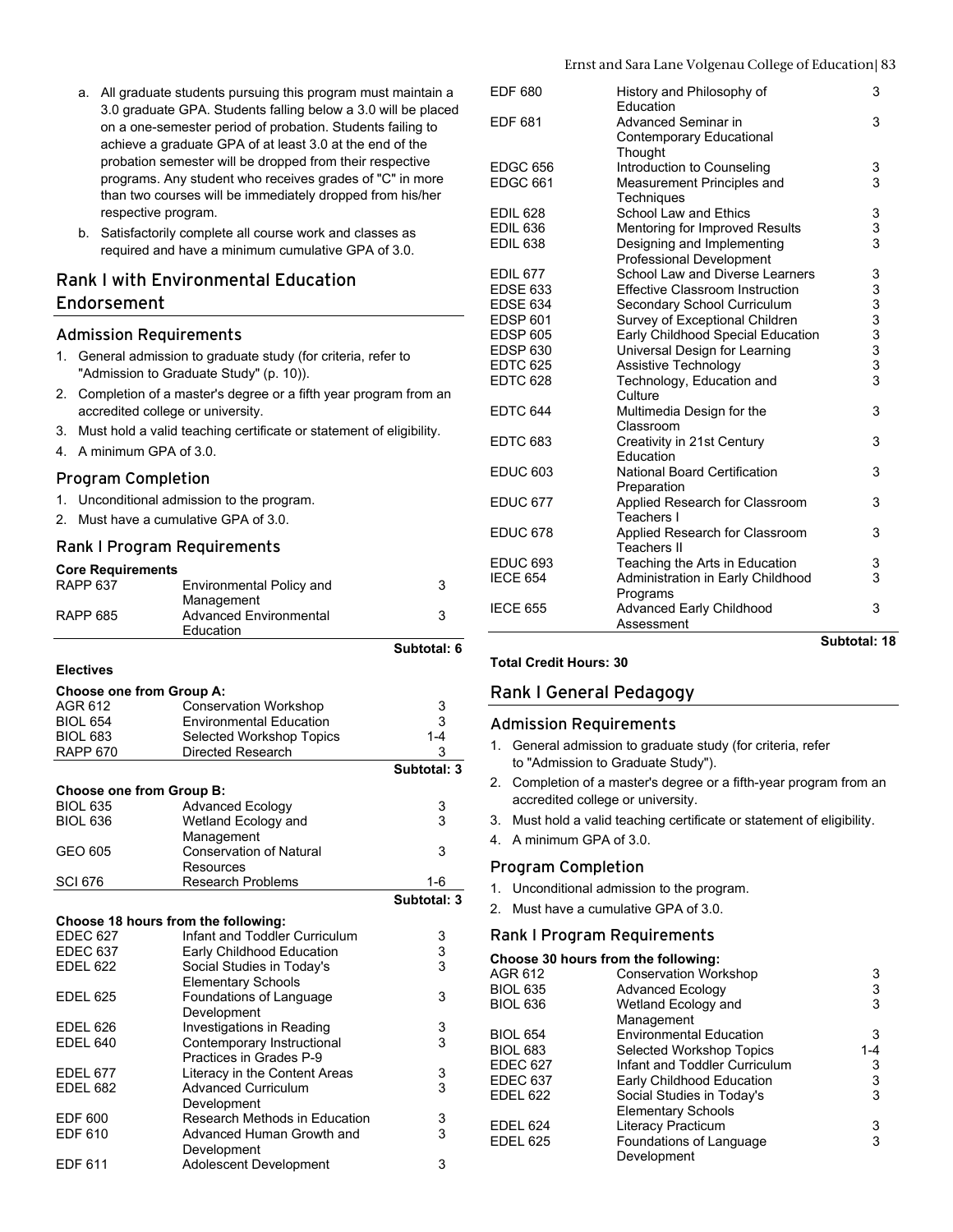| <b>EDEL 626</b><br><b>EDEL 640</b> | Investigations in Reading<br>Contemporary Instructional     | 3<br>3                                     |  |
|------------------------------------|-------------------------------------------------------------|--------------------------------------------|--|
|                                    | Practices in Grades P-9                                     |                                            |  |
| EDEL 662                           | Literacy Assessment                                         | 3                                          |  |
| <b>EDEL 677</b><br>EDEL 682        | Literacy in the Content Areas<br><b>Advanced Curriculum</b> | 3<br>3                                     |  |
|                                    | Development                                                 |                                            |  |
| <b>EDF 600</b>                     | Research Methods in Education                               | 3                                          |  |
| <b>EDF 610</b>                     | Advanced Human Growth and                                   | 3                                          |  |
|                                    | Development                                                 |                                            |  |
| EDF 611                            | Adolescent Development                                      | 3                                          |  |
| <b>EDF 680</b>                     | History and Philosophy of                                   | 3                                          |  |
|                                    | Education                                                   |                                            |  |
| EDF 681                            | Advanced Seminar in Contemporary                            | 3                                          |  |
|                                    | <b>Educational Thought</b>                                  |                                            |  |
| EDGC 656                           | Introduction to Counseling                                  | 3                                          |  |
| <b>EDGC 661</b>                    | Measurement Principles and                                  | 3                                          |  |
|                                    | Techniques                                                  |                                            |  |
| <b>EDIL 628</b>                    | School Law and Ethics                                       | 3                                          |  |
| <b>EDIL 636</b>                    | Mentoring for Improved Results                              | 3                                          |  |
| <b>EDIL 638</b>                    | Designing and Implementing                                  | 3                                          |  |
|                                    | <b>Professional Development</b>                             |                                            |  |
| <b>EDIL 677</b>                    | School Law and Diverse Learners                             | 3                                          |  |
| EDMG 636                           | Middle School Curriculum                                    | 3                                          |  |
| <b>EDSE 633</b>                    | <b>Effective Classroom Instruction</b>                      |                                            |  |
| EDSE 634                           | Secondary School Curriculum                                 | $\begin{array}{c} 3 \\ 3 \\ 3 \end{array}$ |  |
| <b>EDSL 601</b>                    | <b>Linguistics for TESOL</b>                                |                                            |  |
| EDSL 602                           | <b>TESOL Theory and Practice</b>                            |                                            |  |
| <b>EDSL 603</b>                    | Language and Culture                                        | $\begin{array}{c} 3 \\ 3 \end{array}$      |  |
| EDSL 604                           | <b>TESOL Methods and Materials</b>                          |                                            |  |
| EDSP 601                           | Survey of Exceptional Children                              |                                            |  |
| EDSP 605                           | Early Childhood Special Education                           | 3                                          |  |
| <b>EDSP 630</b>                    | Universal Design for Learning                               | 3                                          |  |
| <b>EDSP 641</b>                    | Conceptions and Identification of                           | 3                                          |  |
|                                    | Gifted Children and Youth                                   |                                            |  |
| <b>EDSP 642</b>                    | Meeting the Individual Needs of                             | 3                                          |  |
|                                    | Gifted Children and Youth                                   |                                            |  |
| EDSP 643                           | Teaching the Gifted Student                                 | 3                                          |  |
| <b>EDSP 645</b>                    | Practicum in Gifted Education                               | 3                                          |  |
| EDTC 625                           | Assistive Technology                                        | 3<br>3                                     |  |
| <b>EDTC 628</b>                    | Technology, Education and                                   |                                            |  |
| EDTC 644                           | Culture<br>Multimedia Design for the                        | 3                                          |  |
|                                    | Classroom                                                   |                                            |  |
| <b>EDTC 683</b>                    | Creativity in 21st Century                                  | 3                                          |  |
|                                    | Education                                                   |                                            |  |
| <b>EDTL 605</b>                    | Developmental Analysis of                                   | 3                                          |  |
|                                    | Learning                                                    |                                            |  |
| <b>EDUC 603</b>                    | National Board Certification                                | 3                                          |  |
|                                    | Preparation                                                 |                                            |  |
| <b>EDUC 677</b>                    | Applied Research for Classroom                              | 3                                          |  |
|                                    | Teachers I                                                  |                                            |  |
| <b>EDUC 678</b>                    | Applied Research for Classroom                              | 3                                          |  |
|                                    | Teachers II                                                 |                                            |  |
| <b>EDUC 693</b>                    | Teaching the Arts in Education                              | 3                                          |  |
| <b>IECE 631</b>                    | Guidance for Young Children                                 | 3                                          |  |
| <b>IECE 654</b>                    | Administration in Early Childhood                           | 3                                          |  |
|                                    | Programs                                                    |                                            |  |
| <b>IECE 655</b>                    | <b>Advanced Early Childhood</b>                             | 3                                          |  |
|                                    | Assessment                                                  |                                            |  |
| GEO 605                            | <b>Conservation of Natural</b>                              | 3                                          |  |
|                                    | Resources                                                   |                                            |  |
| <b>RAPP 637</b>                    | Environmental Policy and                                    | 3                                          |  |
|                                    | Management                                                  |                                            |  |
| RAPP 670                           | Directed Research                                           | 3                                          |  |
| <b>RAPP 685</b>                    | <b>Advanced Environmental</b>                               | 3                                          |  |
|                                    | Education                                                   |                                            |  |
| SCI 676                            | <b>Research Problems</b>                                    | 1-6                                        |  |
| <b>Total Credit Hours: 30</b>      |                                                             |                                            |  |
|                                    | Note: Does not provide additional endorsement.              |                                            |  |

# Rank I with Gifted Students P-12 Endorsement

# Admission Requirements

- 1. General admission to graduate study (for criteria, refer to "Admission to Graduate Study").
- 2. Completion of a master's degree or a fifth-year program from an accredited college or university.
- 3. Must hold a valid teaching certificate or statement of eligibility.
- 4. A minimum GPA of 3.0.

# Program Completion

- 1. Unconditional admission to the program.
- 2. Must have a cumulative GPA of 3.0.
- 3. Successful completion of PRAXIS exam.

# Rank I Program Requirements

#### **Core Requirements**

|                 |                                      | Subtotal: 12 |
|-----------------|--------------------------------------|--------------|
| EDSP 645        | <b>Practicum in Gifted Education</b> |              |
| <b>EDSP 643</b> | <b>Teaching the Gifted Student</b>   | 3            |
|                 | Gifted Children and Youth            |              |
| EDSP 642        | Meeting the Individual Needs of      | 3            |
|                 | Gifted Children and Youth            |              |
| <b>EDSP 641</b> | Conceptions and Identification of    |              |

# **Electives**

Choose 18 hours from the following:

| Choose to hours from the following. |                                        |                                                 |
|-------------------------------------|----------------------------------------|-------------------------------------------------|
| <b>EDEC 627</b>                     | Infant and Toddler Curriculum          | 3                                               |
| <b>EDEC 637</b>                     | Early Childhood Education              | 3                                               |
| <b>EDEL 622</b>                     | Social Studies in Today's              | 3                                               |
|                                     | <b>Elementary Schools</b>              |                                                 |
| <b>EDEL 625</b>                     | Foundations of Language                | 3                                               |
|                                     | Development                            |                                                 |
| <b>EDEL 626</b>                     | Investigations in Reading              | 3                                               |
| <b>EDEL 640</b>                     | Contemporary Instructional             | 3                                               |
|                                     | Practices in Grades P-9                |                                                 |
| <b>EDEL 677</b>                     | Literacy in the Content Areas          | 3                                               |
| <b>EDEL 682</b>                     | <b>Advanced Curriculum</b>             | 3                                               |
|                                     | Development                            |                                                 |
| <b>EDF 600</b>                      | <b>Research Methods in Education</b>   | 3                                               |
| <b>EDF 610</b>                      | Advanced Human Growth and              | 3                                               |
|                                     | Development                            |                                                 |
| EDF 611                             | <b>Adolescent Development</b>          | 3                                               |
| <b>EDF 680</b>                      | History and Philosophy of              | 3                                               |
|                                     | Education                              |                                                 |
| <b>EDF 681</b>                      | Advanced Seminar in                    | 3                                               |
|                                     | <b>Contemporary Educational</b>        |                                                 |
|                                     | Thought                                |                                                 |
| <b>EDGC 656</b>                     | Introduction to Counseling             | 3                                               |
| <b>EDGC 661</b>                     | Measurement Principles and             | 3                                               |
|                                     | Techniques                             |                                                 |
| <b>EDIL 628</b>                     | School Law and Ethics                  | 3                                               |
| <b>EDIL 636</b>                     | Mentoring for Improved Results         | 3                                               |
| <b>EDIL 638</b>                     | Designing and Implementing             | 3                                               |
|                                     | <b>Professional Development</b>        |                                                 |
| <b>EDIL 677</b>                     | School Law and Diverse Learners        | 3                                               |
| <b>EDMG 636</b>                     | Middle School Curriculum               |                                                 |
| <b>EDSE 633</b>                     | <b>Effective Classroom Instruction</b> | $\begin{array}{c} 3 \\ 3 \\ 3 \\ 3 \end{array}$ |
| <b>EDSE 634</b>                     | Secondary School Curriculum            |                                                 |
| <b>EDSP 601</b>                     | Survey of Exceptional Children         |                                                 |
| <b>EDSP 605</b>                     | Early Childhood Special Education      |                                                 |
| <b>EDSP 630</b>                     | Universal Design for Learning          | $\frac{3}{3}$                                   |
| <b>EDTL 605</b>                     | Developmental Analysis of              |                                                 |
|                                     | Learning                               |                                                 |
| <b>EDTC 625</b>                     | Assistive Technology                   | 3                                               |
| <b>EDTC 628</b>                     | Technology, Education and              | 3                                               |
|                                     | Culture                                |                                                 |
| <b>EDTC 644</b>                     | Multimedia Design for the              | 3                                               |
|                                     |                                        |                                                 |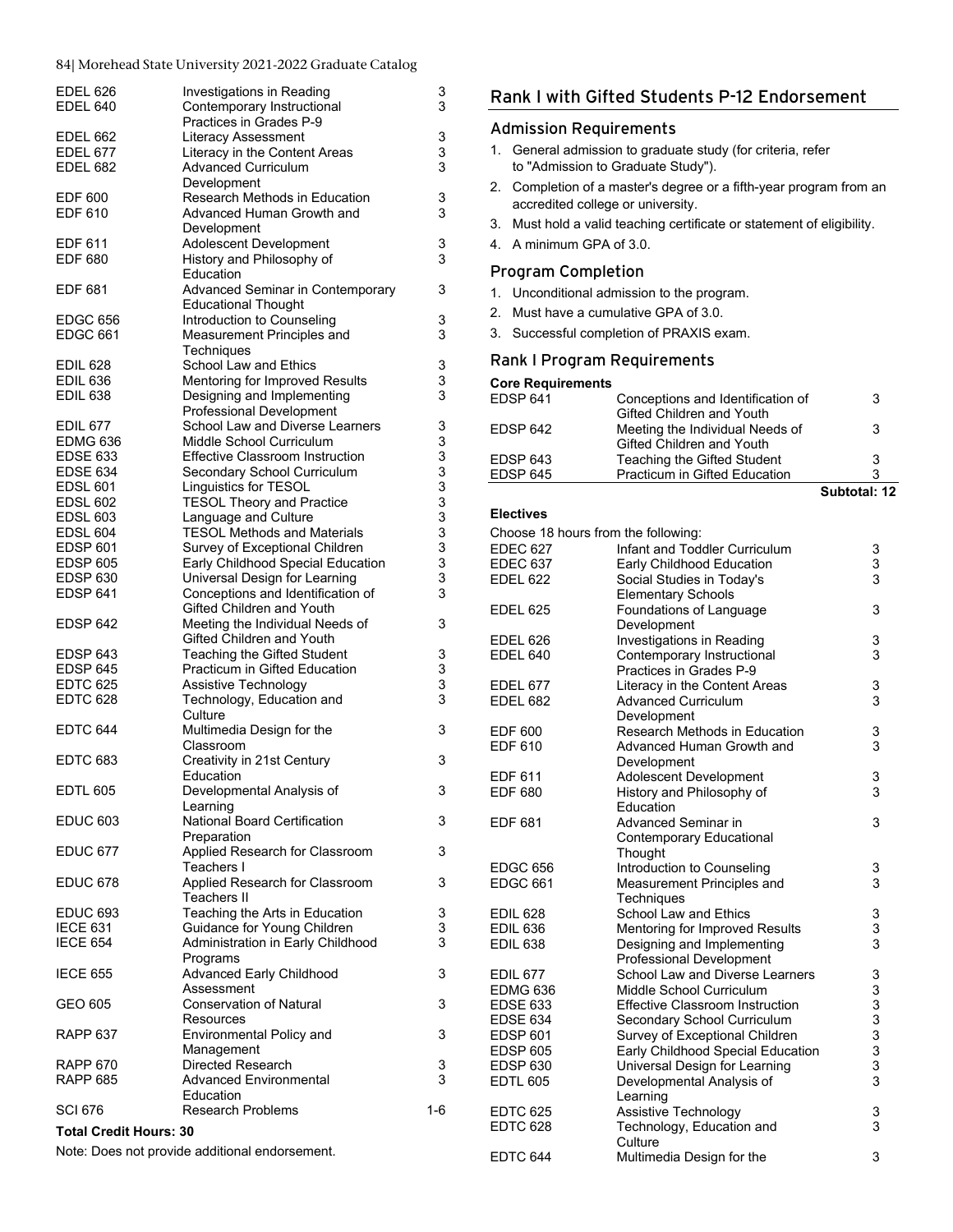|                     |                                              | Subtotal: 18 |
|---------------------|----------------------------------------------|--------------|
|                     | Assessment                                   |              |
| <b>IECE 655</b>     | <b>Advanced Early Childhood</b>              | 3            |
|                     | Programs                                     |              |
| <b>IECE 654</b>     | Administration in Early Childhood            | 3            |
| <b>IECE 631</b>     | Guidance for Young Children                  | 3            |
| <b>EDUC 693</b>     | Teaching the Arts in Education               | 3            |
|                     | Teachers II                                  |              |
| <b>EDUC 678</b>     | Teachers I<br>Applied Research for Classroom | 3            |
| EDUC <sub>677</sub> | Applied Research for Classroom               | 3            |
|                     | Preparation                                  |              |
| <b>EDUC 603</b>     | National Board Certification                 | 3            |
|                     | <b>Education</b>                             |              |
| <b>EDTC 683</b>     | Creativity in 21st Century                   | 3            |
|                     | Classroom                                    |              |

**Total Credit Hours: 30** 

# Rank I with Literacy Specialist Endorsement P-12

#### Admission Requirements

- 1. General admission to graduate study (for criteria, refer to "Admission to Graduate Study").
- 2. Completion of a master's degree or a fifth year program from an accredited college or university.
- 3. Must hold a valid teaching certificate or statement of eligibility.
- 4. A minimum GPA of 3.0.

# Program Completion

- 1. Unconditional admission to the program.
- 2. Must have a cumulative GPA of 3.0.
- 3. Successful completion of PRAXIS exam.

#### Rank I Program Requirements

#### **Electives**

|                 | Choose nine hours from the following:   |                                       |
|-----------------|-----------------------------------------|---------------------------------------|
| <b>EDEC 627</b> | Infant and Toddler Curriculum           | 3                                     |
| <b>EDEC 637</b> | Early Childhood Education               | 3                                     |
| <b>EDEL 622</b> | Social Studies in Today's               | 3                                     |
|                 | <b>Elementary Schools</b>               |                                       |
| <b>EDEL 625</b> | Foundations of Language                 | 3                                     |
|                 | Development                             |                                       |
| <b>EDEL 626</b> | Investigations in Reading               | 3                                     |
| <b>EDEL 640</b> | Contemporary Instructional              | 3                                     |
|                 | Practices in Grades P-9                 |                                       |
| <b>EDEL 677</b> | Literacy in the Content Areas           | 3                                     |
| <b>EDEL 682</b> | <b>Advanced Curriculum</b>              | 3                                     |
|                 | Development                             |                                       |
| <b>EDF 600</b>  | <b>Research Methods in Education</b>    | 3                                     |
| <b>EDF 610</b>  | Advanced Human Growth and               | 3                                     |
|                 | Development                             |                                       |
| EDF 611         | Adolescent Development                  | 3                                     |
| <b>EDF 680</b>  | History and Philosophy of Education     | 3                                     |
| <b>EDF 681</b>  | <b>Advanced Seminar in Contemporary</b> | 3                                     |
|                 | <b>Educational Thought</b>              |                                       |
| <b>EDGC 656</b> | Introduction to Counseling              | 3                                     |
| <b>EDGC 661</b> | Measurement Principles and              | 3                                     |
|                 | Techniques                              |                                       |
| <b>EDIL 628</b> | <b>School Law and Ethics</b>            | 3                                     |
| <b>EDIL 636</b> | Mentoring for Improved Results          | 3                                     |
| <b>EDIL 638</b> | Designing and Implementing              | 3                                     |
|                 | <b>Professional Development</b>         |                                       |
| <b>EDIL 677</b> | <b>School Law and Diverse Learners</b>  | 3                                     |
| <b>EDMG 636</b> | Middle School Curriculum                | 3                                     |
| <b>EDSE 633</b> | <b>Effective Classroom Instruction</b>  | 3                                     |
| <b>EDSE 634</b> | Secondary School Curriculum             |                                       |
| <b>EDSP 601</b> | Survey of Exceptional Children          | $\begin{array}{c} 3 \\ 3 \end{array}$ |
| <b>EDSP 605</b> | Early Childhood Special Education       |                                       |

|                 |                                                      | Subtotal: 9 |
|-----------------|------------------------------------------------------|-------------|
|                 | Assessment                                           |             |
| <b>IECE 655</b> | <b>Advanced Early Childhood</b>                      | 3           |
|                 | Programs                                             |             |
| <b>IECE 654</b> | Administration in Early Childhood                    | 3           |
| <b>IECE 631</b> | Guidance for Young Children                          | 3           |
| <b>EDUC 693</b> | Teaching the Arts in Education                       | 3           |
| <b>EDUC 678</b> | Applied Research for Classroom<br><b>Teachers II</b> | 3           |
| <b>EDUC 677</b> | Applied Research for Classroom<br>Teachers I         | 3           |
|                 | Preparation                                          |             |
| <b>EDUC 603</b> | Learning<br>National Board Certification             | 3           |
| <b>EDTL 605</b> | Developmental Analysis of                            | 3           |
| <b>EDTC 683</b> | Creativity in 21st Century<br>Education              | 3           |
|                 | Classroom                                            |             |
| <b>EDTC 644</b> | Culture<br>Multimedia Design for the                 | 3           |
| <b>EDTC 628</b> | Technology, Education and                            | 3           |
| <b>EDTC 625</b> | Assistive Technology                                 | 3           |
| <b>EDSP 630</b> | Universal Design for Learning                        | 3           |
|                 |                                                      |             |

#### **Core Requirements**

| <b>EDEL 624</b> | Literacy Practicum                           |   |
|-----------------|----------------------------------------------|---|
| <b>EDEL 625</b> | Foundations of Language                      | 3 |
|                 | Development                                  |   |
| <b>EDEL 626</b> | Investigations in Reading                    | 3 |
| <b>EDEL 662</b> | <b>Literacy Assessment</b>                   | 3 |
| <b>EDEL 677</b> | Literacy in the Content Areas                | 3 |
| <b>ENG 608</b>  | Morehead Writing Project Summer<br>Institute | 3 |
| <b>ENG 609</b>  | Morehead Writing Project Summer<br>Institute |   |

#### **Total Credit Hours: 30**

```
Subtotal: 21
```
# Rank I with Teaching English to Speakers of Other Languages (TESOL) P-12 Endorsement

### Admissions Requirements

- 1. General admission to graduate study.
- 2. Completion of a master's degree or a fifth-year program from an accredited college or university.
- 3. Must hold a valid teaching certificate of statement of eligibility.
- 4. A minimum GPA of 3.0.

# Rank I Program Requirements

| <b>Core Requirements</b>            |                                        |              |
|-------------------------------------|----------------------------------------|--------------|
| <b>EDSL 601</b>                     | Linguistics for TESOL                  | 3            |
| <b>EDSL 602</b>                     | <b>TESOL Theory and Practice</b>       | 3            |
| <b>EDSL 603</b>                     | Language and Culture                   | 3            |
| <b>EDSL 604</b>                     | <b>TESOL Methods and Materials</b>     | 3            |
|                                     |                                        | Subtotal: 12 |
| <b>Electives</b>                    |                                        |              |
| Choose 18 hours from the following: |                                        |              |
| <b>EDEC 627</b>                     | Infant and Toddler Curriculum          | 3            |
| <b>EDEC 637</b>                     | Early Childhood Education              | 3            |
| <b>EDEL 622</b>                     | Social Studies in Today's              | 3            |
|                                     | <b>Elementary Schools</b>              |              |
| <b>EDEL 625</b>                     | Foundations of Language                | 3            |
|                                     | Development                            |              |
| <b>EDEL 626</b>                     | Investigations in Reading              | 3            |
| <b>EDEL 640</b>                     | Contemporary Instructional             | 3            |
|                                     | Practices in Grades P-9                |              |
| <b>EDEL 677</b>                     | Literacy in the Content Areas          | 3            |
| <b>EDEL 682</b>                     | <b>Advanced Curriculum Development</b> | 3            |
|                                     |                                        |              |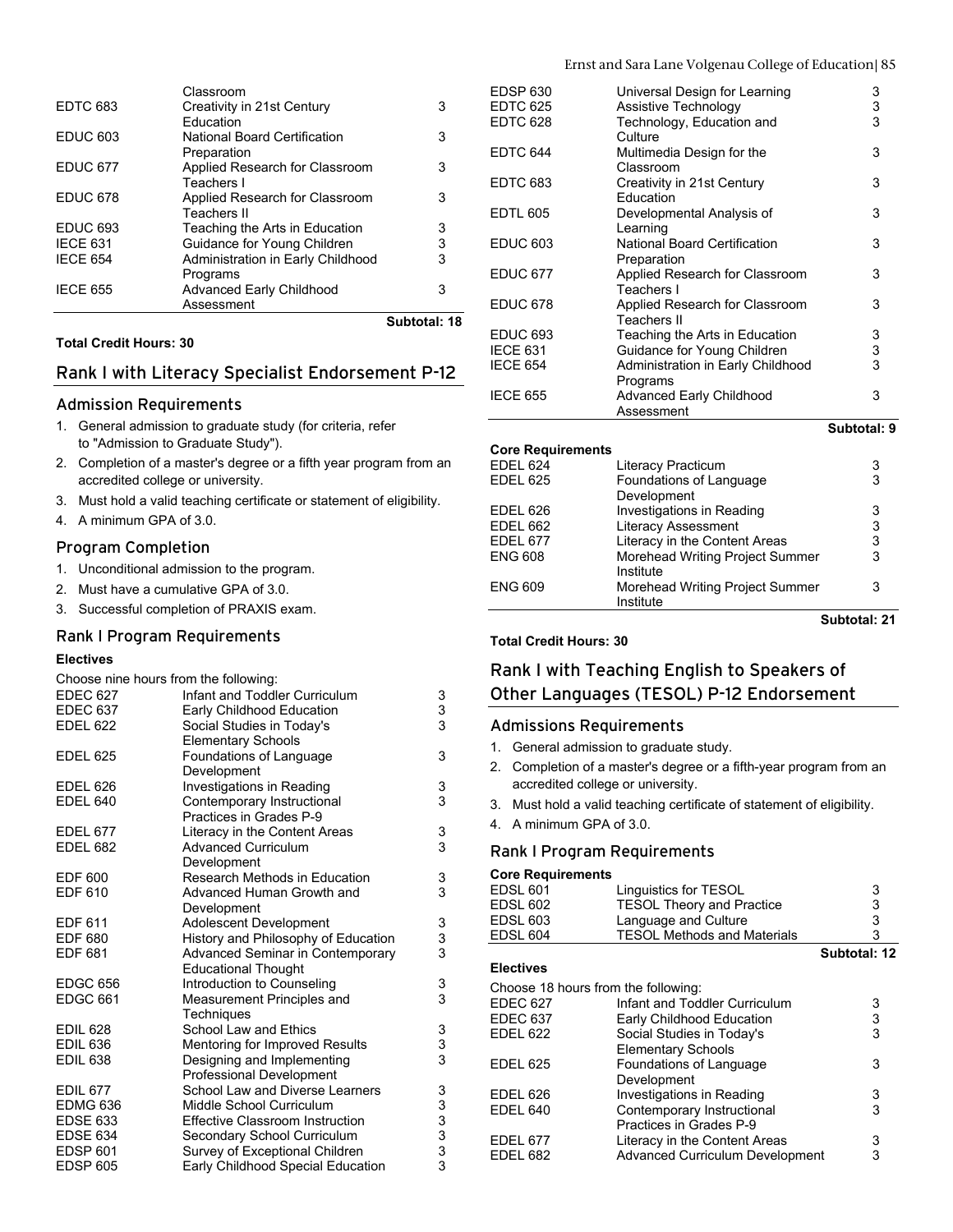#### 86| Morehead State University 2021-2022 Graduate Catalog

| <b>EDF 600</b><br><b>EDF 610</b> | Research Methods in Education<br>Advanced Human Growth and | 3<br>3         |
|----------------------------------|------------------------------------------------------------|----------------|
|                                  | Development                                                |                |
| EDF 611                          | Adolescent Development                                     | 3              |
| <b>EDF 680</b>                   | History and Philosophy of Education                        | 3              |
| <b>EDF 681</b>                   | <b>Advanced Seminar in Contemporary</b>                    | 3              |
|                                  | <b>Educational Thought</b>                                 |                |
| <b>EDGC 656</b>                  | Introduction to Counseling                                 | 3              |
| <b>EDGC 661</b>                  | Measurement Principles and                                 | 3              |
|                                  | Techniques                                                 |                |
| <b>EDIL 628</b>                  | <b>School Law and Ethics</b>                               | 3              |
| <b>EDIL 636</b>                  | Mentoring for Improved Results                             | 3              |
| <b>EDIL 638</b>                  | Designing and Implementing                                 | $\bar{3}$      |
|                                  | <b>Professional Development</b>                            |                |
| <b>EDIL 677</b>                  | School Law and Diverse Learners                            | 3              |
| <b>EDMG 636</b>                  | Middle School Curriculum                                   |                |
| <b>EDSE 633</b>                  | <b>Effective Classroom Instruction</b>                     |                |
| <b>EDSE 634</b>                  | Secondary School Curriculum                                |                |
| <b>EDSP 601</b>                  | Survey of Exceptional Children                             |                |
| <b>EDSP 605</b>                  | Early Childhood Special Education                          |                |
| <b>EDSP 630</b>                  | Universal Design for Learning                              | 33333333       |
| <b>EDTC 625</b>                  | Assistive Technology                                       |                |
| <b>EDTC 628</b>                  | Technology, Education and Culture                          |                |
| <b>EDTC 644</b>                  | Multimedia Design for the                                  | $\overline{3}$ |
|                                  | Classroom                                                  |                |
| <b>EDTC 683</b>                  | Creativity in 21st Century Education                       | 3              |
| <b>EDTL 605</b>                  | Developmental Analysis of Learning                         | 3              |
| <b>EDUC 603</b>                  | <b>National Board Certification</b>                        | 3              |
|                                  | Preparation                                                |                |
| <b>EDUC 677</b>                  | Applied Research for Classroom                             | 3              |
|                                  | Teachers I                                                 |                |
| <b>EDUC 678</b>                  | Applied Research for Classroom                             | 3              |
|                                  | <b>Teachers II</b>                                         |                |
| <b>EDUC 693</b>                  | Teaching the Arts in Education                             | 3              |
| <b>IECE 631</b>                  | Guidance for Young Children                                | 3              |
| <b>IECE 654</b>                  | Administration in Early Childhood                          | 3              |
|                                  | Programs                                                   |                |
| <b>IECE 655</b>                  | <b>Advanced Early Childhood</b>                            | 3              |
|                                  | Assessment                                                 |                |

# **Total Credit Hours: 30**

**Subtotal: 18** 

# Specialist in Education (Ed.S.)

The specialist in education program offers students who have demonstrated superior scholastic ability and special interest and aptitude in certain areas the opportunity to gain a high level of competency in a chosen specialized field for service as instructors, supervisors or administrators. In some cases, the program may serve to advance the candidate toward the doctorate. It should also be noted that the Ed.S program may qualify school personnel for Kentucky's highest salary for teachers if it includes the requirement for a Rank I in the respective fields. Programs of study for the specialist in education are offered in:

Adult and Higher Education, School Counseling, Instructional Leadership, and Curriculum and Instruction.

# Adult and Higher Education Ed.S.

The Adult and Higher Education Ed.S. is an online program.

# Admission Requirements

- 1. General admission to graduate study (for criteria, refer to "Admission to Graduate Study").
- 2. A master's degree in adult and/or higher education from an accredited college or university with a GPA of 3.5 or higher on a 4.0 scale.
- 3. Two years of relevant professional experience and one year of full-time teaching experience are recommended.
- 4. Two letters of recommendation from professional or academic references.
- 5. Minimum composite GRE score of 283 on the verbal and quantitative sections or a 31 raw score (381-386 scaled score) on the Miller Analogies Test.
- 6. For international students, a TOEFL score of 525 (197 computerbased) or higher, or a score of 74 or higher on the English Language Instruction Test of the University of Michigan.

# Program Competencies

The Education Specialist in Adult and Higher Education is designed to provide the following competencies:

1. Enhanced working knowledge of the various functions of Adult and Higher Education.

2. Increased ability to apply theories of Adult and Higher Education to current or future professional practice.

3. Ability to conduct empirical research and/or develop and bring to fruition original projects in the areas of Adult or Higher Education.

# Requirements for the Degree

- 1. Upon admission to the program, students will be placed on graduate hold (i.e., they will not be able to register for classes), until they complete a program plan approved by their academic advisors.
- 2. Must be unconditionally admitted to the program. A student will remain on graduate hold and will not be allowed to register for courses without being unconditionally admitted.
- 3. A graduate GPA of 3.5 or higher on a 4.0 scale. Any student who receives grades of "C" or below in more than two graduate courses will be immediately dropped from the program. Any student receiving a D, E or U in more than one course will be immediately dropped from the program.
- 4. Successful completion of comprehensive written or oral examinations. In the final spring or fall semester of the prescribed program of study, and with the consent of the program advisors, students must successfully complete written and/or oral comprehensive examinations (to be assessed by program faculty). Students not passing these examinations may retake them near the end of the following semester (at least three months must elapse between exams). If the student does not pass any exam on the second attempt, he or she will not be awarded the Ed.S. in Adult and Higher Education.
- 5. Successful completion of the applied project within two years of its initiation. Students must initially register for the EDAH 699A within one calendar year after completing all required coursework. Upon registering for EDAH 699A, students will have two years to complete the applied project, including final acceptance and approval of the completed work by the applied project committee.
- 6. Students must plan and complete a 30-hour program above the Master of Arts in Adult and Higher Education with approval from the program advisor in accord with the guidelines below:

# Program Requirements

| Section I         |                     |      |
|-------------------|---------------------|------|
| EDAH 699A         | Applied Project (6) |      |
| <b>Section II</b> |                     |      |
| EDAH              | 600-level courses   | 6-15 |
|                   |                     |      |

These courses were those not used to complete the master's degree or cognate may be used as electives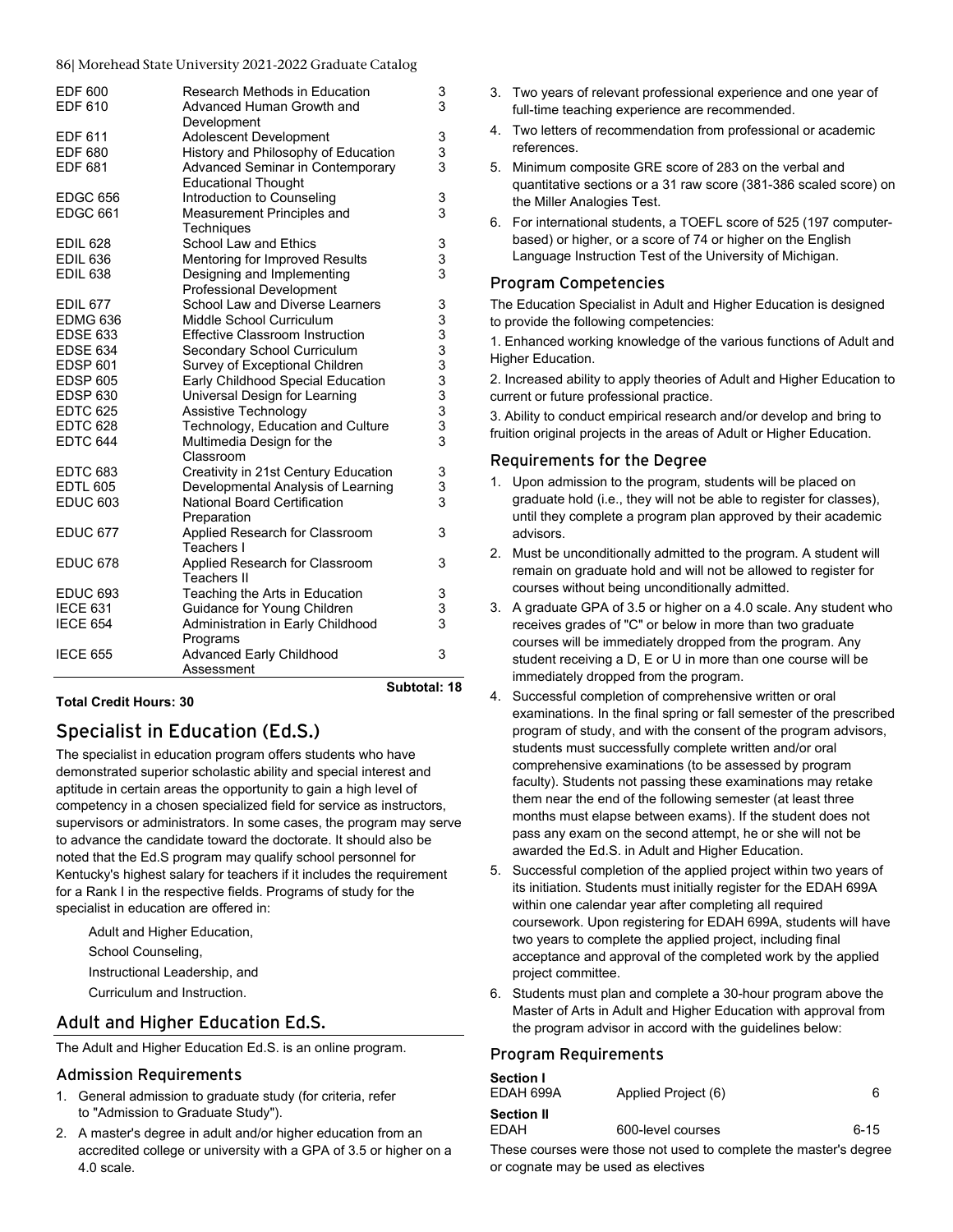#### **Section III**

Cognate Courses - Students who have taken cognate hours for their master's degrees can continue the same cognates for the Ed.S. A maximum of nine (9) cognate hours will be recognized from the qualifying master's degree toward the 18-hour Ed.S. cognate. Students with no master's cognate hours must complete the full 18 hour cognate.

Students with recognized master's cognate hours must take additional electives to complete the 30-hour course requirement. Note: Each EDAH 600-level course may only count as credit in one (required, elective or cognate) area.

#### **Total Credit Hours: 30**

# Counseling Ed.S. (School Counseling)

The Ed.S. in Counseling is an online program.

# Admission Requirements

- 1. General admission to graduate study (for criteria, refer to "Admission to Graduate Study" (p. 10)).
- 2. A master's degree in school counseling from an accredited program.
- 3. Certification as a P-12 school counselor.
- 4. Evidence of superior scholastic performance as indicated by a cumulative graduate GPA of 3.5 or higher.
- 5. A GRE composite score of 286 on the verbal and quantitative sections with a minimum verbal score of 143 or a 33 raw score (385-390 Scaled Score) on the Miller Analogies Test is required.
- 6. Evidence of writing ability: a brief research or term paper written by the candidate that demonstrates the candidate's ability to cite and reference scholarly research using the current American Psychological Association (APA) Publication Manual format.
- 7. Completion of the requirements below:

# Program Competencies

- 1. Knowledge of the major contemporary theories, which form the foundation for the current practice of professional counseling.
- 2. Knowledge of basic research techniques and methodologies sufficient to function as informed consumers of professional literature and to conduct applied and action research projects.
- 3. Knowledge of the organization and administration of school counseling and guidance services consistent with current professional standards and Commonwealth of Kentucky statutes and regulations.
- 4. Knowledge of fundamental psycho-educational assessment theory and practice. Knowledge of legal and ethical issues in assessment and testing. Knowledge of how to (1) select standardized tests, (2) interpret scores to students, parents and school personnel.
- 5. Knowledge of human development, learning, and behavior required to function as entry-level professional school counselors.
- 6. Knowledge of legal and ethical issues in counseling.

# Requirements for the Degree

- 1. Unconditional admission to the program.
- 2. Successful completion of 30 credit hours of coursework including the successful completion of an approved Applied Project (six credit hours).
- 3. Successful completion of an oral examination and oral defense of applied project report.

| <b>Program Requirements</b> |  |
|-----------------------------|--|
|-----------------------------|--|

|                                                                       | Subtotal: 3                                                                                                                                                                                                         |
|-----------------------------------------------------------------------|---------------------------------------------------------------------------------------------------------------------------------------------------------------------------------------------------------------------|
|                                                                       |                                                                                                                                                                                                                     |
| <b>Directed Research</b>                                              | $1 - 3$                                                                                                                                                                                                             |
| Research for Instructional                                            | 3                                                                                                                                                                                                                   |
| Technology and Best Practices for                                     | 3                                                                                                                                                                                                                   |
|                                                                       |                                                                                                                                                                                                                     |
|                                                                       | 3<br>Subtotal: 3                                                                                                                                                                                                    |
|                                                                       |                                                                                                                                                                                                                     |
|                                                                       | Subtotal: 3                                                                                                                                                                                                         |
| Seminar                                                               | 3                                                                                                                                                                                                                   |
|                                                                       | Subtotal: 15                                                                                                                                                                                                        |
| Counseling Issue in Sexuality                                         | 3                                                                                                                                                                                                                   |
| <b>Directed Study</b>                                                 | $1 - 3$<br>3                                                                                                                                                                                                        |
| Seminar in Guidance and                                               | $1 - 3$                                                                                                                                                                                                             |
| Advanced Practicum in Counseling<br><b>Advanced Counseling Theory</b> | $\frac{3}{3}$                                                                                                                                                                                                       |
|                                                                       | Choose three of the following:<br>Counseling<br><b>Family Counseling</b><br>Nature and Psychology of the Individual<br>Assessment in Counseling<br>Choose one of the following:<br>School Improvement<br>Leadership |

**Total Credit Hours: 30** 

# Instructional Leadership Ed.S. - Rank I

#### Admission Requirements

- 1. General admission to graduate study (for criteria, refer to "Admission to Graduate Study").
- 2. Resume or vita (three-page maximum) documenting the candidate's skills and understanding related to their ability to improve student achievement, leadership and advanced knowledge of curriculum, instruction and assessment.
- 3. A Rank II or master's degree from an accredited college or university. An individual who holds a master's degree from an accredited college or university will qualify for the degree of Specialist in Education upon completion. An individual who is admitted to this program based upon a non-degree Rank II will complete the program with a non-degree Rank I status and not with a Specialist in Education degree.
- 4. A valid teaching certificate with three years teaching experience. Must have required experience prior to program completion.
- 5. Must have a 3.0 cumulative GPA on all graduate work completed.
- 6. Must receive favorable consideration from an admission review committee, which shall be composed of faculty teaching the program and practicing administrators in the public schools.

# Program Competencies

Students will:

1. Create, facilitate, and support an effective learning environment, including the mentoring of instructional staff and other educational partners.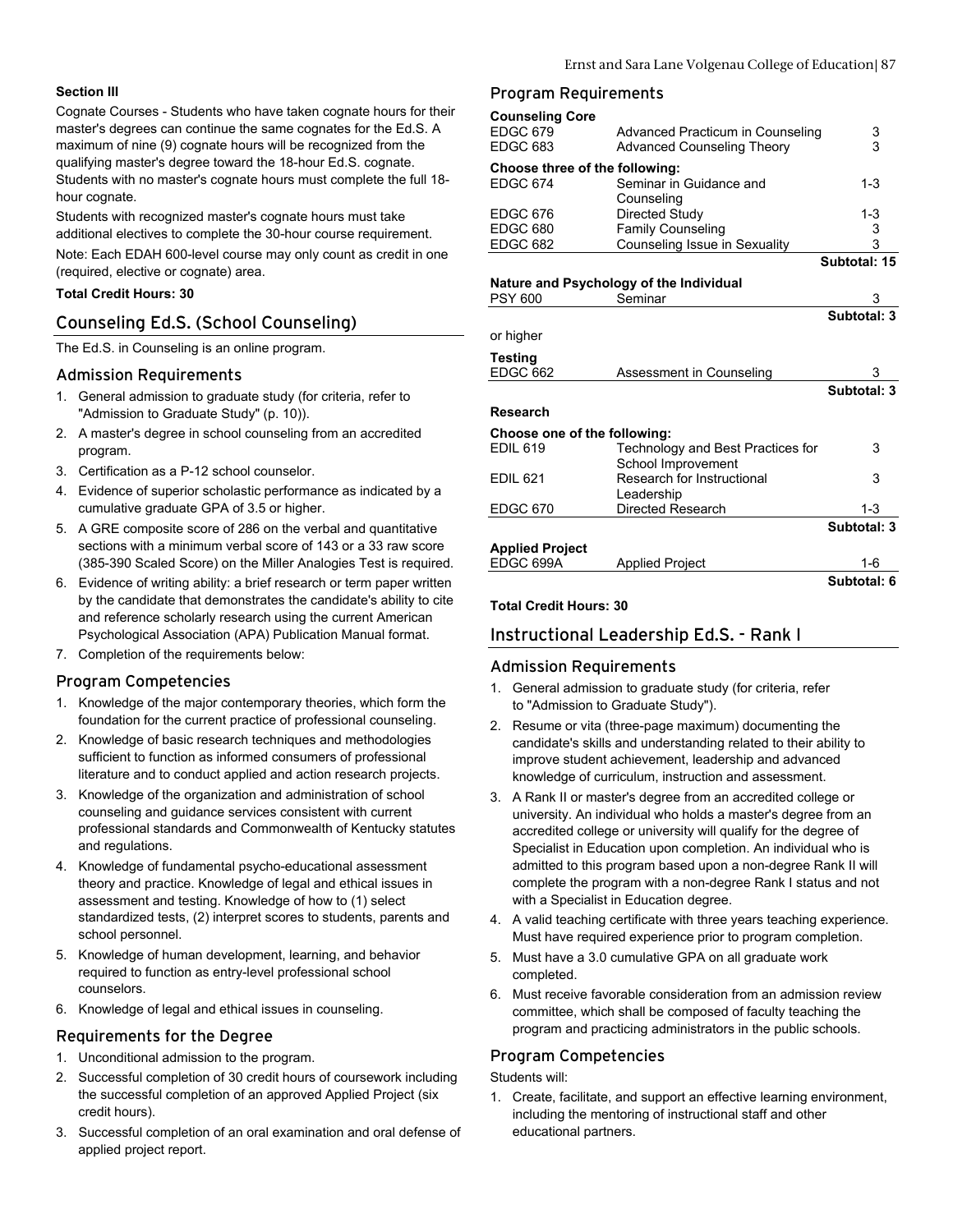- 2. Analyze, interpret, and use standardized achievement test results, the function of measurement in education, and the use of data for achievement-related decision-making to monitor,
- 3. Develop and implement strategies to attract, select, develop, evaluate, and retain competent faculty and staff at the P-12 level.
- 4. Envision, empower, equip, and support the creation of a school culture that is centered on effective learning communities.
- 5. Guide, facilitate, and support curriculum, instruction, and assessment through the creation and maintaining of a learning environment that promotes student achievement.
- 6. Apply and utilize legal and ethical issues related to school administration, teaching, and support services provided at the P-12 level.
- 7. Demonstrate and implement plans to effectively and efficiently use fiscal, time, and technology resources available within the P-12 setting.
- 8. Apply strategies to leverage community systems and resources to improve educational opportunities for students and their families in the P-12 environment.

# Program Requirements

| Level 1         |                                 |   |
|-----------------|---------------------------------|---|
| <b>EDIL 671</b> | Leading, Teaching and Learning  | 3 |
| <b>EDIL 672</b> | Inquiry and Student Achievement | 3 |
| <b>EDIL 673</b> | Human Resource Selection and    | 3 |
|                 | Development                     |   |
| <b>EDIL 674</b> | Developing and Maintaining a    |   |
|                 | Positive School Culture         |   |
| <b>EDIL 675</b> | School Program Improvement      | 3 |
| <b>EDIL 677</b> | School Law and Diverse Learners | 3 |
| <b>EDIL 678</b> | <b>Resource Utilization</b>     | 3 |
| <b>EDIL 679</b> | Linking Schools with the        | 3 |
|                 | <b>Community and External</b>   |   |
|                 | Resources                       |   |

**Subtotal: 24** 

#### **The following courses are required for completion of the degree and Level II certification in one area:**

| Level 2 - Principal                        |                                                           |             |
|--------------------------------------------|-----------------------------------------------------------|-------------|
| <b>EDIL 635</b>                            | Understanding Professional<br>Responsibilities of Teacher | 3           |
|                                            | I eaders                                                  |             |
| EDIL 636                                   | Mentoring for Improved Results                            | 3           |
| <b>EDIL 638</b>                            | Designing and Implementing                                | 3           |
|                                            | <b>Professional Development</b>                           |             |
|                                            |                                                           | Subtotal: 9 |
| <b>Level 2 - Supervisor of Instruction</b> |                                                           |             |
| <b>EDSP 630</b>                            | Universal Design for Learning                             | 3           |
| <b>EDEL 627</b>                            | Reading in the Elementary School                          | 3           |
|                                            | or                                                        |             |
| <b>EDEL 677</b>                            | Literacy in the Content Areas                             | 3           |
| <b>EDIL 638</b>                            | Designing and Implementing                                | 3           |
|                                            | <b>Professional Development</b>                           |             |
|                                            |                                                           | Subtotal: 9 |
| Level 2 - Director of Pupil Personnel      |                                                           |             |
| <b>EDIL 698</b>                            | Seminar for Administrator of Pupil                        | 3           |
|                                            | <b>Personnel Services</b>                                 |             |
| <b>EDGC 665</b>                            | Philosophy and Practice of School                         | 3           |
|                                            | Counseling                                                |             |
| <b>EDSP 630</b>                            | Universal Design for Learning                             | 3           |
|                                            |                                                           | Subtotal: 9 |

Upon the approval of the student's Ed.S. committee, course substitutions may be approved.

# Requirements for the Degree

- 1. Be unconditionally admitted to the program.
- 2. Candidates must successfully complete a capstone project in a venue approved by their advisor. The capstone project may include a presentation before a panel of educators, a presentation as a part of an educational conference, or professional development the candidate has written and planned. The capstone project may also include a publication in a peer reviewed professional journal.
- 3. Candidates must apply for completion at the beginning of the term in which all requirements will be completed. Students can access the completion forms online at www.moreheadstate.edu/degree or www.moreheadstate.edu/nondegree or visit the Graduate School, 701 Ginger Hall, Morehead, KY 40351. The completion form can also be faxed to 606-783-5061.
- 4. Candidates must have at least a 3.0 cumulative GPA.
- 5. Submit a professional portfolio scored as successful according to the established scoring rubric.

#### *Note: In order to receive certification, the candidate must successfully complete the assessment(s) required by regulation.*

# Curriculum and Instruction Ed.S. - Rank I

The specialist in education program offers students who have demonstrated superior scholastic ability and special interest and aptitude in certain areas the opportunity to gain a high level of competency in a chosen specialized field for service as instructors, supervisors or administrators. This education specialist program will qualify school personnel for Kentucky's highest rank and salary for teachers. This program replaces the Rank I program for students in the elementary education (K-4, P-5 or 5-8, 5-9) program who have completed the Master of Arts in Education degree. Students with a Master of Arts in Education who do not wish to pursue the Ed.S. may enter the Rank I program.

# Admission Requirements

- 1. General admission to graduate study (for criteria, refer to "Admission to Graduate Study" (p. 10)).
- 2. A master's degree from an accredited college or university.
- 3. Must hold a valid teaching certificate.
- 4. Must have a graduate GPA of 3.5.
- 5. Minimum composite GRE score of 283 on the verbal and quantitative sections.
- 6. One year of successful work experience.
- 7. Interview with the applicant conducted by the Admissions Committee. In the case of MSU graduates where the members of the committee feel that they have sufficient acquaintance with the applicant, the interview may be waived.

# Requirements for the Degree

- 1. Completion of the program with a cumulative GPA of 3.5.
- 2. Comprehensive written or oral examinations.
- 3. Must be unconditionally admitted.

# Program Requirements

#### **Professional Education**

| EDF 681  | Advanced Seminar in               |  |
|----------|-----------------------------------|--|
|          | Contemporary Educational          |  |
|          | Thought                           |  |
| EDEL 682 | <b>Advanced Curriculum</b>        |  |
|          | Development                       |  |
| EDEL 685 | <b>Collaboration for Teachers</b> |  |
|          |                                   |  |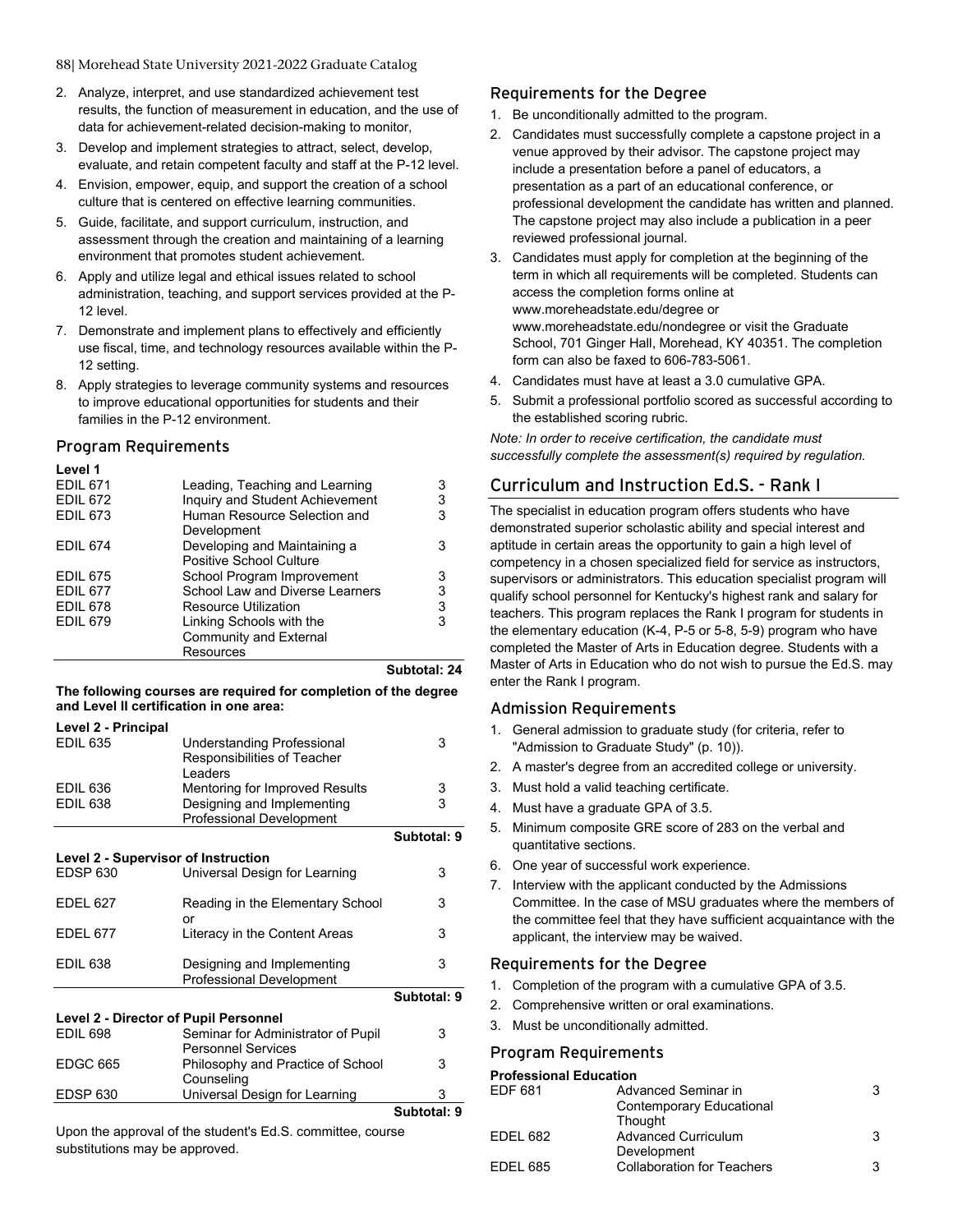| EDUC 677 | Applied Research for Classroom<br>Teachers I    |  |
|----------|-------------------------------------------------|--|
| EDUC 678 | Applied Research for Classroom                  |  |
| EDEL 686 | Teachers II<br>Seminar for Experienced Teachers |  |
|          | in Grades P-9                                   |  |

**Subtotal: 18** 

(Must have completed 24 hours prior to enrollment in EDEL 686 including all of the professional education courses; may be concurrently enrolled in one of these courses.)

#### **General Electives**

(to be chosen from courses listed on the program evaluation in consultation with the assigned advisor)

**Subtotal: 12** 

#### **Total Credit Hours: 30**

# Doctorate Programs

# Doctor of Education

The Doctor of Education (Ed.D.) is an online program. The program offers students, who have demonstrated superior scholastic ability and special interest and aptitude in educational leadership areas of adult and higher education leadership, P-12 administrative leadership and educational technology leadership, to gain an advanced level degree within the field. This Doctor of Education program will help prepare students to become practitioner scholars. Doctoral candidates should consult the Ed.D. Handbook for additional information.

# Admission Requirements

The application/admission process is a TWO-part process:

- 1. The applicant will complete and submit an application the Graduate School with accompanying items listed below. The application will initially be reviewed by Ed.D. faculty. To choose the most outstanding applicants, the Ed.D. admission committee will make selections based on a holistic evaluation of the candidate's application file including:
	- a. General admission to graduate study (for criteria, refer to "Admission to Graduate Study" (p. 10)).
	- b. Official transcripts of all undergraduate and graduate non-Morehead State University coursework.
	- c. Documentation of a master's degree from an institution accredited by a nationally recognized accreditation body.
	- d. Resume or vita documenting years of related professional/leadership or educational technology, instructional design and training experience.
	- e. Letter of introduction/interest stating professional goals, leadership style and educational philosophy.
	- f. Recommendation Letters: at least three reference letters are required from persons in positions to evaluate the applicant's potential for success in a doctoral program. At least one letter should be completed by a person who is or has been in a supervisory role or relationship with the applicant. Other letters should be completed by persons in positions to evaluate the applicant's professional or academic attributes. Recommendation letters may not come from MSU Ed.D. faculty. Recommendation letters should either be mailed directly to the Graduate School (701 Ginger Hall, Morehead, KY 40351) or emailed to graduate@moreheadstate.edu. All recommendation letters must be on letterhead and be signed.

Ernst and Sara Lane Volgenau College of Education| 89

- g. GRE, Miller Analogies Test (MAT), or GMAT scores including GRE writing score or on-demand writing sample (test scores optional).
- h. International students and ESL students must meet university minimum TOEFL score or its equivalent.
- 2. After the initial review, students who are considered likely potential candidates will be provided the opportunity to submit an on-demand writing sample and will be interviewed by an admissions committee composed of at least three members, two of which must be Ed.D. faculty.

# **The deadline to submit all admission materials is April 1.**

Potential candidates will be invited to perform on-demand writing and engage in interviews during the last two weeks of April.

#### Program Competencies

After completing the program, candidates in the Educational Leadership Ed.D. program will:

- 1. Support current and aspiring educational leaders who are seeking opportunities for educational advancement while providing ongoing day-to-day leadership.
- 2. Strengthen partnerships between educational organizations and universities in order to bring about improved achievement and learning.
- 3. Mine the rich data resources that are currently available in the educational settings and assist participants in making data-driven decisions.
- 4. Use current technologies to deliver content, facilitate discussions, share data and provide alternative forms of instruction that provide flexibility for practitioners to be involved in advanced educational study.
- 5. Incorporate field-based components and activities in each of the required courses thereby enabling candidates to design, test and analyze solutions to authentic challenges faced by today's school leaders.
- 6. Incorporate performance-driven participant assessments that demonstrate advanced knowledge and skill in authentic settings.

### Assessment

The above competencies will be measured on three levels. This first level will be a measurement of competencies at the individual course level. Each course syllabus will have built-in individualized assessment measures. The second level of measurement will occur as a qualifying examination that will be required of candidates to pass before moving on to the capstone project. The third measurement will be the capstone project that will be required of students in order to complete the program.

#### Requirements for the Degree

- 1. Students must satisfy all degree requirements.
- 2. Students must successfully complete and defend a qualifying examination to enroll in EDD 899 capstone courses and continue within the doctoral program.
- 3. Student must successfully complete and defend a doctoral capstone.
- 4. Students must apply for completion at the beginning of the term in which all requirements will be completed. Students can access the online completion forms at www.moreheadstate.edu/degree.
- 5. Students must maintain a cumulative 3.0 GPA in all courses taken.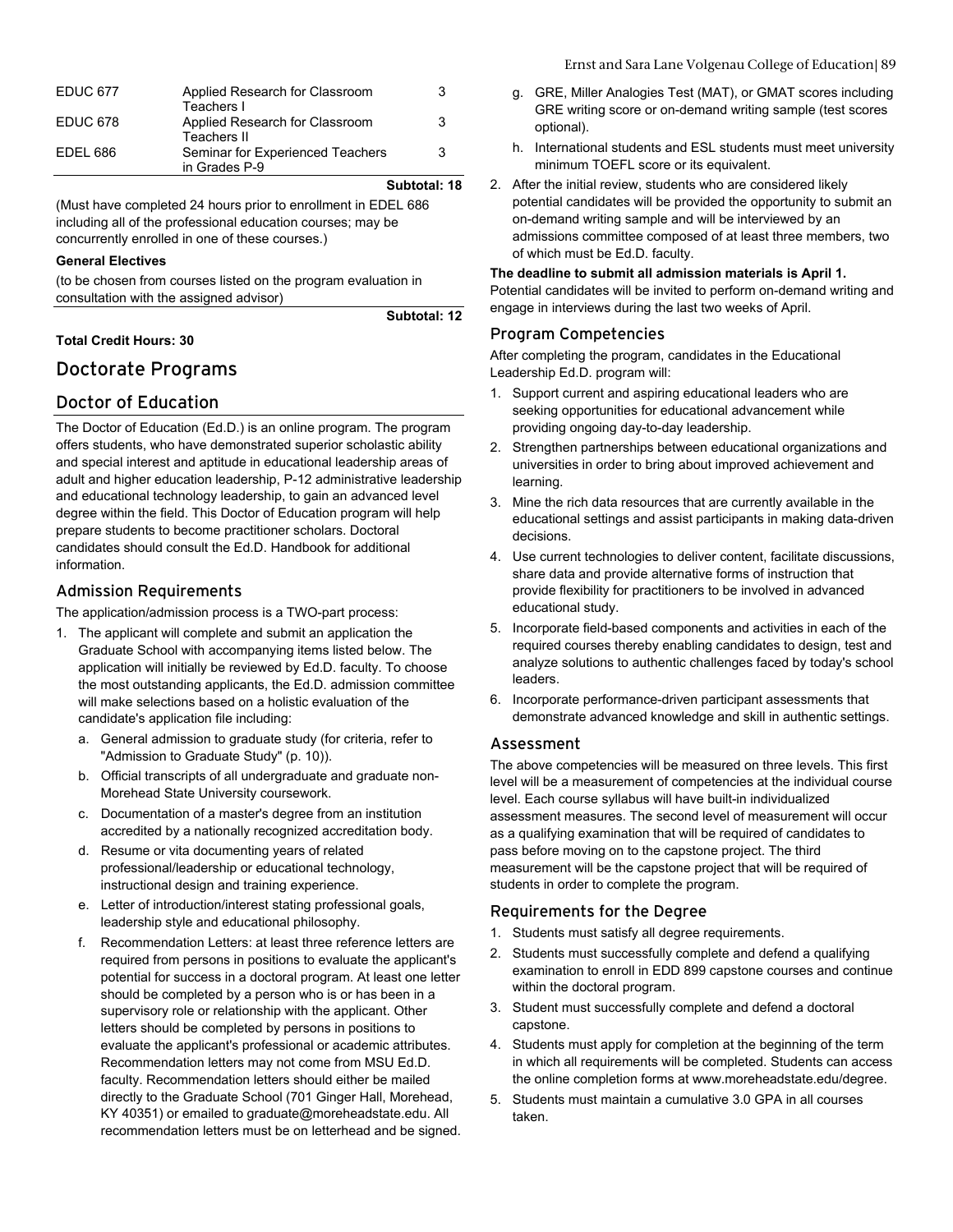- 6. Students must be unconditionally admitted. If a student is not unconditionally admitted after completing 12 graduate hours, he/she will not be permitted to register for additional credit hours.
- 7. Students must adhere to all program policies in the published program handbook.
- 8. Students are encouraged to complete the program within the cohort time limit. The maximum allowed time for completion is ten years.
- 9. No more than 18 hours of previously completed post-master's credit may be permitted to be transferred from other universities.
- 10. No more than 24 hours of previously completed post-master's work from MSU may be counted in the Ed.D. program.

# Doctor of Education – Specialization in Adult and Higher Education Leadership

#### Program Requirements

| Core            |                                                |              |
|-----------------|------------------------------------------------|--------------|
| <b>EDD 801</b>  | Principles of Leadership: Service<br>to Others | 3            |
| <b>EDD 804</b>  | Analysis and Synthesis: Problem                | 3            |
|                 |                                                |              |
| EDD 806         | Framing and Problem Solving                    | 3            |
|                 | Educational Change: Change                     |              |
|                 | Theory, Futuring and Creative                  |              |
|                 | Planning                                       |              |
| <b>EDD 808</b>  | Legal and Ethical Issues: The                  | 3            |
|                 | Exercise of Judgement in                       |              |
|                 | Education                                      |              |
| EDD 810         | Understanding and Conducting                   | 3            |
|                 | Research                                       |              |
| EDD 811         | Action Research and Grant Writing              | 3            |
|                 |                                                | Subtotal: 18 |
|                 | <b>Adult and Higher Education Leadership</b>   |              |
| <b>EDAH 671</b> | History of Adult and Higher                    | 3            |
|                 | <b>Education</b>                               |              |
| <b>EDAH 672</b> | Philosophy of Adult and Higher                 | 3            |
|                 | Education                                      |              |
| <b>EDAH 673</b> | International Adult and Higher                 | 3            |
|                 | <b>Education</b>                               |              |
| <b>EDTC 682</b> | Advanced Instructional Design                  | 3            |
|                 |                                                | Subtotal: 12 |

#### **Emphasis Area - Choose one (minimum 12 hours)**

(Graduate-level courses and approved program will be selected for emphasis areas by the candidate and doctoral committee to support candidate's professional goals and dissertation/capstone project requirements.)

Emphasis areas are meant to be flexible to accommodate professional interests and aspirations of individual students; therefore, more combinations and alterations may be possible. The above areas are envisioned by faculty. Emphasis courses may also be used by MA and Ed.S. students to fulfill areas of specialization and cognates.

#### **Emphasis 1 - Adult Education**

| Choose 12 hours from the following: |                                    |         |
|-------------------------------------|------------------------------------|---------|
| <b>EDAH 681</b>                     | <b>Global Comparative Adult</b>    | 3       |
|                                     | Education                          |         |
| EDAH 682                            | Authoritative Systems for Social   | 3       |
|                                     | Change                             |         |
| EDAH 683                            | Legal Issues in Adult Education    | 3       |
| EDAH 684                            | Adult Education Learning Practice, | 3       |
|                                     | Theory and Style                   |         |
| EDAH 676                            | Directed Study                     | $1 - 3$ |
| EDAH 678                            | Internship                         | 1-6     |
| <b>EDAH 680</b>                     | <b>Selected Topics</b>             | $1 - 3$ |
|                                     |                                    |         |

| EDAH 6XX                              | elective                                                              | 3            |
|---------------------------------------|-----------------------------------------------------------------------|--------------|
| <b>Emphasis 2 - Higher Education</b>  |                                                                       |              |
| Choose 12 hours from the following:   |                                                                       |              |
| <b>EDAH 641</b>                       | Administrative and Management                                         | 3            |
| EDAH 691                              | Issues in Higher Education<br>Global Comparative Higher               | 3            |
| <b>EDAH 692</b>                       | Education<br>Governance and Finance in Higher                         | 3            |
| EDAH 693                              | Education<br>Legal and Political Issues in<br><b>Higher Education</b> | 3            |
| EDAH 676                              | <b>Directed Study</b>                                                 | $1 - 3$      |
| EDAH 678                              | Internship                                                            | 1-6          |
| EDAH 680                              | <b>Selected Topics</b>                                                | $1 - 3$      |
| EDAH 6XX                              | elective                                                              | 3            |
| <b>Emphasis 3 - Community College</b> |                                                                       |              |
| Choose 12 hours from the following:   |                                                                       |              |
| EDAH 660                              | <b>Survey of Community College</b>                                    | 3            |
| EDAH 661                              | The Community College Student                                         | 3            |
| EDAH 662                              | Seminar in Community College                                          | 3            |
| EDAH 676                              | <b>Directed Study</b>                                                 | $1 - 3$      |
| <b>EDAH 678</b>                       | Internship                                                            | $1-6$        |
| EDAH 680                              | <b>Selected Topics</b>                                                | $1 - 3$      |
| EDAH 6XX                              | elective                                                              | 3            |
| <b>Emphasis 4 - Teaching ESL</b>      |                                                                       |              |
|                                       | (Teaching endorsement for P-12 teachers). Choose 12 hours from        |              |
| the following:                        |                                                                       |              |
| <b>EDSL 601</b>                       | Linguistics for TESOL                                                 | 3            |
| <b>EDSL 602</b>                       | <b>TESOL Theory and Practice</b>                                      | 3            |
| <b>EDSL 603</b>                       | Language and Culture                                                  | 3            |
| <b>EDSL 604</b>                       | <b>TESOL Methods and Materials</b>                                    | 3            |
| <b>Education</b>                      | Emphasis 5 - Legal and Policy Studies in Adult and Higher             |              |
| Choose 12 hours from the following:   |                                                                       |              |
| EDAH 641                              | Administrative and Management                                         | 3            |
|                                       | Issues in Higher Education                                            |              |
| EDAH 682                              | Authoritative Systems for Social<br>Change                            | 3            |
| <b>EDAH 683</b>                       | Legal Issues in Adult Education                                       | 3            |
| <b>EDAH 692</b>                       | Governance and Finance in Higher                                      | 3            |
|                                       | Education                                                             |              |
| <b>EDAH 693</b>                       | Legal and Political Issues in                                         | 3            |
|                                       | <b>Higher Education</b>                                               |              |
| EDAH 676                              | Directed Study                                                        | $1 - 3$      |
| EDAH 678                              | Internship                                                            | 1-6          |
| EDAH 680                              | <b>Selected Topics</b><br>elective                                    | $1 - 3$      |
| EDAH 6XX                              |                                                                       | 3            |
|                                       | <b>Emphasis 6 - Global Adult and Higher Education</b>                 |              |
| Choose 12 hours from the following:   |                                                                       |              |
| <b>EDAH 681</b>                       | <b>Global Comparative Adult</b>                                       | 3            |
| EDAH 691                              | Education<br>Global Comparative Higher                                | 3            |
|                                       | Education                                                             |              |
| EDAH 676                              | <b>Directed Study</b>                                                 | $1 - 3$      |
| EDAH 678                              | Internship                                                            | 1-6          |
| EDAH 680                              | <b>Selected Topics</b>                                                | $1 - 3$      |
| EDAH 6XX                              | elective                                                              | 3            |
|                                       |                                                                       | Subtotal: 12 |
| <b>Applied and Capstone Courses</b>   |                                                                       |              |
| <b>EDD 800</b>                        | Doctoral Seminar (must be taken                                       | 3            |
|                                       | three times)                                                          |              |
| EDD 876                               | <b>Directed Doctoral Study</b>                                        | 3            |
| <b>EDD 899</b>                        | Doctoral Capstone                                                     | 1-12         |
|                                       |                                                                       | Subtotal: 18 |

EDD 800: (This one-credit hour course must be taken each summer for a total of three-credit hours.)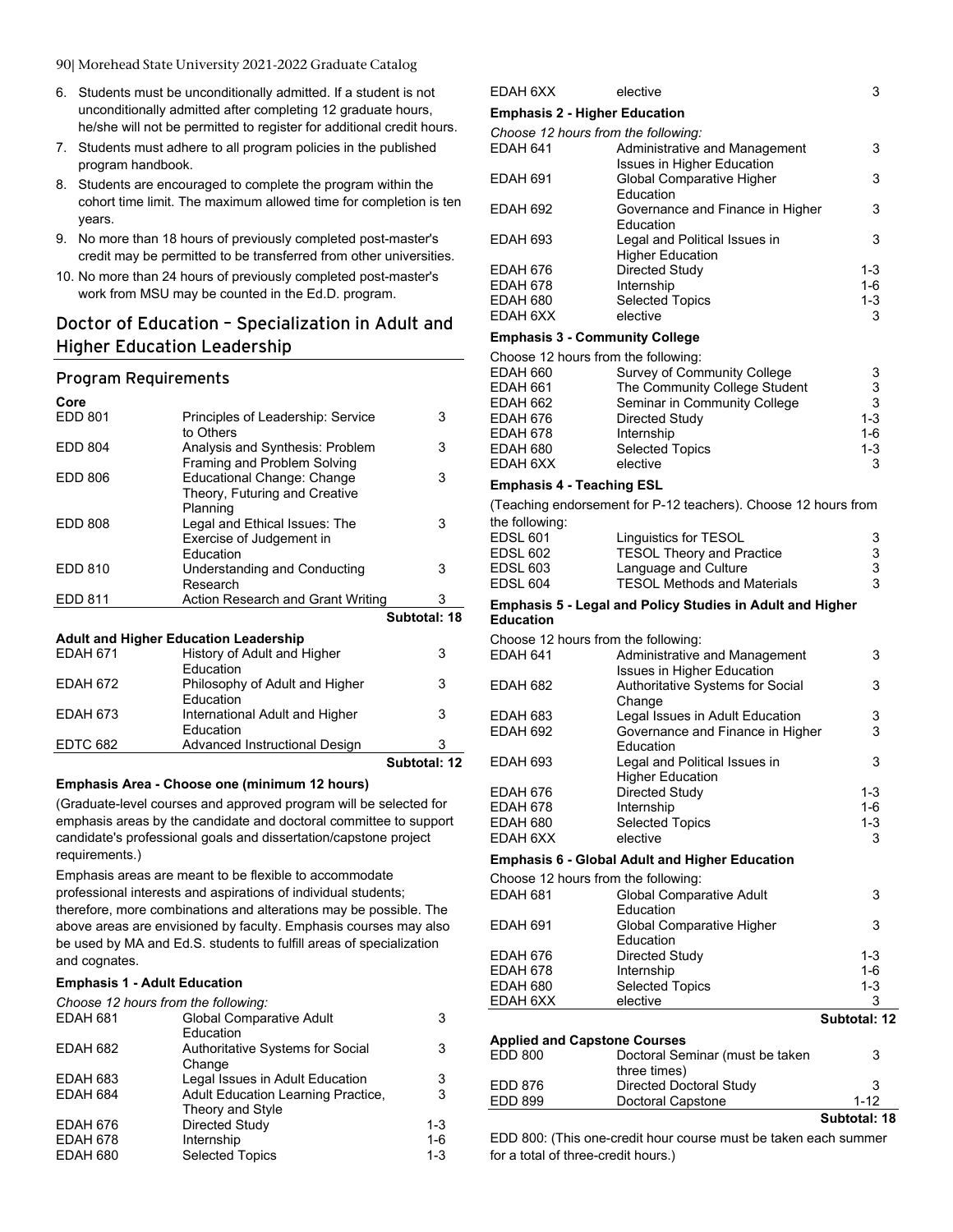# Program Competencies

Students will:

- 1. Enhance their working knowledge of the various functions of Adults and Higher Education.
- 2. Increase their ability to apply theories of Adult and Higher Education to current or future professional practice.
- 3. Demonstrate the ability to conduct empirical research and/or develop and bring to fruition original projects in the area of Adult and/or Higher Education.

#### **Total Credit Hours: 60**

# Doctor of Education – Specialization in P-12 Administrative Leadership

#### Program Requirements

| Core                           |                                   |              |
|--------------------------------|-----------------------------------|--------------|
| <b>EDD 801</b>                 | Principles of Leadership: Service | 3            |
|                                | to Others                         |              |
| <b>EDD 804</b>                 | Analysis and Synthesis: Problem   | 3            |
|                                | Framing and Problem Solving       |              |
| EDD 806                        | Educational Change: Change        | 3            |
|                                | Theory, Futuring and Creative     |              |
|                                | Planning                          |              |
| <b>EDD 808</b>                 | Legal and Ethical Issues: The     | 3            |
|                                | Exercise of Judgement in          |              |
|                                | <b>Education</b>                  |              |
| <b>EDD 810</b>                 | Understanding and Conducting      | 3            |
|                                | Research                          |              |
| EDD 811                        | Action Research and Grant Writing | 3            |
|                                |                                   | Subtotal: 18 |
| P-12 Administrative Leadership |                                   |              |
| <b>EDIL 639</b>                | Intentional Planning for Student  | 3            |
|                                | Learning                          |              |
| <b>EDIL 641</b>                | School Superintendent             | 3            |
| <b>EDIL 649</b>                | School District Management        | 3            |
| <b>EDIL 659</b>                | Systems for Change                | 3            |
|                                |                                   | Subtotal: 12 |

#### **Emphasis Areas (12 hours minimum)**

(Graduate-level courses and approved program will be selected for emphasis areas by the candidate and doctoral committee to support candidate's professional goals and dissertation/capstone project requirements.)

Emphasis areas are meant to be flexible to accommodate professional interests and aspirations of individual students; therefore, more combinations and alterations may be possible. The above areas are envisioned by faculty. Emphasis courses may also be used by MA and Ed.S. students to fulfill areas of specialization and cognates.

|                |                                     | Suptotal: 12 |
|----------------|-------------------------------------|--------------|
|                | <b>Applied and Capstone Courses</b> |              |
| <b>EDD 800</b> | Doctoral Seminar (must be taken     | 3            |
|                | three times)                        |              |
| EDD 876        | <b>Directed Doctoral Study</b>      | 3            |
| <b>EDD 899</b> | Doctoral Capstone                   | $1 - 12$     |
|                |                                     | Subtotal: 18 |

EDD 800: (This one-credit hour course must be taken each summer for a total of three-credit hours.)

#### **Total Credit Hours: 60**

# Doctor of Education – Specialization in Educational Technology Leadership

# Program Requirements

| Core                                     |                                                                       |              |  |
|------------------------------------------|-----------------------------------------------------------------------|--------------|--|
| <b>EDD 801</b>                           | Principles of Leadership: Service<br>to Others                        | 3            |  |
| EDD 804                                  | Analysis and Synthesis: Problem<br>Framing and Problem Solving        | 3            |  |
| EDD 806                                  | Educational Change: Change<br>Theory, Futuring and Creative           | 3            |  |
| <b>EDD 808</b>                           | Planning<br>Legal and Ethical Issues: The<br>Exercise of Judgement in | 3            |  |
| EDD 810                                  | Education<br>Understanding and Conducting<br>Research                 | 3            |  |
| EDD 811                                  | Action Research and Grant Writing                                     | 3            |  |
|                                          |                                                                       | Subtotal: 18 |  |
| <b>Educational Technology Leadership</b> |                                                                       |              |  |
| <b>EDTC 645</b>                          | Advanced Multimedia Design                                            | 3            |  |
| <b>EDTC 653</b>                          | Needs Analysis and Program                                            | 3            |  |
|                                          | Evaluation                                                            |              |  |
| <b>EDTC 681</b>                          | Individualized Learning Systems                                       | 3            |  |
| <b>EDTC 682</b>                          | Advanced Instructional Design                                         | 3            |  |
|                                          |                                                                       | Subtotal: 12 |  |

#### **Emphasis Areas (12 hours minimum)**

(Graduate-level courses and approved program will be selected for emphasis areas by the candidate and doctoral committee to support candidate's professional goals and dissertation/capstone project requirements.)

Emphasis areas are meant to be flexible to accommodate professional interests and aspirations of individual students; therefore, more combinations and alterations may be possible. The above areas are envisioned by faculty. Emphasis courses may also be used by MA and Ed.S. students to fulfill areas of specialization and cognates.

| <b>Applied and Capstone Courses</b> |                                 |              |  |
|-------------------------------------|---------------------------------|--------------|--|
| <b>EDD 800</b>                      | Doctoral Seminar (must be taken | 3            |  |
|                                     | three times)                    |              |  |
| EDD 876                             | Directed Doctoral Study         | 3            |  |
| <b>EDD 899</b>                      | Doctoral Capstone               | $1 - 12$     |  |
|                                     |                                 | Subtotal: 18 |  |

**Subtotal: 12** 

EDD 800: (This one-credit hour course must be taken each summer for a total of three-credit hours.)

#### **Total Credit Hours: 60**

**Subtotal: 12**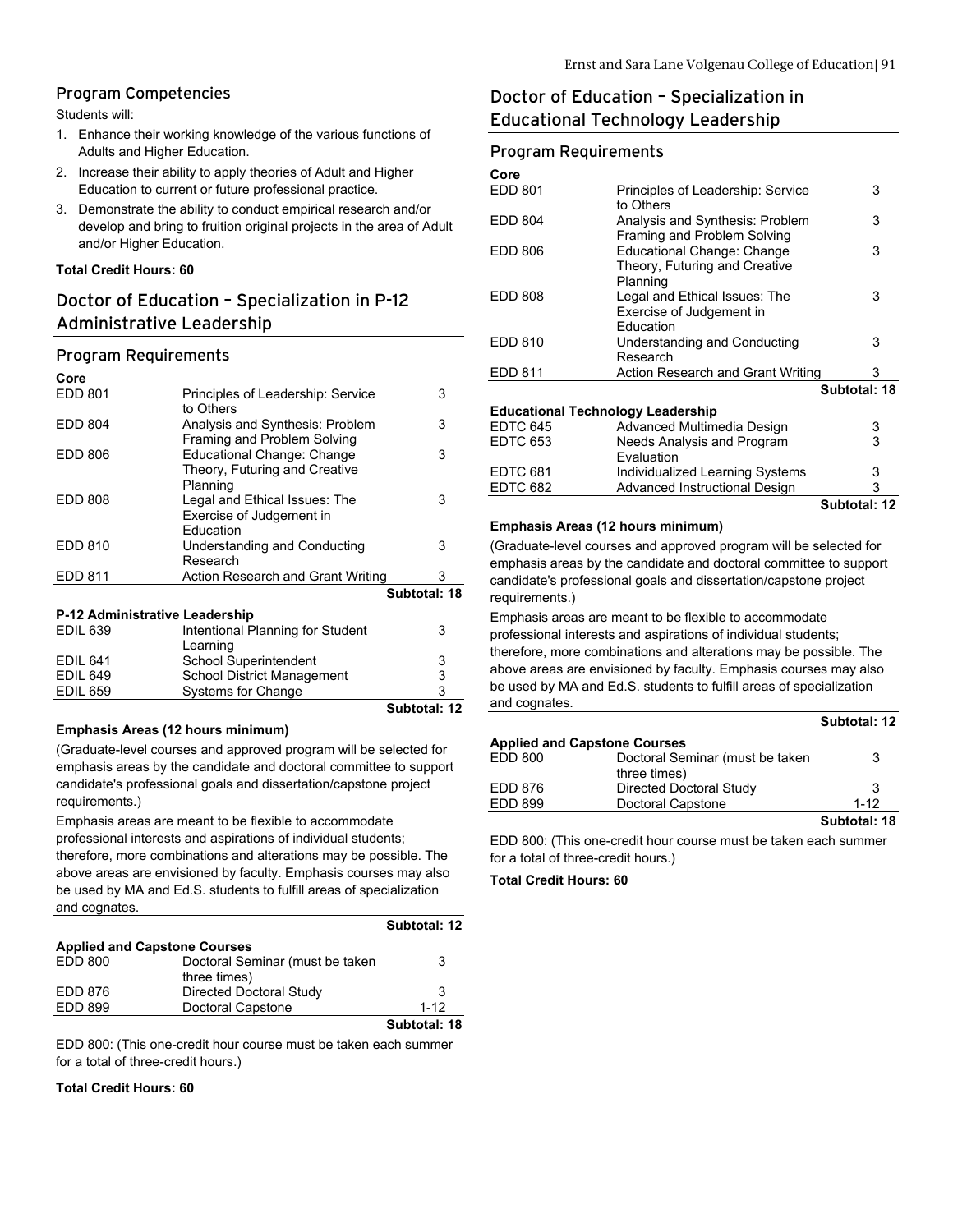# **Courses**

*Note: (3-0-3) following a course title means three hours class, no laboratory, three hours credit.* 

# ACCT - Accounting

# **ACCT 600 - Survey of Accounting**

**(3-0-3)** Preparation of financial reports for internal and external users; the analysis and interpretation of accounting data and its use in management planning and control. This course does not satisfy the requirements of the 30 hour MBA program.

# **ACCT 611 - Accounting Analysis for Decision Making**

**(3-0-3)** Development of accounting information for use in the processes of managerial decision-making. Topics include: costvolume-profit analysis; alternative choice analysis; EOQ analysis: linear investment evaluation.

# **ACCT 650 - Financial Accounting**

**(3-0-3)** An advanced financial accounting course covering topics relevant to financial accounting practitioners. The course specifically examines the financial accounting standard setting process, the location and form of authoritative support concerning generally accepted accounting principles (GAAP), and the research techniques used by accounting professionals to comply with GAAP.

# **ACCT 670 - Directed Research**

**(1 to 3 hrs.)** Provides an opportunity and challenge for directed study of accounting problems. Student must present a written statement prior to registration of an approved research problem.

# **ACCT 683 - Auditing Applications**

**(3-0-3)** Auditing in a computer environment; audit sampling for tests of control and substantive testing; detail audit cycles; specialized reporting; compliance auditing; operational auditing.

#### **ACCT 687 - Tax Accounting Research and Planning**

**(3-0-3)** This course will examine tax case problems and utilize a solutions approach by referencing the Internal Revenue Code and case law. Additionally, this course will explore how the code and case law establish policy and provides a foundation for tax planning.

# **ACCT 690 - Emerging Issues in Management Accounting**

**(3-0-3)** This course examines the accounting information needs of management in support of emerging management strategies. The primary focus is on identification of accounting information needs to support management decisions in companies pursuing emerging strategies such as, but not limited to, e-commerce and the advanced management practices of Just-In-Time, Theory of Constraints, and Total Quality Management. This is a directed research format that stresses both the practical and academic view to meet the needs of business students.

#### **ACCT 698 - Selected Workshop Topics**

**(1 to 4 hrs.)** Workshop on various accounting subjects will be presented periodically to supplement the basic course offerings in accounting. Credit toward degree programs must be approved by the student's advisor and the department chair.

# AGR - Agriculture

# **AGR 600 - Emerging Technologies and Impact**

**(3-0-3)** A study of the impact of technology on individuals, society, and the environment. The topics will include trends and development of technology, technology systems, risk assessment, technological assessment and innovation, and managing future technologies. Equates with ETM 600.

#### **AGR 603 - Quality Assurance**

**(3-0-3)** A study of the application of descriptive measures, product sampling, organization of data, control charts, technical problem solving, quality and reliability testing, and quality control within technical and industrial applications. Equates with ETM 603.

#### **AGR 605 - Farm Business Analysis**

**(2-2-3)** A basic course in the applicability of farm records to the efficiency analysis of whole farms and of specific enterprises. Actual University farm enterprises will be used to provide the data source for laboratory work.

Corequisite: AGR 605L

# **AGR 610 - Meat Science**

**(3-0-3)** A historical and up-to-date study of the meat industry and the meat products derived from livestock and seafood. An in-depth discussion of harvest and fabrication, grading, and marketing of meat products, along with physical and chemical changes of muscle to meat.

# **AGR 612 - Conservation Workshop**

**(2-2-3)** Development of the conservation movement with broad treatment of the basic natural resources, including land, water, air, minerals, forests and wildlife. May be repeated, but not to exceed a total of six hours.

Corequisite: AGR 612L

#### **AGR 615 - Animal Nutrition**

**(3-0-3)** Chemistry, metabolism, and physiological functions of nutrients, digestibility, nutritional balances and measures of food energy.

#### **AGR 620 - Farm Animal Reproduction**

**(3-0-3)** An examination of female and male anatomy and physiology of farm animals as it relates to reproduction. Management and environmental impacts on reproduction will be analyzed.

#### **AGR 670 - Directed Research**

**(1 to 6 hrs.)** The student must submit a proposal or plan describing the nature of the undertaking for approval in advance of starting the work and submit a final report. A copy of the final work will be kept on file in the department. A self-directed independent study on a special problem.

**AGR 671 - Seminar (1-0-1)**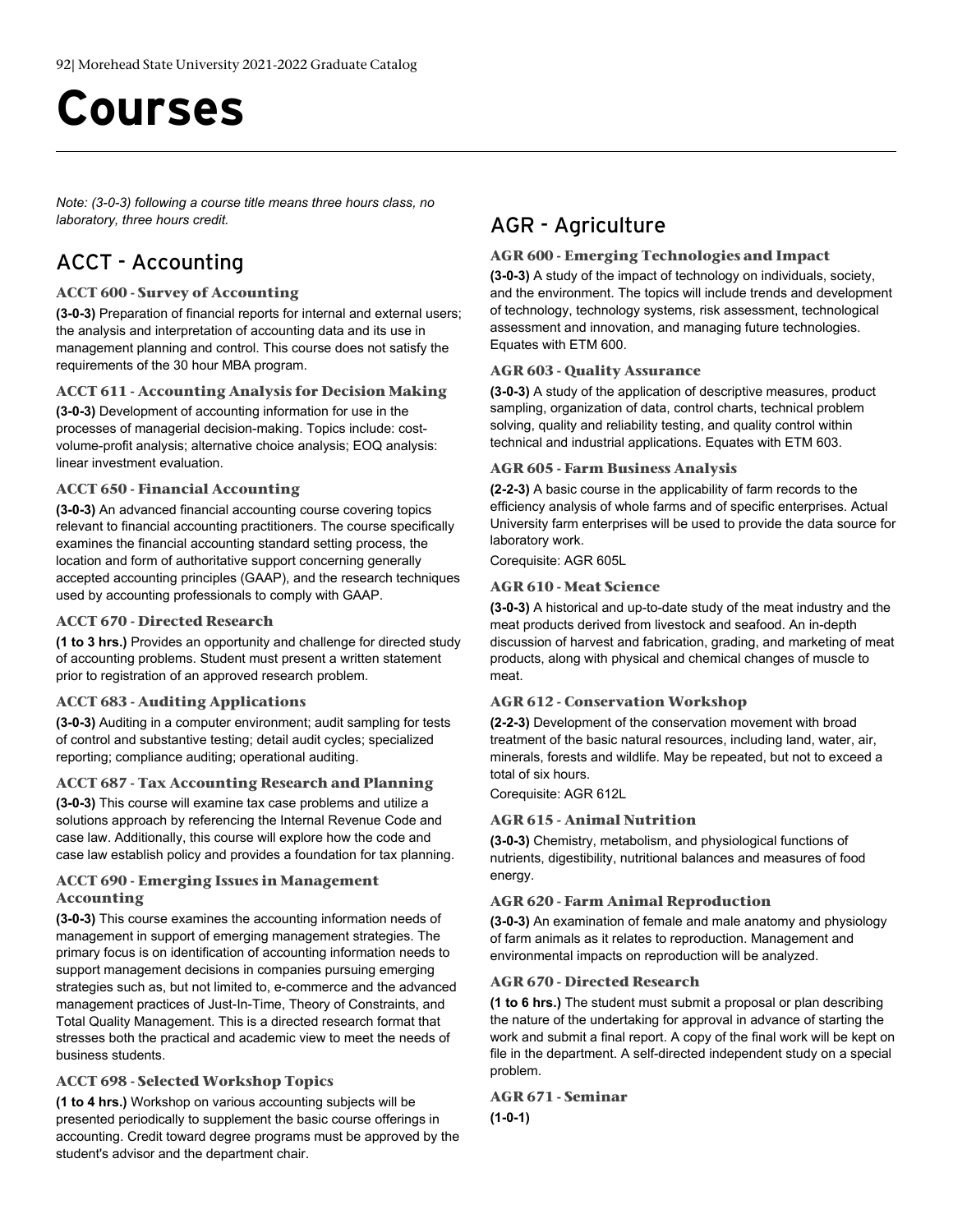# **AGR 672 - Methods in Teaching Vocational Agriculture**

**(4-0-4)** The principles of methods applied to teaching vocational agriculture to high school students. Course organization, farming programs, and Future Farmers of America activities.

# **AGR 674 - Adult and Young Farmer Education**

**(3-0-3)** The principles and techniques needed in organizing and program planning in post high school vocational agricultural education and conducting young farmer and adult farmer classes.

# **AGR 675 - Analysis of Research (2-0-2)**

# **AGR 676 - Directed Study**

**(1 to 6 hrs.)** The student must submit a proposal or plan describing the nature of the undertaking for approval in advance of starting the work and submit a final report. A copy of the final work will be kept on file in the department.

# **AGR 684 - Teaching Vocational Agriculture (8)**

**(8-0-8)** Supervised teaching in centers selected by the state agriculture education staff and members of the teaching staff. Teacher experiences with in-school and out-of-school groups.

# **AGR 685 - Teaching Agricultural Mechanics**

**(3-0-3)** Objectives and methods, equipment and management of the shop; organization of facilities for high school and vocational technical programs.

# **AGR 686 - Planning Programs in Vocational Agriculture**

**(3-0-3)** Organization and analysis of the program of vocational agriculture. Departmental program of activities, summer programs, advisory committees and Future Farmers of America activities.

#### **AGR 688 - Curriculum Development and Content Selections**

**(3-0-3)** Each student prepares the content for a four-year program in vocational agricultural education.

#### **AGR 689 - Special Class**

**(1 to 3 hrs.)**

# **AGR 692 - Supervision in Agriculture**

**(3-0-3)** The principles and techniques needed in individual group supervision of vocational agricultural programs.

**AGR 699 - Thesis** 

**(6 hrs.)** Independent research and thesis writing.

# ART - Art

# **ART 604 - Drawing**

**(2-2-3)** Advanced studio in figure drawing. Further exploration of figure drawing concepts and media with emphasis on creative interpretation and expression.

#### **ART 604A - Drawing**

**(2-2-3)** A course designed to acquaint the student with advanced problems in figure drawing and anatomy.

# **ART 604B - Drawing**

**(2-2-3)** A course designed to acquaint the student with advanced problems in figure drawing and anatomy.

### **ART 605 - Figure Painting**

**(2-2-3)** Use of oil paint on large canvases. Both male and female models used.

# **ART 606 - Portrait Painting**

**(2-2-3)** A study of the techniques involved in painting the portrait. Emphasis is given to anatomy, color and techniques of developing a proficiency in rendering the human figure.

# **ART 607 - Commercial Illustration**

**(2-2-3)** Advanced problems in commercial illustration involving research and a variety of projects using various techniques and media.

# **ART 608A - Advanced Graphic Design**

**(2-2-3)** Advanced problems in graphic design involving research and a variety of projects using computers, various techniques and media.

# **ART 608B - Advanced Graphic Design**

**(2-2-3)** Advanced problems in graphic design involving research and a variety of projects using computers, various techniques and media.

#### **ART 609 - Airbrush**

**(2-2-3)** For art majors and area students who wish to do graduate work in airbrush techniques.

# **ART 610 - Computer Art Problems**

**(2-2-3)** This course will give graduate students a thorough introduction to the basic workings of the Macintosh computer as well as its application in the visual art on the graduate level.

# **ART 611A - Advanced Computer Art**

**(2-2-3)** This course will give graduate students a more advanced opportunity to work with and develop ideas through the use of more complicated image and image manipulation software.

# **ART 611B - Advanced Computer Art**

**(2-2-3)** This course will give graduate students a more advanced opportunity to work with and develop the ideas through the use of more complicated image and image manipulation software.

# **ART 613A - Painting**

**(2-2-3)** For art majors and area students who wish to do graduate work on techniques in art.

# **ART 613B - Painting**

**(2-2-3)** For art majors and area students who wish to do graduate work on techniques in art.

# **ART 614 - Painting Techniques V**

**(2-2-3)** The course is designed to provide the advanced graduate student with freedom of expression and the opportunity to develop an individual style in painting.

#### **ART 616 - Watercolor**

**(2-2-3)** For art majors and area students who wish to do graduate work on watercolor techniques.

#### **ART 627 - Reading in Art Education**

**(3-0-3)** Subjects related to current research in art education will be given primary consideration. Other related educational research will be given secondary consideration.

#### **ART 630 - Individual Art Ed Studies**

**(1 to 6 hrs.)** The research-based independent study will include analysis of art education professional literature; discussion of art education philosophies, theories, current practices and research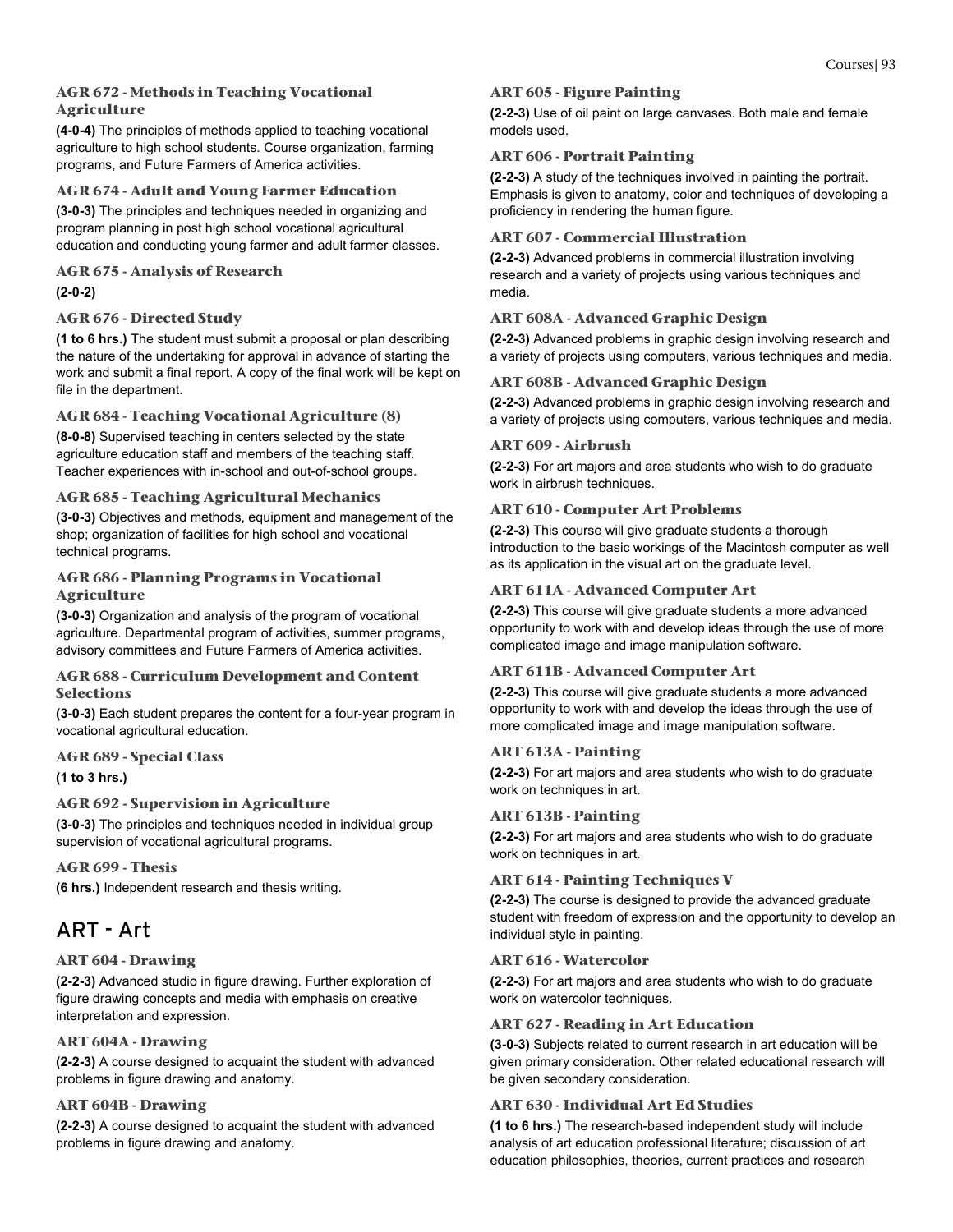#### 94| Morehead State University 2021-2022 Graduate Catalog

findings as they apply to curriculum and instruction. The studentdriven research will include a review of literature in the designated research area, academic writing reflecting an in-depth analysis of the student selected topic and may include research methodologies such as action research, studio base inquiry, or other data-driven research basis, which are not included as a regular part of the curriculum. Special emphasis on analytical and applied thinking.

# **ART 631 - Individual Art History Studies**

**(1 to 6 hrs.)** An investigation of theoretical, conceptual, formal, sociopolitical and/or economic concerns related to the making of art within cultural and historical context. This study will result in a comprehensive body of work (minimally a research paper that meets standards for graduate level papers, but optionally also artwork and/or a service learning project).

#### **ART 632 - Individual 2-D Studies**

**(1 to 6 hrs.)** A thorough investigation of the techniques, materials, formal and conceptual concerns involved in creating two-dimensional artwork, which are not included as a regular part of the curriculum. Special emphasis on experimentation.

#### **ART 633 - Individual 3-D Studies**

**(1 to 6 hrs.)** A thorough investigation of the techniques, tools, formal and conceptual concerns involved in creating three-dimensional artwork, which are not included as a regular part of the curriculum. Special emphasis on form and surface experimentation.

#### **ART 634 - Individual Digital Studies**

**(1 to 6 hrs.)** A thorough investigation of the techniques, software, formal and conceptual concerns involved in creating design and art with digital media, which are not included as a regular part of the curriculum. Special emphasis on experimentation.

#### **ART 646 - Ceramics**

**(2-2-3)** Advanced study of contemporary ceramic form and surface resolution. Continued practical experience with kiln operation and glaze calculation.

#### **ART 651A - Graduate Printmaking Studio**

**(2-2-3)** Special problems in various printmaking techniques with individual problems designed to meet the specific needs of each graduate printmaking student.

#### **ART 651B - Graduate Printmaking Studio**

**(2-2-3)** Special problems in various printmaking techniques with individual problems designed to meet the specific needs of each graduate printmaking student.

#### **ART 653 - Advanced Art Problems**

**(1 to 6 hrs.)** A studio course involving research in an art area of the student's choice.

#### **ART 655A - Advanced Ceramics**

**(2-2-3)** Advanced study of ceramic glazes, kiln firing procedures, kiln construction and experimental treatment of clay bodies.

#### **ART 655B - Advanced Ceramics**

**(2-2-3)** Advanced study of ceramic glazes, kiln firing procedures, kiln construction and experimental treatment of clay bodies.

#### **ART 656 - Ceramic Sculpture**

**(2-2-3)** A contemporary sculptural approach to forming, firing and glazing clay.

### **ART 657 - Alternative Glazing Techniques**

**(2-2-3)** Investigation of alternative firing and glazing techniques used to produce ceramic pieces such as salt glazing, low fire glazing, raku glazing and firing.

# **ART 661 - 18th and 19th Century European and U.S. Art**

**(3-0-3)** The history of European and American art, painting, sculpture and architecture from c. 1750 until c. 1900.

#### **ART 662 - 20th Century Art**

**(3-0-3)** The painting, sculpture and architecture of the 20th century.

#### **ART 663 - Arts of the United States**

**(3-0-3)** An in-depth study of the social, political and cultural movements which affected the course of American artistic development.

#### **ART 664 - Spanish, Portuguese and Latin American Art**

**(3-0-3)** A survey of painting, sculpture and architecture of Spain, Portugal and Latin America.

#### **ART 667 - Native American Art**

**(3-0-3)** This course will provide a survey of the visual arts of the indigenous tribes of North America from the beginning of their recorded history through the present.

#### **ART 668 - Appalachian Arts**

**(3-0-3)** This course will provide a survey of the arts of Appalachia from pre-Colonial times to the present.

#### **ART 672 - Ancient Art**

**(3-0-3)** The history of Western painting, sculpture and architecture from prehistoric times until the beginning of the Christian era.

#### **ART 673 - Medieval Art**

**(3-0-3)** The history of European painting, sculpture and architecture from the beginning of the Christian era until c. 1300.

#### **ART 674 - Renaissance Art**

**(3-0-3)** The history of European painting, sculpture and architecture from c. 1300 until c. 1525.

#### **ART 675 - Mannerist and Baroque Art**

**(3-0-3)** The history of European painting, sculpture and architecture from c. 1525 until c. 1750.

#### **ART 676 - Directed Graduate Study**

**(1 to 6 hrs.)** Investigation of special problems which are not included as a regular part of the curriculum. No more than six hours may be taken.

#### **ART 677 - Graduate Seminar**

**(1-0-1)** This course provides a forum for exploring the diverse practices of art and design through research and discussions on current developments, critical issues, historical precedents, connections to other fields and a broad-range of issues. Graduate cohort group field trips, activities and critiques are required. Must be repeated for a total of at least three hours of credit.

#### **ART 680 - History and Philosophy of Art Education in the United States**

**(3-0-3)** A survey of the major philosophical movements and how they relate to the changing emphasis given to art education in America.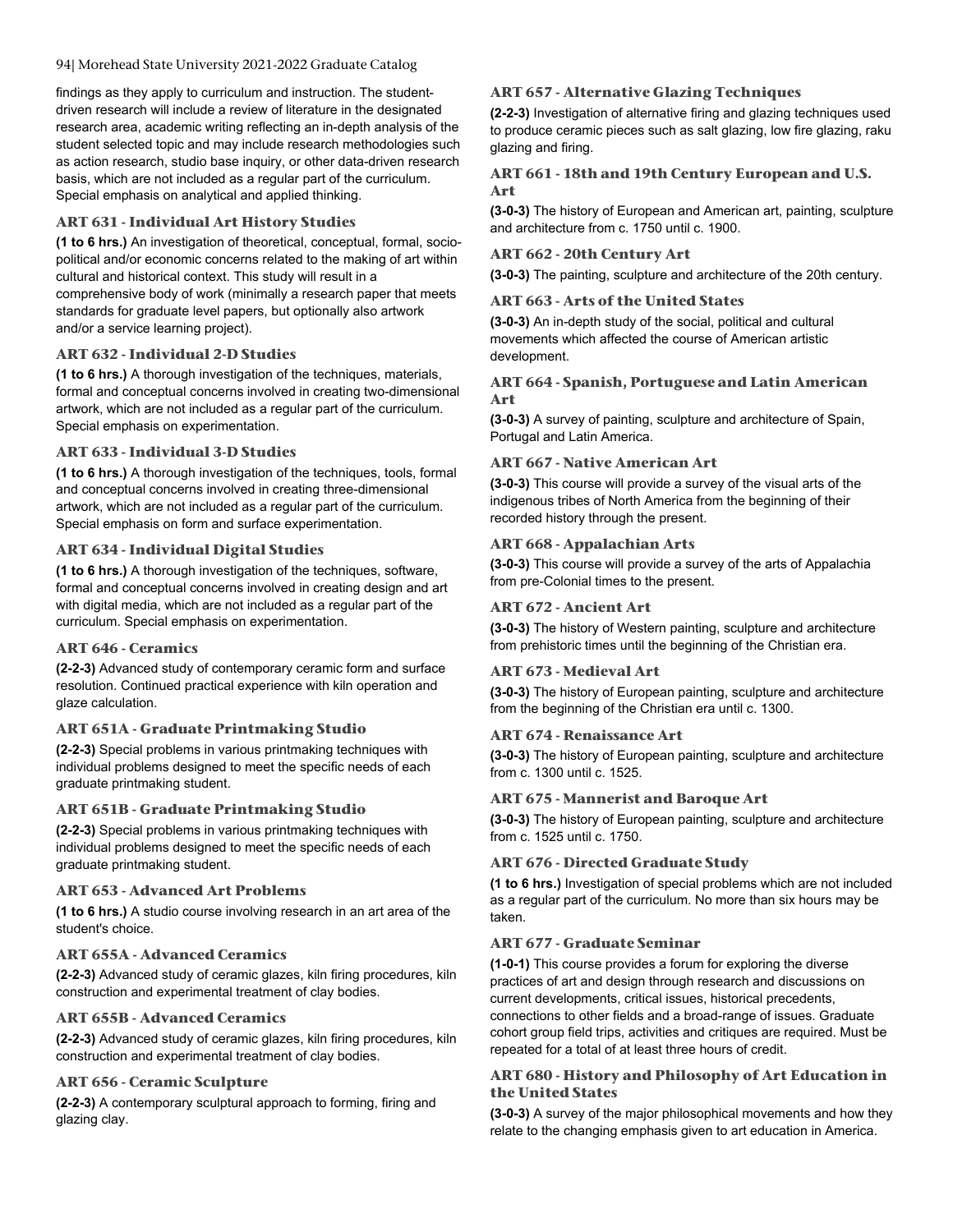### **ART 681 - German Art of the 20th Century**

**(3-0-3)** This course will examine the visual expression of German, Austrian and Swiss artists of the 20th century, including Die Brucke, Der Blaue Reiter, Dada, Neue Sachlichkeit, Surrealism, Bauhaus, "Nazi" Art and Post-War developments in the art of both West and East Germany. Particular emphasis will be placed on art and artists in relationship to political and social events of the time, especially the two World Wars, the rise of National Socialism, and the Cold War.

#### **ART 682 - Contemporary World Art**

**(3-0-3)** This course will provide a worldwide survey of contemporary visual arts in historical context and will explore current issues in contemporary art.

### **ART 687 - 35MM Photography**

**(2-2-3)** Advanced small format shooting and darkroom techniques exploring various subjects and styles.

#### **ART 688A - Photo Studio**

**(2-2-3)** Small or large format individual projects requiring in-depth treatment of a particular subject, concept or style.

#### **ART 688B - Photo Studio**

**(2-2-3)** Small or large format individual projects requiring in-depth treatment of a particular subject, concept or style.

### **ART 689 - Large Format Photography**

**(2-2-3)** Large format camera operation with various subjects and styles and printing of large format negatives.

#### **ART 692 - Sculpture: Metal Casting**

**(2-2-3)** Exploration of techniques in metal casting. A study of foundry construction, operation and maintenance.

#### **ART 694A - Sculpture**

**(2-2-3)** An advanced approach to sculpture with extensive use of various materials and techniques.

#### **ART 694B - Sculpture**

**(2-2-3)** An advanced approach to sculpture with extensive use of various materials and techniques.

#### **ART 695 - Sculpture Studio**

**(2-2-3)** Advanced study of contemporary sculptural form and surface resolution. Continued practical experience with material fabrication techniques.

#### **ART 698 - Selected Topics**

**(1 to 3 hrs.)** Specialized offerings in art for graduate students. The purpose of these special courses is to supplement regular course offerings in art.

**ART 699 - Thesis (6 hrs.)**

# ASTR - Astronomy

#### **ASTR 620 - Astrophysics Payloads and Methods**

**(3-0-3)** A study of the detectors and instrumentation in payloads of orbiting satellites devoted to conducting observations in astrophysics as well as techniques of accompanying data analysis.

Prerequisite: Take the following: 1. PHYS 232, PHYS 270, and MATH 276 or equivalent. 2. PHYS 332 or PHYS 353 or equivalent

# AVH - Advanced Health

#### **AVH 600 - Managing the Patient with Opioid Use Disorder**

**(3-0-3)** This course is designed for the multidisciplinary health care practitioner to deliver high quality, evidence-based treatment for patients with opioid addiction. This course is designed for both students and licensed advanced practice nurses, physician assistants, and physicians. Admission to the course requires departmental approval.

# BIOL - Biology

### **BIOL 601 - Biological Concepts**

**(3-0-3)** Selected concepts from various biological sciences; the impact of recent experimentation and discovery on basic biological principles.

#### **BIOL 603 - History and Philosophy of Biology**

**(3-0-3)** History and development of biological philosophy and knowledge from early civilization to the mid-20th century. History of anatomy, physiology, medicine, embryology, zoology, botany, microbiology, genetics and evolution will be covered, as well as the role of technology, museums, biological literature and early world exploration on the field of biological sciences. Emphasis will be on the development of biological paradigms. Student discussion and presentations required.

#### **BIOL 606 - Biology of the Vertebrates**

**(3-0-3)** Vertebrate classes; emphasis on their evolution, phylogeny, nomenclature, morphology, physiology, behavior and ecology. Field trips required.

### **BIOL 607 - Invertebrate Zoology**

**(1-4-3)** Major invertebrate phyla; emphasis on their evolution, taxonomy, morphology, physiology and ecology; local representatives. Field trips required. Corequisite: BIOL 607L

#### **BIOL 608 - Taxonomy of Vascular Plants**

**(2-2-3)** Collection, preservation and classification of vascular plants; emphasis on ecological adaptations and evolutionary trends. Corequisite: BIOL 608L

#### **BIOL 609 - Limnology**

**(2-2-3)** Ecology and biota of inland waters. Some all-day field trips required.

Corequisite: BIOL 609L

### **BIOL 610 - Advanced Evolution**

**(3-0-3)** Major principles of evolutionary theory (natural selection, sexual selection, molecular evolution, biogeography, phylogenetics, speciation, coevolution, evolutionary developmental biology, etc.) are covered through extensive use and discussion of journal articles. Student participation in discussions and formal presentations are required.

#### **BIOL 615 - Systematic Entomology**

**(3-0-3)** Insect orders with emphasis on the classification of insects to family and beyond; taxonomic keys.

Corequisite: BIOL 615L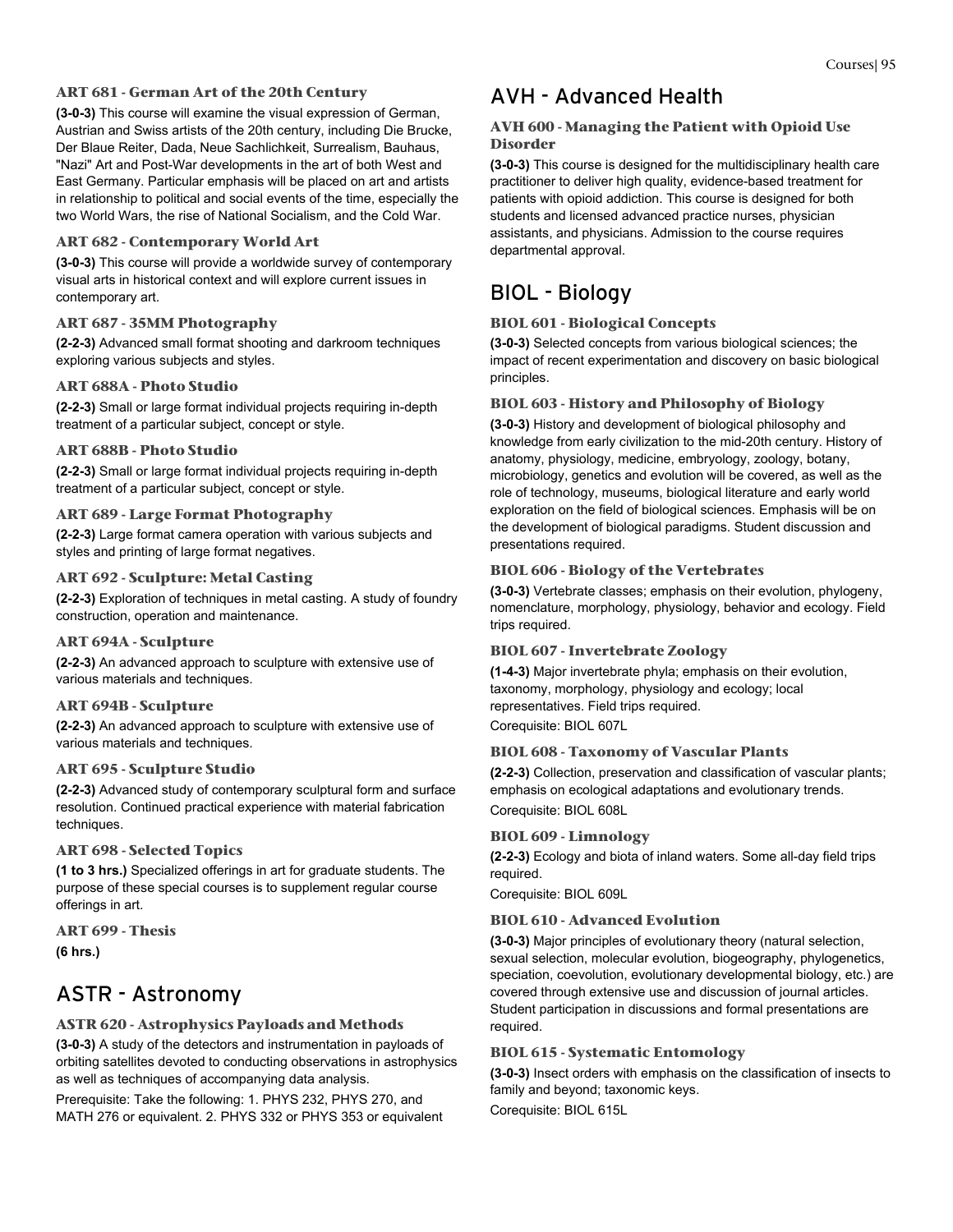### **BIOL 617 - Mycology**

**(2-4-4)** Morphology, taxonomy and reproductive physiology of the fungi. Isolation and identification of medically important fungi will be emphasized.

Corequisite: BIOL 617L

# **BIOL 618 - Microbial Physiology**

**(2-4-4)** Advanced concepts in the physiology and cytology of microorganisms.

Corequisite: BIOL 618L

# **BIOL 620 - Advanced Plant Physiology**

**(2-2-3)** Physiology and biochemistry of green plants; respiratory metabolism, photosynthesis, nitrogen metabolism, terminal oxidation, and energy relationships of the cell.

Corequisite: BIOL 620L

# **BIOL 621 - Biology of Ferns**

**(1-4-3)** Structure, reproductive biology, systematics, genetics, ecology, evolution, and natural history of ferns and fern-like plants. Field trips required.

# **BIOL 622 - Forests and Tree Ring Science**

**(1-4-3)** Emphasis on tree ring science, forest biology, woody plant identification, and field methods in forest ecology; the course will emphasize principles of study design, data analysis, quality control, data standardization, statistical analysis, and familiarity with a wide variety of dendrochronological software. Field trips required.

Corequisite: BIOL 622L

# **BIOL 624 - Immunology**

**(2-2-3)** Basic cellular and molecular mechanisms of the immune response and its regulation, including response manifestations. Modern laboratory techniques stressed, including monoclonal antibody production.

Corequisite: BIOL 624L

#### **BIOL 625 - Advanced Genetics**

**(3-0-3)** Discussion and research projects to meet the desires and needs of advanced students.

# **BIOL 627 - Pathogenic Microbiology**

**(2-2-3)** Medically important microorganisms; bacteria and fungi emphasized. The isolation, cultivation and identification of pathogenic microorganisms from clinical specimens are stressed. Antimicrobial susceptibility tests, serological methods and quality control introduced.

Corequisite: BIOL 627L

#### **BIOL 628 - Virology**

**(3-0-3)** Morphology and chemistry of the virus particle; symptoms; identification and control of more common virus diseases of plants and animals; host-virus relationships; and research methods concerned with viruses.

# **BIOL 629 - Histology**

**(2-2-3)** The study of human tissues with emphasis on anatomical, physiological and biochemical properties/relations.

Corequisite: BIOL 629L

### **BIOL 630 - Endocrinology**

**(2-2-3)** Functions of endocrine glands; development, histological characteristics, and biochemical organization of endocrine cells. Emphasis on molecular regulation of synthesis, secretion and stimulation of hormones.

Corequisite: BIOL 630L

# **BIOL 631 - Herpetology**

**(1-4-3)** The anatomy, physiology, taxonomy, ecology, distribution, natural history and evolution of amphibians and reptiles. Emphasis on collection, identification and classification of those reptiles found in eastern North America.

Corequisite: BIOL 631L

# **BIOL 632 - Reproductive Physiology**

**(2-2-3)** Physiological processes of reproduction in animals with emphasis on man; gonadal functions, endocrine relationships, sexual differentiation, and fertility.

Corequisite: BIOL 632L

# **BIOL 633 - Ichthyology**

**(2-4-4)** The anatomy, physiology, systematics, ecology, zoogeography, natural history, evolution, and conservation of fishes. Emphasis on collection, identification, and classification of freshwater fishes native to eastern North America and marine fishes of the Atlantic and Gulf coasts.

Corequisite: BIOL 633L

# **BIOL 635 - Advanced Ecology**

**(3-0-3)** Ecological and physiological bases for adaptation, niche structure, and community organization; physiological ecology; population ecology; competition; predation; niche theory; communities; and biogeography.

# **BIOL 636 - Wetland Ecology and Management**

**(3-0-3)** Structure and functioning of shallow water bodies; biological, physical, chemical and ecological aspects of the major wetland ecosystems in the United States; valuation and management of biotic and abiotic wetland resources.

### **BIOL 637 - Ornithology**

**(1-4-3)** Study of anatomy, physiology, classification and identification of birds, including examinations of bird behavior, life histories, ecology and evolution. Field trips required.

# **BIOL 638 - Mammalogy**

**(2-2-3)** The taxonomy, distribution, behavior, ecology, evolution, and natural history of mammals, with emphasis on those inhabiting eastern North America. Field trips required.

Prerequisite: BIOL 210 Corequisite: BIOL 638L

# **BIOL 640 - Advanced Parasitology**

**(3-0-3)** Molecular and immunological aspects of parasitism will be covered; with emphasis on the current literature. Corequisite: BIOL 640L

#### **BIOL 643 - General Parasitology**

**(2-2-3)** Protozoan, helminth and arthropod parasites of man and domestic animals; emphasis on etiology, epidemiology, diagnosis, control and general life histories of parasites.

Corequisite: BIOL 643L

#### **BIOL 644 - Graduate Clinical Lab Procedures**

**(2-3-3)** The clinical laboratory plays a significant role in the ever changing arena of modern medicine. It is the purpose of this course to provide current technical and clinical information about laboratory procedures to permit the student to adequately understand, select and interpret each specific procedure.

Corequisite: BIOL 644L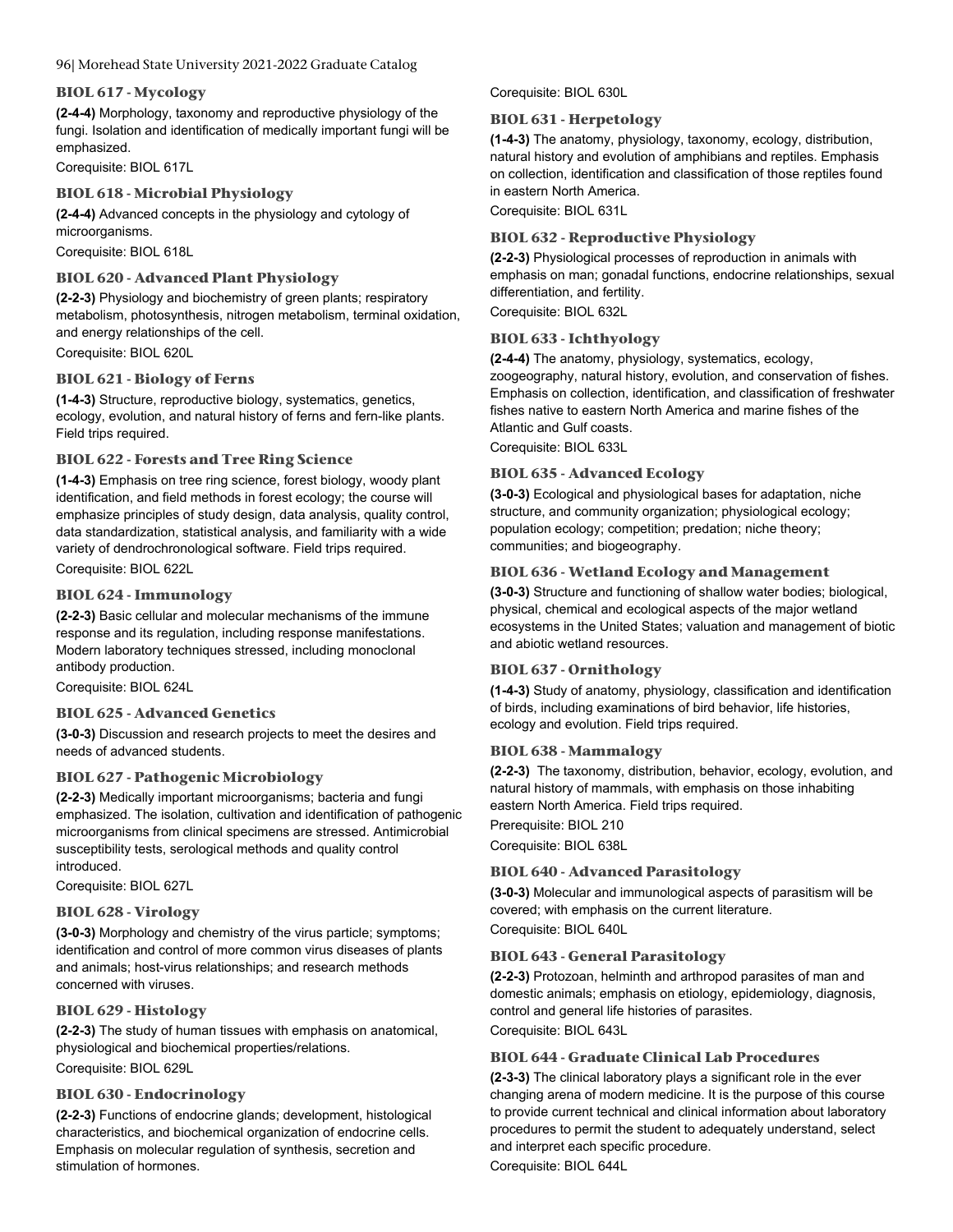# **BIOL 645 - Molecular Biology**

**(3-0-3)** The lectures cover, in molecular terms, the structure and function of DNA. Recombinant DNA technologies will also be stressed.

# **BIOL 646 - Biotechnology**

**(2-2-3)** A study of the molecular biology and laboratory techniques associated with current biotechnology methods. Corequisite: BIOL 646L

# **BIOL 647 - Organ Systems Physiology**

**(3-0-3)** Specific focus on three integrating themes: the interrelationships of human organ systems, homeostasis, and the complementing relationship of structure and function. Homeostatic regulatory mechanisms between interactive organ systems will be continually emphasized, as well as how the body meets its changing demands during the onset of various pathological conditions.

#### **BIOL 649 - Plant Anatomy**

**(2-2-3)** Gross and microscopic studies of internal and external structures of vascular plants. The cell, meristem, cambium, primary body, xylem and phloem; roots, stems, and leaves; flowers and fruits; ecological anatomy.

Corequisite: BIOL 649L

# **BIOL 651 - Advanced Cell Biology**

**(3-0-3)** Contemporary experimental procedures and knowledge of cell structure and function; including cell anatomy, genetics, growth and differentiation, molecular and physiological processes, and communication mechanisms. Emphasis will be placed on the discussion and presentation of current peer-reviewed literature.

#### **BIOL 652 - Aquatic Entomology**

**(1-4-3)** Survey of aquatic insects, their ecology, their biology and how they are used as environmental biomonitors. Emphasis is placed on using taxonomic keys for insect identification and field sampling techniques. Extensive field work is expected, some all-day field trips required.

Corequisite: BIOL 652L

# **BIOL 654 - Environmental Education**

**(2-2-3)** Distribution and reserve depletion of wildlife, forest, land, water, air and mineral resources; emphasis on population, pollution and environment. Field trips to environmentally important areas are required. Especially designed for in-service and pre-service teachers. Corequisite: BIOL 654L

#### **BIOL 656 - Plant Morphology**

**(2-2-3)** Fossil and living non-vascular plants (except bacteria) and vascular plants; emphasis on ecology, morphology and evolution. Corequisite: BIOL 656

#### **BIOL 670 - Directed Research**

**(1 to 3 hrs.)** Problem must be approved prior to registration; proposal or plan for investigation must be jointly (student and directed research advisor) composed before or immediately after registration. Final copies of the completed work must be filed with the directed research advisor and the department chair. Required of all nonthesis option students.

# **BIOL 671 - Graduate Seminar**

**(1-0-1)** Report of individual research by students following completion of BIOL 670 (Directed Research) or BIOL 699 (Thesis). Required of all graduate students in biology.

Prerequisite: 18 hours in BIOL 600 or higher

# **BIOL 673 - Medical-Veterinary Entomology**

**(3-2-4)** Emphasis is placed on the identification, life history, behavior and ecology, and prevention and control of insects and arachnids of medical and veterinary importance, as well as the viral, bacterial, protist and filarial pathogens they may transmit to humans and domesticated animals.

Prerequisite: Graduate standing and at least 6 hours from BIOL Corequisite: BIOL 673L

# **BIOL 676 - Directed Study**

**(1 to 3 hrs.)** Specialized topics in the biological and environmental sciences, perhaps taken before beginning a thesis or directed research. Examinations and/or formal presentations before the faculty and students may be required.

#### **BIOL 678 - Animal Behavior**

**(3-0-3)** An introduction to the principles of animal behavior with emphasis on ecological and evolutionary implications.

#### **BIOL 680 - History of Science**

**(3-0-3)** Development of scientific traditions, discoveries and concepts from the time of ancient Egypt to the present.

# **BIOL 683 - Selected Workshop Topics**

**(1 to 4 hrs.)** Workshops in various biological and environmental subjects will be presented periodically, based on need. Usually hands-on, experimental, and/or innovative, these workshops supplement various programs in the biological and environmental sciences or other disciplines. Individual credit toward degree programs must be approved by the student's advisor.

# **BIOL 690 - Advanced Biochemistry**

**(3-0-3)** This course will acquaint the student with the major macromolecular constituents of the cell, the various chemical, biochemical, and molecular techniques that are used to isolate and study these macromolecules and the flow of information implicit in their sequence and structure, and the research analytical techniques exemplified in the primary scientific literature. There will be a further investigation of the biochemical, physiological, and systems level perspective of organismal function and pathology. Many of these investigations will further involve pharmacological agents and other remedies used in treatments of human diseases.

Prerequisite: BIOL 301 or equivalent course

# **BIOL 693 - Laboratory Techniques Biochemistry**

**(2-0-2)** Weekly laboratory sessions focusing on advanced techniques utilized in the study of biological molecules. Emphasis will be placed on methods in isolation and characterization of biological materials, density gradient ultracentrifugation, spectroscopic methods, electrophoretic techniques, chromatographic separations, radioisotopic labeling, and statistical analysis of experimental data.

#### **BIOL 699 - Thesis**

**(6 hrs.)** Research and thesis writing. Required of all thesis option students. Student allowed to enroll only once; partial credit not allowed.

# BIS - Business Information Systems

# **BIS 620 - Integrating Technology in Teaching and Learning**

**(3-0-3)** Designed for K-16 educators to learn more about how information technology can be integrated into instruction to enhance student learning. Participants interact with a wide variety of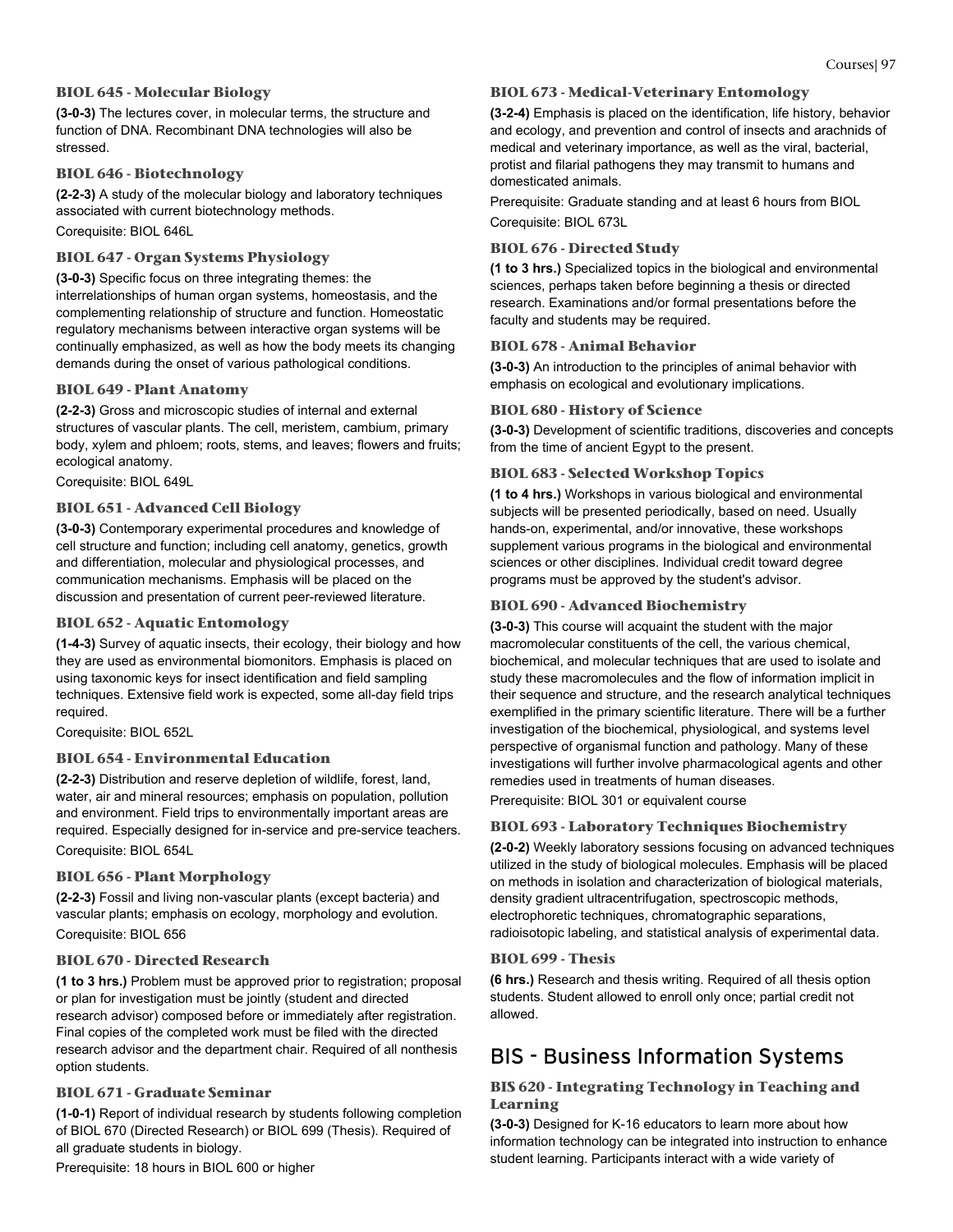#### 98| Morehead State University 2021-2022 Graduate Catalog

educational resources on the World Wide Web and gain experience with practical curriculum applications and assessment techniques. The online course format allows participants to tailor the learning experience to their specific curricular areas or interests.

# **BIS 621 - Instructional Innovations in Business and Information Technology Education**

**(3-0-3)** Learning theory, current research, methodology, techniques, utilization of research finding, and testing and evaluation in skill subjects.

# **BIS 630 - Managerial Communications**

**(3-0-3)** Emphasis on development of communications skills as a strategic competency for managers in an organization. Provides practical applications of managerial communications within the contemporary corporation, government agency and nonprofit organization. Underscores the role of the manager as the beacon for effective communication in organizations.

# **BIS 676 - Directed Study**

**(1 to 3 hrs.)** Research in business education.

# CHEM - Chemistry

**CHEM 639 - Cooperative Education (1 to 8 hrs.)**

**CHEM 699 - Special Class (1 to 6 hrs.)**

# CIS - Computer Information Systems

# **CIS 615 - Managing Information Technology**

**(3-0-3)** A strategic approach to information systems, providing a global perspective on the expanding role of information technology and digital networks in business and management. The course places a strong emphasis on transforming business processes for ebusiness and e-commerce. It is designed to help future business leaders in all functional areas of business (finance and accounting, manufacturing and production, marketing and sales, human resources, etc.) understand information technology concepts, terminology, trends, issues and opportunities.

# **CIS 625 - Web Information Systems and Internet Technologies**

**(3-0-3)** Concepts fundamental to understanding Internet-based information systems. The course addresses a wide range of Internet and Intranet applications and strategies for business. Topics include infrastructure technologies; Internet-driven electronic commerce with database access; Intranet development and strategies for transforming internal business processes; information appliances; bandwidth; smart card information technologies; security devices including an encrypted public key; third-party object-oriented controls; website creation and Web server implementation.

# **CIS 628 - E-Business Application Programming**

**(3-0-3)** A critical component of e-business application development requires the IT developer to be knowledgeable in Internet programming and Web development application tools. This course provides students with an opportunity to develop essential programming skills for building e-commerce application platforms. Topics include an overview of e-business (concept, model and practical issues), a review of existing Web development

technologies, and hands-on development of e-business application systems using current programming tools.

# **CIS 634 - Management of Telecommunications and Networking**

**(3-0-3)** Concepts fundamental to achieving telecommunications in a computer environment. Topics will include LANS, WANS, distributed networks, the Internet, Intranets, computer telephony integration and management issues related to the analysis and application of the systems. Technology including network protocols and the OSI model; media including twisted pair, coaxial, hybrid coax and fiber; connectivity technology including bridges, routers and gateways; cellular, satellite and microwave, wireless. Students will create a Web page using HTML to simulate the use of Internet technologies for corporate intranets.

# **CIS 636 - Global Information Systems**

**(3-0-3)** Integration of current information technology issues in an international context. The contemporary global organization must effectively integrate information technology and communication technology into its activities. These technologies are increasingly fundamental to an expanding range of activities within the organization. This integration must include the managerial, operating, and strategic dimensions of the organization's information systems with an awareness of cultural diversity. Includes international logistics, worldwide communications networks and standards, collaboration mechanisms, systems integration, adapting the information infrastructure across international boundaries and global management issues.

# **CIS 638 - Database Systems**

**(3-0-3)** Focus on the overall management of data needs of an organization and on the design and development of database applications. Coverage of database design concepts and procedures. Examination of dominant database models, emphasizing the relational model. Principles and techniques of logical database design. Introduction to physical representation and storage of data in a computer system. DBMS tools to retrieve and manipulate data.

# **CIS 640 - Systems Planning and Implementation**

**(3-0-3)** The fundamental theory and conceptual framework for the planning and implementation of information systems designed to serve global-reach enterprises of all sizes. Strategic vision formulation and opportunity identification. Tactical approaches and formal solution design models.

#### **CIS 641 - Qualitative and Quantitative Research Methods**

**(3-0-3)** This course allows the student to explore and investigate the current issues related to research, become educated consumers of research, and be able to design scholarly and applied qualitative and quantitative methods of inquiry at an introductory graduate level.

#### **CIS 642 - Systems Security**

**(3-0-3)** An overview of systems security for global-reach enterprises of all sizes. Topics include confidentiality, integrity and availability; formal systems security architectures; common threats and countermeasures; methodologies for access control, authentication, and authorization; cryptographic and biometric initiatives; principles of telecommunications and networked applications security; risks and contingency planning; law, privacy and ethics considerations.

# **CIS 645 - Customer Relationship Management Systems**

**(3-0-3)** This course is an in-depth study into e-business customer relationship management (CRM) technologies and strategies. This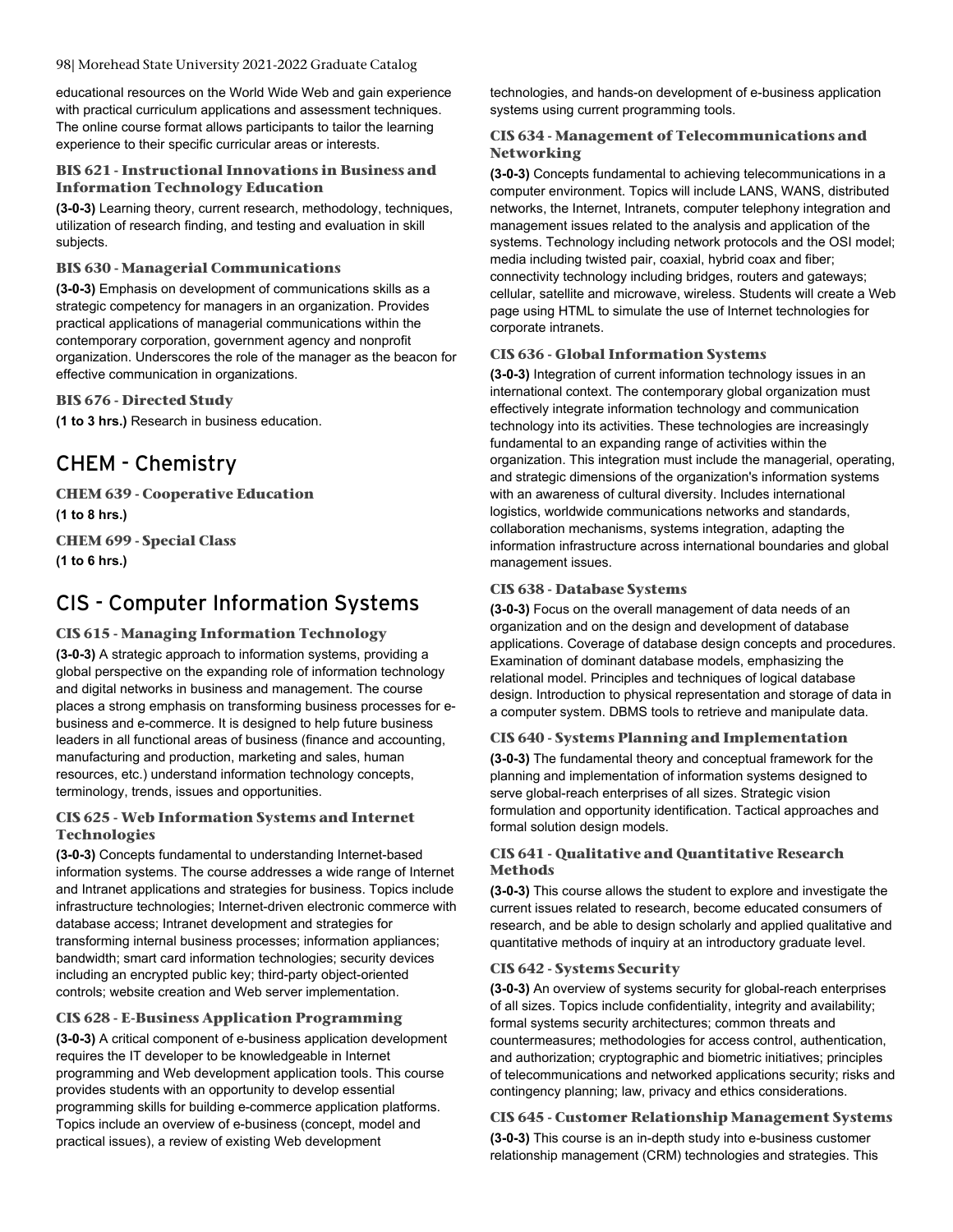class will review e-business approaches for managing all aspects of the customer lifecycle across Internet and offline channels. Students will work with software like SAP to develop an Internet customer interaction application and will also develop an eCRM strategy as part of a group project/case study. Specific eCRM technologies will be studied and compared. This course offers the student an outline for the need for customer-centric marketing strategies using computer software. Uses and benefits of databases from a marketing standpoint are highlighted in this course.

# **CIS 650 - Innovation, Technology and Organizational Change**

**(3-0-3)** This course examines the literature on innovation, technology and organizational change in order to understand the variables that impact organizational development, growth and performance. The primary focus is on strategic planning and leadership for effective implementation of organizational change. It examines key elements of technology and innovation that can transform and energize businesses and public entities. These elements include commerce, knowledge management and business operations. This course stresses both the practical and academic view to meet the needs of business students.

# **CIS 655 - Management of Healthcare Information Systems**

**(3-0-3)** This course explores the role of information technology in current healthcare management. Topics include: healthcare data quality, healthcare information systems (HIS) regulations, laws and standards, history and evolution of HIS, security of HIS, IT alignment and governance of HIS, assessing and achieving value in HIS, emerging technology, selection of information systems, management of information, electronic medical records, the Internet's impact on a healthcare organization's business processes and other current events.

#### **CIS 660 - Enterprise Systems**

**(3-0-3)** Managing and implementing enterprise-wide systems is a current trend in today's organization. This course presents an overview on enterprise-wide applications and gives the student a broad, conceptual framework for understanding business process integration. The challenges and successful strategies related to design and implementation of enterprise systems in today's organizations will be investigated.

#### **CIS 670 - Directed Research**

**(1 to 3 hrs.)** Provides an opportunity and challenge for directed study of computer information systems problems. Students must present a written statement prior to registration of an approved research problem.

#### **CIS 681 - Selected Workshop Topics**

**(1 to 4 hrs.)** Workshops on various computer information subjects will be presented periodically to supplement the basic course offerings in computer information systems. Credit toward degree programs must be approved by the student's advisor.

# **CIS 690 - Information Systems Project Management**

**(3-0-3)** Students apply standard project management methodology to complete a capstone project in a real-world working environment. Working in teams, students analyze the project in a paced approach, identify and document metrics and milestones, and deliver an information systems solution under a deadline that meets the agreedupon project objectives. Final deliverables include a term portfolio and a formal class presentation.

Prerequisite: 1. BIS 640, CIS 640, CIS 650, and CIS 636 2. 3 graduate level IS technical courses

# **CIS 695 - Supervised Field Experience**

**(3-0-3)** Designed to give graduate students the opportunity to gain an experiential learning arrangement, under the supervision of a faculty member and coordinator in business and industry.

#### **CIS 699A - Thesis**

**(3 or 6 hrs.)** Independent research and thesis writing.

# COMM - Communications

# **COMM 600 - Research Methods in Communication**

**(3-0-3)** Study of qualitative research methods in areas of communication, including such issues as fundamentals of research design, data collection and analysis, and reporting of research results. Students will participate in research using either qualitative or quantitative research methodologies.

#### **COMM 605 - Communication Theory**

**(3-0-3)** Study of theories related to communication and the influence of communication on human behavior.

#### **COMM 610 - Introduction to Graduate Study, Research and Writing**

**(3-0-3)** Construction of working research bibliographies through examination of professional journals, advanced studies, textbooks, book reviews, thesis and dissertations in the field of communication.

#### **COMM 611 - Advanced Public Speaking**

**(3-0-3)** Exposure to traditional preparation and delivery of complex speeches.

#### **COMM 621 - Special Topics in Communication**

**(3-0-3)** An exploration of problems in communication with special research projects in advertising/public relations, electronic media, journalism, speech/rhetoric and theatre. May be repeated once for credit.

#### **COMM 626 - Crisis Communication**

**(3-0-3)** A study of crisis communication including key theories and concepts and the practical application thereof to a variety of crisis events.

Prerequisite: COMM 600

#### **COMM 630 - Communication Teaching and Training**

**(3-0-3)** Study of and experience in teaching and training others to communicate effectively. Students will practice designing instruction, facilitating learning, and evaluating student work for impactful learning in basic higher education courses and professional workshops.

Prerequisite: COMM 600 and COMM 610

#### **COMM 647 - Internship**

**(1 to 3 hrs.)** Competency-based practical experience aimed at increasing the student proficiency in the specified position to which he or she is assigned. Prior application and approval by department chair are necessary.

#### **COMM 650 - Intercultural Communication**

**(3-0-3)** The course will center on the theoretical foundations of intercultural communication (co-cultures in the United States and international cultures) and on the application of those theories in original research. Theories in the areas of identity, language,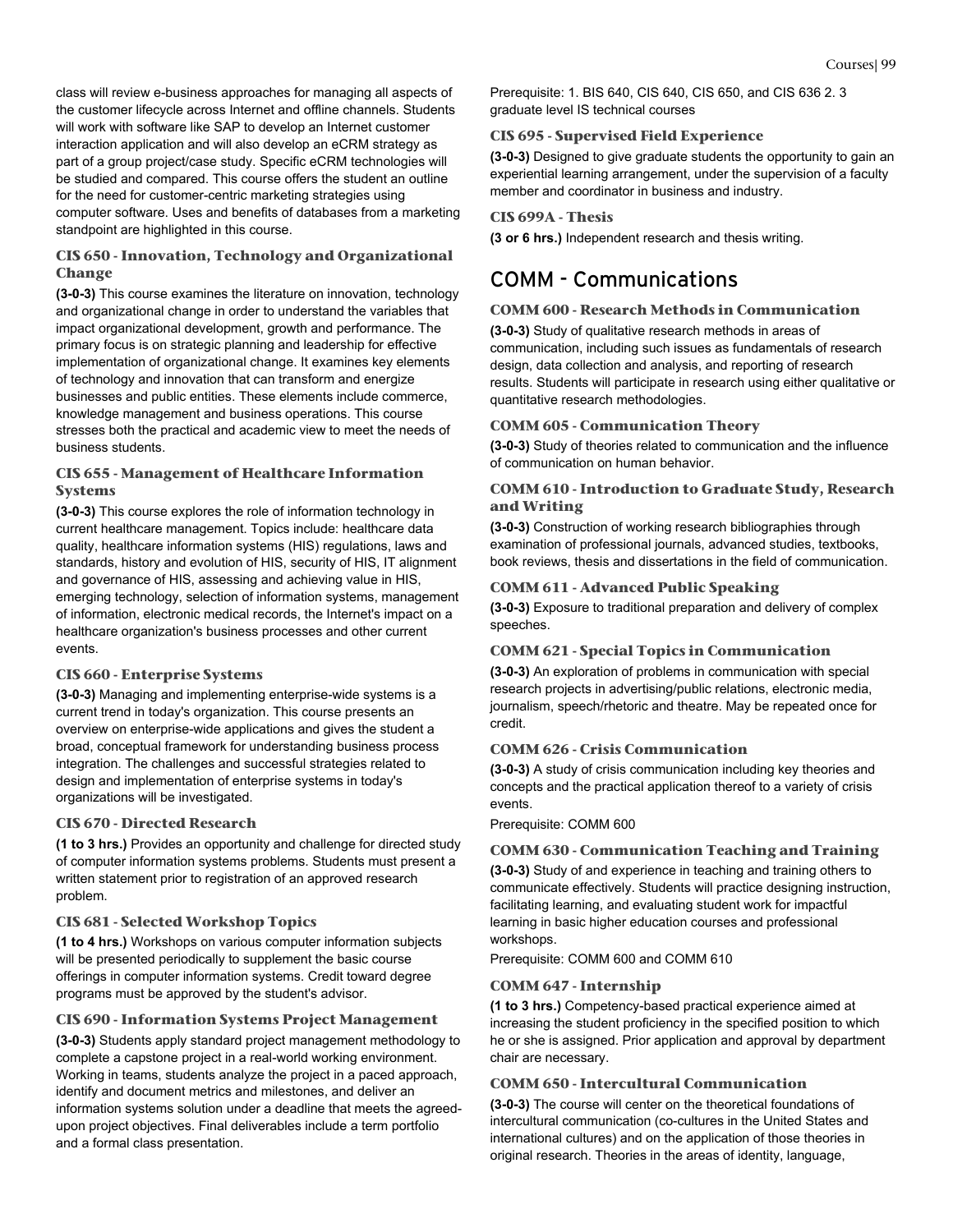nonverbal communication, context and communication ethics will be covered throughout the course. Students will conduct their own research study.

Prerequisite: COMM 600 and COMM 605

#### **COMM 662 - Media Criticism**

**(3-0-3)** Examination of broadcasting in sociological, aesthetic, historical, psychological and humanistic terms.

# **COMM 664 - Public Opinion and News Media**

**(3-0-3)** A study of cultural, social and psychological aspects of public opinion and how it impacts and is influenced by the mass media. Includes analysis of public opinion's impact on the democratic process.

# **COMM 667 - Organizational Communication**

**(3-0-3)** Study of the functions of communication within organizations and professional environments. Students may be assessed a fee for materials distributed in class.

# **COMM 670 - Directed Research**

**(1 to 3 hrs.)** Design and implementation of an independent research project under faculty direction. Tailored to fit the individual needs of the graduate student. Prior arrangement necessary; a proposal must be submitted for approval of the supervising faculty.

# **COMM 682 - American Popular Culture and Communication Technology**

**(3-0-3)** Examination of the role and effects of major advances of communications technology on the course of American popular culture and society in the past, present and future.

# **COMM 683 - Advanced Small Group Communication**

**(3-0-3)** Study of current theory and concepts pertaining to the discussion process.

#### **COMM 684 - Health Communication**

**(3-0-3)** A study of health communication including key theories, concepts, methodological approaches, and their practical application to mental and physical health contexts.

Prerequisite: COMM 600

# CRIM - Criminology

# **CRIM 600 - Advanced Topics in Criminology**

**(3-0-3)** Topics will vary each time the course is offered.

#### **CRIM 601 - Criminology Theory**

**(3-0-3)** This course offers an intensive analysis of the major areas of criminological theory. Primary emphasis is placed upon contemporary theoretical issues. Equates with SOC 601.

# **CRIM 602 - Realities of Prison Life**

**(3-0-3)** This course provides an intensive analysis of the realities of prison life. The emphasis will be placed on issues surrounding the daily routine of incarcerated individuals. Special needs offenders will also be examined.

#### **CRIM 616 - Working with Offenders**

**(3-0-3)** Students will learn the basic structure of the counseling process with offenders including techniques and practice skills.

# **CRIM 625 - Deviance**

**(3-0-3)** This course analyzes deviance as social behavior. Emphasis is placed upon acquisition of an understanding of the major sociological theories of deviance. Equates with SOC 625.

# **CRIM 661 - Sociology of the Law**

**(3-0-3)** This course provides a clear understanding of the manner in which laws are formed to protect certain groups and marginalize others who are often perceived as threatening. Students deconstruct specific laws by analyzing the formation of criminal law from its incipient stages of development in American society. Equates with SOC 661.

# **CRIM 665 - Environmental Sociology**

**(3-0-3)** This course introduces this subfield of sociology examining current environmental issues and conflicts and various theoretical perspectives used to understand them and formulate solutions. The role of grassroots organizations is also reviewed. Equates with SOC 665.

# **CRIM 670 - Directed Research**

**(1 to 3 hrs.)** Qualified students may arrange with criminology faculty to conduct a research project on a topic in criminology.

# **CRIM 676 - Directed Study**

**(1 to 3 hrs.)** Qualified students may arrange with faculty to conduct individual work on some particular problem in criminology.

# CS - Computer Science

# **CS 620 - Data Mining Concepts**

**(3-0-3)** This course introduces the basic concepts of data mining and knowledge discovery. Topics include: data types, data patterns, data preprocessing, data cleaning, outlier analysis, features reduction, feature discretization, data integration, data mining process, learning machines, statistical learning theory, learning methods, model estimation, Bayesian inference, logistic regression, classification and prediction.

Prerequisite: CS 303

#### **CS 630 - Machine Learning**

**(3-0-3)** This course provides an overview of machine learning algorithms and their applications. Topics include: dimensionality reduction, feature selection, supervised learning, unsupervised learning, reinforcement learning, deep learning, kernel machines, clustering algorithms, classification algorithms, linear regression, logistic regression, anomaly detection and applications of machine learning.

Prerequisite: CS 303

#### **CS 640 - Data Mining Methodologies**

**(3-0-3)** This course will provide an in-depth study of data mining methodologies and techniques. Topics include cluster analysis, similarity measures, agglomerative hierarchical clustering, partitional clustering, incremental clustering, decision trees, decision rules, associative-classification method, association rules, multidimensional association-rules mining, mining sequence patterns, artificial neural networks, genetic algorithms, fuzzy sets and fuzzy logic, and visualization methods.

Prerequisite: CS 620

# **CS 650 - Applied Data Mining**

**(3-0-3)** Advanced study of the applications of data mining techniques in different fields to solve complex problems. Topics include Web mining, text mining, spatial data mining, multimedia data mining, data mining for financial data analysis, mining of DNA data, telecommunications industry, e-commerce and security. Prerequisite: CS 640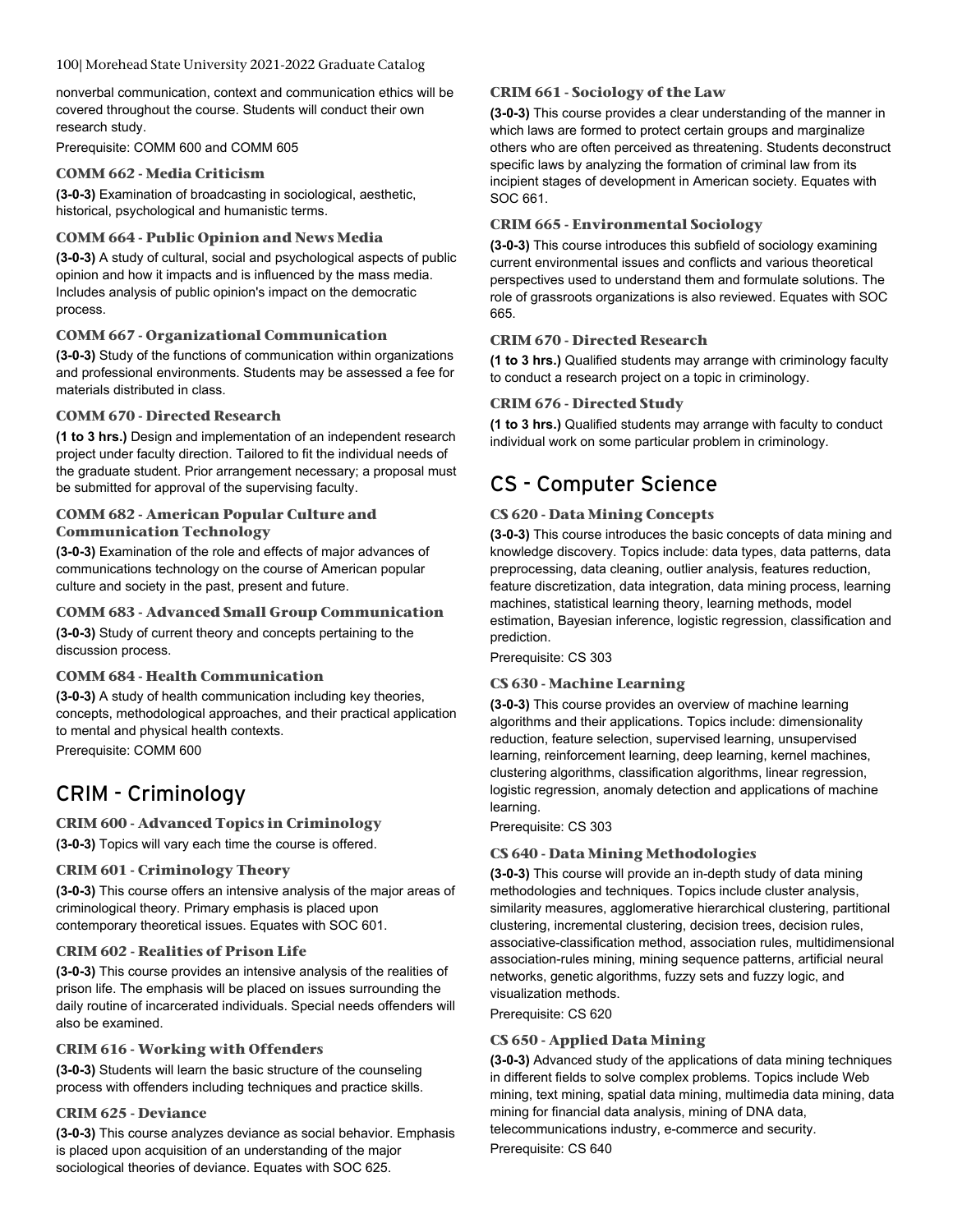# CTE - Career and Technical Education

# **CTE 630 - Evaluation Techniques**

**(3-0-3)** The use and development of a framework of measurement and evaluation in CTE. Includes validity and reliability of measuring instruments, objectives and programs, interpretation of material, statistical analysis and research.

# **CTE 640 - Administration and Supervision of CTE**

**(3-0-3)** Emphasis will be placed on philosophy, concepts and theories of administration and their application to practical career and technical school situations. Students will develop a basis for learning and applying administrative decision techniques to implement administrative duties in a career and technical school setting.

# **CTE 650 - Organization and Administration of CTE**

**(3-0-3)** Continuation and practical application of the career and technical education theories of administration and supervision examined in CTE 640. Additional study of state and federal legislation, fiscal requirements, community relations and professional staff development is included.

# **CTE 660 - Trends and Issues in CTE**

**(3-0-3)** The identification and study of problems and issues pertaining to the new roles of career and technical education with special emphasis on education reform.

# **CTE 661 - Foundations of Career and Technical Education**

**(3-0-3)** Study of the philosophical positions underlying the development of occupation-based career and technical education; leaders, their influence and contributions; contemporary theories affecting the current programs of occupation-based career and technical education.

# **CTE 671 - Seminar for Career and Technical Education**

**(1-0-1)** Participants will develop a further understanding of the underlying concepts of occupation-based career and technical options by participation in one or more programs followed by informal discussion.

# **CTE 685 - Principles and Philosophy of CTE**

**(3-0-3)** Background, development, objectives, principles, philosophy, status and trends of career and technical education; organization and administration of career and technical education at all levels including the impact of new policies regarding education reform.

# **CTE 698 - Career Guidance and Development**

**(3-0-3)** Study of the importance of work; use and selection of tests to assist in career and technical choice; methods and techniques with a revitalization of career planning and career and technical development in students.

# ECON - Economics

# **ECON 600 - Survey of Economics**

**(3-0-3)** A survey of economic analysis, including both the theory of the firm and national income determination. This course does not satisfy the requirements of the 30 hour MBA program.

# **ECON 602 - Survey of Quantitative and Financial Analysis**

**(3-0-3)** Using statistics and finance in management decisions. Understanding of descriptive statistics, probability theory and statistical inference and forecasting. Understanding financial

statement analysis, interest rates, financial markets and institutions, time value of money, investments and how finance affects managerial decision making. Equates with MNGT 602.

# **ECON 645 - Public Policies Toward Business**

**(3-0-3)** The problem of business combination and monopoly; the functioning of imperfectly competitive markets; antitrust laws, their interpretation, and their economic effects; regulation and deregulation of business; regulatory agencies and their policies.

# **ECON 661 - Managerial Economics**

**(3-0-3)** Applications of economic theory to management decisions; demand analysis; cost determination; pricing; capital budgeting.

# **ECON 662 - Business Cycles and Economic Forecasting**

**(3-0-3)** A study of aggregate supply and demand analysis; factors determining the level of changes in output, the rate of inflation, and interest rates, theories of the business cycle, economic forecasting methods using leading indicators, statistical techniques, judgmental methodologies and economic models.

# **ECON 670 - Directed Research**

**(1 to 3 hrs.)** Provides an opportunity and challenge for directed study of economic problems. Student must present a written statement prior to registration of an approved research problem.

# **ECON 681 - Selected Workshop Topics**

**(1 to 4 hrs.)** Workshops on various economic subjects will be presented periodically to supplement the basic course offerings in economics. Credit toward degree programs must be approved by the student's advisor and the department chair.

# **ECON 690 - Economic Education for Teachers**

**(3-0-3)** Fundamental economic concepts and their application and integration in education.

# EDAH - Adult and Higher Education

# **EDAH 641 - Administrative and Management Issues in Higher Education**

**(3-0-3)** Selection, assignment, guidance, evaluation, payment, promotion and retirement of academic personnel, organization and development of curricular policies, and instructional resources.

# **EDAH 642 - Student Personnel in Higher Education**

**(3-0-3)** Principles of organization and administration of personnel programs and services in higher education.

# **EDAH 643 - Seminar in Higher Education**

**(3-0-3)** Series of presentations by graduate students, visiting lecturers, and members of graduate faculty on problems and issues confronting adult educators, and/or individual and group study on current issues in higher education.

# **EDAH 644 - Principles of Higher Education**

**(3-0-3)** This course provides an overview of higher education as it exists in the United States, to include its historical development, current purposes, functions and issues in the field, and general directions for the future.

# **EDAH 645 - Selected Topics in Adult Education: Instructional Leadership in Basic Adult Education**

**(3-0-3)** This course engages adult basic education program directors in exploring what it means to be a leader in the context of adult basic education and the critical role of staff supervision and support in effective programming.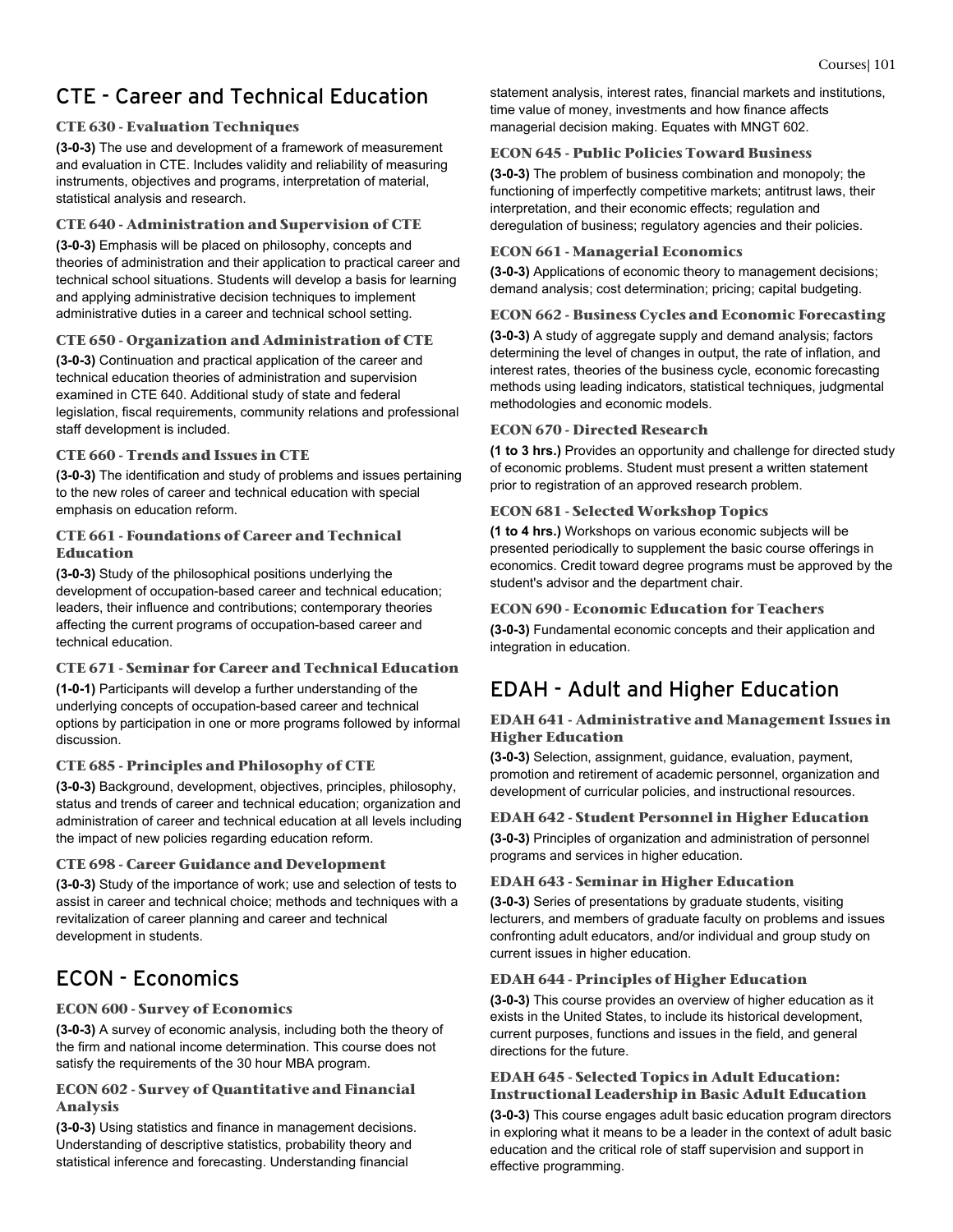# Corequisite: EDAH 646

# **EDAH 646 - Selected Topics in Adult Education: Continuous Improvement in Adult Basic Education**

**(3-0-3)** This course engages adult basic education program directors in exploring research and analyzing local program data in order to develop and implement a program improvement plan based on prioritized needs.

Corequisite: EDAH 645

# **EDAH 647 - Principles of Adult Education**

**(3-0-3)** This course provides an overview of adult education as it exists in the United States, to include its historical development, current purposes, functions and issues in the field, and general directions for the future.

# **EDAH 650 - Developmental Education for Adult Students**

**(3-0-3)** Sociological, psychological and economic problems of adult students requiring development and remediation studies. Investigation of traditional and innovative approaches utilized in working with these students.

# **EDAH 651 - Human Development in Adulthood**

**(3-0-3)** Psychological and physiological changes in adulthood; designed to provide opportunities to apply knowledge of human development to problems of working with adults.

# **EDAH 653 - Program/Curriculum Development and Evaluation**

**(3-0-3)** Study of program and curriculum development with special emphasis on designing and improving programs through an evaluation process.

# **EDAH 660 - Survey of Community College**

**(3-0-3)** This course provides an overview of the history, purpose and function of the community colleges as two-year, postsecondary institutions in the United States, to include cursory examinations of missions, personnel, students, curriculum, organizations, administration and accreditation.

# **EDAH 661 - The Community College Student**

**(3-0-3)** This course focuses on understanding the community college student in-depth. While examining various college student development theories, community college student development is compared with that of four-year and other postsecondary education institutions to foster a sociocultural and socioeconomic understanding of the community college makeup and produce service, administrative and teaching professionals more responsive to community college student needs.

# **EDAH 662 - Seminar in Community College**

**(3-0-3)** This course is designed to allow students to investigate current ethical, legal and social trends and issues of the theory and practice within the community college field at regional and/or national levels.

# **EDAH 670 - Directed Research**

**(1 to 3 hrs.)** Supervised research investigation of a professional problem. Student must submit proposal describing the nature and procedure of research prior to starting. Format for proposal will be supplied by the instructor upon request. Copy of final report on the project required for department's permanent file of completed projects.

Prerequisite: EDF 600

# **EDAH 671 - History of Adult and Higher Education**

**(3-0-3)** This course examines how adult and higher education has been fostered in the past relative to cultural conditions.

# **EDAH 672 - Philosophy of Adult and Higher Education**

**(3-0-3)** This course is a study of the philosophies of adult and higher education as they have developed from ancient times to the present.

# **EDAH 673 - International Adult and Higher Education**

**(3-0-3)** This course provides an overview of the foundations, definitions, purposes, frameworks, functions and issues of international adult and higher education in an era of internationalization and globalization.

# **EDAH 674 - Higher Education Facilities Management**

**(3-0-3)** The goal of the class is to increase the awareness, understanding and knowledge base of higher education facilities management and its impact on both the academic and administrative programs at higher education institutions. The class will link new concepts and perspectives to observation and experience by identifying and exploring historical and emerging issues in higher education facilities management. Understanding higher education facilities management is essential to addressing the numerous issues related to the physical structures of a college and university campus as well as the sociological and political issues surrounding facilities. This course can be used to fill an elective requirement in your degree program and is a requirement for those seeking a Student Life area of concentration. This is a three -credit course and meets entirely online.

# **EDAH 676 - Directed Study**

**(1 to 3 hrs.)** Guided study of a professional problem. Student must submit plan describing nature of study prior to starting. Format for plan will be supplied by the instructor upon request. Copy of final report on the study required for department's permanent file of completed projects.

Prerequisite: EDF 600

# **EDAH 678 - Internship**

**(1 to 3 hrs.)** Supervised experience in activities appropriate to areas of specialization.

# **EDAH 680 - Selected Topics**

**(1 to 3 hrs.)** Workshop for specifically designated task orientation in education. May be repeated in additional subject areas. Maximum of six semester hours may be earned under this course number.

# **EDAH 681 - Global Comparative Adult Education**

**(3-0-3)** This course examines and compares different perspectives, purposes, and emphases of adult education in divergent cultures across the world in order to understand the field in a global context and the concomitant evolution of theory and practice.

# **EDAH 682 - Authoritative Systems for Social Change**

**(3-0-3)** Pursuant to the eminence of social justice in adult education, this course explores the use of authoritative systems such as law and politics, to include administrative procedure and public law processes to effect social change.

# **EDAH 683 - Legal Issues in Adult Education**

**(3-0-3)** This course examines law and legal issues in the context of adult education. Students critically examine various laws and how they affect adult educators in order to improve the effectiveness of various levels of practice.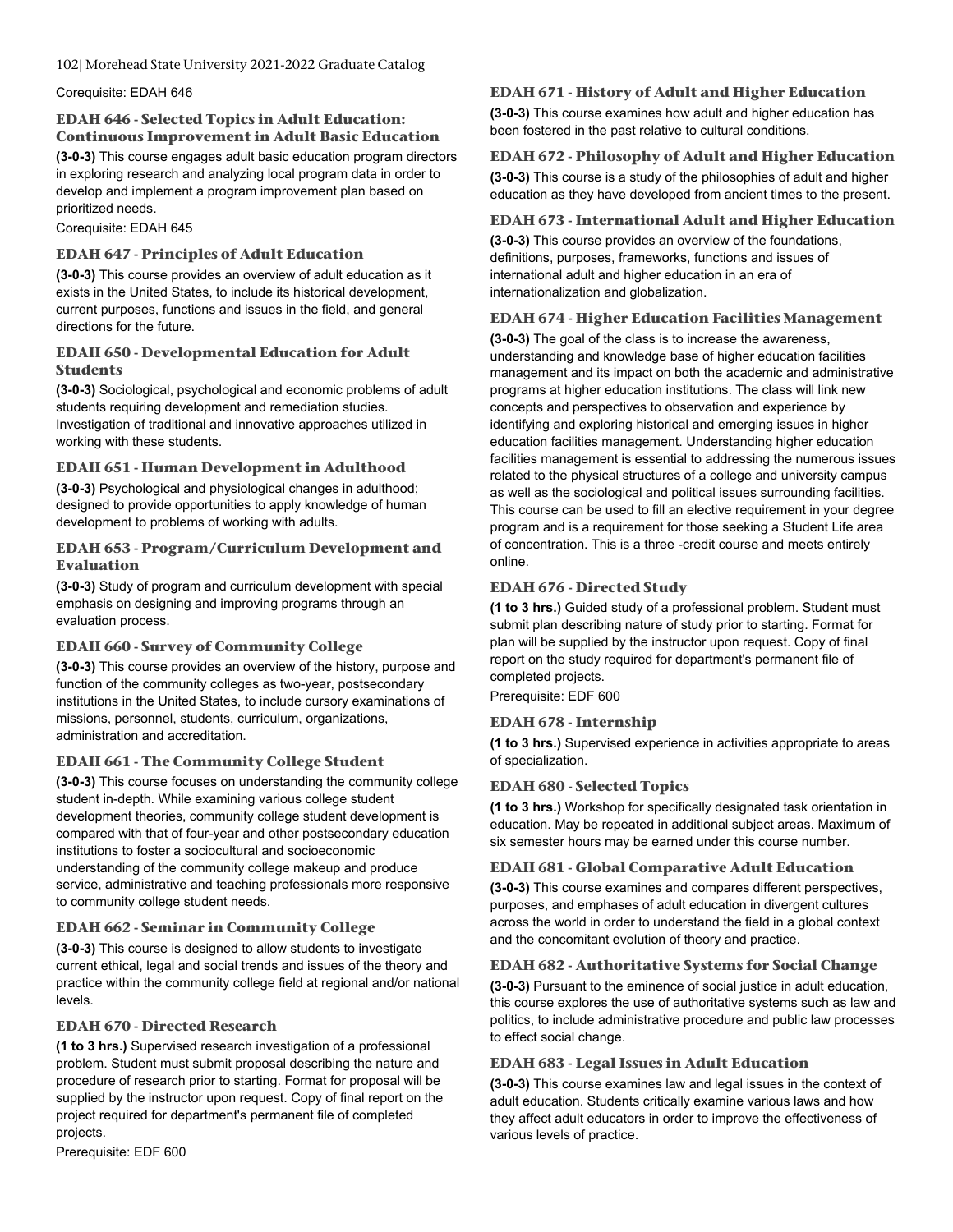# **EDAH 684 - Adult Education Learning Practice, Theory and Style**

**(3-0-3)** This course examines tools, processes, methods, strategies and theories to effectively facilitate adult learning. It is designed to introduce adult educators of all kinds to the competencies necessary for successful training and education delivery.

#### **EDAH 688 - Seminar in Adult Education**

**(3-0-3)** Series of presentations by graduate students, visiting lecturers and members of graduate faculty on problems and issues confronting adult educators.

# **EDAH 691 - Global Comparative Higher Education**

**(3-0-3)** This course examines and compares different systems and characteristics of higher education in select nations across the world in order to understand these systems in a global context and their concomitant evolution of institutional structures, missions and values.

# **EDAH 692 - Governance and Finance in Higher Education**

**(3-0-3)** Intended for current or future faculty, administrators, student affairs professionals, policy makers and policy researchers and analysts, this course examines and compares college and university governance, economic and finance structures, processes and policies at federal, state and local levels and the forces that affect them.

# **EDAH 693 - Legal and Political Issues in Higher Education**

**(3-0-3)** With the intent of exposing students to theoretical, conceptual and practical analyses of political and legal influences, this course examines legal and political issues and environments in the context of higher education.

**EDAH 699 - Thesis (6 hrs.) EDAH 699A - Applied Project (1 to 6 hrs.)**

# EDD - Educational Leadership Doctorate

# **EDD 800 - Doctoral Seminar**

**(1-0-1)** Series of presentations by graduate candidates, visiting lecturers and members of graduate faculty on problems and issues confronting both the administrative leadership and educational technology tracks. Course must be completed three times for a total of three credit hours.

# **EDD 801 - Principles of Leadership: Service to Others**

**(3-0-3)** This course is designed to introduce candidates to the study and application of servant leadership, including concepts and tools that allow the serving leader to empower and equip all stakeholders of the organization. The content includes what role self-leadership plays in effectively leading others, and how personal core values and ethical modeling drives the guiding principles of the organization, thus growing capacity, health and the freedom to be innovative.

# **EDD 804 - Analysis and Synthesis: Problem Framing and Problem Solving**

**(3-0-3)** This course provides an advanced study of organizational leadership for a world that is always evolving. It will help candidates understand that solutions to problems are grounded on the interaction of the school leader's knowledge of theory with the political and social processes in which the institution is immersed.

# **EDD 806 - Educational Change: Change Theory, Futuring and Creative Planning**

**(3-0-3)** This course provides advanced study on educational change to include change theory and the gathering of objective and empirical data to inform scenario and succession planning which reflect creative planning. Discussion and course activities will include examination of "what is" and "what may be" and the impact that privileged thinking has on an organization.

# **EDD 808 - Legal and Ethical Issues: The Exercise of Judgement in Education**

**(3-0-3)** This course provides advanced study of state and federal laws that affect the administration of schools, students and personnel. This advanced course in school law will focus on legal and ethical issues that are likely to be encountered by school leaders. This course seeks to equip our graduates with a sound legal and ethical background that will enable them to serve a diverse population in a fair and ethical manner.

# **EDD 810 - Understanding and Conducting Research**

**(3-0-3)** This course provides advanced study on quality of applied educational research and the development and application of effective educational research designs aimed at eliminating barriers to student learning.

# **EDD 811 - Action Research and Grant Writing**

**(3-0-3)** This course is designed to provide educators with practical skills in the use of action research and grant writing to address educational concerns. Specific topics include defining the educational problem, developing a literature review, designing a pilot project and developing grant proposals.

Prerequisite: EDD 810

#### **EDD 876 - Directed Doctoral Study**

**(1 to 6 hrs.)** Guided study of a professional problem through field experience or practicum. Candidate must submit a plan describing the nature of the study prior to starting. The study should be linked to the candidate's prior program research.

# **EDD 899 - Doctoral Capstone**

**(1 to 12 hrs.)** Final capstone project for doctoral candidates. Completion of all doctoral coursework requirements and successful defense of the qualifying exams must be met before enrolling in this course. Students may register for no more than six hours in any given semester or term.

# EDEC - Early Childhood Education

# **EDEC 600 - Workshop**

**(1 to 3 hrs.)** Workshop for specifically designated task orientation in education. May be repeated in additional subject areas. Maximum of six semester hours may be earned under this course number.

#### **EDEC 611 - Early Childhood Curriculum Planning**

**(2-1-3)** Investigates educational needs and interests of preschool children and provides optimal learning experiences through a variety of contexts. Designing and implementing an authentic curriculum that utilizes developmentally appropriate activities (best practices) for young children are integral parts of the course.

# **EDEC 627 - Infant and Toddler Curriculum**

**(3-1-3)** Principles of growth and development from prenatal period to age three. Focuses attention on learning experiences for infant and toddlers. Laboratory experiences are an integral part of this course.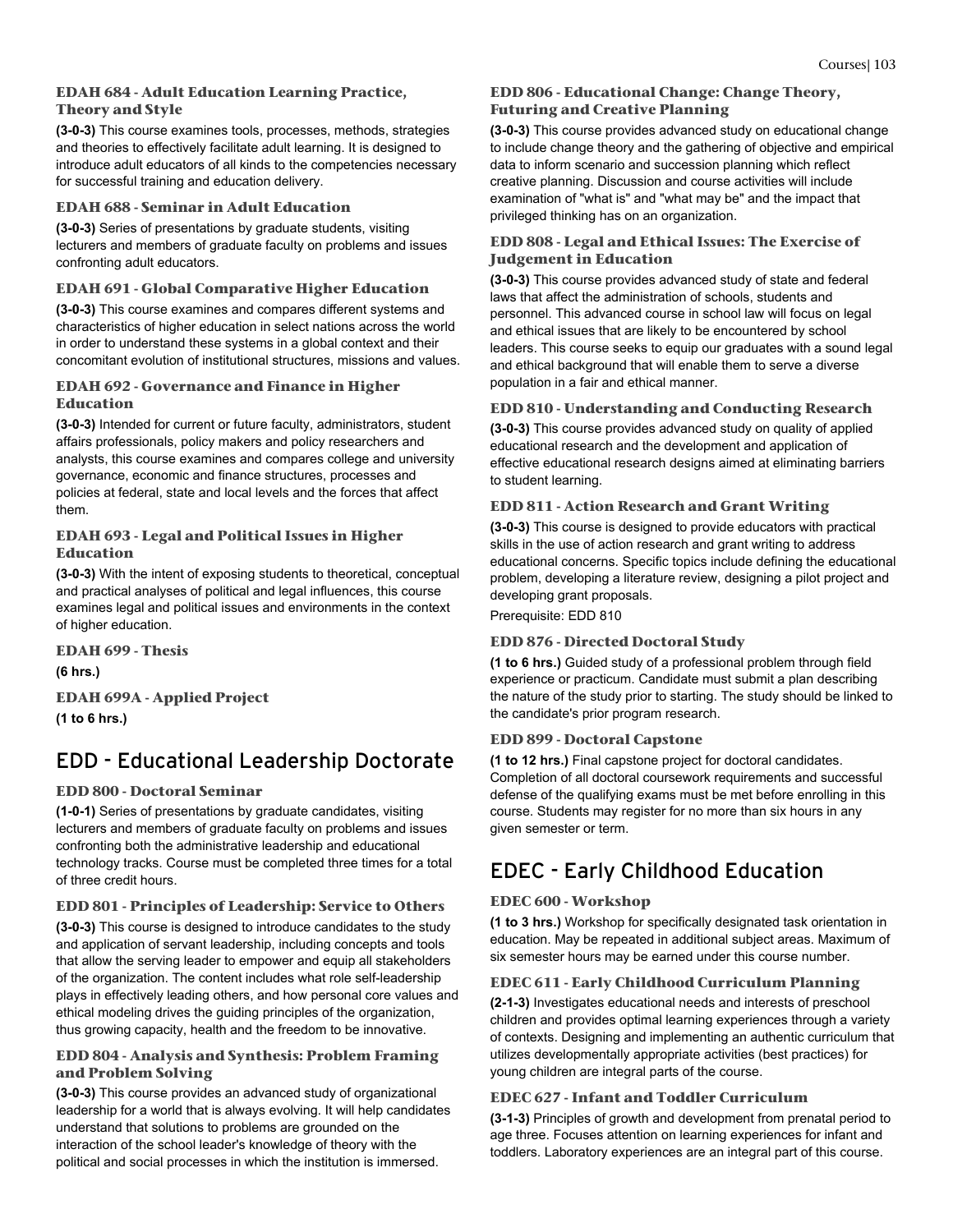# **EDEC 637 - Early Childhood Education**

**(2-1-3)** Students will survey the history and philosophy of early childhood education. Programs, methodology and materials employed for and with children aged birth to six will be critically reviewed. Students will be expected to familiarize themselves with practices based upon current research and to discuss emerging early childhood issues.

# **EDEC 660 - Practicum**

**(3-0-3)** Teaching experiences in early childhood education settings supervised by University personnel and a program certified supervisor or mentor. In addition, students will complete a variety of learning activities to document proficiency in relation to each of the Kentucky Teacher Standards.

Prerequisite: IECE 601

Corequisite: IECE 651

# **EDEC 670 - Directed Research**

**(1 to 3 hrs.)** Supervised research investigation of a professional problem. Student must submit a proposal describing the nature and procedure of research prior to starting. Format for the proposal will be supplied by the instructor upon request. Copy of final study required for department's permanent file of completed research projects.

Prerequisite: 1. EDF 600,2. 15 hours in graduate level courses

# **EDEC 676 - Directed Study**

**(1 to 3 hrs.)** Supervised investigation of a professional problem. Student must submit a proposal describing the nature and procedure of the study prior to starting. Format for the proposal will be supplied by the instructor upon request. Copy of final study required for department's permanent file of completed projects.

Prerequisite: 15 hours in graduate level courses

**EDEC 699 - Thesis** 

**(6 hrs.)** 

# EDEL - Elementary Education

# **EDEL 600 - Workshop**

**(1 to 3 hrs.)** Workshop for specifically designed task orientation in elementary education. May be repeated in additional subject areas. Maximum of six semester hours may be earned under this course number.

# **EDEL 616 - Educational Computing**

**(3-0-3)** The development of competencies in the use of microcomputers for instruction, management, information processing, computer assisted instruction, and practical high-level programming applications through programming assignments. Hardware and operating systems are covered. Designed primarily for students without previous data processing instruction. Equates with EDSE 616.

# **EDEL 621 - Elementary Mathematics Teaching: Research, Practice and Leadership**

**(3-0-3)** Research-based embedded professional development strategies, as well as leadership skills, will be developed as tools to sustain improvements in the teaching and learning of mathematics. Research-based mathematics teaching and learning strategies will be explored with a focus on how children think mathematically. Conflicting views of mathematics teaching will be examined with the goal of developing a personal philosophy of mathematics teaching and learning.

Prerequisite: EDEE 321 or EDUC 618 or other entry-level mathematics methods course

### **EDEL 622 - Social Studies in Today's Elementary Schools**

**(3-0-3)** Investigation of current materials, methods of teaching and developments in elementary social studies.

# **EDEL 623 - Advanced Language Arts for the Elementary Teacher**

**(3-0-3)** Emphasis on theories of language development, current research and modern approaches to teaching elementary school language arts. Students will refine skills in curriculum development and implementation, assessment and instructional techniques.

# **EDEL 624 - Literacy Practicum**

**(2-5-3)** This course is designed to prepare teachers to use assessment data to design applicable instruction and remediation for heterogeneous groups of students with literacy difficulties in grades K-12. In addition to the study of current literacy theory, methods and materials will be investigated and utilized. Supervised practicum experiences are required.

Prerequisite: EDEL 662

# **EDEL 625 - Foundations of Language Development**

**(3-0-3)** Designed to provide an in-depth view of language development. This course will focus on the sequence and process of that development. Course content is drawn from studies and theories in the disciplines of education, linguistics, psychology and speech.

# **EDEL 626 - Investigations in Reading**

**(3-0-3)** Study of current literature and research in the study of reading.

# **EDEL 627 - Reading in the Elementary School**

**(3-0-3)** Extensive study of recent trends in materials and methods in teaching reading in the elementary school.

# **EDEL 628 - Materials and Methods in Reading Instruction**

**(3-0-3)** In-depth study of innovative materials produced for use in the teaching of reading. Techniques for effectively implementing these materials in the classroom are investigated.

# **EDEL 629 - Literature Across Curriculum**

**(3-0-3)** This course examines the integration of children's literature, both narrative and expository, across the curriculum.

# **EDEL 630 - Curriculum Construction**

**(3-0-3)** Study of basic principles of curriculum development in local school systems.

#### **EDEL 632 - Elementary School Curriculum**

**(3-0-3)** Implications of wider goals of elementary education; relation of each area of learning to the total program, research studies and promising classroom experiences.

#### **EDEL 640 - Contemporary Instructional Practices in Grades P-9**

**(3-0-3)** This course will explore a variety of models of teaching and the relationship between instruction and the learner, including active learning, critical thinking, questioning strategies and grouping structures. A focus will be on learner characteristics of multiple intelligences, gender diversity and learning styles.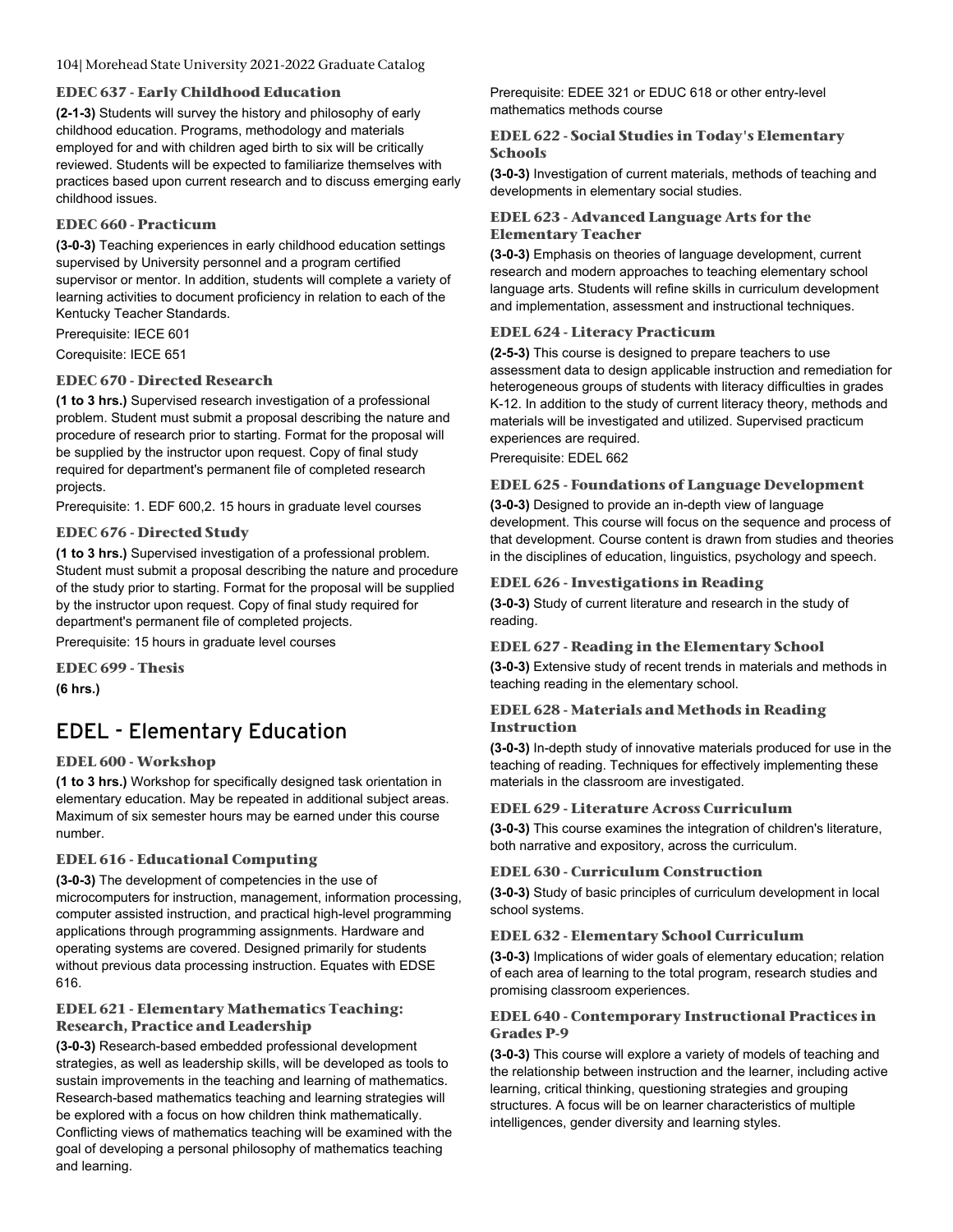#### **EDEL 662 - Literacy Assessment**

**(2-2-3)** This course is designed to prepare teachers to assess and diagnose literacy difficulties in heterogeneous populations of students in grades K-12. In addition to the study of current literacy theory, methods and materials will be investigated and utilized. Supervised field experience is required.

Prerequisite: EDEM 330, EDEE 331, or EDMG 332

#### **EDEL 670 - Directed Research**

**(1 to 3 hrs.)** Supervised research investigating a professional problem. Student must submit a proposal describing nature and procedure of research prior to starting. Format for proposal will be supplied by instructor upon request. Copy of final report on the project is required for department's permanent file of completed projects.

Prerequisite: 1. EDF 600 2. 15 hours of graduate level courses

#### **EDEL 676 - Directed Study**

**(1 to 3 hrs.)** Guided study of a professional problem. Student must submit a plan describing the nature of the study prior to starting. Format for the plan will be supplied by the instructor upon request. A copy of the final report on the study required for department's permanent file of completed projects.

#### **EDEL 677 - Literacy in the Content Areas**

**(3-0-3)** Effective practices for developing reading, writing, listening, speaking, visual literacy, and other related skills in elementary through high school students across the curriculum are included.

#### **EDEL 682 - Advanced Curriculum Development**

**(3-0-3)** A study of the principles of evaluating, developing and writing curriculum for local schools, grades K-12. The course will also deal with significant historical curriculum projects and organizational approaches for curriculum development for schools in the United States.

Prerequisite: EDEL 630, EDEL 632 or EDMG 636

#### **EDEL 685 - Collaboration for Teachers**

**(3-0-3)** This course will explore the various types of collaborative involvement found in schools today-between teachers, between teachers and administrators, between educators and parents, and between educators and the community.

#### **EDEL 686 - Seminar for Experienced Teachers in Grades P-9**

**(3-0-3)** This course is designed as an advanced graduate seminar and serves as a culminating experience. Through group study, oral reports, independent investigation and discussion, students will explore current educational issues related to the teacher's expanding role in the community and the profession. Self-evaluation and reflection on professional practices are an integral part of this seminar. This course cannot be taken until the student has completed 24 hours if enrolled in the Ed.S./Rank I degree; 30 hours if enrolled in the Rank I from Fifth-Year Program. This includes all of the professional education courses; can be concurrently enrolled in one of these.

**EDEL 699 - Thesis** 

**(6 hrs.)**

**EDEL 699A - Applied Project (6 hrs.)**

# EDF - Education Foundations

# **EDF 600 - Research Methods in Education**

**(3-0-3)** Selection, delineation and statement of a research problem, techniques of bibliography building, methods of organization, recognized methods of investigation, application of statistical methods to research problems and style standards for research writing. Attention given to the educational curriculum framework.

#### **EDF 610 - Advanced Human Growth and Development**

**(3-0-3)** Developmental processes across the lifespan. Application of principles of development, research findings and theory of human development and behavior.

#### **EDF 611 - Adolescent Development**

**(3-0-3)** A concentrated examination of cognitive, physical, social, moral, and emotional development of early and late adolescence. Effective learning and teaching strategies for adolescents are emphasized.

### **EDF 680 - History and Philosophy of Education**

**(3-0-3)** Beginnings of American system of education; survey of theories of education, factors and forces changing American education philosophies of learning applied to contemporary educational problems.

#### **EDF 681 - Advanced Seminar in Contemporary Educational Thought**

**(3-0-3)** Group discussion and individual research on problems in the historical, philosophical and social foundations of education. Includes formal writing; oral presentations; group discussion. Students may repeat the course once for credit.

# EDGC - Guidance and Counseling

#### **EDGC 619 - Career Counseling**

**(3-0-3)** Overview of career development and career decision theories. Planning and integrating career information and counseling in school programming and classroom vocational counseling in schools, and other settings.

#### **EDGC 620 - Psycho-Social and Multicultural Factors in Counseling**

**(3-0-3)** Study of recently recognized nonclassroom factors impacting student's school behavior and performance, and appropriate counseling strategies designed to assist students.

#### **EDGC 656 - Introduction to Counseling**

**(3-0-3)** History, philosophical principles and development of guidance movement; place of specialist; guidance and the teacher; present status of guidance meeting needs of individual school; objectives, types and scope of guidance.

#### **EDGC 661 - Measurement Principles and Techniques**

**(3-0-3)** Identification of educational objectives associated with test construction; table of specifications; elementary statistics, testing and non-testing procedures. Investigations of major types of tests; administration, scoring and interpretation of test results.

#### **EDGC 662 - Assessment in Counseling**

**(3-0-3)** Special training in choice and utilization of achievement and psychological tests and inventories not requiring clinical training; sociometrics, and observational and interview techniques.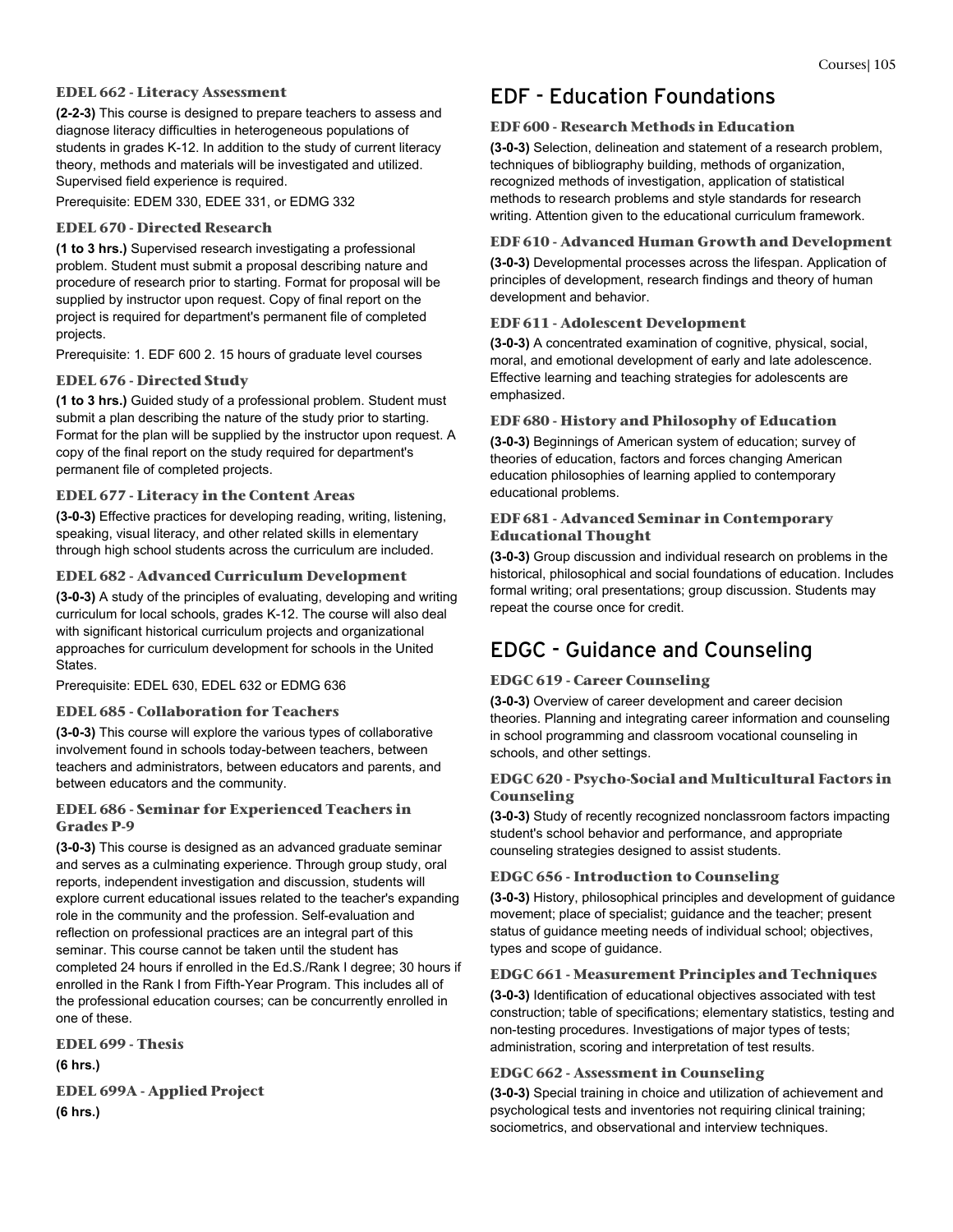# **EDGC 664 - Theories of Counseling**

**(3-0-3)** Basic philosophies, principles and procedures in counseling. Prerequisite: EDGC 656

# **EDGC 665 - Philosophy and Practice of School Counseling**

**(3-0-3)** Organizational goals and procedures in designing a comprehensive program in information services, appraisal, and counseling; relationships of counselor with school personnel and with community members and organizations; referral procedures; legal implications for counselors.

# **EDGC 667 - Group Counseling**

**(3-0-3)** Study of theories and principles of individual reaction under stress in group situations and application in group counseling and guidance programs. Groups include school, family and community. Prerequisite: EDGC 656

# **EDGC 668 - Legal and Ethical Issues in Counseling**

**(3-0-3)** This course will examine legal and ethical aspects relevant to professional issues in counseling. Current legislation impacting the profession of counseling in various settings will be examined as will recent case law. Ethical codes of the major professional organizations will be examined as will related codes of certification and licensure bodies. Special attention will be given to issues such as the rights of minors, emancipated minors, HIV status, and others. Prerequisite: EDGC 656

# **EDGC 669 - Practicum in Counseling**

**(3-0-3)** \*May be taken the same semester as practicum. Weekly class instruction in techniques of counseling and supervised field experiences counseling individuals and groups. Must fill out application for practicum the semester prior to enrolling and submit to the advisor.

Prerequisite: EDGC 619, EDGC 620, EDGC 656, EDGC 665, EDGC 666 and EDGC 667

# **EDGC 670 - Directed Research**

**(1 to 3 hrs.)** Supervised research investigation of a professional problem. Student must submit a proposal describing the nature and procedure of the research prior to starting. Format for the proposal will be supplied by the instructor upon request. Copy of final report on project is required for department's permanent file of completed projects.

Prerequisite: EDF 600

# **EDGC 671 - Practices and Techniques in Counseling**

**(3-0-3)** This course has been designed to provide an overview of the fundamental counseling skills and techniques. Students will be provided with opportunities to begin developing basic counseling skills and techniques. This growth will be facilitated by interactive lecture, in-class demonstrations and student videotapes, discussion, and peer counseling that will occur under supervised conditions. Prerequisite: EDGC 656

# **EDGC 674 - Seminar in Guidance and Counseling**

**(1 to 3 hrs.)** Group study and discussion of individual research or study of problems having special significance to the field of guidance and counseling.

# **EDGC 676 - Directed Study**

**(1 to 3 hrs.)** Guided study of a professional problem. Student must submit a plan describing the nature of the study prior to starting. Format for the plan will be supplied by the instructor upon request.

Copy of final report on the study is required for department's permanent file of completed projects.

Prerequisite: EDF 600

# **EDGC 678 - Internship**

**(1 to 6 hrs.)** Supervised experience in activities appropriate to the area of specialization.

# **EDGC 679 - Advanced Practicum in Counseling**

**(3-0-3)** Supervised advanced clinical practice for students pursuing post-master's training in counseling. Prerequisite: EDGC 683

# **EDGC 680 - Family Counseling**

**(3-0-3)** The course will focus on the study of the dynamics of the family system. Family counseling will be addressed; including theory, assessment and treatment.

# **EDGC 681 - Workshop**

**(1 to 3 hrs.)** Workshop for specifically designated task orientation in education. May be repeated in additional subject areas. Maximum of six semester hours may be earned under this course number.

# **EDGC 682 - Counseling Issue in Sexuality**

**(3-0-3)** Comprehensive overview of existing beliefs and knowledge about human sexuality; the variety of its expression, common problems, and the changing sexual patterns of society. Course is directed toward professional school and agency counselors.

# **EDGC 683 - Advanced Counseling Theory**

**(3-0-3)** Comprehensive investigation of advanced theories and applications for counseling. Course is designed as an advanced graduate seminar in theoretical concepts of counseling and to provide an opportunity for the development of advanced intervention skills in cognitive, affective, behavioral and multi-modal approaches to counseling.

Prerequisite: EDGC 664

**EDGC 699 - Thesis** 

**(6 hrs.)**

**EDGC 699A - Applied Project** 

**(6 hrs.)**

# EDIL - Instructional Leadership

# **EDIL 601 - Introduction to School Leadership Administration**

**(3-0-3)** A study of modern administrative theories, processes, techniques and responsibilities, with an emphasis on understanding schools as complex organizations and facilitating leadership to create a work climate supportive of excellence in teaching and learning. Emphasis will be given to the organization and administration of the elementary school, middle grade school and secondary school.

# **EDIL 603 - Leadership - School Turnaround**

**(3-0-3)** This course is designed to provide current and aspiring school leaders with the skills, knowledge, and resources needed to lead, implement, and assess strategies critical to continuous improvement and the school turn-around process. This course focuses on research-based components that serve as the conceptual framework of this course (e.g., transformational leadership/skills and dispositions, systems thinking, and curriculum/instruction and assessment).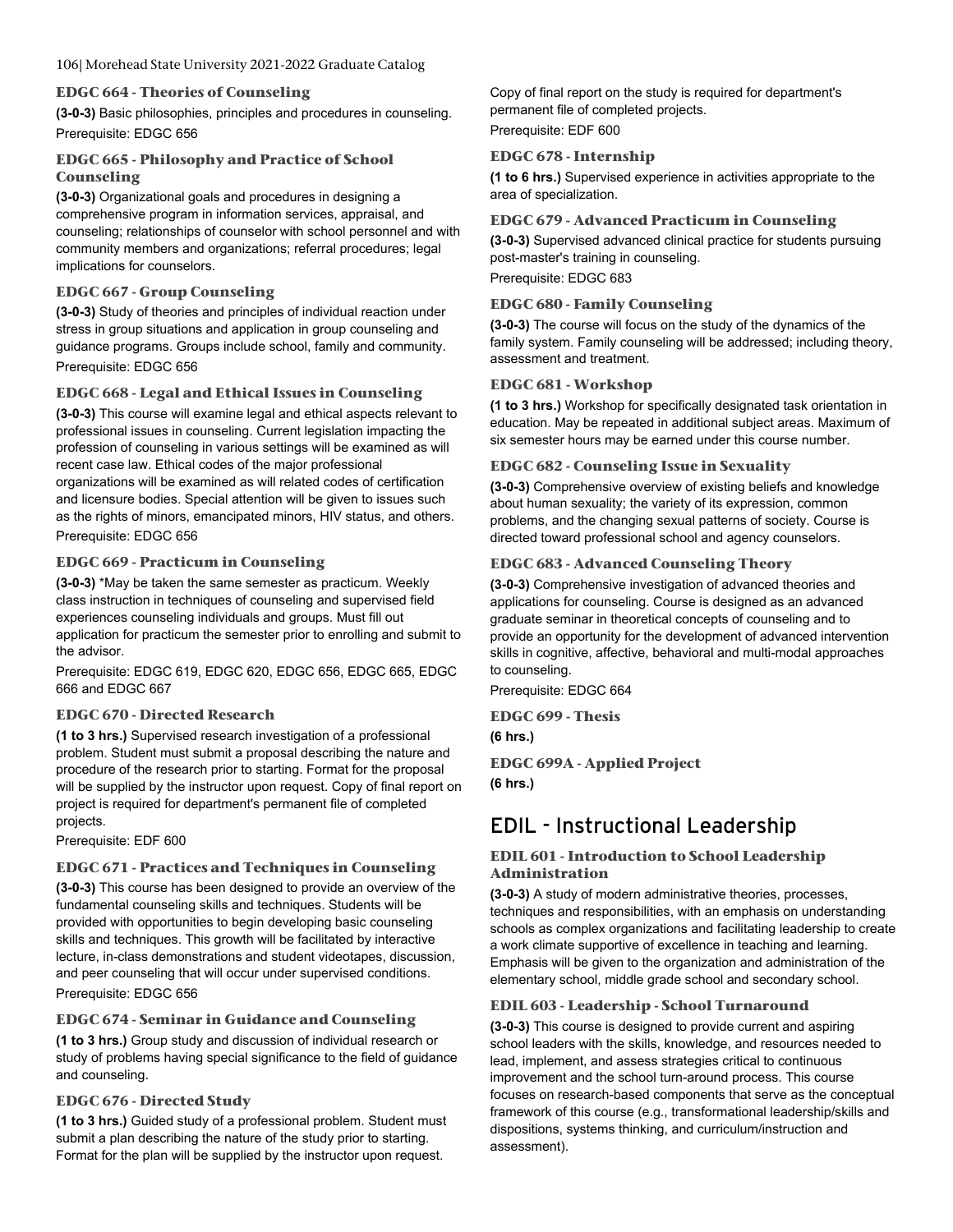# **EDIL 610 - School Leadership (Principal) Practicum**

**(3-0-3)** An opportunity to understand the role of the principal with an emphasis on changes in society and in the schools through time spent interacting with practicing school administrators at school site locations.

#### **EDIL 618 - School Finance and Support Services**

**(3-0-3)** A study of the concepts of school finance and school business management to include national, state and local issues; school support services including transportation, facility planning and maintenance, food service and risk management.

#### **EDIL 619 - Technology and Best Practices for School Improvement**

**(3-0-3)** A study of best practices for school improvement documented by research and application of the use of modern technological tools in instructional and administrative processes-evaluation of hardware and software for both instructional uses and administrative tools, review of computer programs, and basic competency in word processing, spreadsheet, database, and presentation software. Use of Internet for instructional and administrative purposes.

#### **EDIL 621 - Research for Instructional Leadership**

**(3-0-3)** Study of school leadership and administrative responsibilities, with emphases on understanding schools as complex organizations and facilitating leadership to create a work climate supportive of excellence in teaching and learning.

#### **EDIL 628 - School Law and Ethics**

**(3-0-3)** A study of state and federal laws impacting the administration of school pupils and personnel. An investigation of legal and ethical issues as related to practical problems of school administration.

#### **EDIL 631A - Practicum in District Administration/Supervisor**

**(1 hr.)** The field experience is related to the instructional leader for the district course with emphasis given to the specific level supervisor of instruction through a minimum of 50 clock hours at that level. The field experiences will be with a cooperating school administrator who has successfully completed a minimum of three years at a supervisor's level and is approved by the faculty of the educational administration programs.

#### **EDIL 631B - Practicum in District Administration/Supervisor**

**(3 hrs.)** This course is a combination of clinical field experience and class experience related to the role and responsibility of the superintendent. The field experiences will be with a cooperating school administrator who has successfully completed a minimum of three years at the superintendent's level and must be approved by the faculty of the instructional leadership program. Students will be required to record 100 hours of field experience, participate in online instructor-developed exercises, and attend at least five instructorapproved seminar sessions.

# **EDIL 634 - Leadership for Human Resources Development in Schools**

**(3-0-3)** A study of human resources development practices in school systems, with emphasis on central office and school unit responsibilities for attracting, selecting, developing, evaluating and retaining competent faculty and staff. Content includes organizing groups, group dynamics, conducting effective meetings and resolving conflicts.

#### **EDIL 635 - Understanding Professional Responsibilities of Teacher Leaders**

**(3-0-3)** This course examines how Teacher Leaders have the potential to change the school environment to improve student achievement. This course will focus on how ethics (both one's own and the group's) shape decisions and practices, legal issues that impact the school, and finally effective resource management. This curriculum is not necessarily intended for teachers who aspire to be school administrators (although some who take this class may eventually move into designated school leadership positions).

#### **EDIL 636 - Mentoring for Improved Results**

**(3-0-3)** This course focuses on developing the knowledge, skills and dispositions necessary for Teacher Leaders to provide high levels of effective coaching and mentoring focused on improving teaching practices and learning for all students.

# **EDIL 637 - Leadership for School Program Collaboration**

**(3-0-3)** A study of integrated instructional support programs in schools and districts and the leadership requirements needed to facilitate collaboration among school and community-based programs that provide and support student learning.

#### **EDIL 638 - Designing and Implementing Professional Development**

**(3-0-3)** This course provides an introduction of knowledge, skills, attitudes, behaviors and aspirations that a Teacher Leader will use in designing, facilitating, implementing and assessing high-quality professional development.

#### **EDIL 639 - Intentional Planning for Student Learning**

**(3-0-3)** This course is a combination of clinical field experience and class experiences focusing on the role and responsibility of the superintendent as it relates to planning for student learning. The field experiences will be with cooperating school administrators who must be approved by the faculty of the instructional leadership program. Candidates will be required to record a minimum of 22 hours of field experience and participate in online instructor-developed exercises.

#### **EDIL 641 - School Superintendent**

**(3-0-3)** The course is designed for district-level school leaders dealing with the basic functions, duties,responsibilities, and the problems or current issues confronting today's practicing school superintendent. The course includes administrative routine, organizations, fiscal affairs, legislation, support services, communication, evaluation and accountability, and instructional leadership. Candidates will be required to record a minimum of 36 hours of field experience and participate in online instructordeveloped exercises.

#### **EDIL 643 - School Housing**

**(3-0-3)** A study of school facilities to include financing, design construction, management and curriculum utilization.

#### **EDIL 645 - Seminar for Effective Administration**

**(3-0-3)** Designed for advanced graduate students in school administration. Deals with current problems and issues and stresses independent investigation for effective administration techniques. Recommended within last nine hours of the program. Field research project required.

Prerequisite: EDIL 621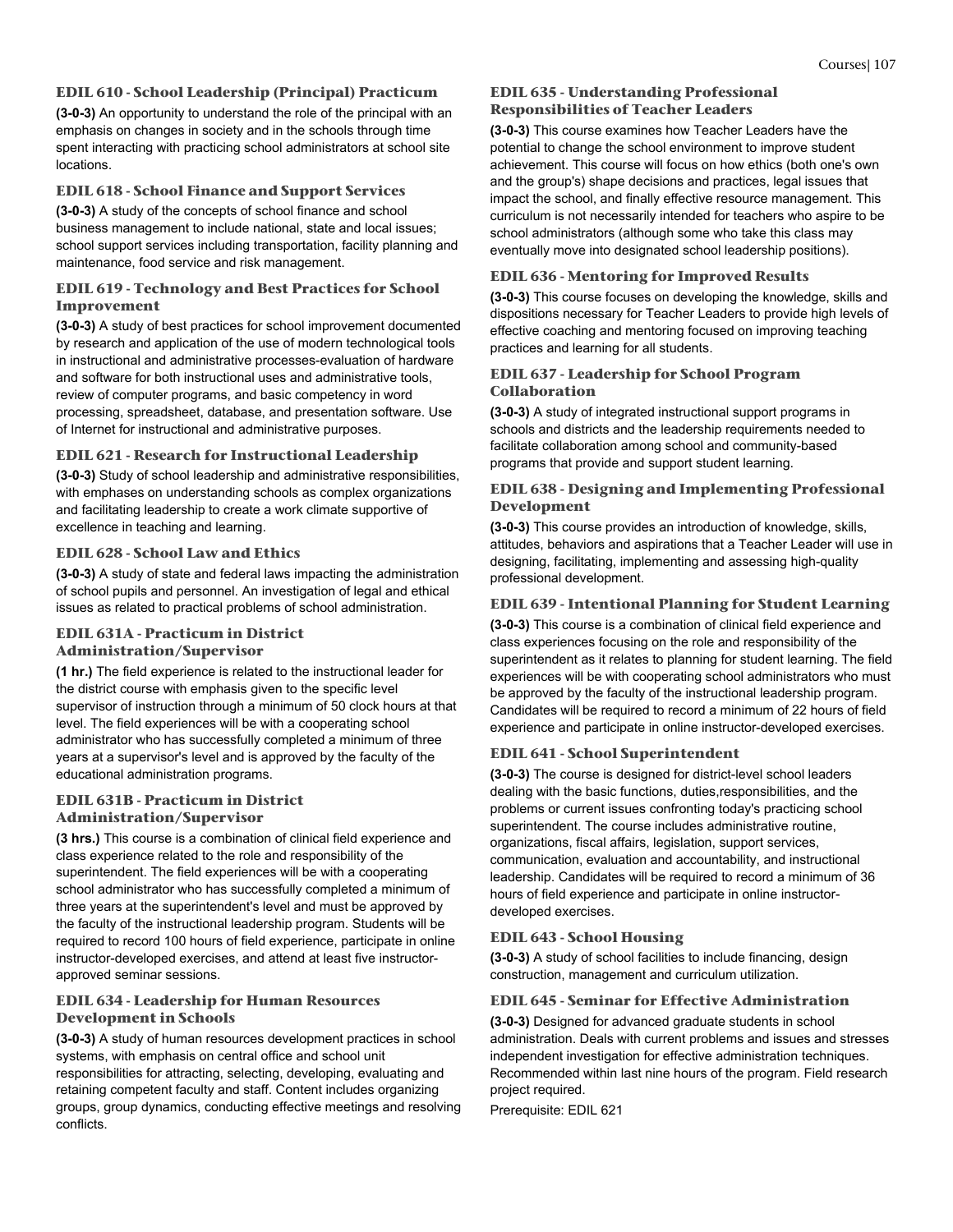# **EDIL 646 - Advanced Seminar for Curriculum/Program Development**

**(3-0-3)** Designed for advanced graduate students in school administration. Deals with current issues and problems in curriculum and stresses independent investigation. The investigations will cover supervisory functions dealing with curricular and program evaluation, analysis and techniques for bringing about the program and curricular change and improvement within the local school system. Field research project required. Recommended within last nine hours of the program.

Prerequisite: EDIL 621

# **EDIL 647 - Leadership for School Community Relations**

**(3-0-3)** A study of the issues and responsibilities relating to the establishment and administration of a school community relations program at the district and school building levels.

# **EDIL 649 - School District Management**

**(3-0-3)** This course is designed around the rhythm of the fiscal and academic year. Candidates will examine activities required of the superintendent on a monthly basis noting how decisions made early in the fiscal/academic year have implications for decisions that are required late in the fiscal/academic year. Candidates will be required to record a minimum of 60 hours of field experience and participate in online instructor-developed exercises.

# **EDIL 650 - Leadership for School Program Improvement**

**(3-0-3)** A study of how school leaders guide, facilitate and support curriculum, instruction and assessment and create a learning environment that promotes student achievement. Included are studies of techniques used for developing and implementing staff development programs.

# **EDIL 659 - Systems for Change**

**(3-0-3)** This course is a combination of clinical field experience and class experiences focusing on the leveraging school-level and district-level systems to enhance student learning. These systems include curriculum (e.g., planning, delivery, assessment), personnel (e.g., developing evaluation,mentoring), and resources (e.g., technology, human, time). The field experiences will be with cooperating school administrators who must be approved by the faculty of the instructional leadership program. Candidates will be required to record a minimum of 18 hours of field experience and participate in online instructor-developed exercises.

# **EDIL 669 - Leadership for School Problem Solving**

**(3-0-3)** A study of the principles and methods of systematic sitebased problem identification, diagnosis and solution for the improvement of practice in school settings.

# **EDIL 671 - Leading, Teaching and Learning**

**(3-0-3)** A study of how school leaders create, facilitate and support an effective learning environment, including the mentoring and utilization of instructional staff and other partners. Specific study of current research in developing effective classrooms, integrating instructional technology, and a survey of state-of-the-art professional development resources and curriculum/instructional tools will be woven throughout this course. Field hours are required for this course.

# **EDIL 672 - Inquiry and Student Achievement**

**(3-0-3)** This course is designed to provide students with competencies in interpretation and use of standardized achievement test results, the function of measurement in education, and the use of data for achievement-related decision-making. It includes a capstone project that elucidates how school leaders use research to guide, facilitate, and support curriculum, instruction, and assessment to promote student achievement. Field hours are required for this course.

Prerequisite: Take 15 hours from EDIL 671, EDIL 673, EDIL 674, EDIL 675, EDIL 677, or EDIL 678

# **EDIL 673 - Human Resource Selection and Development**

**(3-0-3)** A study of human resources development practices in school systems with emphasis on central office and school unit responsibilities for attracting, developing, evaluating and retaining competent faculty and staff. Content includes instructional and organizational leadership; meeting legal requirements, understanding and solving diversity issues; organizing groups; group dynamics; conducting effective meetings; and resolving conflict. Field hours are required for this course.

# **EDIL 674 - Developing and Maintaining a Positive School Culture**

**(3-0-3)** A study of how school leaders envision, empower, equip and support the creation of a school culture that is centered on effective learning communities. Included is the study of current research on relationships and emotional intelligence, effective teams, the "ethics" of school, and practitioner "real life" experiences that expose the candidate to positive, celebrative, student-centered school models. Field hours are required for this course.

# **EDIL 675 - School Program Improvement**

**(3-0-3)** A study of how school leaders guide, facilitate and support curriculum, instruction, and assessment; and how they create a learning environment that promotes student achievement. Included are studies of techniques used for developing and implementing staff development programs. Field hours are required for this course.

# **EDIL 677 - School Law and Diverse Learners**

**(3-0-3)** This course provides a general study of state and federal laws impacting the administration of schools, students and personnel. The course focuses on legal and ethical issues as related to diverse learners. Field hours are required for this course.

# **EDIL 678 - Resource Utilization**

**(3-0-3)** This course focuses on effective use of fiscal, time and technology resources and their impact on the educational process at the school and classroom levels. Strategies for successfully using these resources and their impact on leaders and the organizations they lead will be explored. Field hours are required for this course.

#### **EDIL 679 - Linking Schools with the Community and External Resources**

**(3-0-3)** A study of the issues and responsibilities relating to the establishment and administration of a school community relations program at the district and the school building levels with a special focus on the candidate's understanding, responding to, and influencing the larger political, social, economic, legal and cultural contexts. Field hours are required for this course.

# **EDIL 685 - Research Problems of the Instructional Leader**

**(1 to 3 hrs.)** Intensive and comprehensive investigation of problems in educational administration, involving collection and analysis of original data.

Prerequisite: EDF 600 or equivalent experience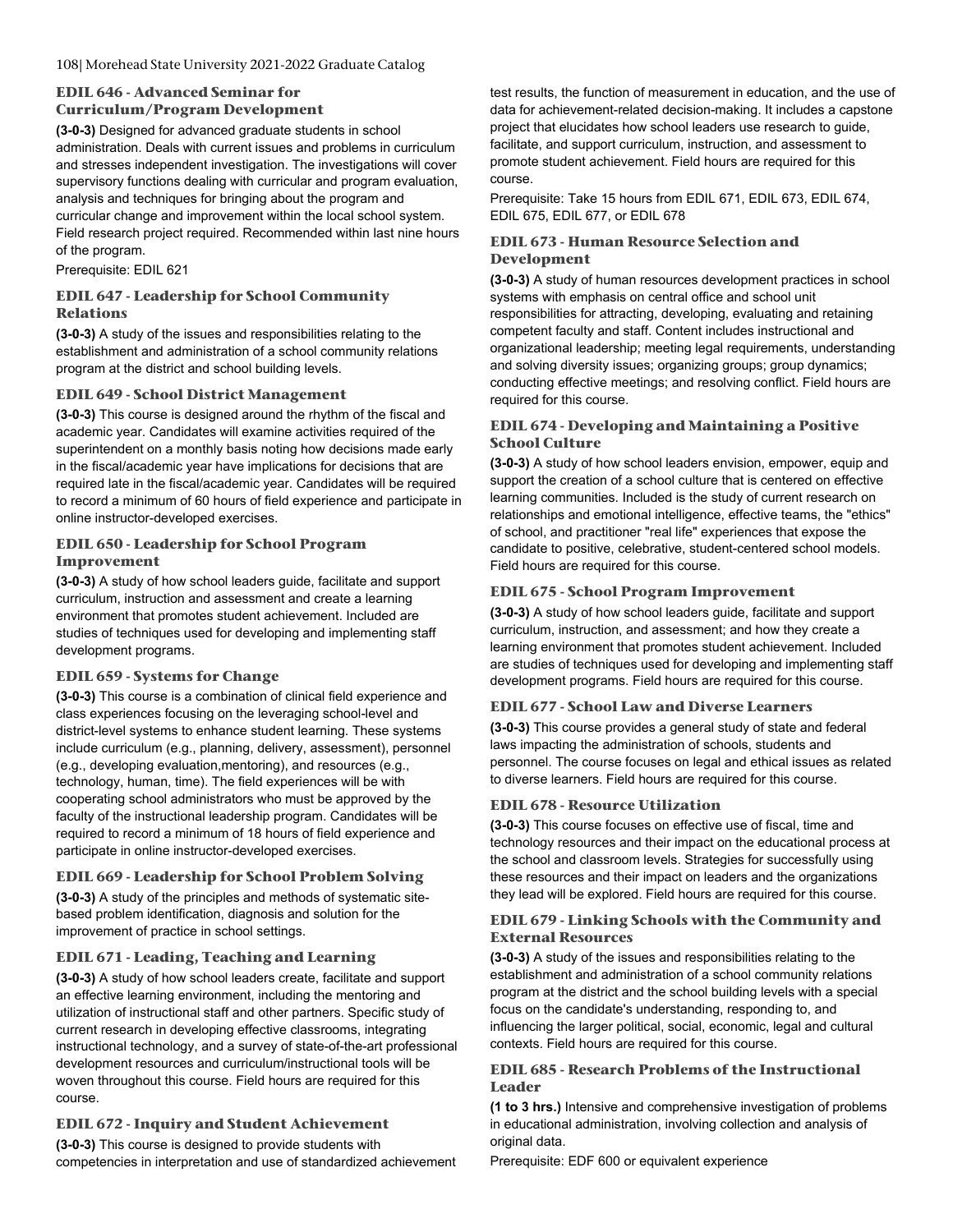# **EDIL 698 - Seminar for Administrator of Pupil Personnel Services**

**(3-0-3)** Analysis of various methods of pupil personnel accounting and records management systems, including computer applications. Responsibilities of school and nonschool personnel and agencies, influence of socioeconomic factors and school attendance.

#### **EDIL 699A - Applied Project**

**(6 hrs.)**

# EDMG - Middle Grades Education

# **EDMG 636 - Middle School Curriculum**

**(3-0-3)** This course will identify the historical development of curriculum in the middle grades and the relationship of the curriculum to student development. Current curricular issues, organizational patterns and research related to middle grades will be reviewed.

# EDSE - Secondary Education

# **EDSE 600 - Selected Topics**

**(1 to 3 hrs.)** Workshop for specifically designated task orientation in education. May be repeated in additional subject areas. Maximum of six semester hours may be earned under this course number.

### **EDSE 616 - Educational Computing**

**(3-0-3)** The development of competencies in the use of microcomputers for instruction, management, information processing, computer assisted instruction and practical high-level programming applications through programming assignments. Hardware and operating systems are covered. Designed primarily for students without previous data processing instruction. Equates with EDEL 616.

### **EDSE 633 - Effective Classroom Instruction**

**(3-0-3)** Designed to extend student's knowledge of and ability to implement research-based recommended teacher behaviors; foundation of research findings utilized to create facilitating classroom climate and to select appropriate teaching strategies.

### **EDSE 634 - Secondary School Curriculum**

**(3-0-3)** Course designed to acquaint teacher, supervisor and administrator with nature, development and organization of secondary school curriculum.

### **EDSE 670 - Directed Research**

**(1 to 3 hrs.)** Supervised research investigation of a professional problem. Student must submit a proposal describing the nature and procedure of the research prior to starting. Format for the proposal will be supplied by the instructor upon request. Copy of final study required for department's permanent file of completed research projects.

### **EDSE 671 - Seminar: Problems of the Teacher**

**(3-0-3)** Individual research problems and thesis; review current educational research; significant problems in education especially related to role of teacher. Oral reports and group discussion.

### **EDSE 676 - Directed Study**

**(1 to 3 hrs.)** Supervised investigation of a professional problem. Student must submit a proposal describing the nature and procedure of the study prior to starting. Format for the proposal will be supplied by the instructor upon request. Copy of final study required for department's permanent file of completed projects.

#### **EDSE 683 - The American Secondary School**

**(3-0-3)** Traces development of American secondary school, identifying historical and philosophical influences upon this development; related current practices to their historical bases; examines present-day trends and innovations.

**EDSE 699 - Thesis (6 hrs.)**

# EDSL - English Second Language

# **EDSL 601 - Linguistics for TESOL**

**(3-0-3)** An introductory linguistics course designed for practicing and prospective teachers working with students who are speakers of other languages. It is designed to provide the necessary background in the English language, including structure, meaning, processing, variation, change and acquisition. Students are required to successfully complete field experience hours.

# **EDSL 602 - TESOL Theory and Practice**

**(3-0-3)** An introduction to the theory and practice of TESOL in different contexts. This course will examine the development of TESOL as a discipline, standards related to TESOL, and recent trends. The course is designed for practicing and prospective teachers working with students who are speakers of other languages. Students are required to successfully complete field experience hours.

# **EDSL 603 - Language and Culture**

**(3-0-3)** This course is designed for practicing and prospective teachers working with students who are speakers of other languages. The course content focuses on the intimate relationship between language and culture. Students will examine various aspects of this relationship in order to understand themselves and their students to enhance their teaching effectiveness. Students are required to successfully complete field experience hours.

### **EDSL 604 - TESOL Methods and Materials**

**(3-0-3)** This course offers an overview of basic principles, practices and methods that provide a broad foundation for educating speakers of other languages, including such topics as multiple views of teaching and learning, instructional strategies, bilingual education and state requirements for TESOL. The course is designed to increase teachers' effectiveness in expanding English learners' access to core curriculum, and to enhance their abilities to take leadership in TESOL at the school and district level. Students are required to successfully complete field experience hours.

# EDSP - Special Education

### **EDSP 600 - Workshop**

**(1 to 3 hrs.)** Workshop for specifically designated task orientation in special education. May be repeated in additional subject areas. Maximum of six semester hours may be earned under this course number.

### **EDSP 601 - Survey of Exceptional Children**

**(3-0-3)** Study of personality theory and psychopathology, developmental problems of exceptional children and educational characteristics and needs of exceptional children.

### **EDSP 602 - Speech and Language Problems**

**(3-0-3)** Defines various speech and language problems and their causal factors at the elementary and secondary school levels.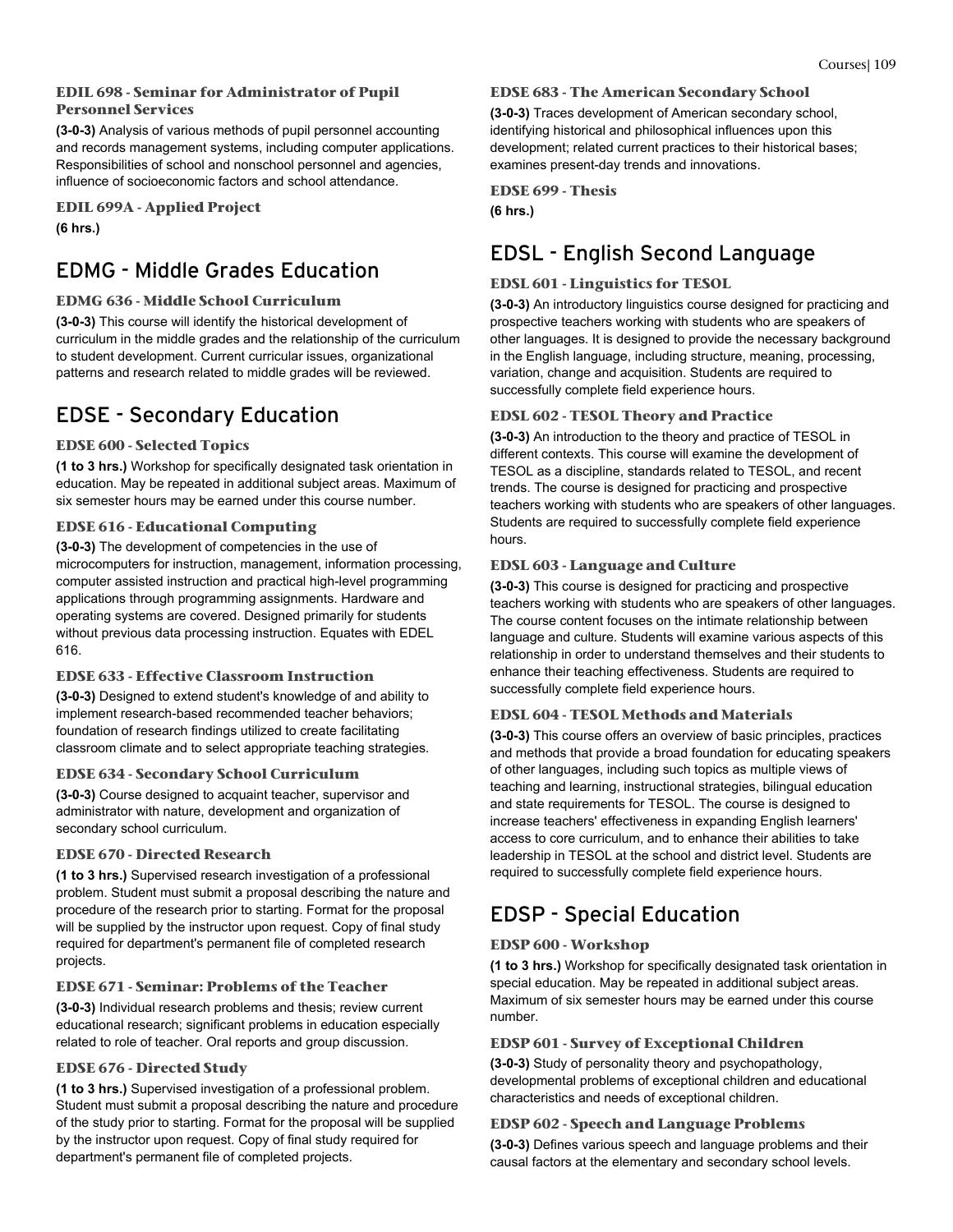Presents methods for analysis, prevention and correction of these problems.

# **EDSP 603 - Assessment Methodology for the Handicapped**

**(2-2-3)** Testing and assessment procedures utilized with traditional categorical approaches in special education. Principles of norming and scaling included.

# **EDSP 604 - Resource Concepts for the Handicapped**

**(3-0-3)** Fundamental concepts regarding implementing and managing a resource room at both elementary and secondary school levels.

# **EDSP 605 - Early Childhood Special Education**

**(3-1-3)** An overview of early childhood special education services for preschool children with special needs. Emphasis on assessment, intervention planning, progress monitoring, inclusive practices, collaboration and family involvement.

# **EDSP 606 - Communication Disorders**

**(3-0-3)** Procedures and methods for working with speech and language handicapped children in a public or private school setting.

# **EDSP 607 - Employability of the Handicapped**

**(3-0-3)** Career exploration and preparation programming for secondary students who have special learning needs.

### **EDSP 610 - Foundations of Effective Practice in Special Education (3-9)**

**(3 to 9 hrs.)** This course provides the foundation of skills needed to design, manage, and deliver effective instruction to students with disabilities. This course is made up of three credit modules: 1) Applied behavior analysis, 2) Specially designed instruction, and 3) Assessment. The academic record of incoming candidates with prior special education preparation will be evaluated to determine which modules will be required.

Prerequisite: EDSP 601, EDUC 618 and EDEL 627 Corequisite: EDSP 614 or EDSP 616

# **EDSP 611 - Seminar: Educating Students with Disabilities I**

**(3-0-3)** This seminar is taken in conjunction with the teacher-intraining's first semester in a university supervised practicum. It requires the teacher-in-training to reflect on, refine and strengthen skills in assessment, instruction and classroom management.

Prerequisite: EDSP 610, EDSP 614, or EDSP 616

Corequisite: EDUC 650

# **EDSP 612 - Seminar: Educating Students with Disabilities II**

**(3-0-3)** This continuing seminar is taken in conjunction with the teacher-in-training's second semester in a university supervised practicum. It requires the teacher-in-training to reflect on, refine and strengthen skills in assessment, instruction and classroom management.

Prerequisite: EDSP 611

Corequisite: EDUC 651

# **EDSP 613 - Advanced Topics in Effective Practice in Special Education (3-9)**

**(3 to 9 hrs.)** This course provides the advanced level of skills needed to design, manage and deliver effective instruction to students with disabilities. This course is made up of three modules: 1) Characteristics of Disordered Behavior, 2) Collaboration, and 3)

Transition to Adult Life. The academic record of incoming candidates with prior special education preparation will be evaluated to determine which modules will be required.

Prerequisite: One of the following: 1. EDSP 610, EDSP 611, and EDSP 614, or 2. EDSP 616

Corequisite: EDUC 615 or EDSP 617

# **EDSP 614 - Designing, Delivering and Managing Instruction of Students with Learning and Behavior Disorders I**

**(3-0-3)** A teaching methods course concerned with the planning, management and delivery of effective instruction for students with learning disabilities and behavior disorders.

Prerequisite: EDEL 627, EDSP 601, EDUC 618, or equivalent courses

# **EDSP 615 - Designing, Delivering and Managing Instruction of Students with Learning and Behavior Disorders II**

**(3-0-3)** This course refines foundational skills needed to design, manage and deliver effective instruction to students with learning and behavioral disabilities.

Prerequisite: EDSP 610, EDSP 611, EDSP 612 and EDSP 614

### **EDSP 616 - Designing, Delivering and Managing Instruction of Students with Moderate and Severe Disabilities I**

**(3-0-3)** This course provides the foundation of skills needed to design, manage and deliver effective instruction to students with moderate and severe disabilities.

Prerequisite: EDSP 601, EDUC 618 and EDEL 627

### **EDSP 617 - Designing, Delivering and Managing Instruction with Moderate and Severe Disabilities II**

**(3-0-3)** This course will refine the candidate's understanding of the components of appropriate curriculum for students with moderate and severe disabilities. Strategies to manage a program of community referenced instruction, to support the inclusion of students with moderate and severe disabilities in a variety of school and community settings, and to conduct authentic assessment of student learning will be further developed. Prerequisite: EDSP 612 and EDUC 651

# **EDSP 618 - Curriculum for MSD**

**(3-0-3)** This course will examine the components of appropriate curriculum for students with moderate and severe disabilities. Strategies to manage program of community-referenced instruction, to support the inclusion of students with moderate and severe disabilities in a variety of school and community settings, and to conduct authentic assessment of student learning will be examined. Completion of related field experience is an essential part of this course.

### **EDSP 621 - Operation of Special Education Programs**

**(3-0-3)** The course addresses federal and state regulations, case laws, fiscal management and record keeping.

# **EDSP 622 - Instructional Leadership in Special Education**

**(3-0-3)** This course addresses the following areas in instructional leadership: program development and planning, curriculum development, instruction and management.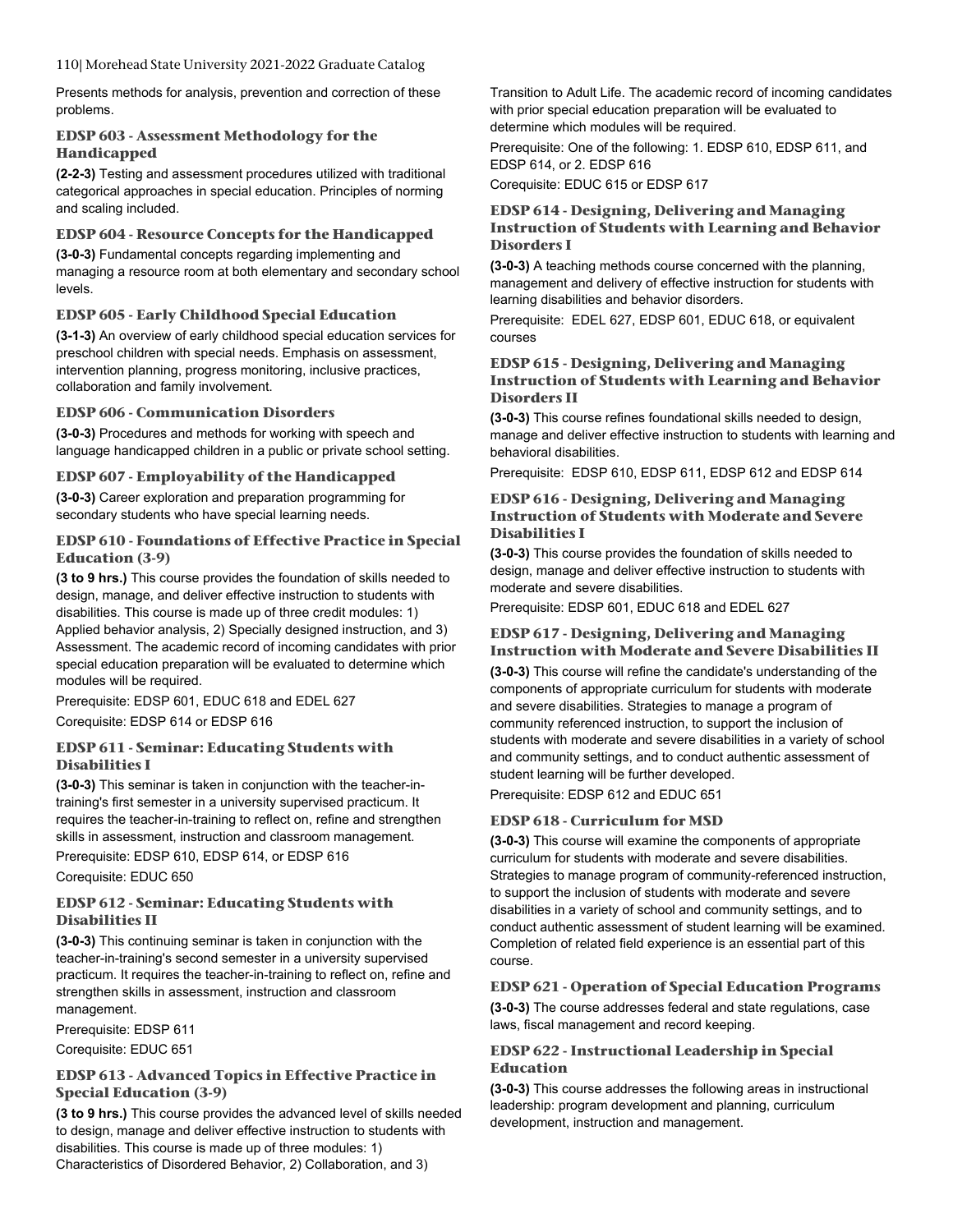#### **EDSP 623 - Special Education Program Coordination**

**(3-0-3)** This course addresses the following areas: communication with regular educators, staff supervision, professional development, community/public relations and working with parents.

#### **EDSP 624 - Practicum**

**(6-0-6)** Supervised practicum experience.

#### **EDSP 630 - Universal Design for Learning**

**(3-0-3)** This course is designed to develop teacher knowledge and skills needed to accommodate a wide range of diverse learners in the regular classroom. Universal Design for Learning (UDL) is based on the most widely replicated finding in educational research: students are highly variable in their response to instruction, and accordingly, one of the most significant changes made by Congress (1997) to the Individuals with Disabilities Education Act (IDEA) is the requirement that students with disabilities must (1) have access to the general curriculum; be involved in the general curriculum; and progress in the general curriculum. In direct response to this legal and philosophical mandate, this course addresses instructional, management and assessment issues pertaining to the successful inclusive class placement of students with disabilities, and to the establishment of the optimal learning environment for all students. The course is appropriate for all teachers whose role includes responsibilities for the education of students with a wide range of diverse needs in school settings.

#### **EDSP 631 - Advanced Behavior Management**

**(3-0-3)** This course is designed to develop teacher knowledge and skills needed to successfully manage the behavior of a wide range of diverse learners in the regular classroom. The course addresses management and assessment issues pertaining to the successful inclusive class placement of students with disabilities, behavior change methodologies to increase appropriate behaviors and reduce inappropriate behaviors, and to the establishment of the optimal learning environment for all students.

Prerequisite: EDTL 603

### **EDSP 632 - Applied Research in Special Education**

**(3-0-3)** Principles and methods for designing single subject research with students in educational settings are discussed. Students will be required to design and defend a research proposal.

Prerequisite: EDTL 603 and EDSP 631

#### **EDSP 641 - Conceptions and Identification of Gifted Children and Youth**

**(3-0-3)** This course is designed to examine the meaning of giftedness, and methods of identifying school-age individuals who are gifted. Students will investigate theories of giftedness and origins of the concept. The course also will examine issues such as genetics and intelligence, high-IQ, and legal and ethical questions related to the public education of gifted individuals.

### **EDSP 642 - Meeting the Individual Needs of Gifted Children and Youth**

**(3-0-3)** This course is designed to provide students with an understanding of the relationship between gifted and talented students' abilities in the areas of academics, leadership, creativity, the visual and performing arts, and individualized program planning. The course also will address issues such as motivational needs of the population, underrepresented groups such as females and ethnic minorities, student and family counseling, underachievement, and the development of model programs and its evaluation.

### **EDSP 643 - Teaching the Gifted Student**

**(3-0-3)** Course is designed to prepare the classroom teacher in developing strategies and materials appropriate for the gifted and talented child in the elementary and middle grades (K-9). Students will become familiar with a variety of program approaches, with technology emphasized, as well as materials, and specific instructional strategies for the gifted and talented through field experiences and investigating current literature.

Prerequisite: EDSP 641

#### **EDSP 644 - The Gifted Adolescent and Young Adult**

**(3-0-3)** This course addresses the following topics: the gifted individual in adolescence and adulthood, teaching for career education, teaching for talent education, models of instruction for the older gifted student.

#### **EDSP 645 - Practicum in Gifted Education**

**(3-0-3)** Placement in an approved setting for gifted education on the basis of one-week placement for each credit hour unit. Prerequisite: EDSP 641, EDSP 642, and EDSP 643

#### **EDSP 668 - Organization of Special Classes**

**(2-2-3)** Relation between special class teacher and students within matrices of larger school community. Techniques of parental counseling and introduction of students into work and social aspects of larger community.

#### **EDSP 670 - Directed Research**

**(1 to 3 hrs.)** Independent research study of a professional problem in special education. Proposal describing methodology and purpose of the study required prior to enrollment in the course. Copy of final study required for department's permanent file of completed research projects.

Prerequisite: 1. EDF 600,2. 15 hours in graduate level courses

#### **EDSP 675 - Practicum in Special Education**

**(3 to 6 hrs.)** Supervised practice in working with specific groups of exceptional children in educational, clinical, or institutional settings using a holistic, multidiscipline approach to therapy and/or prescriptive teaching. (Application made through the director of student teaching.)

Prerequisite: EDF 600

### **EDSP 676 - Directed Study**

**(1 to 3 hrs.)** Directed study, not requiring a research design, of a professional problem in special education. Proposal describing purpose of the study required prior to enrollment in the course. Copy of final report on project required for department's permanent file of completed projects.

Prerequisite: 15 hours in graduate level courses

# EDTC - Educational Technology

# **EDTC 611 - Introduction to Research and Grant Writing**

**(3-0-3)** This class is designed to provide public school teachers and other professional staff with the knowledge and skills they need to use action research strategies to seek solutions to instructional problems and to write grant proposals to help fund these and other school projects.

### **EDTC 621 - Technology for the 21st Century Teacher**

**(3-0-3)** This course is designed for students to learn more about how computers can be integrated effectively into the classroom. The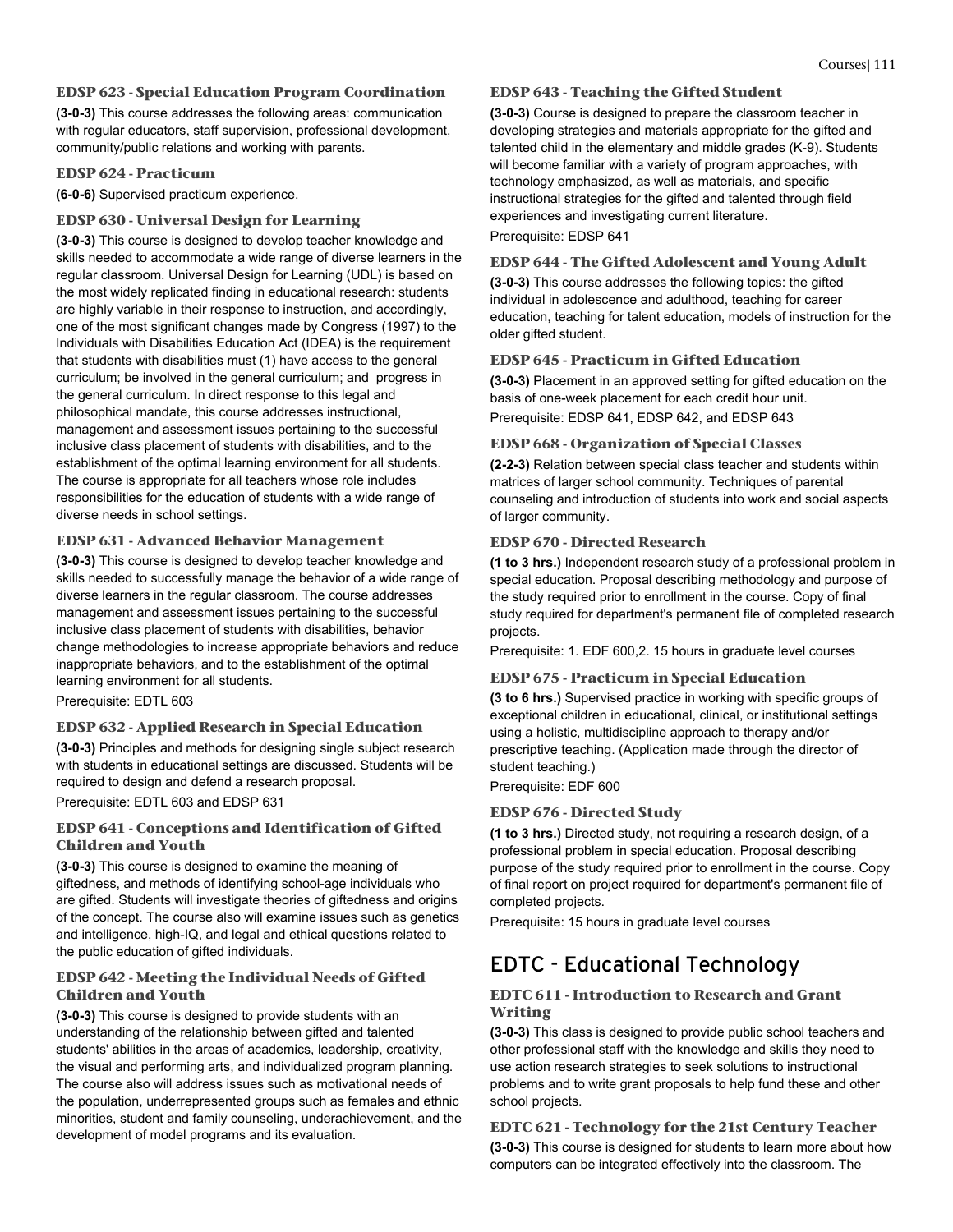curriculum for this course is based on the International Society in Education (ISTE) recommended foundations in technology for all teachers that have been adopted by the National Council for Accreditation of Teacher Education (NCATE).

#### **EDTC 625 - Assistive Technology**

**(3-0-3)** This course is designed to introduce the school professional to the use of assistive technologies in schools and how to better understand assistive technology used for students with disabilities. This course will also research the available assistive technologies and their appropriate integration into the classroom.

### **EDTC 628 - Technology, Education and Culture**

**(3-0-3)** This foundational class is a humanities-based study designed to provide students with a larger intellectual context for understanding, evaluating and making effective use of new educational technologies. It explores historic technologies that had a major impact upon western education and culture and the current and potential impact of recent digital technologies.

#### **EDTC 631 - Designing the Learning Environment**

**(3-0-3)** This course is focused on helping teachers explore the environmental issues within the physical classroom and how they can design their classroom to meet the learning needs of students.

#### **EDTC 633 - Information Literacy**

**(3-0-3)** Introduction to the evolution, dissemination, and consumption of information particularly in the online environment. More specifically, evaluate information and its sources critically to be able to use the information effectively for a specific purpose. Students shall produce an instructional website/wiki focusing on information literacy of his or her design, which will be appropriate for use in an educational setting.

### **EDTC 644 - Multimedia Design for the Classroom**

**(3-0-3)** Introduction to the design, development, utilization, management and evaluation of multimedia technologies to enhance classroom teaching and learning with an emphasis on audio editing, digital photography, digital video and slide presentation software. Students shall produce classroom instructional multimedia products and evaluate their impact within the classroom.

### **EDTC 645 - Advanced Multimedia Design**

**(3-0-3)** This course is focused on applying the principles of instructional design and multimedia development to create multimedia projects designed for learning. Prerequisite: EDTC 644

# **EDTC 646 - Mobile Learning for Education**

**(3-0-3)** Introduction to the design, development, and integration of mobile apps into the classroom to enhance 21st century learning through emerging technologies. Course covers principles of coding and design for cross-platform applications along with best practices for integrating apps into the curriculum and evaluating their potential impact on achievement. Students shall produce classroom-ready apps using a variety of tools along with applicable lesson plans.

# **EDTC 650 - Social Media in Education**

**(3-0-3)** Today's personal, social, academic, political, and economic worlds are all affected by digital media and networked public domains. This course is organized around the broad question of what educators should know about the way digital media are reshaping society in and out of classrooms. This course introduces students to both the literature about and direct experience of these new literacies: research foundations and practical methods to control

attention, attitudes and tools necessary for critical consumption of information, best practices of individual digital participation and collective participatory culture, the use of collaborative media and methodologies, and the application of network know-how to life online. Skills and knowledge gained from the course will enable students to make decisions about appropriate content and activities using social media as educators and instructional designers in P-12, higher education and corporate environments as well as other professional settings.

#### **EDTC 653 - Needs Analysis and Program Evaluation**

**(3-0-3)** This course covers multiple approaches and methodologies for needs and analysis as well as writing analysis reports and program evaluations.

### **EDTC 680 - Introduction to Instructional Design and Technology**

**(3-0-3)** This course is focused on defining the field of instructional design and educational technology. Trends, issues and directions of the field will be explored within this course, with students conducting discovery learning about particular instructional design models.

#### **EDTC 681 - Individualized Learning Systems**

**(3-0-3)** Introduction to basic individualized learning systems; how they are designed, produced and utilized. Student shall design and produce examples of learning activity packets and programmed instructional materials. Technological applications for individualizing learning such as programmers and portable computers will also be covered.

#### **EDTC 682 - Advanced Instructional Design**

**(3-0-3)** This course explores instructional design models focused on social interaction, learner centering, collaboration and facilitation. Additionally, participants will investigate modern instructional design models for 21st century education and training.

# Prerequisite: EDTC 680

#### **EDTC 683 - Creativity in 21st Century Education**

**(3-0-3)** This course will examine theory and research on creativity and how it could be applied to education. A variety of research perspectives will be reviewed including Maslow, Rogers, Torrance, Csikszentmihalyi, Sternberg, and others. The emphasis will be on the theoretical perspectives and procedures to advance the understanding of creativity and how it could enhance educational practice.

#### **EDTC 684 - Blended Learning**

**(3-0-3)** This course focuses on the application of theory and research to the design and implementation of blended learning experiences for educators and instructional designers in P-12, higher education and corporate environments as well as other professional settings. Skills and knowledge gained from the course will enable students to make decisions about appropriate content and activities for online and face-to-face environments in a curriculum with the aim of achieving synergy between the environments.

# **EDTC 685 - Principles of Distance Education Delivery**

**(3-0-3)** This course is designed to investigate the principles guiding distance education and its effective implementation. Several modes of distance learning and the use of multiple delivery methods will be explored. This course will include theory of practice, the examination of current practice, methods to analyze current practice, and current issues that surround effective distance education.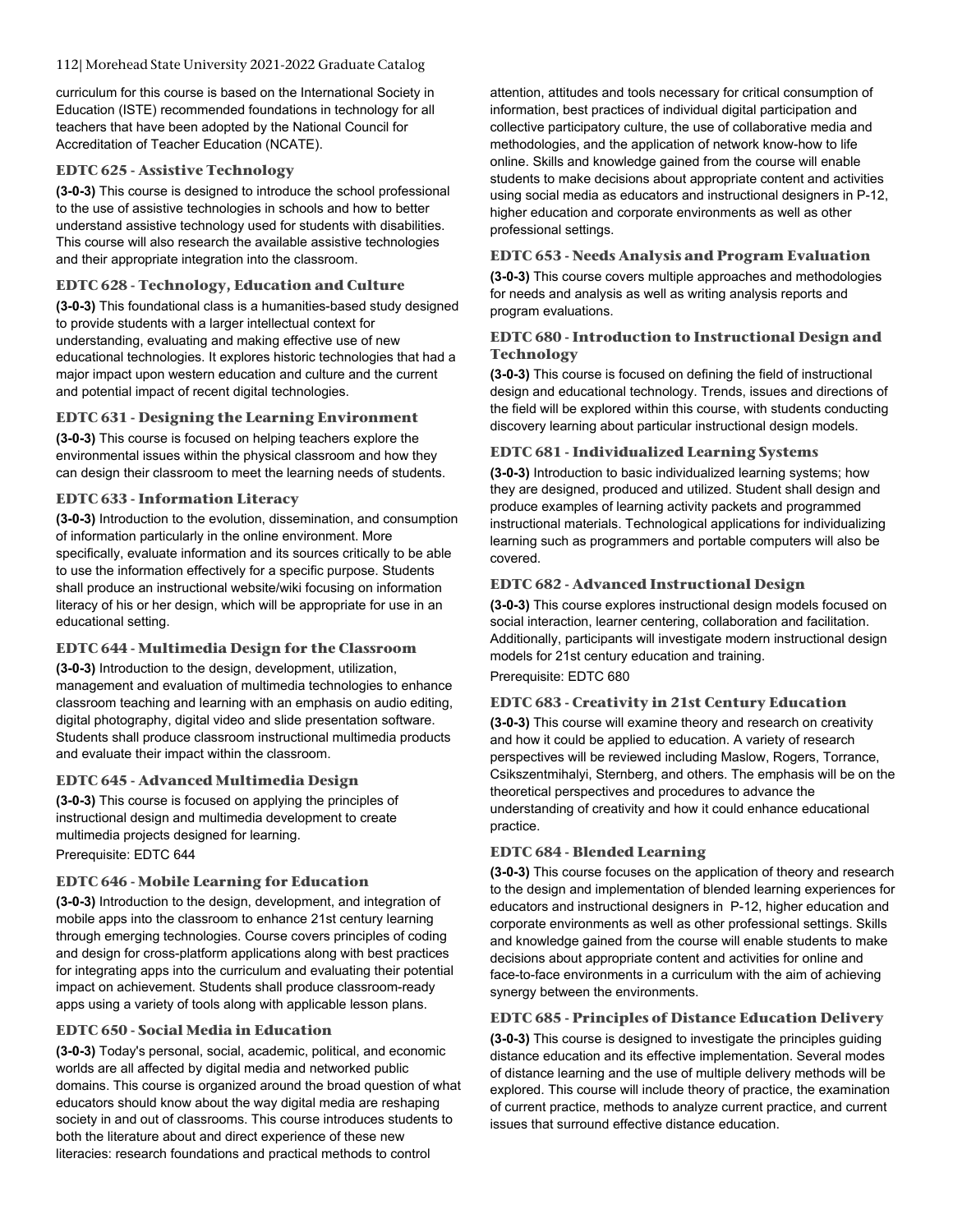# **EDTC 686A - Designing the Online Learning Environment**

**(3-0-3)** Participants shall understand basic concepts of online course instructional design, development, implementation and evaluation using a variety of venues including, but not limited to, social networks, Learning Management System (LMS), Web 2.0 technologies and virtual world simulations. Participants will be required to have a course syllabus for online course development.

#### **EDTC 686B - Designing the Online Learning Environment Practicum**

**(3-0-3)** This course provides students an opportunity to understand the design of online instruction through actual delivery of online instruction. Students will implement instruction over a semester period in an online course or series of online instructional modules as appropriate for their instructional area.

Prerequisite: EDTC 686A

# **EDTC 688 - Educational Gaming and Simulation**

**(3-0-3)** Introduction to the design, production, utilization and evaluation of educational games and simulations. Students shall produce an educational game and educational simulation of his or her own design which will be evaluated and revised by tryout with selected target groups.

#### **EDTC 689 - Designing Instructional Modules for Games and Simulations**

**(3-0-3)** This course is focused on applying principles of instructional design to the development of game and simulation modules. Participants will design instructional modules for commercial off-theshelf games with scenario editors.

Prerequisite: EDUC 688

# EDTL - Education (Teacher Leader)

### **EDTL 601 - Leadership and Decision Making**

**(3-0-3)** This course provides foundational experience for all Teacher Leader graduate programs. The course explores the various forms of instructional leadership, the impact of leadership on student achievement, and develops knowledge and skills related to professionalism, organizational analysis, critical reflection, and planning. Central to this course is the analysis of multiple data sources to plan and implement strategies for improved student achievement.

### **EDTL 602 - Education in Context**

**(3-0-3)** This course prepares teachers for leadership roles through 1) an examination of both classic and contemporary theories of education; 2) an exploration of diverse pedagogical models and theories; and 3) an analysis of the decision-making assumptions and processes that impact school practices. It explores both professional literature and practicing teachers' perceptions about what schools and their leaders actually do and engages them in debates about what schools and their leaders should do. Students will analyze various perspectives, assumptions, strengths, and weaknesses of these theories and models. Students will research the connection between theory and practice in actual school settings.

### **EDTL 603 - Research and Teacher Leader**

**(3-0-3)** Students will explore the logic, processes and methods of educational research. This exploration will prepare students to understand, evaluate and apply appropriate research methods to answer specific questions in educational settings (classrooms, schools, districts). Students will collaborate with others in their

schools to develop questions and appropriate methodology for research, data collection and begin data analysis. (Note: Students anticipating doing research in their own classroom should take this course either in the fall or spring semesters.)

#### **EDTL 604 - Collaboration for Teachers**

**(3-0-3)** The course is primarily designed to develop teacher knowledge and skills needed to accommodate a wide range of diverse learners in the regular classroom. To this end, the areas of teacher collaboration, professional interactive teaming and teacher consultation will be emphasized. In addition to the inter-professional content, the course also will address instructional and assessment issues pertaining to the inclusive class placement of students with disabilities. The course is appropriate for all teachers whose role includes responsibilities for the education of students with diverse needs in school settings.

#### **EDTL 605 - Developmental Analysis of Learning**

**(3-0-3)** Central to this course is the application of principles of human growth and development, research findings and theories of human behavior to explore differences across learners in P-12 classrooms. This course includes analysis of educational policy, investigation of learner differences, and introduces the concepts of differentiated instruction and analysis of assessment practices with regard to various domains and contexts of development, including cognitive, emotional, moral, language, identity, gender, peers, parenting, family context and lifestyle.

### **EDTL 606 - Curriculum and Instructional Design**

**(3-0-3)** This course will provide an overview of curriculum models, their historical and philosophical foundations, and their inherent practices. Candidates will further examine practices that allow for differentiated instruction in a variety of learning environments. The culminating performance will involve the development, implementation and evaluation of a candidate-designed contentspecific curricular framework.

# EDUC - Education Professional

### **EDUC 601 - President's Leadership Academy I**

**(3-0-3)** Participants will be provided opportunities to increase their awareness of the complexity of issues facing the University and postsecondary education. Class members will expand their understanding of the environment in which University decisions are made.

Prerequisite: Must be unconditionally accepted into MSU's graduate school, and selected for participation into the President's Leadership Academy (PLA).

### **EDUC 602 - President's Leadership Academy II**

**(3-0-3)** The internship provides an opportunity to gain a broader perspective and hands-on experience in a setting outside of the regular responsibilities of the Academy member. A positive internship experience is one where the intern learns by doing, acquires firsthand knowledge of the assigned area, experiences professional activities and builds professional relationships.

Prerequisite: Must be unconditionally accepted into MSU's graduate school, and selected for participation into the President's Leadership Academy (PLA), and successful completion of EDUC 601.

**EDUC 603 - National Board Certification Preparation (3-0-3)** This course can be repeated a total of three times for credit. This course constitutes a clinic for mentoring graduate students in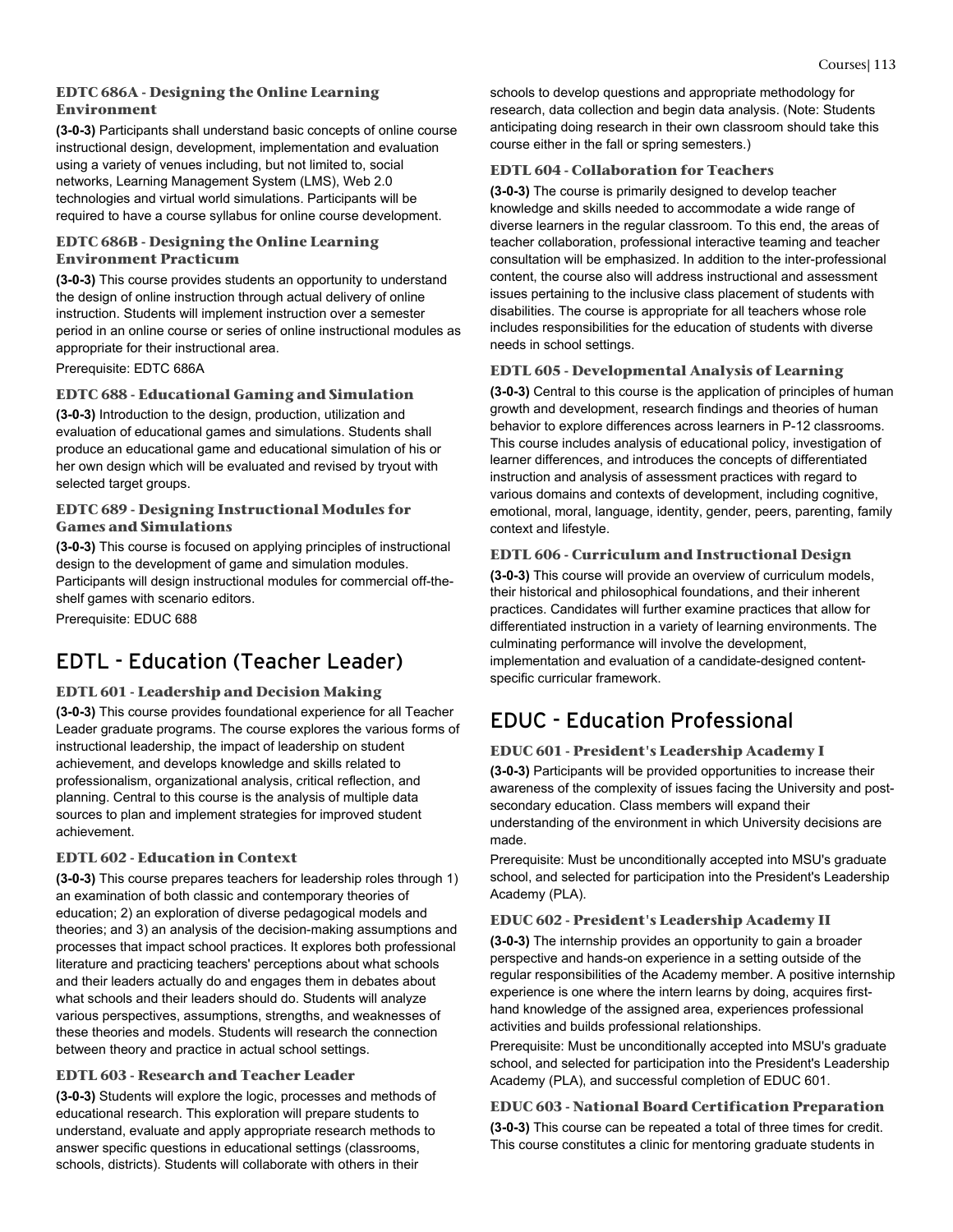developing the initial three entries for the National Board Certification (NBC) portfolio in any of the 25 NBC certification areas.

# **EDUC 604 - National Board Certification Preparation II**

**(3-0-3)** This course mentors candidates for National Board Certification in developing the leadership/documented accomplishment entry for their portfolio. This focus is on commitment to student learning, through work with students' families and community, and through development as a learner and as a collaborator and/or leader.

# **EDUC 608 - Morehead Writing Project Fall Institute**

**(3-0-3)** An invitational, intensive institute for practicing educators and administrators that focuses on their development and training as writers and writing teachers.

# **EDUC 609 - Morehead Writing Project Spring Institute**

**(3-0-3)** An invitational, intensive institute for practicing educators and administrators that focuses on their development and training as writers and writing teachers.

### **EDUC 618 - Teaching Mathematics for Diverse Learners**

**(3-0-3)** This course will integrate the development of mathematical concepts and skills with the differentiation of learning needs of students. An investigation of mathematical methodologies to address the learning needs of students will be explored.

# **EDUC 629 - Reading Programs: The Role of the Administrator**

**(3-0-3)** Overview of reading instruction in the public school program. Student will examine materials used for the teaching of reading and become familiar with organizational plans used in public school reading programs. Part of the course will deal with evaluation of reading programs.

# **EDUC 635 - Teaching Critical Thinking and Decision Making**

**(3-0-3)** The teaching and learning of critical thinking and decision making skills for the classroom teacher and administrator. Emphasis on activities to promote defining problems and issues; accessing, organizing and drawing conclusions from information; originating creative solution alternatives; making rational and objective decisions; and using effective decision making in planning for and taking action.

# **EDUC 650 - Practicum I**

**(6-0-6)** Teaching experiences in a public school setting supervised by University personnel and a selected public school supervisor or mentor. In addition, students will complete a variety of learning activities to document proficiency in relation to each of the Kentucky Teacher Standards.

# **EDUC 651 - Practicum II**

**(6-0-6)** Teaching in the public schools with supervision by University faculty and selected public school supervisors or mentors. In addition, students will complete a variety of learning activities to document proficiency in relation to each of the Kentucky Teacher Standards.

Prerequisite: EDUC 650

# **EDUC 652 - Applied Classroom Practice Modules I**

**(2-0-2)** Development of "Best Practices," knowledge and skills required for entry level teachers so that they are prepared to implement effective teaching practices and products to promote learning for all students. Emphasis will be on planning, implementing and evaluating appropriate classroom teaching practices. Four modules are to be successfully completed to fulfill the requirements of this course.

# **EDUC 653 - Applied Classroom Practice Modules II**

**(1-0-1)** Development of "Best Practices," knowledge and skills required for entry level teachers so that they are prepared to implement effective teaching practices and products to promote learning for all students. Emphasis will be on planning, implementing and evaluating appropriate classroom teaching practices. Two modules are to be successfully completed to fulfill the requirements of this course.

# **EDUC 677 - Applied Research for Classroom Teachers I**

**(3-0-3)** Individual research problems and writing for publication; review of current educational research; investigation of qualitative and quantitative classroom-based research methods; formal writing and presentations; classroom discussion; field-based research activities.

Prerequisite: EDF 600

# **EDUC 678 - Applied Research for Classroom Teachers II**

**(3-0-3)** Individual research problems and writing for publication; implementation of classroom-based research project proposed in EDUC 677; formal writing and presentations; classroom discussion. Prerequisite: EDUC 677

# **EDUC 682 - The At-Risk Student**

**(3-0-3)** In-depth study of at-risk students and factors that predict school failure. Course includes a study of educational practices that are effective in preventing school failure.

### **EDUC 684 - Producing Audiovisual Materials**

**(3-0-3)** Production of various types of audiovisual materials with emphasis upon still photography (slides-prints), motion picture photography, audio production and classroom television production.

### **EDUC 689 - Special Class**

### **(1 to 4 hrs.)**

# **EDUC 690 - Supervision of Student Teaching and Field Experiences**

**(3-0-3)** Planned orientation for any teacher who might work with a field experience student at the undergraduate level or who might supervise a student teacher.

### **EDUC 693 - Teaching the Arts in Education**

**(3-0-3)** Skills and knowledge addressed in creative writing, dance, drama, music and visual arts for P-12 classroom. Audience participation, classroom connections, techniques of integration and methodology of the arts taught according to the Kentucky Core Content for the Arts and Humanities.

# ENG - English

# **ENG 600 - Studies in English for Teachers**

**(3-0-3)** Designed to meet National Council of Teachers of English and Kentucky Department of Education guidelines to prepare candidates for the clinical semester in the areas of disposition, content knowledge, pedagogy, curriculum and assessment. The course may include up to 15 clock hours of Level III field experiences.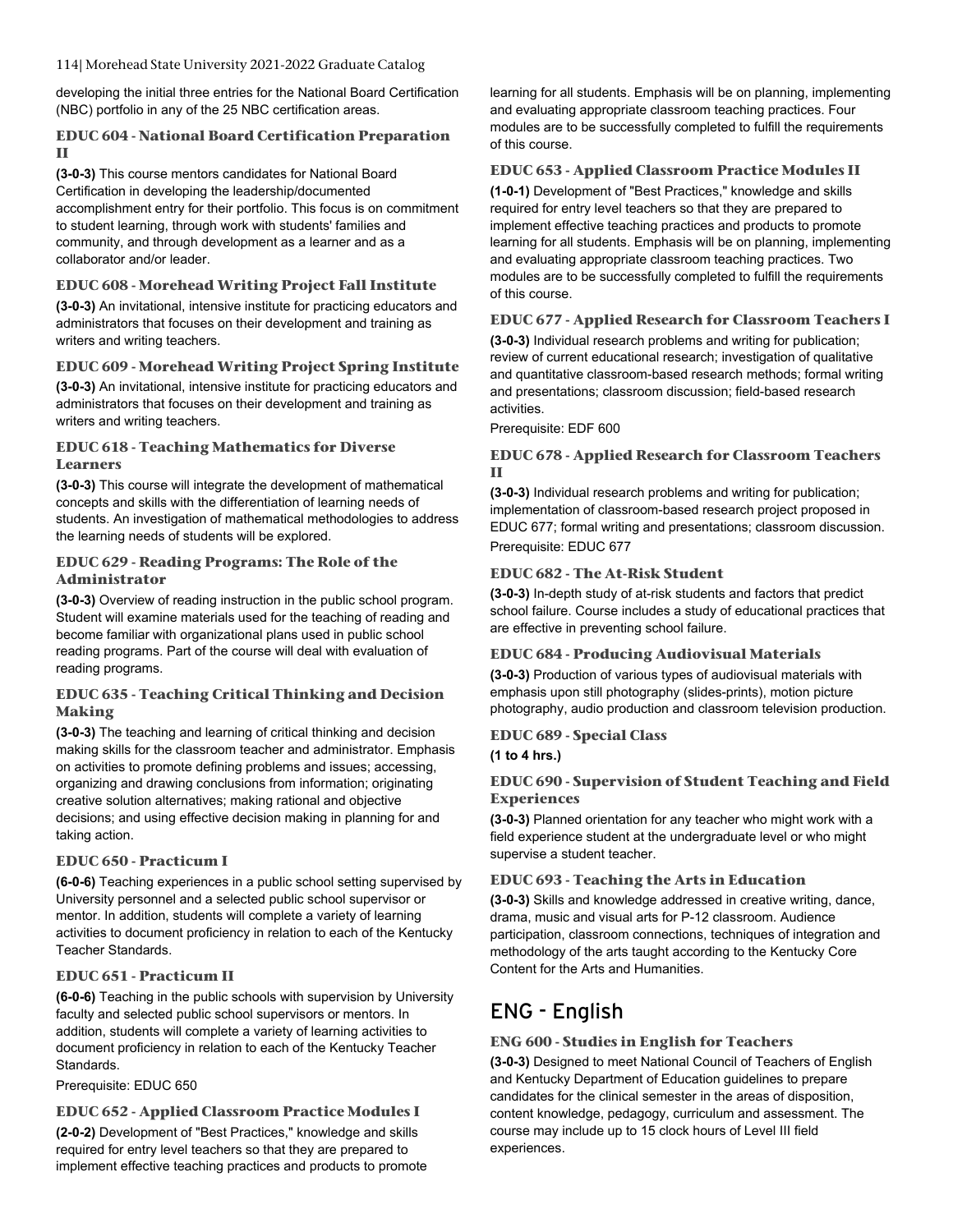### **ENG 601 - Semantics**

**(3-0-3)** A linguistic approach to the study of meaning in language.

#### **ENG 604 - Linguistics: Grammar**

**(3-0-3)** Principles of grammar from current theoretical perspectives.

#### **ENG 608 - Morehead Writing Project Summer Institute**

**(3-0-3)** An invitational, intensive institute for practicing educators and administrators that focuses on their development and training as writers and writing teachers. Includes a yearlong follow-up obligation.

#### **ENG 609 - Morehead Writing Project Summer Institute**

**(3-0-3)** An invitational, intensive institute for practicing educators and administrators that focuses on their development and training as writers and writing teachers. Includes a yearlong follow-up obligation.

# **ENG 612 - Theories of Teaching Writing**

**(3-0-3)** An in-depth study of composition theory and research with a heavy emphasis on the analysis and critique of important sources in the field of composition and rhetoric.

#### **ENG 619 - American Renaissance**

**(3-0-3)** Advanced study of representative writers, texts, genres, and themes of the American Renaissance.

#### **ENG 620 - American Poetry**

**(3-0-3)** Advanced study of representative American poetry.

#### **ENG 622 - American Novels**

**(3-0-3)** Advanced study of representative American novels.

#### **ENG 624 - American Literature in Perspective**

**(3-0-3)** Advanced thematic study of American literature.

#### **ENG 628 - Literary Theory**

**(3-0-3)** A survey of literary theory from the twentieth century to the present.

#### **ENG 630 - Topics in British Literature**

**(3-0-3)** The study of themes, movements or modes in British literature that span multiple literary periods; or of clusters of authors. May be taken only once for credit.

#### **ENG 632 - The British Novel**

**(3-0-3)** Advanced study of representative British novels and the development of the genre from its beginnings to the present.

#### **ENG 633 - Old English Literature**

**(3-0-3)** Old English culture, epic and lyric poetry, and prose will be studied in translation. Selected passages from Old English literature will be read in the original language.

#### **ENG 634 - Chaucer**

**(3-0-3)** Intensive study of Chaucer's early poetry, Troilus and Criseyde and The Canterbury Tales (in the original Middle English). Fulfills the major author requirement for the Master of Arts in English.

### **ENG 635 - Topics in Shakespeare**

**(3-0-3)** Intensive study of Shakespeare's works.

### **ENG 636 - Major American Author**

**(3-0-3)** Intensive study of a significant American author (about whom there exist reference resources and a substantial amount of critical commentary). Fulfills the major author requirement for the Master of Arts in English. This course **may not** be taken for additional credit.

### **ENG 637 - Major British Author**

**(3-0-3)** Intensive study of a significant British author (about whom there exist reference resources and a substantial amount of critical commentary) excluding Chaucer, Shakespeare and Milton. Fulfills the major author requirement for the Master of Arts in English. This course **may not** be taken for additional credit.

#### **ENG 638 - Milton**

**(3-0-3)** Intensive study of Milton's poetry and major prose. Fulfills the major author requirement for the Master of Arts in English.

### **ENG 639 - African American Literature**

**(3-0-3)** Advanced study of representative writers, texts, movements and themes in African American literature and culture.

#### **ENG 645 - Renaissance Literature**

**(3-0-3)** Advanced study of selected major writers of the English Renaissance with an emphasis on Spenser, Shakespeare (excluding drama), Donne and Jonson.

### **ENG 647 - Restoration and Eighteenth Century British Literature**

**(3-0-3)** Advanced study of representative British writers, tests, literary forms and themes, 1660-1798.

#### **ENG 648 - Romantic Period**

**(3-0-3)** Advanced study of representative British writers, texts, literary forms and themes, 1789-1832.

#### **ENG 650 - Victorian Period**

**(3-0-3)** Advanced study of representative British writers, texts, literary forms and themes, 1832-1901.

### **ENG 652 - Twentieth Century British Literature**

**(3-0-3)** Advanced study of representative British writers, texts, literary movements literary forms, and themes, 1901 to the present.

#### **ENG 653 - Modern Drama**

**(3-0-3)** Advanced study of representative dramas and the development of the genre from the advent of Realism to the present.

### **ENG 655 - Early Dramatic Literature**

**(3-0-3)** Advanced study of representative dramas and the development of the genre from the Greeks to the mid-nineteenth century.

#### **ENG 661 - Studies in American Literary Periods**

**(3-0-3)** Advanced study of representative writers, texts, genres and themes focusing on an American literary period.

### **ENG 663 - American Fiction**

**(3-0-3)** Advanced study of representative American fiction from its beginnings to the present.

#### **ENG 666 - Contemporary Literature**

**(3-0-3)** Advanced study of contemporary literature in English or English translation.

#### **ENG 670 - Film and Literature**

**(3-0-3)** Advanced study of the relationship between literature and film.

### **ENG 676 - Directed Studies**

**(1 to 3 hrs.)** Individual study in any area in English under the direction of the graduate English faculty. Requirements: a written proposal approved in advance of starting the work; a copy of the final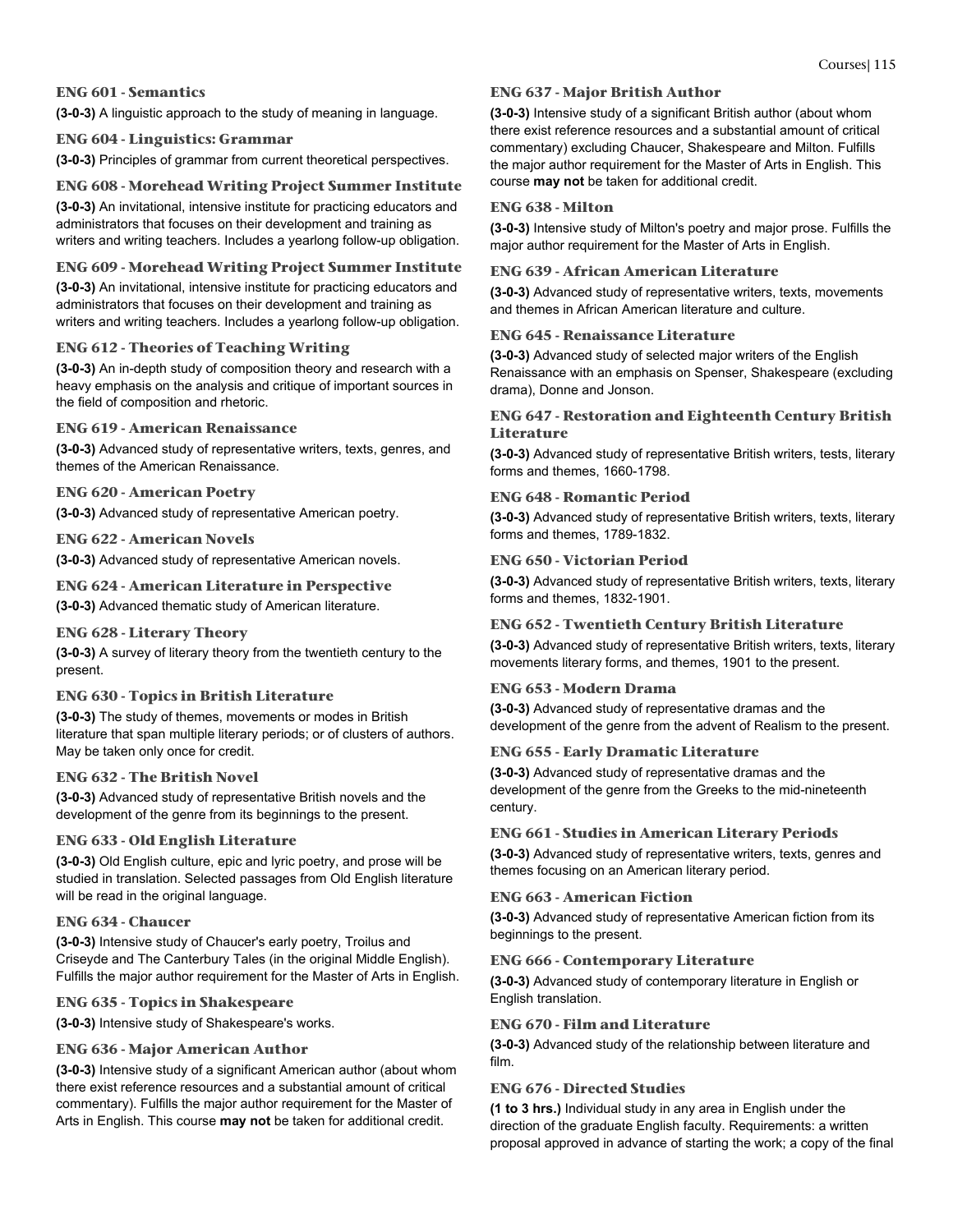report for the departmental files. May be taken only once to count toward degree requirements.

### **ENG 680 - English Syntax**

**(3-0-3)** Stresses syntactical studies primarily in the English language, and specifically in the use of American English structures.

# **ENG 683 - Advanced Poetry Writing**

**(3-0-3)** Advanced instruction in poetry writing: organic and traditional structures; tone and persona; the sentence and the line; the lyric, dramatic, narrative, and meditative stances; and other concerns of poetics. An intensive writing workshop format with emphasis on poetry in the contemporary idiom.

# **ENG 684 - Advanced Fiction Writing**

**(3-0-3)** Advanced instruction in fiction writing: plot, conflict, characterization, point of view, atmosphere and other concerns of contemporary fiction. An intensive writing workshop format with emphasis on contemporary fiction and the audience and market for literary fiction.

# **ENG 685 - Psycholinguistics**

**(3-0-3)** Both theoretical and practical applications of all psychological aspects of language.

# **ENG 690 - Technical Writing**

**(3-0-3)** Principles of analysis, process and definition; program, recommendation and research reports; proposals and memoranda; visual aids; transitions, mechanics of clear and precise statement.

# **ENG 697 - Sociolinguistics**

**(3-0-3)** Theory and practice involved in individual and institutional language patterning.

# ETM - Engineering and Technology Management

# **ETM 600 - Emerging Technologies and Impact**

**(3-0-3)** A study of the impact of technology on individuals, society, and the environment. The topics will include trends and development of technology, technology systems, risk assessment, technological assessment and innovation, and managing future technologies. Equates with AGR 600.

# **ETM 603 - Quality Assurance**

**(3-0-3)** A study of the application of descriptive measures, product sampling, organization of data, control charts, technical problem solving, quality and reliability testing, and quality control within technical and industrial applications. Equates with AGR 603.

# **ETM 604 - Advanced CAD of Mechanisms**

**(2-2-3)** Mathematical and graphic solutions of problems involving the principles of machine elements. Special emphasis on study and stress analysis, failure prevention from static and variable loading, design of mechanical elements, linkages, velocities and acceleration of points with link mechanisms; layout methods for designing cams, belts, pulleys, gears and gear trains. The course will offer a practical approach to the subject of machine design through a wide range of real-world applications and examples. Case studies, discussions and projects are integrated in a a cohesive approach to solving advanced machine design and mechanism problems in line with contemporary technological advances.

Corequisite: ETM 604L

# **ETM 607 - Advanced Materials Science**

**(3-0-3)** This course focuses on advanced materials theories and concepts and key engineering materials, with special attention to the relationship of materials composition, processing, microstructure and property. It emphasizes the fundamentals of materials science, such as mechanical concepts, atomic diffusion, thermal behavior, atoms and molecules, chemical bonds, crystal structures and defects, phase diagrams and transformation, temperature and compositional undercooling, nucleation, and solidification microstructure. It covers various engineering materials that are widely used in automobile, aerospace and construction industries. The materials include aluminum alloys, iron and steel, titanium alloys, nickel alloys, refractory alloys, shape-memory alloys, polymers, ceramics and composites. Emerging materials are also introduced.

# **ETM 610 - Advanced Engineering Economics**

**(3-0-3)** This course provides an in-depth study of tools to analyze and solve the economic problems that are faced by today's technologists and engineers. The course will cover various topics such as the decision making process, cost estimating, time value of money, present worth techniques, cash flow analysis, rate of return analysis, uncertainty in future events, depreciation methods, taxes, replacement policies, and annual equivalence and sensitivity analysis.

### Prerequisite: ETM 310

# **ETM 615 - Advanced Computer Aided Design**

**(3-0-3)** The purpose of this course is to extend students' knowledge and skills in the design, modeling, analysis and simulation of spatial problems found in industrial, civil, or architectural environments. Topics include customization and lisp routines, basic finite element analysis, geometric dimensioning and tolerancing, prototype development and interfacing with computer aided manufacturing and advanced development of movies for civil and architectural projects.

# **ETM 619 - Total Quality Control**

**(3-0-3)** An advanced study of total quality management principles and techniques and their impact on the products' quality in organizations.

# **ETM 621 - Experimental Design in Organizations**

**(3-0-3)** The course introduces concepts, principles, and techniques used in designing, conducting and analyzing experiments for industrial applications and applied research. Emphasis is given to product and process design, process improvement and quality engineering. Topics include simple comparative experiments, ANOVA, randomized block and Latin squares, factorial design, blocking and confounding factors, fitting regression models and response surface.

### **ETM 622 - Advanced Project Management**

**(3-0-3)** A study of project management covering the Project Management Body of Knowledge (PMBOK) standards advocated by Project Management Institute (PMI). Principles, tools, methods and techniques employed for effective design and management of projects in technologically based organizations. Project management software will be introduced and used.

### Prerequisite: ETM 320

### **ETM 627 - Advanced Organizational Management**

**(3-0-3)** Industrial organizational design, dynamics of organizational behavior, functions of industrial management, and business fundamentals for effective management in industrial and technical organizations. Special emphasis on challenges facing industrial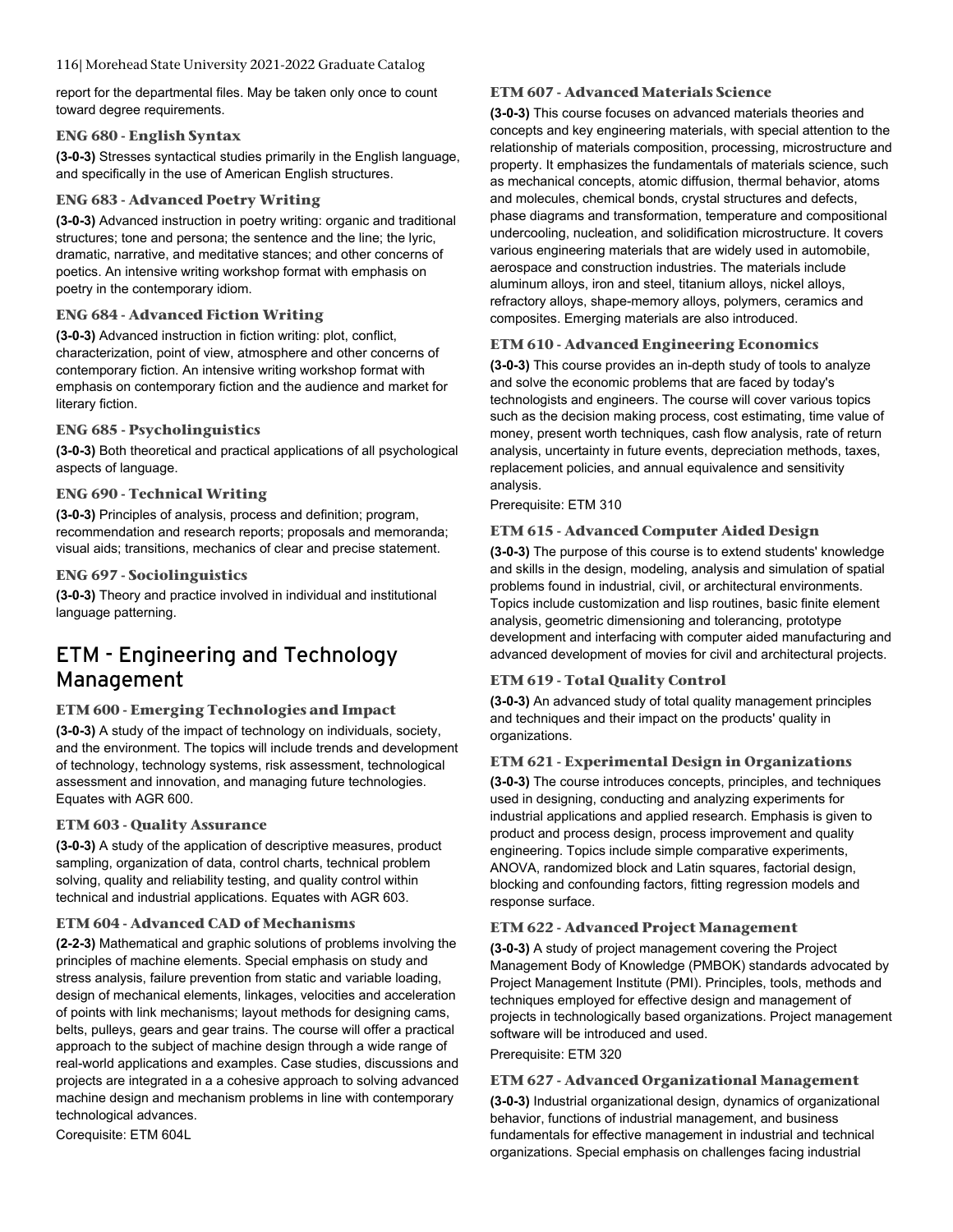managers, positive organizational behavior, leadership attributes, strategic planning, group dynamics and teamwork, quality control, information technology, web-based entrepreneurship, and globalization opportunities. The course will look at the challenges facing management in industrial organizations and consider solutions of industrial/engineering management problems. Case studies, discussions and projects are integrated in a cohesive approach to solving management problems in line with contemporary technological advances.

# **ETM 630 - Advanced Engineering Design**

**(3-0-3)** The purpose of this course is to extend students' knowledge in designing components for manufacturability, in a concurrent mode of engineering. Topics include design for manufacturability, design philosophy, concurrent engineering, lean manufacturing, flexibility, standardization, cost reduction, part design, design for quality, design for repair and maintenance.

### **ETM 642 - Advanced Digital Signal Processing I**

**(2-2-3)** This course provides an introduction to the exciting world of signal processing. Upon completion, the student will be familiar with the fundamentals of DSP methods and applications using the interactive MATLAB signal processing tool box. Designed for students who have some basic familiarity with electric signal analysis.

Corequisite: ETM 642L

### **ETM 644 - Wireless Networking and Systems**

**(3-0-3)** This course will review the area of system/network design, cellular concepts, resource management, radio management, radio channel propagation fundamentals, modulation, fading countermeasure, diversity, coding, spread spectrum, and multiple access techniques. Although the main focus of this course is on wireless networking with an emphasis on layers 2 and 3 of the OSI reference model, it will also focus on the design, performance analysis and protocols of wireless networking standards. Other topics covered include wireless networking, digital cellular, next generation PCS, wireless LANs, wireless ATM and mobile IP.

# **ETM 645 - Computer Interfacing and Applications**

**(2-2-3)** A study of the computer architecture, interfacing basics, programmable interface devices, serial/parallel data communications, programmable timers, control devices and circuits and microprocessor interfacing.

Cross-Listed as: ETM 645L

# **ETM 650 - Advanced Digital Signal Processing II**

**(2-2-3)** This course provides an introduction to advanced topics in digital signal processing--linear estimation and prediction analysis, signal modeling, lattice filters, spectral estimation and adaptive filters; signal processing algorithms and techniques used in a broad range of applications.

Corequisite: ETM 650L

# **ETM 670 - Directed Research**

**(1 to 6 hrs.)** One basic course or equivalent in research methodology. The student must submit a proposal or plan describing the nature of the undertaking for approval in advance of starting the work and submit a final report. A copy of the final work will be kept on file in the department. A self-directed independent study on a problem in industrial education.

# **ETM 676 - Directed Study**

**(1 to 6 hrs.)** Provides the creative and resourceful graduate student with the opportunity to pursue a technical problem with a laboratory orientation.

### **ETM 680 - Advanced Networking**

**(2-2-3)** Advance study of data communications and networking technology. The topics include digital modulation, transmission media characteristics, interface standards, network configurations and testing equipment.

Corequisite: ETM 680L

#### **ETM 684 - Advanced Manufacturing Systems**

**(2-2-3)** Advanced tool and machining theory, with emphasis on production machining and progressive tooling for computerized numerical control applications.

Corequisite: ETM 684L

### **ETM 688 - Computer Integrated Manufacturing**

**(2-2-3)** This course will provide an in-depth analysis of principles involved in computer-integrated manufacturing. Emphasis will be placed on planning operations, sequence, tooling, setup and programming NC/CNC machines and robots to design and manufacture a product.

Corequisite: ETM 688L

# **ETM 695 - Supervised Field Experience**

**(3-0-3)** To provide work experience in an occupational area. Advanced credit commensurate with time worked, type of work, variety of work experience, and research paper. A person may choose to do the internship in educational administration, in which case he or she would be assigned to work in a secondary, or higher education institution or for the State Department of Vocational Education in an administrative capacity. In each case, conditions will be agreed upon by employer, student, and graduate advisor prior to registration. Students are responsible for setting up the work site that is approved by their advisor.

### **ETM 698 - Research Methods in Technology**

**(3-0-3)** A study of the research concepts and procedures, formulating and defining a problem, critically reviewing the literature, writing a research proposal, developing data collection instruments, collecting and analyzing the data, and writing the research report.

### **ETM 699 - Thesis**

**(6 hrs.)** Independent research and thesis writing.

# FIN - Finance

### **FIN 600 - Survey of Finance**

**(3-0-3)** Covers the topics required to understand the concepts basic to the financial management of the firm: financial analysis and planning, working capital management, capital budgeting and international financial management. This course does not satisfy the requirements of the 30-hour MBA program.

### **FIN 602 - Survey of Financial Analysis**

**(3-0-3)** Using statistics and finance in management decisions. Understanding of descriptive statistics, probability theory, and statistical inference and forecasting. Understanding financial statement analysis, interest rates, financial markets and institutions, time value of money, investments, and how finance affects managerial decision making.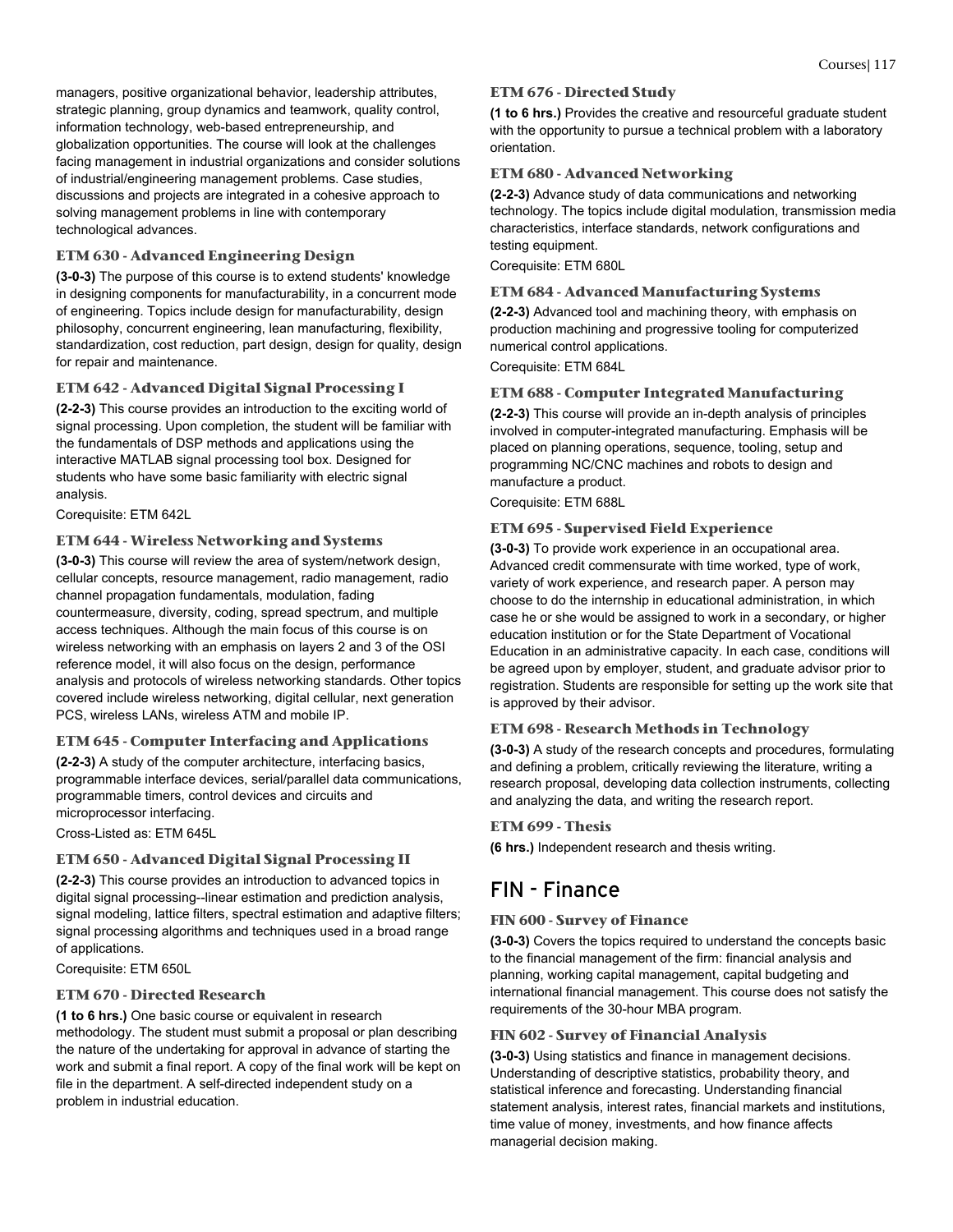# **FIN 620 - Financial Markets**

**(3-0-3)** Institutional and business factors that influence demand and supply of funds, effect on price movements, detailed analysis of money, and capital markets.

# **FIN 622 - Financial Services Marketing**

**(3-0-3)** Examines the marketing of financial services from a managerial perspective. Includes nature of services, managing the service encounter, service quality, and the marketing and management of financial services. Equates with MKT 622.

# **FIN 625 - Advanced Bank Management**

**(3-0-3)** Banking from a managerial perspective. Includes topics on regulation, legislation, flow of funds, asset management, liability management, mergers and acquisition, and international banking.

### **FIN 628 - Asset and Liability Management**

**(3-0-3)** An in-depth look at how banks and other financial institutions manage their investment in assets and their financing of operations.

# **FIN 660 - Financial Management**

**(3-0-3)** This course considers an analysis of the problems and policies related to the allocation, acquisition, and control of funds within the individual firm. Topics covered are management of current assets and fixed assets, capital budgeting, sources of funds, financial forecasting and statement analysis, refinancing, financial growths and development, business failure, and government regulation. Cases are used to demonstrate financial theory and to develop analytical ability.

# **FIN 670 - Directed Research**

**(1 to 3 hrs.)** Provides an opportunity and challenge for directed study of finance problems. Student must present a written statement of an approved research problem prior to registration.

# **FIN 672 - Investment Management**

**(3-0-3)** Focuses on current practice and recent theoretical developments. Deals with characteristics of individual securities and portfolios; criteria for evaluation and measurement of performance; impact of governmental regulation. Evaluation of current theory, its significance for financial management decision making, and consideration of relevant empirical evidence are covered.

### **FIN 673 - Chartered Financial Analyst Level I Review Course**

**(1-0-1)** Covers the topics required to pass the Level I Chartered Financial Analyst Exam. Topics include: ethics and standards, quantitative methods, economics, financial markets, financial analysis, valuation, securities and portfolio management.

# **FIN 674 - Chartered Financial Analyst Level II Review Course**

**(1-0-1)** The course prepares students for the Level II Chartered Financial Analyst Exam and includes the following topics: ethical and professional standards, economics, equity securities valuation, debt securities valuation, alternative investments, quantitative methods, markets and instruments, financial statement analysis, corporate finance and portfolio management.

# **FIN 675 - Chartered Financial Analysis Level III Review Course**

**(1-0-1)** The course prepares students for the Level III Chartered Financial Analyst Exam and includes the following topics: ethical and professional standards, economics, equity securities valuation, debt securities valuation, alternative investments and portfolio management.

# FNA - Fine Arts

# **FNA 660 - Comparative Arts**

**(3-0-3)** A study of music, literature and the visual arts in relation to their social, religious and historical backgrounds.

# FRN - French

# **FRN 605 - Linguists and Language Teaching**

**(3-0-3)** The application of current linguistic theories to the methodology of teaching French and Spanish; micro-teaching practice and field experiences in the four skills, grammar and culture. Equates with SPA 605.

# **FRN 676 - Directed Studies**

**(1 to 3 hrs.)** This course is a directed study in French. Each request for the course will be considered on its own merits in relation to the special needs of the student. May be taken three times for credit.

# **FRN 699 - Special Class**

**(1 to 3 hrs.)** These courses are specialized offerings in French. The purpose of these courses is to enhance the existing program in French. May be taken three times for credit.

# GEO - Geography

# **GEO 600 - Political Geography**

**(3-0-3)** A systematic study of the interrelationships of geography and international politics; basic factors in evaluating strength of nations; application of these understandings to world political patterns.

# **GEO 601 - Special Problems**

**(3-0-3)** Supervised comprehensive investigation of selected problems in the field of geography (may be repeated for a maximum of six hours).

# **GEO 602 - Geographic Factors and Concepts**

**(3-0-3)** A general survey of the field of geography in its various branches. Designed for beginning teachers and other students lacking an adequate background for advanced work in geography.

# **GEO 605 - Conservation of Natural Resources**

**(3-0-3)** Natural resources basic to human welfare, emphasis on lands, water, minerals, forests and wildlife, including their interrelationships. Field trips are required.

# **GEO 615 - Urban Geography**

**(3-0-3)** Origin and development of cities, urban ecology, central place theory, functional classifications, and a consideration of site, situation, and land utilization of selected cities.

### **GEO 650 - Social Thought and Theory**

**(3-0-3)** An intensive study of certain selected pioneer social theorists such as Weber, Durkheim, Marx and contemporary theories. Equates with ISS/HST/SOC 650.

Prerequisite: SOC 405

# **GEO 676 - Directed Study**

**(1 to 6 hrs.)** Self-directed independent study of a special problem or topic in geography. The proposed topic must be submitted in writing and be approved by the department chair and a faculty member who will supervise the study.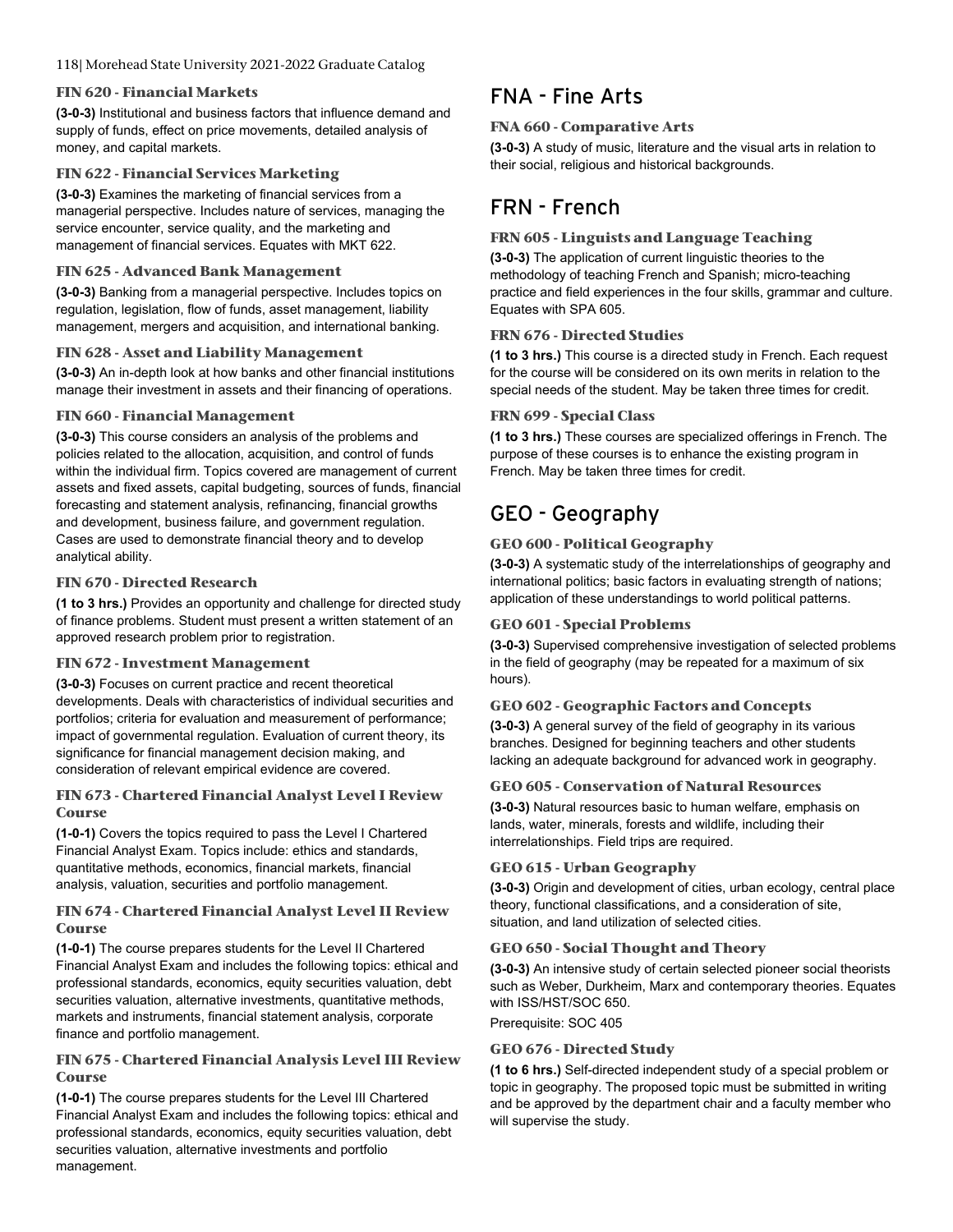# **GEO 680 - Geography for Teachers**

**(3-0-3)** A study of the basic concepts, materials and techniques for the teaching of geography.

### **GEO 699 - Special Class**

**(1 to 4 hrs.)** Credit toward degree program must be approved by student's advisor.

# GOVT - Government

#### **GOVT 600 - Seminar: State and Local Government**

**(3-0-3)** Intensive and detailed study of state and local government problems of metropolitan areas; interstate and local cooperation; compacts and regional planning.

### **GOVT 605 - Environmental Law and Policy**

**(3-0-3)** A study of the political and legal aspects of major environmental policies including the impact of energy policies on environmental health and safety.

### **GOVT 610 - American Politics**

**(3-0-3)** A graduate level survey of the Constitution, institutions and politics of American government through an examination of major works across the political science literature.

### **GOVT 612 - American Political Development**

**(3-0-3)** A graduate level course in the study of the country's political evolution; in particular, the effect of ideas and culture broadly construed on the development of the country's political institutions and its manner of operation.

### **GOVT 620 - International Relations**

**(3-0-3)** A graduate level survey of the international relations field through an examination of major works across the political science literature. Students will undergo a study of international relations theory and practice; concepts of power and its application; machinery of foreign policy making and implementation; world politics and law; and the world community.

#### **GOVT 630 - Comparative Politics**

**(3-0-3)** This course provides an introduction to the discipline of comparative politics - its dominant questions, theories and research methods - by way of an intensive study of the countries and the politics of a particular geographic region.

#### **GOVT 640 - Political Theory**

**(3-0-3)** This course is a survey of the fundamental questions of political life through an examination of major works across the tradition of political philosophy: ancient, medieval, modern and contemporary.

#### **GOVT 650 - Public Law**

**(3-0-3)** This survey course will use major works in the political science and public law literature to study public law with particular attention to the creation, interpretation and implementation of constitutional and administrative law by government institutions.

#### **GOVT 676 - Directed Study**

**(1 to 3 hrs.)** Original graduate research project or readings in a particular subject area. Classes arranged for studying a particular problem.

### **GOVT 680 - Government for Teachers**

**(3-0-3)** Designed for public school teachers as a "refresher" course in the study of international, national, state, and local governments.

Citizenship education and Kentucky government may be included as part of the course.

#### **GOVT 699 - Thesis**

**(6 hrs.)** Students will develop, execute and defend an approved thesis project under the supervision of a faculty committee.

# HLTH - Health

# **HLTH 603 - Administration of School Health**

**(3-0-3)** An intensive study of the total program of school health: philosophy, administration, coordination, management and the future.

#### **HLTH 608 - General School Safety**

**(3-0-3)** An exploration of principles and practices in establishing and maintaining a healthful and safe school environment. This course gives a special emphasis to current issues that affect school safety and the relationship between safety and health.

#### **HLTH 614 - Principles of Epidemiology**

**(3-0-3)** A study of the factors and causes of disease in a population for the purpose of its control and prevention. The course will introduce students to the discipline of epidemiology and its application to public health issues with regard to both infectious and noninfectious disease processes.

### **HLTH 615 - Education in Drug Abuse Prevention/Intervention**

**(3-0-3)** (Designed for teachers, counselors, school nurses, administrators, and other school personnel.) Current information on research-based curricula, identifying signs of drug abuse, high-risk youth assessment in drug and alcohol education, teaching life skills, intervention, treatment and support services.

#### **HLTH 618 - Use and Abuse of Drugs**

**(3-0-3)** A survey of the field of psychoactive drugs with emphasis upon behavioral effects of these agents. Prevention and intervention options are also explored.

### **HLTH 650 - Graduate Seminar**

**(3-0-3)** A highly concentrated study of current issues in health: individual research, student presentations, visiting lecturers.

#### **HLTH 680 - Workshop**

**(1 to 3 hrs.)** The workshop format is an interactive learning experience designed to build/improve specific skills in the area of health. A maximum of six semester hours may be earned under this course number.

### **HLTH 689 - Special Problems in Health**

**(1 to 3 hrs.)** Intensive study of approved, specific health problems, under direction of instructor.

# HPS-Health, Physical Education and Sport Science

### **HPS 600 - Research Methods in Kinesiology and Health**

**(3-0-3)** Skills and knowledge in the selection, delineation and statement of a research problem, techniques of bibliography building, methods of organization, recognized methods of investigation, application of statistical methods to research problems and style standards for research writing in the health, physical education, exercise science and sport management fields.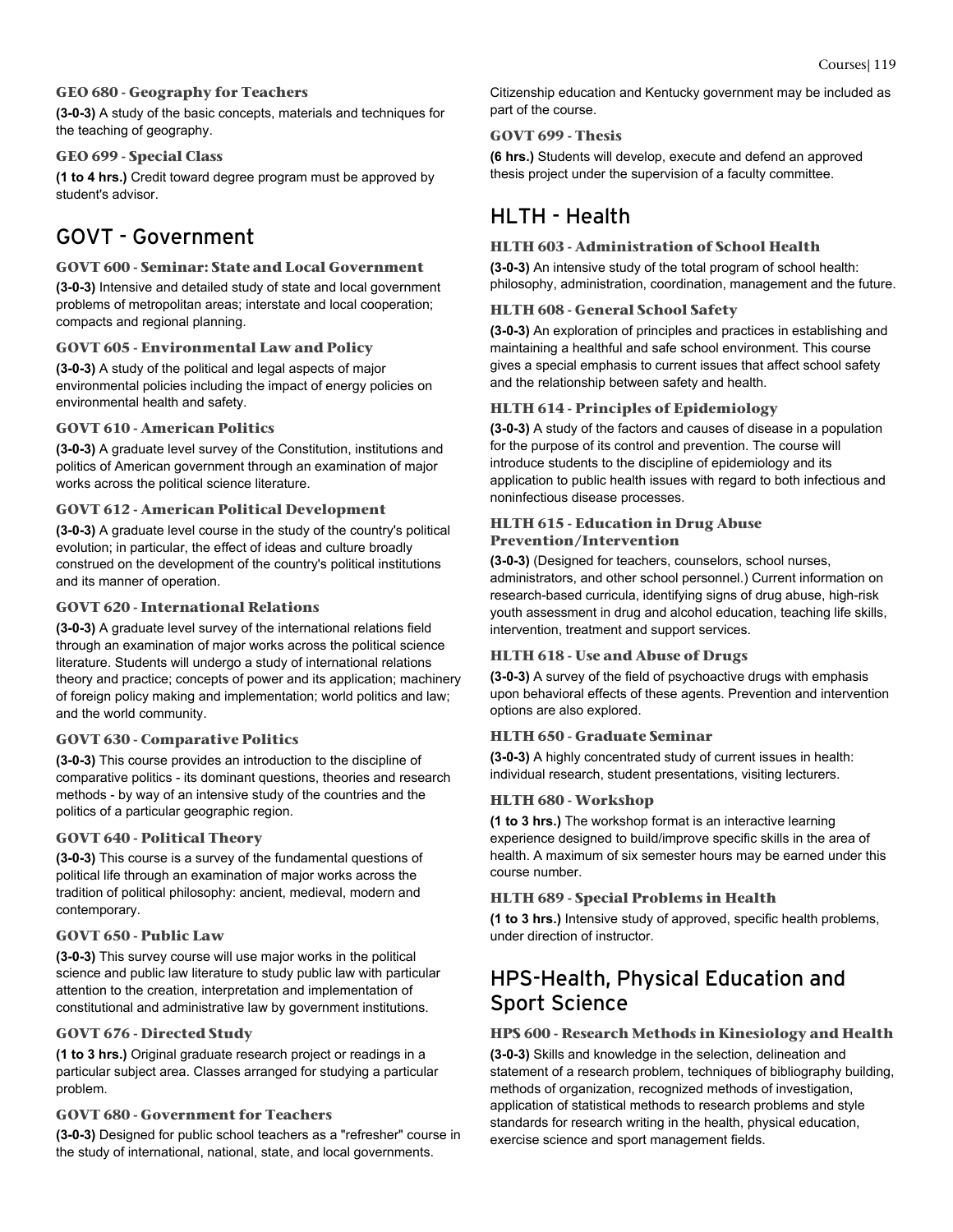### **HPS 601 - Interpretation of Data**

**(3-0-3)** Introduction to the statistical application to research in health, physical education, and recreation: data organization, selection of samples, techniques of analysis.

### **HPS 610 - Readings and Graduate Seminar**

**(3-0-3)** The course is designed to develop a broad philosophical framework for health and/or physical education and sport management professionals through the examination of a variety of professional materials for their relevance to such a framework. The course requires reading, discussing and interacting in relation to issues of contemporary and future concerns by conceptualizing health, physical education and sport processes in the realization of individual, societal and professional goals.

# HSM - Health Systems Management

# **HSM 611 - Health Economics**

**(3-0-3)** Analyze issues and problems in the provision, funding and utilization of healthcare services from an economic perspective; examine the effectiveness of the institutional arrangements for the financing and delivery of healthcare services and explore possible alternative arrangements for a more efficient healthcare delivery system in the U.S.

# **HSM 630 - Healthcare Public Policy**

**(3-0-3)** This course will allow students to gain more comprehensive understanding of the concepts and principles of public policy, with special focus on American institutions and political processes that are responsible for the formation and execution of public policy, especially in healthcare. Upon completion of this course, students will be able to more fully understand public policy and its relationship to public administration and the American political system.

### **HSM 650 - Health IT and Clinical Transformation**

**(3-0-3)** An introduction to implementation of electronic health records (EHRs) and health information exchange. The course recognizes that management of EHRs is increasingly important as a result of national healthcare policy, regulatory pressures, the need for information "on demand" at the point of care, and the focus on integration and "meaningful use" of electronic health information. The course will focus heavily on clinical transformation, which is the most difficult and critical component of achieving improved clinical outcomes and efficiencies from EHRs.

# **HSM 655 - Management of Healthcare Information Systems**

**(3-0-3)** This course explores the role of information technology in current healthcare management. Topics include: healthcare data quality; healthcare information systems (HIS) regulations, laws and alignment and governance of HIS; security of HIS; IT HIS; emerging technology; selection of information systems; management of information; electronic medical records, the Internet's impact on healthcare organization's business processes; and other current events.

# **HSM 660 - Community Clinical Placements**

**(3-0-3)** Students are matched with a community partner based on experience, career goals and agency needs. Students work with the program and the partner sites to develop a training contract that details clinical, leadership, scholarly and administrative activities, which are determined based on learning outcome goals and agency initiatives. Primary responsibilities include clinical service with individuals, families, and groups, assessment/testing, clinical

consultation, student supervision, and administrative duties. In addition, students may participate in program design and development, grant writing, training, or scholarly projects that are intended to improve services within the community agency.

# **HSM 670 - Directed Study**

**(3-0-3)** This course provides an opportunity and venue for independent, supervised research and investigation in health systems management and/or health information technology. Students must submit an approval form which outlines a proposed research plan prior to registration.

### **HSM 680 - Healthcare Leadership and Ethics**

**(3-0-3)** A broad orientation to the health services system, including structure, function, and management issues. Includes discussion of small business and human resources as they apply to medical practice management. Issues of leadership and ethics related to the healthcare industry and organizations participating in the industry are emphasized throughout the course.

# **HSM 682 - Healthcare Delivery Systems**

**(3-0-3)** This course provides an introduction to the US healthcare system as well as an overview of the professional, political, social, and economic forces that have shaped it, as well as the ACA landmark legislation and the implementation. Additionally, the course focuses on such topics as patient-centered medical home, evidencebased medicine, telemedicine, electronic health information, mergers and acquisitions in healthcare, and the increased emphasis on quality and efficiency. A current perspective on the evolving trends in the healthcare industry and their managerial implications is examined.

# **HSM 684 - Healthcare Financial Management**

**(3-0-3)** An in-depth study of the unique application of accounting and finance methods to the healthcare industry. Topics include a focus on the planning and acquisition of financial resources. The course provides an overview of methods for the allocation and management of financial resources and includes consideration of cost analysis, internal controls and reimbursement issues in the healthcare industry.

# HST - History

# **HST 600 - Special Class**

**(1 to 3 hrs.)** Credit in pursuit of degree programs must be approved by student's advisor and chair.

# **HST 610 - American Biography**

**(3-0-3)** The characteristics of and services rendered by men and women who have played leading roles in the history of the nation.

### **HST 650 - Social Thought and Theory**

**(3-0-3)** An intensive study of certain selected pioneer social theorists such as Weber, Durkheim, Marx and contemporary theories. Equates with ISS/GEO/SOC 650.

Prerequisite: SOC 405

### **HST 676 - Directed Study**

**(1 to 3 hrs.)** Individually planned study on a particular topic. Program to be approved by department chair.

# **HST 677 - European History: Directed Readings (1 to 3 hrs.)**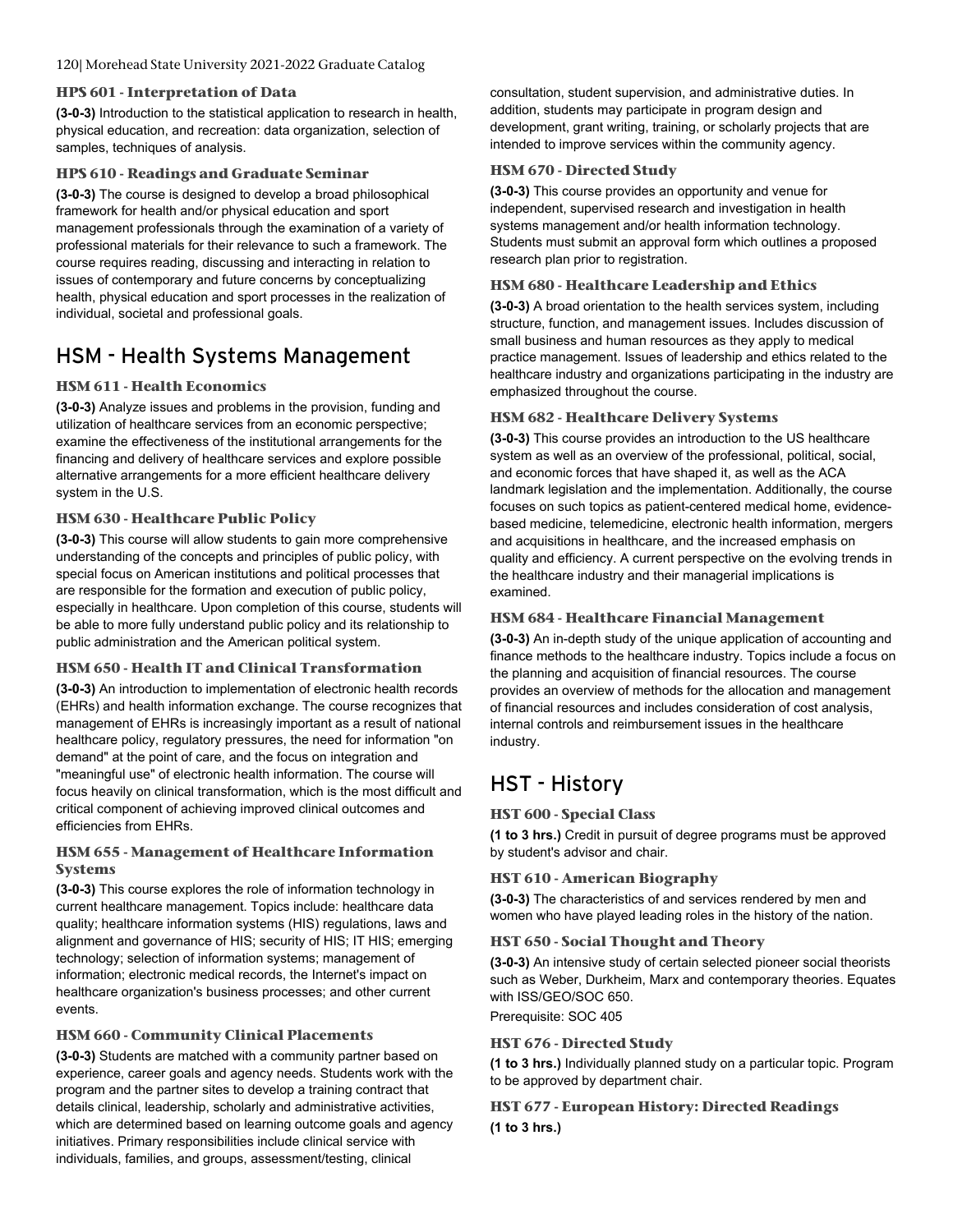# **HST 678 - Non-Western History: Directed Readings (1 to 3 hrs.)**

# **HST 680 - History for Teachers**

**(3-0-3)** Designed as a "refresher" course, interpretations of history and method for the public school social studies teacher.

# HWHP-Health, Wellness and Human Performance

# **HWHP 602 - Wellness Promotion**

**(3-0-3)** A philosophical consideration of all dimensions of wellness promotion: physical, psychological, social, spiritual, cultural and environmental.

# **HWHP 609 - Applied Exercise Physiology**

**(3-0-3)** The areas of exercise testing, evaluation and planning are explored from a practical approach. Students will become familiar with health appraisal and exercise testing in the areas of cardiovascular fitness, flexibility, muscular strength and endurance, and body composition, as well as in exercise programming. Prerequisite: PHED 432

# **HWHP 612 - Managing Worksite Wellness**

**(3-0-3)** Study of the principles that guide management of a successful worksite wellness program. Students will be able to assess needs of the target population, identify program strategies, maintain a safe facility, and design evaluations according to personnel and management principles.

# **HWHP 651 - Advanced Exercise Prescription**

**(3-0-3)** This course will provide the student with advanced guidelines and experience related primarily to cardiac and pulmonary rehabilitation, but also including metabolic, orthopedic, immunological, inflammatory and neuromuscular disease populations.

Prerequisite: PHED 432

### **HWHP 670 - Directed Research**

**(3-0-3)** Supervised research investigation of a professional problem. Proposal must be approved prior to enrollment. Copy of study required for department's permanent file of completed research projects.

# **HWHP 699 - Thesis**

**(6 hrs.)** Research and writing of an approved thesis. Maximum of six semester hours allowed.

# IECE - Interdisciplinary Early Childhood Education

# **IECE 601 - Early Intervention**

**(3-0-3)** Disabilities and delays experienced by at-risk infants and toddlers will be discussed, as well as early intervention approaches to be used with young children and their families.

# **IECE 615 - Families and Young Children**

**(3-1-3)** Methods for early childhood educators working with diverse families of young children, both with and without disabilities.

# **IECE 631 - Guidance for Young Children**

**(3-1-3)** This course provides an overview of social-emotional development and positive strategies for guiding the behavior of young children ages 0-5. Candidates will learn both preventative and corrective discipline measures.

### **IECE 650 - Seminar: Early Childhood Education**

**(3-0-3)** This seminar is taken in conjunction with the teacher-intraining's first semester in a university supervised practicum. It requires the teacher-in-training to reflect on, refine and strengthen skills in assessment, instruction, and classroom management.

Prerequisite: EDEC 637, EDSP 605, & IECE 631 Corequisite: EDUC 650

# **IECE 651 - Seminar: Infant and Toddler**

**(3-0-3)** This continuing seminar is taken in conjunction with a university supervised practicum. It requires the teacher-in-training to reflect on, refine and strengthen skills in assessment, instruction and classroom management.

Prerequisite: EDEC 627, IECE 601, and IECE 631

Corequisite: EDUC 651

# **IECE 654 - Administration in Early Childhood Programs**

**(3-1-3)** This course prepares students for administration of and supervision in early childhood education programs. Consideration is given to program evaluation, personnel training and supervision, appropriate curriculum materials, family involvement and education, program management, and funding.

### **IECE 655 - Advanced Early Childhood Assessment**

**(3-1-3)** In-depth study of child assessment with emphasis on screening, eligibility determination and instructional program planning. Informal and formal assessment techniques are included with focus on authentic and functional assessments. Prerequisite: EDF 610

#### **IECE 657 - Interdisciplinary Early Childhood Education Professional Assessment**

**(3-0-3)** During this course, graduate students who are seeking a teaching certificate in the area of interdisciplinary early childhood education will complete a portfolio and assessment requirements.

# **IECE 658 - Interdisciplinary Early Childhood Education Continued Professional Assessment**

**(3-0-3)** During this course, graduate students who are seeking teaching certification in the area of interdisciplinary early childhood education will complete a portfolio and other assessment requirements

# IET-Industrial and Engineering Technology

### **IET 620 - Industrial Education for the Elementary Teacher**

**(3-0-3)** Designed to develop professional and technical competencies of pre-service and in-service elementary school teachers.

# MATH - Mathematics

# **MATH 604 - Topology**

**(3-0-3)** Elementary set theory; topological spaces; metric spaces; compactness and connectedness; mappings of topological spaces; related topics.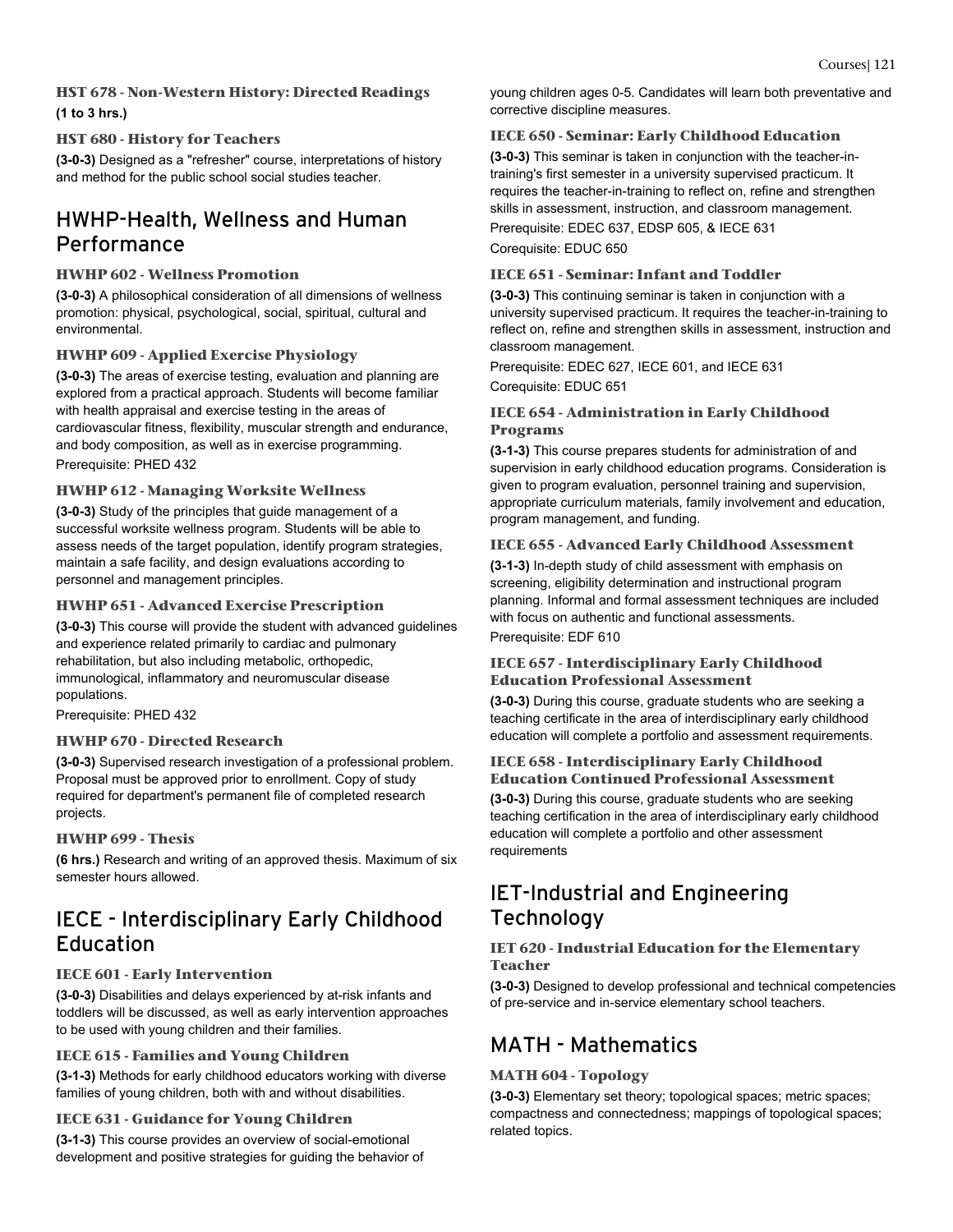### **MATH 605 - Advanced Topics**

**(3-0-3)** Advanced study in some area of mathematics.

# **MATH 610 - Real Analysis**

**(3-0-3)** Abstract measure spaces; Lebesque integration; differentiation theory; classical Banach spaces.

### **MATH 611 - Functional Analysis**

**(3-0-3)** Linear spaces; normed and branched spaces; Hilbert spaces; applications to sequence spaces, and Fourier series.

# **MATH 612 - Real Variables**

**(3-0-3)** Topological properties of Euclidean space; theory of differentiation and integration; sequences and series of functions.

# **MATH 618 - Probability**

**(3-0-3)** A course in mathematical probability and its applications to statistical analysis.

### **MATH 619 - Advanced Integrated Math and Science for Teachers**

**(3-0-3)** This course will develop interdisciplinary science knowledge, mathematics skills and technology skills needed to interpret and report real world data.

# **MATH 620 - Mathematical Modeling for Teachers**

**(3-0-3)** This course is designed for the mathematics teacher. The purpose is to deepen students' knowledge of functions as applied to the high school curriculum. The focus is on mathematical modeling of functional relationships. The relationships will be investigated using symbolic, verbal, tabular and graphical representations. Topics include linear, quadratic, exponential, logarithmic, polynomial and rational functions in both recursive and explicit forms.

Prerequisite: MATH 300

# **MATH 625 - Number Theory for Teachers**

**(3-0-3)** This course is designed for the school mathematics teacher. The course is designed to introduce students to the elementary number theory. Topics include mathematical induction, divisibility properties of integers, prime numbers, congruence relations and cryptography.

Prerequisite: MATH 300

# **MATH 631 - Problem Solving for the Elementary Teacher**

**(3-0-3)** An activity-oriented course designed for the elementary school teacher in curricular materials and problem solving.

# **MATH 640 - Biostatistical Methods**

**(3-1-4)** The purpose of this course is to extend students' knowledge in statistical concepts as applied to the health sciences, medicine and biology. Topics include confidence intervals and hypothesis testing; sample size and power considerations; analysis of variance and multiple comparisons; correlation and regression; multiple regression and statistical control of confounding; logistic regression; survival analysis; and fundamentals of clinical trials.

# **MATH 642 - Mathematical Models in Biology for Teachers**

**(3-0-3)** Discrete models across a variety of biological subdisciplines. Topics include linear and nonlinear models of population, Markov models of molecular evolution, phylogenetic tree construction, and infectious disease models.

# **MATH 650 - Higher Algebra I**

**(3-0-3)** Groups, rings and related topics.

# **MATH 651 - Higher Algebra II**

**(3-0-3)** Vector spaces and modules, fields, linear transformations. Prerequisite: MATH 650

# **MATH 653 - Concepts in the Design of Experiments**

**(3-0-3)** Single factor experiments; factorial experiments; qualitative and quantitative factors; fixed, random and mixed models; nested experiments.

# **MATH 656 - Nonparametric Statistics**

**(3-0-3)** A course in basic nonparametric methods with applications.

# **MATH 663 - Probability and Statistics for Teachers**

**(3-0-3)** The purpose of this course is to extend students' knowledge of probability and statistical concepts as introduced in the high school curriculum.

# **MATH 670 - Research Problems**

**(1 to 6 hrs.)** Individual research in mathematics. The problem to be investigated must be approved prior to registration.

### **MATH 673 - Projective Geometry**

**(3-0-3)** A synthetic treatment of projective geometry leading into natural homogeneous coordinates; analytic projective geometry; conics; axiomatic projective geometry, some descendants of real projective geometry.

# **MATH 675 - Selected Topics**

**(1 to 6 hrs.)** Topics are offered which meet the needs of students and which are not otherwise included in the general curriculum.

# **MATH 676 - Special Problems Math (3-0-3)**

### **MATH 685 - Vector Analysis**

**(3-0-3)** Vector functions of a single variable; scalar and vector fields; line integrals, generalizations and applications.

# **MATH 686 - Complex Variables**

**(3-0-3)** Algebra of complex variables; analytic functions, integrals; power series; residues and poles; conformal mappings.

# **MATH 695 - Topics in Mathematics Curriculum**

**(1 to 6 hrs.)** New curricula developments in mathematics.

# MKT - Marketing

# **MKT 600 - Survey of Marketing**

**(3-0-3)** This course will address the foundations of marketing theory, focusing on how products, pricing, distribution and promotion facilitate exchange. Specific topics to be covered include components of the marketing mix, consumer behavior, global issues, ethical practices and societal influences. This course does not satisfy requirements of the 30-hour MBA program.

# **MKT 622 - Financial Services Marketing**

**(3-0-3)** Examines the marketing of financial services from a managerial perspective. Includes nature of services, managing the service encounter, service quality, and the marketing and management of financial services. Equates with FIN 622.

# **MKT 635 - Consumer Behavior and Managerial Implications**

**(3-0-3)** This course examines important concepts, principles, and theories from the various social sciences in order to describe and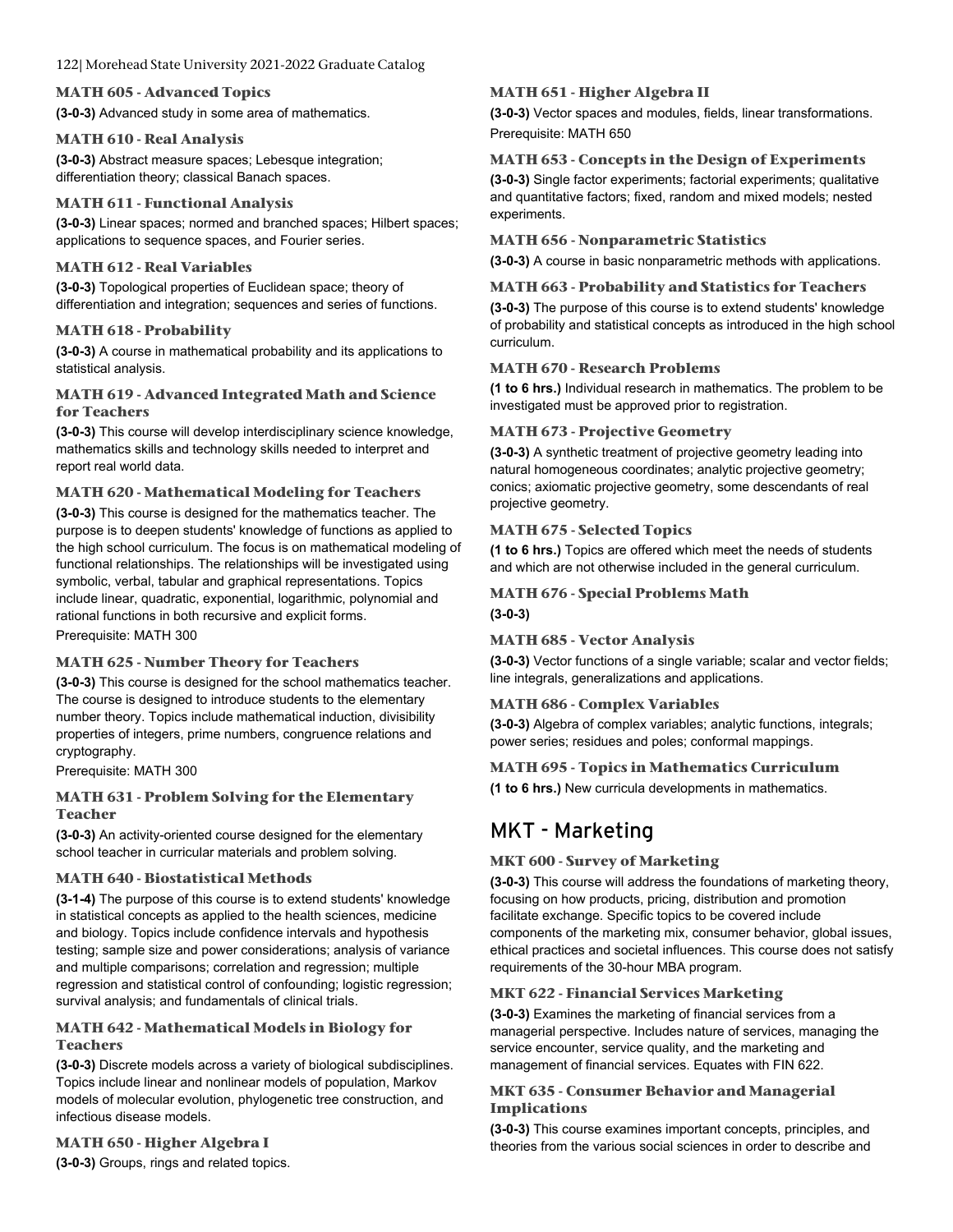explain consumer behavior, and its implications for marketing managers when making strategic management decisions.

#### **MKT 640 - Product Design and Development**

**(3-0-3)** This course addresses marketing's role in new product design and development. Course content provides a comprehensive overview of the new product development process, including effective development strategy, generating and evaluating concepts, technical development of products, product life-cycle strategies and development of the marketing plan.

#### **MKT 645 - IMC for Marketing Managers**

**(3-0-3)** This course will explore Integrated Marketing Communications (IMC) from the manager's perspective. IMC is the management of all organizational communications to build positive relationships with customers and other stakeholders. IMC stresses marketing to the individual by understanding needs, motivations, attitudes and behaviors. Topics will address customer-centric communications, data analysis, promotional tools, traditional media channels, and emerging technology applications, along with buyer behavior, alternative marketing, and legal and ethical considerations.

#### **MKT 650 - Marketing Administration**

**(3-0-3)** A systematic and comprehensive approach to marketing decision making with basic marketing strategies; the problems involved in a given decision, how they may be solved, and how solutions impinge on their strategies.

#### **MKT 652 - Marketing Research and Analysis**

**(3-0-3)** An examination of the role of information in decision making with special emphasis on the techniques and methods used in marketing research and analysis. The completion of an actual research project using real data is required.

### **MKT 665 - Consumer Psychology in Online Marketing**

**(3-0-3)** This course will address the foundations of consumer behavior and motivation based in marketing strategy, focusing on the online business environment. Specific topics to be covered include consumer attitudes and preferences, intended behaviors, personality and societal influences.

### **MKT 668 - Organizational Strategies in E-commerce**

**(3-0-3)** This course examines the literature on strategies that organizations can use in order to understand the variables that impact organizations as they enter the world of e-commerce. The primary focus is on strategic planning and leadership for effective implementation of e-commerce throughout the entire organization. It examines key elements of e-commerce that have the potential to transform and change the manner in which businesses and public entities conduct their operations. These elements include operations within the organization, business-to-consumer (B2C) and businessto-business (B2B) activities. This course stresses both the practical and academic view to meet the needs of business students. Equates with MNGT 668.

### **MKT 670 - Directed Research**

**(1 to 3 hrs.)** Provides an opportunity and challenge for directed study of marketing problems. Student must present a written statement of an approved research problem prior to registration.

# MNGT - Management

### **MNGT 600 - Survey of Management and Organizational Behavior**

**(3-0-3)** A comprehensive analysis of the fundamental concepts of organizational design and management with emphasis on the role of a manager as a decision maker in a rapidly changing global environment, taking into account the short- and long-range social, ethical, and legal ramifications of those decisions. Special emphasis is placed on managing a diverse workforce and the functions of planning, organizing, motivating, and leadership. This course does not satisfy the requirements of the 30-hour MBA program.

### **MNGT 602 - Survey of Quantitative and Financial Analysis**

**(3-0-3)** Using statistics and finance in management decisions. Understanding of descriptive statistics, probability theory, and statistical inference and forecasting. Understanding financial statement analysis, interest rates, financial markets and institutions, time value of money, investments, and how finance affects managerial decision making. Equates with ECON 602.

#### **MNGT 606 - Operations Analysis**

**(3-0-3)** Managerial organization for production, plant design and layout, control of production, and investment in equipment.

#### **MNGT 609 - International Management**

**(3-0-3)** A global view of management within various cultures and countries. The course covers international competition, crossnational ethics, international strategy, cross-cultural management, international human resources and international leadership.

#### **MNGT 610 - Legal Issues in Business Transactions**

**(3-0-3)** A review of the legal environment of business with a focus on the features of law which impact business transactions.

### **MNGT 612 - Organizational Theory**

**(3-0-3)** An analysis of the development of management theory as found in the major schools of thought and of current literature. Executive characteristics, interdisciplinary contributions to management thought, and influences that have molded management as a profession will be covered.

#### **MNGT 620 - Quantitative Business Analysis**

**(3-0-3)** Designed to give business students an understanding of quantitative methods and models used in solving many problems in business and industry. The student will have an exposure to the language of mathematics and quantitative methods used as a basis for better communication with operation researchers and systems analysis.

#### **MNGT 650 - Innovation, Technology and Organizational Change**

**(3-0-3)** This course examines the literature on innovation, technology, and organizational change in order to understand the variables that impact organizational development, growth, and performance. The primary focus is on strategic planning and leadership for effective implementation of organizational change. It examines key elements of technology and innovation that can transform and energize businesses and public entities. These elements include commerce, knowledge management, and business operations. This course stresses both the practical and academic view to meet the needs of business students.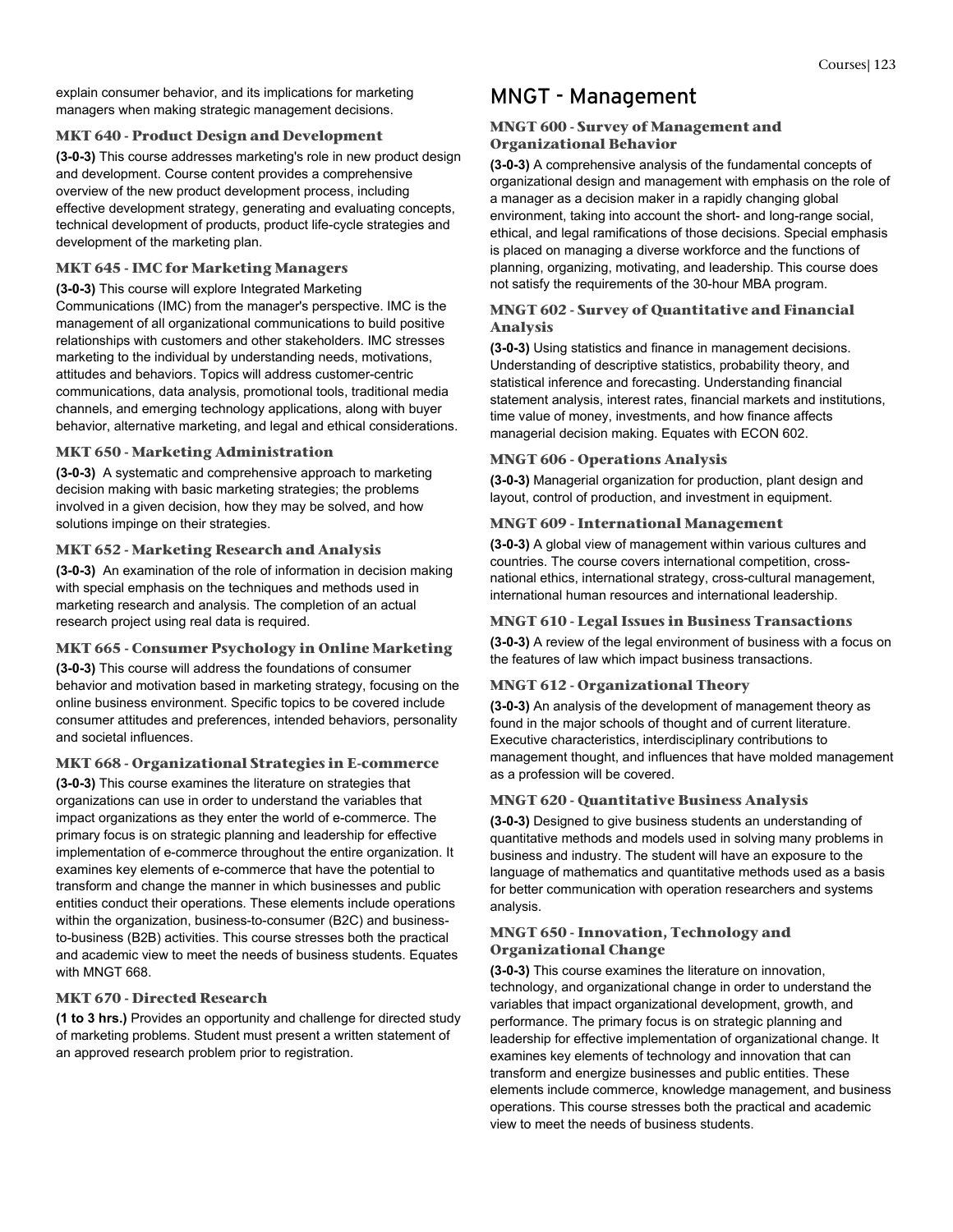### **MNGT 655 - Social Responsibilities of Business**

**(3-0-3)** Deals with controversial areas such as the military industrial complex, urban problems, minorities and air pollution. Discussions will also cover alienation and job satisfaction, business and less advantaged persons, and arguments for and against business assuming social responsibilities. Each graduate student will be required to be involved with cases that are related to one of the topics covered.

# **MNGT 656 - Small Business Institute Field Project**

**(3-0-3)** Student serves as a member of a consulting team to a small business. Responsibility is to analyze the business operation and make recommendations for improvement of identified problem area.

# **MNGT 660 - Entrepreneurship**

**(3-0-3)** This course is integrative and experiential in nature, drawing from a broad range of business basics. Its main focus will be in-depth exposure to the process of starting and scaling an enterprise from an idea and business plan into a company. The course presents the main themes of managing innovation ventures in firms of varying size and establishment. First half develops an understanding of the issues involved in the different developmental patterns adopted by start-ups, many of which involve linkages between new and established firms. Second half focuses on the problems established firms face in smaller, nimbler organizations. Also covers ways to expand the innovation process beyond traditional firm boundaries, including collaborations between large and young emerging companies.

# **MNGT 661 - Human Resource Topics**

**(3-0-3)** The primary purpose of this course is to enable students to learn about HR issues by performing in-depth analyses. Students are required to perform library and Internet research on each topic. In addition, students will be prepared to discuss their findings and policy recommendations each class period.

### **MNGT 662 - Human Resource Development**

**(3-0-3)** Emphasis on development and training of human resources in the dynamic business organization. Provides practical application of the training and development functions in contemporary corporations, governments, agencies and nonprofit organizations. Underscores the role of the manager as the leader in facilitating the learning of job-related knowledge, skills and behaviors.

### **MNGT 663 - Compensation and Benefits**

**(3-0-3)** Detailed study of organizational compensation systems (employee pay, benefits) and human resource systems. Provides practical applications in contemporary businesses, government agencies and nonprofit organizations. Underscores the role of the manager as the leader in facilitating the use of incentive systems; knowledge-based systems, and job design and evaluation.

# **MNGT 664 - Employee Relations**

**(3-0-3)** Deals with labor-management relations in its broadest sense. The heritage and major incidents of the aspects of the labormanagement environment are explored; and labor law and the courts are considered. Strong emphasis is placed on labor-management negotiations and on grievance procedures.

### **MNGT 665 - Organizational Behavior**

**(3-0-3)** A study of human interpersonal behavior to understand, evaluate, and appraise business and social situations. The emphasis is on skill and ability to work with people, groups and institutions by demonstrations in the classrooms and use of theory and techniques. Equates with COMM 665.

### **MNGT 667 - Women and Men in Management**

**(3-0-3)** This course deals with gender issues in the formal and informal environment of the workplace. Gender differences, sexual harassment, discrimination and politics are discussed. The impact of one's personal life on one's work life is discussed to include: dual income families, marital roles, children, domestic violence, and the role of the organization.

# **MNGT 668 - Organizational Strategies for E-commerce**

**(3-0-3)** This course examines the literature on strategies that organizations can use to understand the variables that impact organizations as they enter the world of e-commerce. The primary focus is on strategic planning and leadership for effective implementation of e-commerce throughout the entire organization. It examines key elements of e-commerce that have the potential to transform and change the manner in which businesses and public entities conduct their operations. These elements include operations within the organization, business-to-consumer (B2C) and businessto-business (B2B) activities. This course stresses both the practical and academic view to meet the needs of business students. Equates with MKT 668.

### **MNGT 670 - Directed Research**

**(1 to 3 hrs.)** Provides an opportunity and challenge for directed study of management problems. Student must present a written statement of an approved research problem prior to registration.

# **MNGT 677 - Leadership and Ethics**

**(3-0-3)** This course is designed to help students develop the knowledge and skills needed to lead high-performing, ethical groups and organizations. This course explores theories and research from various fields related to both ethics and leadership in organizations. Emphasis is placed on the practical application of these theories in the modern workplace.

### **MNGT 680 - Health Care Organization and Management**

**(3-0-3)** A broad orientation to the health services industry. Involves a study of the structure, function and management issues of several key components of the health services industry.

### **MNGT 691 - Business Policies and Procedures**

**(3-0-3)** Enrollment in this course is restricted to fully admitted MBA students. Designed for later stages of MBA degree completion, this course gives the student an opportunity to integrate and apply specialized disciplinary skills to practical business problems of company-wide scope. The course utilizes comprehensive case materials and emphasizes the "sorting out" of a mass of facts, development of sound courses of action, presentation of these in written and oral form, and class discussion.

Prerequisite: Completion of or concurrent enrollment in ACCT 611, BIS 630, CIS 615, ECON 661, FIN 660, MKT 650 and MNGT 677

# **MNGT 698 - Selected Workshop Topics**

**(1 to 4 hrs.)** Workshops on various management subjects will be presented periodically to supplement the basic course offerings in management. Credit toward degree programs must be approved by the student's advisor and the department chair.

# MUSC - Music Conducting

# **MUSC 671 - Advanced Conducting**

**(2-2-3)** Advanced instruction and experience in the preparation, rehearsal and performance of ensemble music.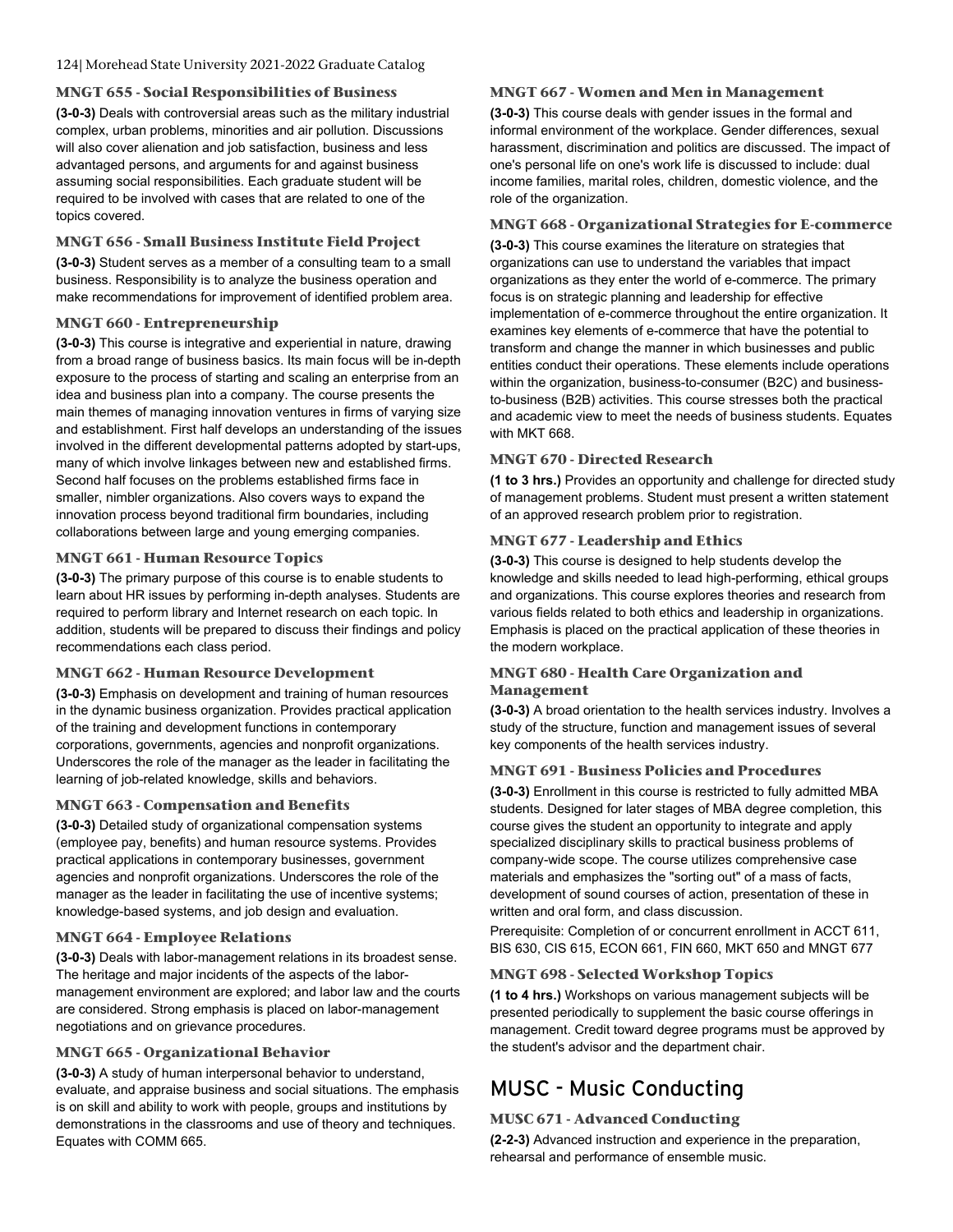# MUSE - Music Education

# **MUSE 615 - Voice Pedagogy**

**(3-0-3)** An introduction to the physiological, acoustical and phonetic bases of singing and private voice instruction. Emphasis will be placed on the relationship between scientific fact and the practical application of principles through the use of imagery and phonetic choice.

# **MUSE 616 - Teaching of Strings**

**(2-1-2)** A survey of teaching techniques and materials with primary emphasis on the public school level.

# **MUSE 625 - Psychology of Music**

**(3-0-3)** A study of the psychological processes upon which musical behavior depends.

# **MUSE 635 - Practicum in Music Teaching**

**(3 hrs.)** Practical experience on an individual basis in some areas of music teaching under the supervision of a member of the music faculty. The credit will be offered only to the student whose need can be met with an appropriate situation for supervised teaching.

# **MUSE 639 - Cooperative Education**

### **(1 to 8 hrs.)**

# **MUSE 641 - Kodály Pedagogy and Research I**

**(2-2-3)** An in-depth study of the psychological processes upon which musical behavior depends and the concepts relating to the teaching of Kodály Level I Pedagogy and Folk Song Research. The concepts fulfill the national standards of the national Kodály association - OAKE (Organization of American Kodály Educators) for Level I.

# **MUSE 642 - Kodály Musicianship and Solfa I**

**(2-1-2)** An in-depth study of the concepts relating to Kodály Level I Musicianship and Solfa teaching strategies. The concepts fulfill the national standards of the national Kodály association - OAKE (Organization of American Kodály Educators) for Level I Musicianship and Solfa.

# **MUSE 643 - Kodály Pedagogy and Research II**

**(2-2-3)** An in-depth study of the concepts relating to the teaching of Kodály Level II Pedagogy and Folk Song Research. The concepts fulfill the national standards of the national Kodály association - OAKE (Organization of American Kodály Educators) for Level II Pedagogy and Research.

Prerequisite: MUSE 641

### **MUSE 644 - Kodály Musicianship and Solfa II**

**(2-1-2)** An in-depth study of the concepts relating to Kodály Level II Musicianship and Solfa teaching strategies. The concepts fulfill the national standards of the national Kodály association - OAKE (Organization of American Kodály Educators) for Level II Musicianship and Solfa.

Prerequisite: MUSE 642

# **MUSE 645 - Kodály Musicianship and Solfa III**

**(2-1-2)** An in-depth study of the concepts relating to Kodály Level III Musicianship and Solfa teaching strategies. The concepts fulfill the national standards of the national Kodály association - OAKE (Organization of American Kodály Educators) for Level III Musicianship and Solfa.

Prerequisite: MUSE 644

### **MUSE 653 - Teaching of Woodwinds**

**(2-0-2)** Comparative study of the various techniques and recent trends in the teaching of woodwind instruments.

# **MUSE 656 - Teaching of Brasses**

**(2-0-2)** Comparative study of various techniques and recent trends in the teaching of brass instruments.

### **MUSE 658 - Teaching of Percussion**

**(2-0-2)** A study of the development of percussion instruments, literature and performing techniques.

### **MUSE 661 - Teaching of General Music**

**(2-0-2)** Pedagogy course with emphasis upon music for the nonperforming student in the elementary and secondary schools.

### **MUSE 679 - Marching Band Techniques**

**(2-0-2)** Techniques of preparing marching bands for performance.

### **MUSE 681 - Foundations of Music Education**

**(3-0-3)** Examination of the historical, philosophical and sociological foundations of the teaching of music in public schools.

### **MUSE 682 - Seminar in Music Education**

**(3-0-3)** An in-depth study of current trends and/or timely topics in music education. Topic areas (selected to address the needs of the students, to adapt to the expertise of the instructor, and to identify and address current education issues) may vary and can include (but are not limited to): history of music education, foundations of music education, purpose and function of music in American musical education, application of psychology to music teaching, measurement and evaluation of musical behaviors, curriculum, research in music education, and future directions and trends in music teacher education. Course may be repeated under different topical areas.

# MUSG - Music Class Applied

# **MUSG 683 - Studio Improvisation (0-2-1)** May be repeated for credit.

# MUSH-Music-History-Literature

# **MUSH 600 - Graduate Music History Survey**

**(3-0-3)** A review of the history of music in Western Europe, Russia and America from its ancient Greek beginnings to the present. This is a review course based on the outcomes of diagnostic entrance exams.

### **MUSH 665 - Music in America**

**(3-0-3)** A survey of the history of American music from colonial times to the present.

### **MUSH 681 - Literature of the Piano**

**(3-0-3)** Survey of the keyboard music from the 16th century to the present.

### **MUSH 690 - School Band Literature**

**(2-0-2)** Examination and criticism of music for training and concert use by groups at various levels of attainment.

### **MUSH 691 - Symphonic Literature**

**(3-0-3)** Orchestral literature from the Mannheim School to the present. Emphasis upon formal structure, harmonic idioms and orchestration.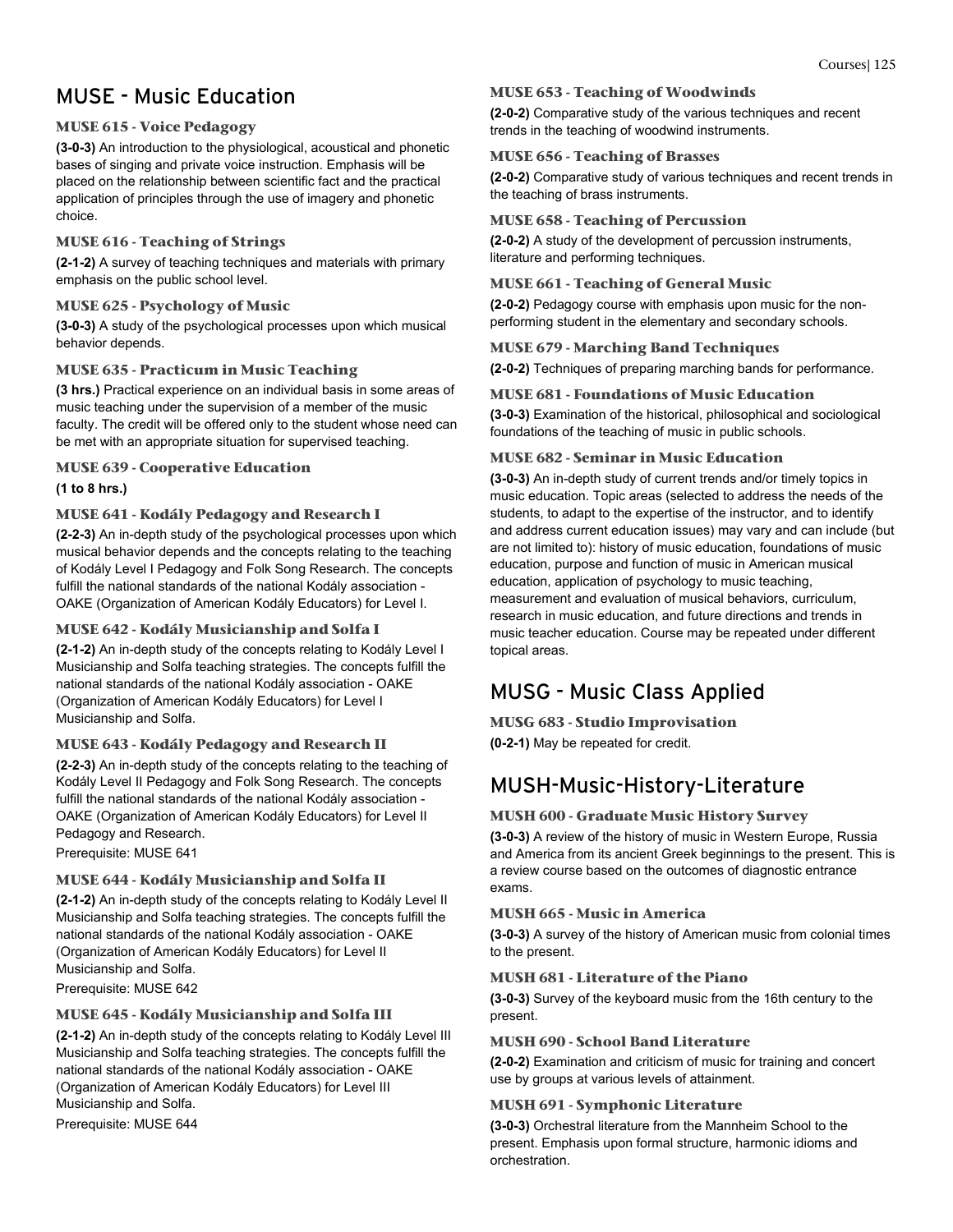### **MUSH 692 - Vocal Literature**

**(3-0-3)** A survey of music for solo voice and vocal ensemble, 16th through 20th centuries; stylistic traits, types of compositions, sources and performance practices.

# **MUSH 693 - Contemporary Music**

**(3-0-3)** A study of the compositions and theories of those composers who have contributed significantly to the music of the 20th century.

# **MUSH 694 - Chamber Music**

**(3-0-3)** A study of the literature for small ensembles from the 18th century to the present.

# **MUSH 695 - Seminar in Music History**

**(3-0-3)** An in-depth study of the musicians, music literature and musical styles within the context of a specific topic area. Topic areas may vary and can include (but are not limited to): specific musical style periods, specific genres, the works of specific composers, schools of compositions, etc. Course may be repeated under different topical areas.

Prerequisite: One of the following: 1. B or better in MUSH 600 2. Successful performance on Music History and Literature, Entrance Exam

# MUSM - Music Ensembles

# **MUSM 661 - Trumpet Ensemble (1 hr.)**

**MUSM 662 - Trombone Choir (1 hr.)** 

# **MUSM 663 - Tuba and Euphonium Ensemble (1 hr.)**

**MUSM 667 - Brass Choir (1 hr.)** 

**MUSM 668 - Brasswind Ensemble (1 hr.)** 

**MUSM 669 - Percussion Ensemble (1 hr.)** 

**MUSM 670 - Concert Band (1 hr.)** 

**MUSM 671 - Symphony Band (1 hr.)** 

**MUSM 672 - Marching Band (1 hr.)** 

**MUSM 678 - String Ensemble (1 hr.)** 

**MUSM 679 - Orchestra (1 hr.)** 

**MUSM 681 - Jazz Ensemble (1 hr.)** 

**MUSM 682 - Jazz Vocal Ensemble (1 hr.)** 

# **MUSM 683 - Traditional Music Ensemble (1 hr.)**

**MUSM 684 - Guitar Ensemble (1 hr.)** 

**MUSM 690 - Vocal Ensemble (1 hr.)** 

**MUSM 691 - University Chorus (1 hr.)** 

# **MUSM 692 - Concert Choir (1 hr.)**

**MUSM 693 - Chamber Singers (1 hr.)** 

**MUSM 694 - Operaworks (1 hr.)** 

# MUSP - Music Private Applied

**MUSP 601 - Private Flute (1 to 4 hrs.)**

Prerequisite: Admission to Master of Music in Music Education or Master of Music in Performance degree program or permission of instructor.

# **MUSP 602 - Private Oboe**

# **(1 to 4 hrs.)**

Prerequisite: Admission to Master of Music in Music Education or Master of Music in Performance degree program or permission of instructor.

# **MUSP 603 - Private Bassoon**

### **(1 to 4 hrs.)**

Prerequisite: Admission to Master of Music in Music Education or Master of Music in Performance degree program or permission of instructor.

# **MUSP 604 - Private Clarinet**

# **(1 to 4 hrs.)**

Prerequisite: Admission to Master of Music in Music Education or Master of Music in Performance degree program or permission of instructor.

# **MUSP 605 - Private Saxophone**

# **(1 to 4 hrs.)**

Prerequisite: Admission to Master of Music in Music Education or Master of Music in Performance degree program or permission of instructor.

# **MUSP 606 - Private Horn**

# **(1 to 4 hrs.)**

Prerequisite: Admission to Master of Music in Music Education or Master of Music in Performance degree program or permission of instructor.

# **MUSP 607 - Private Trumpet**

### **(1 to 4 hrs.)**

Prerequisite: Admission to Master of Music in Music Education or Master of Music in Performance degree program or permission of instructor.

### **MUSP 608 - Private Euphonium**

### **(1 to 4 hrs.)**

Prerequisite: Admission to Master of Music in Music Education or Master of Music in Performance degree program or permission of instructor.

# **MUSP 609 - Private Trombone**

# **(1 to 4 hrs.)**

Prerequisite: Admission to Master of Music in Music Education or Master of Music in Performance degree program or permission of instructor.

# **MUSP 610 - Private Tuba**

# **(1 to 4 hrs.)**

Prerequisite: Admission to Master of Music in Music Education or Master of Music in Performance degree program or permission of instructor.

# **MUSP 616 - Private Harp**

# **(1 to 4 hrs.)**

Prerequisite: Admission to Master of Music in Music Education or Master of Music in Performance degree program or permission of instructor.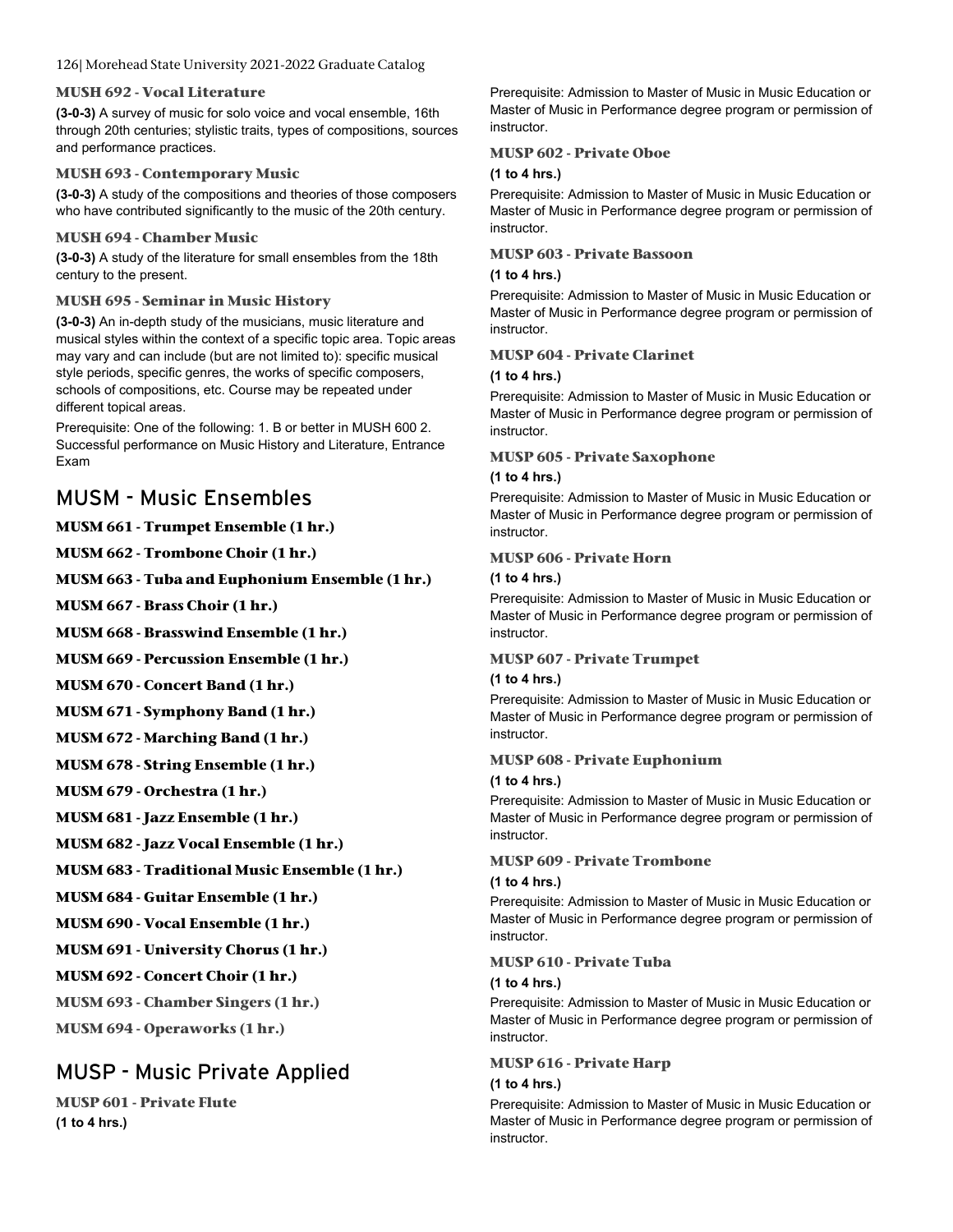# **MUSP 619 - Private Percussion**

#### **(1 to 4 hrs.)**

Prerequisite: Admission to Master of Music in Music Education or Master of Music in Performance degree program or permission of **instructor.** 

#### **MUSP 627 - Private Violin**

# **(1 to 4 hrs.)**

Prerequisite: Admission to Master of Music in Music Education or Master of Music in Performance degree program or permission of instructor.

#### **MUSP 628 - Private Viola**

#### **(1 to 4 hrs.)**

Prerequisite: Admission to Master of Music in Music Education or Master of Music in Performance degree program or permission of instructor.

#### **MUSP 629 - Private Cello**

### **(1 to 4 hrs.)**

Prerequisite: Admission to Master of Music in Music Education or Master of Music in Performance degree program or permission of instructor.

#### **MUSP 630 - Private Double Bass**

#### **(1 to 4 hrs.)**

Prerequisite: Admission to Master of Music in Music Education or Master of Music in Performance degree program or permission of instructor.

#### **MUSP 635 - Private Classical Guitar**

#### **(1 to 4 hrs.)**

Prerequisite: Admission to Master of Music in Music Education or Master of Music in Performance degree program or permission of instructor.

#### **MUSP 636 - Private Guitar**

#### **(1 to 4 hrs.)**

Prerequisite: Admission to Master of Music in Music Education or Master of Music in Performance degree program or permission of instructor.

### **MUSP 637 - Private Electric Bass**

### **(1 to 4 hrs.)**

Prerequisite: Admission to Master of Music in Music Education or Master of Music in Performance degree program or permission of instructor.

### **MUSP 638 - Private Banjo**

#### **(1 to 4 hrs.)**

Prerequisite: Admission to Master of Music in Music Education or Master of Music in Performance degree program or permission of instructor.

### **MUSP 640 - Private Voice**

### **(1 to 4 hrs.)**

Prerequisite: Admission to Master of Music in Music Education or Master of Music in Performance degree program or permission of instructor.

# **MUSP 641 - Private Harpsichord**

**(1 to 4 hrs.)**

Prerequisite: Admission to Master of Music in Music Education or Master of Music in Performance degree program or permission of instructor.

### **MUSP 642 - Private Organ**

#### **(1 to 4 hrs.)**

Prerequisite: Admission to Master of Music in Music Education or Master of Music in Performance degree program or permission of instructor.

### **MUSP 643 - Private Piano**

#### **(1 to 4 hrs.)**

Prerequisite: Admission to Master of Music in Music Education or Master of Music in Performance degree program or permission of instructor.

### **MUSP 660 - Graduate Recital**

**(2-0-2)** A public solo recital of approximately one hour's duration. It is recommended that this course be taken in the last semester of private applied study. A minimum grade of "C" is required for this course to satisfy degree requirements.

Prerequisite: Graduate recital hearing and consent of the appropriate private applied instructor.

### **MUSP 662 - Private Composition**

#### **(1 to 4 hrs.)**

Prerequisite: Admission to Master of Music in Music Education or Master of Music in Performance degree program or permission of instructor.

### **MUSP 663 - Private Conducting**

#### **(1 to 4 hrs.)**

Prerequisite: Admission to Master of Music in Music Education or Master of Music in Performance degree program or permission of instructor.

# **MUSP 670 - Private Applied Pedagogy and Performance Practice**

**(1-0-1)** An examination of the literature related to teaching applied music and to historical performance practices associated with the repertory for the major performing area.

Prerequisite: Admission to Master of Music in Music Education or Master of Music in Performance degree program or permission of instructor.

# MUST - Music Theory

### **MUST 630 - Arranging**

**(2-0-2)** Scoring, arranging, transcribing of selected or original materials for voices and/or instruments.

### **MUST 631 - Arranging for the Marching Band**

**(2-0-2)** Study of current trends in half-time show styles; creative experiments in arranging in various styles; attention to individual projects.

### **MUST 632 - Advanced Arranging**

**(2-0-2)** Continuation of MUST 630.

### **MUST 661 - Advanced Composition I**

**(1-1-2)** Study, writing and performance of students' original creative work. Private conferences and composition seminar in colloquium.

# **MUST 662 - Advanced Composition II**

**(1-1-2)** Continuation of MUST 661.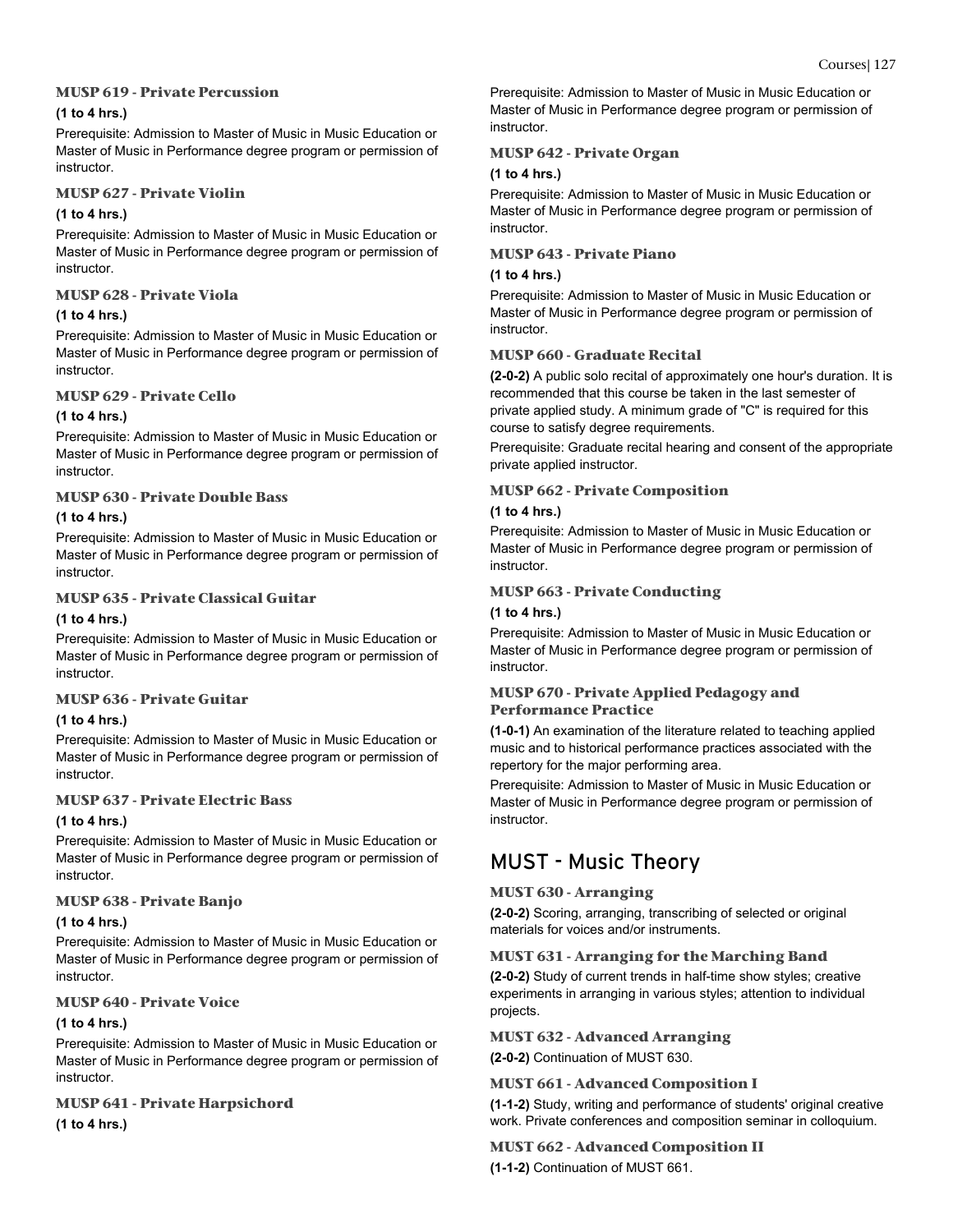# **MUST 663 - Creative Writing I**

**(2-0-2)** Private coaching and critique in developing individual compositional style.

# **MUST 664 - Creative Writing II**

**(2-0-2)** Continuation of MUST 663. Prerequisite: MUST 663

# **MUST 665 - Form and Analysis**

**(3-0-3)** A study of the elements of musical design through score analysis.

# **MUST 690 - Studies in Musical Style**

**(3-0-3)** Analysis of the compositional styles of major composers from various historical periods and the application of that stylistic understanding to creative projects that imitate the styles under study. The course will integrate the tools of digital music technology. Prerequisite: One of the following: 1. "B" or better in MUST 665 2. Pass entrance examination in music theory

# MUSW - Music Research

# **MUSW 610 - Music Business**

**(2-0-2)** This course will give the student an overview of the music industry including copyright law, publishing, performance rights, contracts, management, licensing and merchandising, A&R, publicity, advertising, marketing, private studio management, grants, and taxation. Students will gain an overall understanding of the people, technologies, and laws that affect all aspects of the music business. This course is essential for any student wishing to pursue a career in the music industry.

# **MUSW 676 - Independent Study**

**(1 to 3 hrs.)** Definition and investigation of a problem in music. A written report of the problem, procedure and results of the study must be submitted.

# **MUSW 680 - Research Methods and Materials**

**(3-0-3)** A study of the types of research appropriate to the field of music and the methodology of each.

# **MUSW 683 - Comprehensive Capstone Examination - Master of Arts**

**(0-0-0)** *To be taken during the final semester of program of study.* Consists of graduate music program exit examination for the 12-hour specialized teaching area in music within the Master of Arts in Education - Secondary.

### **MUSW 684 - Comprehensive Capstone Examination: Music Education**

**(0-0-0)** *To be taken during the final semester of program of study.*  Consists of graduate music program exit examinations, comprehensive written and oral examinations for the program of study.

# **MUSW 685 - Comprehensive Capstone Examination: Performance**

**(0-0-0)** *To be taken during the final semester of program of study.* Consists of graduate music program exit examinations, comprehensive written and oral examinations for the program of study.

# **MUSW 699 - Thesis**

**(6 hrs.)** May be divided among two or more semesters.

# NURG - Advanced Practice Nursing

# **NURG 610 - Health Assessment for Advanced Practice**

**(2-3-3)** This course focuses on assessment skills necessary for the Advanced Practice Nurse. Diagnostic reasoning and client centered care across the lifespan will be emphasized. Admission to the MSN Program or departmental approval is required.

# **NURG 612 - Pharmacology for Advanced Practice**

**(3-0-3)** This course focuses on pharmacotherapeutic concepts necessary for the Advanced Practice Nurse. Clinical reasoning related to pharmacology will be emphasized. Admission to the MSN Program or departmental approval is required.

# **NURG 613 - Pathophysiology for Advanced Practice**

**(3-0-3)** This course focuses on pathophysiology concepts necessary for the Advanced Practice Nurse. Clinical reasoning related to pathophysiology will be emphasized. Admission to the MSN Program or departmental approval is required.

# **NURG 618 - Advanced Evidence-Based Practice**

**(3-0-3)** This course focuses on the critical evaluation of research findings with the application of research outcomes to the practice setting. Use of evidence-based findings to promote positive outcomes will be emphasized. Admission to the MSN Program or departmental approval is required.

# **NURG 620 - Roles and Issues for Advanced Practice**

**(2-0-2)** This course provides an analysis of professional roles and issues related to the Advanced Practice Nurse. The history of advanced nursing practice along with current professional issues will be explored. Admission to the MSN Program or departmental approval is required.

# **NURG 621 - Roles and Issues for Advanced Practice (Post-MSN)**

**(1-0-1)** This course provides an analysis of professional roles and issues related to the Advanced Practice Nurse. The history of advanced nursing practice along with current professional issues will be explored. Admission to the MSN Program or departmental approval is required.

# **NURG 630 - Health Promotion and Disease Prevention**

**(3-0-3)** This course focuses on health promotion and disease prevention strategies for patients across the lifespan. Health promotion and disease prevention will be explored from the individual to the population level with incorporation of culturally appropriate strategies. Admission to the MSN Program or departmental approval is required.

# **NURG 631 - Pediatrics for Advanced Practice**

**(3-0-3)** This course explores the role of the Family Nurse Practitioner in primary care of children. Assessment of health status, diagnosis, developing and implementing a treatment plan and follow-up evaluation of patient status will be emphasized using an evidencebased approach. Admission to the MSN Program or departmental approval is required.

Prerequisite: NURG 610

# **NURG 632 - Childbearing and Women's Health for Advanced Practice**

**(2-0-2)** This course explores the role of the Family Nurse Practitioner in primary care of women across the lifespan. Assessment of health status, diagnosis, developing and implementing a treatment plan and follow-up evaluation of patient status will be emphasized using an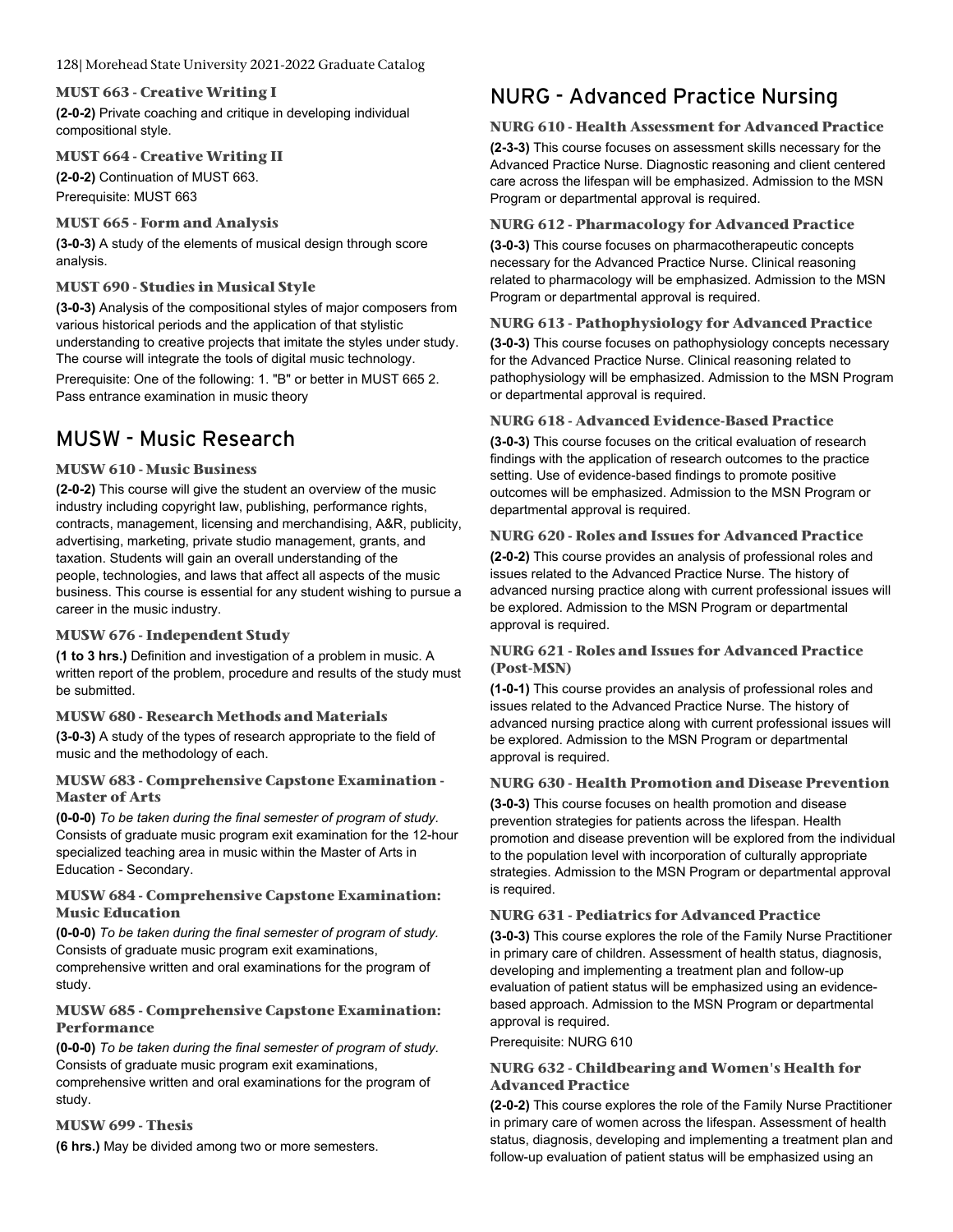evidence-based approach. Admission to the MSN Program or departmental approval is required.

Prerequisite: NURG 610

Corequisite: NURG 612 (May also be taken as a prerequisite.)

#### **NURG 633 - Care of the Aging Population**

**(3-0-3)** This course explores the role of the Family Nurse Practitioner in primary care of the aging population. Assessment of health status, diagnosis, developing and implementing a treatment plan and followup evaluation of patient status will be emphasized using an evidencebased approach. Admission to the MSN Program or departmental approval is required.

Prerequisite: NURG 610 and NURG 612

#### **NURG 634 - Common Alterations in Primary Care**

**(3-0-3)** This course explores common health alterations in primary care that are managed by the Family Nurse Practitioner. Assessment of health status, diagnosis, developing and implementing a treatment plan and follow-up evaluation of patient status will be emphasized using an evidence-based approach. Admission to the MSN Program or departmental approval is required.

Prerequisite: NURG 636

#### **NURG 635 - Practicum I**

**(0-9-3)** This course provides a practicum experience providing clinical learning opportunities in primary care for the advanced practice nurse. The practicum is held in a variety of settings. Admission to the MSN Program or departmental approval is required.

Prerequisite: NURG 636

Corequisite: NURG 634

#### **NURG 636 - Advanced Procedures**

**(0.5-1.5-1)** This course provides hands-on practice of advanced procedural skills necessary for the Family Nurse Practitioner. Campus attendance is required. Admission to the MSN Program or departmental approval is required.

Corequisite: NURG 636L

### **NURG 640 - Population Health and Epidemiology**

**(3-0-3)** This course focuses on population health and epidemiology as related to nursing care. Population-centered concepts will be emphasized. Admission to the MSN Program or departmental approval is required.

#### **NURG 641 - Complex Alterations in Primary Care**

**(3-0-3)** This course explores health alterations in primary care that are managed by the Family Nurse Practitioner. Assessment of health status, diagnosis, developing and implementing a treatment plan and follow-up evaluation of patient status will be emphasized using an evidence-based approach. Admission to the MSN Program or departmental approval is required.

Prerequisite: NURG 634

#### **NURG 642 - Health Policy and Economics**

**(2-0-2)** This course explores organizational, political, legislative and regulatory processes related to advanced practice nursing. Systems policy development and advocacy strategies will be incorporated. Admission to the MSN Program or departmental approval is required.

#### **NURG 645 - Practicum II**

**(0-9-3)** This course builds upon the clinical learning provided in NURG 635. Clinical learning opportunities in primary care will be provided for the advanced practice nurse. The practicum is held in a variety of settings. Admission to the MSN Program or departmental approval is required.

Prerequisite: NURG 635 Corequisite: NURG 641

#### **NURG 650 - Professional Practice**

**(3-0-3)** This course will explore professional practice concepts necessary for the advanced practice nurse. Quality improvement, organizational and systems leadership, conflict management, and the development of a business plan will be incorporated. Must be taken the last semester of the program to complete the required portfolio project. Admission to the MSN Program or departmental approval is required.

Corequisite: NURG 655

#### **NURG 655 - Practicum III**

**(0-9-3)** This course is the culminating clinical learning experience of the program. Clinical learning opportunities in primary care will be provided for the advanced practice nurse in a variety of settings. Clinical reasoning will be emphasized. Admission to the MSN Program or departmental approval is required.

Prerequisite: NURG 645

Corequisite: NURG 650

# PA - Public Administration

### **PA 605 - Epistemology and Research Methodology**

**(3-0-3)** This course provides a comprehensive understanding of the concepts and principles of research methods in public administration. The epistemological foundations of research, as well as both quantitative and qualitative methods are examined. Upon completion of this course, students will be able to understand research and methodologies in public administration and their relationship to U.S. political processes.

#### **PA 610 - Public and Administrative Law**

**(3-0-3)** This course presents a comprehensive understanding of the concepts and principles of public law, with special focus on American constitutional law and administrative law processes that are responsible for the formation and execution of public policy. Upon completion of this course, students will be able to understand constitutional law and its relationship to public administration and the bureaucratic policy process more fully.

#### **PA 611 - Jurisprudence**

**(3-0-3)** This course provides a comprehensive understanding of the concepts and principles of jurisprudence with special focus on American government, English common law and the U.S. Constitution. Upon completion of this course, students will be able to understand U.S. legal philosophy, federalism and the relationship of jurisprudential conflict to the American political process and policy more fully.

#### **PA 620 - Bureaucracy and Public Management**

**(3-0-3)** This course provides a comprehensive understanding of the concepts and principles of bureaucracy and public management, with special focus on bureaucratic policy, executive institutions and administrative agencies responsible for the formation and execution of public policy. Upon completion of this course, students will be able to understand bureaucracy and its relationship to public administration, politics and the policy process more fully.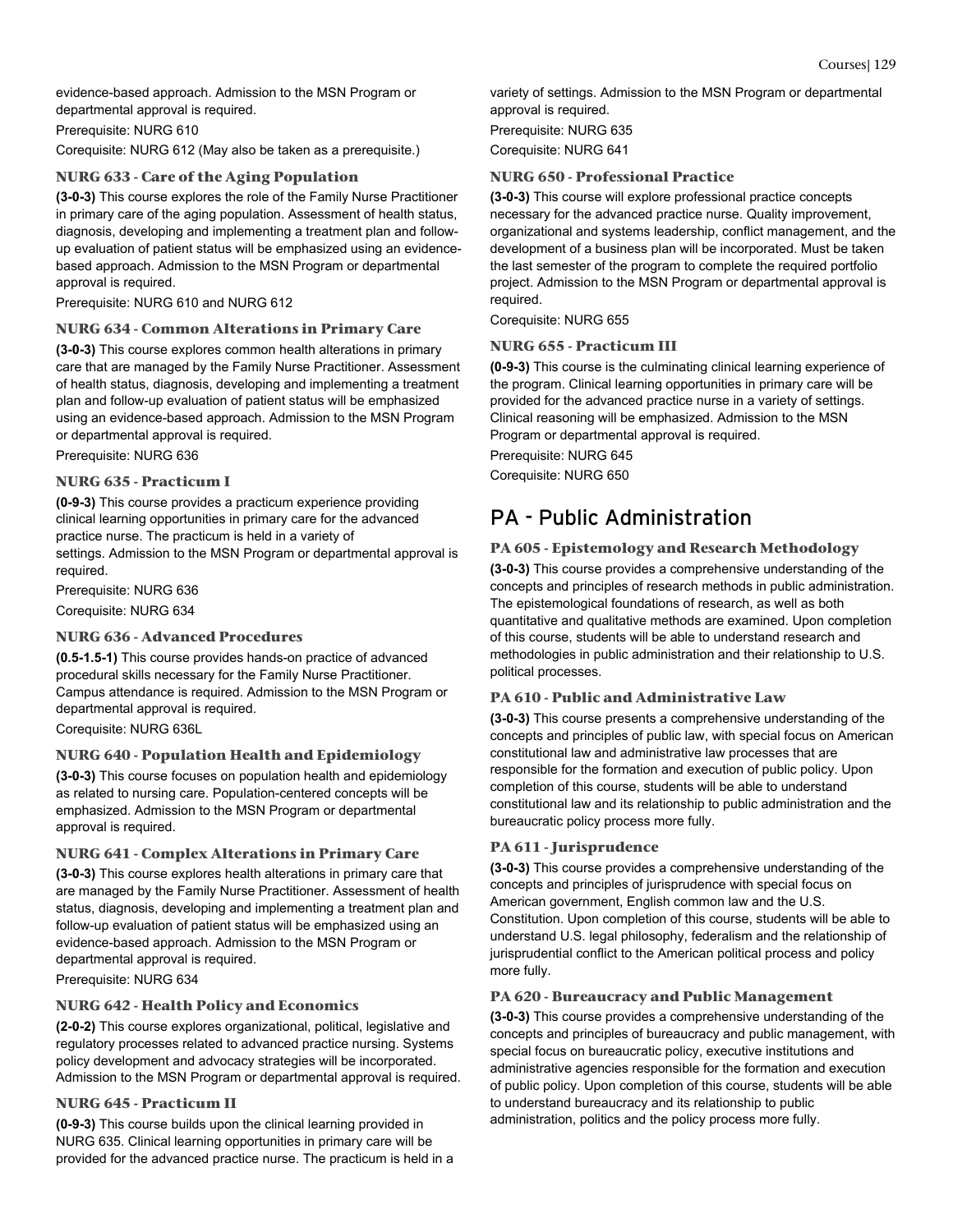### **PA 625 - Public Budgeting and Finance**

**(3-0-3)** This course provides a comprehensive understanding of the concepts and principles of public economics and government finance, with special focus on public budgeting and administrative fiscal processes that are responsible for the formation and execution of public policy. Upon completion of this course, students will be able to understand public budgeting and its relationship to public administration and the bureaucratic policy process more fully.

# **PA 630 - Politics of Public Policy**

**(3-0-3)** This course will allow students to gain a more comprehensive understanding of the concepts and principles of public policy, with special focus on American institutions and political processes that are responsible for the formation and execution of public policy. Upon completion of this course, students will be able to understand public policy and its relationship to public administration and the American political system more fully.

# **PA 635 - Organizational Theory**

**(3-0-3)** This course is an intensive study of major theories of organizational structure and process, from Max Weber's work on bureaucracy until the present, focusing on public organizations and management. It will survey the classics of organization theory in public administration, familiarize students with the current state of scholarship in the field, and apply theory to practice through case studies.

# **PA 640 - Theoretical Foundations of Public Administration**

**(3-0-3)** This course provides a comprehensive understanding of the core theoretical concepts and principles of public administration, with special focus on American government and the policy making processes of the intergovernmental system. Upon completion of this course, students will be able to understand political theory and its relationship to public administration and the American political process and intergovernmental policy more fully.

# **PA 641 - Ethics in Public Administration**

**(3-0-3)** This course surveys the major ethical theories of the Western world from ancient to contemporary virtue ethics and antifoundationalism. Each ethical theory is applied to concrete situations that arise in public management, allowing students to refine their understanding of the theory while practicing its application and discussing its consequences. Upon completion of this course, students will be able to understand the major ethical theories and the historical development of those theories applying different ethical perspectives to concrete situations in public administration.

# **PA 642 - Western Political Theory I**

**(3-0-3)** This course examines the seminal political thought of the Western world from the ancient to medieval ages. Students will understand the roots of modern government, the classification of political regimes, and their theoretical justification with respect to human nature, justice, and the administration of political affairs. Upon completion, students will be able to understand the foundations of Western civilization and major political thought from ancient to the medieval ages.

Prerequisite: PA 640

### **PA 643 - Western Political Theory II**

**(3-0-3)** This course examines the seminal political thought of the Western world from the renaissance to modernity. Students will understand liberalism, social contract theory, republicanism, value relativism and historicism, and their theoretical justification with respect to human nature, justice, and the administration of political affairs. Upon completion, students will be able to understand the foundations of Western civilization and major political thought from the renaissance to the modern era.

### Prerequisite: PA 640

# **PA 645 - Seminar in Founding Fathers and American Thought**

**(3-0-3)** This course provides a comprehensive understanding of the political thought of the founding fathers and the core theoretical concepts and principles of Western political theory that formed the American constitution. Upon completion of this course, students will be able to understand the American founding fathers and American political thought and their relationship to public administration and the American political process and intergovernmental policy more fully.

### **PA 650 - Federalism Theory and Constitutional Law**

**(3-0-3)** This course provides a comprehensive understanding of the concepts and principles of federalism with special focus on American government and the constitutional theory of the founding fathers. Special focus also directed to the policy making processes of the intergovernmental system. Upon completion of this course, students will be able to understand federalism and its relationship to the American political process, constitutional law and policy more fully.

# **PA 655 - Community Development**

**(3-0-3)** This course will allow students to gain a more comprehensive understanding of community development and the interdisciplinary literature related to public administration, with special focus on American government and the social, economic, and political processes of community building and the nonprofit and public sector organizations that perform community development functions. Upon completion of this course, students will be able to understand community development and its relationship to public administration and the American political process and intergovernmental policy more fully.

# **PA 656 - Non-profit Organizations**

**(3-0-3)** This course provides both academic and practical knowledge concerning nonprofit organizations including theory, policy and management of such organizations.

Prerequisite: Completion of 9 credit hours of MPA core courses or permission of the instructor

### **PA 660 - Federalism and Intergovernmental Relations**

**(3-0-3)** This course provides a comprehensive understanding of the concepts and principles of intergovernmental relations with special focus on U.S. government and federalism. The intergovernmental system is examined in terms of American institutions at all levels of government and the complex web of public and private sector organizations that form the intergovernmental actors in the policy making process. Upon completion of this course, students will be able to understand intergovernmental relations and their relationship to American political processes and policies more fully.

### **PA 680 - Homeland Security**

**(3-0-3)** This course provides a comprehensive understanding of U.S. Homeland Security Policy. This course examines the core theoretical concepts and principles of Western security that form U.S. national interest and foreign relations. Upon completion of this course, students will be able to understand the theoretical approaches and management techniques for U.S. security policy and the relationship to public administration.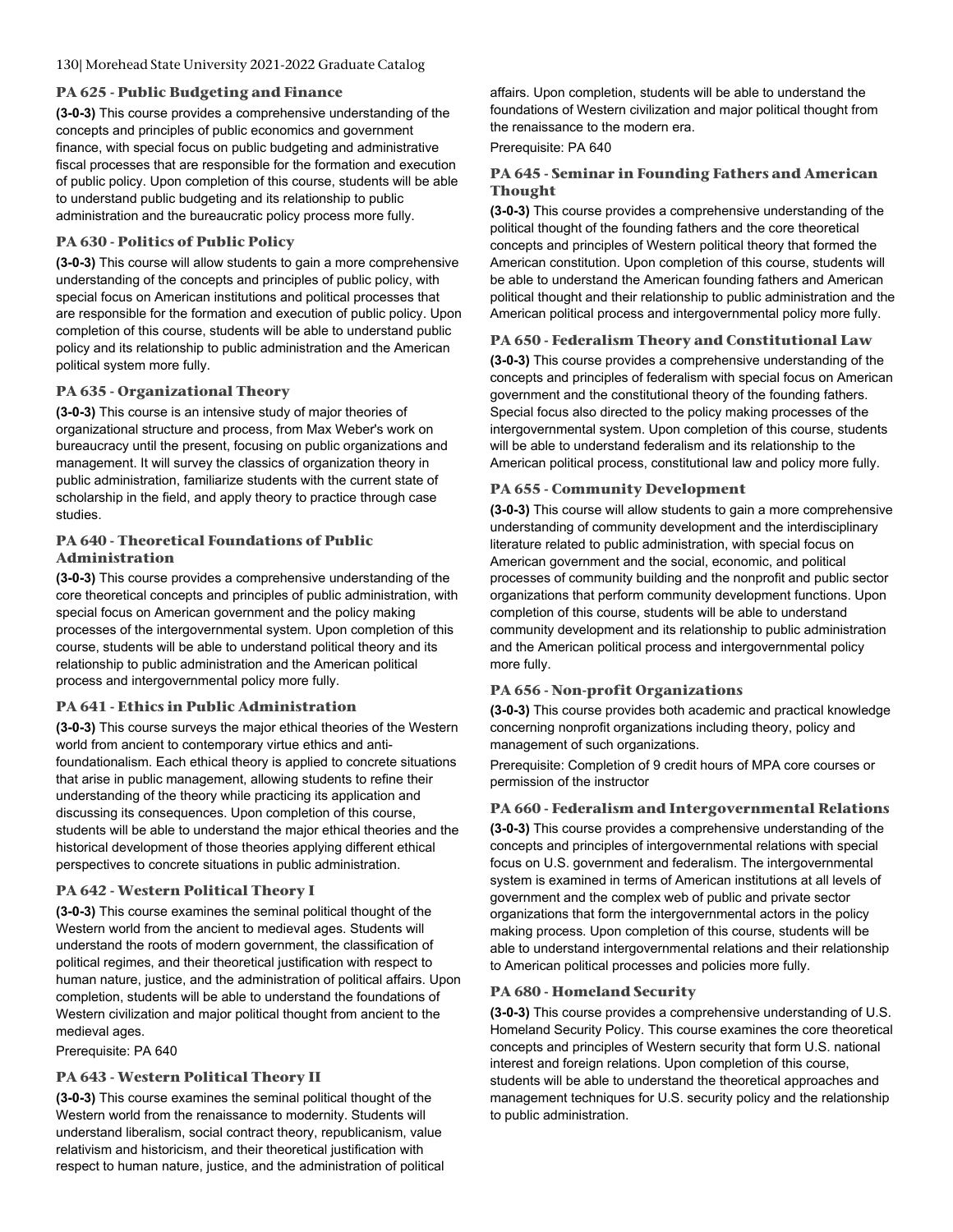### **PA 681 - American Diplomatic History**

**(3-0-3)** This course provides a comprehensive understanding of the history of American diplomatic relations. This course examines the core theoretical concepts and principles of Western diplomacy that form U.S. foreign relations. Upon completion of this course, students will be able to understand the history of U.S. diplomatic relations and the relationship to public administration and the American political process and foreign affairs more fully.

### **PA 686 - Intelligence Analysis**

**(3-0-3)** This course examines processes used at local, state, and federal levels to conduct intelligence analysis and develop intelligence products. Includes advanced instruction in intelligence structured analytic techniques.

#### **PA 690 - Public Administration Internship**

**(1-12-1)** Practical experience in agency, organization, or field setting related to the student's career and research interests. Student will work in settings for the full semester or summer and complete a research paper, organizational analysis, position or policy paper that integrates the intellectual world with the real world.

#### **PA 695 - Research Query**

**(3-0-3)** Focused research under the direction of a graduate faculty member.

#### **PA 699 - Thesis**

**(6 hrs.)** Students will develop, execute and defend an approved thesis project under the supervision of a faculty committee.

# PHED - Physical Education

### **PHED 606 - Physiology: Metabolic and Neuromuscular**

**(3-0-3)** This course is focused on the metabolic and neuromuscular aspects of exercise physiology including energy balance, nutrients, body composition, weight control, metabolic disorders, neural control, skeletal muscle structure and function and neuromuscular function.

### **PHED 607 - Physiology: Cardiac and Pulmonary**

**(3-0-3)** This course is focused on the cardiovascular and pulmonary theory and skill acquisition in the area of exercise physiology.

### **PHED 608 - Seminar in Motor Learning and Development**

**(3-0-3)** This course is designed to survey the research in motor development theories and examine the hereditary and environmental determinants of motor development. Motor behavior of infancy through adulthood is covered, along with techniques of assessing motor development and developing a comprehensive motor development program for a specified population (infants, youth, adults or seniors).

### **PHED 611 - Issues in Health and Physical Education**

**(3-0-3)** Students will be asked to deal with current professional issues and to apply reasoning skills to arrive at professional positions taken and to account for the implications of these decisions.

#### **PHED 612 - Program Design, Implementation and Assessment**

**(3-0-3)** Students will design and plan implementation procedures for content learning activities, policies and assessments through participation in a variety of curriculum development activities.

#### **PHED 615 - Physical Education for the Exceptional Child**

**(2-0-2)** Study of developmentally disabled, gifted and other persons with special needs and capabilities in physical education.

#### **PHED 617 - Advanced Adapted Physical Education**

**(3-0-3)** This course is designed to provide students with a detailed understanding of the physical and motor characteristics of persons with developmental disabilities as they relate to programming in physical education. The course will focus on a review of individual differences along with in-depth study of the past and present research regarding legislation, assessment tools and procedures, and physical education programming for students with developmental disabilities.

#### **PHED 625 - Adaptations of Muscular Activity**

**(2-2-3)** Advanced study of physical education for the benefit of students with special needs. Emphasis upon organization, administration, management and advanced programming.

#### **PHED 634 - Sports Nutrition**

**(3-0-3)** This course is designed to assist students in understanding theory, current research findings, and methods for analysis regarding nutritional aspects of sport and physical activity. Topics to be addressed include history of sports nutrition, research methods, testing and analysis techniques and interpretation in various sports, and specific nutrient needs of athletes engaged in various types of sports (e.g., anaerobic, mixed aerobic-anaerobic and aerobic activities).

#### **PHED 653A - Corporate Practicum**

**(3 to 6 hrs.)** This course will provide students with practical experience in a corporate fitness/wellness setting.

#### **PHED 653B - Clinical Practicum**

**(3 to 9 hrs.)** This course will provide students with practical experience in a clinical based setting that includes cardiac rehabilitation, pulmonary rehabilitation and/or sports medicine.

### **PHED 670 - Directed Research**

**(1 to 3 hrs.)** Supervised research investigation of a professional problem. Student must submit a proposal describing the nature and procedure of the research prior to starting. Format for the proposal will be supplied by the instructor upon request. Copy of final study required for department's permanent file of completed research projects.

#### **PHED 672 - Graduate Seminar in Exercise Physiology**

**(3-0-3)** This course is a culminating experience in which students will review and use the knowledge, skills and abilities acquired during their graduate program to prepare to take the professional clinical exams required to secure desirable employment.

### **PHED 677 - Special Problems in Physical Education**

**(1 to 3 hrs.)** Designed to meet special needs of individual students. Intensive study of approved specific problems from an area of physical education.

#### **PHED 680 - Workshop**

**(3-0-3)** The workshop format is an interactive learning experience designed to build and/or improve specific skills with a physical education orientation. Maximum of six semester hours may be earned under this course number.

#### **PHED 699 - Thesis**

**(6 hrs.)** A maximum of six semester hours allowed.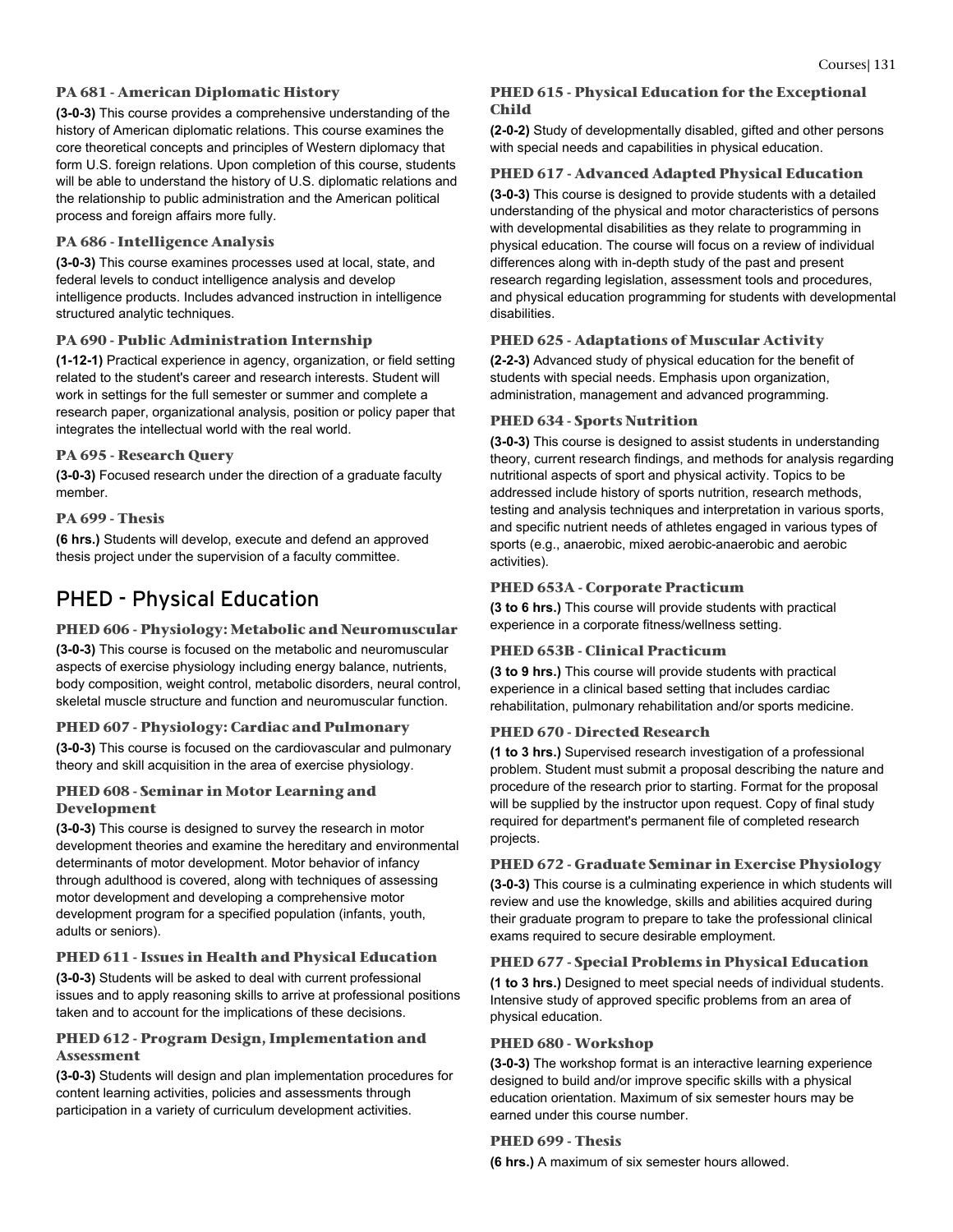# PHIL - Philosophy

# **PHIL 670 - Directed Research**

**(1 to 3 hrs.)** The student selects an approved topic in philosophy on which he or she will do a directed research paper. A proposal describing the research is required prior to enrollment in the course. A copy of the completed paper is required for the department's permanent file.

# **PHIL 676 - Directed Study**

**(1 to 3 hrs.)** The student selects an approved topic in philosophy on which he or she will do a directed study. A proposal describing the study is required prior to enrollment in the course. A copy of the completed work is required for the department's permanent file.

# PS - Political Science

# **PS 600 - Political Science Seminar**

**(3-0-3)** This graduate seminar in political sciences sub-field with topical course offerings that serve to develop specializations for administration, policy and theory.

# PSY - Psychology

# **PSY 600 - Seminar**

**(3-0-3)** May be repeated for maximum of nine hours.

# **PSY 601 - Legal, Ethical and Multicultural Issues**

**(3-0-3)** The course will involve an examination of the major legal issues involved in mental health practice. Including are insanity, involuntary commitment, confidentiality and the duty to warn and the Ethical Principles of the Psychologist as they apply to the conduct of clinical practice with culturally diverse clients and scientific research. Prerequisite: Admission to graduate study in clinical/counseling psychology.

# **PSY 604 - Sport Psychology**

**(3-0-3)** Designed to assist students in understanding the theory and research regarding psychological aspects of sport and physical activity. Topics addressed include history of sport psychology, research methods and testing in sports environments, and how psychological principles (e.g., learning, personality, attention, arousal, intervention, motivation, attribution, aggressive, leadership, group dynamics, audience effects) impact sport performance.

Prerequisite: Admission to graduate study in psychology or graduate program in health and sport sciences.

# **PSY 609 - Educational Psychology**

**(3-0-3)** Advanced and applied study of nature of learning, evaluation of learning, outcomes, and characteristics and development of students and teaching methods.

Prerequisite: Admission to graduate study.

# **PSY 610 - Advanced Human Growth and Development**

**(3-0-3)** Developmental processes across the lifespan. Application of principles of development, research findings, and theory of human development and behavior.

Prerequisite: Admission to graduate program.

# **PSY 611 - Computer Packages for the Life Sciences**

**(3-0-3)** Application of descriptive and inferential statistics by SPSS, BMD, and SAS computer packages for data analyses in life sciences. Prerequisite: Admission to graduate study.

# **PSY 612 - Advanced Experimental Design and Analysis I**

**(2-2-3)** Advanced survey of psychological research methodology with emphasis on experimental design, computer-assisted statistical analysis, and writing APA style empirical reports. The course will focus on experimental designs with one independent and one dependent variable. Laboratory experiences are an integral part of this course.

Prerequisite: Admission to graduate study in psychology.

# **PSY 613 - Advanced Experimental Design and Analysis II**

**(2-2-3)** Advanced survey of psychological research methodology with emphasis on experimental design, computer-assisted statistical analysis, and writing APA style empirical reports. The course will focus on experimental designs with multiple independent and dependent variables. Laboratory experiences are an integral part of this course.

# **PSY 621 - Advanced Physiological Psychology**

**(3-0-3)** Interaction of physiology and behavior, including study of the peripheral and central nervous system as they relate to motor coordination and reflex processes.

Prerequisite: PSY 421 and admission to graduate study in psychology.

# **PSY 633 - Personality Theory**

**(3-0-3)** Examination of theories of personality. Relation of current theories to psychological research will be examined.

Prerequisite: Admission to graduate study.

### **PSY 634 - Learning Theory**

**(3-0-3)** Examination of theories of learning and relationship of these theories to psychological research.

Prerequisite: Admission to graduate study in psychology.

# **PSY 636 - Seminar in Cognitive Psychology**

**(3-0-3)** Involves the intensive examination of theories and methods in cognitive psychology. The focus is on theory, classic issues and techniques, connectionist models, and neurocognition.

Prerequisite: Admission to graduate study in psychology.

# **PSY 650 - Abnormal Psychology**

**(3-0-3)** Psychology, behavior and treatment of individuals having superior or inferior mental abilities; perceptual handicaps, orthopedic problems and behavioral disorder, and general methods of facilitating growth, therapy and research in this area.

Prerequisite: Admission to graduate study.

### **PSY 654 - Seminar in Social Psychology**

**(3-0-3)** An intensive examination of history, theory, methods and application of social psychological concepts and research.

Prerequisite: Admission to graduate study in psychology.

# **PSY 656 - Psychometrics**

**(3-0-3)** This course will give the student extensive information concerning classical test theory, and aspects thereof, including reliability, validity, and item analysis, as well as item response theory and computer-assisted testing. Additionally, basic information will be developed and presented concerning the major psychological test instruments most frequently used in clinical practice.

Prerequisite: Admission to graduate study in psychology.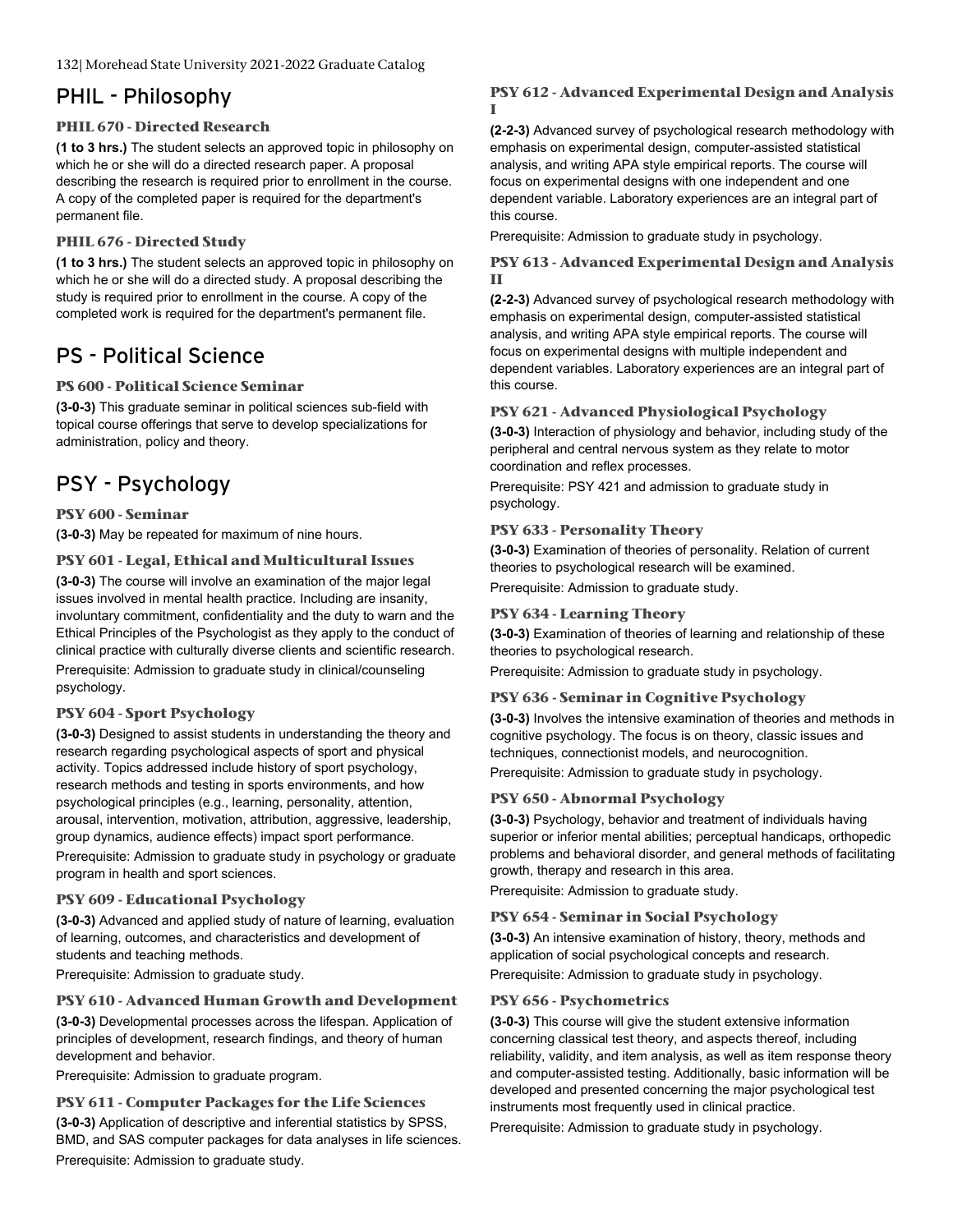### **PSY 657 - Intellectual Assessment**

**(2-2-3)** Study of basic concepts of psychometrics such as standardization, reliability, validity, and use of psychological tests. Study of and practice in administration, scoring, and interpretation of measures of intelligence and academic achievement.

Prerequisite: Admission to graduate study in psychology.

# **PSY 658 - Assessment of Children**

**(2-2-3)** Principles and practice of clinical assessment of children. Included are intellectual, emotional, behavioral and academic assessment processes. Current theory and research on best practices is the emphasis in the lecture portion of the course, while practical skills and diagnostic formulation are the focus of laboratory activities.

Prerequisite: PSY 657 and admission to graduate study in clinical/counseling psychology.

### **PSY 661 - Psychopathology**

**(2-2-3)** Study of contemporary classification systems employed by the mental health community, along with various theoretical models of defining abnormality and of explaining etiology of specific syndromes of abnormal psychology. Study of current research into the description and explanation of psychopathology and process of diagnosis, as well as learning practical skills in interviewing and diagnosis.

Prerequisite: Admission to graduate study in clinical/counseling psychology.

### **PSY 662 - Assessment of Adults**

**(3-0-3)** Study of and training in various psychological instruments used to describe and diagnose personality functioning and dysfunctioning in adults. Although the course will focus primarily on the Rorschach, other studies will include the MMPI, the 16 PF, figure drawings, the TAT, and sentence completion measures.

Prerequisite: Admission to graduate study in psychology.

### **PSY 663 - Marriage and Family Therapy**

**(3-0-3)** Introduction to the major theories and techniques of marital and family therapy. Included will be an introduction to sex therapy, divorce therapy, marriage enrichment and feminist issues in family therapy. Includes an opportunity to observe/participate as a therapist in a clinical setting.

Prerequisite: Admission to graduate study.

### **PSY 664 - Clinical Hypnosis**

**(3-0-3)** An examination of the major uses of clinical hypnosis in the practice of clinical and counseling psychology. Intensive didactic and experiential components including experiential training and practice of trance induction, deepening and utilization.

Prerequisite: Consent required and admission to graduate study in psychology.

### **PSY 665 - Child and Adolescent Psychotherapy**

**(3-0-3)** This course will cover a wide array of topics in the therapeutic treatment of children and adolescents, from traditional play and insight-oriented to behavioral and cognitive-behavioral approaches. Prerequisite: PSY 673 and admission to graduate study in clinical/counseling psychology.

### **PSY 669 - Behavior Modification**

**(2-2-3)** Operant learning principles that govern human behavior applied to modification of behavior in clinical setting. Course is designed to give experience in dealing with behavioral problems in classroom and clinical settings. Laboratory experiences are an integral part of the course.

Prerequisite: Admission to graduate study.

### **PSY 670 - Directed Research**

**(1 to 3 hrs.)** Independent research study of a topic in psychology. Proposal, conforming to the American Psychological Association Publication Manual style and describing purpose and methodology of study, required prior to enrollment in the course. Copy of final study required for department's permanent file of completed research projects.

Prerequisite: Consent required and admission to graduate study in psychology.

# **PSY 672 - Practicum**

**(2 to 12 hrs.)** Placement of clinical or counseling students in school and clinical settings for direct services to clients under qualified supervision.

Prerequisite: Consent required.

# **PSY 673 - Psychotherapy I**

**(2-2-3)** Study of major theories and systems of psychotherapy and behavior change, including psychoanalytic, humanistic and behavior/cognitive-behavioral orientations. Contemporary issues and empirical research will also be addressed. Laboratory component involving training in basic therapeutic skills and interventions.

Prerequisite: Admission to graduate study in clinical/counseling psychology.

Corequisite: PSY 673L

# **PSY 674 - Psychotherapy II**

**(2-2-3)** Continuation of PSY 673. Development of psychotherapy and acquisition of professional skills in psychotherapy/counseling, including development of appropriate professional attitudes toward psychotherapy, clients and ethical issues.

Prerequisite: PSY 673 and admission to graduate study in clinical/counseling psychology.

### **PSY 675 - Selected Topics**

**(2-2-3)** Various methods courses in instrumentation and data reduction, innovation and research design, directed study of special problems in psychology, various application courses, and others. Prerequisite: Consent required.

### **PSY 676 - Directed Study**

**(1 to 3 hrs.)** Directed study, not requiring a research design, of a topic in psychology. Proposal describing purpose of the study required prior to enrollment in the course. Copy of final report on the project required for department's permanent file of completed projects.

Prerequisite: Consent required.

### **PSY 677 - Seminar in Developmental Research**

**(3-0-3)** Intensive examination of research in contemporary developmental psychology. Emphasis on reading and evaluating current journal articles and designing research projects. Prerequisite: Admission to graduate study in psychology.

### **PSY 678 - Internship**

**(2 to 12 hrs.)** Placement of advanced graduate student in clinical or counseling program in school and clinical settings for internship under qualified supervision. Minimum of six hours of credit required. Prerequisite: Consent required.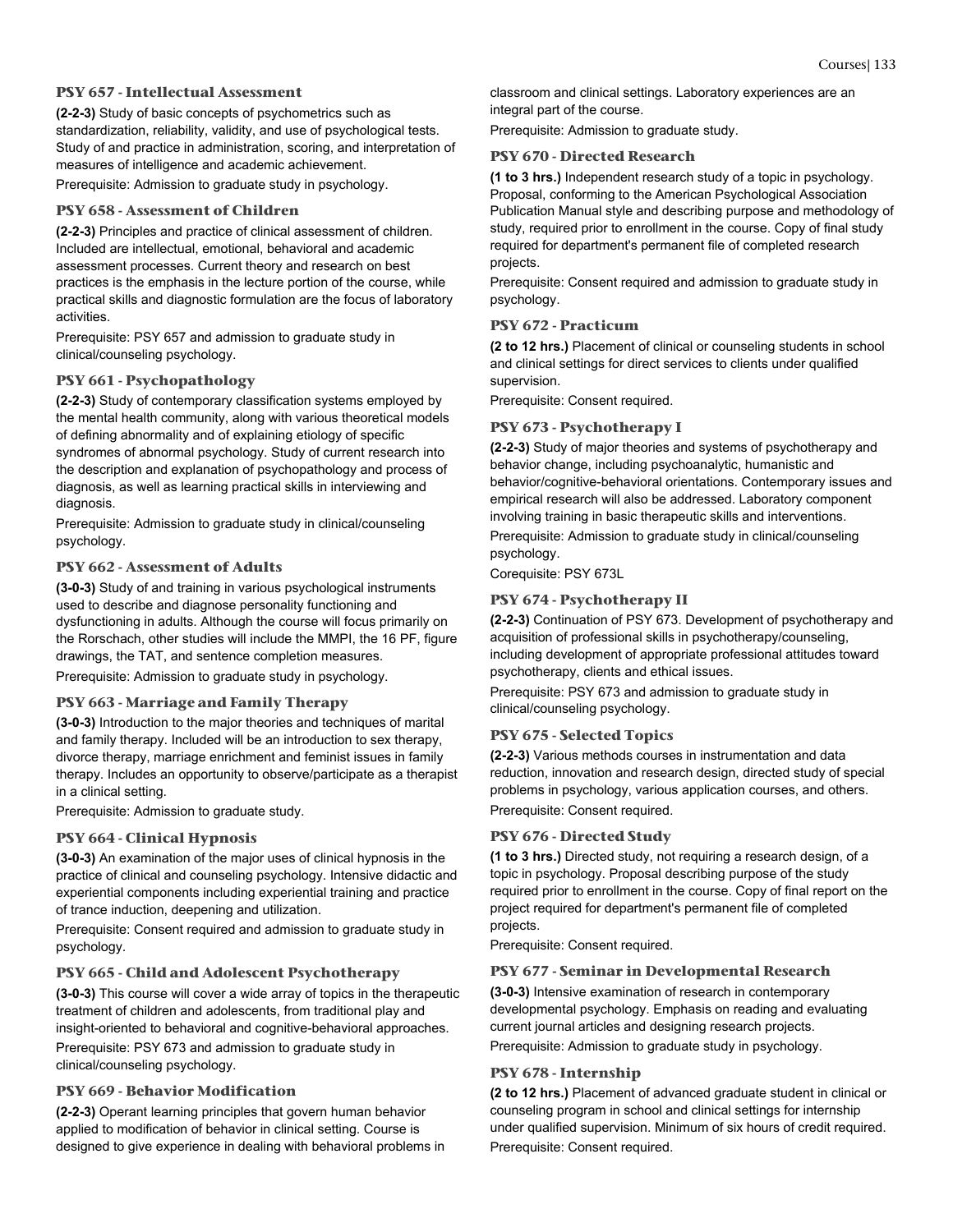### **PSY 680 - Workshop**

**(1 to 3 hrs.)** Workshop for specifically designated task orientation in psychology. May be repeated in additional subject areas. Maximum of six semester hours may be earned under this course number.

# **PSY 684 - Sensation and Perception**

**(2-2-3)** Examination of the role of perception as information extraction process. Includes constancies, space perception, illusions, and influences of learning and experience on development of perception.

Prerequisite: Admission to graduate study in psychology.

# **PSY 685 - Systems and Theories**

**(3-0-3)** Intensive study of more influential historical systems of psychology, including structuralism, functionalism, associations, behaviorism. Gestalt psychology and psychoanalysis, and a treatment of contemporary developments.

Prerequisite: PSY 612

# **PSY 686 - Motivation**

**(2-2-3)** Consideration of basis of human and animal motivation in relation to other psychological processes. Prerequisite: Admission to graduate study.

# **PSY 689 - Psychology of Learning**

**(3-0-3)** Fundamental principles of learning, including acquisition, retention, forgetting, problem solving and symbol formation; experimental studies; application of principles to practical problems in habit formation, development of skills, remembering and logical thinking.

Prerequisite: Admission to graduate study.

# **PSY 690 - Psychological Research**

**(1 to 9 hrs.)** Seminar research design and problems course to explore in-depth specific areas of research related to student's principal professional objective.

Prerequisite: Admission to graduate study in psychology.

# **PSY 699 - Thesis**

**(1 to 6 hrs.)** This course may be repeated up to three times, not to exceed six total credit hours.

Prerequisite: Consent required.

# RAPP - Regional Analysis and Public Policy

# **RAPP 610 - Ideology and Policy Development in Appalachia**

**(3-0-3)** An examination of the Appalachian region with special emphasis on the interplay of historical, cultural, social and political systems in "producing" Appalachia and Appalachian images. Specific attention is devoted to the following: the Appalachian Regional Commission, structural characteristics of Appalachia, industrial transformation of Appalachia, images of Appalachia, Appalachian histories and futures.

# **RAPP 611 - Spatial Analysis**

**(3-1-3)** This course provides students with the background and skills to evaluate, select and apply appropriate spatial analysis techniques to solving real-world problems and issues in public administration. A wide variety of spatial tools and applications applicable to government, business, environmental studies, and academia will be explored. Specifically, students will learn concepts of spatial analytic

practice, explore the methods and techniques of applying these concepts in practice, and develop the ability to evaluate, select and apply the appropriate techniques to real-world subjects.

# **RAPP 620 - Economic Development**

**(3-0-3)** Analysis of economic change and development processes and their consequences with emphasis upon regional rural areas. Special emphasis on the role of physical and cultural landscapes in shaping economic development.

# **RAPP 630 - Graduate Seminar in Regional Issues**

**(3-0-3)** Exploring problems in contemporary regional analysis, including forum discussions of recent research, development of interdisciplinary solutions to social and environmental problems, and presentations of current research. Special emphasis on regional issues and regional policy.

# **RAPP 637 - Environmental Policy and Management**

**(3-0-3)** Contemporary issues in natural resource management and environmental policy, including air, water and soil contamination, water management, and impacts of resource extraction. Special emphasis will be given to energy and resource issues in Appalachia.

# **RAPP 670 - Directed Research**

**(3-0-3)** Focused research under the direction of a graduate faculty member.

# **RAPP 685 - Advanced Environmental Education**

**(2-2-3)** This is a hybrid (online and in-person) environmental methods course that focuses on curriculum development using outdoor classrooms. Students will be required to participate in outdoor and indoor settings.

# SCI - Science

# **SCI 619 - Advanced Integrated Math and Science for Teachers**

**(3-0-3)** This course will develop interdisciplinary science knowledge, mathematics skills and technology skills needed to interpret and report real world data.

# **SCI 622 - Chemistry and Your Environment**

**(3-0-3)** A review of the role of chemistry in the environment and its relation to issues of waste generation and waste disposal, determination of environmental hazard levels, and current toxicological beliefs. Some applications to the school laboratory are included.

# **SCI 670 - Directed Research**

**(1 to 6 hrs.)** Independent research in science education.

# **SCI 671 - Earth Science for Elementary Teachers**

**(3-0-3)** An earth system science approach to studying essential questions that elementary teachers can explore with their students. Assignments include hands-on activities that students conduct with elementary-aged children.

# **SCI 672 - Earth Science for Middle and High School Teachers**

**(2-2-3)** Selected topics from the geological sciences.

**SCI 676 - Research Problems** 

**(1 to 6 hrs.)**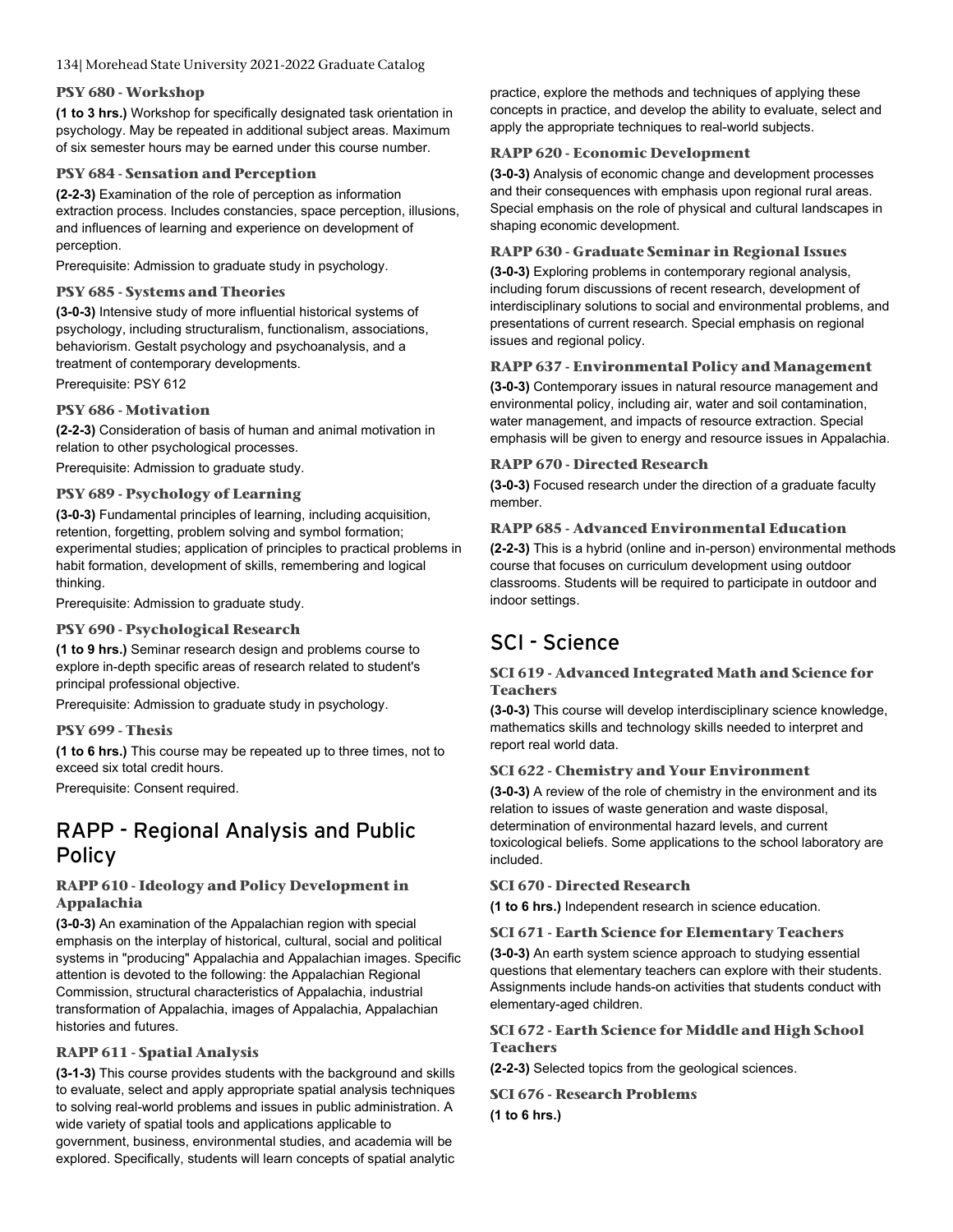### **SCI 678 - History of Science**

**(3-0-3)** Development of scientific traditions, discoveries and concepts from the time of ancient Egypt to the present.

### **SCI 690 - Advanced Science for the Elementary School Teacher**

**(2-2-3)** A comprehensive overview of teacher competencies applicable to the effective teaching of elementary school science.

### **SCI 691 - Science for the Middle School Teacher**

**(2-2-3)** A study of pedagogy, science content and techniques applicable to the teaching of science to middle school or junior high children.

### **SCI 692 - Science for the Secondary Teacher**

**(2-2-3)** Concepts of teaching high school science with emphasis on laboratory techniques, test preparation, questioning, presentation methods and care of equipment.

**SCI 699 - Special Class** 

**(1 to 6 hrs.)**

# SOC - Sociology

# **SOC 601 - Criminology Theory**

**(3-0-3)** This course offers an intensive analysis of the major areas of criminological theory. Primary emphasis is placed on contemporary theoretical issues. Equates with CRIM 601.

# **SOC 603 - Appalachian Sociology**

**(3-0-3)** This course is a study of major Appalachian social institutions including the family, religion, education, the economy and government; a survey of health and welfare institutions, major value orientations, population characteristics and social change.

### **SOC 604 - Proseminar**

**(3-0-3)** This course is an introduction to interdisciplinary social science thought, methodology and analysis. Students will be exposed to a variety of social science disciplines and apply disciplinary insights to real world problems.

### **SOC 605 - Mind, Self and Society**

**(3-0-3)** This course examines the individual and society as the products of human interaction.

### **SOC 615 - Quantitative Research Methods**

**(3-0-3)** This course is an advanced study in behavioral research methodology; empirical generalizations, proposition formation and analysis, data gathering and interpretation, instrumentation, scaling techniques and supervised application of methods.

### **SOC 616 - Family Dynamics**

**(3-0-3)** This course offers an intensive analysis of the family in its social context. Emphasis is placed on social interaction within the family, socioeconomic and sociocultural factors which bear influence upon it, and the relationship of the family to the total social system.

### **SOC 617 - Globalization**

**(3-0-3)** A study of the human activity that integrates our global community. This course will examine the ongoing process by which regional economics, societies and cultures have become integrated through a worldwide network of exchange and control.

#### **SOC 620 - Sociology of Education**

**(3-0-3)** Contributions of sociology to understanding education as a social process. Sociological concepts and principles are used to point up crucial problems in education.

### **SOC 625 - Deviance**

**(3-0-3)** This course analyzes deviance as social behavior. Emphasis is placed on acquisition of an understanding of the major sociological theories of deviance. Equates with CRIM 625.

#### **SOC 626 - Communities**

**(3-0-3)** The course explores the structure, character and function of community in a rapidly changing world and provides students with a basic understanding of community social structures and how they function to create community in rural and urban settings. Students will learn how they function to create community in rural and urban settings. Students will learn how community theory is related to building solidarity and to creating effective community and economic development programs.

### **SOC 630 - Social Inequality**

**(3-0-3)** A critical analysis of the theories and issues of social inequality.

### **SOC 632 - Gender, Religion, and Sexuality**

**(3-0-3)** Explores theoretical, methodological, and contemporary topics in the intersection of gender, religion, and sexuality.

### **SOC 640 - Social Policy in Aging**

**(3-0-3)** Designed to develop knowledge of federal, state and local programs which relate directly to the field of gerontology. Specifically, the course demonstrates how federal, state and community programs affect the welfare of senior citizens.

### **SOC 641 - Issues in Aging**

**(3-0-3)** This course introduces students to the field of gerontology and the broad spectrum of issues in the study of aging. Social, physical, psychological, and cognitive aspects of aging are examined, and implications for social services and policy are discussed.

### **SOC 645 - Death and Dying**

**(3-0-3)** Situates an analysis of death and dying within social processes and social problems. This course includes a practical set of strategies for working with dying persons, their families and grief. Equates with SWK 645.

### **SOC 650 - Social Thought and Theory**

**(3-0-3)** An intensive study of certain selected pioneer social theorists such as Weber, Durkheim, Marx, and contemporary theories. Equates with ISS/GEO/HIS 650.

Prerequisite: SOC 405

### **SOC 655 - Qualitative Research Methods**

**(3-0-3)** This course introduces the perspectives and methods of the qualitative approach and ethical issues. The course examines basic methodologies of ethnography, case studies, participatory action research and archival research and specific techniques for doing in-depth interviewing, participant observation, and content analysis.

Prerequisite: SOC 450

### **SOC 656 - Organizations in Contemporary Society**

**(3-0-3)** An analysis of organizations as social systems. An inquiry into bureaucratic developments in educational, industrial, military and welfare institutions.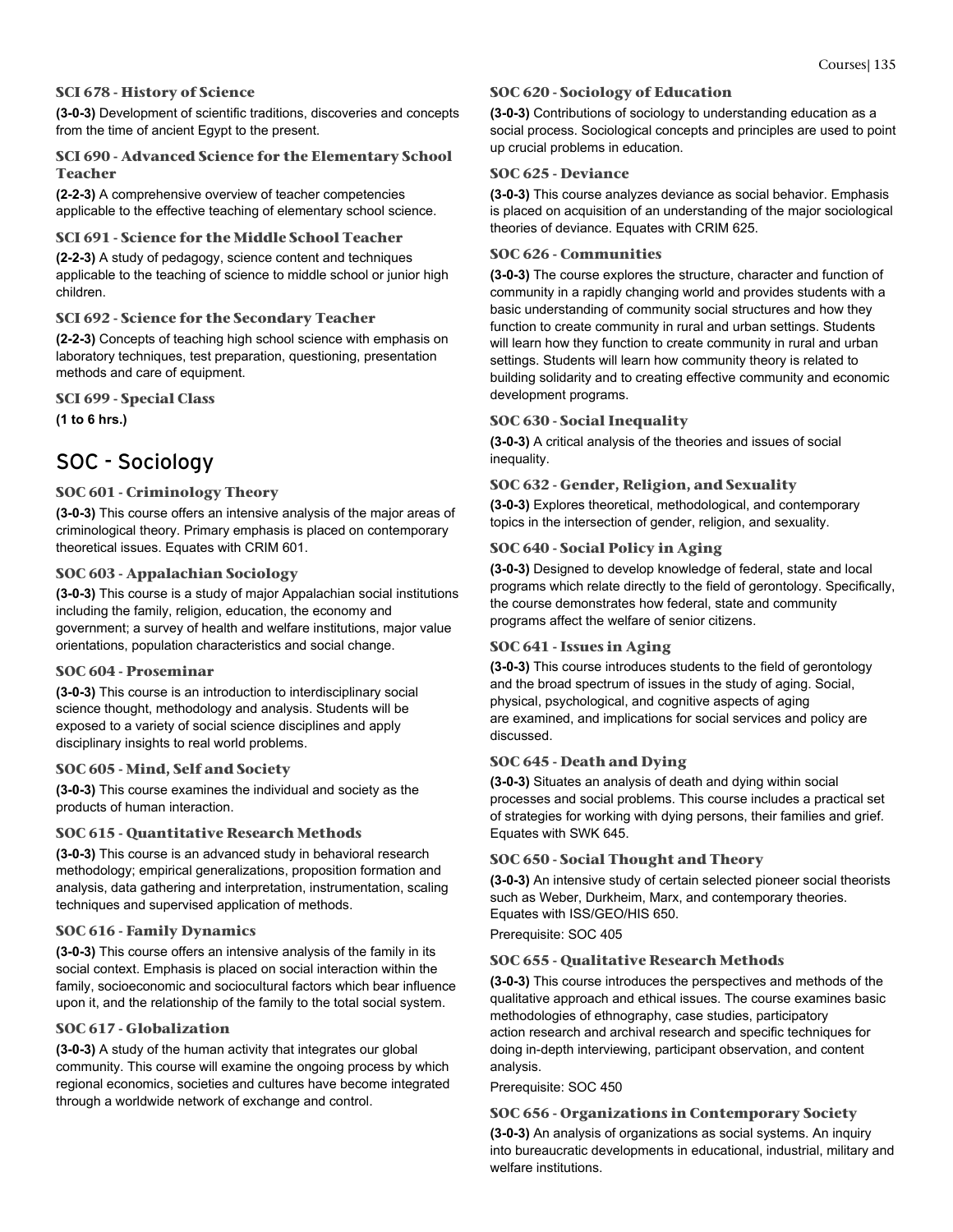### **SOC 659 - Social Change in Appalachia**

**(3-0-3)** Reviews the industrial and post-industrial periods of economic, political and social change in the Appalachian region, institutional policies and programs and grassroots solutions to social problems.

# **SOC 661 - Sociology of the Law**

**(3-0-3)** This course provides a clear understanding of the manner in which laws are formed to protect certain groups and marginalize others who are often perceived as threatening. Deconstruct specific laws by analyzing the formation of criminal law from its incipient stages of development in American society. Equates with CRIM 661.

# **SOC 665 - Environmental Sociology**

**(3-0-3)** This course introduces this subfield of sociology examining current environmental issues and conflicts and various theoretical perspectives used to understand them and formulate solutions. The role of grassroots organizations is also reviewed. Equates with CRIM 665.

# **SOC 669 - Animals and Society**

**(3-0-3)** An examination of the interactions and emergent relationships between humans and animals from a sociological perspective.

# **SOC 670 - Directed Research**

**(1 to 3 hrs.)** Qualified students may arrange with faculty to conduct a research project on some sociological situation.

# **SOC 671 - Introduction to Chemical Dependency Counseling**

**(3-0-3)** The purpose of this course is to help students gain an understanding of the theories that underlie addiction and to obtain a basic understanding of counseling approaches to addiction. This course surveys biological, psychological, familial and sociological impacts of chemical dependency attitudes and behaviors. The course studies the influences that affect personal choices, problem drinking and addiction. Basic techniques for prevention strategies, treatment modalities, and intervention techniques are also studied.

# **SOC 672 - Alcohol, Alcoholism and Chemical Dependency**

**(3-0-3)** The purpose of this course is to help students gain an understanding of cultural attitudes and customs regarding alcohol, alcoholism, and other drugs. This course will survey biological, psychological, familial and sociological impacts of chemical dependency attitudes and behaviors. The influences that affect personal choices, problem drinking and addiction will be analyzed. Basic techniques for prevention strategies, treatment modalities and intervention techniques will be studied.

# **SOC 673 - Approaches to Chemical Dependency Treatment I**

**(3-0-3)** The purpose of this course is to provide understanding and approaches in chemical dependency counseling using international certification guidelines. Specific topics addressed will include: screening techniques, intake techniques, orientation, assessment, intervention, education, referral, record keeping and HIV information and consultation.

Prerequisite: SOC 671 and SOC 672

# **SOC 674 - Approaches to Chemical Dependency Treatment II**

**(3-0-3)** The purpose of this class is to provide understanding and approaches in chemical dependency counseling using international guidelines. Specific topics addressed will include: counseling approaches, ethical issues and issues related to special populations.

Prerequisite: SOC 671 and SOC 672 Corequisite: SOC 673

# **SOC 675 - Practicum in Chemical Dependency**

**(3-0-3)** Students will complete a 135-hour practicum under the direct supervision of a chemical dependency counselor. The practicum will include opportunities to conduct group counseling, provide individual counseling and develop treatment plans.

Prerequisite: SOC 671, SOC 672, SOC 673, and SOC 674

# **SOC 676 - Directed Study**

**(1 to 3 hrs.)** Qualified students may arrange with faculty to conduct individual work on some particular sociological problem.

# **SOC 699 - Thesis**

**(6 hrs.)** Students electing to write a thesis will work under the supervision of a faculty member and must present a thesis approved by the graduate faculty.

# SPA - Spanish

# **SPA 603 - Advanced Spanish Grammar**

**(3-0-3)** Grammatical analyses of the structure of Spanish and practice with a wide range of grammatical exercises.

# **SPA 605 - Linguistics and Language Teaching**

**(3-0-3)** The application of current linguistic theories to the methodology of teaching French and Spanish; micro-teaching practice and field experiences in the four skills, grammar and culture. Equates with FRN 605.

### **SPA 676 - Directed Study**

**(1 to 3 hrs.)** This course is a directed study for graduate students in Spanish. Each request for the course will be considered on its own merit in relation to the special needs of the student. A maximum of nine semester hours may be earned through independent or special problem courses.

### **SPA 699 - Special Courses**

**(3-0-3)** These courses are specialized offerings in Spanish for graduate students. The purpose of these courses is to enhance the existing program in Spanish. A maximum of nine semester hours may be earned through independent or special problem courses.

# SPMT - Sport Management

# **SPMT 600 - Research Methods in Sport Management**

**(3-0-3)** This course is designed to provide the student with skills and knowledge in the selection, delineation and statement of a research problem; techniques of bibliography building; methods of organization; recognized methods of investigation; application of statistical methods to research problems; and style standards for research writing in the field of sport management.

# **SPMT 605 - Planning and Designing Sport and Physical Activity Facilities**

**(3-0-3)** Facilities, equipment, site selection, building plans and equipment placement in sport and physical activity programs of physical education.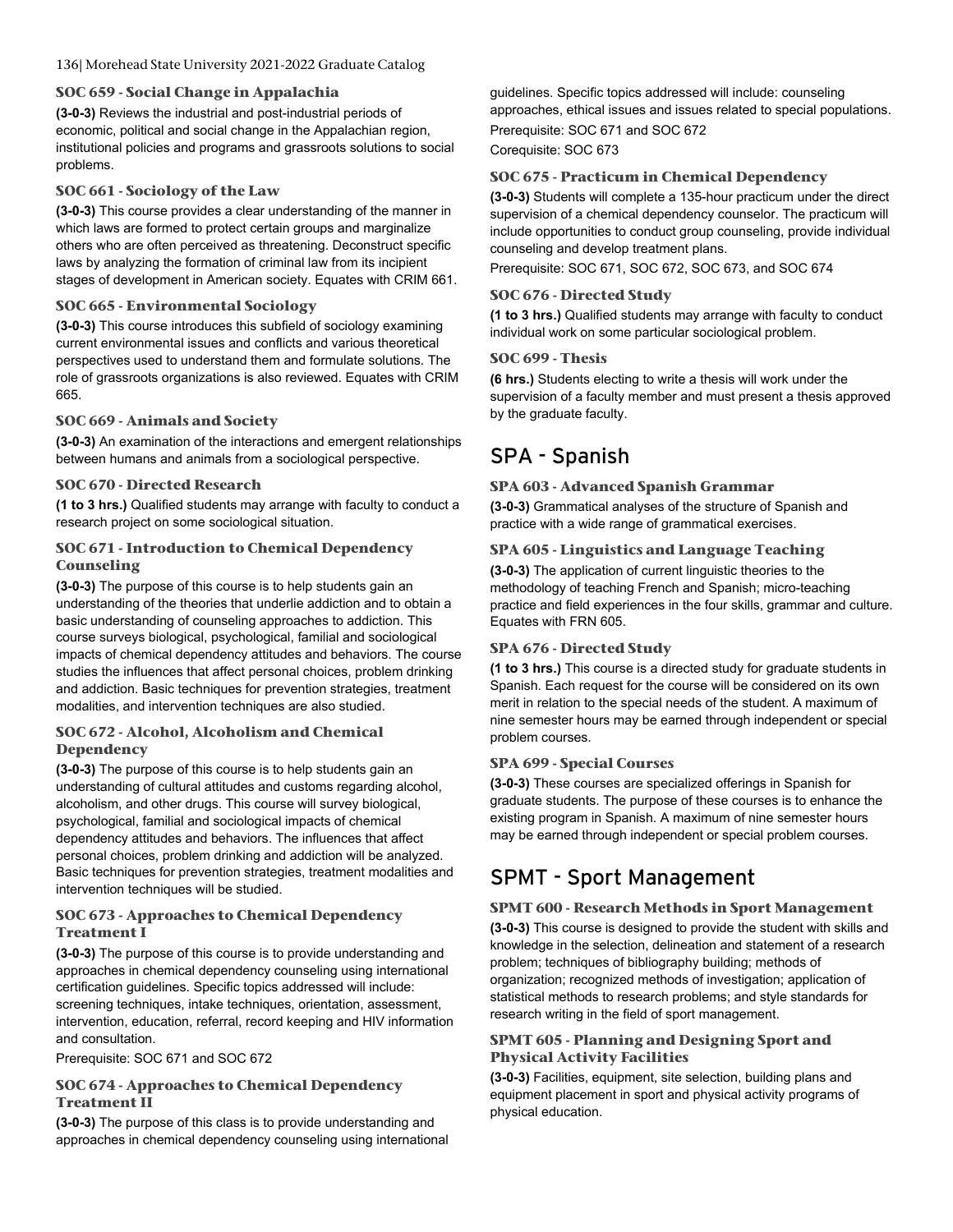#### **SPMT 612 - Sport Governance**

**(3-0-3)** This course is an examination of sport organizations focused on both professional and amateur governance structures and processes. The study of policy in educational, nonprofit, professional and international sport venues will also be addressed.

#### **SPMT 630 - Sport Marketing**

**(3-0-3)** This graduate-level course will provide techniques of marketing to prepare individuals to assume the responsibilities for athletic and sport marketing at the high school, collegiate, professional and business levels. In addition, the course work will include an overview of sports marketing and will examine the application of marketing principles to collegiate and professional sports events.

### **SPMT 632 - Management and Administration of Sports Programs**

**(3-0-3)** The course is designed to assist students in understanding the aims, objectives, principles, policies, procedures and requirements for a successful career as a sports manager.

### **SPMT 635 - Legal Issues in Sports and Physical Activity**

**(3-0-3)** The course is designed to assist students in understanding the aims, objectives, principles, policies, procedures and requirements in regard to legal issues for a successful career as a sports manager.

### **SPMT 650 - Financing the Sport Enterprise**

**(3-0-3)** The course is designed for students to study financial theories and practical application as they affect sport revenues and expenditures including both private and public economic influences. Topics to be addressed include purchasing, budgeting, risk management, operational procedures and auditing guidelines.

### **SPMT 655 - Leadership and Ethics in Sport and Physical Activity**

**(3-0-3)** This course is intended as an examination of leadership and ethical issues that commonly arise in sport business. The course provides an analysis of leadership styles and theories and ethical issues facing youth, interscholastic, intercollegiate, Olympic, professional, and business sport entities.

### **SPMT 660 - Socio-Cultural Issues in Sport**

**(3-0-3)** This course is designed to acquaint the graduate student with advanced principles and applications of social issues within the sport industry. The course will provide in-depth looks at how amateur/professional sport, and sport business enterprises reflect societal values and issues in the arena of sport. Topics such as gender, disability, race and ethnicity, aggression, politics, religion, and class and social mobility will be studied.

#### **SPMT 661 - Sport Relations**

**(3-0-3)** This course has been developed to introduce the student to the components necessary to manage a successful sport relations program. The preparation of information for distributions, media outlets, and various constituencies will be covered. In addition, employee, community and customer relations will be discussed as well as components for enhancing the image of a sport organization.

### **SPMT 671 - Sport Management Internship**

**(3-0-3)** This course is designed to assist students in understanding the aims, objectives, principles, policies, procedures and requirements for a successful career as a sports administrator.

### **SPMT 672 - Research Project**

**(3-0-3)** This course provides an opportunity to conduct original research on a sport management subject that is of interest to the student. The research represents a more detailed investigation into a sport management topic.

Prerequisite: "B" or better in SPMT 600

#### **SPMT 676 - Special Problems in Sport Management**

**(1 to 3 hrs.)** A self-directed independent study on a specific problem based on written proposal and justification submitted by the student prior to registration. Each request will be considered on its own merit in relation to the special needs, interest and abilities of the student.

# SSE - Space Science and Engineering

# **SSE 610 - Space Mission Analysis and Design**

**(3-0-3)** This course covers the life cycle of a space mission from conception and mission goals to end-of-life. The goals of a space mission will determine the extent of the satellite payload and subsystems, the tracking station and ground station system requirements and the processing of the science data.

Prerequisite: PHYS 232 and MATH 276

Corequisite: SSE 630

#### **SSE 626 - Thermal and Structural Analysis**

**(3-0-3)** This course covers two fields: heat transfer and structural analysis. The course introduces the fundamental concepts and mechanisms of heat conduction, convection and radiation, their mathematical equations and their analysis methods. Also addressed are the basic structures, such as beams, trusses and frames, determinate and indeterminate structures and the classical methods of analyzing various mechanical structures. MatLab is used to solve actual engineering problems. Emphasis is placed on developing students' problem-solving and structural

Prerequisite: PHYS 232 and MATH 276

Corequisite: SSE 630

#### **SSE 630 - Linear Systems**

**(3-0-3)** This course first reviews engineering math concepts needed for understanding linear systems, which include waveform, matrix analysis, complex analysis, Laplace transform, z-transform and Fourier transform. It then introduces linear system topics, such as mathematical descriptions of systems, Fourier series, Fourier transforms, z-transforms, spectral analysis, sampling and space state methods. MatLab will be used through this course to solve math equations, visualize the results and enhance understanding. This course puts emphasis on helping students gain the fundamental knowledge closely related to circuit analysis, signal processing, communication and automatic control.

Prerequisite: PHYS 232 and MATH 276

#### **SSE 640 - Advanced Processor Systems**

**(3-0-3)** In this course, students will investigate spacecraft operating systems and learn to apply the system level trade-offs and analyses necessary to match computer system capabilities with applications in the space environment. Topics include subsystem interfacing, data management, system latency diagnostics, storage, temporal effects, and mission data design level requirements.

Prerequisite: PHYS 232, MATH 276, and SSE 630

#### **SSE 642 - Modeling and Simulation**

**(3-0-3)** This course provides the student with an understanding of the mathematical modeling and analysis of dynamic, electrical,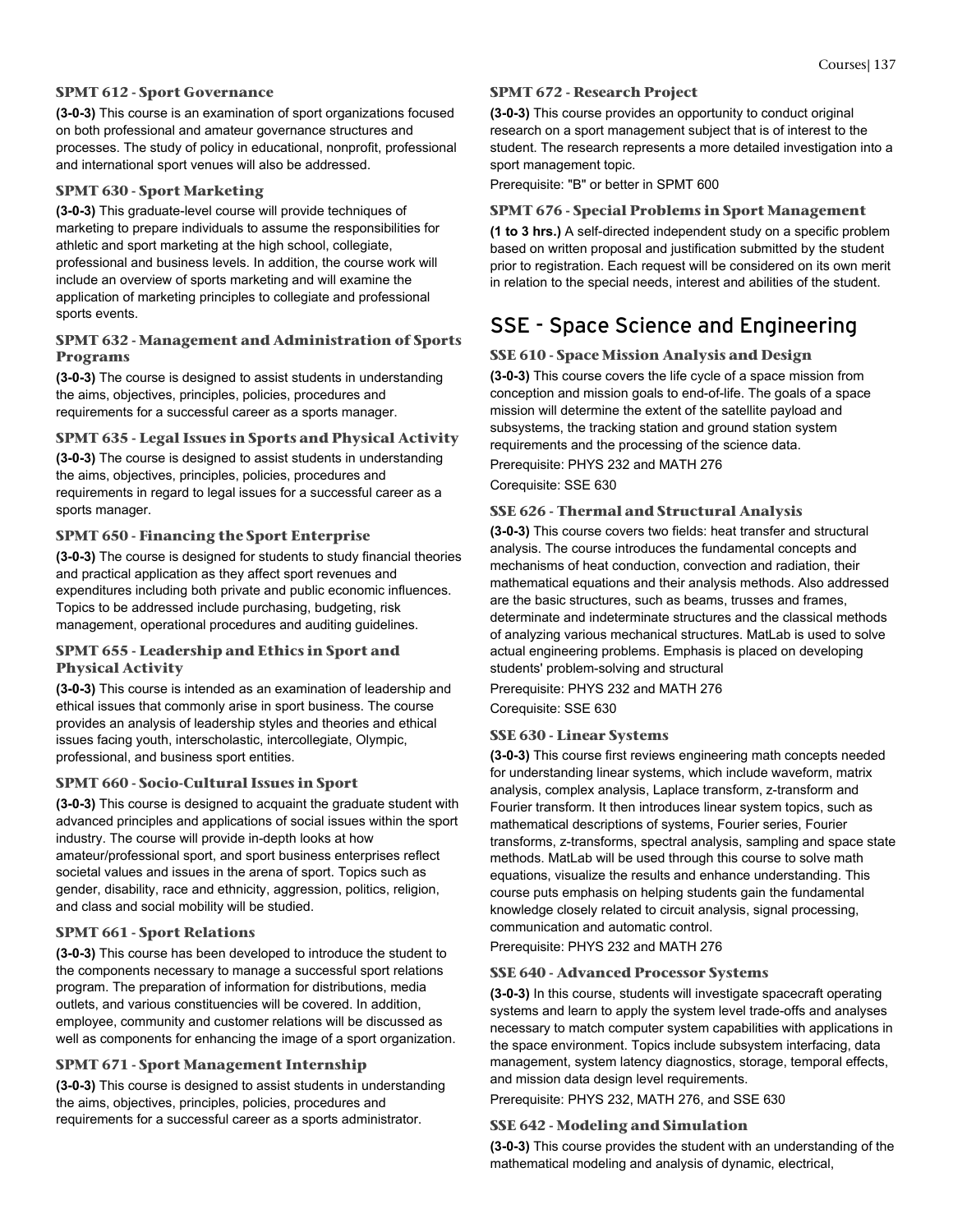mechatronic systems as risk mitigation for space missions. Modeling and simulation techniques are applied to spacecraft systems, design trade-off analyses, and hardware in the loop simulations. Software tools used extensively include MatLab, SimuLink and Satellite Tool Kit.

Prerequisite: PHYS 232, MATH 276, and SSE 630

### **SSE 644 - Advanced Space Communication**

**(3-0-3)** This course is an in-depth presentation of advanced communications systems theory and design of robust, reliable communications systems for data and control requirements in spaceborne systems. Spacecraft and ground-based elements of a communication link system work together to provide a continuous stream of data and successful spacecraft operation. Beginning with the review of basic concepts, advanced tools for design tradeoff analysis are introduced and practical issues of system design and implementation are examined. The course concludes with a project demonstration of a selected topic in communications system implementation.

Prerequisite: PHYS 232, MATH 276, and SSE 630

# **SSE 645 - Satellite Ground Systems Operations**

**(3-0-3)** This course provides a practical, hands-on introduction to all aspects of space mission operations with a focus on the ground segment. Spacecraft and ground-based elements of a space mission work together to provide a continuous stream of data and successful spacecraft operation. The functions of major ground-system elements are investigated. Students develop competencies in the processes of space mission operations by operating MSU's Earth stations and telecommanding orbiting satellites. The course concludes with a discussion of current trends in ground system design and operations.

Prerequisite: PHYS 232, MATH 276, and SSE 630

### **SSE 648 - Orbital Mechanics**

**(3-0-3)** This course covers the classical and some of the general relativistic theoretical components of gravity and orbits. Starting with Newtonian mechanics, Kepler's laws (which are the basis of most orbital models) will be derived and applied to satellite position and velocity determination. Gravitational models with non-uniform massdensities will also be introduced and applied. Adjustments to these models because of general relativity, which will be necessary for fine orbit determination, will be calculated. Satellite Tool Kit (STK) and MatLab will be used to model satellite orbits.

Prerequisite: PHYS 232, MATH 276, and SSE 630

### **SSE 650 - Spacecraft Design and Fabrication**

**(3-0-3)** This course covers the principles of spacecraft design, including space environmental and astrodynamical considerations, and overviews principle sub-systems of a spacecraft including: power, communications, altitude sensors for health and safety, as well as payload (scientific packages). Also covered are design considerations such as materials, weight, heat dissipation, radiation protection, shock tolerance, testing, and ground operations.

Prerequisite: PHYS 232 and MATH 276

Corequisite: SSE 630

### **SSE 660 - Spacecraft Sensors and Remote Sensing**

**(3-0-3)** Students will investigate the technologies involved in monitoring Earth systems from space platforms and in measuring spacecraft environment parameters critical to the health and safety of a spacecraft. In addition to the environment, gathering information from other sensors is the primary function of most satellite missions. Students will investigate the parameters and considerations involved

in designing and using an effective sensor for a particular mission. Remote sensing techniques associated with multispectral imaging, RADAR, and LiDAR will be investigated.

Prerequisite: PHYS 232, MATH 276, and SSE 630

### **SSE 678 - Micro/Nano Systems for Space Applications**

**(3-0-3)** Spacecraft, especially for deep space exploration, are miniaturized significantly, calling for using smaller, more sensitive and multi-functional devices and systems. Micro/nano devises and systems play an essential role at delivering in a limited space functionality similar or equivalent to that of a larger spacecraft. This course introduces a number of representative micro/nano devices and systems used currently in spacecraft and their operating principles and characteristics.

Prerequisite: PHYS 232, MATH 276, and SSE 630

# **SSE 699A - Master Thesis Research**

**(3-0-3)** A directed engineering project of a specified space system or subsystem will be undertaken by the student under the mentorship of a faculty member. The systems will be designed, fabricated and tested. Test data will be collected and analyzed, in consultation with a faculty advisor. A primary literature search and research proposal will be completed using library facilities and current technology. This research project will culminate with a scientific paper and oral presentation in SSE 699B.

Prerequisite: PHYS 232, MATH 276, and SSE 630

### **SSE 699B - Master Thesis**

**(3-0-3)** A directed engineering project of a specified space system or subsystem will be undertaken by the student under the mentorship of a faculty member. The systems will be designed, fabricated and tested. Test data will be collected and analyzed, in consultation with a faculty advisor. This engineering design project will have begun in SSE 699A, which carries the project through preliminary and critical design reviews, culminating with the final project and oral defense. Prerequisite: PHYS 232, MATH 276, and SSE 630

# SWK - Social Work

### **SWK 600 - Special Problems**

**(1 to 3 hrs.)** Arranged with department to study a topic in the social work field.

### **SWK 620 - Social Work Administration and Management**

**(3-0-3)** This course reviews the history, nature, organizational structure and philosophy of the administration of public programs of income maintenance and other welfare services, consideration of the role of voluntary agencies.

### **SWK 635 - Group Dynamics**

**(3-0-3)** This course is designed to give the student an understanding of group methods and the theories underlying the use of groups in the helping process. Special emphasis will be given to the processes that affect the development and functioning of all types of groups.

### **SWK 645 - Death and Dying**

**(3-0-3)** Situates an analysis of death and dying within social processes and social problems. This course includes a practical set of strategies for working with dying persons, their families and grief. Equates with SOC 645.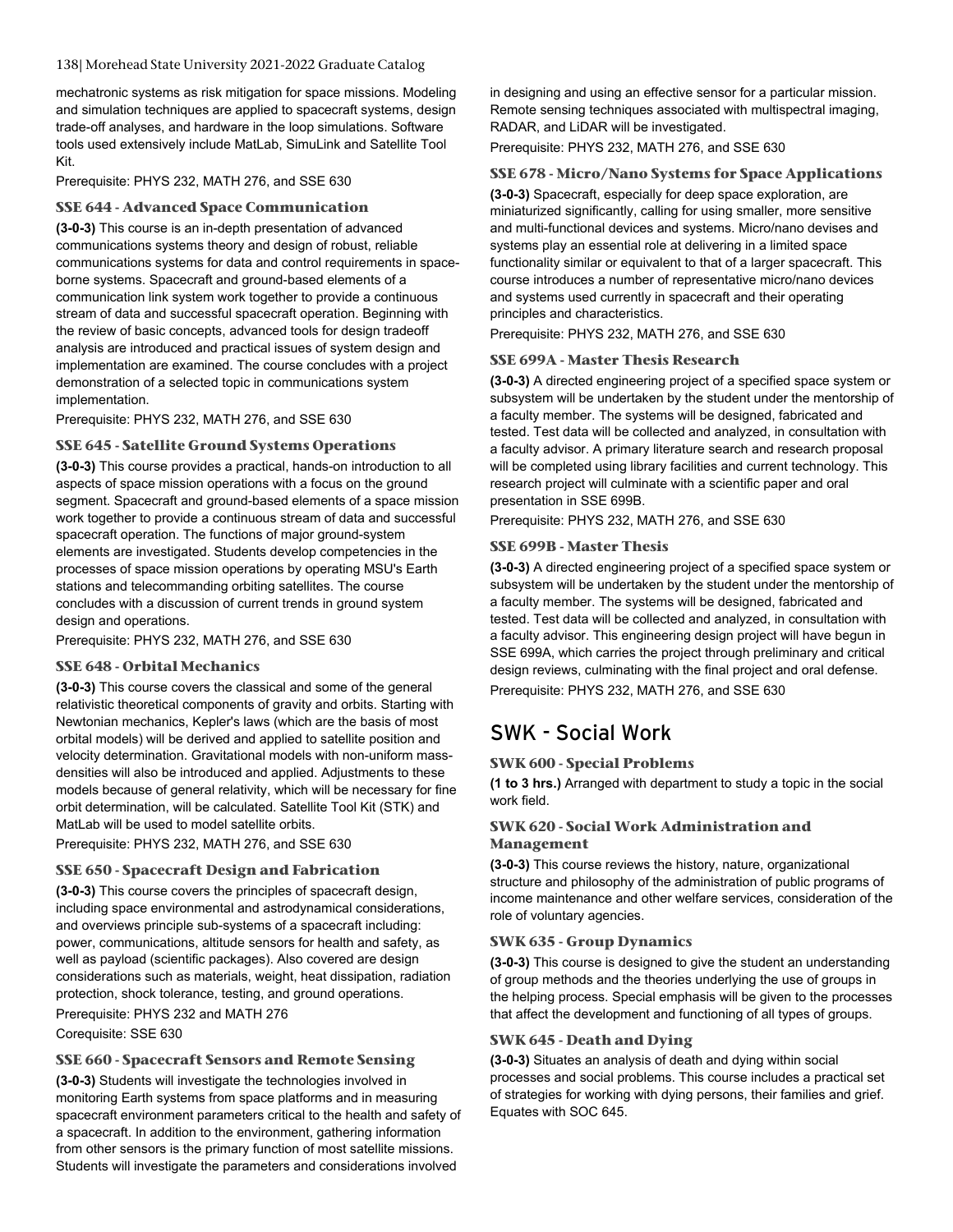# THEA - Theatre

# **THEA 612 - Playwriting**

**(3-0-3)** An analysis of the structure of plays and the writing of original scripts.

# **THEA 613 - Advanced Play Directing**

**(3-0-3)** To develop greater proficiency in techniques of directing as related to specific productions and staging problems.

# **THEA 630 - Summer Theatre III**

**(4-0-4)** Advanced assignments in set and costume design or advanced acting and directing. May be repeated.

# **THEA 652 - Early Dramatic Literature**

**(3-0-3)** A detailed study of representative plays from the Greeks to mid-19th century.

# **THEA 653 - Modern Dramatic Literature**

**(3-0-3)** A detailed study of the drama from the growth of realism to the present day.

# **THEA 655 - Dramatic Criticism**

**(3-0-3)** Dramatic theory and criticism as developed through Aristotle, Horace, Middle Ages, the Renaissance and the 20th century.

### **THEA 662 - Advanced Acting**

**(3-0-3)** Advanced study of acting, including analysis and development of characters in acting situations.

# **THEA 663 - Advanced Costuming**

**(2-2-3)** Designing costumes for theatrical productions, making patterns and the fabrication of garments for the stage.

# **THEA 664 - Advanced Scene Design**

**(2-2-3)** To develop greater proficiency in the skills of scenic design as applied to specific problems and theatrical productions.

# **THEA 665 - Advanced Stage Lighting**

**(2-2-3)** To develop proficiency in the skills of lighting productions; to research topics and special problems pertaining to stage lighting.

### **THEA 670 - Children's Theatre**

**(3-0-3)** A concentrated study of the problems involved in the organization and production of plays for and with children.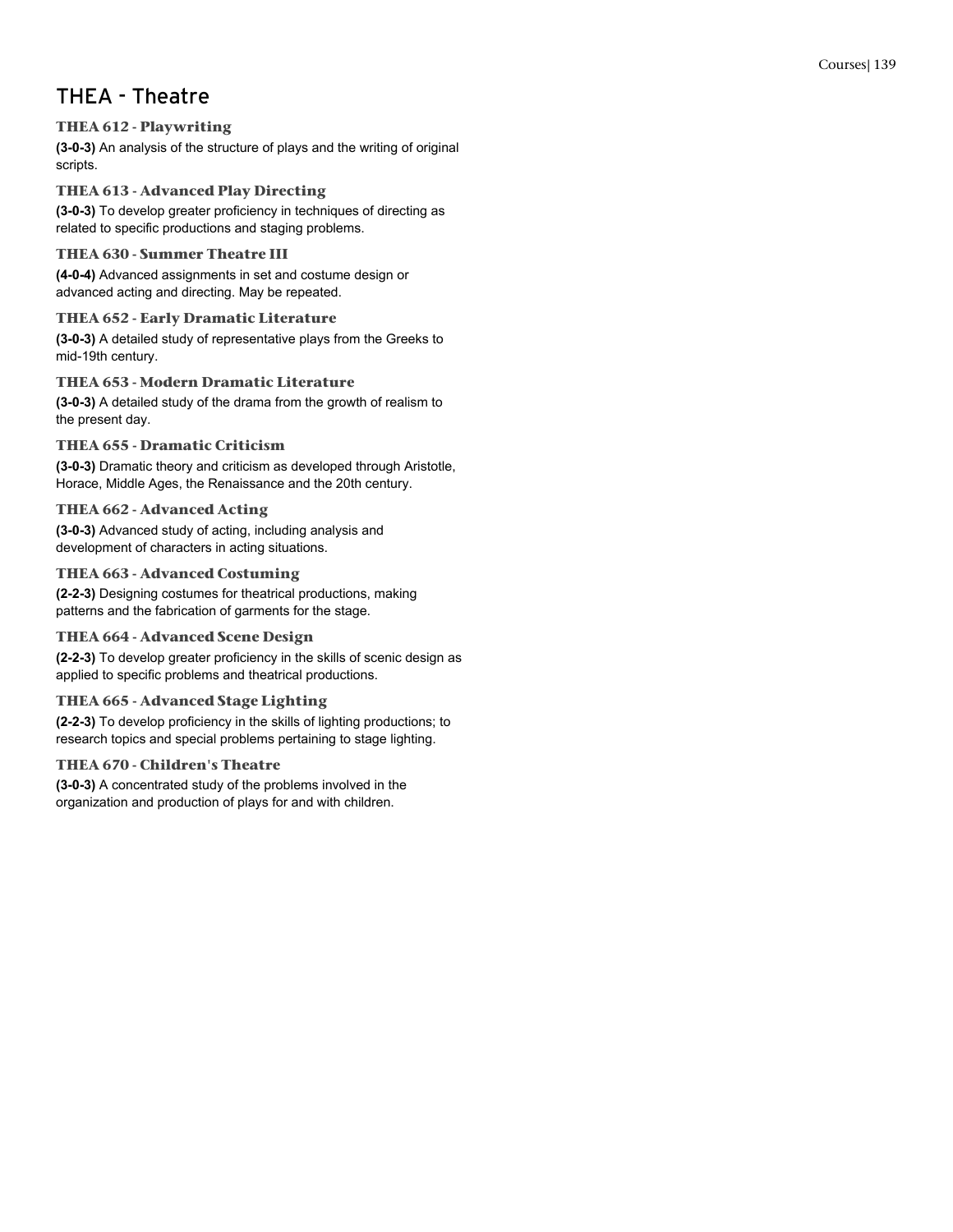# **Administrative Directory**

# Board of Regents

Mr. Adam Hinton, Flemingsburg Mr. Sanford Holbrook, Mt. Olivet Mr. Eric E. Howard, Lexington Ms. Deborah H. Long, Lexington Mr. Wayne M. Martin, Winchester Mr. Craig Preece, Debord Mr. Arthur Walker, III, Mt. Sterling Ms. Terri S. Walters, Pikeville Dr. Annie Adams, Faculty Regent Dr. Joel Pace, Staff Regent Ms. Emily Wiley, Student Regent

# Officers of the Board

Mr. Eric Howard, Chair Mr. Sanford Holbrook, Vice Chair Ms. Mary Fister-Tucker, Treasurer Ms. Jacqueline Graves, Secretary

# Office of the President

Dr. Joseph A. Morgan, President Dr. Caroline Atkins, Diversity Officer Ms. Donna Calvert, Administrative Assistant

# University Administration

Dr. Antony Norman, Provost and Vice President for Academic Affairs

Mr. Russell F. Mast, Vice President for Student Affairs

Mr. Rick Hesterberg, Vice President for University Advancement

Ms. Mary Fister-Tucker, C.P.A., Vice President Fiscal Services & Chief Financial Officer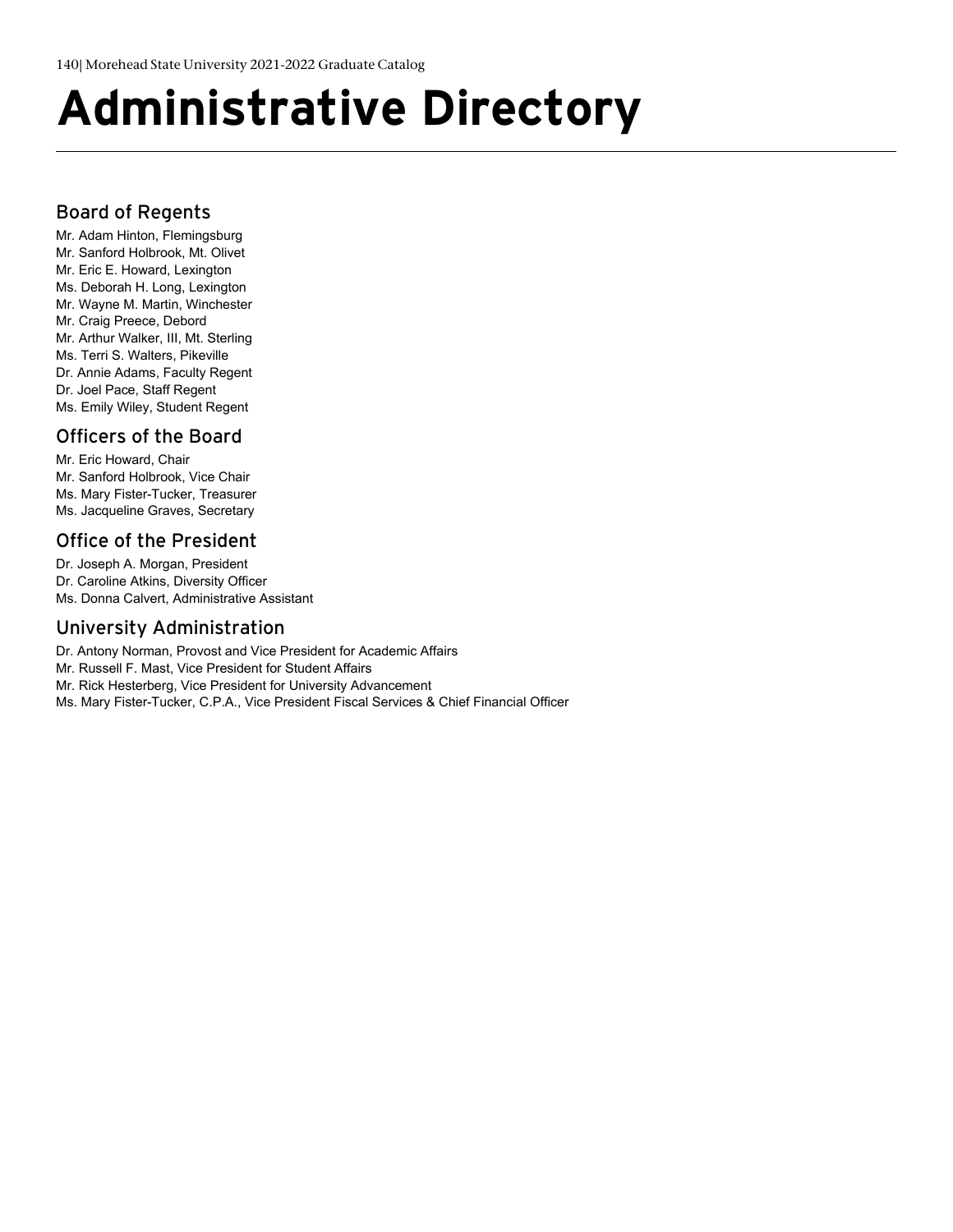# Index

| Adult and Higher Education - Master of Arts  67             |  |
|-------------------------------------------------------------|--|
|                                                             |  |
| Advanced Educational Leadership - Master of Arts  69        |  |
|                                                             |  |
|                                                             |  |
|                                                             |  |
|                                                             |  |
| Appeal Procedure for Students Who Fail to Maintain          |  |
| Satisfactory Progress Standards for Financial Aid 15        |  |
|                                                             |  |
|                                                             |  |
|                                                             |  |
|                                                             |  |
|                                                             |  |
|                                                             |  |
|                                                             |  |
|                                                             |  |
|                                                             |  |
|                                                             |  |
|                                                             |  |
|                                                             |  |
|                                                             |  |
|                                                             |  |
|                                                             |  |
|                                                             |  |
|                                                             |  |
| Biology with Concentration in Regional Analysis and         |  |
|                                                             |  |
|                                                             |  |
|                                                             |  |
|                                                             |  |
|                                                             |  |
|                                                             |  |
| Career and Technical Education - Master of Science  39, 56  |  |
| Career and Technical Education - Rank I Program 41, 60      |  |
|                                                             |  |
| Caudill College of Arts, Humanities and Social Sciences  27 |  |
|                                                             |  |
|                                                             |  |
|                                                             |  |
|                                                             |  |
|                                                             |  |
|                                                             |  |
|                                                             |  |
|                                                             |  |
|                                                             |  |
|                                                             |  |
|                                                             |  |

| Director of Special Education Certification Program  81  |  |
|----------------------------------------------------------|--|
|                                                          |  |
|                                                          |  |
| Distance Education and Instructional Design 17           |  |
|                                                          |  |
| Doctor of Education - Specialization in Adult and Higher |  |
|                                                          |  |
| Doctor of Education - Specialization in Educational      |  |
|                                                          |  |
| Doctor of Education - Specialization in P-12             |  |
|                                                          |  |
|                                                          |  |
| Early Childhood, Elementary and Special Education        |  |
|                                                          |  |
|                                                          |  |
|                                                          |  |
| EDD - Educational Leadership Doctorate  106              |  |
|                                                          |  |
|                                                          |  |
|                                                          |  |
|                                                          |  |
|                                                          |  |
|                                                          |  |
|                                                          |  |
|                                                          |  |
|                                                          |  |
|                                                          |  |
|                                                          |  |
|                                                          |  |
|                                                          |  |
| Educational Technology with Instructional Computer       |  |
| Technology Endorsement - Master of Arts in Education 72  |  |
| Elmer R. Smith College of Business and Technology 51     |  |
|                                                          |  |
|                                                          |  |
|                                                          |  |
| Engineering and Technology Management - Master of        |  |
|                                                          |  |
|                                                          |  |
|                                                          |  |
|                                                          |  |
|                                                          |  |
| Ernst and Sara Lane Volgenau College of Education 62     |  |
| ETM - Engineering and Technology Management 120          |  |
| Family Educational Rights and Privacy Act (FERPA)  24    |  |
| Family Nurse Practitioner, Primary Care Concentration -  |  |
|                                                          |  |
|                                                          |  |
|                                                          |  |
|                                                          |  |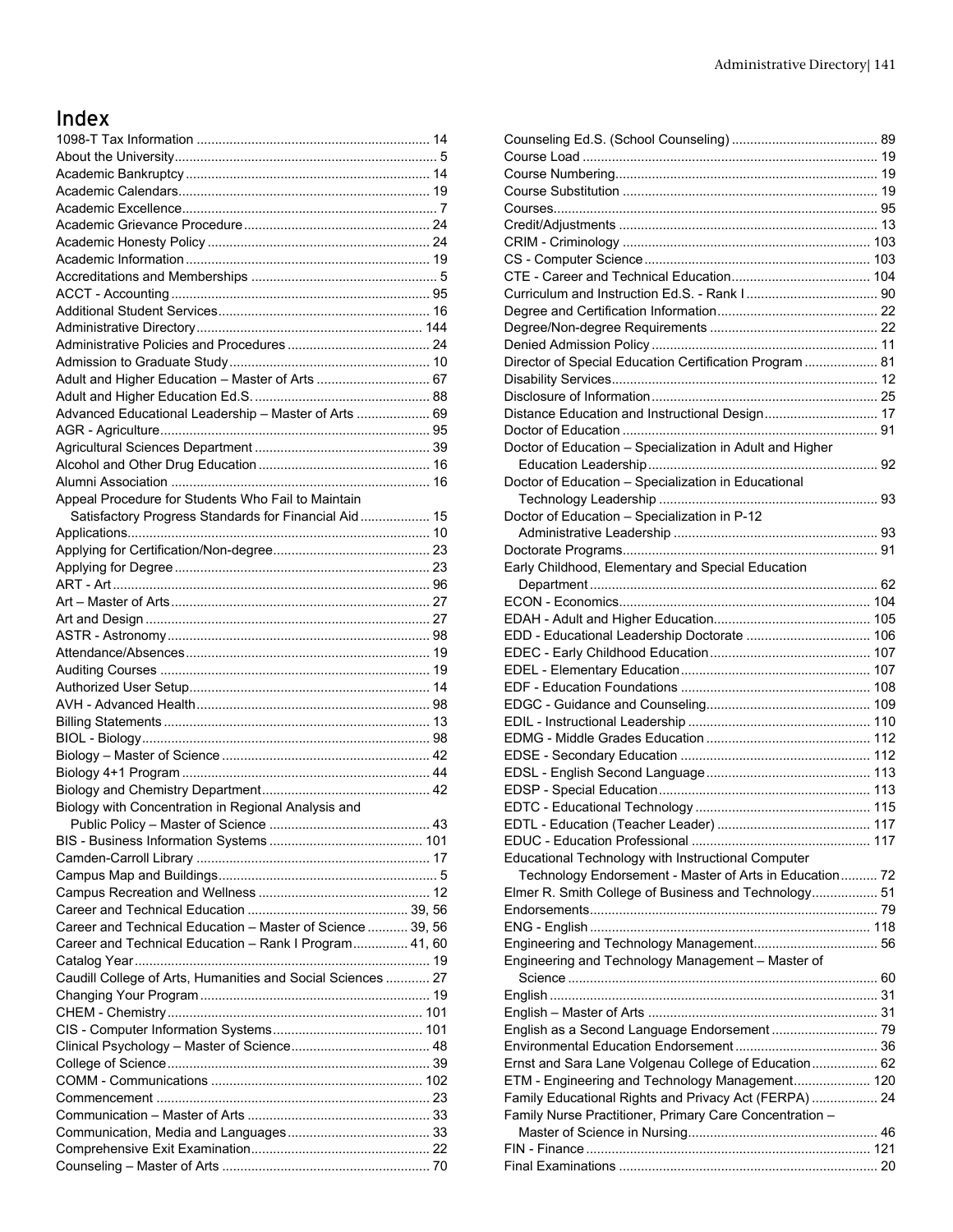| Financial Aid Satisfactory Progress Standards  14        |  |
|----------------------------------------------------------|--|
|                                                          |  |
|                                                          |  |
|                                                          |  |
| Foundational and Graduate Studies in Education 67        |  |
|                                                          |  |
|                                                          |  |
|                                                          |  |
|                                                          |  |
|                                                          |  |
|                                                          |  |
|                                                          |  |
|                                                          |  |
|                                                          |  |
|                                                          |  |
|                                                          |  |
|                                                          |  |
|                                                          |  |
|                                                          |  |
|                                                          |  |
|                                                          |  |
| Health Systems Management (HSM) Certificate 55           |  |
| History, Philosophy, Politics, Global Studies and Legal  |  |
|                                                          |  |
|                                                          |  |
|                                                          |  |
| HPS-Health, Physical Education and Sport Science 123     |  |
|                                                          |  |
|                                                          |  |
| HWHP-Health, Wellness and Human Performance 125          |  |
| IECE - Interdisciplinary Early Childhood Education  125  |  |
| IET-Industrial and Engineering Technology  125           |  |
| Instructional Computer Technology Endorsement  80        |  |
|                                                          |  |
| Interdisciplinary Early Childhood Education - Master of  |  |
|                                                          |  |
| International Student Health Insurance Requirements  18  |  |
|                                                          |  |
| Kinesiology, Health, and Imaging Sciences Department  44 |  |
|                                                          |  |
| Master of Arts in Teaching (MAT) Program 64              |  |
|                                                          |  |
|                                                          |  |
|                                                          |  |
|                                                          |  |
|                                                          |  |
| Concentration in Health Systems Management (HSM) 53      |  |
|                                                          |  |
|                                                          |  |
|                                                          |  |
| Middle Grades 5-9 - Master of Arts in Teaching (MAT)  64 |  |
| Middle Grades and Secondary Education Department 64      |  |
|                                                          |  |
|                                                          |  |
| <b>MPA</b>                                               |  |
| Counseling and Addiction Services Management             |  |
|                                                          |  |
| Economic Development and Intergovernmental               |  |
|                                                          |  |
|                                                          |  |
| Security Studies, Intelligence and Theory                |  |
|                                                          |  |
|                                                          |  |

| Music Education Concentration - Master of Music  30         |  |
|-------------------------------------------------------------|--|
|                                                             |  |
|                                                             |  |
|                                                             |  |
|                                                             |  |
|                                                             |  |
|                                                             |  |
| Notification of Rights under FERPA for Postsecondary        |  |
|                                                             |  |
|                                                             |  |
|                                                             |  |
|                                                             |  |
|                                                             |  |
|                                                             |  |
|                                                             |  |
|                                                             |  |
| Performance Concentration - Master of Music 31              |  |
|                                                             |  |
|                                                             |  |
| Physics, Earth Science, and Space Systems Engineering       |  |
|                                                             |  |
| Post Baccalaureate Certification in Special Education  63   |  |
| Procedure for Determination of Student Residency            |  |
|                                                             |  |
|                                                             |  |
| Proficiency Evaluation for Teacher Certification 22         |  |
|                                                             |  |
|                                                             |  |
|                                                             |  |
| Public Administration - Master of Public Administration  34 |  |
|                                                             |  |
|                                                             |  |
|                                                             |  |
| Rank I in Educational Technology with Instructional         |  |
|                                                             |  |
|                                                             |  |
| Rank I with Environmental Education Endorsement 85          |  |
| Rank I with Gifted Students P-12 Endorsement 86             |  |
| Rank I with Literacy Specialist Endorsement P-12  87        |  |
| Rank I with Teaching English to Speakers of Other           |  |
| Languages (TESOL) P-12 Endorsement  87                      |  |
| Rankings, Reputations and Regional Responsiveness  8        |  |
| RAPP - Regional Analysis and Public Policy  138             |  |
|                                                             |  |
|                                                             |  |
|                                                             |  |
|                                                             |  |
|                                                             |  |
| Reminders for Master's/Non-degree Applicants 5              |  |
|                                                             |  |
|                                                             |  |
|                                                             |  |
|                                                             |  |
|                                                             |  |
| School of Engineering and Computer Science 56               |  |
| School of English, Communication, Media and                 |  |